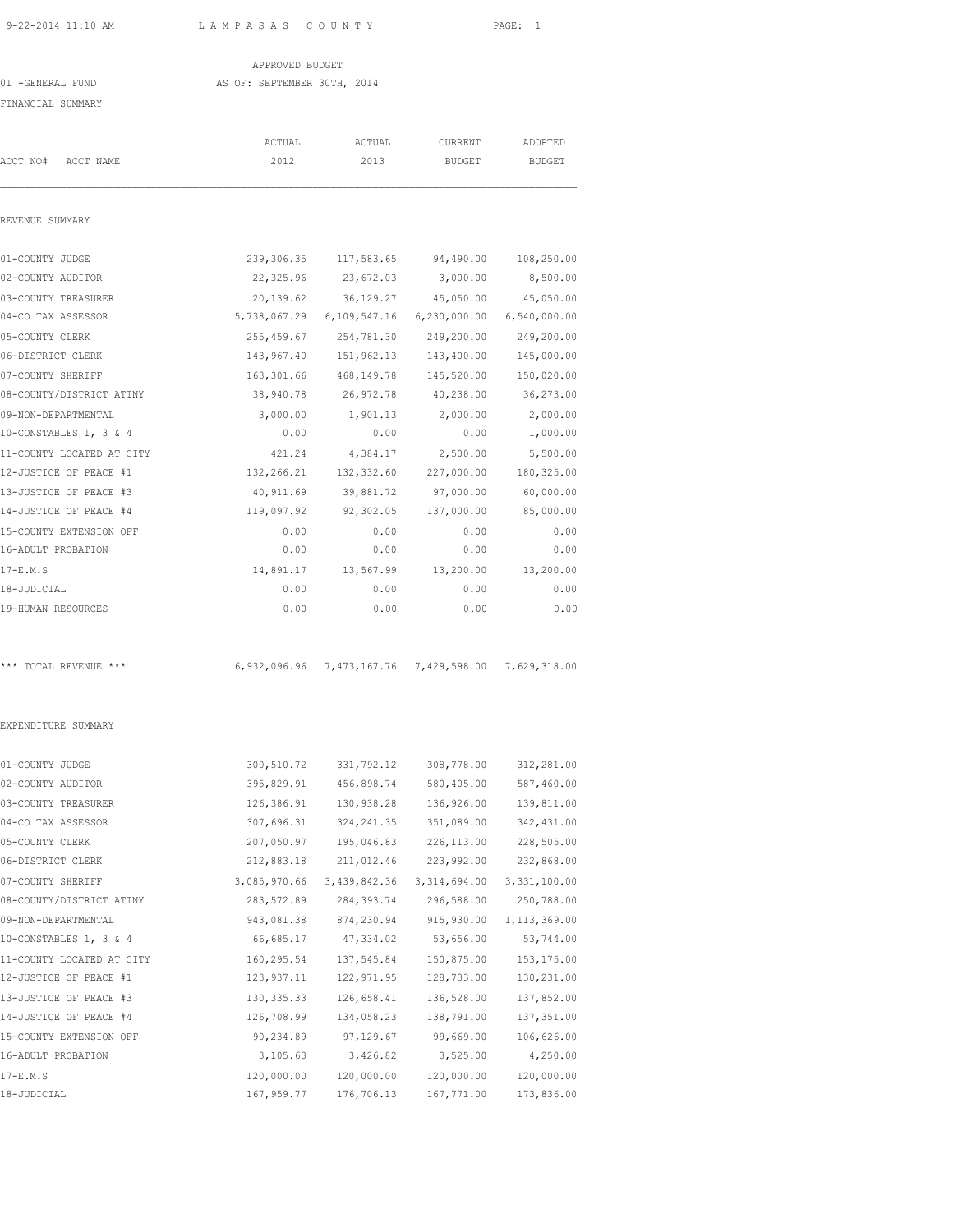|                                    | APPROVED BUDGET             |                                                     |                |                |
|------------------------------------|-----------------------------|-----------------------------------------------------|----------------|----------------|
| 01 -GENERAL FUND                   | AS OF: SEPTEMBER 30TH, 2014 |                                                     |                |                |
| FINANCIAL SUMMARY                  |                             |                                                     |                |                |
|                                    | ACTUAL                      | ACTUAL                                              | CURRENT        | ADOPTED        |
| ACCT NO#<br>ACCT NAME              | 2012                        | 2013                                                | BUDGET         | BUDGET         |
| 19-HUMAN RESOURCES                 | 0.00                        | 45,236.59                                           | 71,596.00      | 73,443.00      |
| *** TOTAL EXPENDITURES ***         |                             | 6,852,245.36 7,259,464.48 7,425,659.00 7,629,121.00 |                |                |
|                                    |                             |                                                     |                |                |
| REVENUES OVER/(UNDER) EXPENDITURES |                             | 79,851.60 213,703.28 3,939.00                       |                | 197.00         |
|                                    | ==============              | =============                                       | ============== | ============== |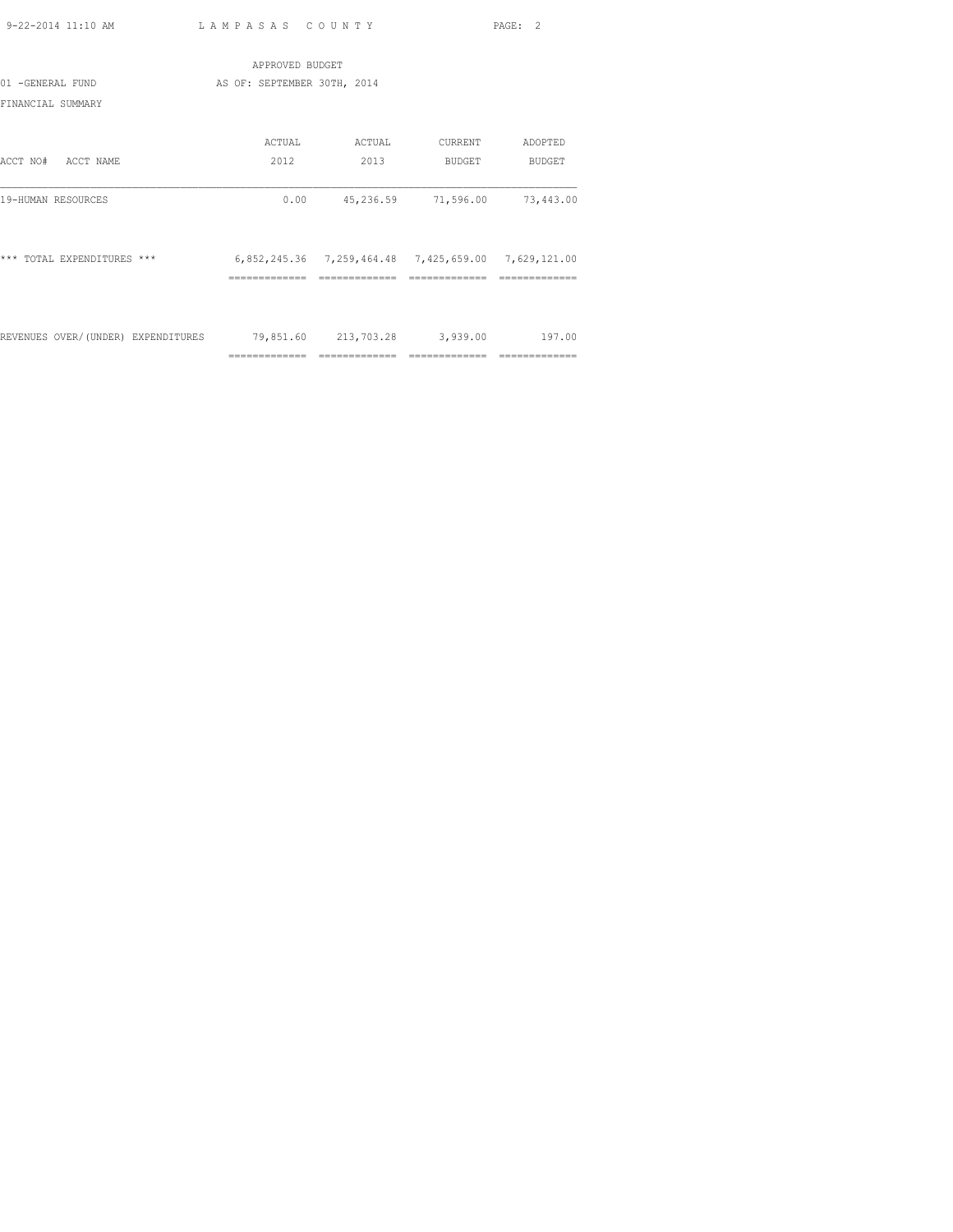|                     |                              | APPROVED BUDGET             |        |         |         |
|---------------------|------------------------------|-----------------------------|--------|---------|---------|
| 01 -GENERAL FUND    |                              | AS OF: SEPTEMBER 30TH, 2014 |        |         |         |
|                     | DEPARTMENT - 01-COUNTY JUDGE |                             |        |         |         |
| DEPARTMENT REVENUES |                              |                             |        |         |         |
|                     |                              | ACTUAL                      | ACTUAL | CURRENT | ADOPTED |
| ACCT NO#            | ACCT NAME                    | 2012                        | 2013   | BUDGET  | BUDGET  |

|                      | 101-00-001 BEGINNING FUND BALANCE           | 0.00       | 0.00       | 0.00      | 0.00       |
|----------------------|---------------------------------------------|------------|------------|-----------|------------|
|                      | 101-00-002 A GAIN ON SALE OF ASSET          | 0.00       | 0.00       | 0.00      | 0.00       |
|                      | 101-00-006 REIMBURSEMENT OF JUROR PMT       | 0.00       | 0.00       | 0.00      | 0.00       |
|                      | 101-00-031 CRIME STOPPER                    | 0.00(      | 921.31)    | 0.00      | 0.00       |
|                      | 101-00-062 HOMELAND SECURITY                | 0.00       | 0.00       | 0.00      | 0.00       |
|                      | 101-00-085 SUBDIVISION FEES                 | 0.00       | 0.00       | 0.00      | 0.00       |
|                      | 101-00-098 SANITATION FEES                  | 21,915.00  | 27,950.00  | 22,000.00 | 25,000.00  |
|                      | 101-00-099 INTEREST REVENUE                 | 2,652.74   | 2,759.72   | 3,000.00  | 3,000.00   |
|                      | 101-00-100 SALE OF SURPLUS EQUIP/PROPE      | 119,933.00 | 700.00     | 0.00      | 0.00       |
|                      | 101-00-101 INC(DEC) FV OF INVESTMENTS       | 0.00       | 0.00       | 0.00      | 0.00       |
|                      | 101-00-103 STATE SUPPLEMENT-JUDGE           | 16,154.00  | 15,000.00  | 20,000.00 | 15,000.00  |
|                      | 101-00-109 SERVICE FEES (ADMIN)             | 2,760.00   | 2,700.00   | 2,000.00  | 2,000.00   |
|                      | 101-00-112 MIXED BEVERAGE TAX               | 10,373.76  | 12,166.04  | 12,000.00 | 12,000.00  |
|                      | 101-00-113 LIQUOR LICENSE & PERMITS         | 0.00       | 0.00       | 0.00      | 0.00       |
|                      | 101-00-114 PROBATE COURT FEE                | 390.00     | 480.00     | 350.00    | 350.00     |
|                      | 101-00-116 GRANT REVENUE                    | 0.00       | 0.00       | 0.00      | 0.00       |
| 101-00-117 LCAD COST |                                             | 0.00       | 0.00       | 0.00      | 0.00       |
|                      | 101-00-118 TOBACCO SETTLEMENT               | 7,672.17   | 9,645.51   | 8,500.00  | 8,500.00   |
|                      | 101-00-130 911-ADDRESSING SIGNS             | 610.00     | 640.00     | 1,000.00  | 1,000.00   |
|                      | 101-00-140 GENERAL PROGRAM INCOME NTF       | 0.00       | 0.00       | 0.00      | 0.00       |
|                      | 101-00-150 ELECTRONIC E-FILING              | 0.00       | 0.00       | 0.00      | 0.00       |
|                      | 101-00-166 TX TASK FORCE/INDIGENT DEFE      | 18,830.25  | 17,119.00  | 14,240.00 | 30,000.00  |
|                      | 101-00-190 MISCELLANEOUS RECEIPTS           | 7,257.90   | 13,455.55  | 10,000.00 | 10,000.00  |
|                      | 101-00-194 REIMBURSEMENT-INSURANCE          | 0.00       | 0.00       | 0.00      | 0.00       |
|                      | 101-00-207 COBRA INSURANCE PREMIUM (        | 2,242.47)  | 791.14     | 1,400.00  | 1,400.00   |
|                      | 201-00-000 OTHER RESOURCE - TAX NOTE        | 0.00       | 0.00       | 0.00      | 0.00       |
|                      | 201-00-001 CONTRIBUTIONS-OTHERGOV-CITY      | 0.00       | 0.00       | 0.00      | 0.00       |
|                      | 201-00-010 OPERATING TRANSFERS-IN 33,000.00 |            | 15,098.00  | 0.00      | 0.00       |
|                      | ** SUB-DEPARTMENT REVENUE TOTAL **          | 239,306.35 | 117,583.65 | 94,490.00 | 108,250.00 |
|                      | ** DEPARTMENT REVENUE TOTAL **              | 239,306.35 | 117,583.65 | 94,490.00 | 108,250.00 |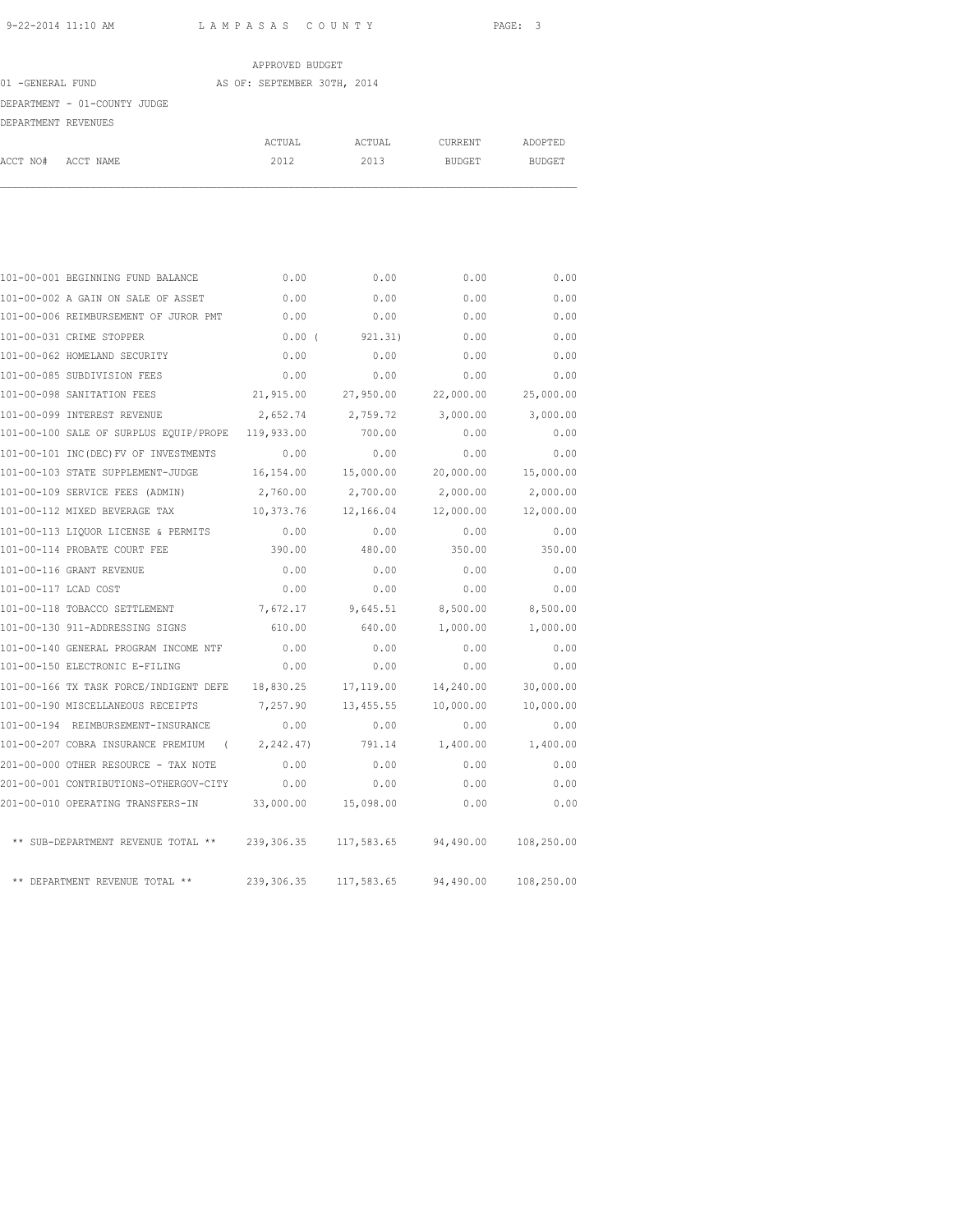|                                                                          | APPROVED BUDGET             |                    |                          |        |
|--------------------------------------------------------------------------|-----------------------------|--------------------|--------------------------|--------|
| 01 -GENERAL FUND                                                         | AS OF: SEPTEMBER 30TH, 2014 |                    |                          |        |
| DEPARTMENT - 02-COUNTY AUDITOR                                           |                             |                    |                          |        |
| DEPARTMENT REVENUES                                                      |                             |                    |                          |        |
|                                                                          | ACTUAL                      | ACTUAL             | CURRENT ADOPTED          |        |
| ACCT NO# ACCT NAME                                                       | 2012                        | 2013               | BUDGET                   | BUDGET |
|                                                                          |                             |                    |                          |        |
| 102-00-087 UNEMPLOYMENT REFUND                                           |                             | $0.00$ 0.00        | 0.00                     | 0.00   |
| 102-00-102 INSURANCE REFUND                                              |                             | 12,427.20 8,341.29 | 0.00                     | 0.00   |
| 102-00-143 COLLECTION DEPT                                               | 324.00                      |                    | $0.00$ 1,500.00 1,500.00 |        |
| 102-00-190 MISCELLANEOUS RECEIPTS 546.97 14, 175.74 1, 500.00 7, 000.00  |                             |                    |                          |        |
| 102-00-193 COUNTY COLLECTIN-OMNI BASE 676.00                             |                             | 990.00             | 0.00                     | 0.00   |
| 202-00-000 OTHER RESOURSE - TAX NOTE                                     | 0.00                        | 0.00               | 0.00                     | 0.00   |
| ** SUB-DEPARTMENT REVENUE TOTAL ** 13,974.17 23,507.03 3,000.00 8,500.00 |                             |                    |                          |        |
| 102-01-194 REIMBURSEMENT - IHC                                           | 7,752.38                    | 0.00               | 0.00                     | 0.00   |
| ** SUB-DEPARTMENT REVENUE TOTAL ** 7,752.38                              |                             | 0.00               | 0.00                     | 0.00   |
| 102-02-018 COURT APPOINTED ATTORNEY 599.41 165.00                        |                             |                    | 0.00                     | 0.00   |
| 102-02-116 GRANT REVENUE                                                 | 0.00                        | 0.00               | 0.00                     | 0.00   |
| ** SUB-DEPARTMENT REVENUE TOTAL ** 599.41                                |                             | 165.00             | 0.00                     | 0.00   |

\*\* DEPARTMENT REVENUE TOTAL \*\* 22,325.96 23,672.03 3,000.00 8,500.00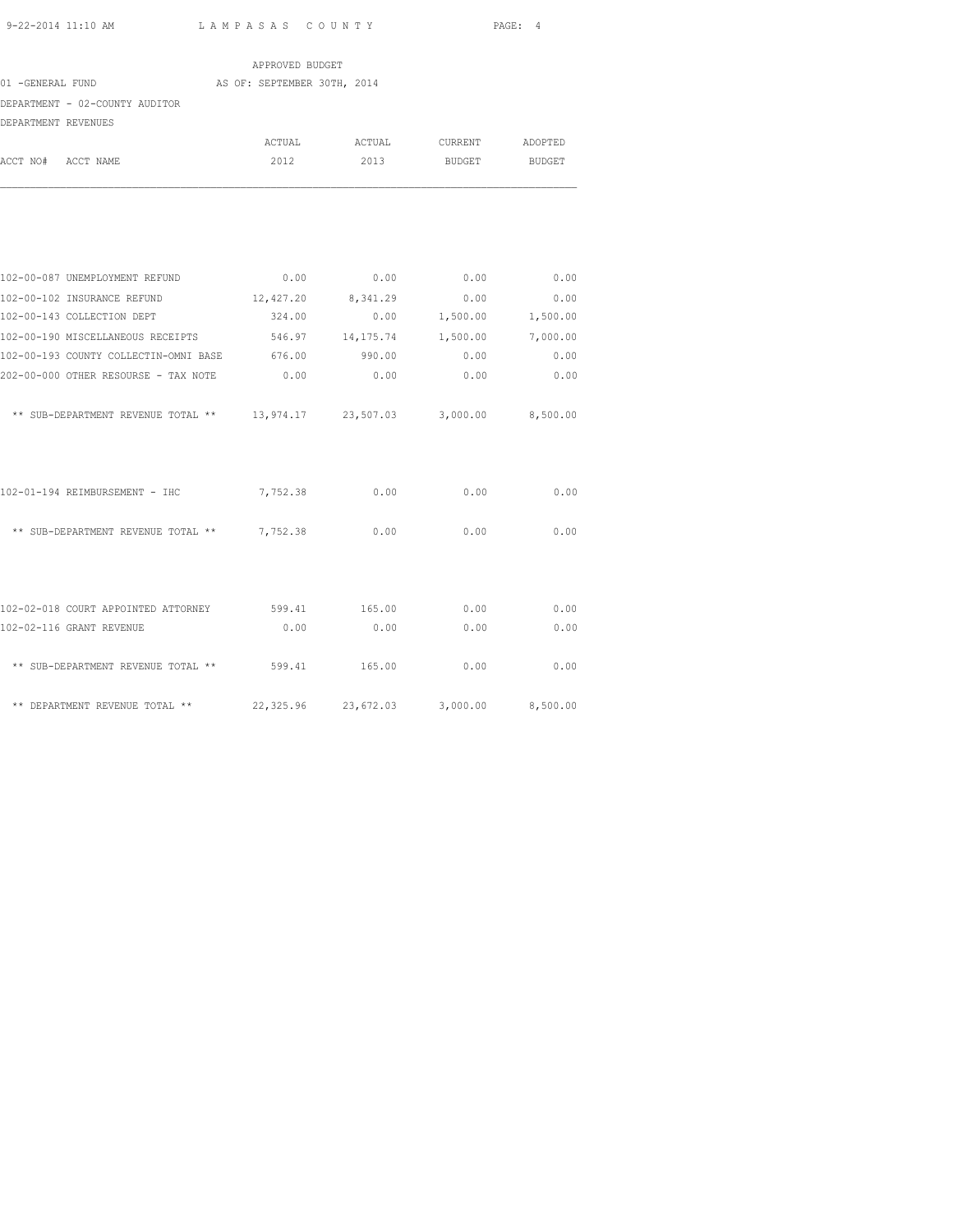|                                  | APPROVED BUDGET             |        |         |         |
|----------------------------------|-----------------------------|--------|---------|---------|
| 01 -GENERAL FUND                 | AS OF: SEPTEMBER 30TH, 2014 |        |         |         |
| DEPARTMENT - 03-COUNTY TREASURER |                             |        |         |         |
| DEPARTMENT REVENUES              |                             |        |         |         |
|                                  | ACTUAL                      | ACTUAL | CURRENT | ADOPTED |
| ACCT NO#<br>ACCT NAME            | 2012                        | 2013   | BUDGET  | BUDGET  |

| 103-00-109 SERVICE FEES            | 19,597.17 | 35,959.58   | 45,000.00 | 45,000.00 |
|------------------------------------|-----------|-------------|-----------|-----------|
| 103-00-117 BINGO TAX               | 0.00      | 0.00        | 0.00      | 0.00      |
| 103-00-143 COLLECTION DEPT         | 191.73    | 0.00        | 0.00      | 0.00      |
| 103-00-190 MISCELLANEOUS RECEIPTS  | 350.72    | 169.69      | 50.00     | 50.00     |
| ** SUB-DEPARTMENT REVENUE TOTAL ** | 20,139.62 | 36, 129. 27 | 45,050.00 | 45,050.00 |
| ** DEPARTMENT REVENUE TOTAL **     | 20,139.62 | 36, 129. 27 | 45,050.00 | 45,050.00 |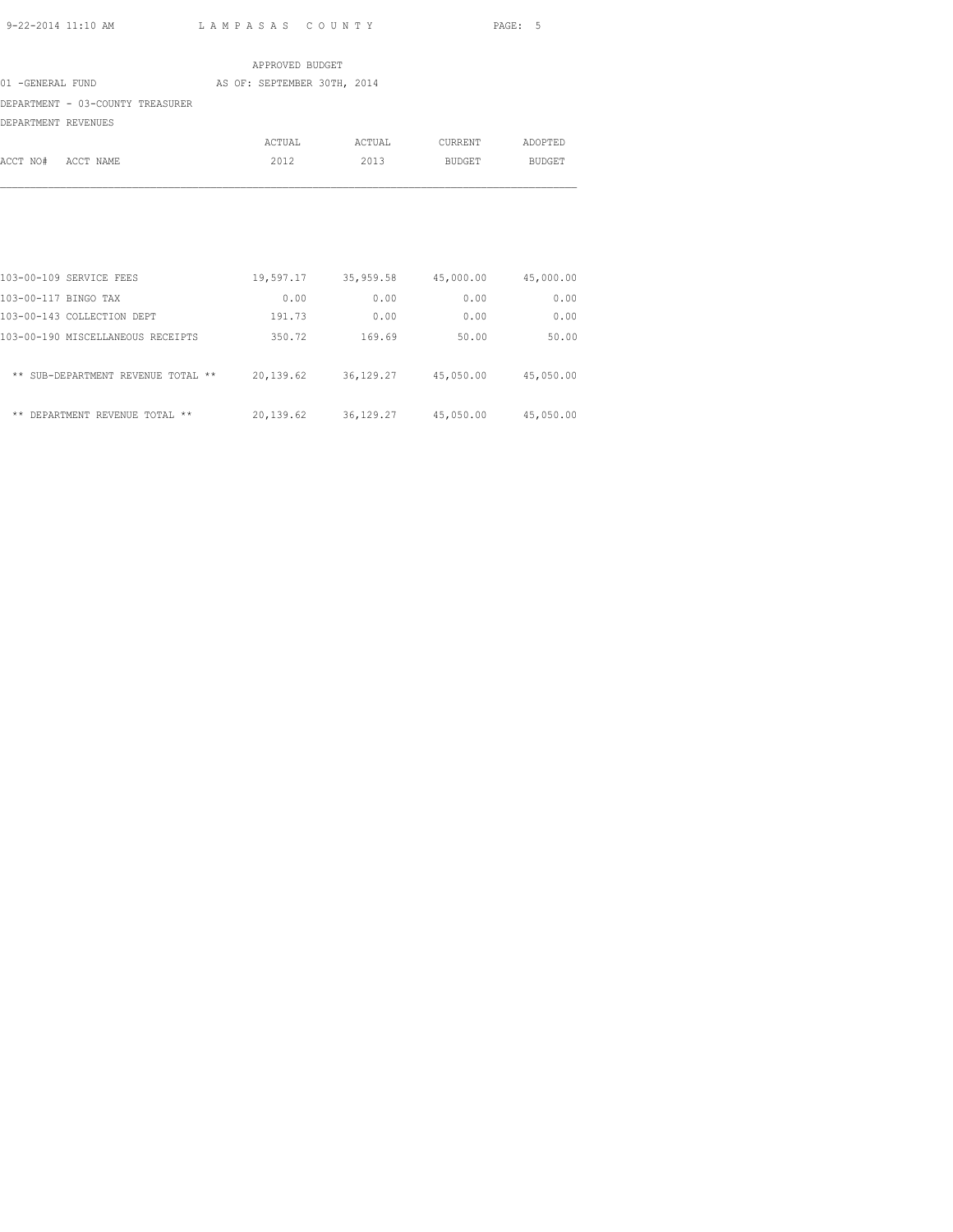|                     |                                 | APPROVED BUDGET             |        |         |         |
|---------------------|---------------------------------|-----------------------------|--------|---------|---------|
| 01 -GENERAL FUND    |                                 | AS OF: SEPTEMBER 30TH, 2014 |        |         |         |
|                     | DEPARTMENT - 04-CO TAX ASSESSOR |                             |        |         |         |
| DEPARTMENT REVENUES |                                 |                             |        |         |         |
|                     |                                 | ACTUAL                      | ACTUAL | CURRENT | ADOPTED |
| ACCT NO#            | ACCT NAME                       | 2012                        | 2013   | BUDGET  | BUDGET  |

| 104-00-010 CURRENT AD VALOREM TAXES    | 4,876,373.94 | 5,068,900.96 | 5,328,000.00 | 5,520,000.00 |
|----------------------------------------|--------------|--------------|--------------|--------------|
| 104-00-015 LOCAL OPTION 1/2% SALES TAX | 588,256.44   | 694,388.49   | 582,000.00   | 650,000.00   |
| 104-00-020 DELINQUENT AD VALORM TAXES  | 0.00         | 40, 211.25   | 20,000.00    | 50,000.00    |
| 104-00-030 PENALTIES & INT. AD VALOREM | 0.00         | 0.00         | 0.00         | 0.00         |
| 104-00-031 CHILD WELFARE BOARD         | 0.00         | 0.00         | 0.00         | 0.00         |
| 104-00-035 LCAD REFUND                 | 0.00         | 0.00         | 0.00         | 0.00         |
| 104-00-036 POSTAGE REIMBURSEMENT       | 3,494.00     | 3,656.00     | 3,000.00     | 3,000.00     |
| 104-00-043 COURT COST CHILD SAFETY FUN | 33,028.00    | 33,820.50    | 30,000.00    | 30,000.00    |
| 104-00-089 MOTOR VEHICLE VERIFICATION  | 5,417.50     | 2,584.00     | 3,000.00     | 3,000.00     |
| 104-00-090 MOTOR VEHICLE REGISTRATION  | 63, 345.70   | 61,182.25    | 55,000.00    | 55,000.00    |
| 104-00-091 STATE SALES TAX REBATE      | 123,647.50   | 163,034.56   | 175,000.00   | 195,000.00   |
| 104-00-104 T/AC-AUTO TITLES            | 31,750.00    | 30,735.00    | 30,000.00    | 30,000.00    |
| 104-00-113 LIQUOR LICENSE & PERMITS    | 12,252.00    | 10,449.50    | 3,000.00     | 3,000.00     |
| 104-00-190 MISCELLANEOUS RECEIPTS      | 502.21       | 584.65       | 1,000.00     | 1,000.00     |
| ** SUB-DEPARTMENT REVENUE TOTAL **     | 5,738,067.29 | 6,109,547.16 | 6,230,000.00 | 6,540,000.00 |

| 104-01-011 VOTER REGISTRATION      | 0.00 | 0.00 | 0.00                                                      | 0.00 |
|------------------------------------|------|------|-----------------------------------------------------------|------|
| ** SUB-DEPARTMENT REVENUE TOTAL ** | 0.00 | 0.00 | 0.00                                                      | 0.00 |
| ** DEPARTMENT REVENUE TOTAL **     |      |      | 5,738,067.29   6,109,547.16   6,230,000.00   6,540,000.00 |      |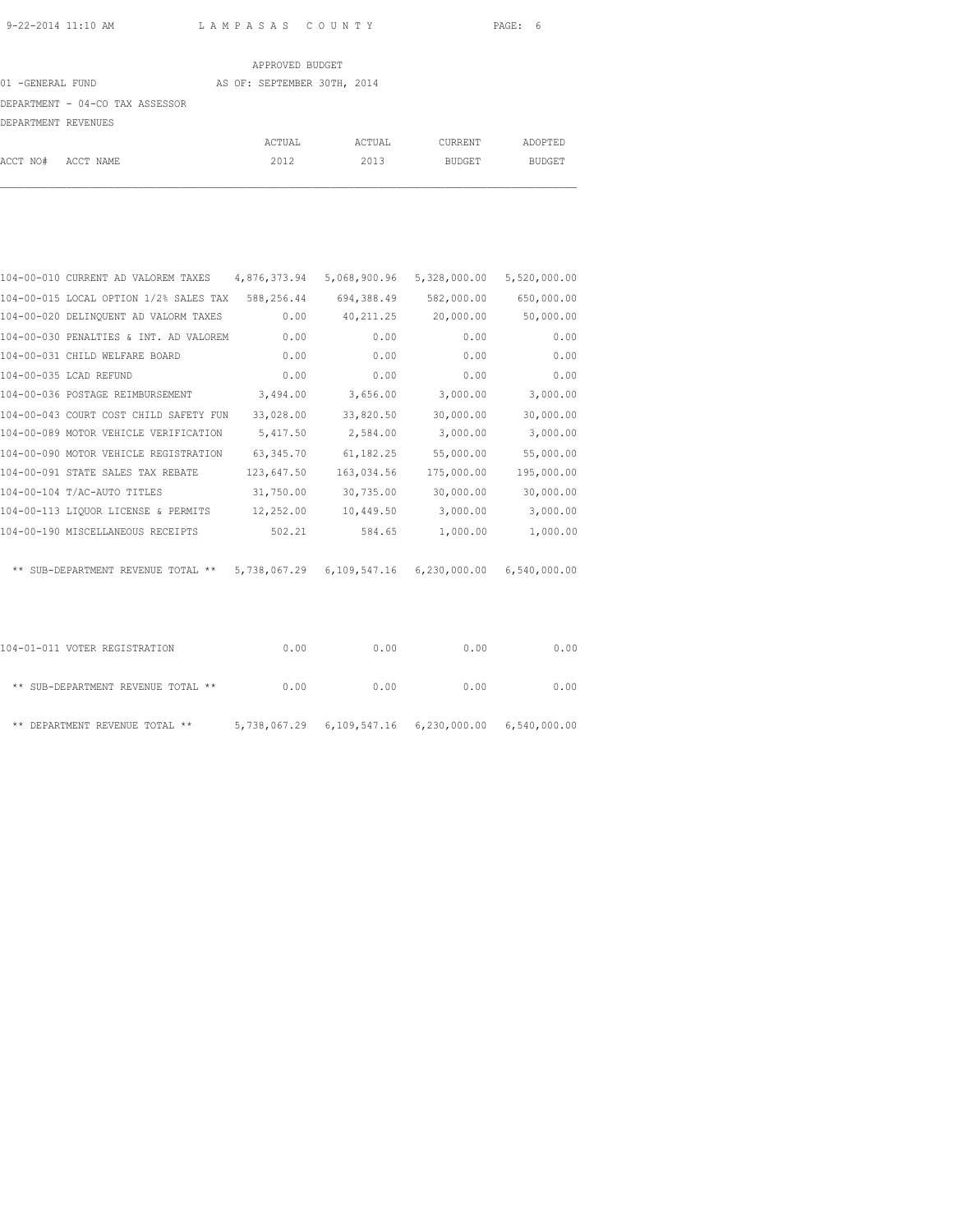|                              | APPROVED BUDGET             |        |               |               |
|------------------------------|-----------------------------|--------|---------------|---------------|
| 01 -GENERAL FUND             | AS OF: SEPTEMBER 30TH, 2014 |        |               |               |
| DEPARTMENT - 05-COUNTY CLERK |                             |        |               |               |
| DEPARTMENT REVENUES          |                             |        |               |               |
|                              | ACTUAL                      | ACTUAL | CURRENT       | ADOPTED       |
| ACCT NO#<br>ACCT NAME        | 2012                        | 2013   | <b>BUDGET</b> | <b>BUDGET</b> |

|       | 105-00-009 3rd DISTRICT FEES           | 0.00        | 0.00       | 0.00       | 0.00       |
|-------|----------------------------------------|-------------|------------|------------|------------|
|       | 105-00-012 SUPPLE CRT GUARDIANSHIP FEE | 3,440.00    | 3,220.00   | 3,000.00   | 3,000.00   |
|       | 105-00-033 PRESERVATION CLERK ACCOUNT  | 1,720.00    | 1,610.00   | 1,200.00   | 1,200.00   |
|       | 105-00-106 COUNTY CLERK                | 220, 438.37 | 212,733.60 | 200,000.00 | 200,000.00 |
|       | 105-00-107 COUNTY CLERK-PROBATION      | 29,861.30   | 37, 217.70 | 45,000.00  | 45,000.00  |
|       | 105-00-120 CO.CLERK DELINOUENT COLLECT | 0.00        | 0.00       | 0.00       | 0.00       |
|       | 105-00-190 MISCELLANEOUS RECEIPTS      | 0.00        | 0.00       | 0.00       | 0.00       |
|       |                                        |             |            |            |            |
|       | ** SUB-DEPARTMENT REVENUE TOTAL **     | 255, 459.67 | 254,781.30 | 249,200.00 | 249,200.00 |
|       |                                        |             |            |            |            |
| $***$ | DEPARTMENT REVENUE TOTAL<br>$* *$      | 255, 459.67 | 254,781.30 | 249,200.00 | 249,200.00 |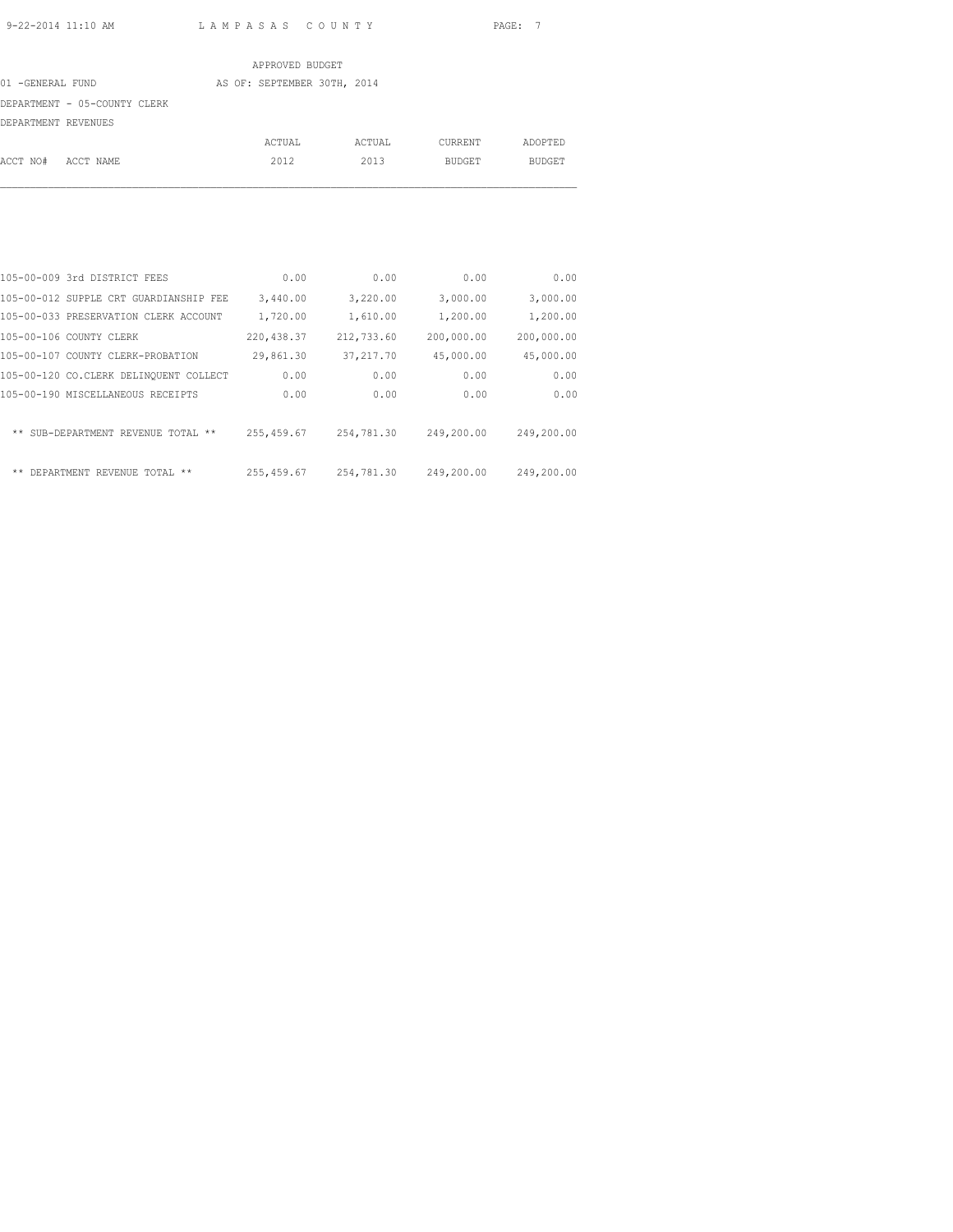|                                | APPROVED BUDGET             |        |         |         |
|--------------------------------|-----------------------------|--------|---------|---------|
| 01 -GENERAL FUND               | AS OF: SEPTEMBER 30TH, 2014 |        |         |         |
| DEPARTMENT - 06-DISTRICT CLERK |                             |        |         |         |
| DEPARTMENT REVENUES            |                             |        |         |         |
|                                | ACTUAL                      | ACTUAL | CURRENT | ADOPTED |
| ACCT NO#<br>ACCT NAME          | 2012                        | 2013   | BUDGET  | BUDGET  |

| 5,000.00   | 5,000.00                           | 3,914.00  | 6,450.00   | 106-00-006 REIMBURSMENT OF JUROR PMT   |  |
|------------|------------------------------------|-----------|------------|----------------------------------------|--|
| 0.00       | 0.00                               | 0.00      | 0.00       | 106-00-009 3rd DISTRICT FEES           |  |
| 0.00       | 0.00                               | 0.00      | 0.00       | 106-00-036 POSTAGE REIMBURSEMENT       |  |
| 2,000.00   | 1,900.00                           | 1,734.00  | 1,923.85   | 106-00-037 DIST CLERK RECORD MGMT      |  |
| 0.00       | 0.00                               | 0.00      | 0.00       | 106-00-038 INDIGENT FEE                |  |
| 75,000.00  | 74,000.00                          | 76,779.28 | 69,731.55  | 106-00-094 DISTRICT CLERK              |  |
| 0.00       | 0.00                               | 3.00      | 0.00       | 106-00-105 DISTRICT CLK AG CHILD SUPPO |  |
| 55,000.00  | 55,000.00                          | 63,944.85 | 60,938.00  | 106-00-108 DISTRICT CLERK-PROBATION    |  |
| 0.00       | 0.00                               | 0.00      | 0.00       | 106-00-116 GRANT REVENUE - VINE        |  |
| 3,000.00   | 3,000.00                           | 0.00      | 0.00       | 106-00-150 ELECTRONIC E-FILING         |  |
| 5,000.00   | 4,500.00                           | 5,587.00  | 4,924.00   | 106-00-190 MISCELLANEOUS RECEIPTS      |  |
| 0.00       | 0.00                               | 0.00      | 0.00       | 206-00-010 OPERATING TRANSFERS - IN    |  |
| 145,000.00 | 143,967.40  151,962.13  143,400.00 |           |            | ** SUB-DEPARTMENT REVENUE TOTAL **     |  |
| 145,000.00 | 151,962.13 143,400.00              |           | 143,967.40 | ** DEPARTMENT REVENUE TOTAL **         |  |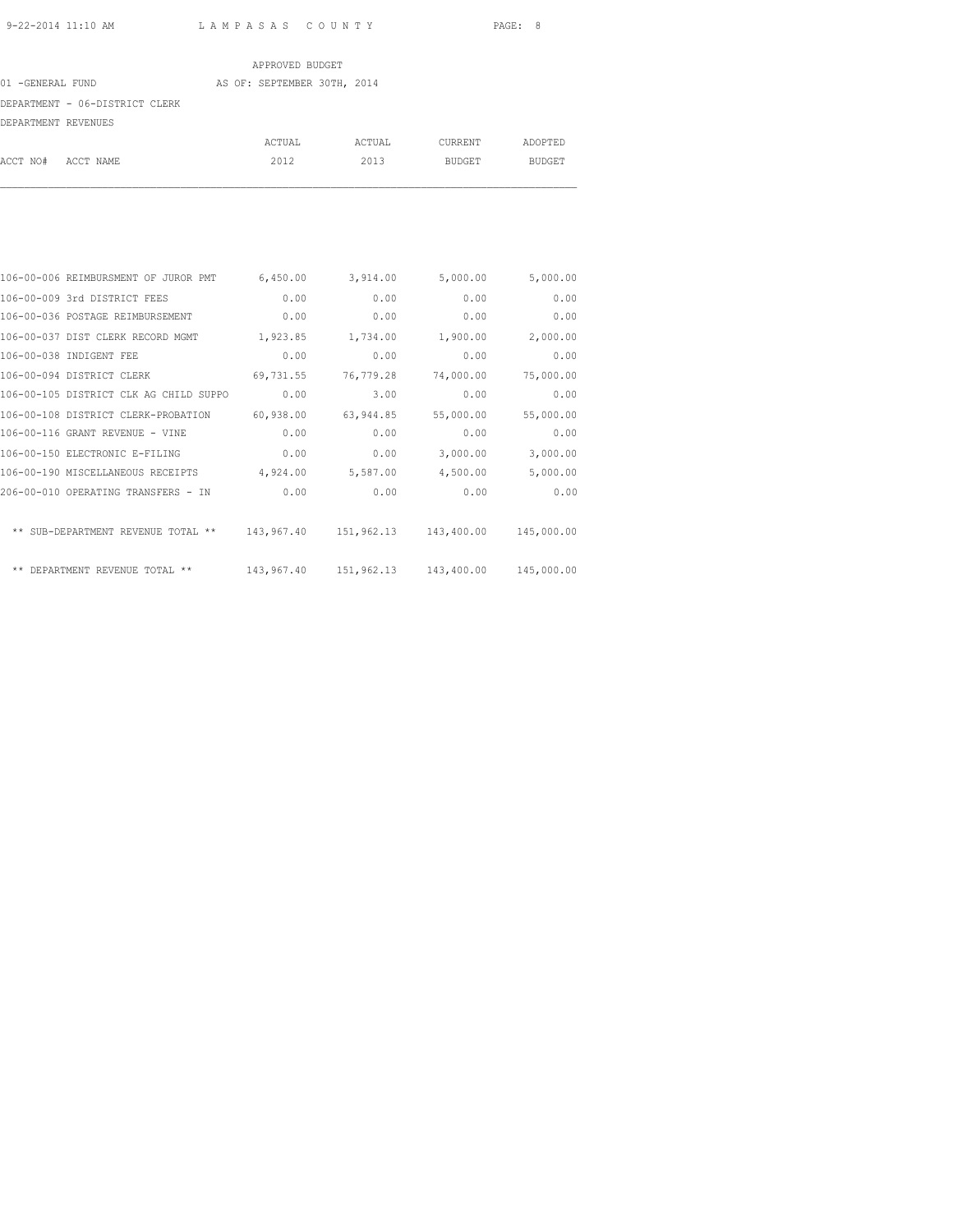|                     |                                 | APPROVED BUDGET             |        |                            |               |
|---------------------|---------------------------------|-----------------------------|--------|----------------------------|---------------|
| 01 -GENERAL FUND    |                                 | AS OF: SEPTEMBER 30TH, 2014 |        |                            |               |
|                     | DEPARTMENT - 07-COUNTY SHERIFF  |                             |        |                            |               |
| DEPARTMENT REVENUES |                                 |                             |        |                            |               |
|                     |                                 | ACTUAL                      | ACTUAL | CURRENT                    | ADOPTED       |
| ACCT NO# ACCT NAME  |                                 | 2012                        | 2013   | BUDGET                     | <b>BUDGET</b> |
|                     |                                 |                             |        |                            |               |
|                     |                                 |                             |        |                            |               |
|                     | 107-00-050 TELEPHONE COMMISSION |                             |        | 4,351.71 3,766.28 4,500.00 | 4,500.        |
|                     | 107-00-062 HOMELAND SECURITY    | 0.00                        | 0.00   | 0.00                       | $\circ$ .     |
|                     |                                 |                             |        |                            |               |

| 4,500.00   | 4,500.00   | 3,766.28   | 4,351.71    | 107-00-050 TELEPHONE COMMISSION        |  |
|------------|------------|------------|-------------|----------------------------------------|--|
| 0.00       | 0.00       | 0.00       | 0.00        | 107-00-062 HOMELAND SECURITY           |  |
| 5,000.00   | 5,500.00   | 4,848.55   | 5,630.00    | 107-00-092 COUNTY SHERIFF SERVING CITA |  |
| 5,000.00   | 10,000.00  | 15, 357.33 | 9,817.00    | 107-00-100 SALE OF SURPLUS PROPERTY    |  |
| 0.00       | 0.00       | 0.00       | 14,961.63   | 107-00-102 INSURANCE REFUND            |  |
| 14,000.00  | 0.00       | 0.00       | 7,447.00    | 107-00-116 GRANT REVENUE               |  |
| 3,000.00   | 5,000.00   | 3,552.22   | 4,376.00    | 107-00-119 CITY PAYMENT FOR PRISONERS  |  |
| 2,500.00   | 3,500.00   | 4,699.35   | 8,994.83    | 107-00-122 PRISONER TRANSPORTATION     |  |
| 0.00       | 0.00       | 0.00       | 0.00        | 107-00-125 LOMETA INTERLOCAL           |  |
| 0.00       | 0.00       | 953.55     | 0.00        | 107-00-188 FORFEITED PROPERTY          |  |
| 4,000.00   | 2,000.00   | 3,710.44   | 6,221.10    | 107-00-190 MISCELLANEOUS RECEIPTS      |  |
| 1,000.00   | 4,000.00   | 1,621.81   | 3,150.08    | 107-00-191 CITIZENS DONATIONS          |  |
| 110,020.00 | 110,020.00 | 428,028.50 | 97,469.00   | 207-00-000 OTHER RESOURCE-LEASE        |  |
|            |            |            |             |                                        |  |
| 149,020.00 | 144,520.00 | 466,538.03 | 162, 418.35 | ** SUB-DEPARTMENT REVENUE TOTAL **     |  |

| 107-01-116 GRANT REVENUE - VINE    | 0.00   | 0.00   | 0.00 | 0.00 |
|------------------------------------|--------|--------|------|------|
| ** SUB-DEPARTMENT REVENUE TOTAL ** | 0. Q.O | 0. Q.O | 0.00 | 0.00 |

| 107-02-190 MISCELLANEOUS RECEIPTS  | 883.31 | 1,611.75 | 1,000.00 | 1,000.00 |
|------------------------------------|--------|----------|----------|----------|
| 107-02-191 CITIZENS DONATIONS      | 0.00   | 0.00     | 0.00     | 0.00     |
| ** SUB-DEPARTMENT REVENUE TOTAL ** | 883.31 | 1,611.75 | 1,000.00 | 1,000.00 |

| 107-03-190 MISCELLANEOUS RECEIPTS  | 0.00 | 0.00 | 0.00 | 0.00 |
|------------------------------------|------|------|------|------|
| ** SUB-DEPARTMENT REVENUE TOTAL ** | 0.00 | 0.00 | 0.00 | 0.00 |
|                                    |      |      |      |      |

| 107-04-116 GRANT REVENUE           | 0.00       | 0.00       | 0.00       | 0.00       |
|------------------------------------|------------|------------|------------|------------|
| 107-04-190 MISCELLANEOUS RECEIPTS  | 0.00       | 0.00       | 0.00       | 0.00       |
| ** SUB-DEPARTMENT REVENUE TOTAL ** | 0.00       | 0.00       | 0.00       | 0.00       |
| ** DEPARTMENT REVENUE TOTAL **     | 163,301.66 | 468,149.78 | 145,520.00 | 150,020.00 |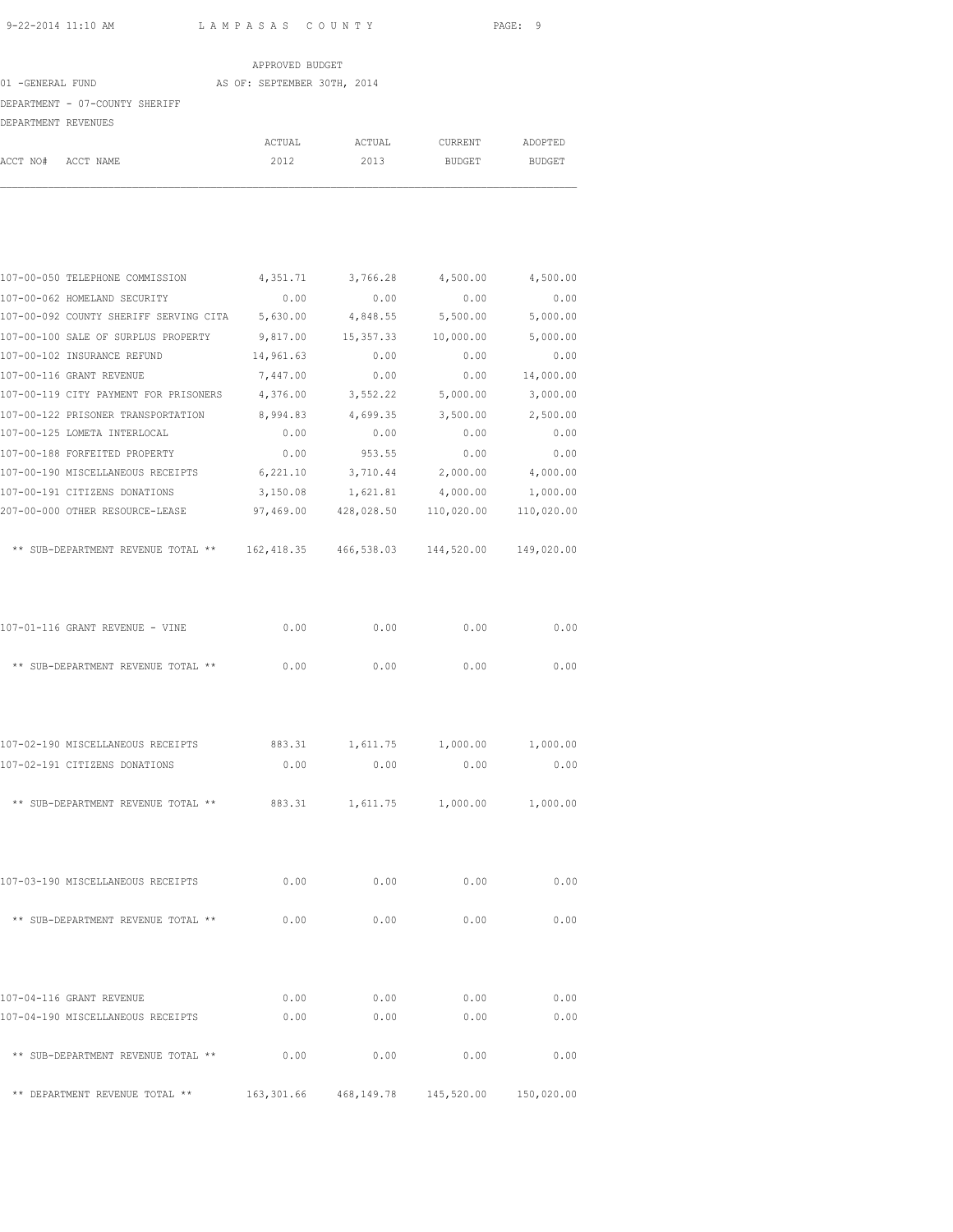|                                       |  | APPROVED BUDGET             |        |         |         |
|---------------------------------------|--|-----------------------------|--------|---------|---------|
| 01 -GENERAL FUND                      |  | AS OF: SEPTEMBER 30TH, 2014 |        |         |         |
| DEPARTMENT - 08-COUNTY/DISTRICT ATTNY |  |                             |        |         |         |
| DEPARTMENT REVENUES                   |  |                             |        |         |         |
|                                       |  | ACTUAL                      | ACTUAL | CURRENT | ADOPTED |
| ACCT NO#<br>ACCT NAME                 |  | 2012                        | 2013   | BUDGET  | BUDGET  |

| 0.00      | 0.00      | 7,080.00  | 6,120.00  | 108-00-103 STATE SUPPLEMENT ASST. D.A. |  |
|-----------|-----------|-----------|-----------|----------------------------------------|--|
| 0.00      | 0.00      | 0.00      | 0.00      | 108-00-116 GRANT REVENUE JUVENILE PROS |  |
| 34,530.00 | 34,530.00 | 19,789.43 | 28,955.09 | 108-00-123 STATE REIMBURSEMENT         |  |
| 1,743.00  | 5,708.00  | 103.35    | 3,865.69  | 108-00-190 MISCELLANEOUS RECEIPTS      |  |
| 36,273.00 | 40,238.00 | 26,972.78 | 38,940.78 | ** SUB-DEPARTMENT REVENUE TOTAL **     |  |
| 36,273.00 | 40,238.00 | 26,972.78 | 38,940.78 | DEPARTMENT REVENUE TOTAL **<br>**      |  |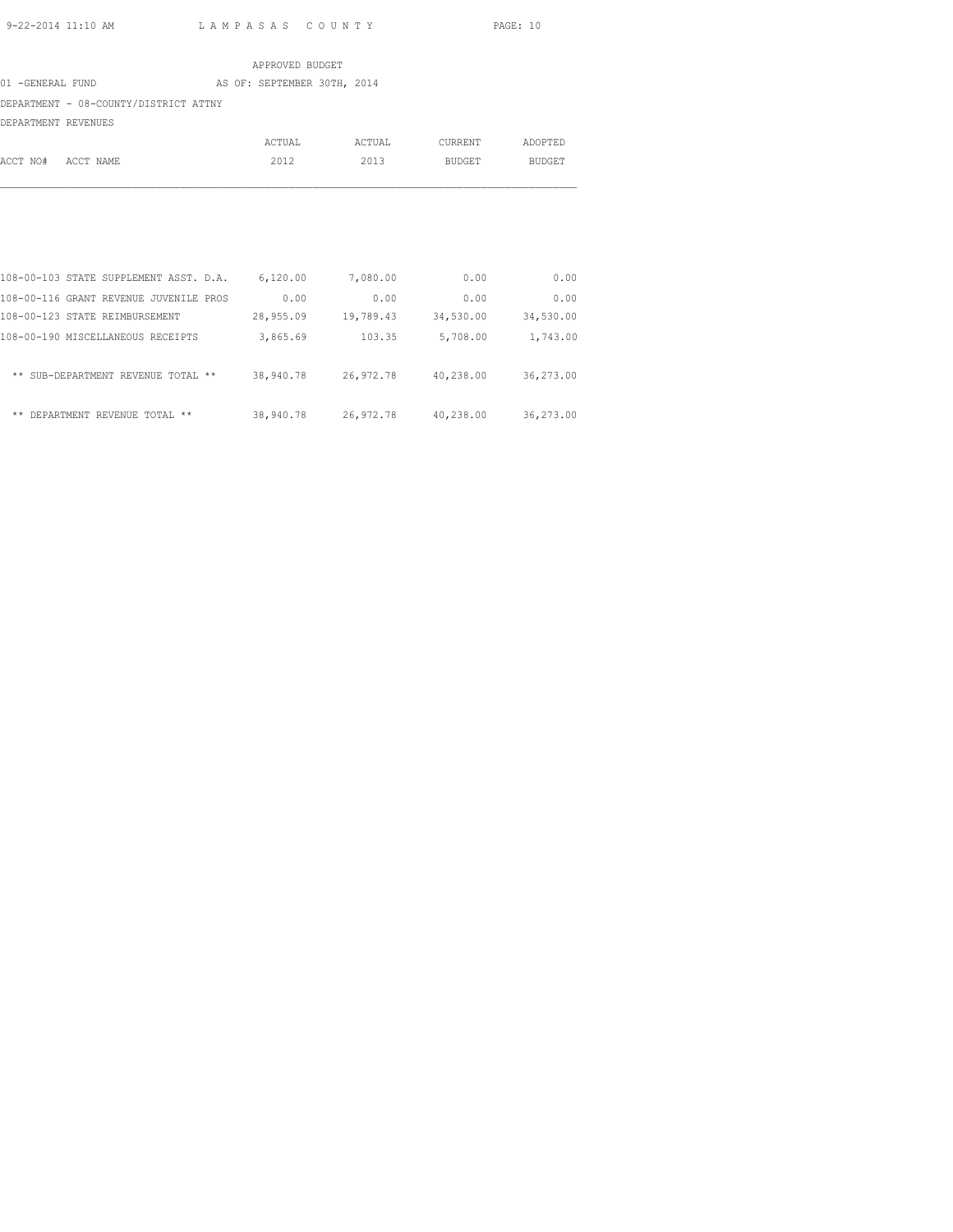|                                    | APPROVED BUDGET             |                                     |         |               |
|------------------------------------|-----------------------------|-------------------------------------|---------|---------------|
| 01 -GENERAL FUND                   | AS OF: SEPTEMBER 30TH, 2014 |                                     |         |               |
| DEPARTMENT - 09-NON-DEPARTMENTAL   |                             |                                     |         |               |
| DEPARTMENT REVENUES                |                             |                                     |         |               |
|                                    | ACTUAL                      | ACTUAL                              | CURRENT | ADOPTED       |
| ACCT NO#<br>ACCT NAME              | 2012                        | 2013                                | BUDGET  | <b>BUDGET</b> |
|                                    |                             |                                     |         |               |
|                                    |                             |                                     |         |               |
|                                    |                             |                                     |         |               |
|                                    |                             |                                     |         |               |
| 109-00-190 MISCELLANEOUS RECEIPTS  |                             | 3,000.00 1,901.13 2,000.00 2,000.00 |         |               |
|                                    |                             |                                     |         |               |
| ** SUB-DEPARTMENT REVENUE TOTAL ** |                             | 3,000.00 1,901.13 2,000.00          |         | 2,000.00      |
|                                    |                             |                                     |         |               |
| ** DEPARTMENT REVENUE TOTAL **     | 3,000.00                    | 1,901.13 2,000.00                   |         | 2,000.00      |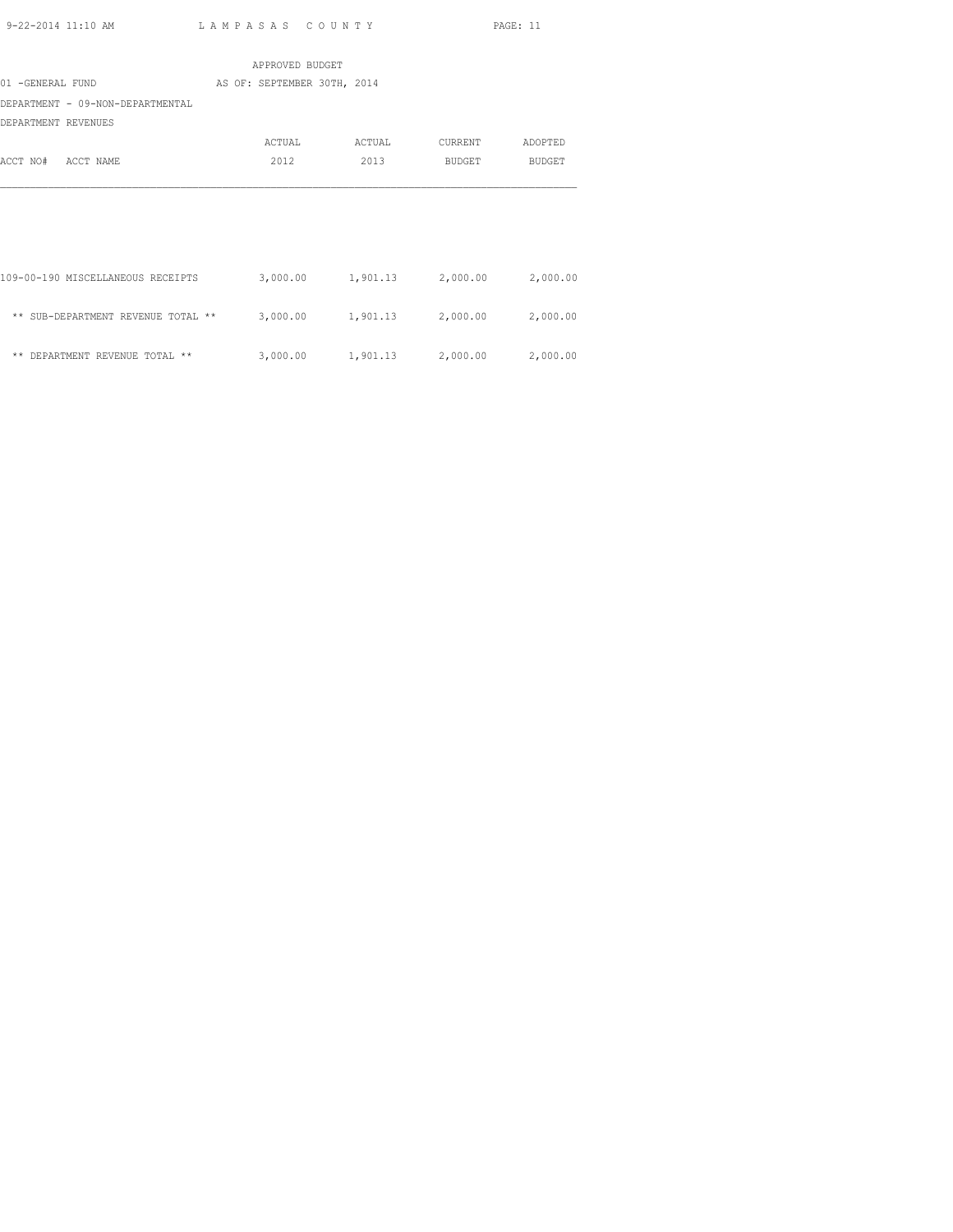|                                     | APPROVED BUDGET             |        |         |          |
|-------------------------------------|-----------------------------|--------|---------|----------|
| 01 -GENERAL FUND                    | AS OF: SEPTEMBER 30TH, 2014 |        |         |          |
| DEPARTMENT - 10-CONSTABLES 1, 3 & 4 |                             |        |         |          |
| DEPARTMENT REVENUES                 |                             |        |         |          |
|                                     | ACTUAL                      | ACTUAL | CURRENT | ADOPTED  |
| ACCT NO# ACCT NAME                  | 2012                        | 2013   | BUDGET  | BUDGET   |
|                                     |                             |        |         |          |
|                                     |                             |        |         |          |
|                                     |                             |        |         |          |
|                                     |                             |        |         |          |
|                                     |                             |        |         |          |
| 110-00-190 MISCELLANEOUS RECEIPTS   | 0.00                        | 0.00   | 0.00    | 1,000.00 |
|                                     |                             |        |         |          |
| ** SUB-DEPARTMENT REVENUE TOTAL **  | 0.00                        | 0.00   | 0.00    | 1,000.00 |

 $\star\star$  DEPARTMENT REVENUE TOTAL  $\star\star$  0.00 0.00 0.00 0.00 0.00 1,000.00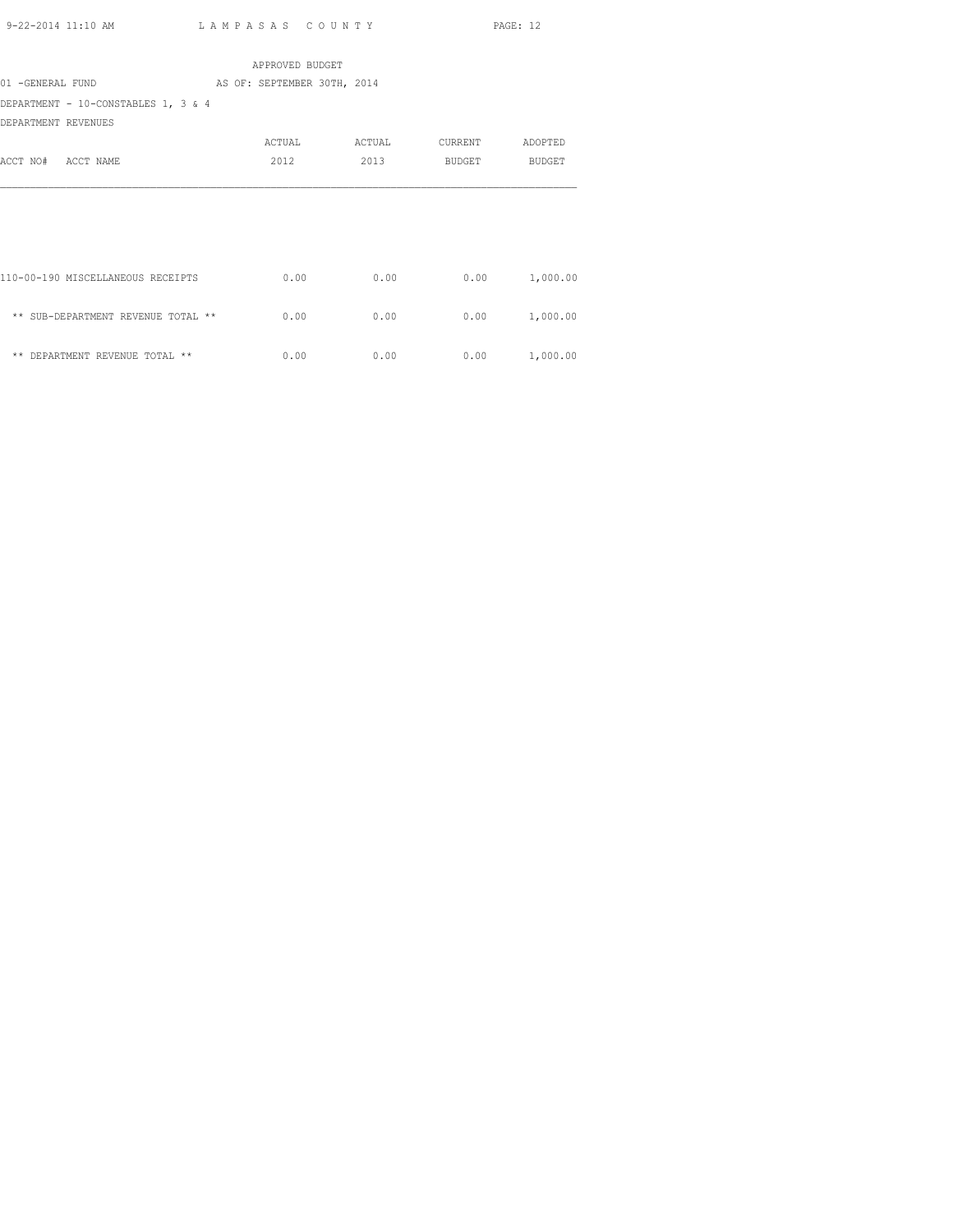| 9-22-2014 11:10 AM |  |
|--------------------|--|

L A M P A S A S C O U N T Y PAGE: 13

|                                                                        | APPROVED BUDGET             |                                         |               |               |
|------------------------------------------------------------------------|-----------------------------|-----------------------------------------|---------------|---------------|
| 01 -GENERAL FUND                                                       | AS OF: SEPTEMBER 30TH, 2014 |                                         |               |               |
| DEPARTMENT - 11-COUNTY LOCATED AT CITY                                 |                             |                                         |               |               |
| DEPARTMENT REVENUES                                                    |                             |                                         |               |               |
|                                                                        |                             | ACTUAL ACTUAL CURRENT ADOPTED           |               |               |
| ACCT NO# ACCT NAME                                                     | 2012                        | 2013                                    | <b>BUDGET</b> | <b>BUDGET</b> |
|                                                                        |                             |                                         |               |               |
| 111-00-116 GRANT REVENUE                                               |                             | $0.00$ 0.00 0.00                        |               | 0.00          |
| 111-00-190 MISCELLANEOUS                                               |                             | 161.24 1,027.50 0.00                    |               | 0.00          |
| ** SUB-DEPARTMENT REVENUE TOTAL **                                     |                             | 161.24 1,027.50                         | 0.00          | 0.00          |
| 111-01-190 MISCELLANEOUS RECEIPTS                                      |                             | $0.00$ $3,040.67$ $2,500.00$ $4,000.00$ |               |               |
|                                                                        |                             |                                         |               |               |
| ** SUB-DEPARTMENT REVENUE TOTAL ** $0.00$ 3,040.67 $2,500.00$ 4,000.00 |                             |                                         |               |               |
|                                                                        |                             |                                         |               |               |
| 111-02-190 MISCELLANEOUS RECEIPTS 650.00 50.00 6000 1,500.00           |                             |                                         |               |               |
| ** SUB-DEPARTMENT REVENUE TOTAL **                                     | 50.00                       | 50.00                                   | 0.00          | 1,500.00      |
|                                                                        |                             |                                         |               |               |
| 111-03-190 MISCELLANOUS                                                |                             | 210.00 266.00                           | 0.00          | 0.00          |
| ** SUB-DEPARTMENT REVENUE TOTAL ** 210.00 266.00                       |                             |                                         | 0.00          | 0.00          |

\*\* DEPARTMENT REVENUE TOTAL \*\* 421.24 4,384.17 2,500.00 5,500.00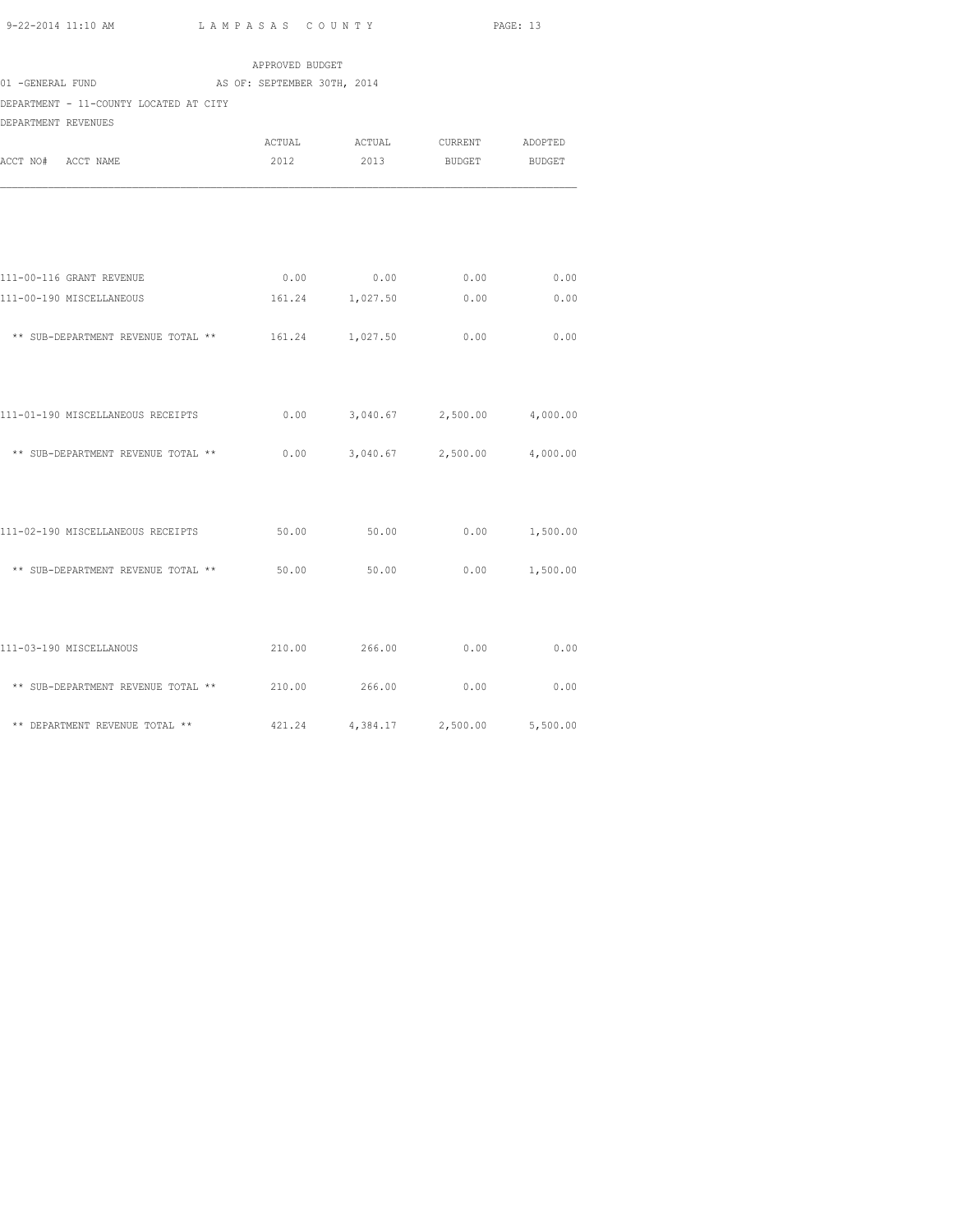ACCT NO# ACCT NAME 2012 2013 BUDGET BUDGET

## APPROVED BUDGET 01 -GENERAL FUND AS OF: SEPTEMBER 30TH, 2014 DEPARTMENT - 12-JUSTICE OF PEACE #1 DEPARTMENT REVENUES ACTUAL ACTUAL CURRENT ADOPTED

|                  | 112-00-003 SCHOOL EDUCATION FUND      | 32.00      | 0.00       | 800.00     | 4,000.00     |
|------------------|---------------------------------------|------------|------------|------------|--------------|
|                  | 112-00-006 REIMBURSEMENT OF JUROR PMT | 0.00       | 0.00       | 0.00       | 0.00         |
|                  | 112-00-008 JUVENILE CASE MANAGER FEE  | 0.00       | 0.00       | 0.00       | 0.00         |
|                  | 112-00-034 JP#1 SECURITY FEES         | 756.46     | 805.31     | 800.00     | 800.00       |
|                  | 112-00-080 JUSTICE COURT TECHNOLOGY   | 0.00       | 0.00       | 0.00       | 0.00         |
| 112-00-095 JP #1 |                                       | 125,901.23 | 125,995.41 | 219,300.00 | 169,425.00   |
|                  | 112-00-116 GRANT REVENUE (DPS)        | 0.00       | 0.00       | 0.00       | 0.00         |
|                  | 112-00-150 ELECTRONIC E-FILING        | 0.00       | 0.00       | 0.00       | 0.00         |
|                  | 112-00-190 MISCELLANEOUS RECEIPTS     | 0.00       | 0.00       | 100.00     | 100.00       |
|                  | 112-00-193 JP # 1 OMNI-BASE FEES      | 5,576.52   | 5,531.88   | 6,000.00   | 6,000.00     |
|                  | ** SUB-DEPARTMENT REVENUE TOTAL **    | 132,266.21 | 132,332.60 | 227,000.00 | 180,325.00   |
|                  | ** DEPARTMENT REVENUE TOTAL **        | 132,266.21 | 132,332.60 | 227,000.00 | 180, 325, 00 |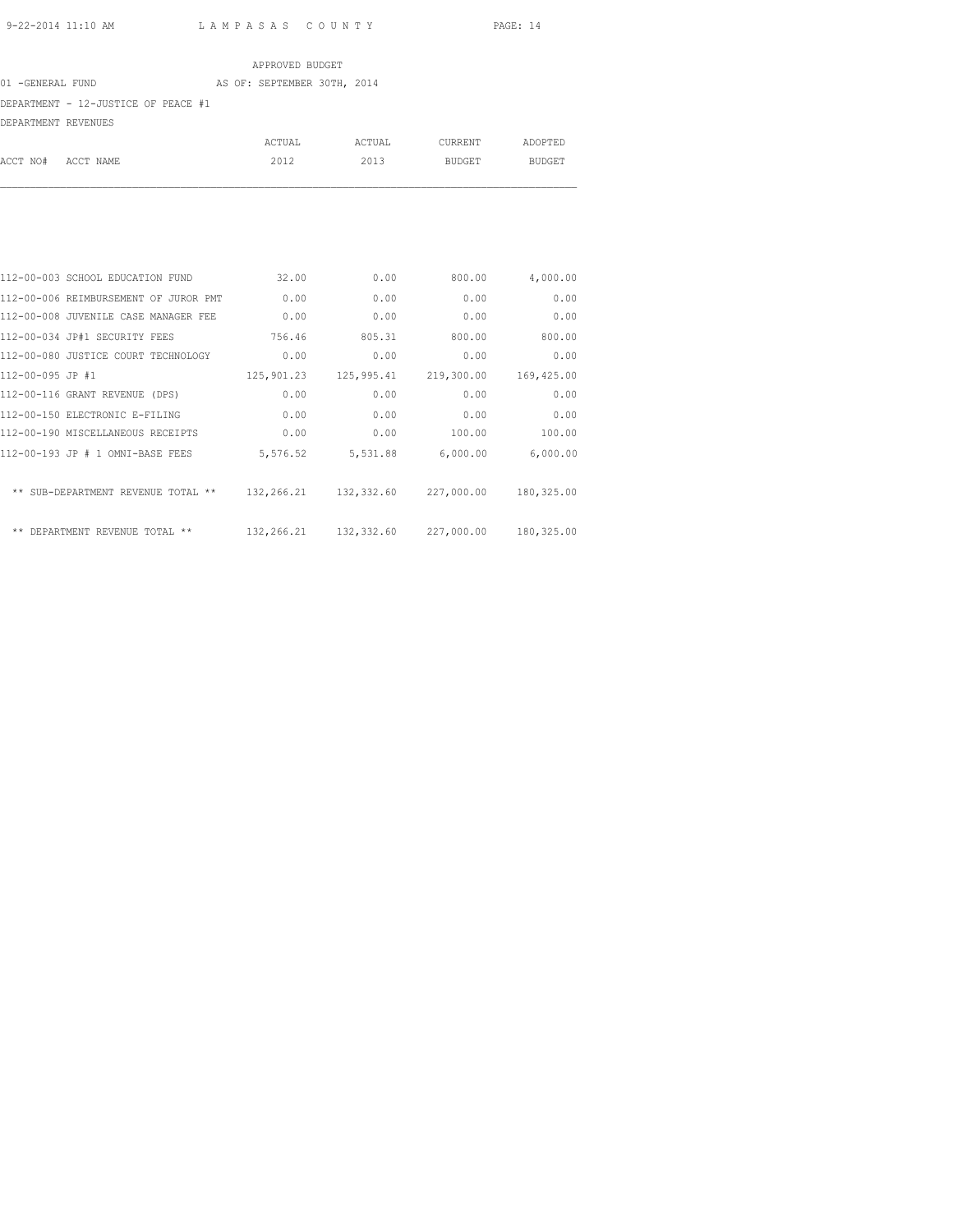ACCT NO# ACCT NAME 2012 2013 BUDGET BUDGET

## APPROVED BUDGET 01 -GENERAL FUND AS OF: SEPTEMBER 30TH, 2014 DEPARTMENT - 13-JUSTICE OF PEACE #3 DEPARTMENT REVENUES ACTUAL ACTUAL CURRENT ADOPTED

| 113-00-003 SCHOOL EDUCATION FUND       | 0.00      | 0.00       | 0.00      | 0.00      |
|----------------------------------------|-----------|------------|-----------|-----------|
| 113-00-008 JUVENILE CASE MANAGER FEE   | 0.00      | 0.00       | 0.00      | 0.00      |
| 113-00-034 JP#3 SECURITY FEES          | 366.48    | 307.47     | 400.00    | 400.00    |
| 113-00-080 JUSTICE COURT TECHNOLOGY FU | 0.00      | 0.00       | 0.00      | 0.00      |
| 113-00-096 JUSTICE OF PEACE 3          | 37,954.98 | 37, 474.25 | 94,600.00 | 57,600.00 |
| 113-00-116 GRANT REVEUE (DPS)          | 0.00      | 0.00       | 0.00      | 0.00      |
| 113-00-150 ELECTRONIC E-FILING         | 0.00      | 0.00       | 0.00      | 0.00      |
| 113-00-190 MISCELLANEOUS RECEIPTS      | 0.00      | 0.00       | 0.00      | 0.00      |
| 113-00-193 JP # 3 OMNI-BASE FEES       | 2,590.23  | 2,100.00   | 2,000.00  | 2,000.00  |
|                                        |           |            |           |           |
| ** SUB-DEPARTMENT REVENUE TOTAL **     | 40,911.69 | 39,881.72  | 97,000.00 | 60,000.00 |
|                                        |           |            |           |           |
| $* *$<br>DEPARTMENT REVENUE TOTAL **   | 40,911.69 | 39,881.72  | 97,000.00 | 60,000.00 |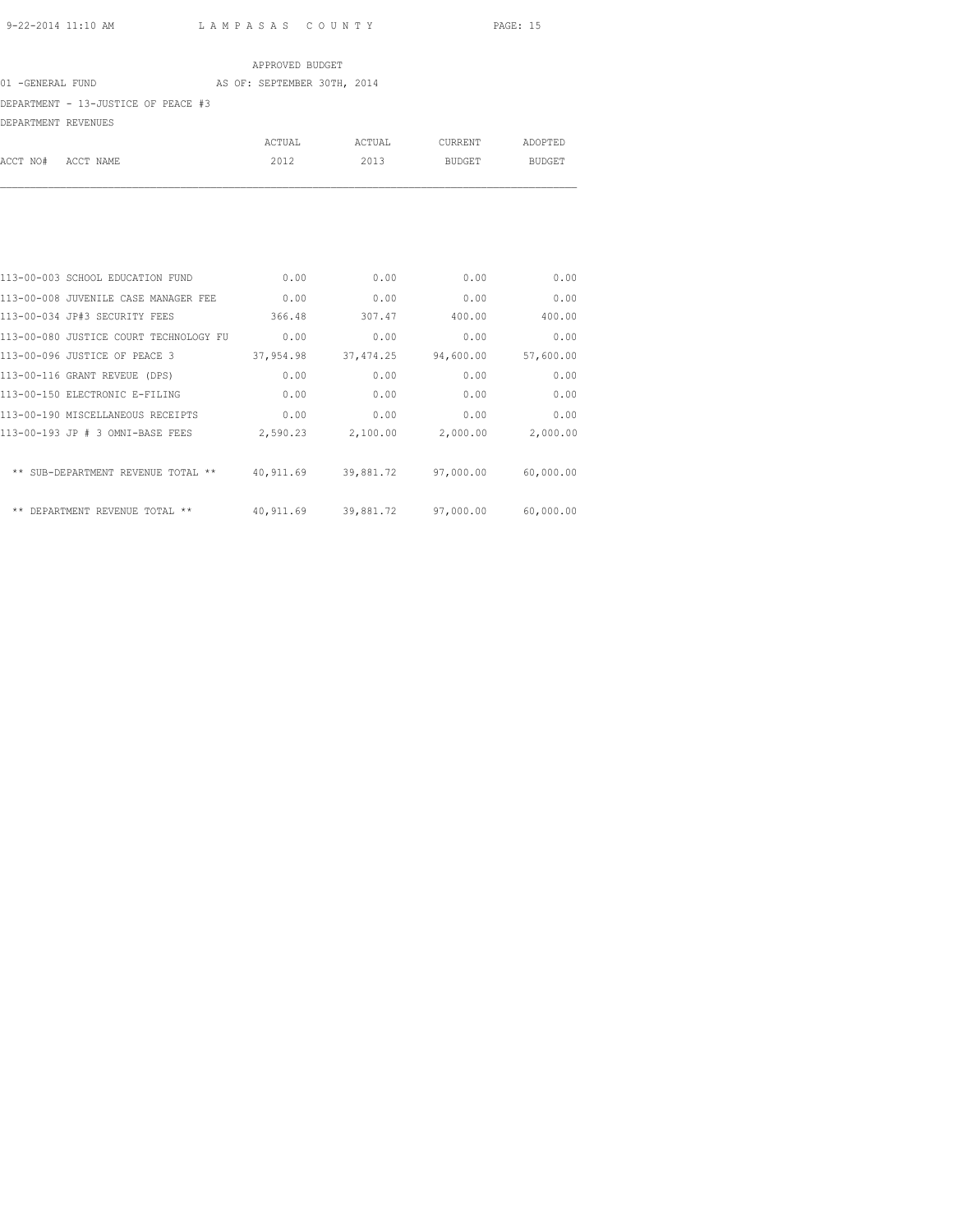#### APPROVED BUDGET 01 -GENERAL FUND AS OF: SEPTEMBER 30TH, 2014

#### DEPARTMENT - 14-JUSTICE OF PEACE #4

DEPARTMENT REVENUES

|                    | ACTUAL | ACTUAL | CURRENT | ADOPTED |
|--------------------|--------|--------|---------|---------|
| ACCT NO# ACCT NAME | 2012   | 2013   | BUDGET  | BUDGET  |

|                     | 114-00-003 SCHOOL EDUCATION FUND       | 0.00       | 0.00      | 0.00                 | 0.00      |
|---------------------|----------------------------------------|------------|-----------|----------------------|-----------|
|                     | 114-00-006 REIMBURSEMENT OF JUROR PMT  | 0.00       | 0.00      | 0.00                 | 0.00      |
|                     | 114-00-008 JUVENILE CASE MANAGER FEE   | 0.00       | 0.00      | 0.00                 | 0.00      |
|                     | 114-00-034 JP#4 SECURITY FEES          | 521.71     | 621.27    | 800.00               | 800.00    |
|                     | 114-00-080 JUSTICE COURT TECHNOLOGY FU | 0.00       | 0.00      | 0.00                 | 0.00      |
|                     | 114-00-097 JUSTICE OF PEACE 4          | 113,840.62 | 89,653.04 | 135,000.00           | 83,000.00 |
| 114-00-099 INTEREST |                                        | 0.00       | 0.00      | 0.00                 | 0.00      |
|                     | 114-00-109 SERVICE FEES                | 0.00       | 0.00      | 0.00                 | 0.00      |
|                     | 114-00-116 GRANT REVENUE (DPS)         | 0.00       | 0.00      | 0.00                 | 0.00      |
|                     | 114-00-150 ELECTRONIC E-FILING         | 0.00       | 0.00      | 0.00                 | 0.00      |
|                     | 114-00-190 MISCELLANEOUS RECEIPTS      | $263.98$ ( | 348.09)   | 200.00               | 200.00    |
|                     | 114-00-193 JP # 4 OMNI-BASE FEES       | 4,471.61   | 2,375.83  | 1,000.00             | 1,000.00  |
|                     | ** SUB-DEPARTMENT REVENUE TOTAL **     | 119,097.92 |           | 92,302.05 137,000.00 | 85,000.00 |
|                     | ** DEPARTMENT REVENUE TOTAL **         | 119,097.92 |           | 92,302.05 137,000.00 | 85,000.00 |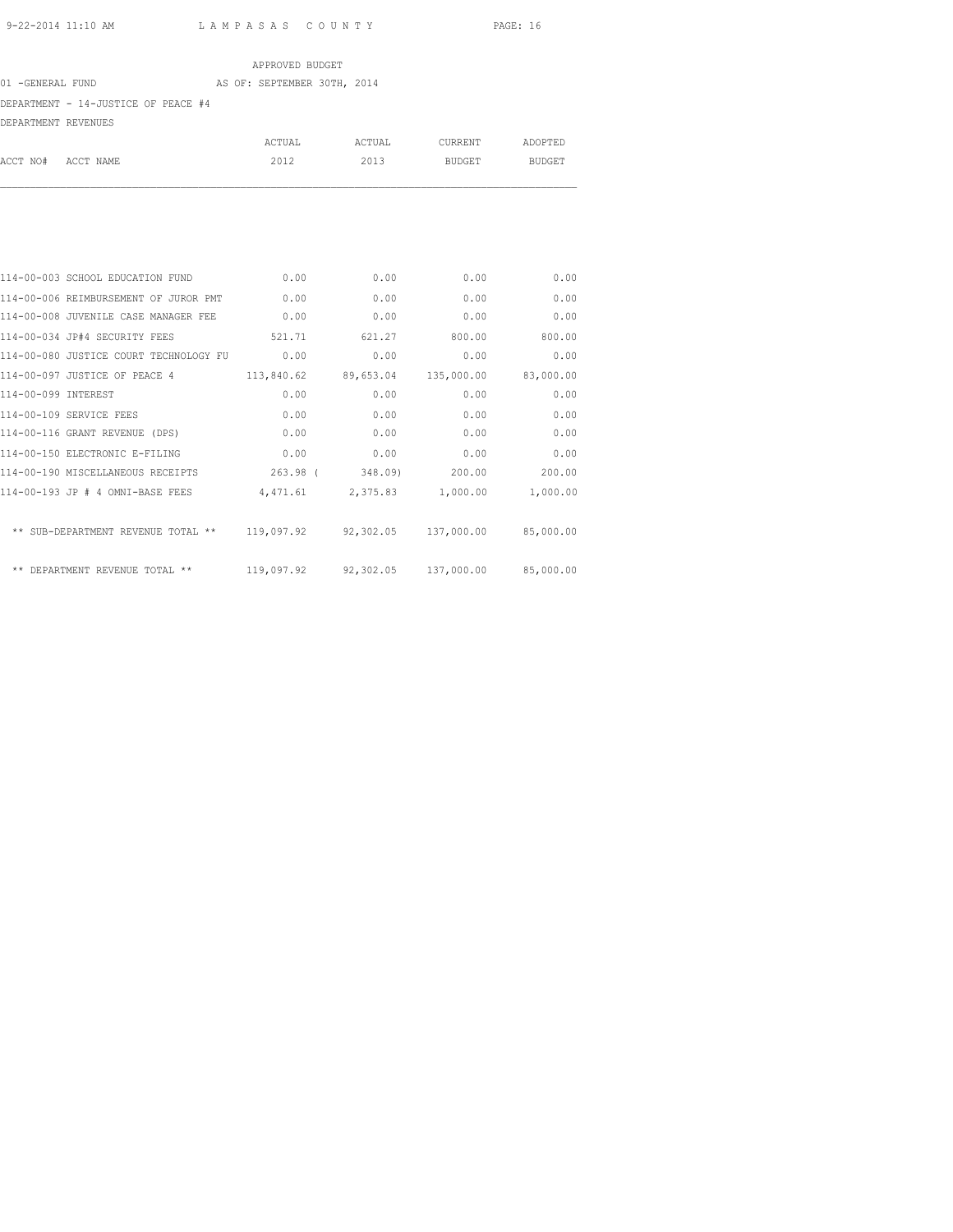|                                      | APPROVED BUDGET             |        |         |         |
|--------------------------------------|-----------------------------|--------|---------|---------|
| 01 -GENERAL FUND                     | AS OF: SEPTEMBER 30TH, 2014 |        |         |         |
| DEPARTMENT - 15-COUNTY EXTENSION OFF |                             |        |         |         |
| DEPARTMENT REVENUES                  |                             |        |         |         |
|                                      | ACTUAL                      | ACTUAL | CURRENT | ADOPTED |
| ACCT NO# ACCT NAME                   | 2012                        | 2013   | BUDGET  | BUDGET  |
|                                      |                             |        |         |         |
|                                      |                             |        |         |         |
|                                      |                             |        |         |         |
|                                      |                             |        |         |         |
|                                      |                             |        |         |         |
| 115-00-190 MISCELLANEOUS RECEIPTS    | 0.00                        | 0.00   | 0.00    | 0.00    |
|                                      |                             |        |         |         |
| ** SUB-DEPARTMENT REVENUE TOTAL **   | 0.00                        | 0.00   | 0.00    | 0.00    |
|                                      |                             |        |         |         |
| ** DEPARTMENT REVENUE TOTAL **       | 0.00                        | 0.00   | 0.00    | 0.00    |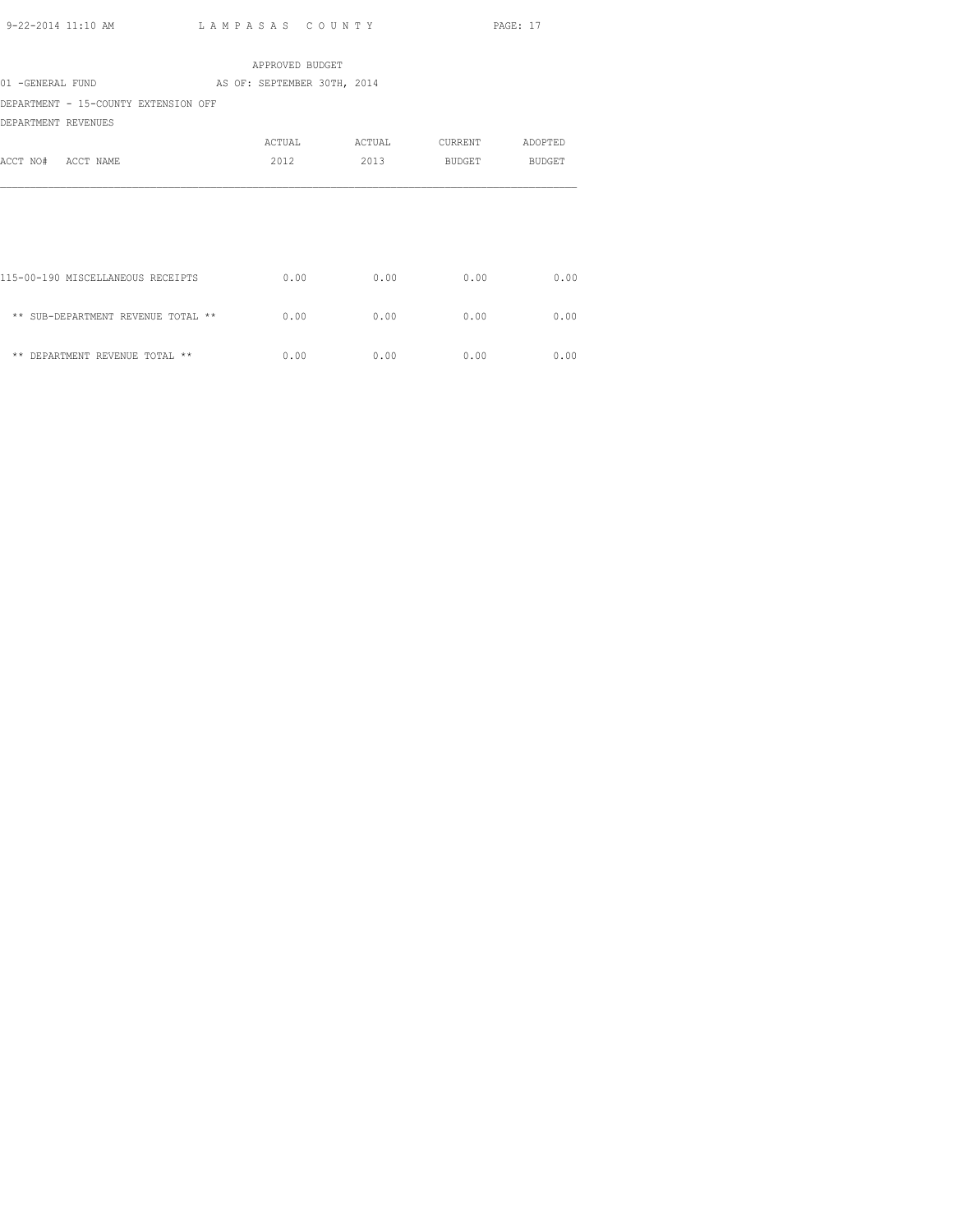|                                    | APPROVED BUDGET             |      |                       |         |
|------------------------------------|-----------------------------|------|-----------------------|---------|
| 01 -GENERAL FUND                   | AS OF: SEPTEMBER 30TH, 2014 |      |                       |         |
| DEPARTMENT - 16-ADULT PROBATION    |                             |      |                       |         |
| DEPARTMENT REVENUES                |                             |      |                       |         |
|                                    |                             |      | ACTUAL ACTUAL CURRENT | ADOPTED |
| ACCT NO# ACCT NAME                 | 2012                        |      | 2013 BUDGET BUDGET    |         |
|                                    |                             |      |                       |         |
|                                    |                             |      |                       |         |
|                                    |                             |      |                       |         |
|                                    |                             |      |                       |         |
|                                    |                             |      |                       |         |
| 116-00-190 MISCELLANEOUS RECEIPTS  | 0.00                        | 0.00 | 0.00                  | 0.00    |
|                                    |                             |      |                       |         |
| ** SUB-DEPARTMENT REVENUE TOTAL ** | 0.00                        | 0.00 | 0.00                  | 0.00    |
| ** DEPARTMENT REVENUE TOTAL **     | 0.00                        | 0.00 | 0.00                  | 0.00    |
|                                    |                             |      |                       |         |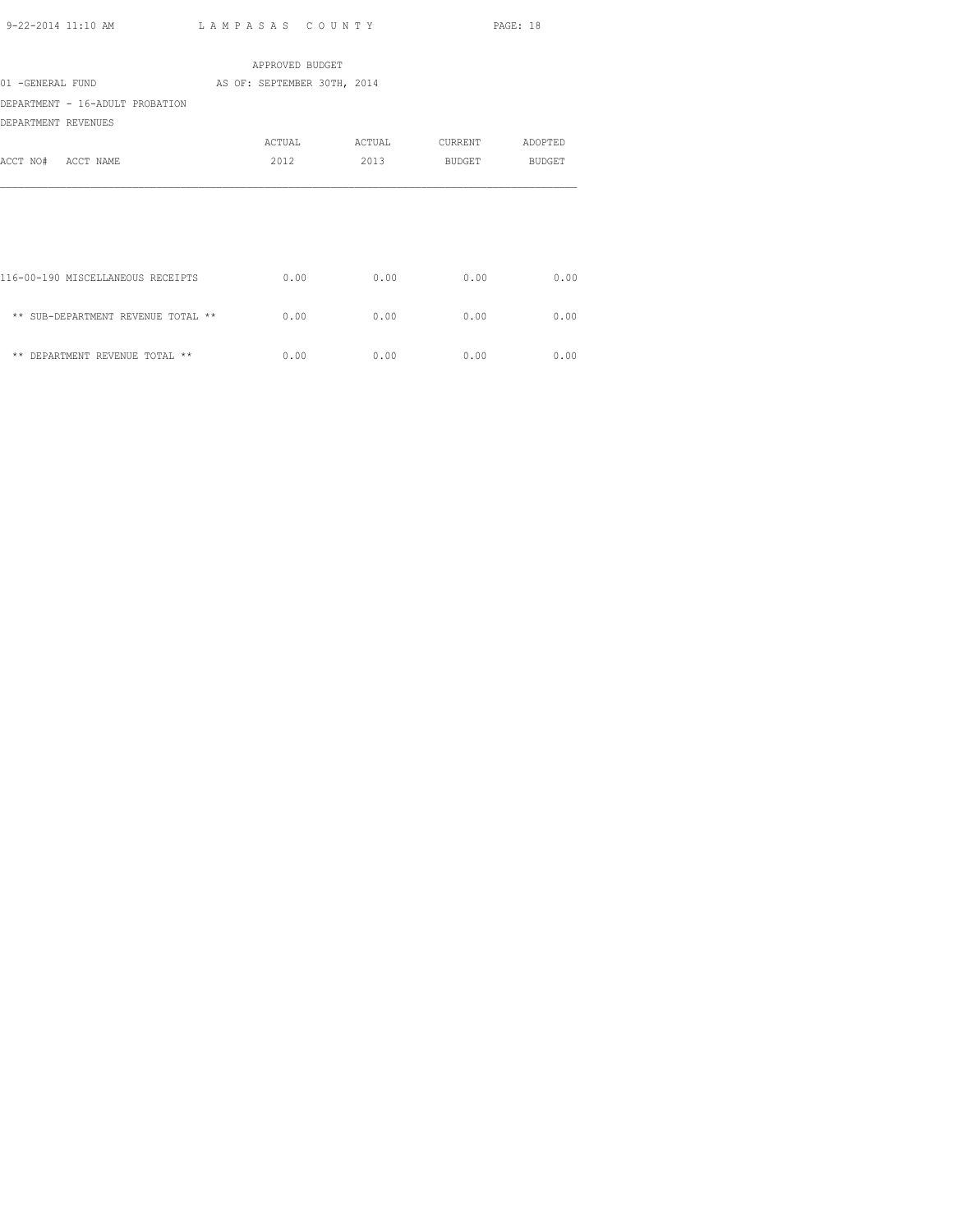|                     |                       |  | APPROVED BUDGET             |        |         |         |               |
|---------------------|-----------------------|--|-----------------------------|--------|---------|---------|---------------|
| 01 -GENERAL FUND    |                       |  | AS OF: SEPTEMBER 30TH, 2014 |        |         |         |               |
|                     | DEPARTMENT - 17-E.M.S |  |                             |        |         |         |               |
| DEPARTMENT REVENUES |                       |  |                             |        |         |         |               |
|                     |                       |  | ACTUAL                      | ACTUAL | CURRENT | ADOPTED |               |
| ACCT NO# ACCT NAME  |                       |  | 2012                        | 2013   | BUDGET  |         | <b>BUDGET</b> |
|                     |                       |  |                             |        |         |         |               |
|                     |                       |  |                             |        |         |         |               |
|                     |                       |  |                             |        |         |         |               |

| 117-00-109 SERVICE FEE             | 0.00      | 0.00      | 0.00      | 0.00      |
|------------------------------------|-----------|-----------|-----------|-----------|
| 117-00-190 MISCELLANEOUS RECEIPTS  | 0.00      | 0.00      | 200.00    | 200.00    |
| 117-00-191 CITIZENS DONATIONS      | 14,891.17 | 13,567.99 | 13,000.00 | 13,000.00 |
| 117-00-192 EMS COLLECTIONS         | 0.00      | 0.00      | 0.00      | 0.00      |
| ** SUB-DEPARTMENT REVENUE TOTAL ** | 14,891.17 | 13,567.99 | 13,200.00 | 13,200.00 |
| **<br>DEPARTMENT REVENUE TOTAL **  | 14,891.17 | 13,567.99 | 13,200.00 | 13,200.00 |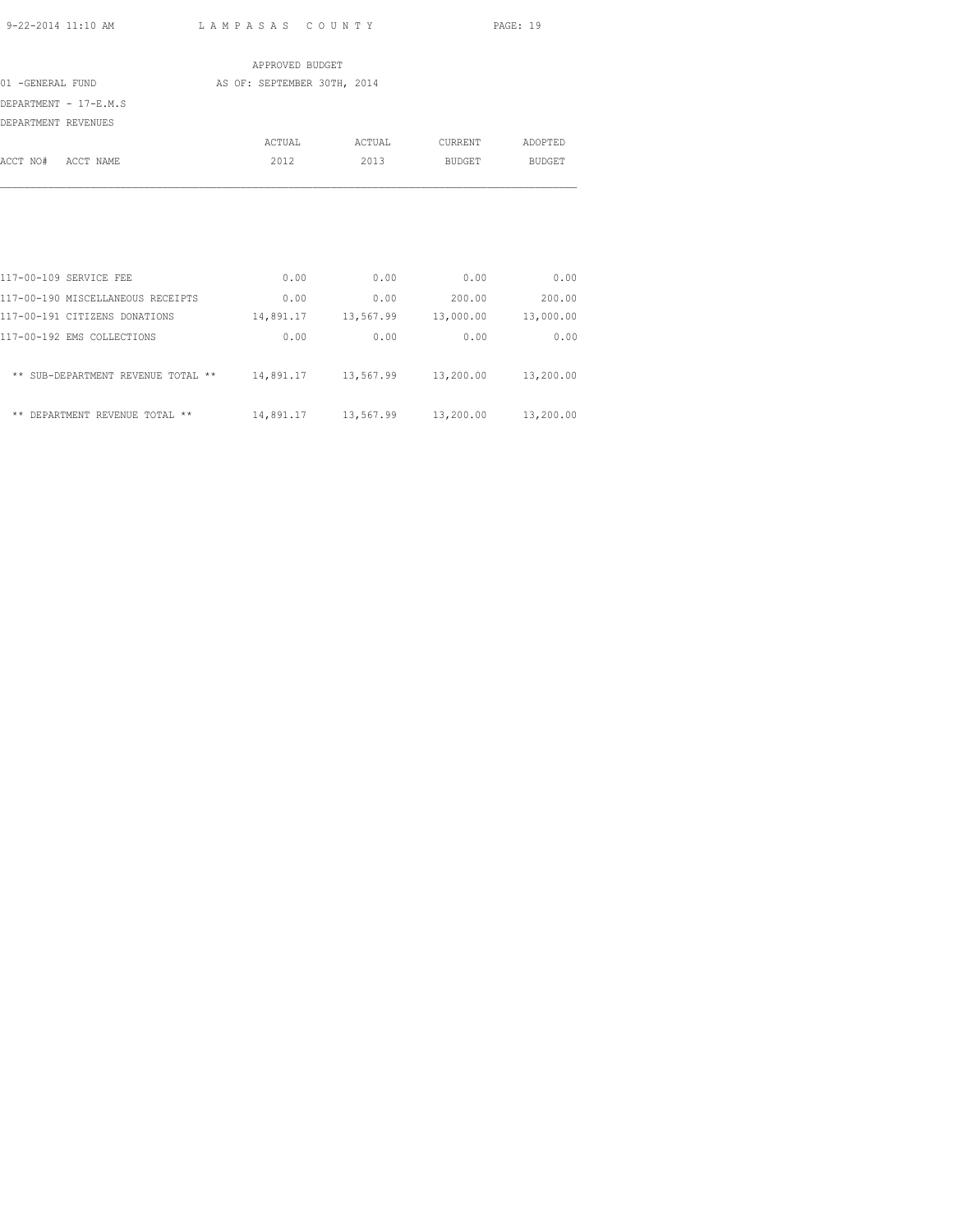|                                    | APPROVED BUDGET             |        |         |         |
|------------------------------------|-----------------------------|--------|---------|---------|
| 01 -GENERAL FUND                   | AS OF: SEPTEMBER 30TH, 2014 |        |         |         |
| DEPARTMENT - 18-JUDICIAL           |                             |        |         |         |
| DEPARTMENT REVENUES                |                             |        |         |         |
|                                    | ACTUAL                      | ACTUAL | CURRENT | ADOPTED |
| ACCT NO# ACCT NAME                 | 2012                        | 2013   | BUDGET  | BUDGET  |
|                                    |                             |        |         |         |
| 118-00-190 MISCELLANEOUS RECEIPTS  | 0.00                        | 0.00   | 0.00    | 0.00    |
| ** SUB-DEPARTMENT REVENUE TOTAL ** | 0.00                        | 0.00   | 0.00    | 0.00    |
| ** DEPARTMENT REVENUE TOTAL **     | 0.00                        | 0.00   | 0.00    | 0.00    |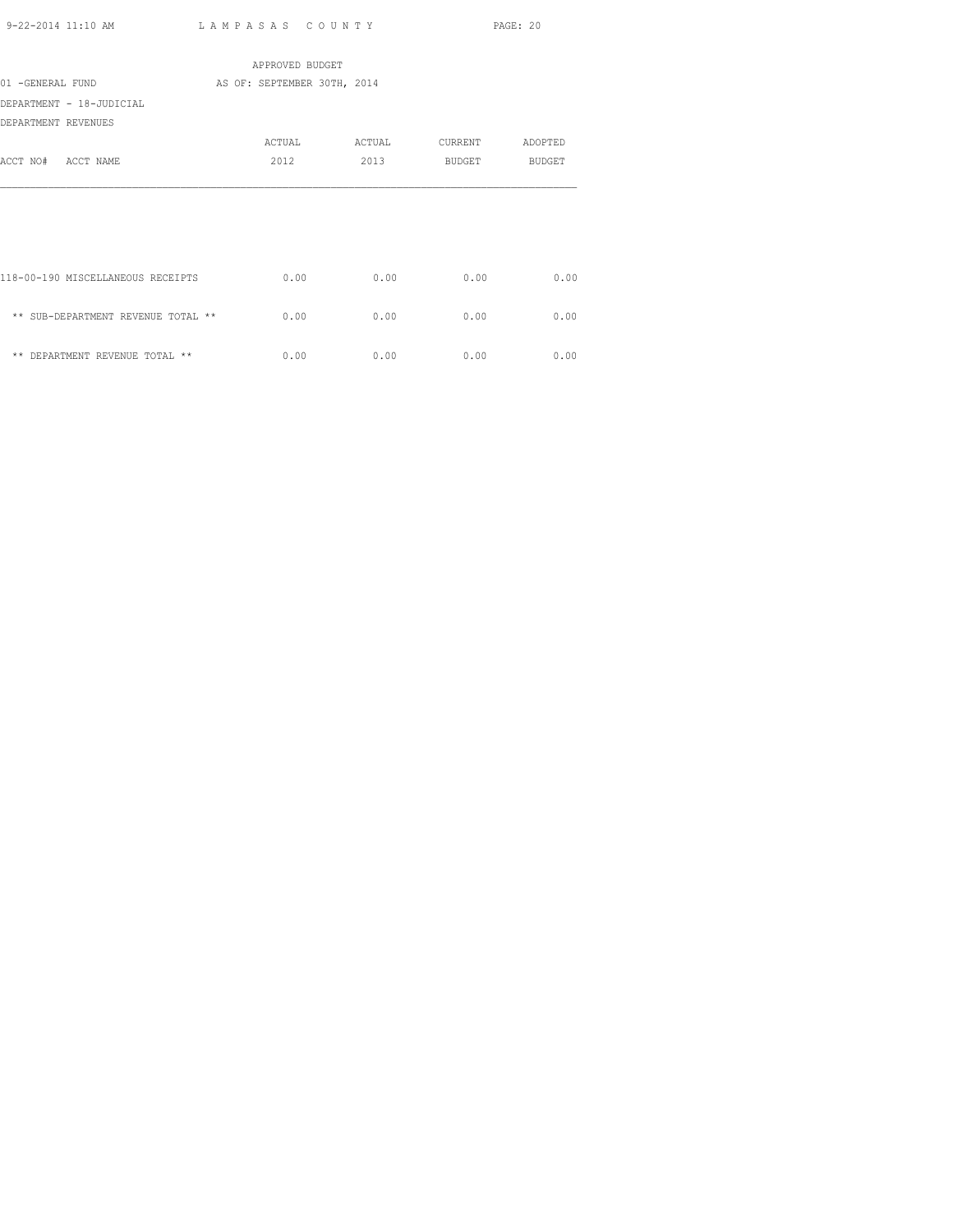============= ============= ============= =============

|                                                                                 | APPROVED BUDGET             |                               |                    |      |
|---------------------------------------------------------------------------------|-----------------------------|-------------------------------|--------------------|------|
| 01 -GENERAL FUND                                                                | AS OF: SEPTEMBER 30TH, 2014 |                               |                    |      |
| DEPARTMENT - 19-HUMAN RESOURCES                                                 |                             |                               |                    |      |
| DEPARTMENT REVENUES                                                             |                             |                               |                    |      |
|                                                                                 |                             | ACTUAL ACTUAL CURRENT ADOPTED |                    |      |
| ACCT NO# ACCT NAME                                                              | 2012                        |                               | 2013 BUDGET BUDGET |      |
|                                                                                 |                             |                               |                    |      |
| 119-00-116 GRANT REVENUE                                                        | 0.00                        | 0.00                          | 0.00               | 0.00 |
| 119-00-152 CONTRACTS                                                            | 0.00                        | 0.00                          | 0.00               | 0.00 |
| 119-00-190 MISCELLANEOUS RECEIPTS                                               | 0.00                        | 0.00                          | 0.00               | 0.00 |
| 219-00-010 OPERATING TRANSFERS IN                                               | 0.00                        | 0.00                          | 0.00               | 0.00 |
| ** SUB-DEPARTMENT REVENUE TOTAL **                                              | 0.00                        | 0.00                          | 0.00               | 0.00 |
|                                                                                 |                             |                               |                    |      |
| 119-01-190 MISCELLANEOUS RECEIPTS                                               | 0.00                        | 0.00                          | 0.00               | 0.00 |
| ** SUB-DEPARTMENT REVENUE TOTAL **                                              | 0.00                        | 0.00                          | 0.00               | 0.00 |
| ** DEPARTMENT REVENUE TOTAL **                                                  | 0.00                        | 0.00                          | 0.00               | 0.00 |
| *** FUND TOTAL REVENUES *** 6,932,096.96 7,473,167.76 7,429,598.00 7,629,318.00 |                             |                               |                    |      |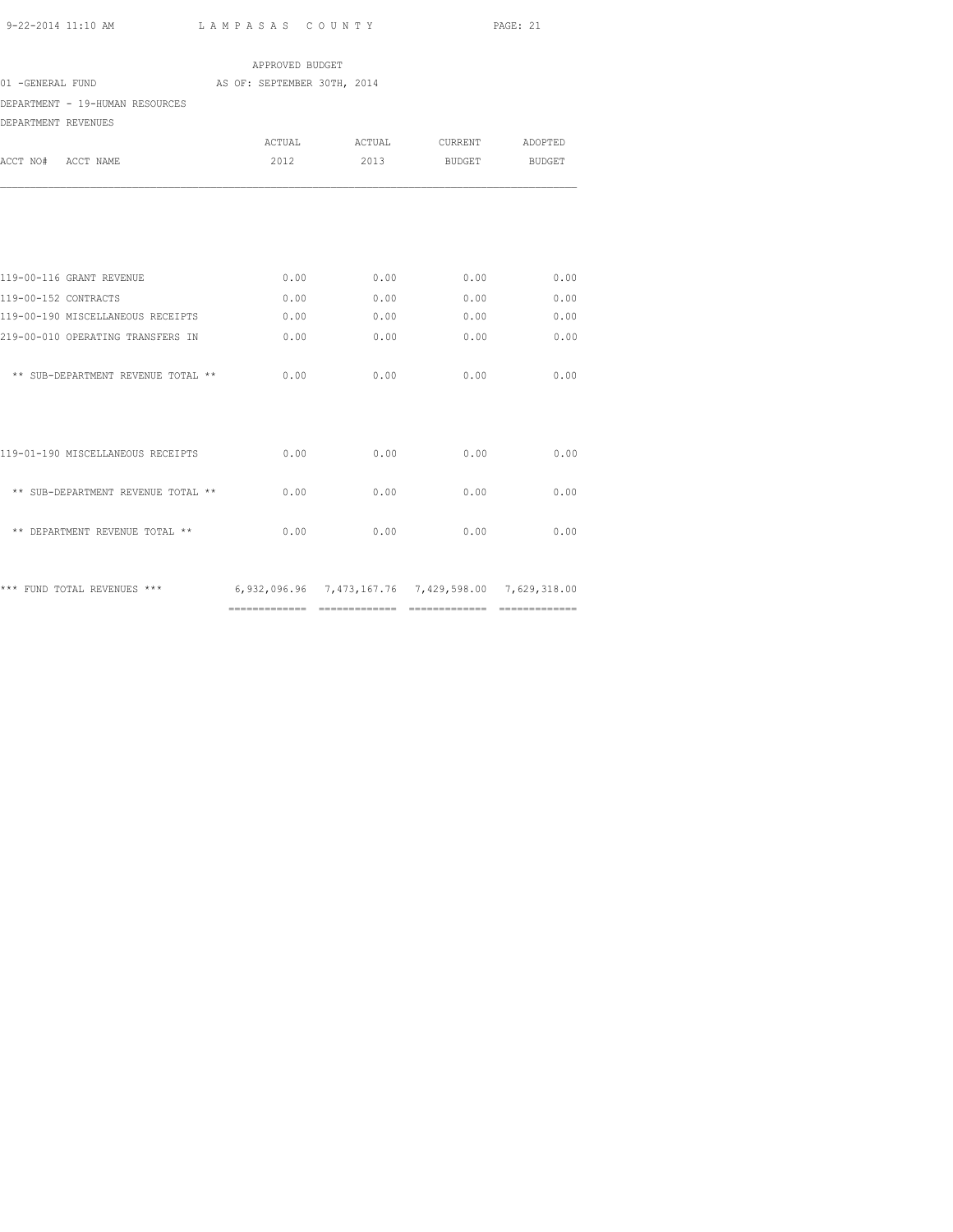|                  |                              | APPROVED BUDGET             |        |                |               |
|------------------|------------------------------|-----------------------------|--------|----------------|---------------|
| 01 -GENERAL FUND |                              | AS OF: SEPTEMBER 30TH, 2014 |        |                |               |
|                  | DEPARTMENT - 01-COUNTY JUDGE |                             |        |                |               |
|                  | DEPARTMENT EXPENDITURES      |                             |        |                |               |
|                  |                              | ACTUAL                      | ACTUAL | <b>CURRENT</b> | ADOPTED       |
| ACCT NO#         | ACCT NAME                    | 2012                        | 2013   | <b>BUDGET</b>  | <b>BUDGET</b> |
|                  |                              |                             |        |                |               |
|                  |                              |                             |        |                |               |

#### WAGES

| _ | — | – | _ |  |
|---|---|---|---|--|
|   |   |   |   |  |

| 401-00-101 SALARIES & WAGES ELECTED OF        | 56,087.56  | 63,909.78  | 67,193.00  | 67,960.00  |
|-----------------------------------------------|------------|------------|------------|------------|
| 401-00-107 SALARIES & WAGES ADM #3058         | 30,990.49  | 31,005.60  | 33,281.00  | 34,048.00  |
| 401-00-108 SALARIES & WAGES VA<br>#2882       | 6,690.00   | 6,714.56   | 7,218.00   | 7,985.00   |
| 401-00-113 SALARIES & WAGES ASST #0131        | 29,419.04  | 23,440.17  | 20,963.00  | 21,730.00  |
| 401-00-133 SALARY/SUPPLEMENT                  | 19,999.98  | 19,230.75  | 20,000.00  | 15,000.00  |
| 401-00-199 LONGEVITY PAYMENT                  | 1,200.00   | 1,920.00   | 720.00     | 2,760.00   |
| ** CATEGORY TOTAL **                          | 144,387.07 | 146,220.86 | 149,375.00 | 149,483.00 |
| EMPLOYEE BENEFITS                             |            |            |            |            |
| 401-00-203 FICA BENEFITS                      | 10,872.97  | 10,783.50  | 11,427.00  | 11,671.00  |
| 401-00-204 GROUP MEDICAL INSURANCE            | 20,092.80  | 18,752.56  | 17,581.00  | 17,016.00  |
| 401-00-205 RETIREMENT                         | 21,914.78  | 22,290.16  | 23,900.00  | 24,410.00  |
| 401-00-207 WORKMAN'S COMP                     | 924.00     | 1,554.00   | 454.00     | 462.00     |
| 401-00-208 UNEMPLOYMENT INSURANCE (           | 2,879.00)  | 3,148.00   | 43.00      | 41.00      |
| ** CATEGORY TOTAL **                          | 50,925.55  | 56,528.22  | 53,405.00  | 53,600.00  |
| GENERAL EXPENSES<br>-----------------         |            |            |            |            |
| 401-00-300 COURT INTERPRETER/MEDIATOR         | 199.30     | 243.59     | 200.00     | 200.00     |
| 401-00-301 COMMUNICATIONS                     | 0.00       | 1,556.38   | 0.00       | 0.00       |
| 401-00-302 UTILITIES                          | 0.00       | 0.00       | 0.00       | 0.00       |
| 401-00-303 OFFICE SUPPLIES                    | 0.00       | 0.00       | 0.00       | 0.00       |
| 401-00-304 OPERATING SUPPLIES<br>$\sqrt{2}$   | 469.54)    | 1,518.62   | 2,000.00   | 2,000.00   |
| 401-00-305 TRAVEL & INSERVICE TRAINING        | 5,607.42   | 8,849.49   | 7,000.00   | 7,000.00   |
| 401-00-309 COURT APPOINTED ATTORNEY           | 15,592.95  | 24,846.20  | 18,000.00  | 18,000.00  |
| 401-00-310 JURY FEES                          | 670.00     | 1,690.00   | 2,000.00   | 2,000.00   |
| 401-00-311 REPAIRS & MAINTENANCE-COURT        | 0.00       | 0.00       | 0.00       | 0.00       |
| 401-00-312 EQUIPMENT MAINTENANCE CONTR        | 0.00       | 1,638.00   | 100.00     | 100.00     |
| 401-00-315 DUES                               | 4,925.00   | 4,103.33   | 5,000.00   | 5,000.00   |
| 401-00-333 CONTRACTED SERVICES                | 6,500.00   | 0.00       | 0.00       | 0.00       |
| 401-00-341 COURT REPORTER                     | 1,770.00   | 1,470.00   | 2,000.00   | 2,000.00   |
| 401-00-358 CONSULTING FEES                    | 0.00       | 0.00       | 0.00       | 0.00       |
| 401-00-361 POSTAGE                            | 0.00       | 0.00       | 0.00       | 0.00       |
| 401-00-364 PUBLICATIONS, BOOKS, MANUAL        | 47.00      | 100.00     | 200.00     | 200.00     |
| 401-00-370 EQUIPMENT RENTAL - COPIER 2,195.04 |            | 2,578.88   | 2,000.00   | 2,000.00   |
| 401-00-371 EXPERT WITNESS                     | 0.00       | 0.00       | 0.00       | 0.00       |
| 401-00-378 RENTAL SPACE                       | 0.00       | 0.00       | 0.00       | 0.00       |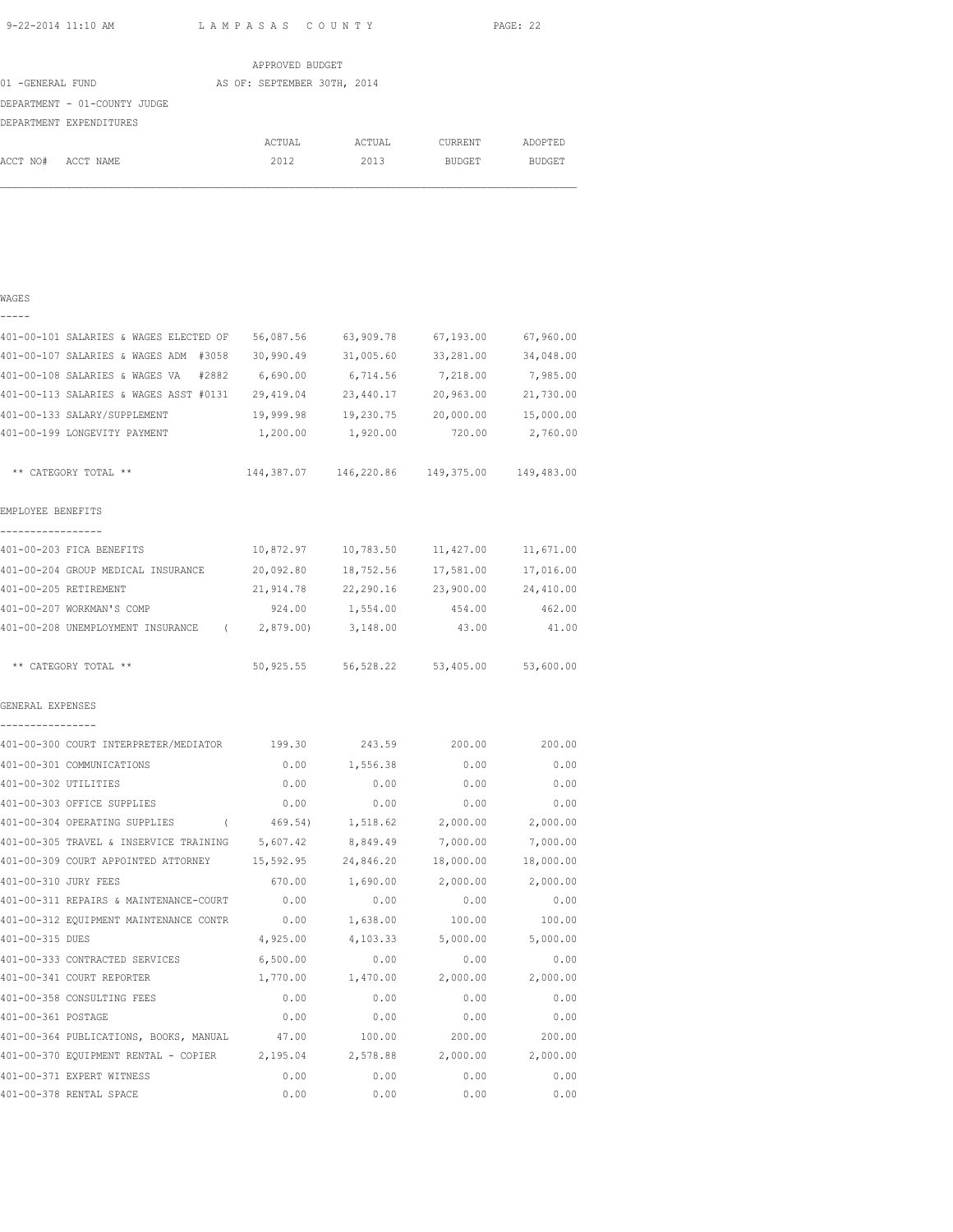| 9-22-2014 11:10 AM LAMPASAS COUNTY                                             |                             |                                             |      | PAGE: 23 |
|--------------------------------------------------------------------------------|-----------------------------|---------------------------------------------|------|----------|
|                                                                                | APPROVED BUDGET             |                                             |      |          |
| 01 - GENERAL FUND                                                              | AS OF: SEPTEMBER 30TH, 2014 |                                             |      |          |
| DEPARTMENT - 01-COUNTY JUDGE                                                   |                             |                                             |      |          |
| DEPARTMENT EXPENDITURES                                                        |                             |                                             |      |          |
|                                                                                |                             | ACTUAL ACTUAL CURRENT ADOPTED               |      |          |
| ACCT NO# ACCT NAME                                                             | 2012                        | 2013 BUDGET BUDGET                          |      |          |
| 401-00-381 911-ADDRESSING SIGNS                                                |                             | $1,750.75$ 0.00 500.00 1,000.00             |      |          |
| 401-00-383 SEPTIC TANK INSPECTION $0.00$ $437.88$ $0.00$ $0.00$                |                             |                                             |      |          |
| 401-00-387 VETERANS SERVICES 6 355.11 491.23 1,000.00 1,000.00                 |                             |                                             |      |          |
| 401-00-389 MISCELLANEOUS EXPENSE 1.00 189.47 0.00                              |                             |                                             |      | 0.00     |
| ** CATEGORY TOTAL **                                                           |                             | 39,144.03 49,713.07 40,000.00 40,500.00     |      |          |
| CAPITAL OUTLAY                                                                 |                             |                                             |      |          |
| 401-00-401 OFFICE MACHINES & EQUIPMENT 770.59 ( 79.79) 2,000.00 2,000.00       |                             |                                             |      |          |
| 401-00-402 OPERATING EQUIPMENT                                                 | 0.00                        | 0.00                                        | 0.00 | 0.00     |
| 401-00-418 ANNEX BUILDING                                                      |                             | $0.00$ 0.00 0.00                            |      | 0.00     |
| ** CATEGORY TOTAL **                                                           |                             | 770.59 ( 79.79) 2,000.00 2,000.00           |      |          |
| 401-00-500 OPERATING TRANSFERS OUT 5,000.00 0.00 0.00 0.00                     |                             |                                             |      | 0.00     |
| ** CATEGORY TOTAL **                                                           |                             | 5,000.00 0.00                               | 0.00 | 0.00     |
| ** SUB-DEPARTMENT TOTAL ** $240,227.24$ $252,382.36$ $244,780.00$ $245,583.00$ |                             |                                             |      |          |
| WAGES                                                                          |                             |                                             |      |          |
|                                                                                |                             |                                             |      |          |
| 401-01-104 SALARY & WAGES DEP #2840 39,311.56 39,448.42 42,405.00 43,172.00    |                             |                                             |      |          |
| 401-01-199 LONGEVITY                                                           | 0.00                        | 0.00                                        | 0.00 | 0.00     |
| ** CATEGORY TOTAL **                                                           |                             | 39, 311.56 39, 448.42 42, 405.00 43, 172.00 |      |          |
| EMPLOYEE BENEFITS                                                              |                             |                                             |      |          |
| 401-01-203 FICA BENEFITS                                                       |                             | 2,944.55 3,056.48 3,244.00 3,303.00         |      |          |
| 401-01-204 GROUP MEDICAL INSURANCE                                             |                             | $6,501.60$ $6,406.08$ $5,664.00$ $5,634.00$ |      |          |

401-01-205 RETIREMENT 6,052.33 6,392.61 6,784.00 6,907.00 401-01-207 WORKMEN'S COMP 231.00 1,018.00 143.00 131.00 401-01-208 UNEMPLOYEMENT INSURANCE 155.00 0.00 0.00 0.00

\*\* CATEGORY TOTAL \*\* 15,884.48 16,873.17 15,835.00 15,975.00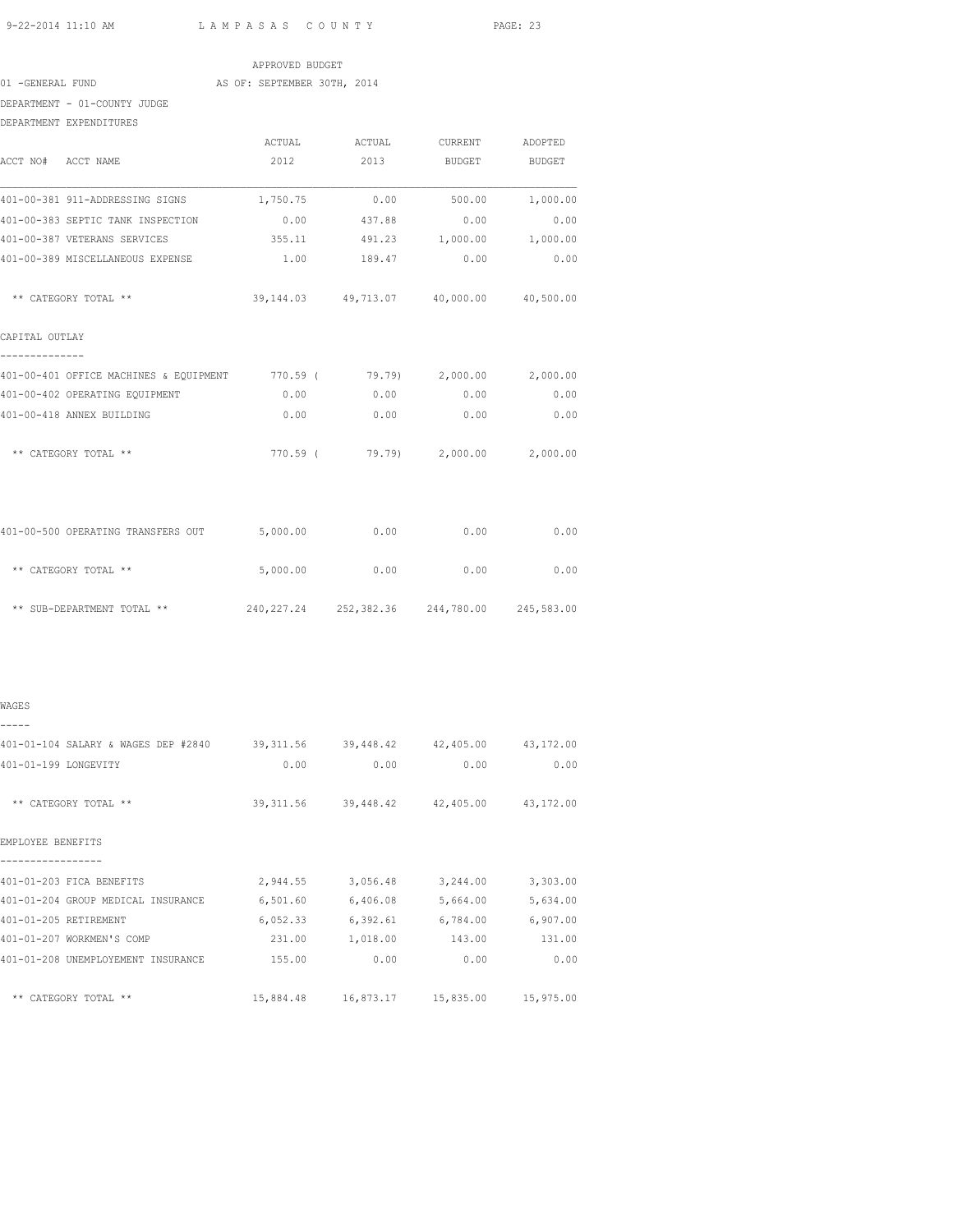|                                                                          |                                             |                                         |              | PAGE: 24 |
|--------------------------------------------------------------------------|---------------------------------------------|-----------------------------------------|--------------|----------|
|                                                                          | APPROVED BUDGET                             |                                         |              |          |
| 01 -GENERAL FUND AS OF: SEPTEMBER 30TH, 2014                             |                                             |                                         |              |          |
| DEPARTMENT - 01-COUNTY JUDGE                                             |                                             |                                         |              |          |
| DEPARTMENT EXPENDITURES                                                  |                                             |                                         |              |          |
|                                                                          |                                             | ACTUAL ACTUAL CURRENT ADOPTED           |              |          |
| ACCT NO# ACCT NAME                                                       |                                             | 2012 2013 BUDGET BUDGET                 |              |          |
| GENERAL EXPENSES                                                         |                                             |                                         |              |          |
| 401-01-301 COMMUNICATION                                                 |                                             | 147.96 558.21 608.00 1,331.00           |              |          |
| 401-01-304 OPERATING SUPPLIES                                            | 964.47                                      | 627.07                                  | 1,000.00     | 900.00   |
| 401-01-305 TRAVEL & INSERVICE TRAINING $49.72$ 175.43 1,000.00 1,550.00  |                                             |                                         |              |          |
| 401-01-308 REPAIR & MAINTENCE                                            |                                             | 300.75 149.35 450.00                    |              | 250.00   |
| 401-01-342 GAS & OIL                                                     | 2,004.54 1,685.67 1,600.00 1,600.00         |                                         |              |          |
| 401-01-343 REPAIRS & MAINTENANCE VEHIC                                   | 0.00                                        | 203.84                                  | 0.00         | 200.00   |
| 401-01-361 POSTAGE                                                       | 0.00                                        |                                         | 53.00 100.00 | 100.00   |
| 401-01-370 EQUIPMENT RENTAL - COPIER 1,620.00 1,211.85 1,000.00 1,620.00 |                                             |                                         |              |          |
| ** CATEGORY TOTAL **                                                     |                                             | 5,087.44 4,664.42 5,758.00 7,551.00     |              |          |
| CAPITAL OUTLAY                                                           |                                             |                                         |              |          |
| 401-01-402 OPERATING EQUIPMENT                                           |                                             | $0.00$ 18,423.75                        | 0.00         | 0.00     |
| ** CATEGORY TOTAL **                                                     |                                             | $0.00$ 18,423.75 0.00 0.00              |              |          |
| ** SUB-DEPARTMENT TOTAL **                                               |                                             | 60,283.48 79,409.76 63,998.00 66,698.00 |              |          |
| *** DEPARTMENT TOTAL ***                                                 | 300,510.72 331,792.12 308,778.00 312,281.00 |                                         |              |          |

============= ============= ============= =============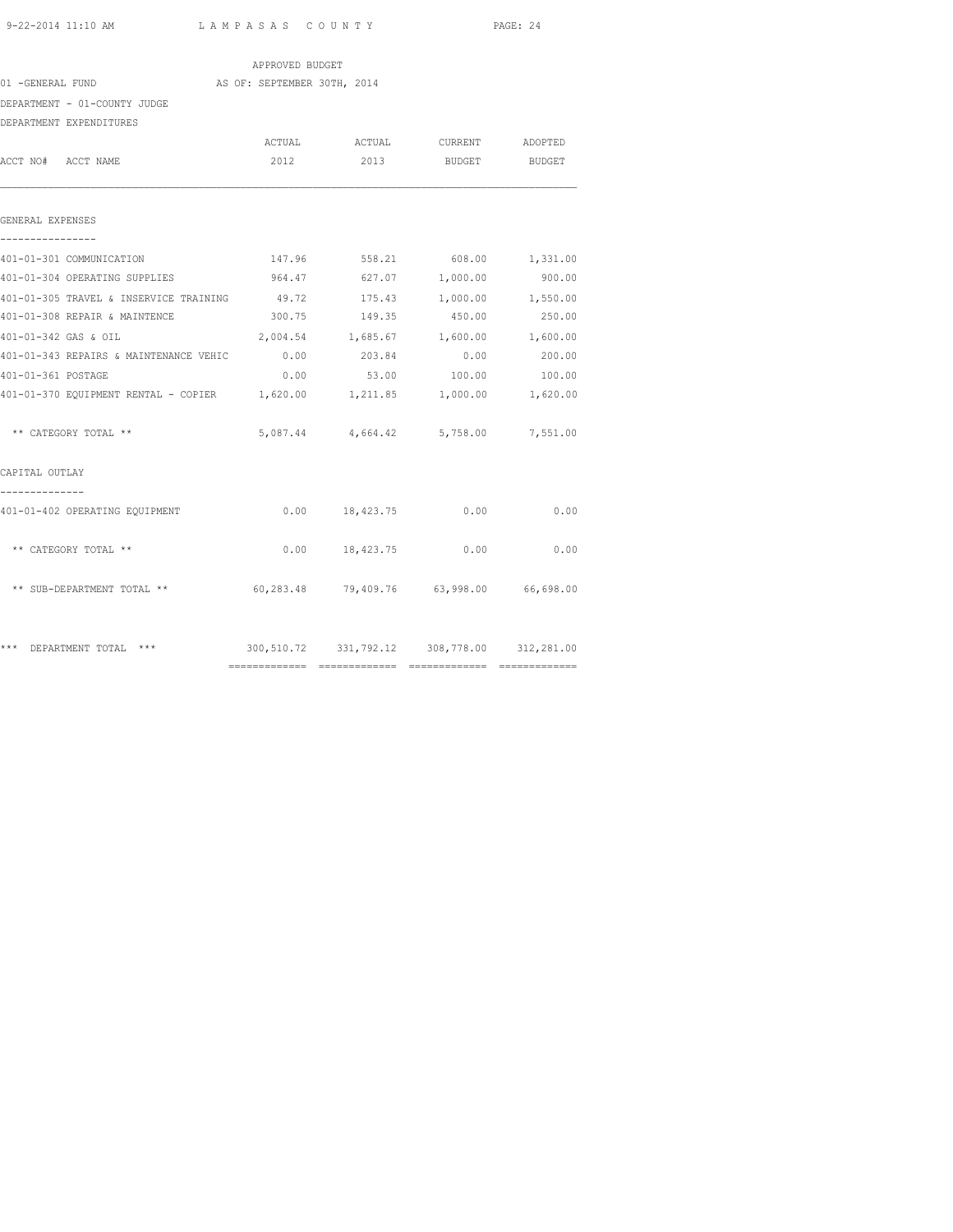|                                | APPROVED BUDGET             |        |               |               |
|--------------------------------|-----------------------------|--------|---------------|---------------|
| 01 -GENERAL FUND               | AS OF: SEPTEMBER 30TH, 2014 |        |               |               |
| DEPARTMENT - 02-COUNTY AUDITOR |                             |        |               |               |
| DEPARTMENT EXPENDITURES        |                             |        |               |               |
|                                | ACTUAL                      | ACTUAL | CURRENT       | ADOPTED       |
| ACCT NO#<br>ACCT NAME          | 2012                        | 2013   | <b>BUDGET</b> | <b>BUDGET</b> |

| ۰,<br>٦ |  |
|---------|--|
|         |  |

| 402-00-102 SALARIES & WAGES APPOINTED 50,096.96 54,966.43                  |          |                 | 56,805.00                                   | 57,571.00 |
|----------------------------------------------------------------------------|----------|-----------------|---------------------------------------------|-----------|
| 402-00-103 SALARIES & WAGES DEP #2878 9,926.87 25,431.68                   |          |                 | 27,352.00                                   | 28,119.00 |
| 402-00-104 SALARY & WAGES DEP #0451 30,268.28 30,380.89 32,659.00          |          |                 |                                             | 33,425.00 |
| 402-00-110 PART-TIME EMPLOYEES                                             | 0.00     | 0.00            | 0.00                                        | 0.00      |
| 402-00-111 INFO TECHNOLOGY                                                 |          |                 | 27, 291.04 ( 1, 451.25) 0.00                | 0.00      |
| 402-00-120 SALARY & WAGES OVERTIME                                         | 0.00     |                 | $0.00$ 0.00                                 | 0.00      |
| 402-00-199 LONGEVITY PAYMENT                                               |          |                 | $1,080.00$ $2,520.00$ $2,760.00$ $3,000.00$ |           |
| ** CATEGORY TOTAL **                                                       |          |                 | 118,663.15 111,847.75 119,576.00 122,115.00 |           |
| EMPLOYEE BENEFITS                                                          |          |                 |                                             |           |
| ________________                                                           |          |                 |                                             |           |
| 402-00-203 FICA BENEFITS                                                   |          |                 | 5,856.13 8,426.10 9,148.00 9,345.00         |           |
| 402-00-204 GROUP MEDICAL INSURANCE 17,879.13 19,926.24 16,993.00 17,016.00 |          |                 |                                             |           |
| 402-00-205 RETIREMENT                                                      |          |                 | 14,412.93  18,035.87  19,132.00  19,544.00  |           |
| 402-00-207 WORKMEN'S COMP                                                  |          | 693.00 1,165.00 | 363.00                                      | 371.00    |
| 402-00-208 UNEMPLOYMENT INSURANCE 224.00                                   |          | 0.00            | 48.00                                       | 45.00     |
| 402-00-212 PHONE ALLOWANCE                                                 | 422.00   | 573.00          | 480.00                                      | 480.00    |
| ** CATEGORY TOTAL **                                                       |          |                 | 39,487.19 48,126.21 46,164.00 46,801.00     |           |
| GENERAL EXPENSES                                                           |          |                 |                                             |           |
| ________________<br>402-00-301 COMMUNICATIONS                              |          |                 | 4,442.25 3,042.34 3,000.00 3,000.00         |           |
| 402-00-304 OPERATING SUPPLIES                                              | 2,887.69 | 1,314.24        | 2,000.00                                    | 2,000.00  |
| 402-00-305 TRAVEL & INSERVICE TRAINING                                     | 3,835.20 | 2,904.70        | 2,500.00                                    | 2,500.00  |
| 402-00-308 REPAIRS & MAINTENANCE EQUIP                                     | 0.00     | 0.00            | 0.00                                        | 0.00      |
| 402-00-312 EQUIPMENT MAINTENANCE CONTR                                     | 7,196.77 | 5,572.24        | 4,858.00                                    | 6,800.00  |
| 402-00-315 DUES                                                            | 420.00   | 501.00          | 500.00                                      | 600.00    |
| 402-00-333 CONTRACTED SERVICES                                             | 300.00   | 16,972.75       | 0.00                                        | 0.00      |
| 402-00-361 POSTAGE                                                         | 0.00     | 47.11           | 0.00                                        | 0.00      |
| 402-00-364 PUBLICATIONS, BOOKS, MANUAL                                     | 40.00    | 470.93          | 350.00                                      | 350.00    |
| 402-00-370 EQUIPMENT RENTAL-COPIER 1,301.74                                |          | 1,164.11        | 1,200.00                                    | 1,200.00  |
| 402-00-375 BANK CHARGES                                                    | 0.00     | 50.00           | 0.00                                        | 0.00      |
| 402-00-389 MISCELLANOUS EXPENSE                                            | 0.00     | 372.60          | 0.00                                        | 0.00      |
| ** CATEGORY TOTAL **                                                       |          |                 | 20,423.65 32,412.02 14,408.00 16,450.00     |           |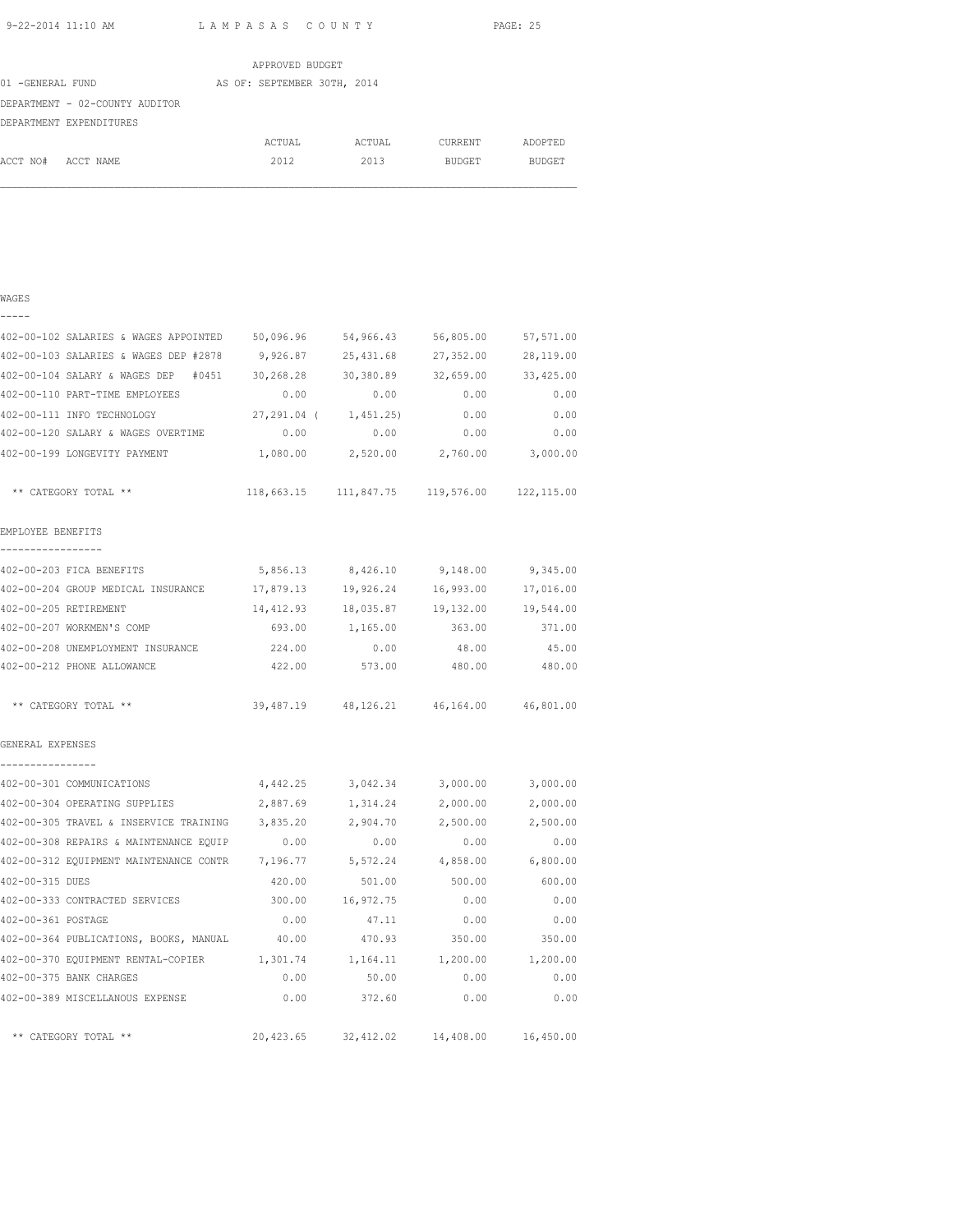| 9-22-2014 11:10 AM                                 | LAMPASAS COUNTY             | PAGE: 26 |                                                |          |
|----------------------------------------------------|-----------------------------|----------|------------------------------------------------|----------|
|                                                    | APPROVED BUDGET             |          |                                                |          |
| 01 -GENERAL FUND                                   | AS OF: SEPTEMBER 30TH, 2014 |          |                                                |          |
| DEPARTMENT - 02-COUNTY AUDITOR                     |                             |          |                                                |          |
| DEPARTMENT EXPENDITURES                            |                             |          |                                                |          |
|                                                    |                             |          | ACTUAL ACTUAL CURRENT ADOPTED                  |          |
| ACCT NO# ACCT NAME                                 | 2012                        |          | 2013 BUDGET BUDGET                             |          |
| CAPITAL OUTLAY<br>--------------                   |                             |          |                                                |          |
| 402-00-401 OFFICE MACHINES & EQUIPMENT             | 0.00                        | 0.00     | 0.00                                           | 0.00     |
| ** CATEGORY TOTAL **                               | 0.00                        | 0.00     | 0.00                                           | 0.00     |
| 402-00-501 DEPRECIATION                            | 0.00                        | 0.00     | 0.00                                           | 0.00     |
| ** CATEGORY TOTAL **                               | 0.00                        | 0.00     | 0.00                                           | 0.00     |
| ** SUB-DEPARTMENT TOTAL **                         |                             |          | 178,573.99  192,385.98  180,148.00  185,366.00 |          |
|                                                    |                             |          |                                                |          |
| WAGES<br>-----                                     |                             |          |                                                |          |
| 402-01-104 SALARY & WAGES DEP #1635                |                             |          | 41,513.21 41,612.73 44,732.00 45,498.00        |          |
| 402-01-199 LONGEVITY PAYMENT                       | 2,400.00                    | 2,400.00 | 2,400.00                                       | 2,400.00 |
| ** CATEGORY TOTAL **                               |                             |          | 43,913.21 44,012.73 47,132.00 47,898.00        |          |
| EMPLOYEE BENEFITS                                  |                             |          |                                                |          |
| -----------------                                  |                             |          |                                                |          |
| 402-01-203 FICA BENEFITS                           | 3,252.06                    | 3,352.61 | 3,606.00                                       | 3,664.00 |
| 402-01-204 GROUP MEDICAL INSURANCE                 | 6,501.60                    | 6,406.08 | 5,664.00                                       | 5,634.00 |
| 402-01-205 RETIREMENT<br>402-01-207 WORKMEN'S COMP | 6,738.92                    | 7,127.19 | 7,541.00                                       | 7,664.00 |
|                                                    | 231.00                      | 388 00   | 143 00                                         | 146 00   |

| 402-01-205 RETIREMENT                  | 6,738.92  |                   | 7,127.19 7,541.00                       | 7,664.00  |
|----------------------------------------|-----------|-------------------|-----------------------------------------|-----------|
| 402-01-207 WORKMEN'S COMP              | 231.00    | 388.00            | 143.00                                  | 146.00    |
| 402-01-208 UNEMPLOYMENT INSURANCE      | 173.00    | 0.00              | 37.00                                   | 34.00     |
| ** CATEGORY TOTAL **                   |           |                   | 16,896.58 17,273.88 16,991.00 17,142.00 |           |
| GENERAL EXPENSES                       |           |                   |                                         |           |
| 402-01-301 COMMUNICATION               | 0.00      | 0.00              | 0.00                                    | 0.00      |
| 402-01-303 COMPUTER SUPPLIES           | 0.00      | 0.00              | 0.00                                    | 0.00      |
| 402-01-304 OPERATING SUPPLIES          | 0.00      | 0.00              | 0.00                                    | 0.00      |
| 402-01-305 TRAVEL & INSERVICE TRAINING | 0.00      | 248.40            | 400.00                                  | 400.00    |
| 402-01-361 POSTAGE                     | 0.00      | 0.00              | 0.00                                    | 0.00      |
| 402-01-364 PUBLICATIONS, BOOKS, MANUAL | 0.00      | 0.00              | 100.00                                  | 100.00    |
| 402-01-365 IHC HOSPITAL                | 59,863.31 |                   | 87, 273.41 148, 485.00 148, 485.00      |           |
| 402-01-366 IHC DOCTORS                 | 18,439.86 |                   | 19,223.02 93,000.00                     | 93,000.00 |
| 402-01-367 IHC LABORATORY              |           | 4,380.12 3,967.77 | 150.00                                  | 150.00    |
| 402-01-368 IHC X-RAYS                  | 0.00      | 0.00              | 150.00                                  | 150.00    |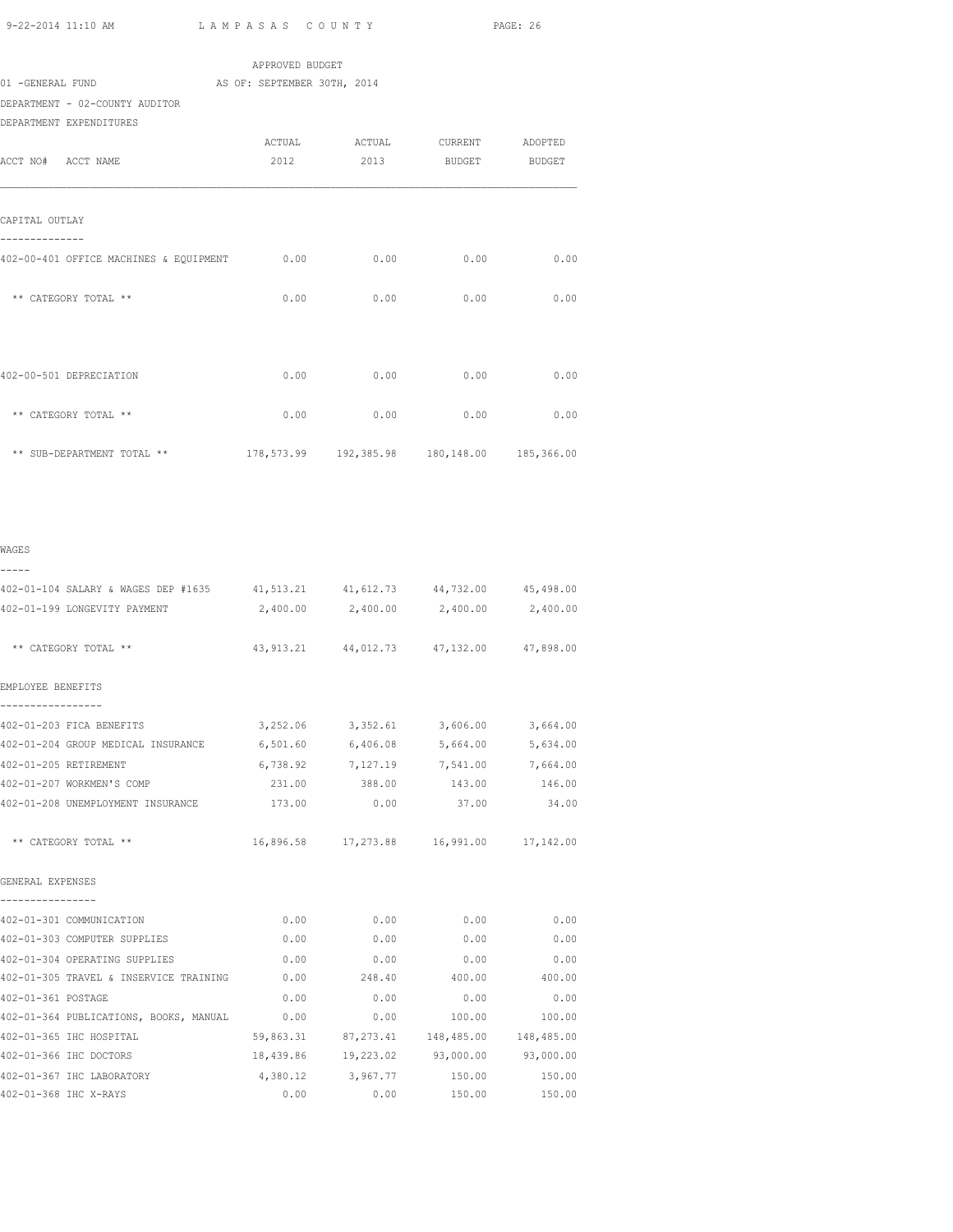|                                | APPROVED BUDGET             |            |            |             |
|--------------------------------|-----------------------------|------------|------------|-------------|
| 01 -GENERAL FUND               | AS OF: SEPTEMBER 30TH, 2014 |            |            |             |
| DEPARTMENT - 02-COUNTY AUDITOR |                             |            |            |             |
| DEPARTMENT EXPENDITURES        |                             |            |            |             |
|                                | ACTUAL                      | ACTUAL     | CURRENT    | ADOPTED     |
| ACCT NO#<br>ACCT NAME          | 2012                        | 2013       | BUDGET     | BUDGET      |
| 402-01-369 IHC DRUGS           | 19,782.07                   | 37,526.44  | 38,000.00  | 38,000.00   |
| ** CATEGORY TOTAL **           | 102,465.36                  | 148,239.04 | 280,285.00 | 280,285.00  |
| ** SUB-DEPARTMENT TOTAL **     | 163, 275. 15                | 209,525.65 | 344,408.00 | 345, 325.00 |
|                                |                             |            |            |             |

| ۰,<br>۰, |  |
|----------|--|

| 402-02-103 SALARIES & WAGES DEP #3070 32,657.89 32,773.32 35,229.00 35,996.00 |          |                                                |      |                   |
|-------------------------------------------------------------------------------|----------|------------------------------------------------|------|-------------------|
| 402-02-199 LONGEVITY PAYMENT                                                  |          | $0.00$ 600.00 720.00 840.00                    |      |                   |
| ** CATEGORY TOTAL **                                                          |          | 32,657.89 33,373.32 35,949.00 36,836.00        |      |                   |
| EMPLOYEE BENEFITS                                                             |          |                                                |      |                   |
| -----------------                                                             |          |                                                |      |                   |
| 402-02-203 FICA BENEFITS                                                      |          | $2,424.68$ $2,542.73$ $2,750.00$ $2,813.00$    |      |                   |
| 402-02-204 GROUP MEDICAL INSURANCE 6,501.60 6,406.08 5,664.00 5,634.00        |          |                                                |      |                   |
| 402-02-205 RETIREMENT                                                         |          | 5,028.04 5,406.71 5,752.00 5,749.00            |      |                   |
| 402-02-207 WORKMEN'S COMP                                                     |          | 231.00 388.00 109.00 112.00                    |      |                   |
| 402-02-208 UNEMPLOYMENT INSURANCE 129.00 0.00 0.00 27.00 27.00                |          |                                                |      |                   |
| ** CATEGORY TOTAL **                                                          |          | 14, 314.32  14, 743.52  14, 302.00  14, 335.00 |      |                   |
| GENERAL EXPENSES                                                              |          |                                                |      |                   |
| ----------------<br>402-02-301 COMMUNICATIONS                                 |          | $0.00$ $0.00$ $0.00$ $0.00$ $0.00$             |      |                   |
| 402-02-303 COMPUTER SUPPLIES 3,279.05 2,587.00 2,388.00 2,388.00              |          |                                                |      |                   |
| 402-02-304 OPERATING SUPPLIES                                                 | 2,054.94 | 2,038.55                                       |      | 2,210.00 2,210.00 |
| 402-02-305 TRAVEL & INSERVICE TRAINING 1,154.57 1,022.72 1,000.00 1,000.00    |          |                                                |      |                   |
| 402-02-315 DUES                                                               |          | $0.00$ $0.00$ $0.00$ $0.00$ $0.00$             |      |                   |
| 402-02-352 OMNI-BASE FEES                                                     |          | 520.00 1,222.00                                | 0.00 | 0.00              |
| 402-02-370 EQUIPMENT RENTAL-COPIER                                            | 0.00     | 0.00                                           | 0.00 | 0.00              |
| ** CATEGORY TOTAL **                                                          |          | 7,008.56 6,870.27 5,598.00 5,598.00            |      |                   |
| ** SUB-DEPARTMENT TOTAL ** 53,980.77 54,987.11 55,849.00 56,769.00            |          |                                                |      |                   |
| *** DEPARTMENT TOTAL *** 395,829.91 456,898.74 580,405.00 587,460.00          |          |                                                |      |                   |
|                                                                               |          |                                                |      |                   |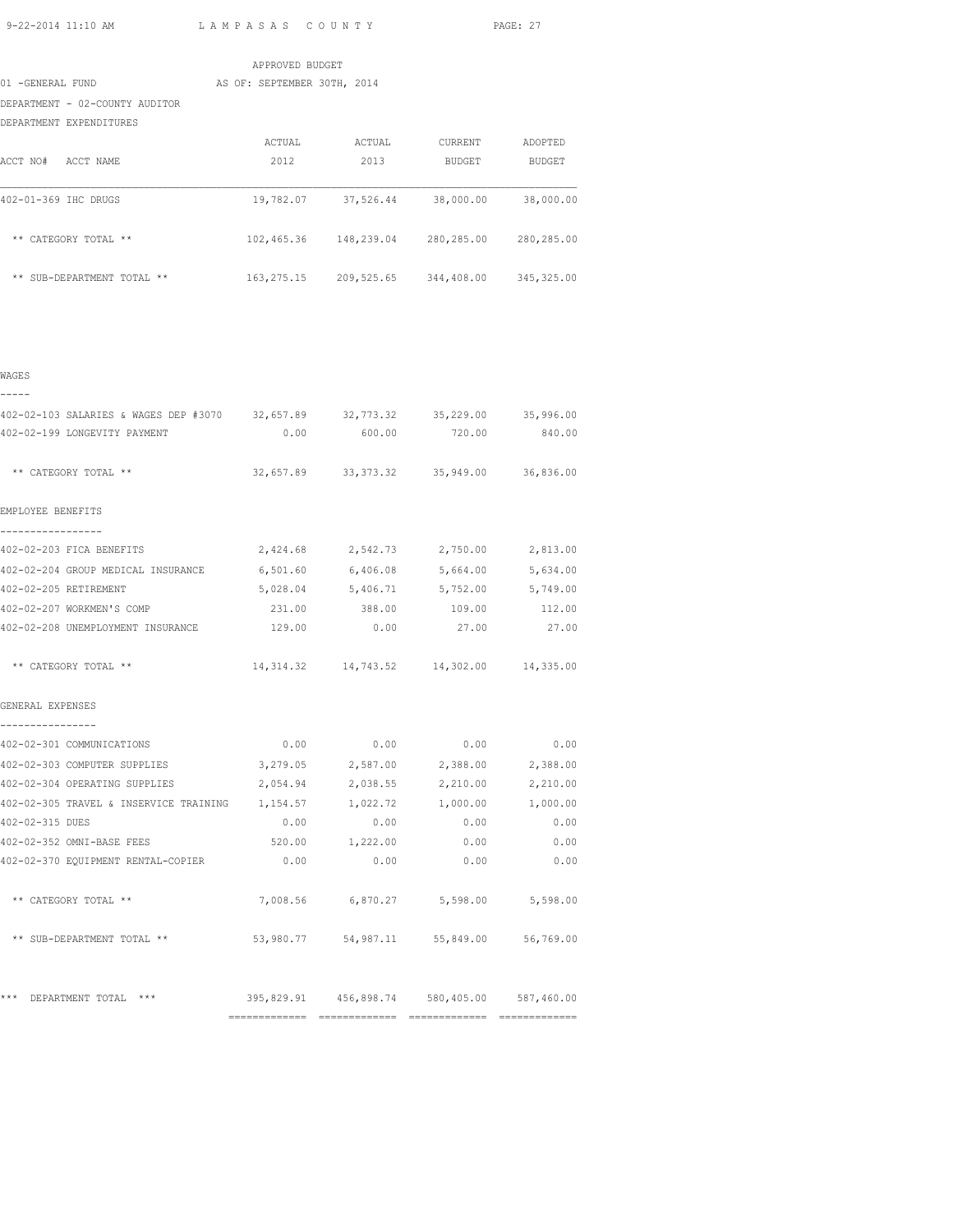|                                  | APPROVED BUDGET             |        |         |         |
|----------------------------------|-----------------------------|--------|---------|---------|
| 01 -GENERAL FUND                 | AS OF: SEPTEMBER 30TH, 2014 |        |         |         |
| DEPARTMENT - 03-COUNTY TREASURER |                             |        |         |         |
| DEPARTMENT EXPENDITURES          |                             |        |         |         |
|                                  | ACTUAL                      | ACTUAL | CURRENT | ADOPTED |
| ACCT NO#<br>ACCT NAME            | 2012                        | 2013   | BUDGET  | BUDGET  |

| ×<br>٠ |  |
|--------|--|

| $\overline{\phantom{0}}$ | - | - | - |  |
|--------------------------|---|---|---|--|
|                          |   |   |   |  |

| 403-00-101 SALARIES & WAGES ELECTED OF                                      |        | 51,366.84 53,773.40                        | 56,804.00 | 57,570.00     |
|-----------------------------------------------------------------------------|--------|--------------------------------------------|-----------|---------------|
| 403-00-103 SALARIES & WAGES DEPUTY                                          | 0.00   | 0.00                                       | 0.00      | 0.00          |
| 403-00-104 SALARY & WAGES DEP #1406 30,171.61 29,482.53 31,692.00 32,459.00 |        |                                            |           |               |
| 403-00-110 PART-TIME EMPLOYEES                                              |        | $0.00$ 0.00                                |           | $0.00$ 0.00   |
| 403-00-199 LONGEVITY PAYMENT                                                | 960.00 | 0.00                                       |           | $0.00$ 600.00 |
| ** CATEGORY TOTAL **                                                        |        | 82,498.45 83,255.93 88,496.00 90,629.00    |           |               |
| EMPLOYEE BENEFITS<br>-----------------                                      |        |                                            |           |               |
| 403-00-203 FICA BENEFITS                                                    |        | 6, 153.42 6, 233.63 6, 770.00 6, 933.00    |           |               |
| 403-00-204 GROUP MEDICAL INSURANCE 13,003.20 12,812.16                      |        |                                            | 11,328.00 | 11,268.00     |
| 403-00-205 RETIREMENT                                                       |        | 12,907.03  13,340.61  14,159.00  14,501.00 |           |               |
| 403-00-207 WORKMEN'S COMP                                                   |        | 462.00 777.00 269.00 276.00                |           |               |
| 403-00-208 UNEMPLOYMENT INSURANCE 120.00                                    |        | 0.00                                       | 24.00     | 24.00         |
| 403-00-212 PHONE ALLOWANCE                                                  | 373.00 | 467.00                                     | 480.00    | 480.00        |
| ** CATEGORY TOTAL **                                                        |        | 33,018.65 33,630.40 33,030.00 33,482.00    |           |               |
| GENERAL EXPENSES                                                            |        |                                            |           |               |
| ----------------                                                            |        |                                            |           |               |
| 403-00-301 COMMUNICATIONS                                                   | 0.00   | 0.00                                       | 0.00      | 0.00          |
| 403-00-303 COMPUTER SUPPLIES                                                | 0.00   | 0.00                                       | 0.00      | 0.00          |
| 403-00-304 OPERATING SUPPLIES 757.66 3,878.78 4,000.00 4,000.00             |        |                                            |           |               |
| 403-00-305 TRAVEL & INSERVICE TRAINING 2,472.35                             |        | 2,343.54                                   | 2,500.00  | 2,500.00      |
| 403-00-312 EQUIPMENT MAINTENANCE CONTR 5,306.89 5,572.24 6,000.00 6,300.00  |        |                                            |           |               |
| 403-00-315 DUES                                                             |        | 185.00 185.00 300.00 300.00                |           |               |
| 403-00-318 LEGAL NOTICES                                                    | 0.00   | 0.00                                       | 0.00      | 0.00          |
| 403-00-361 POSTAGE                                                          | 56.00  | 58.00                                      | 100.00    | 100.00        |
| 403-00-370 EQUIPMENT RENTAL-COPIER 2,091.91 2,014.39 2,500.00 2,500.00      |        |                                            |           |               |
| 403-00-389 MISCELLANEOUS EXPENSE                                            | 0.00   | 0.00                                       | 0.00      | 0.00          |
| ** CATEGORY TOTAL **                                                        |        | 10,869.81  14,051.95  15,400.00  15,700.00 |           |               |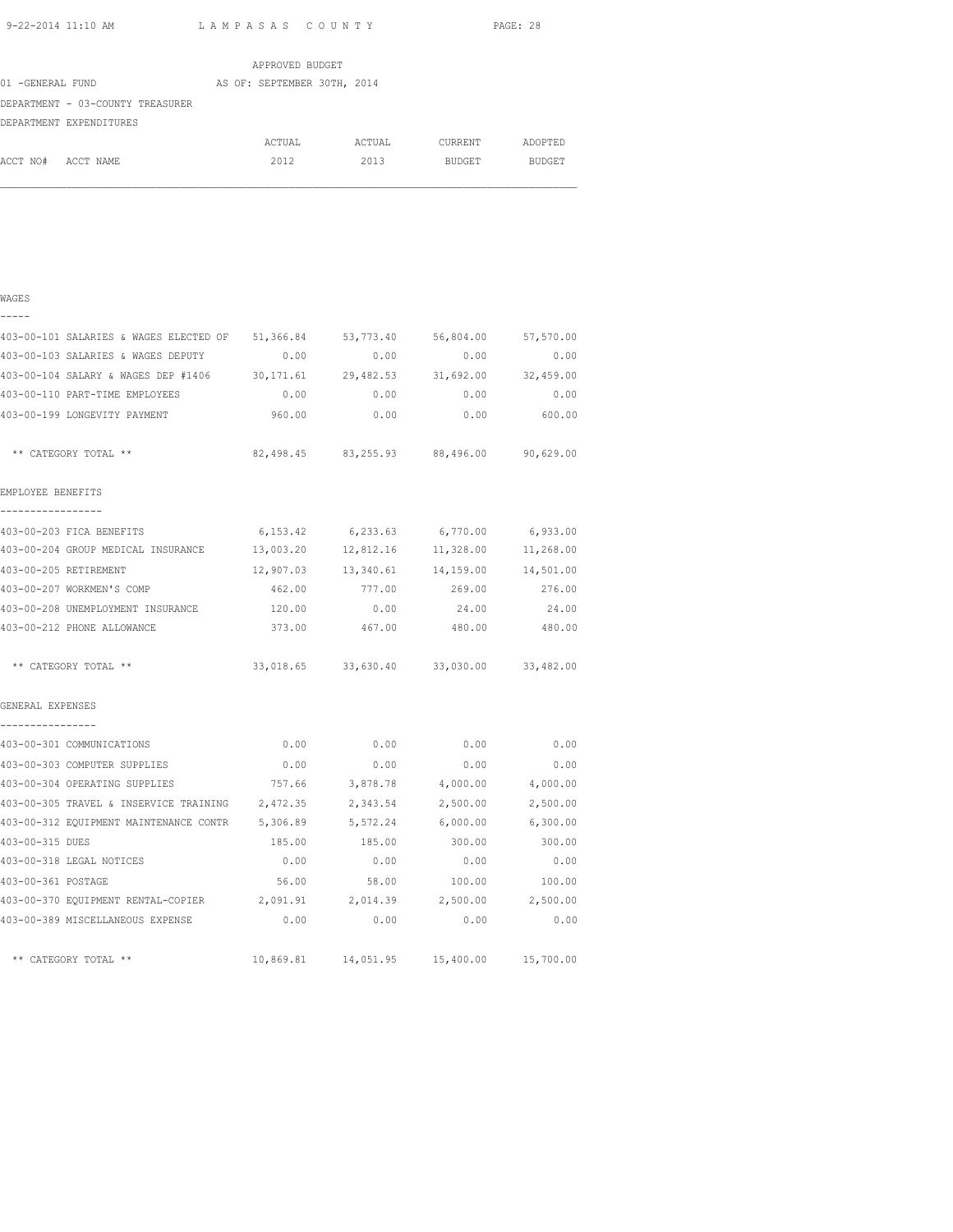|                                                 | APPROVED BUDGET |      |                                                |      |
|-------------------------------------------------|-----------------|------|------------------------------------------------|------|
| 01 -GENERAL FUND<br>AS OF: SEPTEMBER 30TH, 2014 |                 |      |                                                |      |
| DEPARTMENT - 03-COUNTY TREASURER                |                 |      |                                                |      |
| DEPARTMENT EXPENDITURES                         |                 |      |                                                |      |
|                                                 |                 |      | ACTUAL ACTUAL CURRENT ADOPTED                  |      |
| ACCT NO# ACCT NAME                              | 2012            |      | 2013 BUDGET BUDGET                             |      |
|                                                 |                 |      |                                                |      |
| CAPITAL OUTLAY                                  |                 |      |                                                |      |
| 403-00-401 OFFICE MACHINES & EQUIPMENT 0.00     |                 | 0.00 | 0.00                                           | 0.00 |
| 403-00-407 OFFICE FURNITURE & FIXTURES 0.00     |                 | 0.00 | 0.00                                           | 0.00 |
| ** CATEGORY TOTAL **                            | 0.00            | 0.00 | 0.00                                           | 0.00 |
| ** SUB-DEPARTMENT TOTAL **                      |                 |      | 126,386.91  130,938.28  136,926.00  139,811.00 |      |
|                                                 |                 |      |                                                |      |
| *** DEPARTMENT TOTAL ***                        |                 |      | 126,386.91  130,938.28  136,926.00  139,811.00 |      |
|                                                 |                 |      |                                                |      |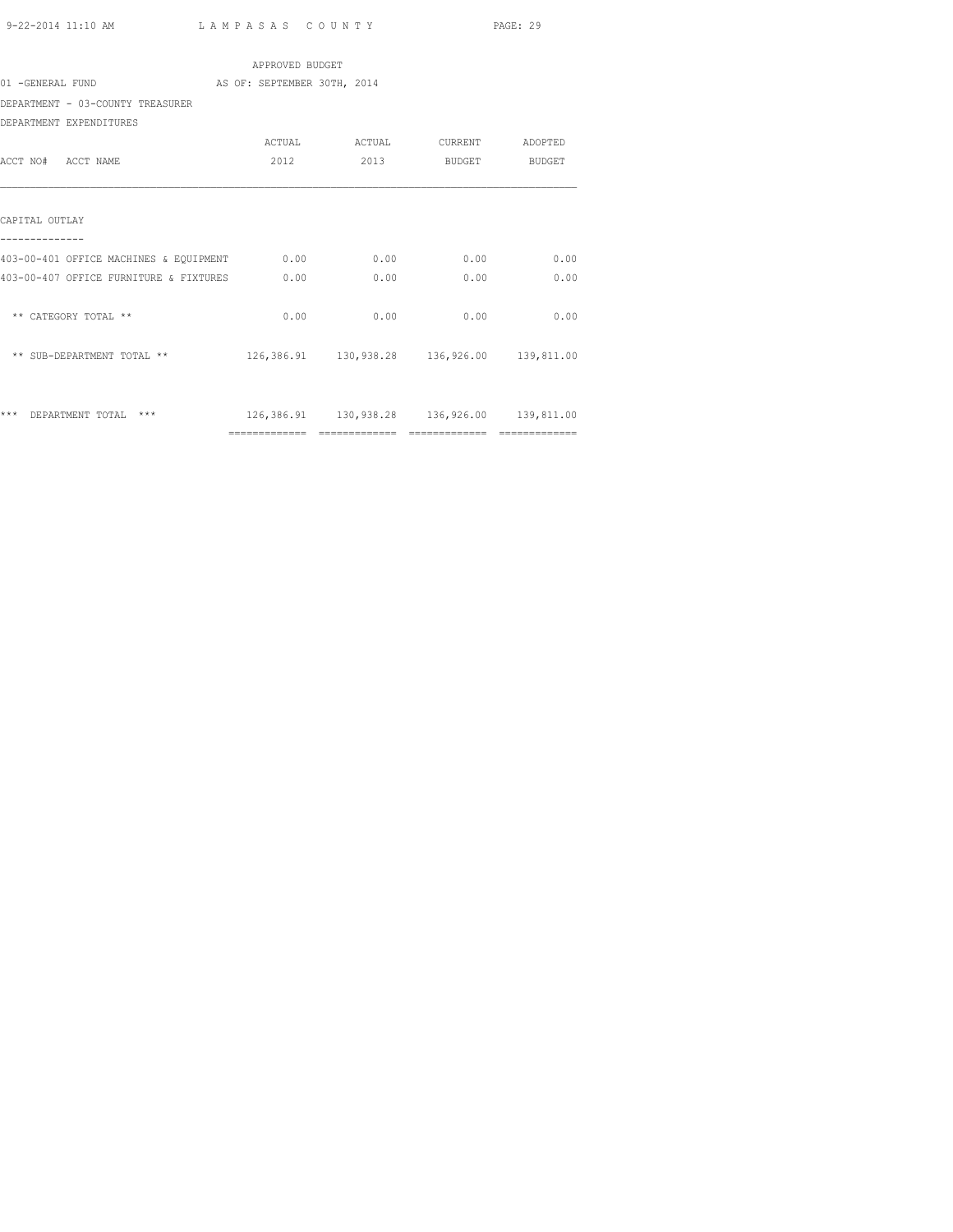|                                 | APPROVED BUDGET             |        |         |               |
|---------------------------------|-----------------------------|--------|---------|---------------|
| 01 -GENERAL FUND                | AS OF: SEPTEMBER 30TH, 2014 |        |         |               |
| DEPARTMENT - 04-CO TAX ASSESSOR |                             |        |         |               |
| DEPARTMENT EXPENDITURES         |                             |        |         |               |
|                                 | ACTUAL                      | ACTUAL | CURRENT | ADOPTED       |
| ACCT NO#<br>ACCT NAME           | 2012                        | 2013   | BUDGET  | <b>BUDGET</b> |

| ×<br>۰. | ٠<br>۰. |
|---------|---------|
|         |         |

| 404-00-101 SALARIES & WAGES ELECTED OF 50,577.68                                  |           | 54,382.40                                                          | 56,804.00 57,570.00                       |           |
|-----------------------------------------------------------------------------------|-----------|--------------------------------------------------------------------|-------------------------------------------|-----------|
| 404-00-103 SALARIES & WAGES DEPUTY                                                | 0.00      | 0.00                                                               | 0.00                                      | 0.00      |
| 404-00-104 SALARY & WAGES DEP #1634 28,272.52 28,374.53 30,505.00 22,792.00       |           |                                                                    |                                           |           |
| 404-00-110 PART-TIME EMPLOYEES                                                    |           |                                                                    | $0.00$ $0.00$ $0.00$ $0.00$ $0.00$ $0.00$ |           |
| 404-00-120 SALARIES & WAGES OVERTIME $0.00$ $0.00$ $0.00$ $0.00$ $0.00$           |           |                                                                    |                                           |           |
| 404-00-199 LONGEVITY PAYMENT 1,200.00 1,320.00 1,440.00 0.00                      |           |                                                                    |                                           |           |
| ** CATEGORY TOTAL **                                                              |           |                                                                    | 80,050.20 84,076.93 88,749.00 80,362.00   |           |
| EMPLOYEE BENEFITS                                                                 |           |                                                                    |                                           |           |
| -----------------<br>404-00-203 FICA BENEFITS 4,898.23 5,070.56 6,789.00 6,148.00 |           |                                                                    |                                           |           |
| 404-00-204 GROUP MEDICAL INSURANCE 15,883.20 15,704.16 14,064.00 11,268.00        |           |                                                                    |                                           |           |
| 404-00-205 RETIREMENT                                                             | 12,634.36 | 13,372.43                                                          | 14,200.00                                 | 12,858.00 |
| 404-00-207 WORKMEN'S COMP                                                         |           |                                                                    | 462.00 777.00 269.00 244.00               |           |
| 404-00-208 UNEMPLOYMENT INSURANCE 117.00                                          |           |                                                                    | $0.00$ 23.00 23.00                        |           |
| ** CATEGORY TOTAL **                                                              |           |                                                                    | 33,994.79 34,924.15 35,345.00 30,541.00   |           |
| GENERAL EXPENSES<br>----------------                                              |           |                                                                    |                                           |           |
| 404-00-301 COMMUNICATIONS                                                         |           |                                                                    | $0.00$ 0.00 0.00 0.00 0.00                |           |
| 404-00-303 COMPUTER SUPPLIES 1,351.01 306.14 600.00                               |           |                                                                    |                                           | 600.00    |
| 404-00-304 OPERATING SUPPLIES ( 1,068.83) 2,504.38 1,500.00 1,500.00              |           |                                                                    |                                           |           |
| 404-00-305 TRAVEL & INSERVICE TRAINING 525.76 569.58 1,100.00 2,000.00            |           |                                                                    |                                           |           |
| 404-00-307 INSURANCE AND BONDS                                                    |           | $0.00$ 0.00                                                        | 0.00                                      | 0.00      |
| 404-00-312 EQUIPMENT MAINTENANCE CONTR 94.00                                      |           | 94.00                                                              | 180.00                                    | 180.00    |
| 404-00-315 DUES                                                                   | 85.00     | 85.00                                                              | 100.00                                    | 100.00    |
| 404-00-332 DISTRICT TAX ASSESSOR COLLE 95,595.17 108,869.07 130,000.00 130,000.00 |           |                                                                    |                                           |           |
| 404-00-361 POSTAGE                                                                |           |                                                                    | $100.00$ $106.00$ $100.00$ $112.00$       |           |
| 404-00-364 PUBLICATIONS, BOOKS, MANUAL 300.00 300.00 300.00 300.00 300.00         |           |                                                                    |                                           |           |
| 404-00-370 EQUIPMENT RENTAL - COPIER 0.00 1,286.87 1,200.00 1,200.00              |           |                                                                    |                                           |           |
| 404-00-389 MISCELLANEOUS EXPENSE 10,672.00                                        |           | 5,106.50                                                           | 0.00                                      | 3,000.00  |
| ** CATEGORY TOTAL **                                                              |           | $107,654.11 \qquad 119,227.54 \qquad 135,080.00 \qquad 138,992.00$ |                                           |           |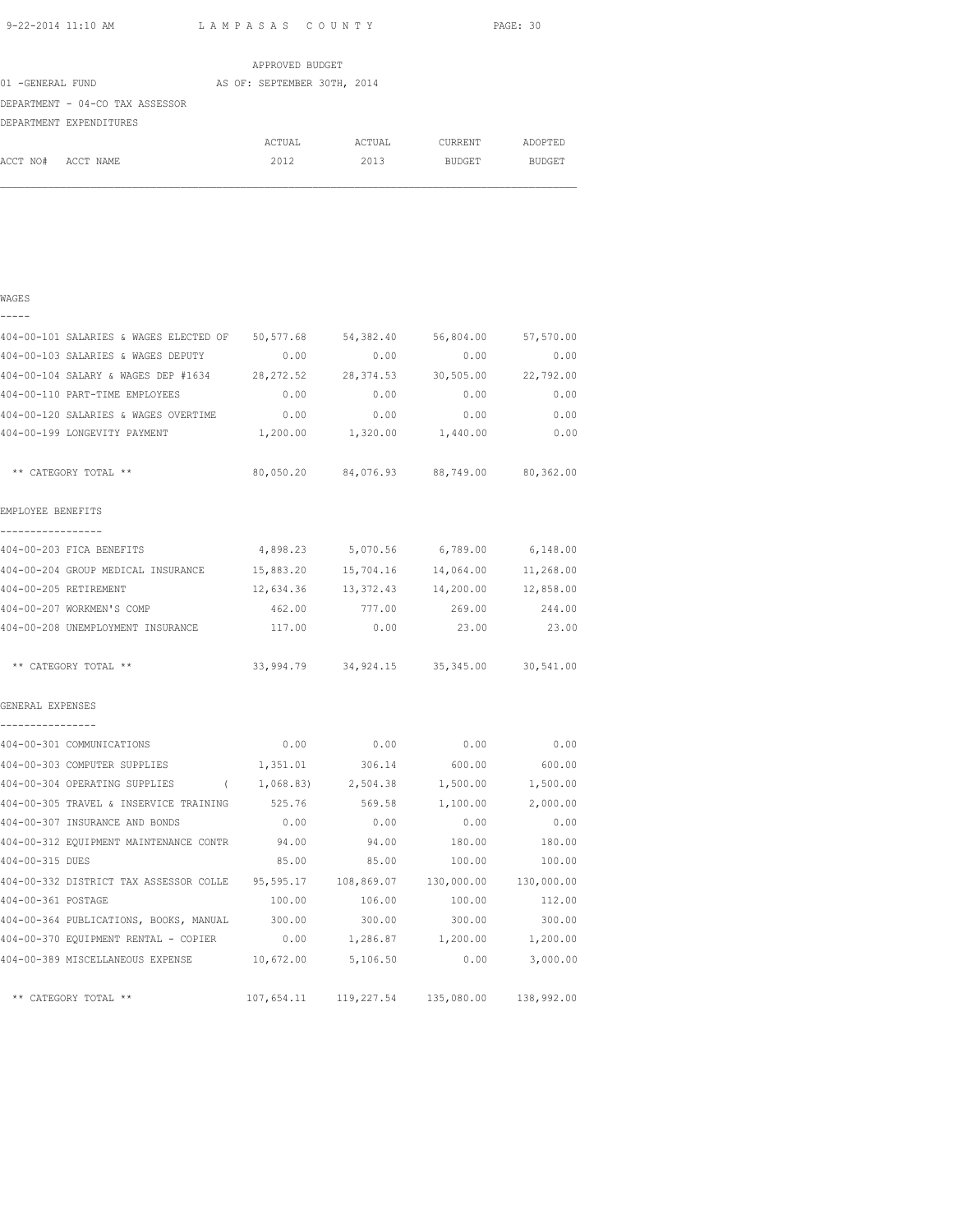|                                        | APPROVED BUDGET                             |        |                 |        |
|----------------------------------------|---------------------------------------------|--------|-----------------|--------|
| 01 -GENERAL FUND                       | AS OF: SEPTEMBER 30TH, 2014                 |        |                 |        |
| DEPARTMENT - 04-CO TAX ASSESSOR        |                                             |        |                 |        |
| DEPARTMENT EXPENDITURES                |                                             |        |                 |        |
|                                        | ACTUAL                                      | ACTUAL | CURRENT ADOPTED |        |
| ACCT NO# ACCT NAME                     | 2012                                        | 2013   | BUDGET          | BUDGET |
|                                        |                                             |        |                 |        |
| CAPITAL OUTLAY                         |                                             |        |                 |        |
| 404-00-401 OFFICE MACHINES & EQUIPMENT | 0.00                                        | 0.00   | 0.00            | 0.00   |
| ** CATEGORY TOTAL **                   | 0.00                                        | 0.00   | 0.00            | 0.00   |
| ** SUB-DEPARTMENT TOTAL **             | 221,699.10 238,228.62 259,174.00 249,895.00 |        |                 |        |

|  | ۰, | ٠<br>٦ |
|--|----|--------|
|  |    |        |

404-01-103 SALARIES & WAGES DEP #2415 32,750.72 32,866.89 35,331.00 36,098.00 404-01-104 SALARY & WAGES DEP #3000 23,461.36 22,855.39 25,542.00 26,309.00 404-01-120 SALARY/OVERTIME 0.00 0.00 0.00 0.00 404-01-199 LONGEVITY PAYMENT 2,160.00 2,280.00 3,000.00 3,120.00 \*\* CATEGORY TOTAL \*\* 58,372.08 58,002.28 63,873.00 65,527.00 EMPLOYEE BENEFITS ----------------- 404-01-203 FICA BENEFITS 3,738.81 3,812.96 4,886.00 5,013.00 404-01-204 GROUP MEDICAL INSURANCE 14,227.20 14,024.16 12,696.00 11,268.00 404-01-205 RETIREMENT 8,966.12 9,396.33 10,220.00 10,484.00 404-01-207 WORKMAN'S COMP 462.00 777.00 194.00 198.00 404-01-208 UNEMPLOYMENT INSURANCE 231.00 0.00 46.00 46.00 \*\* CATEGORY TOTAL \*\* 27,625.13 28,010.45 28,042.00 27,009.00 GENERAL EXPENSES ---------------- 404-01-303 COMPUTER SUPPLIES 0.00 0.00 0.00 0.00 \*\* CATEGORY TOTAL \*\* 0.00 0.00 0.00 0.00 \*\* SUB-DEPARTMENT TOTAL \*\* 85,997.21 86,012.73 91,915.00 92,536.00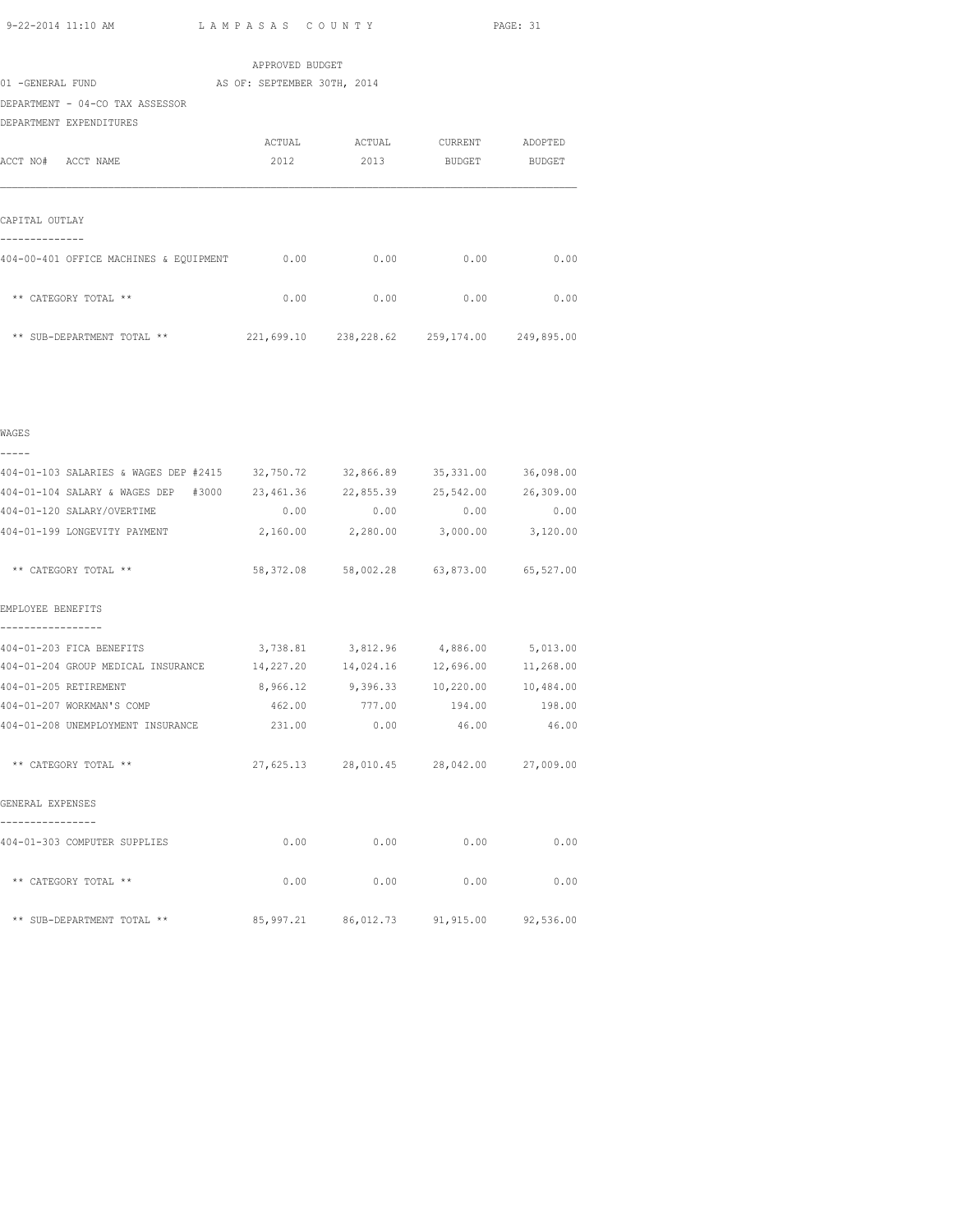| 9-22-2014 11:10 AM                     | LAMPASAS COUNTY             |                                             |               | PAGE: 32 |
|----------------------------------------|-----------------------------|---------------------------------------------|---------------|----------|
|                                        | APPROVED BUDGET             |                                             |               |          |
| 01 -GENERAL FUND                       | AS OF: SEPTEMBER 30TH, 2014 |                                             |               |          |
| DEPARTMENT - 04-CO TAX ASSESSOR        |                             |                                             |               |          |
| DEPARTMENT EXPENDITURES                |                             |                                             |               |          |
|                                        |                             | ACTUAL ACTUAL CURRENT ADOPTED               |               |          |
| ACCT NO# ACCT NAME                     | 2012                        | 2013                                        | BUDGET BUDGET |          |
| GENERAL EXPENSES                       |                             |                                             |               |          |
| 404-02-301 COMMUNICATIONS              | 0.00                        | 0.00                                        | 0.00          | 0.00     |
| 404-02-354 VOTER REGISTRATION SUPPLIES | 0.00                        | 0.00                                        | 0.00          | 0.00     |
| ** CATEGORY TOTAL **                   | 0.00                        | 0.00                                        | 0.00          | 0.00     |
| ** SUB-DEPARTMENT TOTAL **             | 0.00                        | 0.00                                        | 0.00          | 0.00     |
| *** DEPARTMENT TOTAL ***               |                             | 307,696.31 324,241.35 351,089.00 342,431.00 |               |          |

============= ============= ============= =============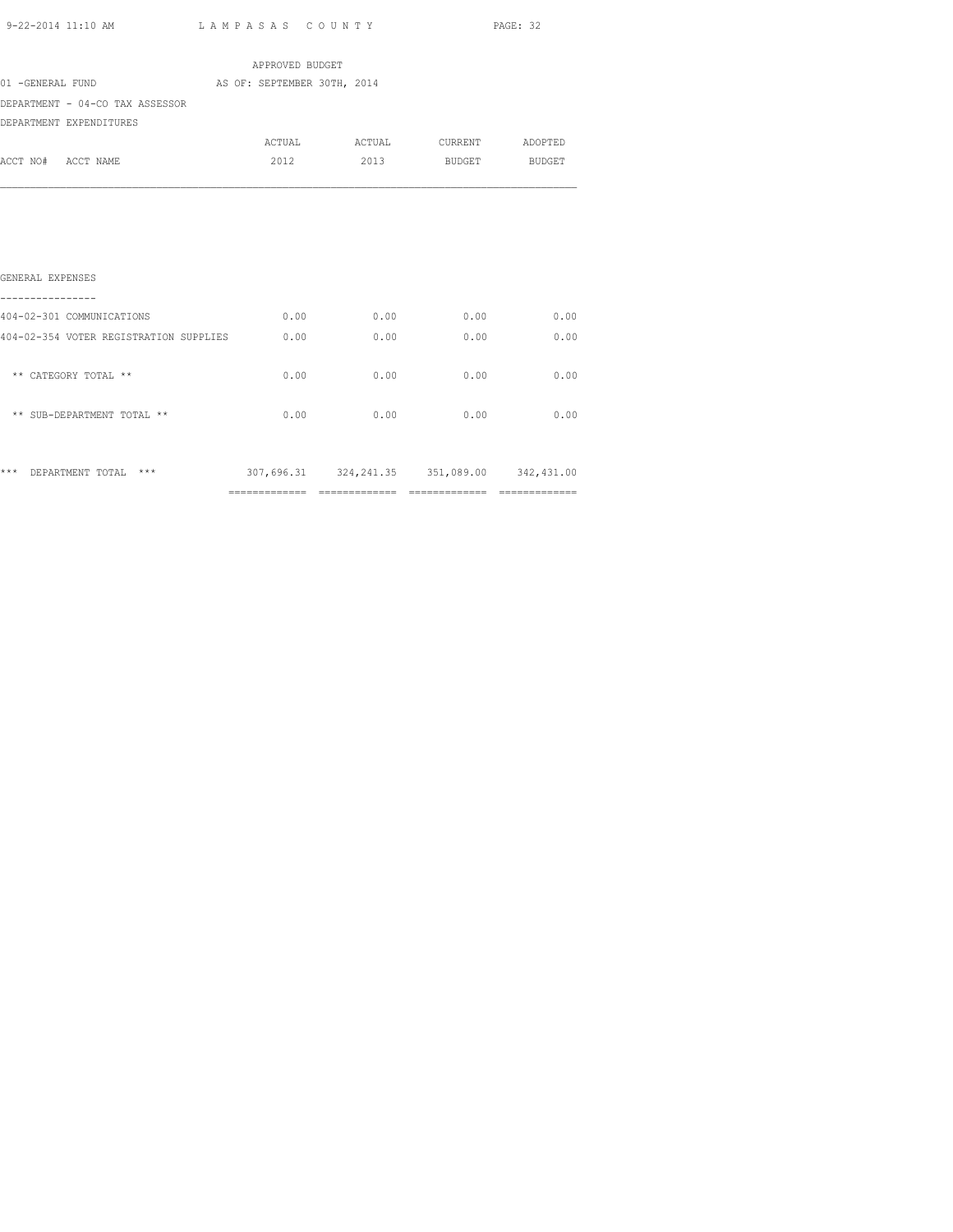|                              | APPROVED BUDGET             |        |               |               |
|------------------------------|-----------------------------|--------|---------------|---------------|
| 01 -GENERAL FUND             | AS OF: SEPTEMBER 30TH, 2014 |        |               |               |
| DEPARTMENT - 05-COUNTY CLERK |                             |        |               |               |
| DEPARTMENT EXPENDITURES      |                             |        |               |               |
|                              | ACTUAL                      | ACTUAL | CURRENT       | ADOPTED       |
| ACCT NO#<br>ACCT NAME        | 2012                        | 2013   | <b>BUDGET</b> | <b>BUDGET</b> |

|  | ۰, |  |  |
|--|----|--|--|
|  |    |  |  |

| 405-00-101 SALARIES & WAGES ELECTED OF                                        | 50,562.92 | 54,149.40                                   | 56,804.00                | 57,570.00 |
|-------------------------------------------------------------------------------|-----------|---------------------------------------------|--------------------------|-----------|
| 405-00-103 SALARIES & WAGES DEP #3600                                         | 40,270.58 | 31,357.46                                   | 43,448.00                | 44,215.00 |
| 405-00-104 SALARY AND WAGES DEP #2290 23,575.86                               |           | 23,761.19                                   | 25,542.00                | 26,309.00 |
| 405-00-106 TEMPORARY EMPLOYEE                                                 | 0.00      | 0.00                                        | 0.00                     | 0.00      |
| 405-00-110 PART-TIME EMPLOYEES                                                | 0.00      | 0.00                                        | 0.00                     | 0.00      |
| 405-00-120 SALARY & WAGES OVERTIME                                            | 0.00      | 0.00                                        | 0.00                     | 0.00      |
| 405-00-199 LONGEVITY PAYMENT                                                  |           | 2,400.00 2,400.00                           | 600.00                   | 720.00    |
| ** CATEGORY TOTAL **                                                          |           | 116,809.36 111,668.05 126,394.00 128,814.00 |                          |           |
| EMPLOYEE BENEFITS                                                             |           |                                             |                          |           |
| -----------------<br>405-00-203 FICA BENEFITS                                 |           | 8,907.19 8,480.04                           | 9,669.00                 | 9,854.00  |
| 405-00-204 GROUP MEDICAL INSURANCE 19,504.80                                  |           | 16,566.04                                   | 16,993.00                | 17,016.00 |
| 405-00-205 RETIREMENT                                                         | 18,286.14 | 17,897.45                                   | 20,223.00                | 20,610.00 |
| 405-00-207 WORKMEN'S COMP                                                     |           | 693.00 1,165.00                             | 384.00                   | 392.00    |
| 405-00-208 UNEMPLOYMENT INSURANCE                                             | 262.00    | 0.00                                        | 52.00                    | 52.00     |
| ** CATEGORY TOTAL **                                                          |           | 47,653.13 44,108.53 47,321.00 47,924.00     |                          |           |
| GENERAL EXPENSES                                                              |           |                                             |                          |           |
| ----------------                                                              |           |                                             |                          |           |
| 405-00-301 COMMUNICATIONS                                                     | 0.00      | 0.00                                        | 0.00                     | 0.00      |
| 405-00-302 UTILITIES                                                          | 0.00      | 0.00                                        | 0.00                     | 0.00      |
| 405-00-304 OPERATING SUPPLIES $12,266.51$ $12,905.89$ $13,000.00$ $13,000.00$ |           |                                             |                          |           |
| 405-00-305 TRAVEL & INSERVICE TRAINING 604.20                                 |           |                                             | 976.41 1,500.00 1,500.00 |           |
| 405-00-308 REPAIRS - RESTORING BOOKS                                          | 0.00      | 0.00                                        | 0.00                     | 0.00      |
| 405-00-312 EQUIPMENT MAINTENANCE CONTR 226.91                                 |           | 0.00                                        | 200.00                   | 200.00    |
| 405-00-315 DUES                                                               | 85.00     | 85.00                                       | 85.00                    | 85.00     |
| 405-00-335 RECORD STORAGE                                                     | 0.00      | 0.00                                        | 0.00                     | 0.00      |
| 405-00-337 ELECTIONS, JUDGES & SUPPLIE                                        | 0.00      | 0.00                                        | 0.00                     | 0.00      |
| 405-00-361 POSTAGE                                                            | 56.00     | 58.00                                       | 65.00                    | 125.00    |
| 405-00-364 PUBLICATIONS, BOOKS, MANUAL                                        | 47.00     | 0.00                                        | 150.00                   | 150.00    |
| 405-00-370 EQUIPMENT RENTAL-COPIER 3,553.28                                   |           | 3,720.04                                    | 3,600.00                 | 3,600.00  |
| 405-00-372 EQUIPMENT LEASE - VEHICLE                                          | 0.00      | 0.00                                        | 0.00                     | 0.00      |
| 405-00-389 MISCELLANEOUS EXPENSE                                              | 0.00      | 0.00                                        | 0.00                     | 0.00      |
| ** CATEGORY TOTAL **                                                          |           | 16,838.90  17,745.34  18,600.00  18,660.00  |                          |           |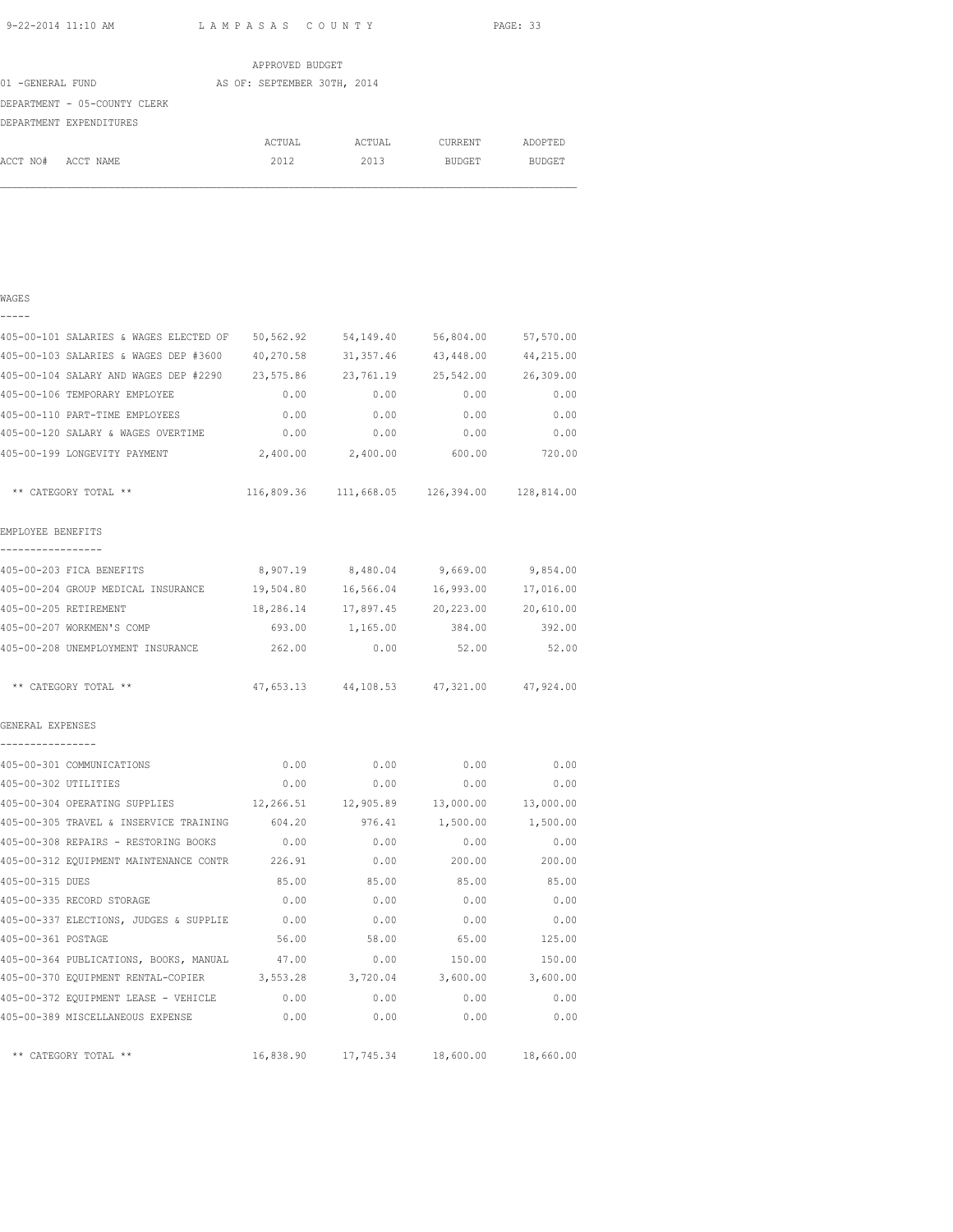APPROVED BUDGET 01 -GENERAL FUND AS OF: SEPTEMBER 30TH, 2014 DEPARTMENT - 05-COUNTY CLERK DEPARTMENT EXPENDITURES ACTUAL ACTUAL CURRENT ADOPTED ACCT NO# ACCT NAME 2012 2013 BUDGET BUDGET CAPITAL OUTLAY -------------- 405-00-401 OFFICE MACHINES & EQUIPMENT 0.00 0.00 0.00 0.00  $**$  CATEGORY TOTAL  $**$  0.00 0.00 0.00 0.00 0.00 0.00

| ** SUB-DEPARTMENT TOTAL **<br>the contract of the contract of the contract of the contract of the contract of the contract of the contract of | 181,301.39 | 173,521.92 | 192,315.00 | 195,398.00 |
|-----------------------------------------------------------------------------------------------------------------------------------------------|------------|------------|------------|------------|
|                                                                                                                                               |            |            |            |            |

| 405-01-103 SALARIES & WAGES DEP #1973 | 17,038.06 | 12,773.73 | 22,684.00 | 22,148.00 |
|---------------------------------------|-----------|-----------|-----------|-----------|
| 405-01-104 SALARIES & WAGES DEPUTY    | 0.00      | 0.00      | 0.00      | 0.00      |
| 405-01-199 LONGEVITY PAYMENT          | 0.00      | 0.00      | 0.00      | 0.00      |
| ** CATEGORY TOTAL **                  | 17,038.06 | 12,773.73 | 22,684.00 | 22,148.00 |
| EMPLOYEE BENEFITS                     |           |           |           |           |
|                                       |           |           |           |           |
| 405-01-203 FICA BENEFITS              | 351.84    | 975.15    | 1,735.00  | 1,694.00  |
|                                       |           |           |           |           |

WAGES

| 405-01-104 SALARIES & WAGES DEPUTY | 0.00                       | 0.00   | 0.00                                           | 0.00     |
|------------------------------------|----------------------------|--------|------------------------------------------------|----------|
| 405-01-199 LONGEVITY PAYMENT       |                            | 0.00   | 0.00<br>0.00                                   | 0.00     |
| ** CATEGORY TOTAL **               |                            |        | 17,038.06 12,773.73 22,684.00 22,148.00        |          |
| EMPLOYEE BENEFITS                  |                            |        |                                                |          |
| 405-01-203 FICA BENEFITS           |                            |        | 351.84 975.15 1,735.00 1,694.00                |          |
| 405-01-204 GROUP MEDICAL INSURANCE | 5,395.98 5,340.40 5,664.00 |        |                                                | 5,634.00 |
| 405-01-205 RETIREMENT              |                            |        | 2,646.70 2,047.63 3,629.00                     | 3,544.00 |
| 405-01-207 WORKMAN'S COMP          | 231.00                     | 388.00 | 69.00                                          | 70.00    |
| 405-01-208 UNEMPLOYMENT INSURANCE  | 86.00                      | 0.00   | 17.00                                          | 17.00    |
| ** CATEGORY TOTAL **               |                            |        | 8,711.52 8,751.18 11,114.00 10,959.00          |          |
| ** SUB-DEPARTMENT TOTAL **         |                            |        | 25,749.58 21,524.91 33,798.00 33,107.00        |          |
|                                    |                            |        |                                                |          |
| ***<br>$***$<br>DEPARTMENT TOTAL   |                            |        | 207,050.97  195,046.83  226,113.00  228,505.00 |          |
|                                    | =============              |        | ============== ===============                 |          |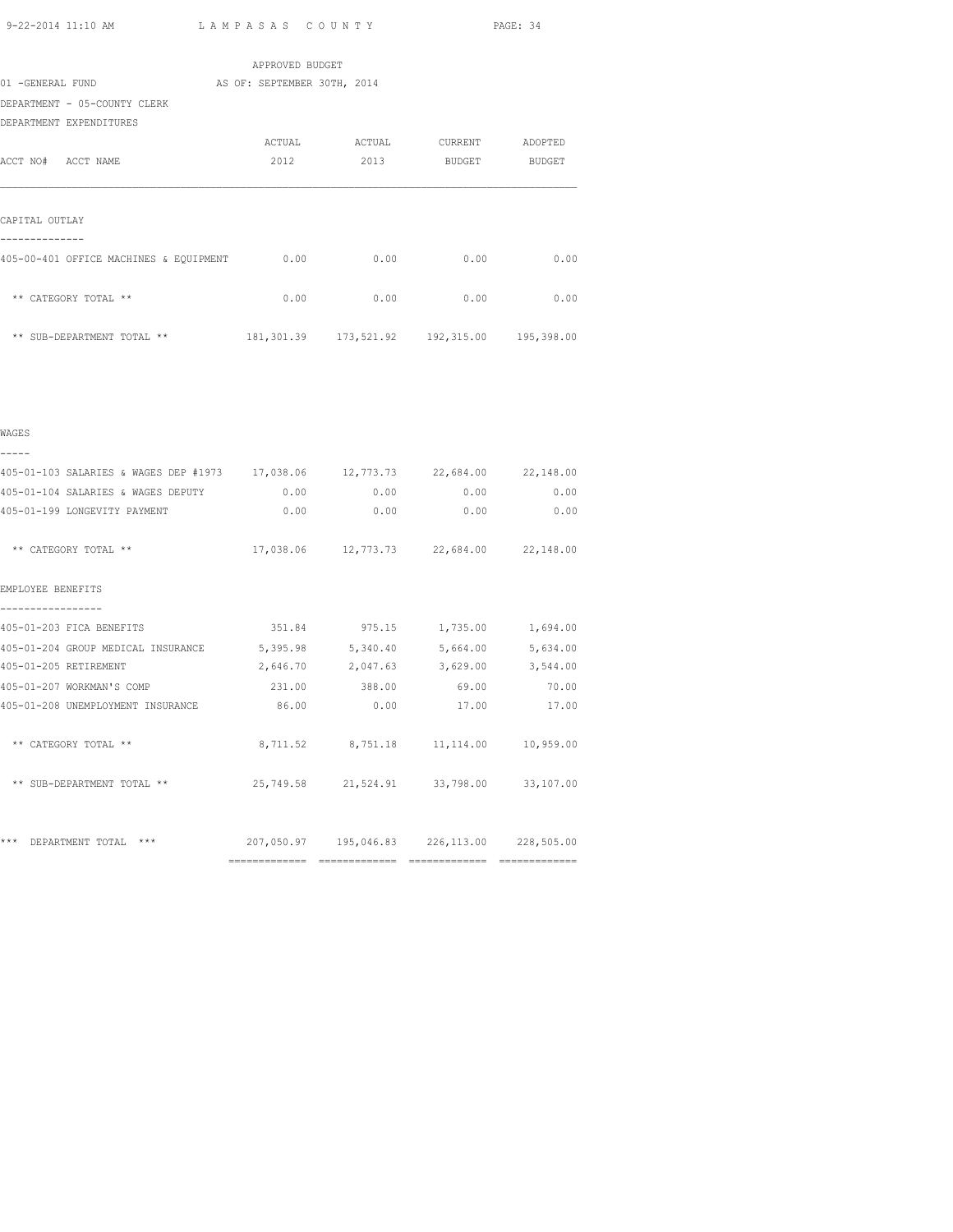|                                | APPROVED BUDGET             |        |         |               |
|--------------------------------|-----------------------------|--------|---------|---------------|
| 01 -GENERAL FUND               | AS OF: SEPTEMBER 30TH, 2014 |        |         |               |
| DEPARTMENT - 06-DISTRICT CLERK |                             |        |         |               |
| DEPARTMENT EXPENDITURES        |                             |        |         |               |
|                                | ACTUAL                      | ACTUAL | CURRENT | ADOPTED       |
| ACCT NO#<br>ACCT NAME          | 2012                        | 2013   | BUDGET  | <b>BUDGET</b> |

# WAGES ----- 406-00-101 SALARIES & WAGES ELECTED OF 50,691.00 54,235.40 56,804.00 57,570.00 406-00-103 SALARIES & WAGES DEP #1942 25,769.69 19,860.22 24,790.00 25,557.00 406-00-104 SALARY & WAGES DEP #0712 24,683.59 26,007.10 27,884.00 28,650.00 406-00-106 TEMPORARY EMPLOYEE 0.00 0.00 0.00 0.00 406-00-110 PART-TIME EMPLOYEES 0.00 0.00 0.00 0.00 406-00-120 SALARY & WAGES OVERTIME 0.00 0.00 0.00 0.00 406-00-199 LONGEVITY PAYMENT 1,200.00 0.00 0.00 600.00 \*\* CATEGORY TOTAL \*\* 102,344.28 100,102.72 109,478.00 112,377.00 EMPLOYEE BENEFITS ----------------- 406-00-203 FICA BENEFITS 7,847.32 7,651.54 8,375.00 8,597.00 406-00-204 GROUP MEDICAL INSURANCE 17,445.03 18,673.40 16,993.00 18,856.00 406-00-205 RETIREMENT 16,037.29 16,003.61 17,516.00 17,980.00 406-00-207 WORKMEN'S COMP 693.00 1,165.00 332.00 341.00 406-00-208 UNEMPLOYMENT INSURANCE 217.00 0.00 40.00 40.00 \*\* CATEGORY TOTAL \*\* 42,239.64 43,493.55 43,256.00 45,814.00 GENERAL EXPENSES ---------------- 406-00-301 COMMUNICATIONS 0.00 0.00 0.00 0.00 406-00-304 OPERATING SUPPLIES 7,205.38 6,254.85 5,000.00 5,495.00 406-00-305 TRAVEL & INSERVICE TRAINING 876.94 1,223.18 2,000.00 2,000.00 406-00-310 JURY FEES 12,838.00 10,750.00 13,000.00 13,000.00 406-00-312 EQUIPMENT MAINTENANCE CONTR 8,170.00 8,170.00 8,670.00 8,670.00 406-00-315 DUES 50.00 160.00 100.00 100.00 406-00-333 CONTRACTED SERVICES 1,210.00 0.00 0.00 0.00 406-00-361 POSTAGE 56.00 58.00 72.00 72.00 406-00-363 JURY MEALS 83.46 0.00 300.00 350.00 406-00-364 PUBLICATIONS, BOOKS, MANUAL 99.50 82.00 100.00 100.00 406-00-370 EQUIPMENT RENTAL-COPIER 3,450.96 3,450.96 3,500.00 3,500.00 406-00-378 ELECTRONIC E-FILING 0.00 0.00 3,000.00 3,000.00 406-00-389 MISCELLANEOUS EXPENSE 0.00 0.00 0.00 0.00 \*\* CATEGORY TOTAL \*\* 34,040.24 30,148.99 35,742.00 36,287.00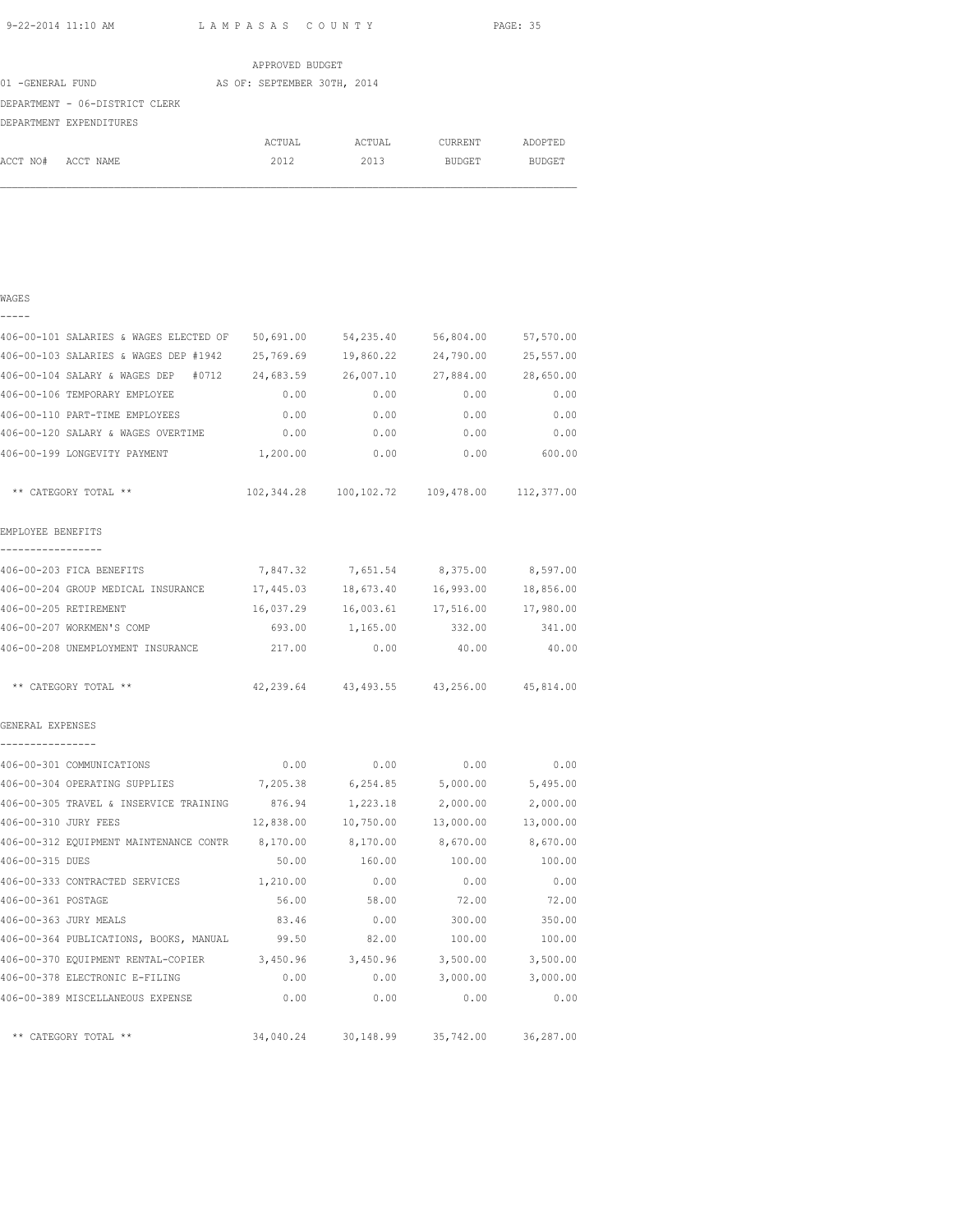|                                        | APPROVED BUDGET             |        |                                                |         |
|----------------------------------------|-----------------------------|--------|------------------------------------------------|---------|
| 01 -GENERAL FUND                       | AS OF: SEPTEMBER 30TH, 2014 |        |                                                |         |
| DEPARTMENT - 06-DISTRICT CLERK         |                             |        |                                                |         |
| DEPARTMENT EXPENDITURES                |                             |        |                                                |         |
|                                        | ACTUAL                      | ACTUAL | CURRENT                                        | ADOPTED |
| ACCT NO# ACCT NAME                     | 2012                        | 2013   | BUDGET                                         | BUDGET  |
| CAPITAL OUTLAY                         |                             |        |                                                |         |
| 406-00-401 OFFICE MACHINES & EQUIPMENT | 0.00                        | 0.00   | 0.00                                           | 0.00    |
| 406-00-407 OFFICE FURNITURE & FIXTURES | 0.00                        | 0.00   | 0.00                                           | 0.00    |
| ** CATEGORY TOTAL **                   | 0.00                        | 0.00   | 0.00                                           | 0.00    |
| ** SUB-DEPARTMENT TOTAL **             |                             |        | 178,624.16  173,745.26  188,476.00  194,478.00 |         |

| WAGES                                                                       |       |             |                                             |              |
|-----------------------------------------------------------------------------|-------|-------------|---------------------------------------------|--------------|
| 406-01-103 SALARY & WAGES DEP #3501 22,316.42 24,727.06 24,069.00 24,835.00 |       |             |                                             |              |
| 406-01-199 LONGEVITY PAYMENT                                                |       | $0.00$ 0.00 |                                             | 0.00<br>0.00 |
| ** CATEGORY TOTAL **                                                        |       |             | 22,316.42 24,727.06 24,069.00 24,835.00     |              |
| EMPLOYEE BENEFITS                                                           |       |             |                                             |              |
| 406-01-203 FICA BENEFITS                                                    |       |             | 1,683.53 1,900.95 1,841.00 1,900.00         |              |
| 406-01-204 GROUP MEDICAL INSURANCE 6,501.60 6,406.08 5,664.00 7,588.00      |       |             |                                             |              |
| 406-01-205 RETIREMENT                                                       |       |             | 3,438.47 4,002.11 3,851.00 3,974.00         |              |
| 406-01-207 WORKMEN'S COMP                                                   |       |             | 231.00 231.00 73.00 75.00                   |              |
| 406-01-208 UNEMPLOYMENT INSURANCE                                           | 88.00 |             | $0.00$ 18.00                                | 18.00        |
| ** CATEGORY TOTAL **                                                        |       |             | 11,942.60  12,540.14  11,447.00  13,555.00  |              |
| ** SUB-DEPARTMENT TOTAL **                                                  |       |             | 34,259.02 37,267.20 35,516.00 38,390.00     |              |
| ***<br>$***$                                                                |       |             | 212,883.18 211,012.46 223,992.00 232,868.00 |              |
| DEPARTMENT TOTAL                                                            |       |             |                                             |              |
|                                                                             |       |             |                                             |              |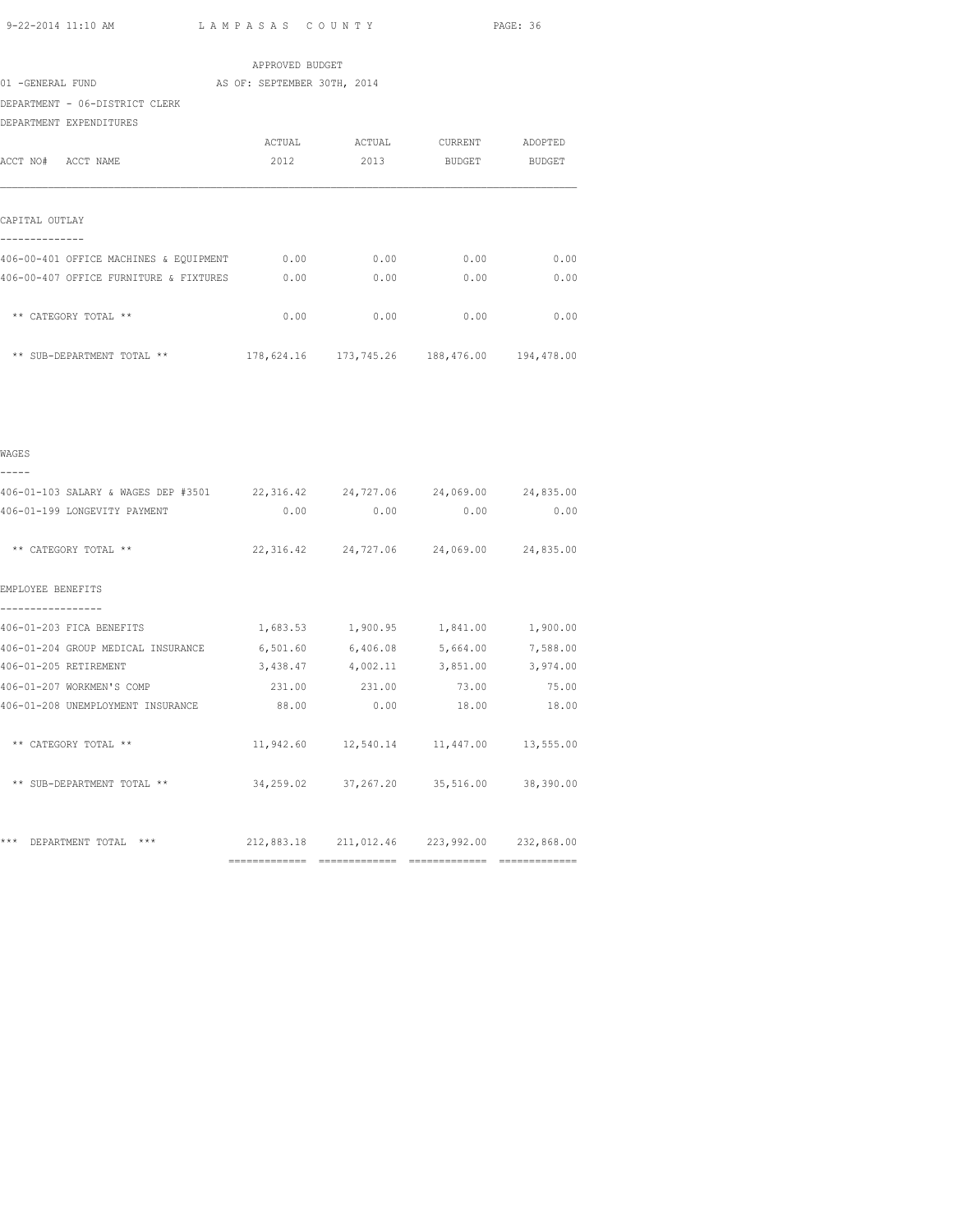|                                | APPROVED BUDGET             |        |         |               |
|--------------------------------|-----------------------------|--------|---------|---------------|
| 01 -GENERAL FUND               | AS OF: SEPTEMBER 30TH, 2014 |        |         |               |
| DEPARTMENT - 07-COUNTY SHERIFF |                             |        |         |               |
| DEPARTMENT EXPENDITURES        |                             |        |         |               |
|                                | ACTUAL                      | ACTUAL | CURRENT | ADOPTED       |
| ACCT NO#<br>ACCT NAME          | 2012                        | 2013   | BUDGET  | <b>BUDGET</b> |

## WAGES

-----

| 407-00-101 SALARY ELECTED OFF<br>#3499 | 52,860.71   | 87,284.03  | 77,383.00   | 78,150.00  |
|----------------------------------------|-------------|------------|-------------|------------|
| 407-00-103 SALARY DEPUTY SHERIFF #0130 | 41,992.94   | 35,402.60  | 37,500.00   | 38,267.00  |
| 407-00-114 SALARY OFFICE MANAGER #1641 | 35,097.59   | 35, 221.45 | 37,860.00   | 38,626.00  |
| 407-00-118 SALARY DEPUTY SHERIFF #3375 | 42,768.83   | 42,843.40  | 46,134.00   | 46,901.00  |
| 407-00-120 SALARY/OVERTIME             | 12,780.90   | 14,080.81  | 13,000.00   | 12,000.00  |
| 407-00-121 SALARY DEPUTY SHERIFF #1552 | 54,262.80   | 54,406.13  | 58,255.00   | 59,022.00  |
| 407-00-122 SALARY DEPUTY SHERIFF #3572 | 47,517.76   | 30, 378.16 | 50,254.00   | 41,742.00  |
| 407-00-123 SALARY DEPUTY SHERIFF #1055 | 37,594.72   | 38, 114.72 | 39,786.00   | 40,552.00  |
| 407-00-124 SALARY DEPUTY SHERIFF #3059 | 51,284.25   | 51,724.03  | 55,029.00   | 55,795.00  |
| 407-00-125 SALARY DEPUTY SHERIFF #1972 | 55,834.10   | 55,815.78  | 60,002.00   | 60,768.00  |
| 407-00-132 SALARY DEPUTY SHERIFF #2870 | 42,799.01   | 42,970.99  | 46,123.00   | 46,889.00  |
| 407-00-133 SALARY DEPUTY SHERIFF #3500 | 34,207.55   | 33,893.19  | 35, 348.00  | 36,114.00  |
| 407-00-134 SALARY DEPUTY SHERIFF #3047 | 34,922.87   | 34, 911.96 | 36,410.00   | 37,176.00  |
| 407-00-148 SALARY DEPUTY SHERIFF #3301 | 45,322.80   | 45,481.68  | 48,889.00   | 49,655.00  |
| 407-00-149 SALARY DEPUTY SHERIFF #0941 | 35, 159. 15 | 35,087.53  | 36,410.00   | 41,742.00  |
| 407-00-153 SALARY DEPUTY SHERIFF #0880 | 43,400.37   | 43,865.57  | 46,119.00   | 46,886.00  |
| 407-00-154 SALARY DEPUTY SHERIFF #3485 | 21,616.76   | 40,784.13  | 43, 471.00  | 44,238.00  |
| 407-00-156 SALARY DEPUTY SHERIFF #1877 | 36,577.67   | 37, 331.04 | 39,784.00   | 40,550.00  |
| 407-00-157 SALARY DEPUTY SHERIFF #1574 | 37, 467. 43 | 37,139.05  | 39,786.00   | 40,553.00  |
| 407-00-159 SALARY DEPUTY SHERIFF #0602 | 37,550.60   | 37,661.96  | 39,788.00   | 40,554.00  |
| 407-00-162 SALARY DEPUTY SHERIFF #0128 | 37,579.12   | 38,443.90  | 39,784.00   | 44,109.00  |
| 407-00-199 LONGEVITY PAYMENT           | 10,800.00   | 14,189.25  | 15,360.00   | 17,280.00  |
| ** CATEGORY TOTAL **                   | 849,397.93  | 887,031.36 | 942, 475.00 | 957,569.00 |
| EMPLOYEE BENEFITS                      |             |            |             |            |
|                                        |             |            |             |            |
| 407-00-203 FICA BENEFITS               | 63,484.55   | 65,625.35  | 72,061.00   | 73,020.00  |
| 407-00-204 GROUP MEDICAL INSURANCE     | 130, 427.76 | 130,164.40 | 118,061.00  | 115,638.00 |
| 407-00-205 RETIREMENT                  | 134,198.79  | 141,564.30 | 150,716.00  | 152,722.00 |
| 407-00-207 WORKMEN'S COMP              | 4,888.00    | 8,226.00   | 14,070.00   | 14,257.00  |
| 407-00-208 UNEMPLOYMENT INSURANCE      | 3,289.00    | 3,289.00   | 659.00      | 592.00     |
| 407-00-212 PHONE ALLOWANCE             | 8,732.00    | 8,668.00   | 8,920.00    | 8,920.00   |
| ** CATEGORY TOTAL **                   | 345,020.10  | 357,537.05 | 364,487.00  | 365,149.00 |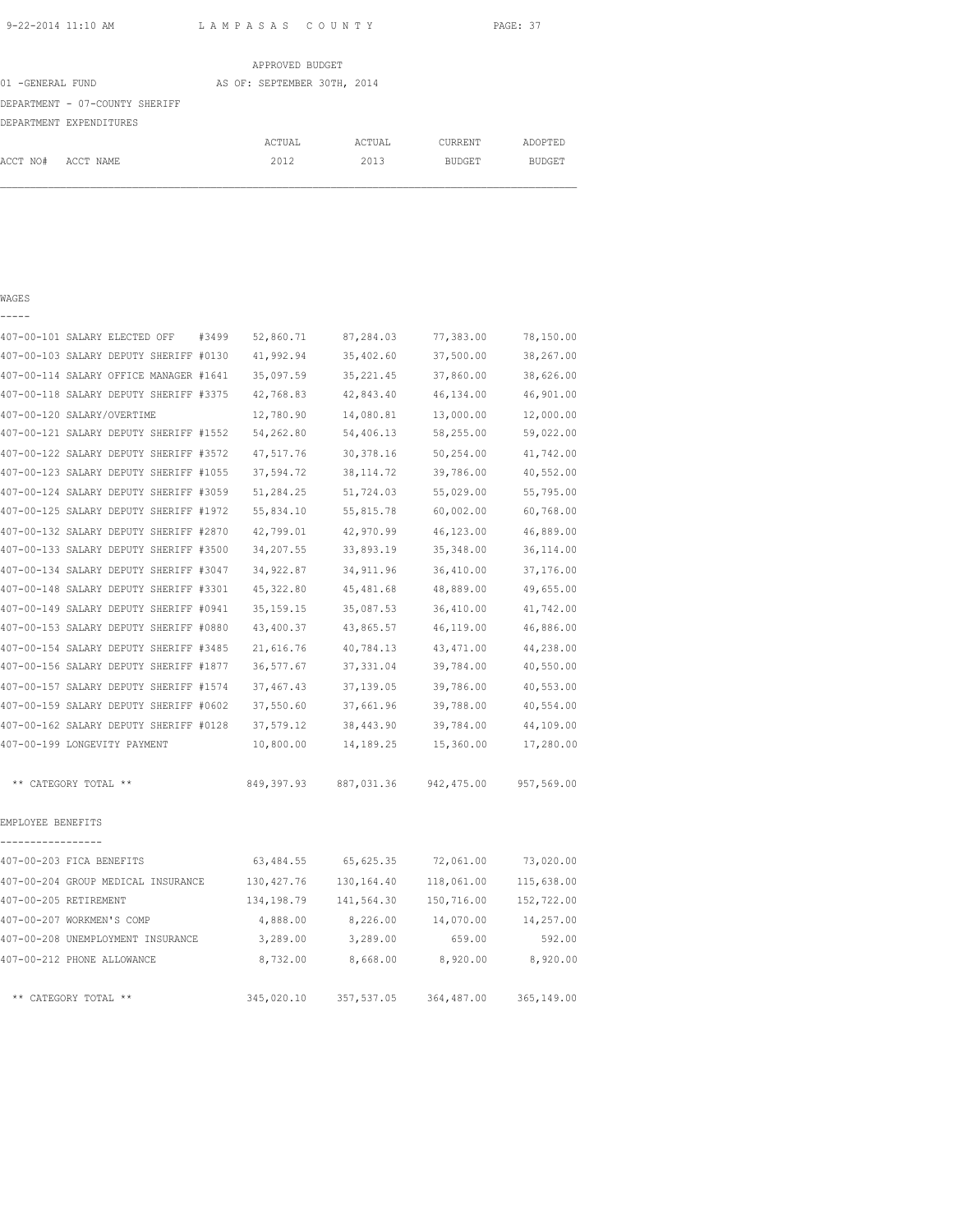| 9-22-2014 11:10 AM                                                              | LAMPASAS COUNTY             |                                               |                    | PAGE: 38              |
|---------------------------------------------------------------------------------|-----------------------------|-----------------------------------------------|--------------------|-----------------------|
|                                                                                 | APPROVED BUDGET             |                                               |                    |                       |
| 01 -GENERAL FUND                                                                | AS OF: SEPTEMBER 30TH, 2014 |                                               |                    |                       |
| DEPARTMENT - 07-COUNTY SHERIFF                                                  |                             |                                               |                    |                       |
| DEPARTMENT EXPENDITURES                                                         |                             |                                               |                    |                       |
|                                                                                 | ACTUAL                      | ACTUAL                                        | CURRENT            | ADOPTED               |
| ACCT NO# ACCT NAME                                                              | 2012                        | 2013                                          | BUDGET             | <b>BUDGET</b>         |
| GENERAL EXPENSES                                                                |                             |                                               |                    |                       |
| 407-00-301 COMMUNICATIONS                                                       |                             | 7,282.49 6,546.36                             | 7,200.00           | 7,000.00              |
| 407-00-302 UTILITIES                                                            | 18,987.87                   | 19,315.73                                     | 17,500.00          | 17,500.00             |
| 407-00-303 COMPUTER SUPPLIES                                                    | 0.00                        | 0.00                                          | 0.00               | 3,000.00              |
| 407-00-304 OPERATING SUPPLIES                                                   | 8,688.94                    | 7,523.88                                      | 6,000.00           | 7,500.00              |
| 407-00-305 TRAVEL & INSERVICE TRAINING                                          | 15,304.25                   | 13,543.28                                     | 15,000.00          | 15,000.00             |
| 407-00-308 REPAIRS & MAINTENANCE EQUIP                                          | 2,271.59                    | 2,883.24                                      | 2,500.00           | 2,500.00              |
| 407-00-312 EQUIPMENT MAINTENANCE CONTR 835.48                                   |                             | 771.48                                        | 800.00             | 800.00                |
| 407-00-315 DUES                                                                 | 72.00                       | 0.00                                          | 0.00               | 0.00                  |
| 407-00-318 LEGAL EXPENDITURES                                                   | 0.00                        | 0.00                                          | 0.00               | 0.00                  |
| 407-00-320 INVESTIGATIVE EXPENSE 7,984.32 4,795.45                              |                             |                                               | 6,000.00           | 7,000.00              |
| 407-00-333 CONTRACTED SERVICES/ANIMAL                                           | 0.00                        | 0.00                                          | 0.00               | 0.00                  |
| 407-00-336 OUT OF CO PRISONER MAINTENA                                          | 0.00                        | 0.00                                          | 0.00               | 0.00                  |
| 407-00-342 GAS & OIL                                                            | 105,184.83                  | 93,310.08                                     |                    | 105,000.00 105,000.00 |
| 407-00-343 REPAIRS & MAINTENANCE VEHIC 25,576.49                                |                             | 21,208.96                                     | 25,000.00          | 25,000.00             |
| 407-00-345 MEDICAL SERVICES                                                     | 240.00 (                    | 395.44)                                       | 0.00               | 0.00                  |
| 407-00-346 FOOD                                                                 | 0.00                        | 0.00                                          | 0.00               | 0.00                  |
| 407-00-347 UNIFORMS                                                             | 4,528.94                    | 2,825.01                                      | 5,000.00           | 5,000.00              |
| 407-00-361 POSTAGE                                                              | 44.00                       | 44.00                                         | 0.00               | 0.00                  |
| 407-00-362 HOMELAND SECURITY                                                    | 7,447.00                    | 0.00                                          | 0.00               | 0.00                  |
| 407-00-364 PUBLICATIONS, BOOKS, MANUAL                                          | 930.52                      |                                               | 1,002.65 1,000.00  | 1,000.00              |
| 407-00-370 EQUIPMENT RENTAL-COPIER 2,340.00 2,425.00 2,350.00                   |                             |                                               |                    | 2,350.00              |
| 407-00-372 EQUIPMENT LEASE - VEHICLES 0.00                                      |                             | 127.95                                        | 0.00               | 0.00                  |
| 407-00-373 EQUIPMENT SUPPLIES-SHERIFF 21,563.78                                 |                             | 18,640.63                                     | 27,500.00          | 40,000.00             |
| ** CATEGORY TOTAL **                                                            |                             | 229,282.50 194,568.26 220,850.00 238,650.00   |                    |                       |
| CAPITAL OUTLAY                                                                  |                             |                                               |                    |                       |
| 407-00-401 OFFICE MACHINES & EQUIPMENT 0.00                                     |                             | 0.00                                          | 0.00               | 0.00                  |
| 407-00-402 OPERATING EQUIPMENT 407,469.00 118,861.50 110,020.00 112,000.00      |                             |                                               |                    |                       |
| 407-00-407 OFFICE FURNITURE & FIXTURES 0.00                                     |                             | 0.00                                          |                    | 0.00<br>0.00          |
| 407-00-419 RURAL AREA NARCOTIC TASK FO 0.00                                     |                             | 0.00                                          | 0.00               | 0.00                  |
| ** CATEGORY TOTAL **                                                            |                             | 97,469.00  118,861.50  110,020.00  112,000.00 |                    |                       |
| CAPITAL LEASE                                                                   |                             |                                               |                    |                       |
| 407-00-903 CAPITAL PURCHASE PRINCIPAL 81,548.77 93,702.51 152,137.00 157,454.00 |                             |                                               |                    |                       |
| 407-00-904 CAPITAL PURCHASES - INTERES 6,657.44                                 |                             |                                               | 3,644.57 17,431.00 | 15,156.00             |
| ** CATEGORY TOTAL **                                                            |                             | 88,206.21 97,347.08 169,568.00 172,610.00     |                    |                       |
| ** SUB-DEPARTMENT TOTAL ** 1,609,375.74 1,655,345.25 1,807,400.00 1,845,978.00  |                             |                                               |                    |                       |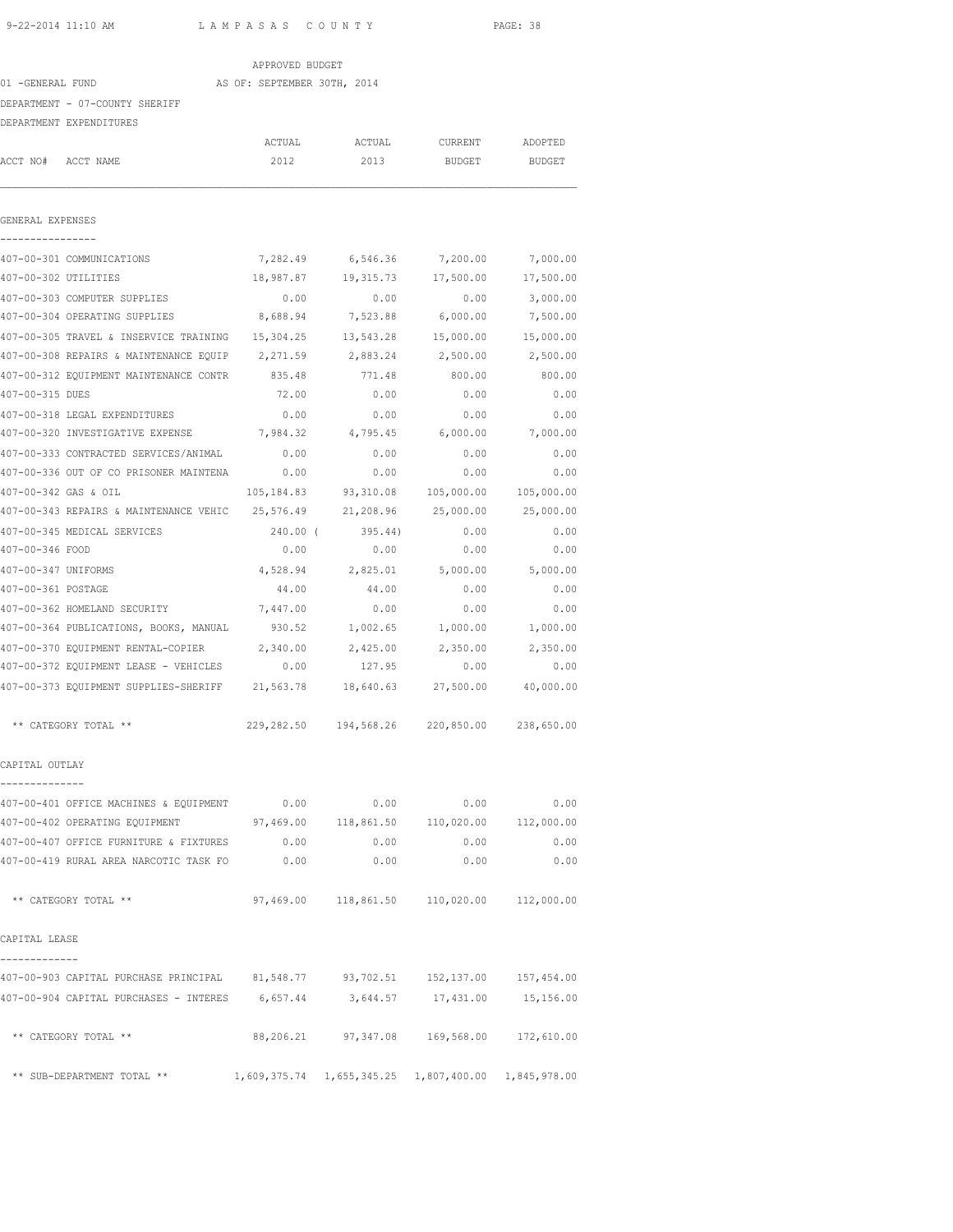|                                |  | APPROVED BUDGET             |        |               |               |
|--------------------------------|--|-----------------------------|--------|---------------|---------------|
| 01 -GENERAL FUND               |  | AS OF: SEPTEMBER 30TH, 2014 |        |               |               |
| DEPARTMENT - 07-COUNTY SHERIFF |  |                             |        |               |               |
| DEPARTMENT EXPENDITURES        |  |                             |        |               |               |
|                                |  | ACTUAL                      | ACTUAL | CURRENT       | ADOPTED       |
| ACCT NO#<br>ACCT NAME          |  | 2012                        | 2013   | <b>BUDGET</b> | <b>BUDGET</b> |

## WAGES -----

| 407-01-105 JAIL ADMINISTRATOR<br>#0886   | 48,648.98  | 48,869.94                           | 51,731.00  | 52,497.00  |
|------------------------------------------|------------|-------------------------------------|------------|------------|
| 407-01-117 SALARY DETENTION OFF #1195    | 28, 167.38 | 27,905.19                           | 29,552.00  | 30,318.00  |
| 407-01-118 SALARY DETENTION OFF #2885    | 23,694.93  | 25,878.51                           | 27,042.00  | 27,808.00  |
| 407-01-119 SALARY DETENTION OFF #0494    | 21,959.27  | 25,532.06                           | 27,041.00  | 27,807.00  |
| 407-01-120 SALARY/OVERTIME               | 30,249.64  | 37,647.93                           | 32,000.00  | 32,000.00  |
| 407-01-135 SALARY DETENTION OFF #3465    | 27,870.86  | 28, 367.37                          | 29,552.00  | 30, 318.00 |
| 407-01-136 ASSISTANT JAIL ADMIN #1982    | 38,104.05  | 38,973.16                           | 41,253.00  | 42,019.00  |
| 407-01-141 SALARY DETENTION OFF #2879    | 29,478.43  | 29,620.92                           | 31,358.00  | 32,124.00  |
| 407-01-147 JAIL OPS COORDINATOR #3300    | 26,383.80  | 28,657.73                           | 32,535.00  | 33,301.00  |
| 407-01-150 SALARY DETENTION OFF #1293    | 39,886.40  | 20,590.03                           | 25,488.00  | 26,254.00  |
| 407-01-151 SALARY DETENTION OFF #2552    | 23,837.44  | 26,989.84                           | 28,689.00  | 32, 114.00 |
| 407-01-152 SALARY DETENTION OFF #0403    | 32, 155.44 | 25, 457.45                          | 26, 253.00 | 26,255.00  |
| 407-01-155 SALARY DETENTION OFF #3020    | 30,735.62  | 30,085.40                           | 31,347.00  | 32, 114.00 |
| 407-01-158 SALARY DETENTION OFF #3323    | 29,568.57  | 30,104.44                           | 31, 353.00 | 32,119.00  |
| 407-01-160 SALARY DETENTION OFF #3330    | 14,035.93  | 30, 241.92                          | 30,434.00  | 31,200.00  |
| 407-01-161 SALARY DETENTION OFF #3199    | 26,637.41  | 28,821.61                           | 30,434.00  | 31,201.00  |
| 407-01-199 LONGEVITY PAYMENT             | 4,200.00   | 4,724.69                            | 5,640.00   | 6,360.00   |
| ** CATEGORY TOTAL **                     |            | 475, 614.15 488, 468.19 511, 702.00 |            | 525,809.00 |
| EMPLOYEE BENEFITS                        |            |                                     |            |            |
| _________________                        |            |                                     |            |            |
| 407-01-203 FICA BENEFITS                 | 34,605.58  | 36,468.50                           | 39,145.00  | 40,224.00  |
| 407-01-204 GROUP MEDICAL INSURANCE       | 88,821.78  | 92,896.48                           | 86,032.00  | 82,784.00  |
| 407-01-205 RETIREMENT                    | 73,173.67  | 78,987.39                           | 81,872.00  | 84,129.00  |
| 407-01-207 WORKMAN'S COMP                | 2,872.00   | 4,830.00                            | 7,643.00   | 7,854.00   |
| 407-01-208 UNEMPLOYMENT INSURANCE        | 2,063.00   | 200.00                              | 2,047.00   | 2,097.00   |
| ** CATEGORY TOTAL **                     | 201,536.03 | 213,382.37                          | 216,739.00 | 217,088.00 |
| GENERAL EXPENSES                         |            |                                     |            |            |
| ----------------<br>407-01-302 UTILITIES | 17,974.51  | 18,472.47                           | 19,000.00  | 19,000.00  |
| 407-01-303 COMPUTER SUPPLIES             | 0.00       | 0.00                                | 0.00       | 0.00       |
| 407-01-304 OPERATING SUPPLIES            | 27,129.04  | 26,429.20                           | 28,000.00  | 28,000.00  |
| 407-01-305 TRAVEL & INSERVICE TRAINING   | 4,493.38   | 7,367.81                            | 7,000.00   | 7,000.00   |
| 407-01-312 EQUIPMENT & MAINTENANCE CON   | 48,462.94  | 21,731.23                           | 25,000.00  | 12,000.00  |
| 407-01-336 OUT OF CO PRISONER MAINTENA   | 261,646.00 | 232,997.01                          | 275,000.00 | 225,000.00 |
| 407-01-344 REPAIRS & MAINTENANCE JAIL    | 25,359.18  | 39,821.60                           | 30,000.00  | 35,000.00  |
| 407-01-345 MEDICAL SERVICES              | 160,609.03 | 163,892.66                          | 125,000.00 | 125,000.00 |
| 407-01-346 FOOD                          | 62,731.17  | 61,281.83                           | 65,000.00  | 65,000.00  |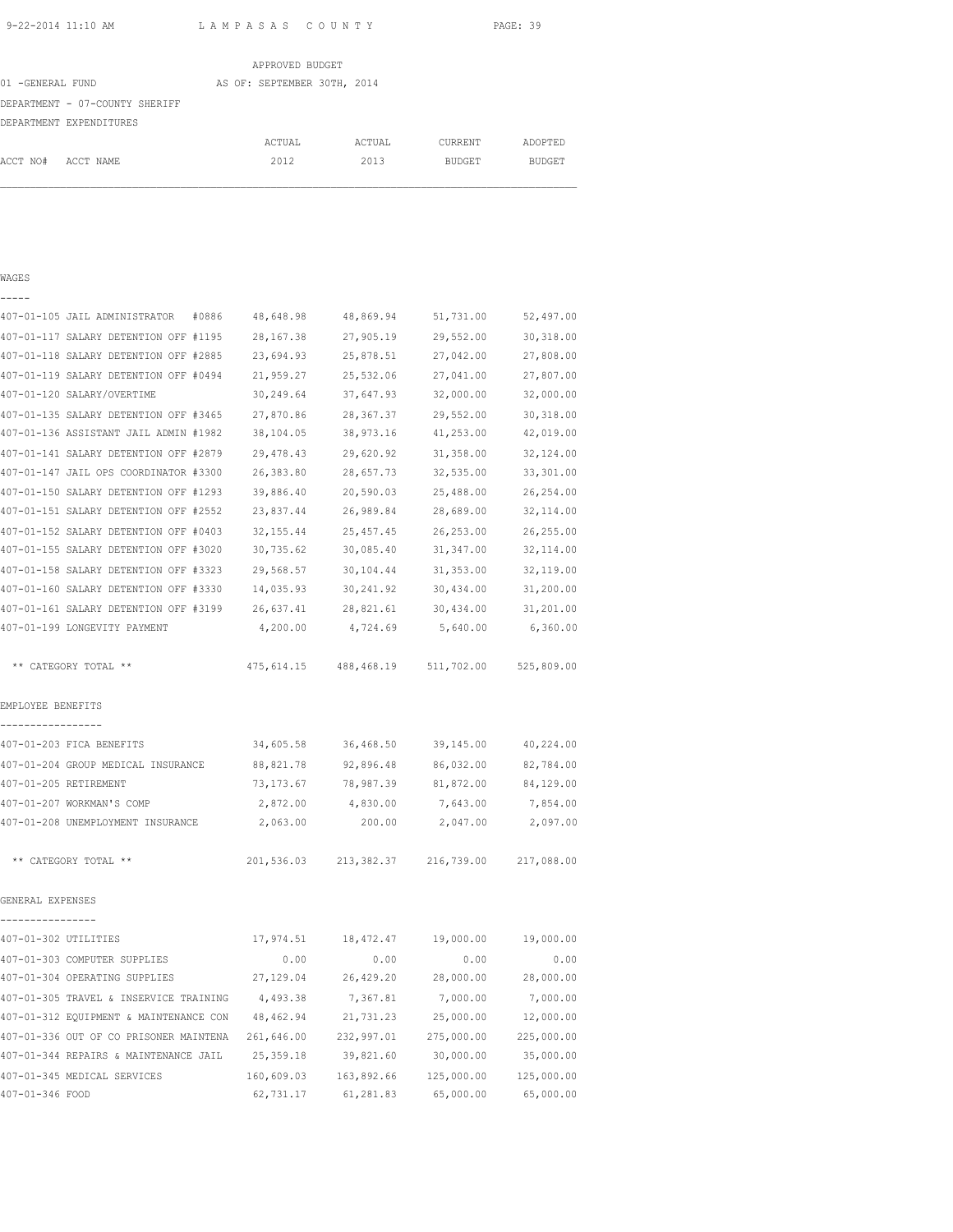01 -GENERAL FUND AS OF: SEPTEMBER 30TH, 2014

DEPARTMENT - 07-COUNTY SHERIFF

DEPARTMENT EXPENDITURES

|                                                                                |      | ACTUAL ACTUAL CURRENT ADOPTED               |              |        |
|--------------------------------------------------------------------------------|------|---------------------------------------------|--------------|--------|
| ACCT NO# ACCT NAME                                                             |      | 2012 2013 BUDGET BUDGET                     |              |        |
| 407-01-347 UNIFORMS                                                            |      | $3,952.65$ $3,078.80$ $4,000.00$ $5,000.00$ |              |        |
| 407-01-361 POSTAGE                                                             |      | $0.00$ 7.93 0.00 0.00                       |              |        |
| 407-01-364 PUBLICATIONS, BOOKS, MANUALS 288.95 763.80                          |      |                                             | 400.00       | 400.00 |
| 407-01-372 OPERATING SUPPLIES JAIL $14,835.22$ 13,051.46 15,000.00 15,000.00   |      |                                             |              |        |
| 407-01-399 PRE-BOND-JAIL                                                       |      | $0.00$ $0.00$ $0.00$ $0.00$ $0.00$          |              |        |
| ** CATEGORY TOTAL **                                                           |      | 627,482.07 588,895.80 593,400.00 536,400.00 |              |        |
| CAPITAL OUTLAY                                                                 |      |                                             |              |        |
| --------------                                                                 |      |                                             |              | 0.00   |
| 407-01-402 OPERATING EQUIP-SOFTWARE                                            |      | $0.00$ 309,400.00 0.00                      |              | 0.00   |
| 407-01-403 REAL ESTATE                                                         | 0.00 | 0.00                                        | 0.00         | 0.00   |
| 407-01-407 OFFICE FURNITURE & FIXTURES                                         | 0.00 | 0.00                                        | 0.00         | 0.00   |
| ** CATEGORY TOTAL **                                                           |      | $0.00$ 309,400.00                           | 0.00         | 0.00   |
| CAPITAL LEASE                                                                  |      |                                             |              |        |
| 407-01-903 CAPITAL PURCHASE PRINCIPLE 0.00                                     |      | 0.00                                        | 0.00         | 0.00   |
| 407-01-904 CAPITAL PURCHASES INTEREST                                          | 0.00 |                                             | 0.00<br>0.00 | 0.00   |
| ** CATEGORY TOTAL **                                                           | 0.00 | 0.00                                        | 0.00         | 0.00   |
| ** SUB-DEPARTMENT TOTAL ** 1,304,632.25 1,600,146.36 1,321,841.00 1,279,297.00 |      |                                             |              |        |

## WAGES

| 407-02-103 SALARY ANIMAL CONTROL #3141 | 31,659.07 | 35,802.06                       | 30,434.00 44,460.00 |           |
|----------------------------------------|-----------|---------------------------------|---------------------|-----------|
| 407-02-120 SALARY/OVERTIME             | 0.00      | 0.00                            | 750.00              | 750.00    |
| 407-02-199 LONGEVITY PAYMENT           | 0.00      | 0.00                            | 0.00                | 600.00    |
| ** CATEGORY TOTAL **                   | 31,659.07 | 35,802.06                       | 31,184.00 45,810.00 |           |
| EMPLOYEE BENEFITS                      |           |                                 |                     |           |
| 407-02-203 FICA BENEFITS               | 2,311.41  | 2,659.01                        | 2,328.00            | 3,447.00  |
| 407-02-204 GROUP MEDICAL INSURANCE     | 6,501.60  | 6,406.08                        | 5,664.00            | 5,634.00  |
| 407-02-205 RETIREMENT                  | 4,937.44  | 5,810.62                        | 4,869.00            | 7,210.00  |
| 407-02-207 WORKMAN'S COMP              | 231.00    | 388.00                          | 471.00              | 673.00    |
| 407-02-208 UNEMPLOYMENT INSURANCE      | 114.00    | 0.00                            | 23.00               | 23.00     |
| CATEGORY TOTAL **<br>$***$             |           | 14,095.45  15,263.71  13,355.00 |                     | 16,987.00 |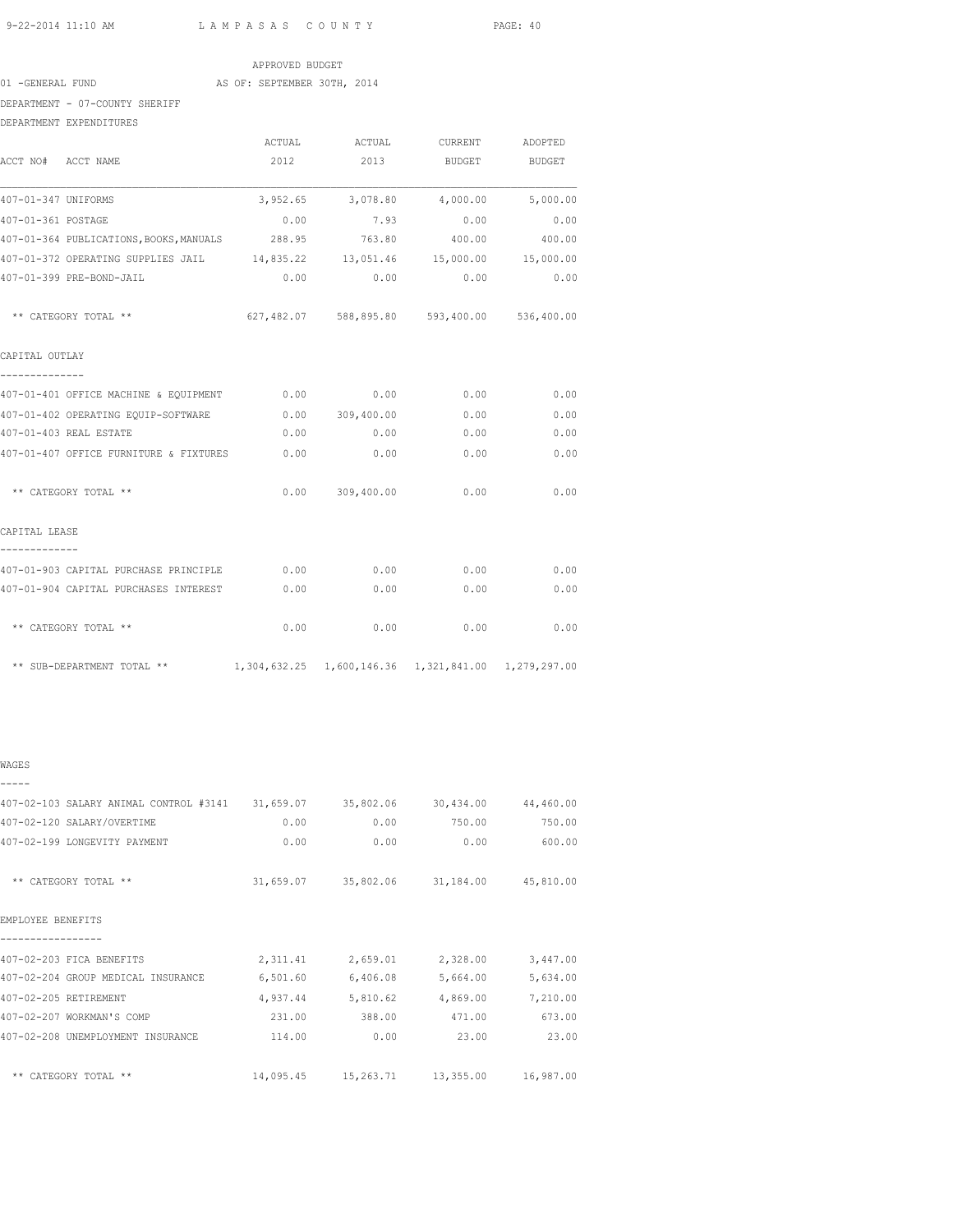| 9-22-2014 11:10 AM                   |                                                           | LAMPASAS COUNTY             |          |                                         | PAGE: 41  |  |
|--------------------------------------|-----------------------------------------------------------|-----------------------------|----------|-----------------------------------------|-----------|--|
|                                      |                                                           | APPROVED BUDGET             |          |                                         |           |  |
| 01 -GENERAL FUND                     |                                                           | AS OF: SEPTEMBER 30TH, 2014 |          |                                         |           |  |
|                                      | DEPARTMENT - 07-COUNTY SHERIFF                            |                             |          |                                         |           |  |
|                                      | DEPARTMENT EXPENDITURES                                   |                             |          |                                         |           |  |
|                                      |                                                           | ACTUAL                      | ACTUAL   | CURRENT                                 | ADOPTED   |  |
| ACCT NO# ACCT NAME                   |                                                           | 2012                        | 2013     | BUDGET                                  | BUDGET    |  |
| GENERAL EXPENSES<br>---------------- |                                                           |                             |          |                                         |           |  |
|                                      | 407-02-304 OPERATING SUPPLIES                             | 1,910.29                    |          | 1,731.33 2,000.00                       | 2,000.00  |  |
|                                      | 407-02-305 TRAVEL & INSERVICE TRAINING                    | 640.50                      | 528.26   | 750.00                                  | 750.00    |  |
|                                      | 407-02-308 REPAIRS & MAINTENANCE EQUIP                    | 0.00                        | 0.00     | 0.00                                    | 0.00      |  |
| 407-02-315 DUES                      |                                                           | 0.00                        | 0.00     | 0.00                                    | 0.00      |  |
|                                      | 407-02-333 CONTRACTED SERVICES/ANIMAL 53,240.09 64,930.43 |                             |          | 60,000.00                               | 78,000.00 |  |
| 407-02-342 GAS & OIL                 |                                                           | 8,805.39                    | 8,951.77 | 8,000.00                                | 8,000.00  |  |
|                                      | 407-02-343 REPAIRS & MAINTANCE VEHICLE 2,062.45           |                             | 1,510.90 | 1,500.00                                | 1,500.00  |  |
|                                      | 407-02-345 MEDICAL SERVICES                               | 0.00                        | 0.00     | 0.00                                    | 0.00      |  |
| 407-02-347 UNIFORMS                  |                                                           | 120.00                      | 267.19   | 300.00                                  | 300.00    |  |
|                                      | 407-02-364 PUBLICATIONS, BOOKS, MANUALS                   | 286.80                      | 0.00     | 0.00                                    | 0.00      |  |
|                                      | 407-02-373 OPERATING SUPPLIES POLICE E 399.00             |                             | 0.00     | 0.00                                    | 0.00      |  |
|                                      | ** CATEGORY TOTAL **                                      |                             |          | 67,464.52 77,919.88 72,550.00 90,550.00 |           |  |
| CAPITAL OUTLAY<br>--------------     |                                                           |                             |          |                                         |           |  |
|                                      | 407-02-402 OPERATING EQUIPMENT                            | 0.00                        | 0.00     | 0.00                                    | 0.00      |  |
|                                      | ** CATEGORY TOTAL **                                      | 0.00                        | 0.00     | 0.00                                    | 0.00      |  |
| CAPITAL LEASE                        |                                                           |                             |          |                                         |           |  |
| . _ _ _ _ _ _ _ _ _ _ _ _            | 407-02-903 CAPITAL PURCHASE PRINCIPAL                     | 0.00                        | 0.00     | 0.00                                    | 0.00      |  |
|                                      | ** CATEGORY TOTAL **                                      | 0.00                        | 0.00     | 0.00                                    | 0.00      |  |

WAGES ----- 407-03-113 SALARY/ASSISTANT #1010 30,268.72 30,387.31 32,665.00 33,432.00 407-03-199 LONGEVITY PAYMENT 1,560.00 1,680.00 1,800.00 1,920.00 \*\* CATEGORY TOTAL \*\* 31,828.72 32,067.31 34,465.00 35,352.00

\*\* SUB-DEPARTMENT TOTAL \*\* 113,219.04 128,985.65 117,089.00 153,347.00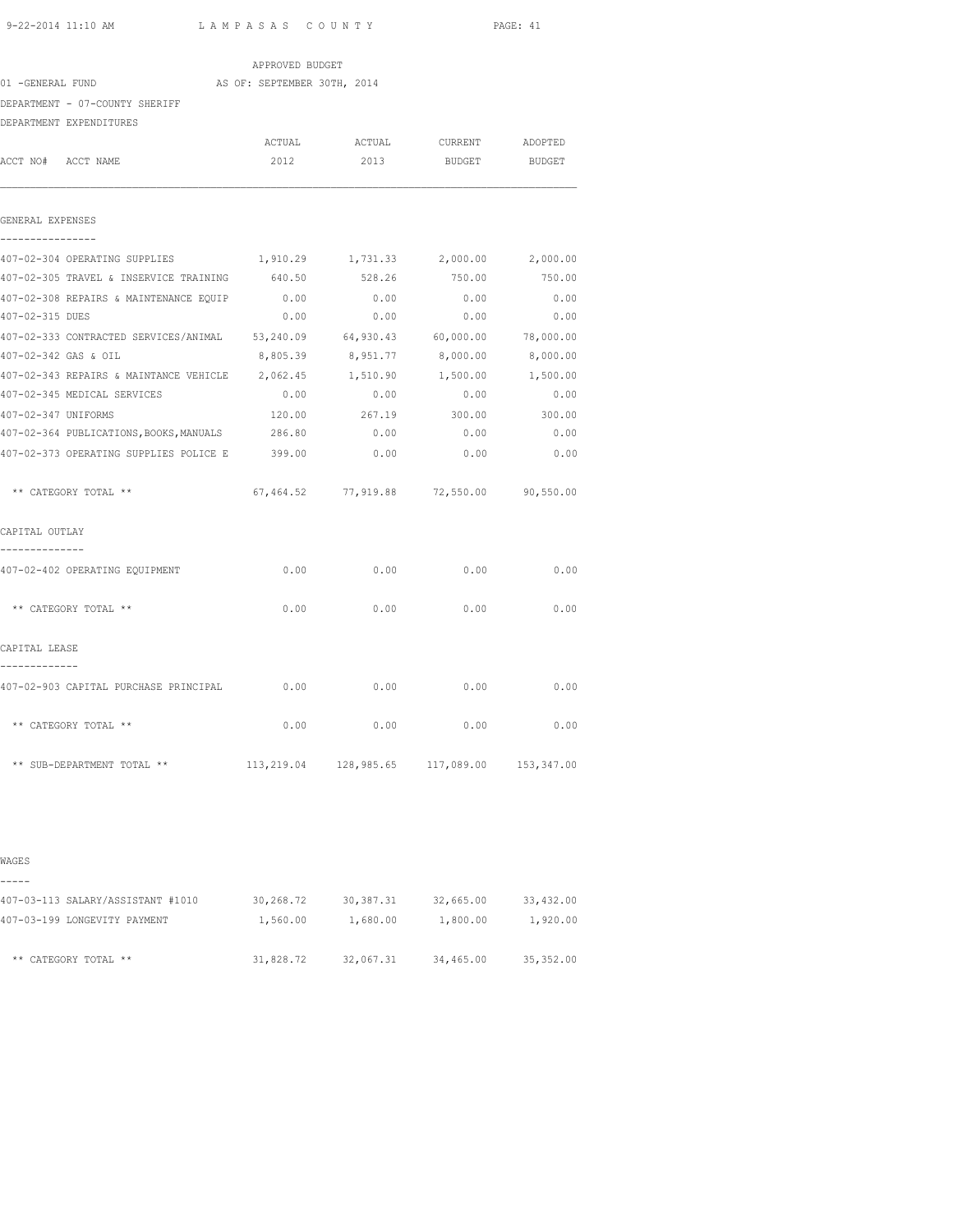| $9-22-2014$ 11.10 AM |  |  |  |
|----------------------|--|--|--|

11:10 AM L A M P A S A S C O U N T Y PAGE: 42

| 01 -GENERAL FUND                                 | APPROVED BUDGET<br>AS OF: SEPTEMBER 30TH, 2014 |                                         |                   |          |
|--------------------------------------------------|------------------------------------------------|-----------------------------------------|-------------------|----------|
| DEPARTMENT - 07-COUNTY SHERIFF                   |                                                |                                         |                   |          |
| DEPARTMENT EXPENDITURES                          |                                                |                                         |                   |          |
|                                                  |                                                |                                         |                   |          |
| ACCT NO# ACCT NAME                               | 2012                                           | ACTUAL ACTUAL CURRENT ADOPTED<br>2013   | BUDGET BUDGET     |          |
|                                                  |                                                |                                         |                   |          |
| EMPLOYEE BENEFITS<br>----------------            |                                                |                                         |                   |          |
| 407-03-203 FICA BENEFITS                         | 2,420.88                                       |                                         | 2,482.80 2,637.00 | 2,704.00 |
| 407-03-204 GROUP MEDICAL INSURANCE               |                                                | 6,501.60 6,406.08 5,664.00              |                   | 5,634.00 |
| 407-03-205 RETIREMENT                            |                                                | 4,959.74 5,193.06 5,514.00 5,656.00     |                   |          |
| 407-03-207 WORKMEN'S COMP                        |                                                | 231.00 388.00 109.00 107.00             |                   |          |
| 407-03-208 UNEMPLOYMENT INSURANCE                | 122.00                                         | 0.00                                    | 26.00             | 25.00    |
| ** CATEGORY TOTAL **                             |                                                | 14,235.22 14,469.94 13,950.00 14,126.00 |                   |          |
| GENERAL EXPENSES                                 |                                                |                                         |                   |          |
| 407-03-301 COMMUNICATIONS                        |                                                | 1,890.44 1,866.75 2,000.00 2,000.00     |                   |          |
| 407-03-304 OPERATING SUPPLIES                    |                                                | 1,144.39 986.65 1,000.00 1,000.00       |                   |          |
| 407-03-347 UNIFORMS                              | 0.00                                           | 0.00                                    | 0.00              | 0.00     |
| ** CATEGORY TOTAL **                             |                                                | 3,034.83 2,853.40 3,000.00 3,000.00     |                   |          |
| CAPITAL OUTLAY                                   |                                                |                                         |                   |          |
| --------------<br>407-03-402 OPERATING EQUIPMENT |                                                | $0.00$ 0.00                             | 0.00              | 0.00     |
| ** CATEGORY TOTAL **                             | 0.00                                           | 0.00                                    | 0.00              | 0.00     |
| ** SUB-DEPARTMENT TOTAL **                       |                                                | 49,098.77 49,390.65 51,415.00 52,478.00 |                   |          |

| ۰,<br>۰, |  |
|----------|--|

| 407-04-103 SALARY DEPUTY SHERIFF       | 0.00     | 0.00     | 0.00      | 0.00 |
|----------------------------------------|----------|----------|-----------|------|
| 407-04-118 SALARY DEPUTY SHERIFF #0490 | 7,630.96 | 4,530.18 | 13,529.00 | 0.00 |
| 407-04-120 SALARY/OVERTIME             | 0.00     | 0.00     | 0.00      | 0.00 |
| 407-04-199 LONGEVITY PAYMENT           | 0.00     | 0.00     | 0.00      | 0.00 |
| ** CATEGORY TOTAL **                   | 7,630.96 | 4,530.18 | 13,529.00 | 0.00 |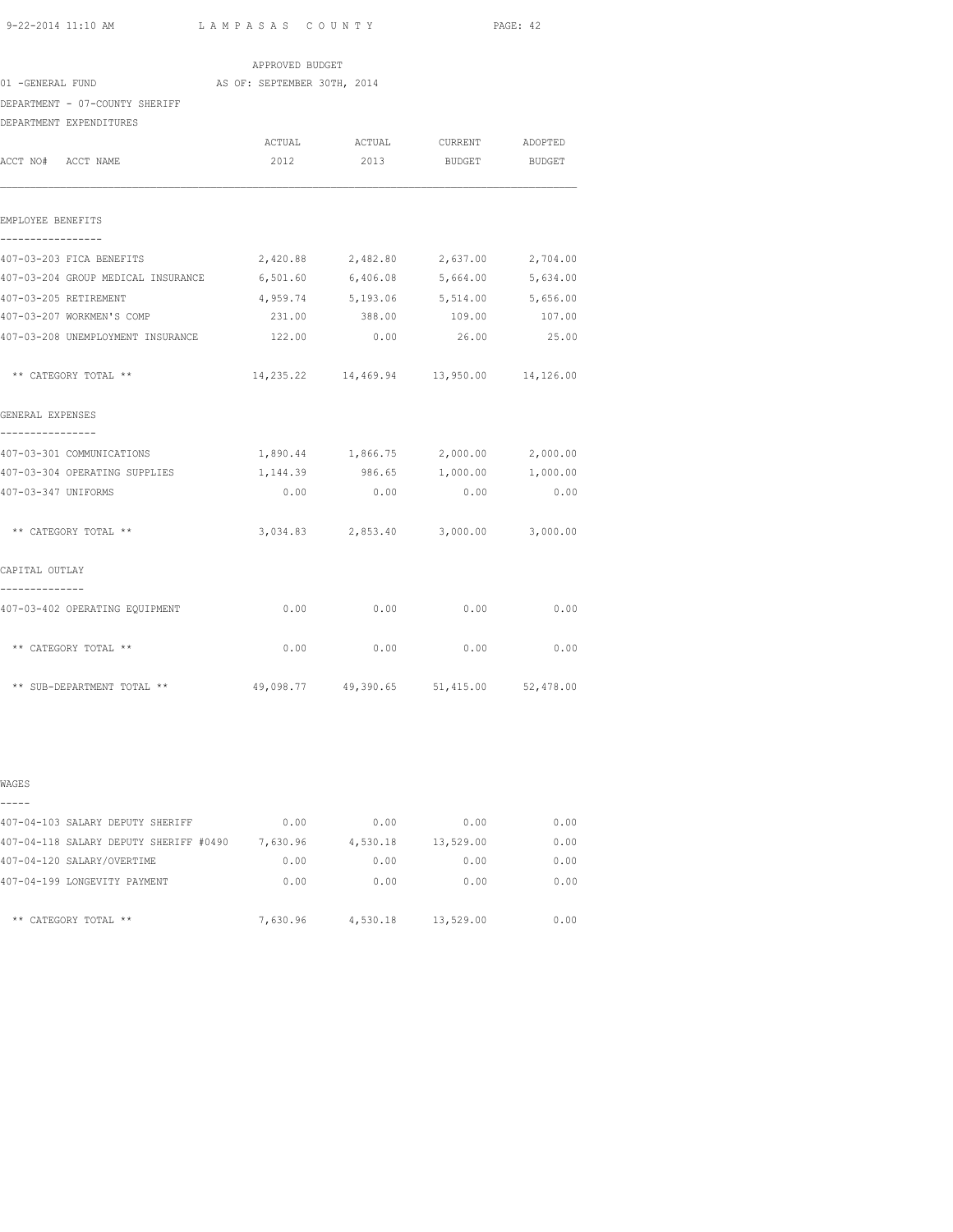============= ============= ============= =============

| 9-22-2014 11:10 AM   |                                        | LAMPASAS COUNTY             |                                                     | PAGE: 43      |        |  |
|----------------------|----------------------------------------|-----------------------------|-----------------------------------------------------|---------------|--------|--|
|                      |                                        | APPROVED BUDGET             |                                                     |               |        |  |
| 01 -GENERAL FUND     |                                        | AS OF: SEPTEMBER 30TH, 2014 |                                                     |               |        |  |
|                      | DEPARTMENT - 07-COUNTY SHERIFF         |                             |                                                     |               |        |  |
|                      | DEPARTMENT EXPENDITURES                |                             |                                                     |               |        |  |
|                      |                                        |                             | ACTUAL ACTUAL CURRENT ADOPTED                       |               |        |  |
| ACCT NO# ACCT NAME   |                                        | 2012                        | 2013                                                | <b>BUDGET</b> | BUDGET |  |
| EMPLOYEE BENEFITS    |                                        |                             |                                                     |               |        |  |
|                      | 407-04-203 FICA BENEFITS               | 559.07                      | 331.45                                              | 1,035.00      | 0.00   |  |
|                      | 407-04-204 GROUP MEDICAL INSURANCE     | 0.00                        | 0.00                                                | 0.00          | 0.00   |  |
|                      | 407-04-205 RETIREMENT                  |                             | 1,173.83 724.82 2,165.00                            |               | 0.00   |  |
|                      | 407-04-207 WORKMEN'S COMP              |                             | 231.00 388.00 210.00                                |               | 0.00   |  |
|                      | 407-04-208 UNEMPLOYMENT INSURANCE      |                             |                                                     |               | 0.00   |  |
|                      | ** CATEGORY TOTAL **                   |                             | 2,013.90 1,444.27 3,420.00                          |               | 0.00   |  |
| GENERAL EXPENSES     |                                        |                             |                                                     |               |        |  |
|                      | 407-04-301 COMMUNICATIONS              | 0.00                        | 0.00                                                | 0.00          | 0.00   |  |
|                      | 407-04-304 OPERATING SUPPLIES          | 0.00                        | 0.00                                                | 0.00          | 0.00   |  |
|                      | 407-04-305 TRAVEL & INSERVICE          | 0.00                        | 0.00                                                | 0.00          | 0.00   |  |
| 407-04-342 GAS & OIL |                                        | 0.00                        | 0.00                                                | 0.00          | 0.00   |  |
|                      | 407-04-343 REPAIRS & MAINTENANCE VEHIC | 0.00                        | 0.00                                                | 0.00          | 0.00   |  |
| 407-04-346 FOOD      |                                        | 0.00                        | 0.00                                                | 0.00          | 0.00   |  |
| 407-04-347 UNIFORMS  |                                        | 0.00                        | 0.00                                                | 0.00          | 0.00   |  |
| 407-04-361 POSTAGE   |                                        | 0.00                        | 0.00                                                | 0.00          | 0.00   |  |
|                      | ** CATEGORY TOTAL **                   | 0.00                        | 0.00                                                | 0.00          | 0.00   |  |
| CAPITAL OUTLAY       |                                        |                             |                                                     |               |        |  |
|                      | 407-04-402 OPERATING EQUIPMENT         |                             | 0.00<br>0.00                                        | 0.00          | 0.00   |  |
|                      | ** CATEGORY TOTAL **                   | 0.00                        | 0.00                                                | 0.00          | 0.00   |  |
|                      | ** SUB-DEPARTMENT TOTAL **             |                             | 9,644.86 5,974.45 16,949.00                         |               | 0.00   |  |
| ***                  | DEPARTMENT TOTAL ***                   |                             | 3,085,970.66 3,439,842.36 3,314,694.00 3,331,100.00 |               |        |  |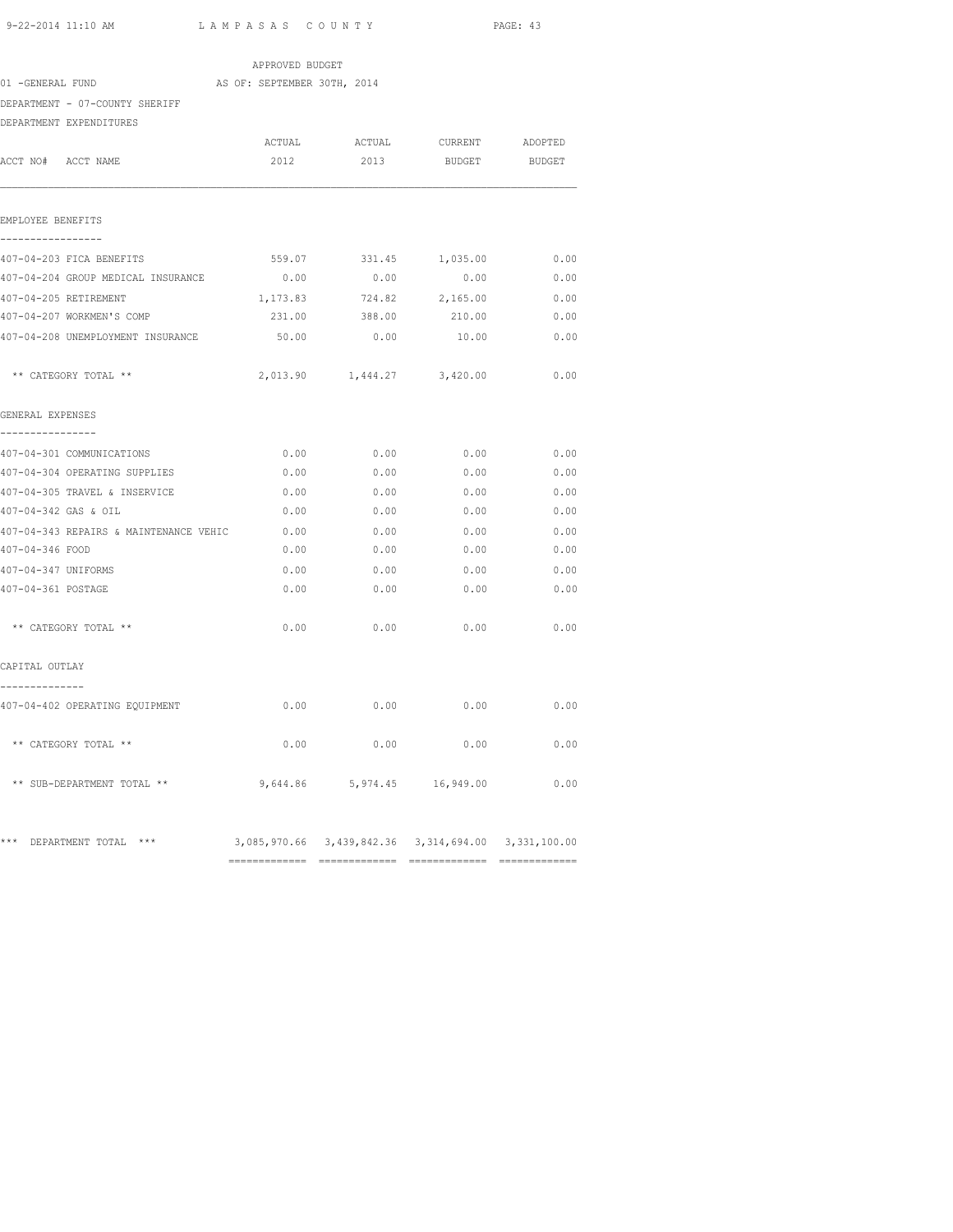|                  |                                       |  | APPROVED BUDGET             |        |               |               |
|------------------|---------------------------------------|--|-----------------------------|--------|---------------|---------------|
| 01 -GENERAL FUND |                                       |  | AS OF: SEPTEMBER 30TH, 2014 |        |               |               |
|                  | DEPARTMENT - 08-COUNTY/DISTRICT ATTNY |  |                             |        |               |               |
|                  | DEPARTMENT EXPENDITURES               |  |                             |        |               |               |
|                  |                                       |  | ACTUAL                      | ACTUAL | CURRENT       | ADOPTED       |
| ACCT NO#         | ACCT NAME                             |  | 2012                        | 2013   | <b>BUDGET</b> | <b>BUDGET</b> |

| . .<br>٦ |  |
|----------|--|
|          |  |

| 408-00-103 SALARIES & WAGES DEP #1192 32,580.07                      |           | 37,661.43           | 38,208.00                                      | 38,975.00 |
|----------------------------------------------------------------------|-----------|---------------------|------------------------------------------------|-----------|
| 408-00-104 SALARIES & WAGES DEP #2380 25,203.07                      |           | 23, 284.60          | 25,030.00                                      | 25,796.00 |
| 408-00-110 PART-TIME EMPLOYEES                                       | 0.00      | 0.00                | 0.00                                           | 0.00      |
| 408-00-113 SALARIES & WAGES ASST #0882 87,679.52                     |           | 87,907.43           | 94,538.00                                      | 60,766.00 |
| 408-00-114 SALARY & WAGES OFFICE #0615 35,541.22 35,633.81 38,233.00 |           |                     |                                                | 38,999.00 |
| 408-00-133 SALARY/SUPPLEMENT #615/1192 3,013.92                      |           | 3,013.92            | 3,000.00                                       | 0.00      |
| 408-00-199 LONGEVITY PAYMENT                                         |           |                     | 6,820.00 6,700.00 7,180.00 1,920.00            |           |
| ** CATEGORY TOTAL **                                                 |           |                     | 190,837.80  194,201.19  206,189.00  166,456.00 |           |
| EMPLOYEE BENEFITS                                                    |           |                     |                                                |           |
| -----------------<br>408-00-203 FICA BENEFITS                        |           |                     | 15,049.69  14,378.63  15,535.00  13,164.00     |           |
| 408-00-204 GROUP MEDICAL INSURANCE                                   | 26,543.02 | 26,068.32           | 23,101.00                                      | 24,490.00 |
| 408-00-205 RETIREMENT                                                |           | 29,753.90 31,119.70 | 32,491.00 27,532.00                            |           |
| 408-00-207 WORKMEN'S COMP                                            |           | 924.00 1,081.00     | 775.00                                         | 653.00    |
| 408-00-208 UNEMPLOYMENT INSURANCE 756.00 0.00                        |           |                     | 81.00                                          | 77.00     |
| ** CATEGORY TOTAL **                                                 |           |                     | 73,026.61 72,647.65 71,983.00 65,916.00        |           |
| GENERAL EXPENSES<br>________________                                 |           |                     |                                                |           |
| 408-00-301 COMMUNICATIONS                                            | 2,603.48  |                     | 1,084.00 2,000.00 2,000.00                     |           |
| 408-00-302 UTILITIES                                                 | 0.00      | 0.00                | 0.00                                           | 0.00      |
| 408-00-304 OPERATING SUPPLIES                                        |           | 4, 122.81 2, 879.33 | 3,000.00                                       | 3,000.00  |
| 408-00-305 TRAVEL & INSERVICE TRAINING 2,989.37 2,099.96 2,000.00    |           |                     |                                                | 2,000.00  |
| 408-00-307 INSURANCE & BONDS                                         | 0.00      | 0.00                | 0.00                                           | 0.00      |
| 408-00-312 EQUIPMENT MAINTENANCE CONTR                               | 0.00      | 0.00                | 7,610.00                                       | 7,610.00  |
| 408-00-320 INVESTIGATIVE EXPENSES                                    | 584.29    | 1,938.05            | 2,000.00                                       | 2,000.00  |
| 408-00-361 POSTAGE                                                   | 100.00    | 106.00              | 126.00                                         | 126.00    |
| 408-00-370 EQUIPMENT RENTAL - COPIER 1,808.53 1,937.56 1,680.00      |           |                     |                                                | 1,680.00  |
| 408-00-389 MISCELLANEOUS EXPENSE                                     | 0.00      | 0.00                | 0.00                                           | 0.00      |
| ** CATEGORY TOTAL **                                                 | 12,208.48 | 10,044.90           | 18,416.00                                      | 18,416.00 |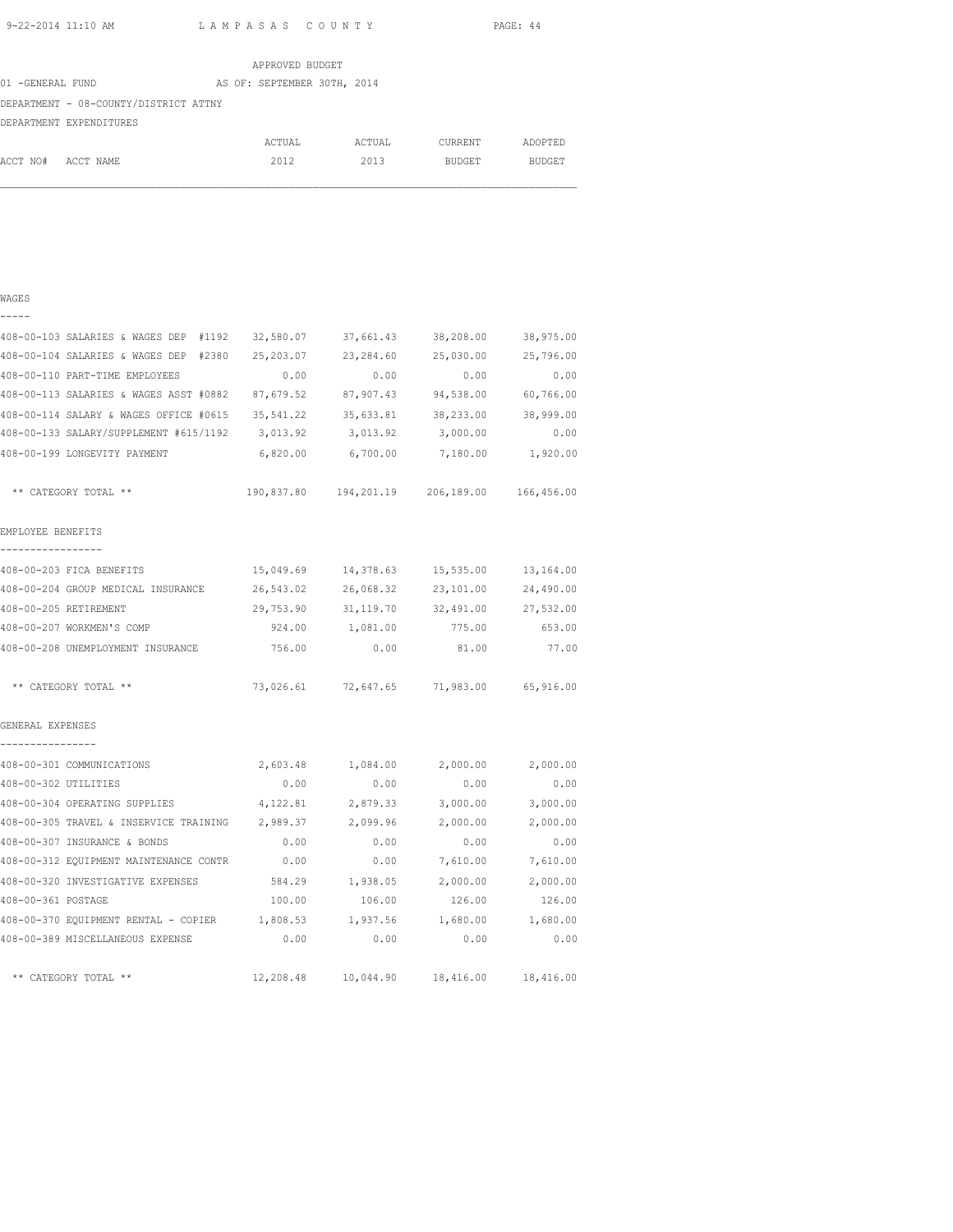|                                                          | APPROVED BUDGET             |                   |                                             |      |
|----------------------------------------------------------|-----------------------------|-------------------|---------------------------------------------|------|
| 01 -GENERAL FUND                                         | AS OF: SEPTEMBER 30TH, 2014 |                   |                                             |      |
| DEPARTMENT - 08-COUNTY/DISTRICT ATTNY                    |                             |                   |                                             |      |
| DEPARTMENT EXPENDITURES                                  |                             |                   |                                             |      |
|                                                          |                             |                   |                                             |      |
| ACCT NO# ACCT NAME                                       | 2012                        |                   | 2013 BUDGET BUDGET                          |      |
| CAPITAL OUTLAY                                           |                             |                   |                                             |      |
| 408-00-401 OFFICE MACHINES & EQUIPMENT 7,500.00 7,500.00 |                             |                   | 0.00                                        | 0.00 |
| 408-00-407 OFFICE FURNITURE & FIXTURES 0.00              |                             | 0.00              | 0.00                                        | 0.00 |
| ** CATEGORY TOTAL **                                     |                             | 7,500.00 7,500.00 | 0.00                                        | 0.00 |
| ** SUB-DEPARTMENT TOTAL **                               |                             |                   | 283,572.89 284,393.74 296,588.00 250,788.00 |      |
| ***<br>DEPARTMENT TOTAL ***                              |                             |                   | 283,572.89 284,393.74 296,588.00 250,788.00 |      |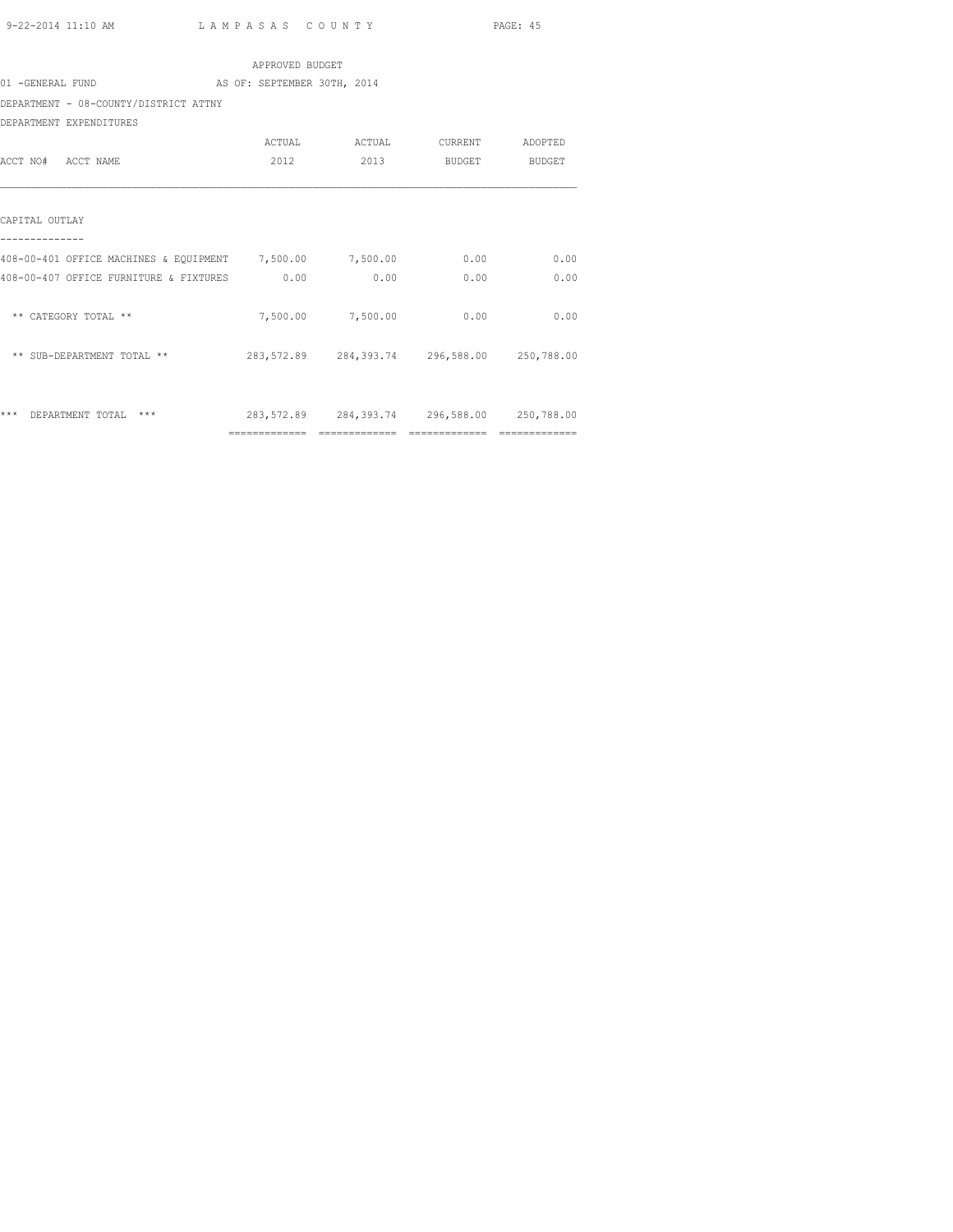| APPROVED BUDGET  |                                  |  |                             |  |        |               |               |
|------------------|----------------------------------|--|-----------------------------|--|--------|---------------|---------------|
| 01 -GENERAL FUND |                                  |  | AS OF: SEPTEMBER 30TH, 2014 |  |        |               |               |
|                  | DEPARTMENT - 09-NON-DEPARTMENTAL |  |                             |  |        |               |               |
|                  | DEPARTMENT EXPENDITURES          |  |                             |  |        |               |               |
|                  |                                  |  | ACTUAL                      |  | ACTUAL | CURRENT       | ADOPTED       |
| ACCT NO#         | ACCT NAME                        |  | 2012                        |  | 2013   | <b>BUDGET</b> | <b>BUDGET</b> |

| GENERAL EXPENSES     |                                        |            |            |            |            |
|----------------------|----------------------------------------|------------|------------|------------|------------|
|                      | 409-00-301 COMMUNICATION               | 20,603.59  | 24,990.42  | 19,000.00  | 21,000.00  |
| 409-00-302 UTILITIES |                                        | 68,438.13  | 65,849.97  | 70,000.00  | 65,000.00  |
|                      | 409-00-305 SEPTIC INSP TRAVEL & INSVC  | 679.54     | 281.00     | 600.00     | 600.00     |
|                      | 409-00-307 INSURANCE & BONDS           | 90,526.00  | 86, 335.50 | 86,350.00  | 86,350.00  |
|                      | 409-00-309 COURT APPOINTED ATTORNEY    | 540.00     | 0.00       | 0.00       | 0.00       |
|                      | 409-00-311 REPAIRS & MAINTENANCE-COURT | 38,041.24  | 24,502.39  | 40,000.00  | 40,000.00  |
|                      | 409-00-312 EQUIPMENT MAINTENANCE CONTR | 16,427.66  | 13,790.70  | 15,000.00  | 15,000.00  |
|                      | 409-00-313 JANITORIAL CONTRACT         | 35,203.20  | 34,792.80  | 35,340.00  | 35,340.00  |
|                      | 409-00-314 JANITORIAL SUPPLIES         | 3,679.17   | 3,239.52   | 3,200.00   | 3,200.00   |
| 409-00-315 DUES      |                                        | 0.00       | 0.00       | 5,630.00   | 5,630.00   |
|                      | 409-00-316 CHILD WELFARE BOARD         | 7,500.00   | 10,000.00  | 10,000.00  | 10,000.00  |
|                      | 409-00-318 LEGAL EXPENDITURES          | 1,908.00   | 616.45     | 2,000.00   | 2,000.00   |
| 409-00-319 AUDIT     |                                        | 30,400.00  | 26,150.00  | 27,500.00  | 27,500.00  |
|                      | 409-00-321 HISTORICAL COMMISSION       | 1,000.00   | 1,000.00   | 1,000.00   | 1,000.00   |
|                      | 409-00-322 SOIL CONSERVATION           | 1,500.00   | 1,500.00   | 1,500.00   | 1,500.00   |
| 409-00-324 BOUNTIES  |                                        | 155.00     | 346.00     | 500.00     | 500.00     |
|                      | 409-00-326 SARATOGA WATER DISTRICT     | 3,000.00   | 3,000.00   | 3,000.00   | 3,000.00   |
|                      | 409-00-327 C T YOUTH SER BUREAU        | 0.00       | 0.00       | 0.00       | 0.00       |
|                      | 409-00-328 CONTINGENCY                 | 0.00       | 18,463.85  | 26,161.00  | 113,000.00 |
|                      | 409-00-329 RENT - MHMR                 | 4,200.00   | 4,200.00   | 4,500.00   | 4,500.00   |
|                      | 409-00-330 PREDATOR CONTROL            | 62,400.00  | 63,000.00  | 67,000.00  | 67,000.00  |
|                      | 409-00-331 HILL CTY CHILD ADVOCACY CTR | 3,000.00   | 3,000.00   | 3,000.00   | 3,000.00   |
|                      | 409-00-333 CONTRACTED SERVICES         | 7,080.25   | 3,970.42   | 18,900.00  | 18,900.00  |
|                      | 409-00-334 HCCAA CONTRIBUTION (SC)     | 8,699.00   | 6, 199.00  | 6, 200.00  | 6, 200.00  |
|                      | 409-00-340 INDIGENT BURIAL             | 1,100.00   | 0.00       | 2,000.00   | 1,000.00   |
|                      | 409-00-343 REPAIRS & MAINTENANCE VECHI | 0.00       | 0.00       | 0.00       | 0.00       |
|                      | 409-00-345 MEDICAL SERVICES            | 7,302.00   | 2,813.00   | 5,000.00   | 5,000.00   |
| 409-00-348 AUTOPSIES |                                        | 26,307.40  | 13,322.50  | 20,000.00  | 15,000.00  |
|                      | 409-00-356 ADMINISTRATIVE COSTS        | 900.00     | 1,000.00   | 900.00     | 900.00     |
|                      | 409-00-358 CONSULTING FEES             | 0.00       | 0.00       | 0.00       | 0.00       |
| 409-00-361 POSTAGE   |                                        | 23,950.95  | 16,543.22  | 22,000.00  | 23,000.00  |
|                      | 409-00-362 HOMELAND SECURITY           | 0.00       | 0.00       | 0.00       | 0.00       |
|                      | 409-00-383 SEPTIC TANK INSPECTION      | 11,670.00  | 12,540.00  | 12,500.00  | 12,500.00  |
|                      | 409-00-386 COMMUNITY SERVICE SUPERVISI | 6,491.20   | 6,084.78   | 7,500.00   | 7,500.00   |
|                      | 409-00-387 VETERANS AFFAIR             | 303.60     | 0.00       | 700.00     | 700.00     |
| 409-00-388 CASA      |                                        | 1,200.00   | 1,200.00   | 1,200.00   | 1,200.00   |
|                      | 409-00-389 MISC EXPENSE/LCHEC/DAM      | 12,505.95  | 14,499.27  | 10,000.00  | 10,000.00  |
|                      | ** CATEGORY TOTAL **                   | 496,711.88 | 463,230.79 | 528,181.00 | 607,020.00 |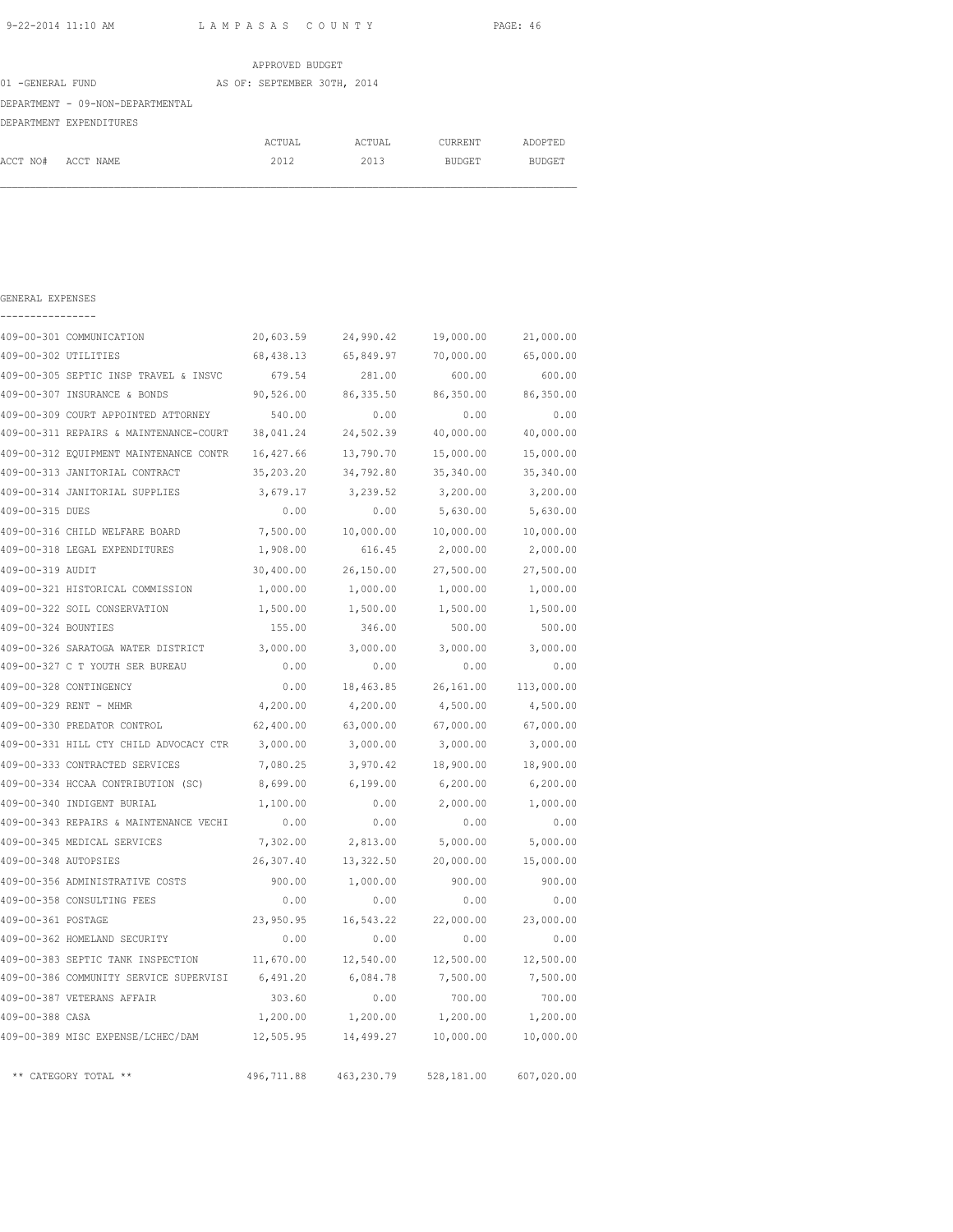| 9-22-2014 11:10 AM LAMPASAS COUNTY                                           |                 |                                             |                              | PAGE: 47      |
|------------------------------------------------------------------------------|-----------------|---------------------------------------------|------------------------------|---------------|
|                                                                              | APPROVED BUDGET |                                             |                              |               |
| 01 -GENERAL FUND AS OF: SEPTEMBER 30TH, 2014                                 |                 |                                             |                              |               |
| DEPARTMENT - 09-NON-DEPARTMENTAL                                             |                 |                                             |                              |               |
| DEPARTMENT EXPENDITURES                                                      |                 |                                             |                              |               |
|                                                                              |                 | ACTUAL ACTUAL CURRENT ADOPTED               |                              |               |
| ACCT NO# ACCT NAME                                                           | 2012            | 2013                                        | <b>BUDGET</b>                | <b>BUDGET</b> |
| CAPITAL OUTLAY                                                               |                 |                                             |                              |               |
| 409-00-402 OPERATING EQUIPMENT (2,400.00)                                    |                 | 0.00                                        | 0.00                         | 0.00          |
| 409-00-419 RURAL AREA NARCOTIC TASK FO                                       | 0.00            | 0.00                                        | 0.00                         | 0.00          |
| ** CATEGORY TOTAL ** $(2,400.00)$ 0.00 0.00                                  |                 |                                             |                              | 0.00          |
|                                                                              |                 |                                             |                              |               |
| 409-00-500 OPERATING TRANFER-OUT 448,769.50 408,500.15 385,249.00 383,849.00 |                 |                                             |                              |               |
| ** CATEGORY TOTAL **                                                         |                 | 448,769.50 408,500.15 385,249.00 383,849.00 |                              |               |
| ** SUB-DEPARTMENT TOTAL ** 943,081.38 871,730.94 913,430.00 990,869.00       |                 |                                             |                              |               |
|                                                                              |                 |                                             |                              |               |
| GENERAL EXPENSES<br>----------------                                         |                 |                                             |                              |               |
| 409-01-334 HCCAA SENIOR CENTER (Lometa 0.00 2,500.00 2,500.00 2,500.00       |                 |                                             |                              |               |
| 409-01-389 MISC/COLA                                                         | 0.00            | 0.00                                        | 0.00                         | 120,000.00    |
| ** CATEGORY TOTAL **                                                         | 0.00            |                                             | 2,500.00 2,500.00 122,500.00 |               |
| ** SUB-DEPARTMENT TOTAL **                                                   |                 | $0.00$ 2,500.00 2,500.00 122,500.00         |                              |               |
|                                                                              |                 |                                             |                              |               |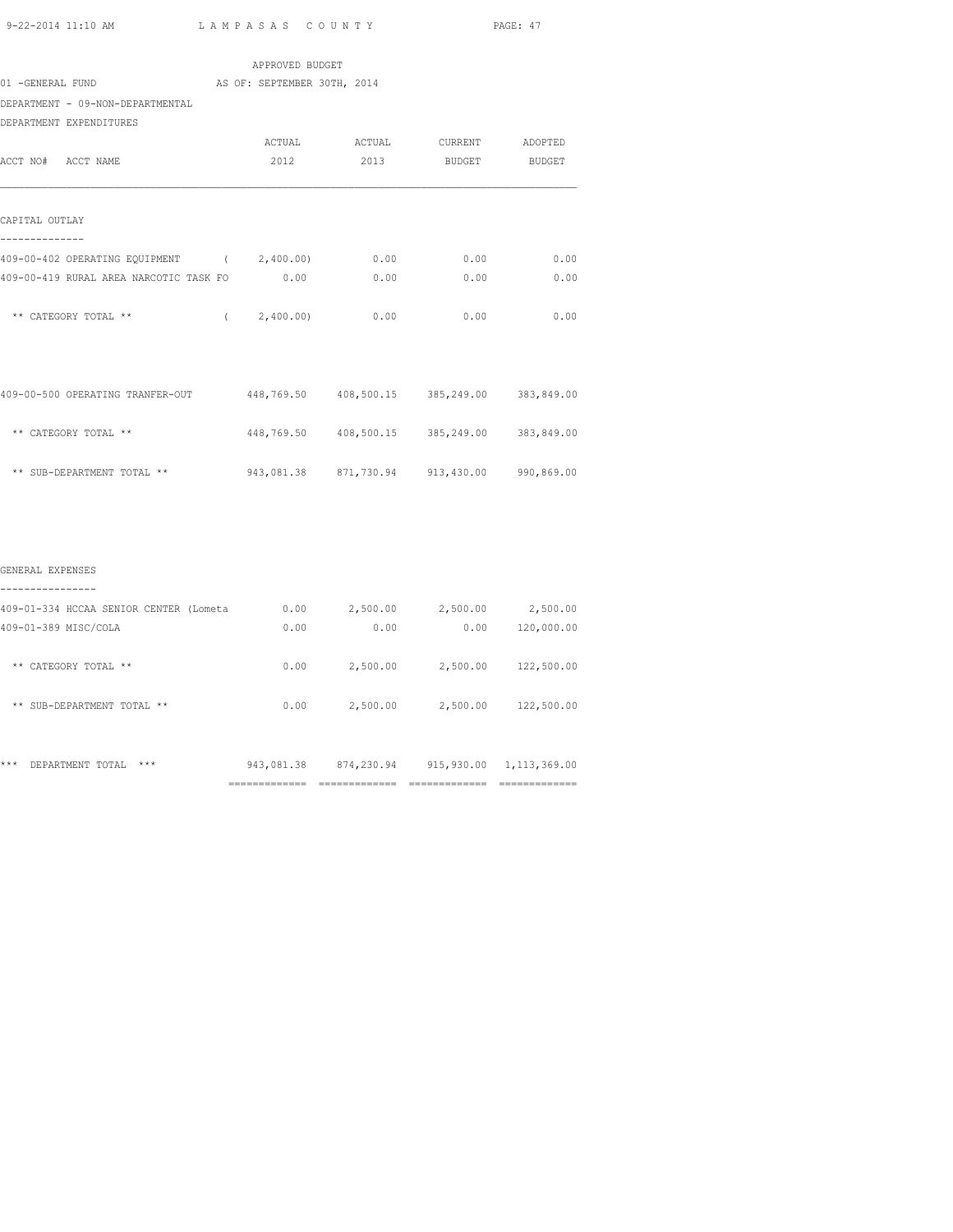| 9-22-2014 11:10 AM                                              |                             | LAMPASAS COUNTY                          |                    |                   |  |  |
|-----------------------------------------------------------------|-----------------------------|------------------------------------------|--------------------|-------------------|--|--|
|                                                                 | APPROVED BUDGET             |                                          |                    |                   |  |  |
| 01 -GENERAL FUND                                                | AS OF: SEPTEMBER 30TH, 2014 |                                          |                    |                   |  |  |
| DEPARTMENT - 10-CONSTABLES 1, 3 & 4<br>DEPARTMENT EXPENDITURES  |                             |                                          |                    |                   |  |  |
|                                                                 |                             | ACTUAL ACTUAL CURRENT ADOPTED            |                    |                   |  |  |
| ACCT NO# ACCT NAME                                              | 2012                        |                                          | 2013 BUDGET BUDGET |                   |  |  |
|                                                                 |                             |                                          |                    |                   |  |  |
| WAGES                                                           |                             |                                          |                    |                   |  |  |
| 410-00-101 SALARIES & WAGES ELECTED OF 5,694.48                 |                             | 8,026.27                                 | 8,381.00           | 9,148.00          |  |  |
| 410-00-133 SALARY-SUPPLEMENT                                    | 0.00                        | 2,740.94                                 | 0.00               | 0.00              |  |  |
| ** CATEGORY TOTAL **                                            |                             | 5,694.48 10,767.21 8,381.00 9,148.00     |                    |                   |  |  |
| EMPLOYEE BENEFITS                                               |                             |                                          |                    |                   |  |  |
| 410-00-203 FICA BENEFITS                                        |                             | 114.13 727.96 641.00 700.00              |                    |                   |  |  |
| 410-00-204 GROUP MEDICAL INSURANCE 13,575.82 14,009.84 5,664.00 |                             |                                          |                    | 114.00            |  |  |
| 410-00-205 RETIREMENT                                           |                             | 901.77 1,697.67 1,341.00 1,464.00        |                    |                   |  |  |
| 410-00-207 WORKMEN'S COMP                                       | 231.00                      | 330.25                                   |                    | 129.00 129.00     |  |  |
| 410-00-208 UNEMPLOYMENT INSURANCE                               | 23.00                       | 0.00                                     | 0.00               | 0.00              |  |  |
| 410-00-212 PHONE ALLOWANCE                                      | 0.00                        | 0.00                                     | 520.00             | 480.00            |  |  |
| ** CATEGORY TOTAL **                                            |                             | 14,845.72  16,765.72  8,295.00  2,887.00 |                    |                   |  |  |
| GENERAL EXPENSES                                                |                             |                                          |                    |                   |  |  |
| ----------------                                                |                             |                                          |                    |                   |  |  |
| 410-00-304 OPERATING SUPPLIES                                   | 0.00                        | 145.00                                   | 1,000.00           | 500.00            |  |  |
| 410-00-305 TRAVEL & INSERVICE TRAINING 0.00                     |                             | 688.08                                   |                    | 1,000.00 1,000.00 |  |  |
| 410-00-343 REPAIR & MAINTENANCE VEHICL 226.02                   |                             |                                          | 502.16 4,000.00    | 1,000.00          |  |  |
| 410-00-364 PUBLICATIONS, BOOKS, MANUAL 0.00                     |                             | $0.00$ 0.00                              |                    | 0.00              |  |  |

| ** CATEGORY TOTAL ** | 226.02 | 1,335.24 | 6,000.00 | 2,500.00 |
|----------------------|--------|----------|----------|----------|
| CAPITAL OUTLAY       |        |          |          |          |
|                      |        |          |          |          |

| 410-00-402 OPERATING EQUIPMENT | 0.00      | 0.00      | 0.00      | 0.00      |
|--------------------------------|-----------|-----------|-----------|-----------|
| ** CATEGORY TOTAL **           | 0.00      | 0.00      | 0.00      | 0.00      |
| ** SUB-DEPARTMENT TOTAL **     | 20,766.22 | 28,868.17 | 22,676.00 | 14,535.00 |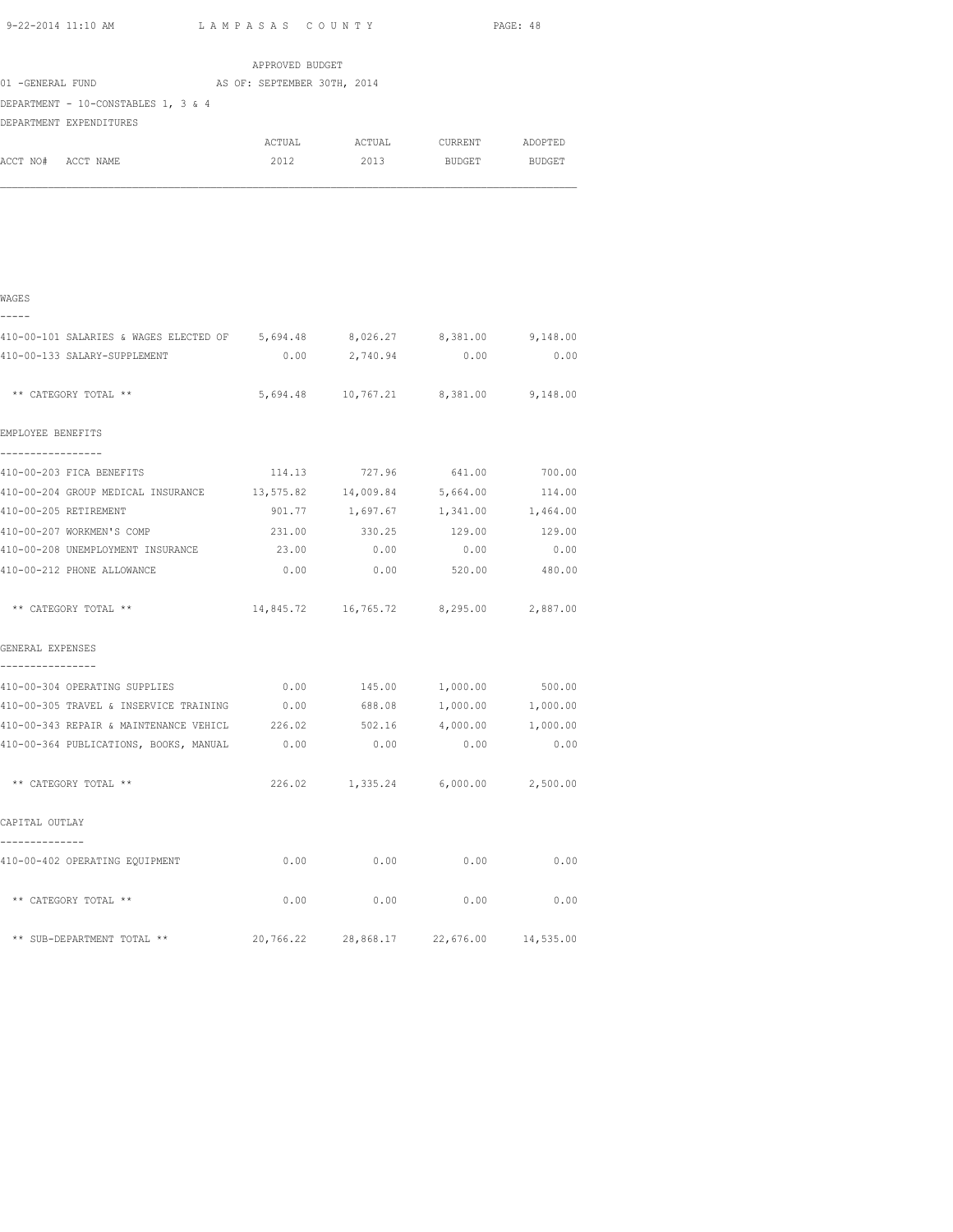| 9-22-2014 11:10 AM<br>LAMPASAS COUNTY                                   |                 |                                             | PAGE: 49      |               |  |
|-------------------------------------------------------------------------|-----------------|---------------------------------------------|---------------|---------------|--|
|                                                                         | APPROVED BUDGET |                                             |               |               |  |
| 01 -GENERAL FUND AS OF: SEPTEMBER 30TH, 2014                            |                 |                                             |               |               |  |
| DEPARTMENT - 10-CONSTABLES 1, 3 & 4                                     |                 |                                             |               |               |  |
| DEPARTMENT EXPENDITURES                                                 |                 |                                             |               |               |  |
|                                                                         | ACTUAL          | ACTUAL                                      | CURRENT       | ADOPTED       |  |
| ACCT NO# ACCT NAME                                                      | 2012            | 2013                                        | <b>BUDGET</b> | BUDGET        |  |
|                                                                         |                 |                                             |               |               |  |
| WAGES                                                                   |                 |                                             |               |               |  |
| 410-01-101 SALARY ELECTED OFFICER#0549 0.00 0.00 0.00 8,381.00 9,148.00 |                 |                                             |               |               |  |
| 410-01-128 SALARY ELECTED OFFICER#2250 5,872.40 7,779.27                |                 |                                             | 8,381.00      | 9,148.00      |  |
| 410-01-133 SALARY/SUPPLEMENT                                            | 11,878.00       | 4,751.11                                    | 0.00          | 0.00          |  |
| ** CATEGORY TOTAL **                                                    |                 | 17,750.40  12,530.38  16,762.00  18,296.00  |               |               |  |
| EMPLOYEE BENEFITS                                                       |                 |                                             |               |               |  |
| -----------<br>410-01-203 FICA BENEFITS                                 |                 | 1,343.26 997.09 1,282.00 1,400.00           |               |               |  |
| 410-01-204 GROUP MEDICAL INSURANCE 444.00 (1,041.68) 5,664.00 11,268.00 |                 |                                             |               |               |  |
| 410-01-205 RETIREMENT                                                   |                 | 2,747.29 2,031.76 2,682.00 2,762.00         |               |               |  |
| 410-01-207 WORKMAN'S COMP                                               |                 | 462.00 777.00 260.00 273.00                 |               |               |  |
| 410-01-208 UNEMPLOYMENT INSURANCE                                       | 46.00           | 0.00                                        | 0.00          | 0.00          |  |
| 410-01-212 PHONE ALLOWANCE                                              | 133.00          | 467.00                                      | 0.00          | 960.00        |  |
| ** CATEGORY TOTAL **                                                    |                 | 4,875.55 3,231.17 9,888.00 16,663.00        |               |               |  |
| GENERAL EXPENSES                                                        |                 |                                             |               |               |  |
| 410-01-304 OPERATING SUPPLIES                                           |                 | $0.00$ $0.00$ $200.00$ $200.00$             |               |               |  |
| 410-01-305 TRAINING/TRAVEL                                              | 0.00            | 627.05                                      | 400.00        | 0.00          |  |
| 410-01-308 EQUIPMENT MAINTENANCE                                        | 0.00            | 0.00                                        | 250.00        | 500.00        |  |
| 410-01-342 GAS/OIL                                                      |                 | $0.00$ 1,766.75 2,750.00 2,750.00           |               |               |  |
| 410-01-343 REPAIR & MAINTENANCE VEHICL 0.00                             |                 | 0.00                                        |               | 400.00 500.00 |  |
| 410-01-347 UNIFORMS                                                     |                 | $0.00$ 310.50 300.00 300.00                 |               |               |  |
| 410-01-361 POSTAGE                                                      | 0.00            | 0.00                                        | 30.00         | 0.00          |  |
| 410-01-373 REPAIRS AND MAINTENANCE VEH 800.00                           |                 | 0.00                                        | 0.00          | 0.00          |  |
| ** CATEGORY TOTAL **                                                    |                 | 800.00 2,704.30 4,330.00 4,250.00           |               |               |  |
| CAPITAL OUTLAY                                                          |                 |                                             |               |               |  |
| 410-01-402 OPERATING EQUIPMENT                                          | 22,493.00       | 0.00                                        | 0.00          | 0.00          |  |
| ** CATEGORY TOTAL **                                                    | 22,493.00       | 0.00                                        | 0.00          | 0.00          |  |
| ** SUB-DEPARTMENT TOTAL **                                              |                 | 45,918.95 18,465.85 30,980.00 39,209.00     |               |               |  |
| *** DEPARTMENT TOTAL ***                                                |                 | 66, 685.17 47, 334.02 53, 656.00 53, 744.00 |               |               |  |

============= ============= ============= =============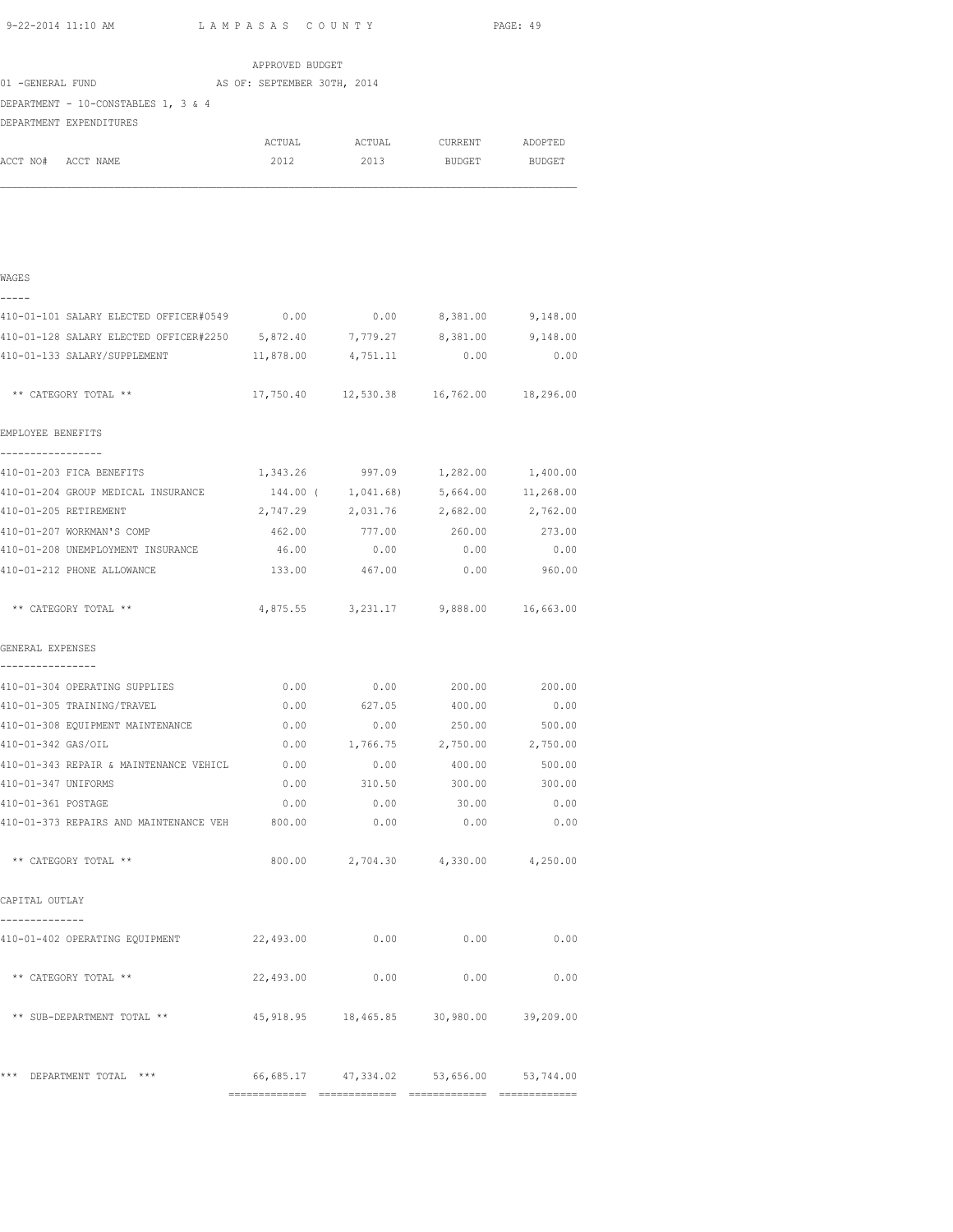| 9-22-2014 11:10 AM                                  | LAMPASAS COUNTY |                                         |                              | PAGE: 50      |
|-----------------------------------------------------|-----------------|-----------------------------------------|------------------------------|---------------|
|                                                     | APPROVED BUDGET |                                         |                              |               |
| 01 -GENERAL FUND AS OF: SEPTEMBER 30TH, 2014        |                 |                                         |                              |               |
| DEPARTMENT - 11-COUNTY LOCATED AT CITY              |                 |                                         |                              |               |
| DEPARTMENT EXPENDITURES                             |                 |                                         |                              |               |
|                                                     |                 | ACTUAL ACTUAL CURRENT ADOPTED           |                              |               |
| ACCT NO# ACCT NAME                                  | 2012            | 2013                                    |                              | BUDGET BUDGET |
|                                                     |                 |                                         |                              |               |
| WAGES<br>-----                                      |                 |                                         |                              |               |
| 411-00-102 SALARIES & WAGES APPOINTED 5,694.32 0.00 |                 |                                         | 0.00                         | 0.00          |
| ** CATEGORY TOTAL **                                | 5,694.32        | 0.00                                    | 0.00                         | 0.00          |
| EMPLOYEE BENEFITS<br>-----------------              |                 |                                         |                              |               |
| 411-00-203 FICA BENEFITS                            | 474.20          | 0.00                                    | 0.00                         | 0.00          |
| 411-00-204 GROUP MEDICAL INSURANCE                  | 0.00            | 0.00                                    | 0.00                         | 0.00          |
| 411-00-205 RETIREMENT                               | 896.30          | 0.00                                    | 0.00                         | 0.00          |
| 411-00-207 WORKMEN'S COMP                           | 231.00          | 0.00                                    | 0.00                         | 0.00          |
| 411-00-208 UNEMPLOYMENT INSURANCE                   | 37.00           | $0.00$ 0.00                             |                              | 0.00          |
| ** CATEGORY TOTAL **                                | 1,638.50        | 0.00                                    | 0.00                         | 0.00          |
| GENERAL EXPENSES                                    |                 |                                         |                              |               |
| 411-00-304 OPERATING SUPPLIES                       |                 | 7,088.78 7,333.20 5,000.00              |                              | 5,000.00      |
| 411-00-305 TRAVEL & INSERVICE TRAINING              | 521.86          | 736.71                                  | 1,000.00                     | 1,000.00      |
| 411-00-308 REPAIRS & MAINTENANCE EQUIP 11,926.41    |                 |                                         | 18,332.84 15,000.00          | 15,000.00     |
| 411-00-320 INVESTIGATIVE EXPENSES                   | 0.00            | 529.10                                  | 3,000.00                     | 3,000.00      |
| 411-00-333 CONTRACTED SERVICES                      | 0.00            |                                         | 3,623.14 22,775.00 22,775.00 |               |
| 411-00-342 GAS & OIL                                |                 | 7,234.77 4,967.33 7,500.00              |                              | 7,500.00      |
| 411-00-345 MEDICAL SERVICES                         | 0.00            | 0.00                                    | 0.00                         | 0.00          |
| ** CATEGORY TOTAL **                                |                 | 26,771.82 35,522.32 54,275.00 54,275.00 |                              |               |
| CAPITAL OUTLAY                                      |                 |                                         |                              |               |
| 411-00-415 CITY CAPITAL OUTLAY                      | 0.00            | 1,107.72                                | 0.00                         | 0.00          |
| ** CATEGORY TOTAL **                                | 0.00            | 1,107.72                                | 0.00                         | 0.00          |

\*\* SUB-DEPARTMENT TOTAL \*\* 34,104.64 36,630.04 54,275.00 54,275.00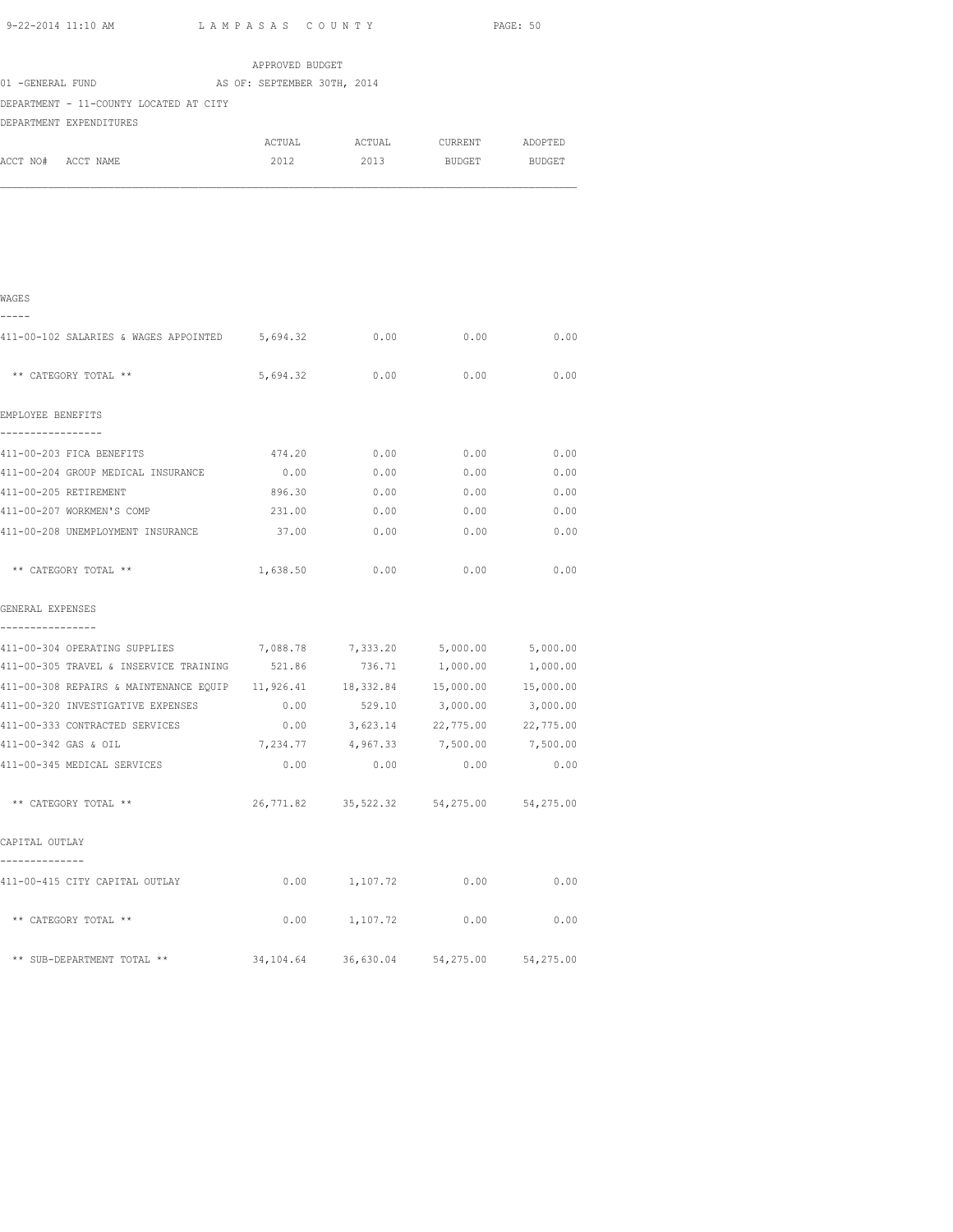| 9-22-2014 11:10 AM LAMPASAS COUNTY                                                       |                 |                                                 |                     | PAGE: 51 |
|------------------------------------------------------------------------------------------|-----------------|-------------------------------------------------|---------------------|----------|
|                                                                                          | APPROVED BUDGET |                                                 |                     |          |
| 01 -GENERAL FUND AS OF: SEPTEMBER 30TH, 2014                                             |                 |                                                 |                     |          |
| DEPARTMENT - 11-COUNTY LOCATED AT CITY                                                   |                 |                                                 |                     |          |
| DEPARTMENT EXPENDITURES                                                                  |                 |                                                 |                     |          |
|                                                                                          |                 | ACTUAL ACTUAL CURRENT ADOPTED                   |                     |          |
| ACCT NO# ACCT NAME                                                                       | 2012            | 2013                                            | BUDGET              | BUDGET   |
|                                                                                          |                 |                                                 |                     |          |
| GENERAL EXPENSES                                                                         |                 |                                                 |                     |          |
| ---------------<br>411-01-301 COMMUNICATIONS $1,650.86$ $1,867.52$ $1,600.00$ $2,000.00$ |                 |                                                 |                     |          |
| 411-01-302 UTILITIES                                                                     |                 | 6,751.63 5,911.42 6,000.00 7,200.00             |                     |          |
| 411-01-304 OPERATING SUPPLIES 21,518.24 17,279.72 24,000.00 24,000.00                    |                 |                                                 |                     |          |
| 411-01-305 TRAVEL & INSERVICE TRAINING 0.00                                              |                 | 0.00                                            | 0.00                | 0.00     |
| 411-01-308 REPAIRS & MAINTENANCE KEMPN 27,449.30                                         |                 | 21,961.87                                       | 25,000.00 25,000.00 |          |
| 411-01-312 EQUIPMENT MAINTENANCE CONTR                                                   | 0.00            | 0.00                                            | 0.00                | 0.00     |
| 411-01-342 GAS & OIL                                                                     |                 | 10, 123.31  10, 264.00  11, 000.00  11, 000.00  |                     |          |
| ** CATEGORY TOTAL **                                                                     |                 | $67,493.34$ $57,284.53$ $67,600.00$ $69,200.00$ |                     |          |
| CAPITAL OUTLAY                                                                           |                 |                                                 |                     |          |
| 411-01-413 KEMPNER CAPITAL OUTLAY 39,360.00 10,750.00 0.00 0.00 0.00                     |                 |                                                 |                     |          |
| ** CATEGORY TOTAL **                                                                     |                 | 39,360.00 10,750.00 0.00                        |                     | 0.00     |
| ** SUB-DEPARTMENT TOTAL **                                                               |                 | 106,853.34 68,034.53 67,600.00 69,200.00        |                     |          |
| GENERAL EXPENSES                                                                         |                 |                                                 |                     |          |
| 411-02-301 COMMUNICATIONS                                                                |                 | $0.00$ 0.00 900.00 900.00                       |                     |          |
| 411-02-302 UTILITIES                                                                     |                 | 1,838.99 1,002.75 1,650.00 1,650.00             |                     |          |
| 411-02-304 OPERATING SUPPLIES                                                            |                 | 3,471.18 1,826.20 6,500.00 6,500.00             |                     |          |
| 411-02-308 REPAIRS & MAINTENANCE ADAMS 2,239.26 4,642.60                                 |                 |                                                 | 400.00              | 400.00   |
| 411-02-342 GAS & OIL                                                                     | 2,281.68        | 3,128.37                                        | 3,250.00            | 3,250.00 |
| ** CATEGORY TOTAL **                                                                     |                 | 9,831.11  10,599.92  12,700.00  12,700.00       |                     |          |
| CAPITAL OUTLAY                                                                           |                 |                                                 |                     |          |
| 411-02-412 ADAMSVILLE CAPITAL OUTLAY 0.00                                                |                 | 0.00                                            | 0.00                | 0.00     |

\*\* CATEGORY TOTAL \*\* 0.00 0.00 0.00 0.00 0.00 0.00 \*\* SUB-DEPARTMENT TOTAL \*\* 9,831.11 10,599.92 12,700.00 12,700.00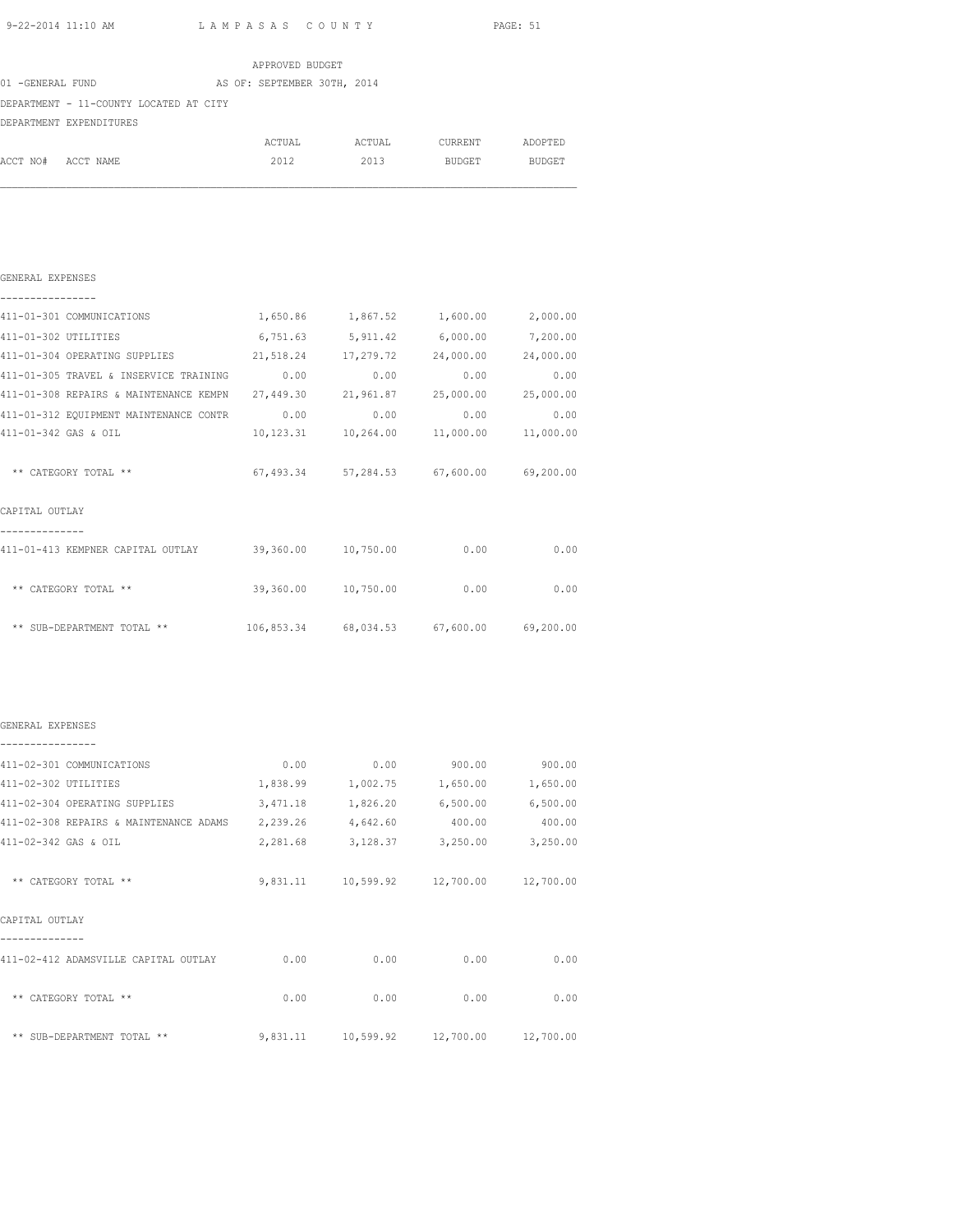| 9-22-2014 11:10 AM |  |
|--------------------|--|
|                    |  |

| 9-22-2014 11:10 AM                                                             | LAMPASAS COUNTY |                                                |      | PAGE: 52 |
|--------------------------------------------------------------------------------|-----------------|------------------------------------------------|------|----------|
|                                                                                | APPROVED BUDGET |                                                |      |          |
| 01 -GENERAL FUND AS OF: SEPTEMBER 30TH, 2014                                   |                 |                                                |      |          |
| DEPARTMENT - 11-COUNTY LOCATED AT CITY                                         |                 |                                                |      |          |
| DEPARTMENT EXPENDITURES                                                        |                 |                                                |      |          |
|                                                                                |                 | ACTUAL ACTUAL CURRENT ADOPTED                  |      |          |
| ACCT NO# ACCT NAME                                                             |                 | 2012 2013 BUDGET BUDGET                        |      |          |
|                                                                                |                 |                                                |      |          |
| GENERAL EXPENSES                                                               |                 |                                                |      |          |
| 411-03-304 OPERATING SUPPLIES $2,584.75$ 5,616.28 6,800.00 7,000.00            |                 |                                                |      |          |
| 411-03-308 REPAIRS & MAINTENANCE LOMET 4, 212.97 7, 667.00 5, 000.00 5, 000.00 |                 |                                                |      |          |
| 411-03-342 GAS & OIL                                                           |                 | 2,708.73 1,498.07 4,500.00 5,000.00            |      |          |
| ** CATEGORY TOTAL **                                                           |                 | 9,506.45 14,781.35 16,300.00 17,000.00         |      |          |
| CAPITAL OUTLAY                                                                 |                 |                                                |      |          |
| ----------<br>411-03-414 LOMETA CAPITAL OUTLAY                                 |                 | $0.00$ $7,500.00$ $0.00$                       |      | 0.00     |
| ** CATEGORY TOTAL **                                                           |                 | $0.00$ 7,500.00                                | 0.00 | 0.00     |
| ** SUB-DEPARTMENT TOTAL **                                                     |                 | $9,506.45$ $22,281.35$ $16,300.00$ $17,000.00$ |      |          |
|                                                                                |                 |                                                |      |          |

\*\*\* DEPARTMENT TOTAL \*\*\* 160,295.54 137,545.84 150,875.00 153,175.00 ============= ============= ============= =============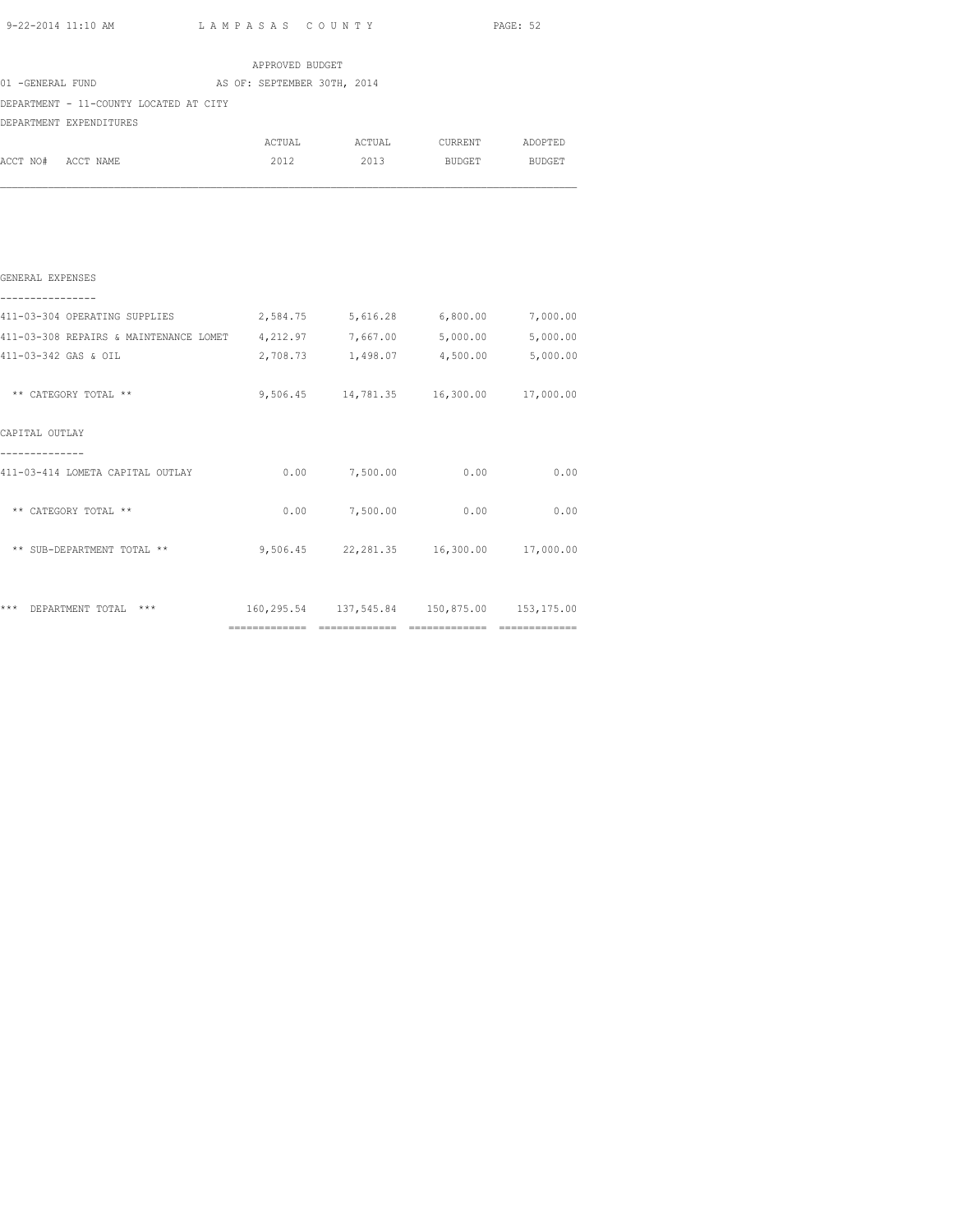|                  |                                     |  |  | APPROVED BUDGET             |        |               |               |
|------------------|-------------------------------------|--|--|-----------------------------|--------|---------------|---------------|
| 01 -GENERAL FUND |                                     |  |  | AS OF: SEPTEMBER 30TH, 2014 |        |               |               |
|                  | DEPARTMENT - 12-JUSTICE OF PEACE #1 |  |  |                             |        |               |               |
|                  | DEPARTMENT EXPENDITURES             |  |  |                             |        |               |               |
|                  |                                     |  |  | ACTUAL                      | ACTUAL | CURRENT       | ADOPTED       |
| ACCT NO#         | ACCT NAME                           |  |  | 2012                        | 2013   | <b>BUDGET</b> | <b>BUDGET</b> |

## WAGES

| - | - | - | - |  |
|---|---|---|---|--|
|   |   |   |   |  |

| 412-00-101 SALARIES & WAGES ELECTED OF 51,473.04                               |          |                                            | 53,764.34 56,804.00 57,570.00 |          |
|--------------------------------------------------------------------------------|----------|--------------------------------------------|-------------------------------|----------|
| 412-00-106 TEMPORARY EMPLOYEES                                                 | 2,518.00 | 0.00                                       | 0.00                          | 0.00     |
| 412-00-110 PART-TIME EMPLOYEES                                                 | 0.00     | 0.00                                       | 0.00                          | 0.00     |
| 412-00-113 SALARIES & WAGES ASST #3460 24,874.66 24,311.35 26,133.00 26,899.00 |          |                                            |                               |          |
| 412-00-133 SALARY/SUPPLEMENT                                                   | 0.00     | 0.00                                       | 0.00                          | 0.00     |
| 412-00-199 LONGEVITY PAYMENT                                                   | 0.00     | 720.00                                     | 840.00                        | 960.00   |
| ** CATEGORY TOTAL **                                                           |          | 78,865.70 78,795.69 83,777.00 85,429.00    |                               |          |
| EMPLOYEE BENEFITS                                                              |          |                                            |                               |          |
| -----------------                                                              |          |                                            |                               |          |
| 412-00-203 FICA BENEFITS                                                       |          | 5,783.76 6,057.24 6,409.00 6,535.00        |                               |          |
| 412-00-204 GROUP MEDICAL INSURANCE 13,003.20 12,812.16 11,328.00 11,268.00     |          |                                            |                               |          |
| 412-00-205 RETIREMENT                                                          |          | 11,931.30  12,617.92  13,404.00  13,689.00 |                               |          |
| 412-00-207 WORKMEN'S COMP                                                      |          | 462.00 777.00 264.00 260.00                |                               |          |
| 412-00-208 UNEMPLOYMENT INSURANCE 98.00 0.00                                   |          |                                            | 21.00                         | 20.00    |
| 412-00-210 AUTO ALLOWANCE                                                      |          | $58.00$ $2,042.00$ $2,100.00$ $2,100.00$   |                               |          |
| 412-00-212 PHONE ALLOWANCE                                                     |          | 173.00  467.00  480.00  480.00             |                               |          |
| ** CATEGORY TOTAL **                                                           |          | 31,509.26 34,773.32 34,006.00 34,352.00    |                               |          |
| GENERAL EXPENSES                                                               |          |                                            |                               |          |
| ----------------                                                               |          |                                            |                               |          |
| 412-00-301 COMMUNICATIONS                                                      |          | 534.38 0.00                                | 500.00                        | 0.00     |
| 412-00-304 OPERATING SUPPLIES                                                  |          | 998.10 2,541.40 2,500.00                   |                               | 2,500.00 |
| 412-00-305 TRAVEL & INSERVICE TRAINING 1,981.95                                |          |                                            | 967.54 1,000.00               | 1,100.00 |
| 412-00-310 JURY FEES                                                           | 400.00   | 560.00                                     | 700.00                        | 700.00   |
| 412-00-312 EQUIPMENT MAINTENANCE CONTR 1,373.72                                |          | 0.00                                       | 0.00                          | 0.00     |
| 412-00-315 DUES                                                                | 75.00    | 210.00                                     | 250.00                        | 250.00   |
| 412-00-318 LEGAL EXPEDITURES                                                   | 15.00    | 0.00                                       | 0.00                          | 0.00     |
| 412-00-333 CONTRACED SERVICES                                                  | 0.00     | 0.00                                       | 0.00                          | 0.00     |
| 412-00-348 AUTOPSIES                                                           | 0.00     | 0.00                                       | 0.00                          | 0.00     |
| 412-00-349 WEIGHING FEES                                                       | 0.00     | 0.00                                       | 100.00                        | 0.00     |
| 412-00-352 JP #1 OMNI-BASE FEES                                                | 8,104.00 | 5,044.00                                   | 5,500.00                      | 5,500.00 |
| 412-00-361 POSTAGE                                                             | 44.00    | 44.00                                      | 50.00                         | 50.00    |
| 412-00-364 PUBLICATIONS, BOOKS, MANUAL                                         | 36.00    | 36.00                                      | 350.00                        | 350.00   |
| ** CATEGORY TOTAL **                                                           |          | $13,562.15$ 9,402.94 10,950.00 10,450.00   |                               |          |
|                                                                                |          |                                            |                               |          |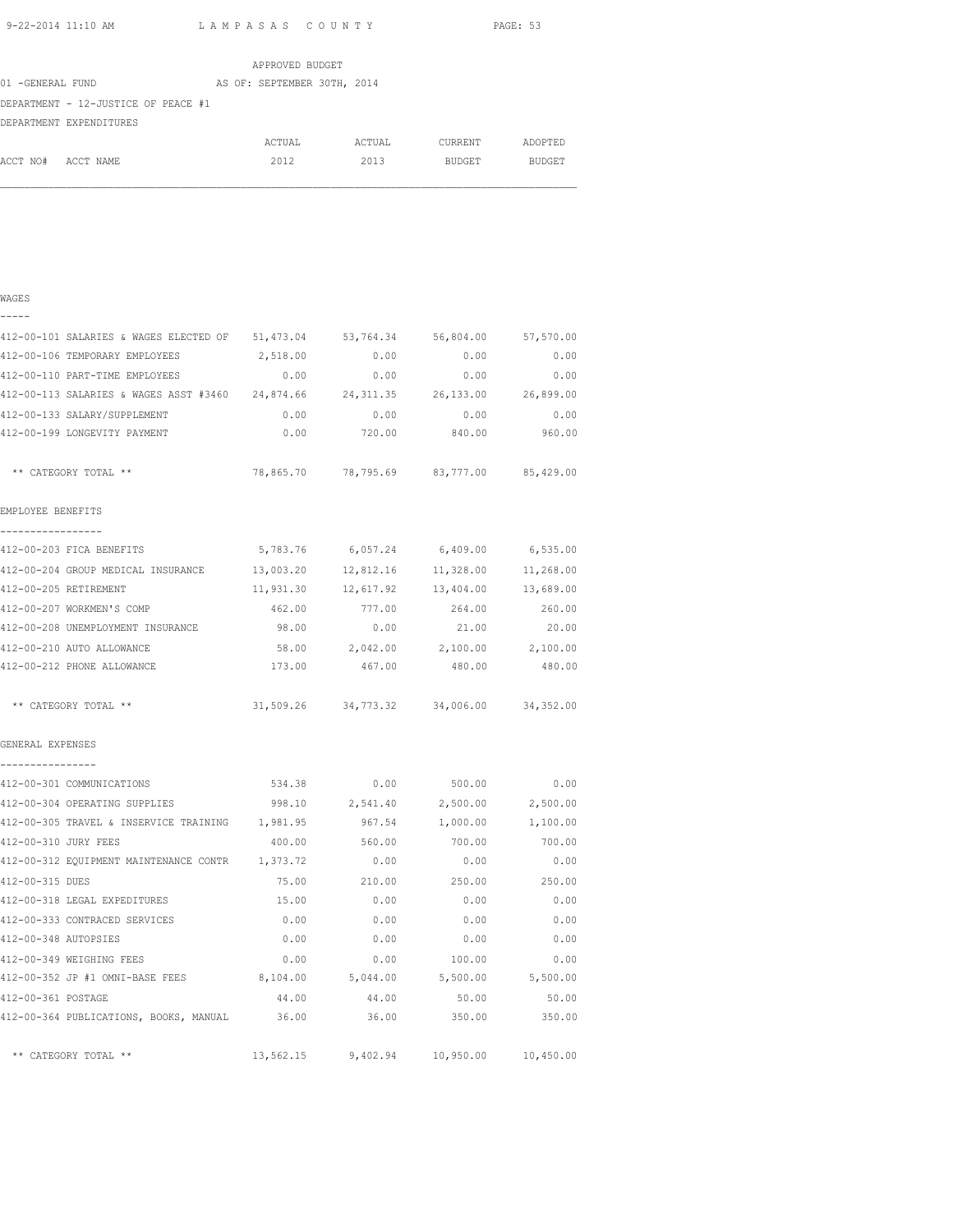|                                                 | APPROVED BUDGET |      |                                                 |      |  |
|-------------------------------------------------|-----------------|------|-------------------------------------------------|------|--|
| 01 -GENERAL FUND<br>AS OF: SEPTEMBER 30TH, 2014 |                 |      |                                                 |      |  |
| DEPARTMENT - 12-JUSTICE OF PEACE #1             |                 |      |                                                 |      |  |
| DEPARTMENT EXPENDITURES                         |                 |      |                                                 |      |  |
|                                                 |                 |      | ACTUAL ACTUAL CURRENT ADOPTED                   |      |  |
| ACCT NO# ACCT NAME                              | 2012            | 2013 | BUDGET BUDGET                                   |      |  |
|                                                 |                 |      |                                                 |      |  |
|                                                 |                 |      |                                                 |      |  |
| CAPITAL OUTLAY                                  |                 |      |                                                 |      |  |
|                                                 |                 |      |                                                 |      |  |
| 412-00-401 OFFICE MACHINES & EQUIPMENT 0.00     |                 | 0.00 | 0.00                                            | 0.00 |  |
| 412-00-407 OFFICE FURNITURE & FIXTURES          | 0.00            | 0.00 | 0.00                                            | 0.00 |  |
|                                                 |                 |      |                                                 |      |  |
| ** CATEGORY TOTAL **                            | 0.00            | 0.00 | 0.00                                            | 0.00 |  |
|                                                 |                 |      |                                                 |      |  |
| ** SUB-DEPARTMENT TOTAL **                      |                 |      | 123, 937.11 122, 971.95 128, 733.00 130, 231.00 |      |  |
|                                                 |                 |      |                                                 |      |  |
|                                                 |                 |      |                                                 |      |  |
| *** DEPARTMENT TOTAL ***                        |                 |      | 123,937.11  122,971.95  128,733.00  130,231.00  |      |  |
|                                                 |                 |      |                                                 |      |  |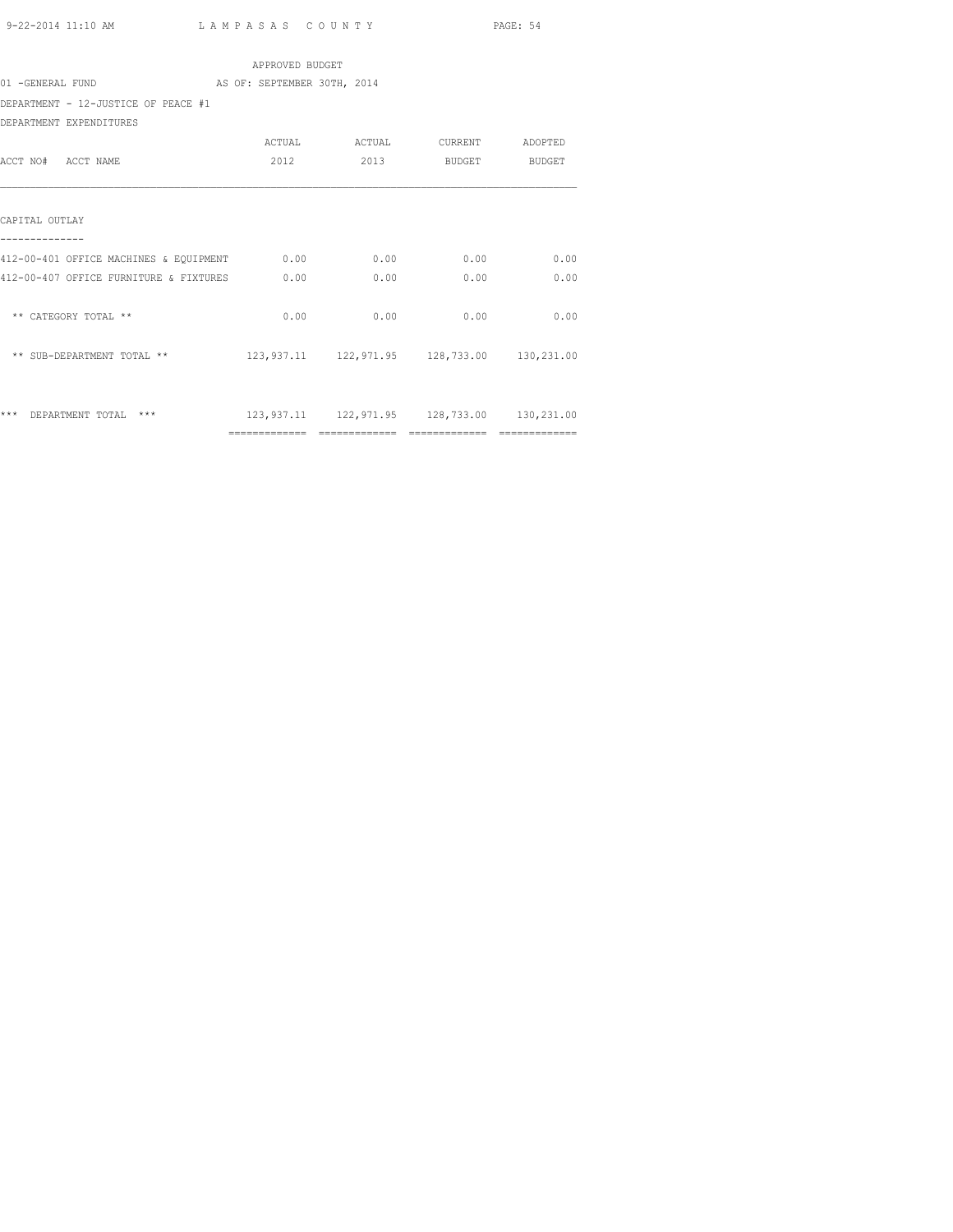|                  |                                     |  | APPROVED BUDGET             |        |               |               |
|------------------|-------------------------------------|--|-----------------------------|--------|---------------|---------------|
| 01 -GENERAL FUND |                                     |  | AS OF: SEPTEMBER 30TH, 2014 |        |               |               |
|                  | DEPARTMENT - 13-JUSTICE OF PEACE #3 |  |                             |        |               |               |
|                  | DEPARTMENT EXPENDITURES             |  |                             |        |               |               |
|                  |                                     |  | ACTUAL                      | ACTUAL | CURRENT       | ADOPTED       |
| ACCT NO#         | ACCT NAME                           |  | 2012                        | 2013   | <b>BUDGET</b> | <b>BUDGET</b> |

| . .<br>۰,<br>٦ |  |
|----------------|--|
|                |  |

| 413-00-101 SALARIES & WAGES ELECTED OF 51,467.52 |            | 53,734.40         | 56,804.00                                       | 57,570.00 |
|--------------------------------------------------|------------|-------------------|-------------------------------------------------|-----------|
| 413-00-106 TEMPORARY EMPLOYEE                    | 0.00       | 0.00              | 0.00                                            | 0.00      |
| 413-00-110 PART-TIME EMPLOYEE                    | 0.00       | 0.00              | 0.00                                            | 0.00      |
| 413-00-113 SALARIES & WAGES ASST #3057 25,851.51 |            |                   | 25,953.18 27,898.00                             | 28,665.00 |
| 413-00-199 LONGEVITY PAYMENT                     | 840.00     | 960.00            | 1,080.00                                        | 1,200.00  |
| ** CATEGORY TOTAL **                             |            |                   | 78,159.03 80,647.58 85,782.00 87,435.00         |           |
| EMPLOYEE BENEFITS                                |            |                   |                                                 |           |
| -----------------                                |            |                   |                                                 |           |
| 413-00-203 FICA BENEFITS                         |            |                   | 4,938.07 5,174.42 6,562.00 6,701.00             |           |
| 413-00-204 GROUP MEDICAL INSURANCE 15,375.24     |            |                   | 14,972.16 13,488.00 13,883.00                   |           |
| 413-00-205 RETIREMENT                            |            |                   | $12,209.27$ $12,922.38$ $13,725.00$ $14,015.00$ |           |
| 413-00-207 WORKMEN'S COMP                        | 462.00     | 777.00            | 270.00                                          | 267.00    |
| 413-00-208 UNEMPLOYMENT INSURANCE                | 105.00     | 0.00              | 21.00                                           | 21.00     |
| 413-00-212 PHONE ALLOWANCE                       | 133.00     | 467.00            | 480.00                                          | 480.00    |
| ** CATEGORY TOTAL **                             |            |                   | 33, 222.58 34, 312.96 34, 546.00 35, 367.00     |           |
| GENERAL EXPENSES<br>----------------             |            |                   |                                                 |           |
| 413-00-301 COMMUNICATIONS                        |            | 1,737.47 2,439.83 | 2,900.00                                        | 2,200.00  |
| 413-00-302 UTILITIES                             | 3,525.44   | 3,136.08          | 2,900.00                                        | 2,900.00  |
| 413-00-304 OPERATING SUPPLIES                    | 1,641.96   | 1,762.94          | 1,500.00                                        | 1,500.00  |
| 413-00-305 TRAVEL & INSERVICE TRAINING           | 1,992.99   | 1,906.48          | 2,000.00                                        | 2,000.00  |
| 413-00-310 JURY FEES                             | 20.00      | 0.00              | 600.00                                          | 600.00    |
| 413-00-312 EQUIPMENT MAINTENANCE CONTR           | 416.75     | 437.59            | 600.00                                          | 600.00    |
| 413-00-313 JANITORIAL CONTRACT                   | 0.00       | 0.00              | 0.00                                            | 0.00      |
| 413-00-315 DUES                                  | 0.00       | 0.00              | 100.00                                          | 100.00    |
| 413-00-329 RENT                                  | 1,400.00   | 0.00              | 0.00                                            | 0.00      |
| 413-00-333 CONTRACTED SERVICES                   | 0.00       | 0.00              | 0.00                                            | 0.00      |
| 413-00-343 REPAIRS & MAINTENANCE                 | 2,383.00 ( | 182.50)           | 1,000.00                                        | 1,000.00  |
| 413-00-348 AUTOPSIES                             | 0.00       | 0.00              | 0.00                                            | 0.00      |
| 413-00-349 WEIGHING FEES                         | 0.00       | 0.00              | 100.00                                          | 100.00    |
| 413-00-352 JP #3 OMNI-BASE FEES                  | 3,918.00   | 2,704.00          | 3,500.00                                        | 3,000.00  |
| 413-00-361 POSTAGE                               | 75.26      | 171.84            | 200.00                                          | 250.00    |
| 413-00-364 PUBLICATION, BOOKS, MANUALS           | 155.50     | 36.00             | 200.00                                          | 200.00    |
| 413-00-370 EQUIPMENT RENTAL-COPIER               | 646.35     | 326.63            | 600.00                                          | 600.00    |
| ** CATEGORY TOTAL **                             | 17,912.72  | 12,738.89         | 16,200.00                                       | 15,050.00 |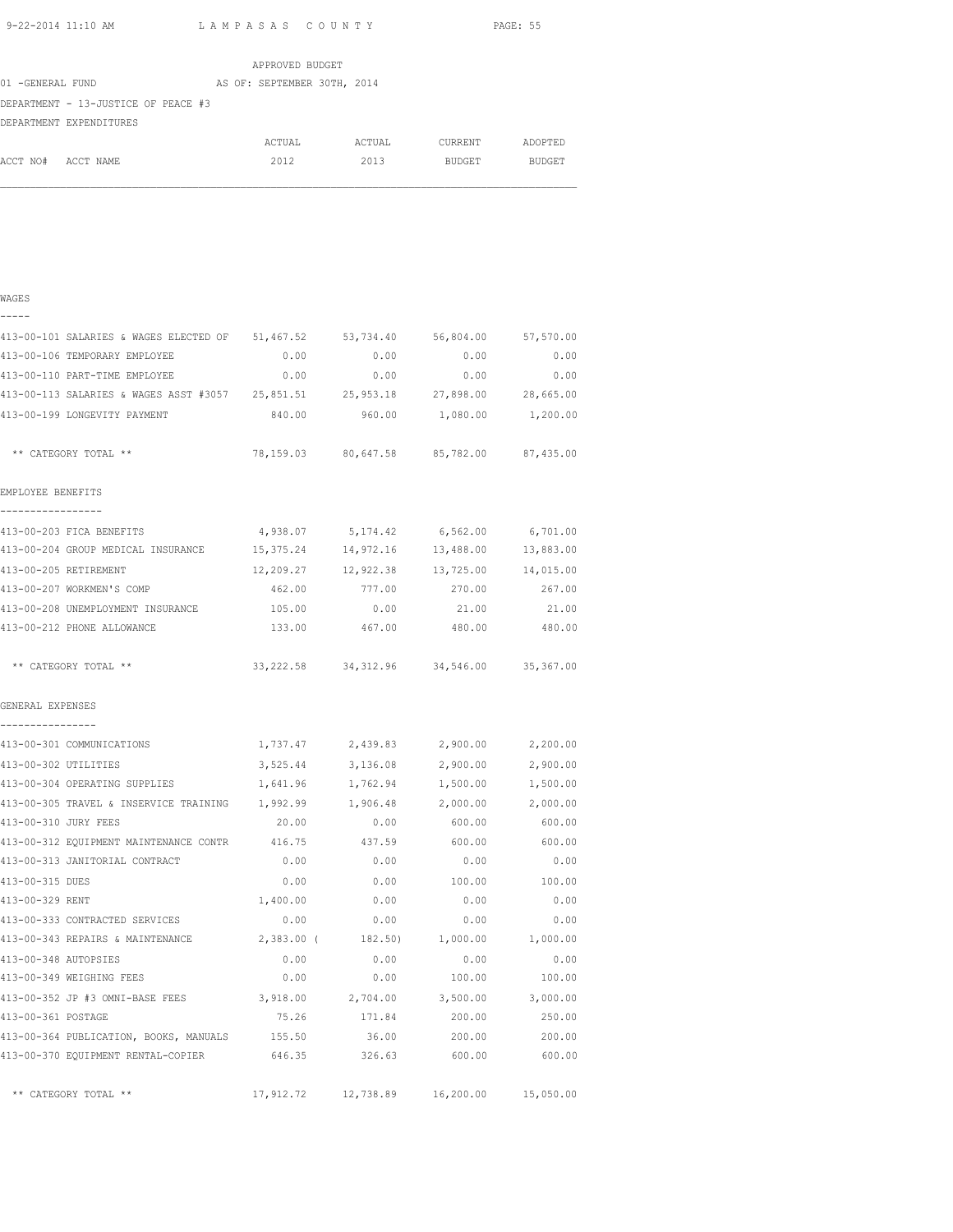| 9-22-2014 11:10 AM | LAMPASAS COUNTY | PAGE: 56 |
|--------------------|-----------------|----------|
|                    | $\sim$ $\sim$   |          |

|                                                             | APPROVED BUDGET |                                                     |                    |      |
|-------------------------------------------------------------|-----------------|-----------------------------------------------------|--------------------|------|
| 01 -GENERAL FUND AS OF: SEPTEMBER 30TH, 2014                |                 |                                                     |                    |      |
| DEPARTMENT - 13-JUSTICE OF PEACE #3                         |                 |                                                     |                    |      |
| DEPARTMENT EXPENDITURES                                     |                 |                                                     |                    |      |
|                                                             |                 | ACTUAL ACTUAL CURRENT ADOPTED                       |                    |      |
| ACCT NO# ACCT NAME                                          | 2012            |                                                     | 2013 BUDGET BUDGET |      |
| CAPITAL OUTLAY                                              |                 |                                                     |                    |      |
| 413-00-401 OFFICE MACHINES & EQUIPMENT 1,041.00 ( 1,041.02) |                 |                                                     | 0.00               | 0.00 |
| 413-00-403 REAL ESTATE                                      |                 | $0.00$ 0.00                                         | 0.00               | 0.00 |
| ** CATEGORY TOTAL **                                        |                 | 1,041.00 ( 1,041.02)                                | 0.00               | 0.00 |
| ** SUB-DEPARTMENT TOTAL **                                  |                 | 130, 335.33 126, 658.41 136, 528.00 137, 852.00     |                    |      |
|                                                             |                 |                                                     |                    |      |
| ***<br>DEPARTMENT TOTAL ***                                 |                 | 130, 335, 33 126, 658, 41 136, 528, 00 137, 852, 00 |                    |      |
|                                                             |                 |                                                     |                    |      |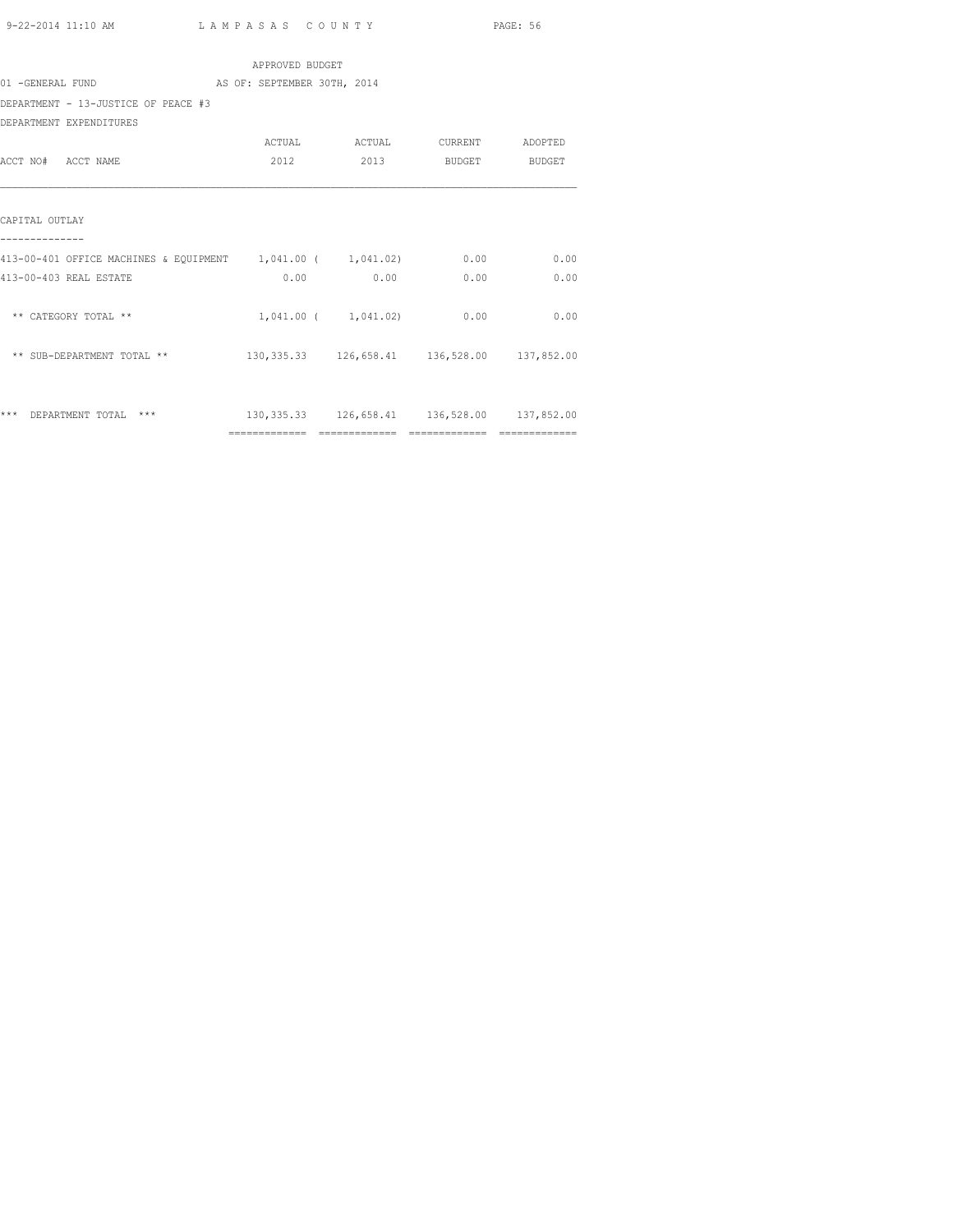|                                     |  | APPROVED BUDGET             |        |         |               |
|-------------------------------------|--|-----------------------------|--------|---------|---------------|
| 01 -GENERAL FUND                    |  | AS OF: SEPTEMBER 30TH, 2014 |        |         |               |
| DEPARTMENT - 14-JUSTICE OF PEACE #4 |  |                             |        |         |               |
| DEPARTMENT EXPENDITURES             |  |                             |        |         |               |
|                                     |  | ACTUAL                      | ACTUAL | CURRENT | ADOPTED       |
| ACCT NO# ACCT NAME                  |  | 2012                        | 2013   | BUDGET  | <b>BUDGET</b> |
|                                     |  |                             |        |         |               |
|                                     |  |                             |        |         |               |
|                                     |  |                             |        |         |               |

|  | $\sim$ | ٠<br>۰, |  |
|--|--------|---------|--|
|  |        |         |  |

| 51,500.56                                        | 53,709.40 | 56,804.00                        | 57,570.00                                              |                                                          |
|--------------------------------------------------|-----------|----------------------------------|--------------------------------------------------------|----------------------------------------------------------|
| 414-00-113 SALARIES & WAGES ASST #1060 23,677.01 | 23,761.16 | 25,542.00                        | 26,309.00                                              |                                                          |
| 0.00                                             | 0.00      | 600.00                           | 720.00                                                 |                                                          |
|                                                  |           |                                  | 84,599.00                                              |                                                          |
|                                                  |           |                                  |                                                        |                                                          |
| 5,744.52                                         | 5,802.94  | 6,345.00                         | 6,472.00                                               |                                                          |
| 13,003.20                                        | 12,812.16 | 11,328.00                        | 11,268.00                                              |                                                          |
| 11,752.75                                        | 12,248.83 | 13,271.00                        | 13,536.00                                              |                                                          |
| 462.00                                           | 777.00    | 261.00                           | 257.00                                                 |                                                          |
| 93.00                                            | 0.00      | 19.00                            | 19.00                                                  |                                                          |
| 133.00                                           | 467.00    | 480.00                           | 480.00                                                 |                                                          |
|                                                  |           |                                  |                                                        |                                                          |
|                                                  |           |                                  |                                                        |                                                          |
| 2,278.15                                         |           |                                  | 2,500.00                                               |                                                          |
| 2,887.06                                         | 2,450.65  | 2,200.00                         | 2,500.00                                               |                                                          |
| 1,646.28                                         |           | 2,000.00                         | 2,000.00                                               |                                                          |
| 414-00-305 TRAVEL & INSERVICE TRAINING 3,729.56  |           |                                  | 3,500.00                                               |                                                          |
| 100.00                                           | 590.00    | 600.00                           | 500.00                                                 |                                                          |
| 198.87                                           |           | 800.00                           | 800.00                                                 |                                                          |
| 414-00-312 EQUIPMENT MAINTENANCE CONTR 1,412.31  | 1,482.93  | 1,500.00                         | 1,500.00                                               |                                                          |
| 1,200.00                                         | 1,200.00  | 1,320.00                         | 1,320.00                                               |                                                          |
| 135.00                                           | 0.00      | 150.00                           | 150.00                                                 |                                                          |
| 0.00                                             | 0.00      | 0.00                             | 0.00                                                   |                                                          |
| 0.00                                             | 0.00      | 0.00                             | 0.00                                                   |                                                          |
| 0.00                                             | 0.00      | 0.00                             | 0.00                                                   |                                                          |
| 4,286.00                                         | 2,314.00  | 3,250.00                         | 3,250.00                                               |                                                          |
| 44.00                                            | 46.00     | 50.00                            | 50.00                                                  |                                                          |
| 227.49                                           | 316.49    | 250.00                           | 250.00                                                 |                                                          |
| 2,198.23                                         | 2,337.27  | 2,300.00                         | 2,400.00                                               |                                                          |
| 20,342.95                                        | 24,479.74 | 20,220.00                        | 20,720.00                                              |                                                          |
|                                                  |           | 2,380.97<br>4,338.89<br>4,567.45 | 75, 177.57 77, 470.56<br>2,455.09 2,300.00<br>3,500.00 | 82,946.00<br>31, 188.47 32, 107.93 31, 704.00 32, 032.00 |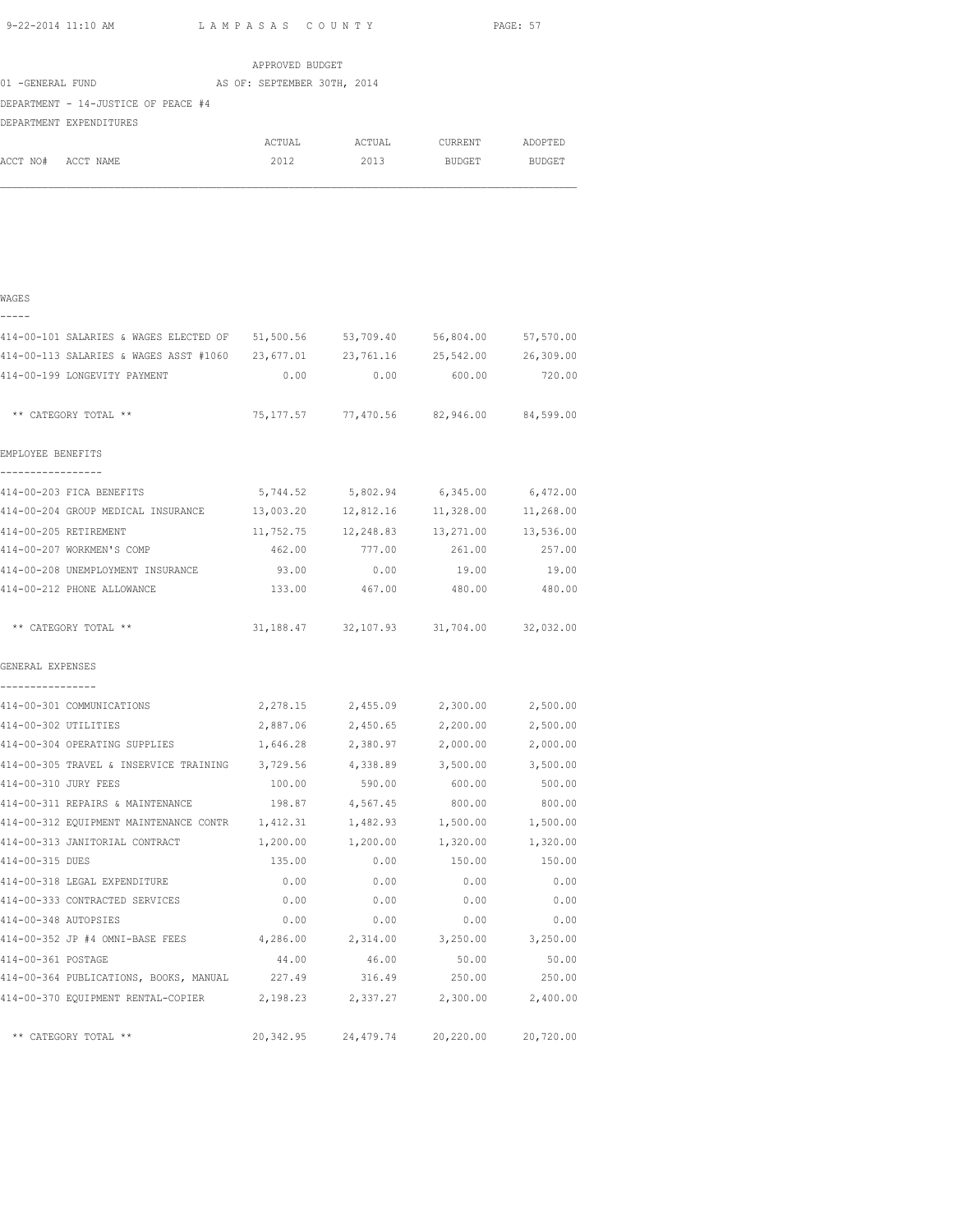|                                             | APPROVED BUDGET             |                                                |                 |      |
|---------------------------------------------|-----------------------------|------------------------------------------------|-----------------|------|
| 01 -GENERAL FUND                            | AS OF: SEPTEMBER 30TH, 2014 |                                                |                 |      |
| DEPARTMENT - 14-JUSTICE OF PEACE #4         |                             |                                                |                 |      |
| DEPARTMENT EXPENDITURES                     |                             |                                                |                 |      |
|                                             |                             |                                                |                 |      |
| ACCT NO# ACCT NAME                          | 2012                        | 2013                                           | BUDGET BUDGET   |      |
| CAPITAL OUTLAY                              |                             |                                                |                 |      |
| 414-00-401 OFFICE MACHINES & EQUIPMENT 0.00 |                             |                                                | $0.00$ 3.921.00 | 0.00 |
| 414-00-407 OFFICE FURNITURE & FIXTURES      | 0.00                        | 0.00                                           | 0.00            | 0.00 |
| ** CATEGORY TOTAL **                        | 0.00                        |                                                | $0.00$ 3,921.00 | 0.00 |
| ** SUB-DEPARTMENT TOTAL **                  |                             | 126,708.99  134,058.23  138,791.00  137,351.00 |                 |      |
| *** DEPARTMENT TOTAL ***                    |                             | 126,708.99  134,058.23  138,791.00  137,351.00 |                 |      |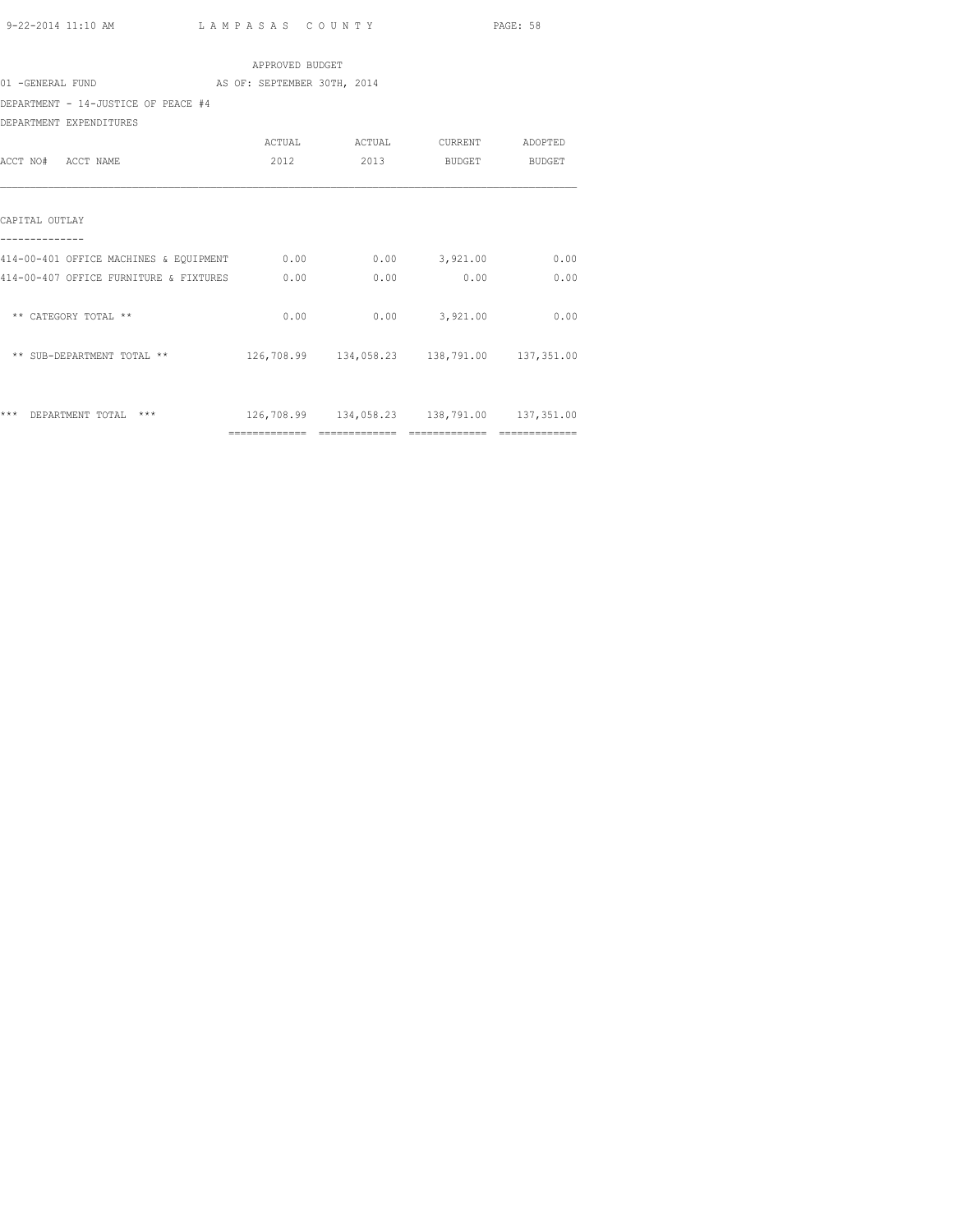WAGES

|                  |                                      |  | APPROVED BUDGET             |        |               |               |
|------------------|--------------------------------------|--|-----------------------------|--------|---------------|---------------|
| 01 -GENERAL FUND |                                      |  | AS OF: SEPTEMBER 30TH, 2014 |        |               |               |
|                  | DEPARTMENT - 15-COUNTY EXTENSION OFF |  |                             |        |               |               |
|                  | DEPARTMENT EXPENDITURES              |  |                             |        |               |               |
|                  |                                      |  | ACTUAL                      | ACTUAL | CURRENT       | ADOPTED       |
| ACCT NO#         | ACCT NAME                            |  | 2012                        | 2013   | <b>BUDGET</b> | <b>BUDGET</b> |

| -----                                                                          |          |                                            |                   |          |
|--------------------------------------------------------------------------------|----------|--------------------------------------------|-------------------|----------|
| 415-00-102 SALARY APPOINTED OFFICER 15,265.56 16,748.44 17,316.00 18,082.00    |          |                                            |                   |          |
| 415-00-110 PART-TIME EMPLOYEES #1546 0.00                                      |          | $0.00$ 0.00                                |                   | 0.00     |
| 415-00-114 SALARY & WAGES OFFICE #3497 23,933.88 25,413.74 27,352.00 28,119.00 |          |                                            |                   |          |
| 415-00-199 LONGEVITY PAYMENT                                                   | 0.00     | 0.00                                       | 0.00              | 0.00     |
| ** CATEGORY TOTAL **                                                           |          | 39,199.44 42,162.18 44,668.00 46,201.00    |                   |          |
| EMPLOYEE BENEFITS<br>_________________                                         |          |                                            |                   |          |
| 415-00-203 FICA BENEFITS                                                       |          | 2,897.43 3,068.42 3,417.00 3,534.00        |                   |          |
| 415-00-204 GROUP MEDICAL INSURANCE 6,501.60 6,406.08 5,664.00 5,634.00         |          |                                            |                   |          |
| 415-00-205 RETIREMENT                                                          | 3,681.59 | 4,118.28                                   | 4,376.00          | 4,499.00 |
| 415-00-207 WORKMEN'S COMP                                                      |          | 231.00 388.00 86.00                        |                   | 87.00    |
| 415-00-208 UNEMPLOYMENT INSURANCE $226.00$ 0.00 $22.00$ 21.00                  |          |                                            |                   |          |
| ** CATEGORY TOTAL **                                                           |          | 13,537.62 13,980.78 13,565.00 13,775.00    |                   |          |
| GENERAL EXPENSES                                                               |          |                                            |                   |          |
| ----------------                                                               |          |                                            |                   |          |
| 415-00-301 COMMUNICATIONS                                                      | 0.00     | $0.00$ 960.00 0.00                         |                   |          |
| 415-00-303 COMPUTER SUPPLIES                                                   | 0.00     |                                            | $0.00$ 600.00     | 700.00   |
| 415-00-304 OPERATING SUPPLIES                                                  |          | 1,953.00 1,270.24                          | 1,140.00 1,490.00 |          |
| 415-00-305 TRAVEL & INSERVICE TRAINING 9, 194.35 9, 471.74 8, 000.00 9, 000.00 |          |                                            |                   |          |
| 415-00-312 EQUIPMENT MAINTENANCE CONTR                                         | 0.00     | 0.00                                       | 60.00             | 60.00    |
| 415-00-315 DUES                                                                | 400.00   | 110.00 335.00                              |                   | 335.00   |
| 415-00-343 REPAIR AND MAINTENANCE VEHI 0.00 0.00 0.00 0.00 0.00                |          |                                            |                   | 500.00   |
| 415-00-351 LIVESTOCK SHOWS                                                     |          | 2,440.39 4,059.96 4,000.00 6,000.00        |                   |          |
| 415-00-361 POSTAGE                                                             | 0.00     | 0.00                                       | 0.00              | 0.00     |
| 415-00-370 EQUIPMENT RENTAL-COPIER $1,500.00$ 2,398.68 2,200.00 3,600.00       |          |                                            |                   |          |
| ** CATEGORY TOTAL **                                                           |          | 15,487.74  17,310.62  17,295.00  21,685.00 |                   |          |
|                                                                                |          |                                            |                   |          |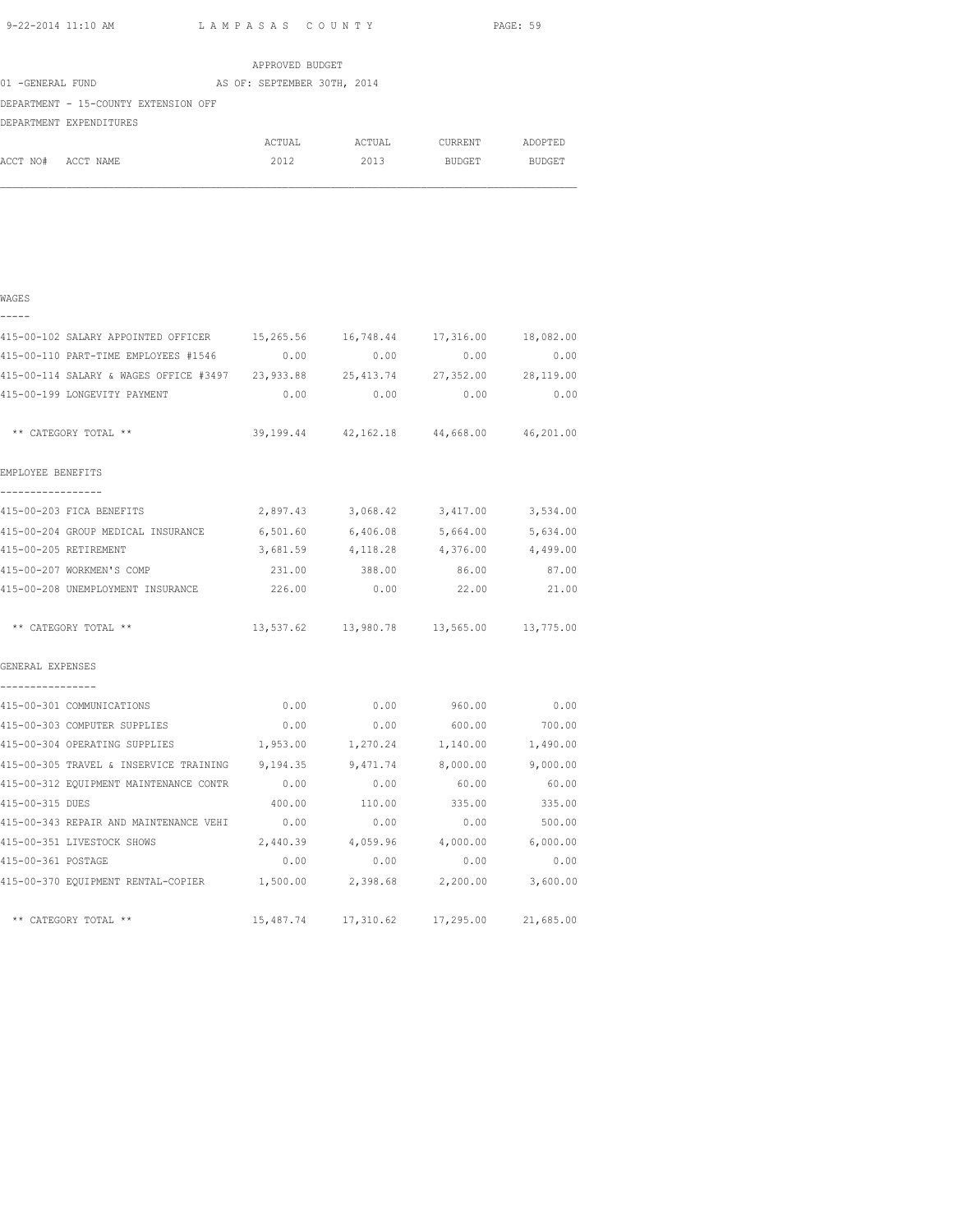APPROVED BUDGET 01 -GENERAL FUND AS OF: SEPTEMBER 30TH, 2014 DEPARTMENT - 15-COUNTY EXTENSION OFF DEPARTMENT EXPENDITURES ACTUAL ACTUAL CURRENT ADOPTED ACCT NO# ACCT NAME 2012 2013 BUDGET BUDGET CAPITAL OUTLAY -------------- 415-00-401 OFFICE MACHINES & EQUIPMENT 0.00 0.00 0.00 0.00 415-00-407 OFFICE FURNITURE & FIXTURES 0.00 0.00 0.00 0.00 \*\* CATEGORY TOTAL \*\*  $0.00$  0.00 0.00 0.00 0.00 \*\* SUB-DEPARTMENT TOTAL \*\* 68,224.80 73,453.58 75,528.00 81,661.00

| WAGES                                                                        |                                            |  |
|------------------------------------------------------------------------------|--------------------------------------------|--|
| 415-01-102 SALARY APPOINTED OFFICER 16,051.44 16,108.40 17,316.00 18,082.00  |                                            |  |
| ** CATEGORY TOTAL **                                                         | 16,051.44  16,108.40  17,316.00  18,082.00 |  |
| EMPLOYEE BENEFITS                                                            |                                            |  |
| 415-01-203 FICA BENEFITS                                                     | 1,212.38 1,247.96 1,325.00 1,383.00        |  |
| 415-01-207 WORKMEN'S COMP                                                    | $0.00$ $0.00$ $0.00$ $0.00$ $0.00$         |  |
| 415-01-208 UNEMPLOYMENT INSURANCE                                            | $62.00$ 0.00 0.00 0.00                     |  |
| ** CATEGORY TOTAL **                                                         | 1,274.38 1,247.96 1,325.00 1,383.00        |  |
| GENERAL EXPENSES                                                             |                                            |  |
| 415-01-305 TRAVEL & INSERVICE TRAINING $4,684.27$ 6,319.73 5,500.00 5,500.00 |                                            |  |
| ** CATEGORY TOTAL **                                                         | 4,684.27 6,319.73 5,500.00 5,500.00        |  |
| ** SUB-DEPARTMENT TOTAL **                                                   | 22,010.09 23,676.09 24,141.00 24,965.00    |  |
|                                                                              |                                            |  |
| *** DEPARTMENT TOTAL *** 90,234.89 97,129.67 99,669.00 106,626.00            |                                            |  |
|                                                                              |                                            |  |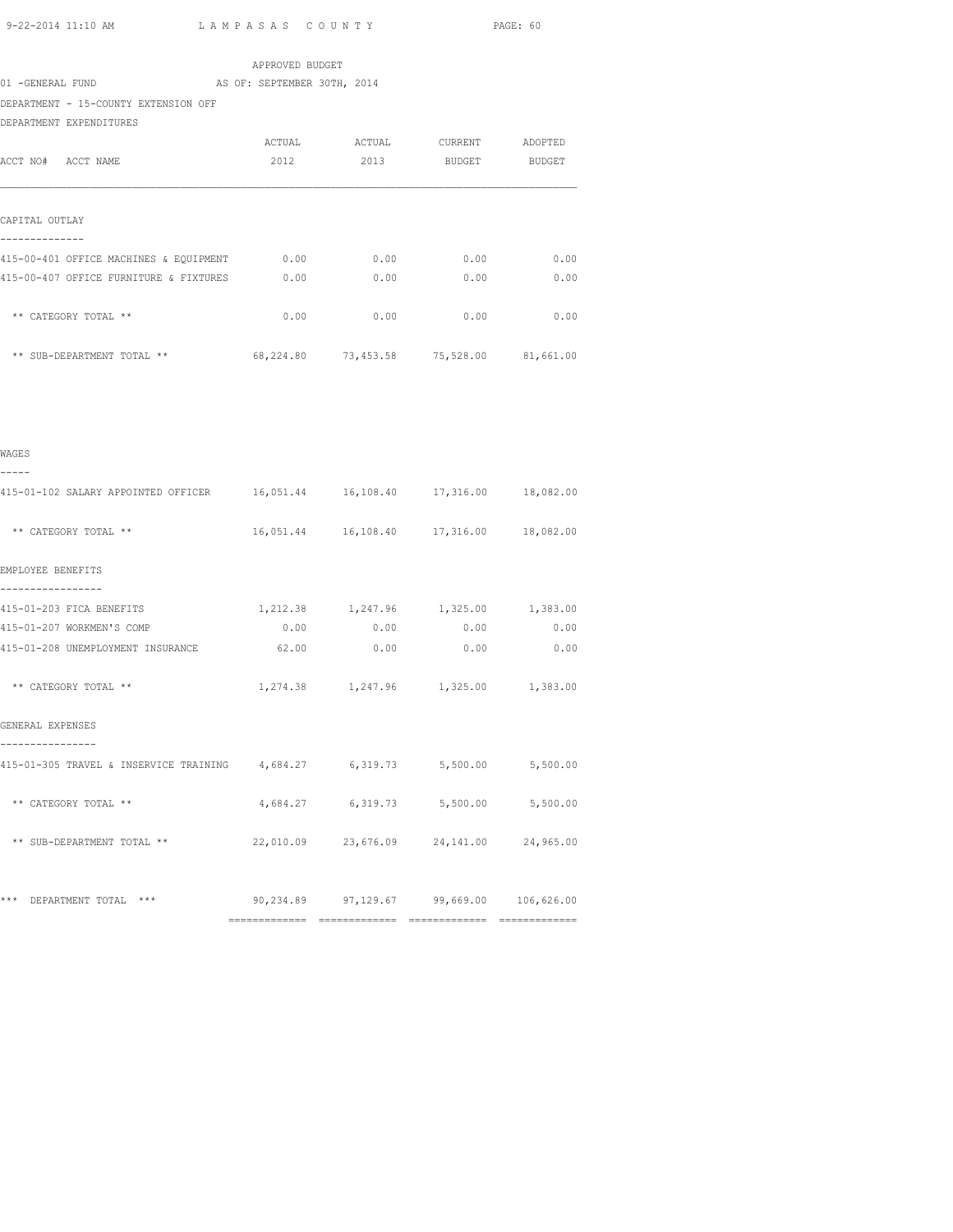|                                 | APPROVED BUDGET             |        |                |               |
|---------------------------------|-----------------------------|--------|----------------|---------------|
| 01 -GENERAL FUND                | AS OF: SEPTEMBER 30TH, 2014 |        |                |               |
| DEPARTMENT - 16-ADULT PROBATION |                             |        |                |               |
| DEPARTMENT EXPENDITURES         |                             |        |                |               |
|                                 | ACTUAL                      | ACTUAL | <b>CURRENT</b> | ADOPTED       |
| ACCT NO#<br>ACCT NAME           | 2012                        | 2013   | <b>BUDGET</b>  | <b>BUDGET</b> |
|                                 |                             |        |                |               |

| *** DEPARTMENT TOTAL ***                                               |      |      | $3,105.63$ $3,426.82$ $3,525.00$ $4,250.00$ |               |
|------------------------------------------------------------------------|------|------|---------------------------------------------|---------------|
| ** SUB-DEPARTMENT TOTAL **                                             |      |      | 3,105.63 3,426.82 3,525.00 4,250.00         |               |
| ** CATEGORY TOTAL **                                                   | 0.00 | 0.00 | 0.00                                        | 0.00          |
| 416-00-407 OFFICE FURNITURE & FIXTURES 0.00                            |      | 0.00 | 0.00                                        | 0.00          |
| 416-00-401 OFFICE MACHINES & EQUIPMENT 0.00 0.00 0.00 0.00 0.00 0.00   |      |      |                                             |               |
| CAPITAL OUTLAY                                                         |      |      |                                             |               |
| ** CATEGORY TOTAL **                                                   |      |      | 3,105.63 3,426.82 3,525.00 4,250.00         |               |
| 416-00-370 EQUIPMENT RENTAL-COPIER 2,183.38 2,216.13 2,200.00 2,300.00 |      |      |                                             |               |
| 416-00-361 POSTAGE                                                     |      |      | $0.00$ $0.00$ $0.00$ $0.00$                 | 0.00          |
| 416-00-345 MEDICAL SERVICES                                            |      |      | 882.00  1,151.00  1,000.00  1,300.00        |               |
| 416-00-342 GAS & OIL                                                   |      |      | 40.25 59.69 250.00 250.00                   |               |
| 416-00-312 EQUIPMENT MAINTENANCE CONTR 0.00                            |      |      | $0.00$ 75.00 0.00                           |               |
| 416-00-308 REPAIRS & MAINTENANCE EQUIP 0.00                            |      | 0.00 |                                             | $0.00$ 400.00 |
| 416-00-304 OPERATING SUPPLIES                                          | 0.00 | 0.00 | 0.00                                        | 0.00          |
| 416-00-301 COMMUNICATIONS                                              |      |      | $0.00$ $0.00$ $0.00$ $0.00$ $0.00$          |               |
| GENERAL EXPENSES                                                       |      |      |                                             |               |
|                                                                        |      |      |                                             |               |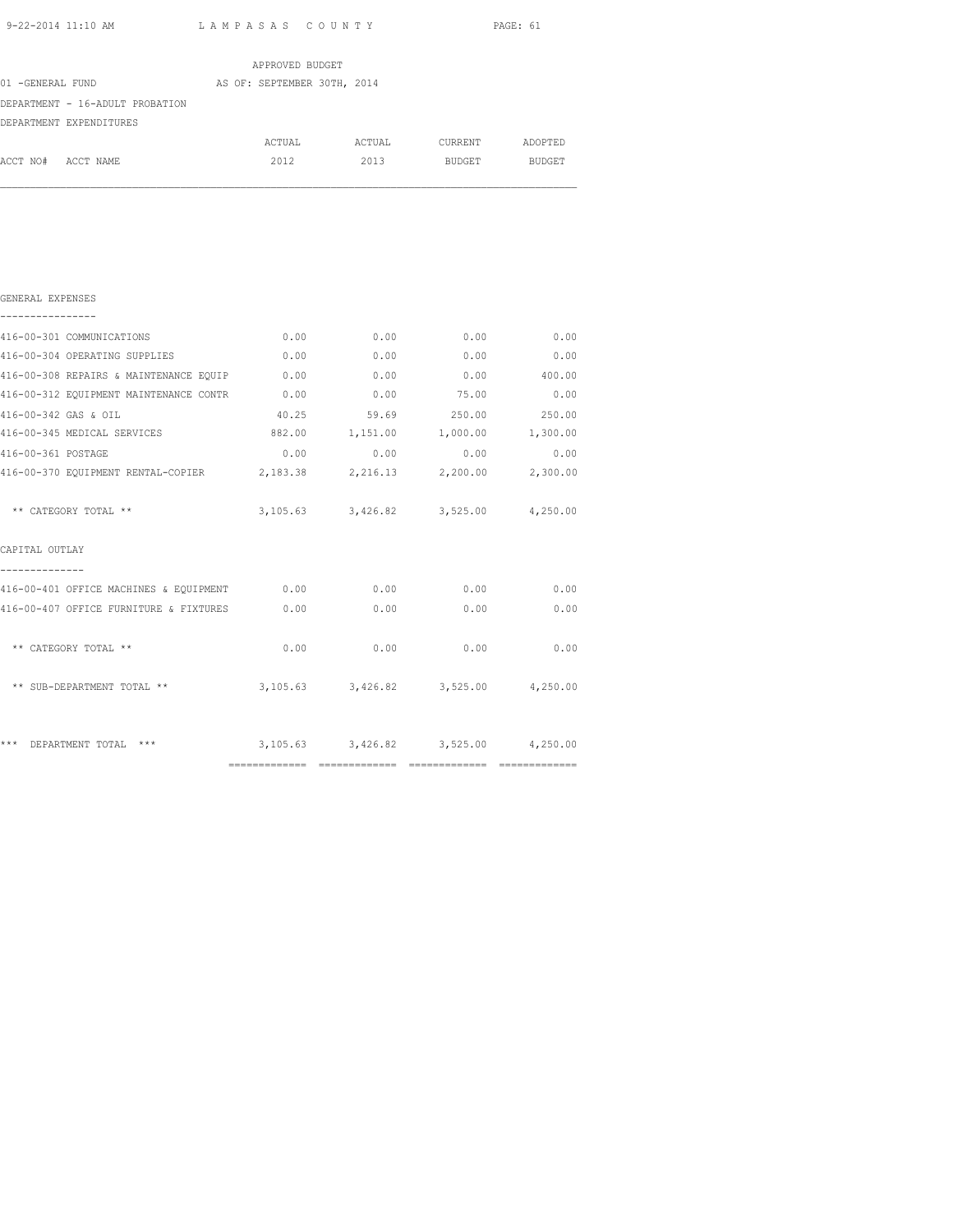|                         | APPROVED BUDGET             |        |         |               |
|-------------------------|-----------------------------|--------|---------|---------------|
| 01 -GENERAL FUND        | AS OF: SEPTEMBER 30TH, 2014 |        |         |               |
| DEPARTMENT - 17-E.M.S   |                             |        |         |               |
| DEPARTMENT EXPENDITURES |                             |        |         |               |
|                         | ACTUAL                      | ACTUAL | CURRENT | ADOPTED       |
| ACCT NO# ACCT NAME      | 2012                        | 2013   | BUDGET  | <b>BUDGET</b> |
|                         |                             |        |         |               |
|                         |                             |        |         |               |
|                         |                             |        |         |               |
|                         |                             |        |         |               |

| WAGES                            |                |            |            |            |
|----------------------------------|----------------|------------|------------|------------|
| 417-00-190 EMS MISCELLANEOUS     | 0.00           | 0.00       | 0.00       | 0.00       |
| ** CATEGORY TOTAL **             | 0.00           | 0.00       | 0.00       | 0.00       |
| GENERAL EXPENSES                 |                |            |            |            |
| 417-00-333 CONTRACTED SERVICES   | 120,000.00     | 120,000.00 | 120,000.00 | 120,000.00 |
| ** CATEGORY TOTAL **             | 120,000.00     | 120,000.00 | 120,000.00 | 120,000.00 |
| ** SUB-DEPARTMENT TOTAL **       | 120,000.00     | 120,000.00 | 120,000.00 | 120,000.00 |
|                                  |                |            |            |            |
| ***<br>$***$<br>DEPARTMENT TOTAL | 120,000.00     | 120,000.00 | 120,000.00 | 120,000.00 |
|                                  | ============== |            |            |            |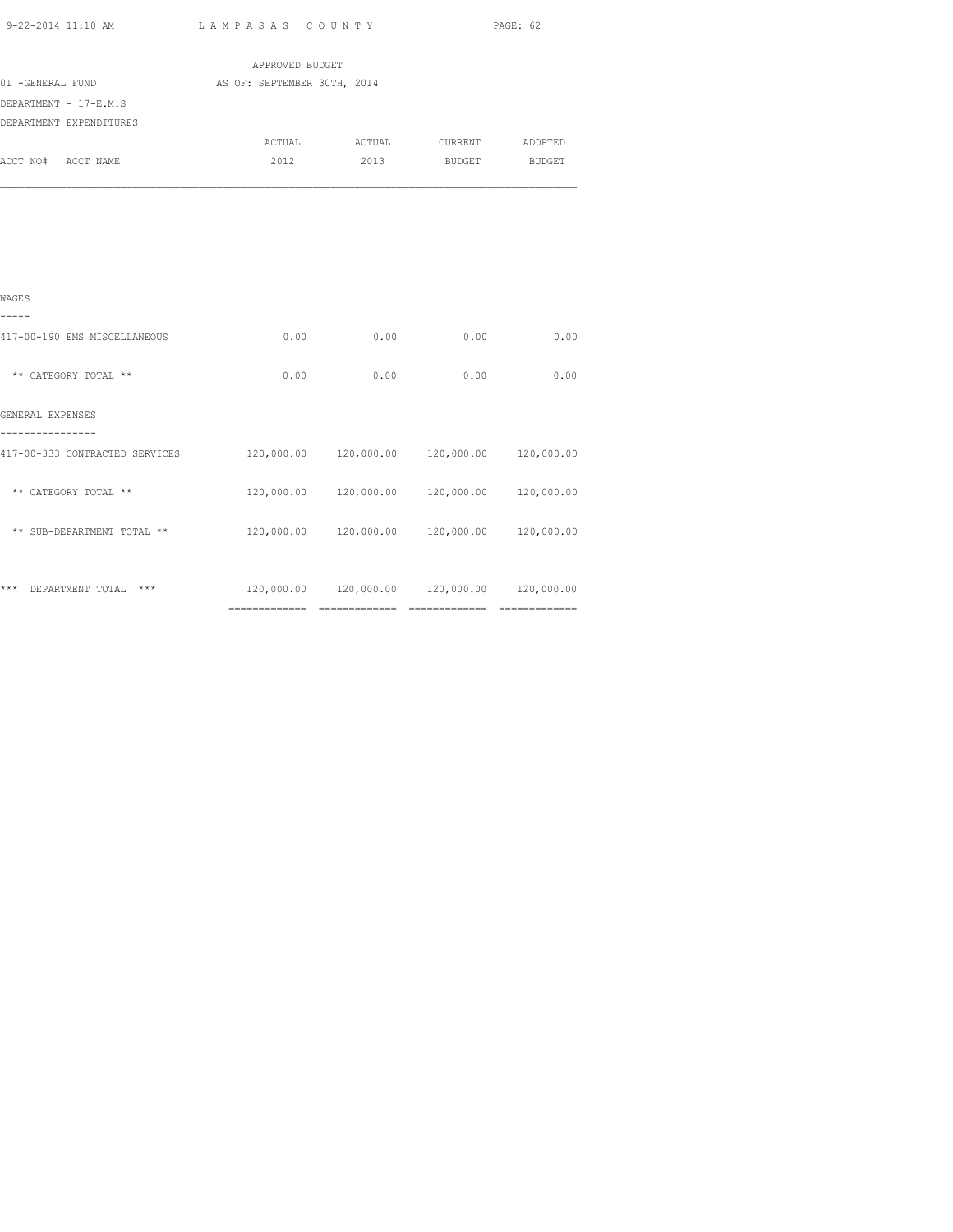| 9-22-2014 11:10 AM                     | LAMPASAS COUNTY             |                                       |               | PAGE: 63 |
|----------------------------------------|-----------------------------|---------------------------------------|---------------|----------|
|                                        | APPROVED BUDGET             |                                       |               |          |
| 01 -GENERAL FUND                       | AS OF: SEPTEMBER 30TH, 2014 |                                       |               |          |
| DEPARTMENT - 18-JUDICIAL               |                             |                                       |               |          |
| DEPARTMENT EXPENDITURES                |                             |                                       |               |          |
| ACCT NO# ACCT NAME                     | 2012                        | ACTUAL ACTUAL CURRENT ADOPTED<br>2013 | <b>BUDGET</b> | BUDGET   |
|                                        |                             |                                       |               |          |
| WAGES                                  |                             |                                       |               |          |
| -----<br>418-00-199 LONGEVITY          | 0.00                        | 0.00                                  | 0.00          | 0.00     |
| ** CATEGORY TOTAL **                   | 0.00                        | 0.00                                  | 0.00          | 0.00     |
| GENERAL EXPENSES<br>---------------    |                             |                                       |               |          |
| 418-00-304 OPERATING SUPPLIES          | 0.00                        | 0.00                                  | 0.00          | 0.00     |
| 418-00-345 MEDICAL SERVICES            | 0.00                        | 0.00                                  | 0.00          | 0.00     |
| 418-00-348 AUTOPSIES                   | 0.00                        | 0.00                                  | 0.00          | 0.00     |
| 418-00-371 EXPERT WITNESS              | 0.00                        | 0.00                                  | 0.00          | 0.00     |
| ** CATEGORY TOTAL **                   | 0.00                        | 0.00                                  | 0.00          | 0.00     |
| ** SUB-DEPARTMENT TOTAL **             | 0.00                        | 0.00                                  | 0.00          | 0.00     |
| WAGES                                  |                             |                                       |               |          |
|                                        |                             |                                       |               |          |
| 418-01-106 SALARIES & WAGES COURT REPO | 0.00                        | 0.00                                  | 0.00          | 0.00     |
| 418-01-199 LONEVITY                    | 0.00                        | 0.00                                  | 0.00          | 0.00     |
| ** CATEGORY TOTAL **                   | 0.00                        | 0.00                                  | 0.00          | 0.00     |
| EMPLOYEE BENEFITS<br>-----------       |                             |                                       |               |          |
| 418-01-203 FICA BENEFITS               | 0.00                        | 0.00                                  | 0.00          | 0.00     |
| 418-01-205 RETIREMENT                  | 0.00                        | 0.00                                  | 0.00          | 0.00     |
| 418-01-207 WORKMAN'S COMP              | 0.00                        | 0.00                                  | 0.00          | 0.00     |

418-01-208 UNEMPLOYMENT INSURANCE 0.00 0.00 0.00 0.00

\*\* CATEGORY TOTAL \*\* 0.00 0.00 0.00 0.00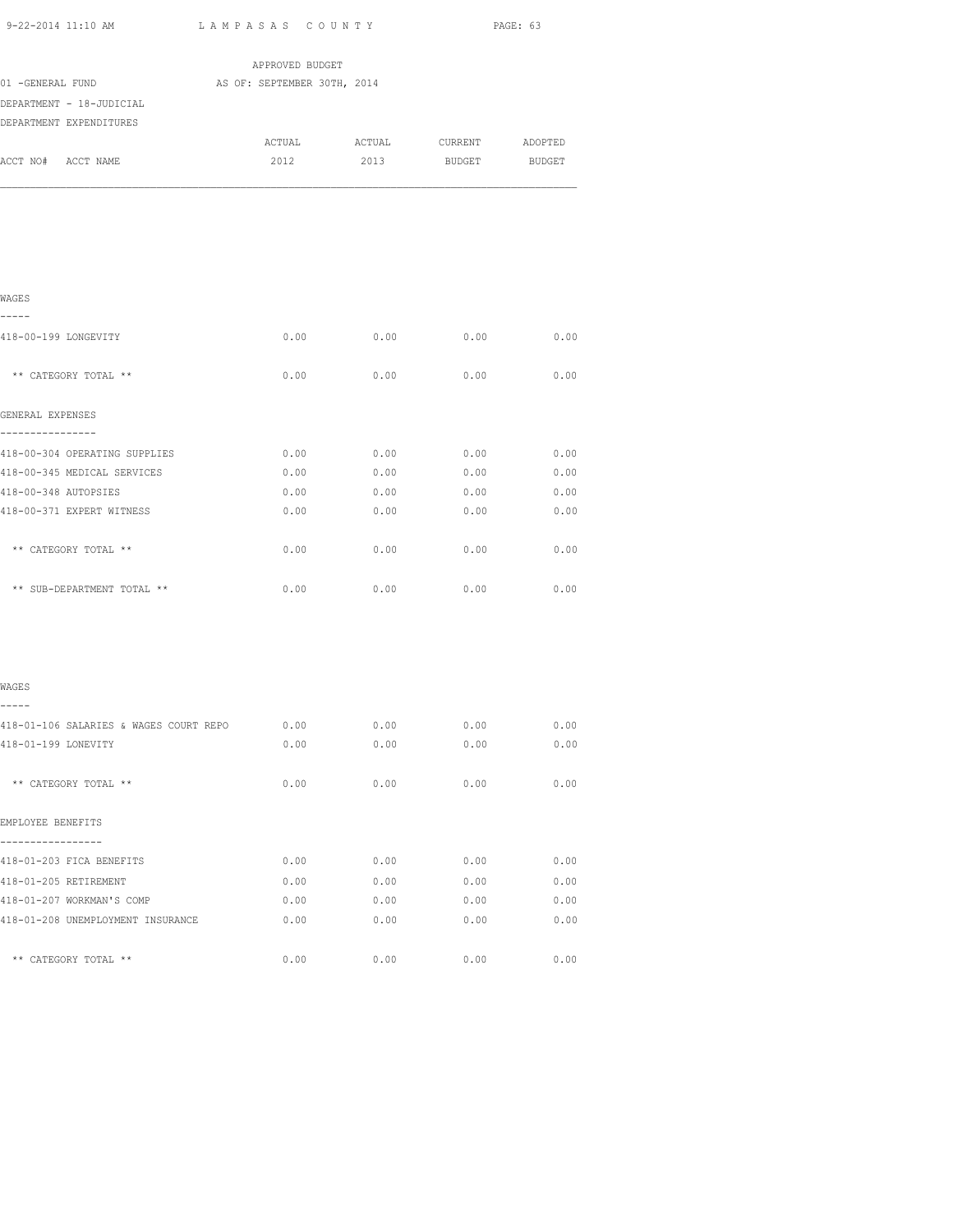|                                                                                 | APPROVED BUDGET |        |                                             |                   |
|---------------------------------------------------------------------------------|-----------------|--------|---------------------------------------------|-------------------|
| AS OF: SEPTEMBER 30TH, 2014<br>01 -GENERAL FUND                                 |                 |        |                                             |                   |
| DEPARTMENT - 18-JUDICIAL                                                        |                 |        |                                             |                   |
| DEPARTMENT EXPENDITURES                                                         |                 |        |                                             |                   |
|                                                                                 | ACTUAL          |        | ACTUAL CURRENT ADOPTED                      |                   |
| ACCT NO# ACCT NAME                                                              | 2012            | 2013   |                                             | BUDGET BUDGET     |
| GENERAL EXPENSES                                                                |                 |        |                                             |                   |
| 418-01-300 COURT INTERPRETER/MEDIATOR 3,987.95 4,077.60                         |                 |        |                                             | 4,000.00 4,000.00 |
| 418-01-304 OPERATING SUPPLIES                                                   | 0.00            | 0.00   |                                             | 135.00 135.00     |
| 418-01-305 TRAVEL & INSERVICE TRAINING $0.00$ 2,553.76 2,000.00 2,500.00        |                 |        |                                             |                   |
| 418-01-309 COURT APPOINTED ATTORNEY 120,536.09 133,540.96 120,000.00 125,000.00 |                 |        |                                             |                   |
| 418-01-318 LEGAL NOTICES                                                        | 0.00            | 0.00   | 0.00                                        | 0.00              |
| 418-01-320 INVESTIGATIVE EXPENSES 270.00                                        |                 | 720.00 | 1,000.00                                    | 1,000.00          |
| 418-01-339 3RD JUDICIAL SUPREME COURT 1,322.11 1,322.11 1,500.00 1,500.00       |                 |        |                                             |                   |
| 418-01-341 COURT REPORTER                                                       |                 |        | 20,125.05 10,155.86 15,000.00 15,000.00     |                   |
| 418-01-348 AUTOPSIES                                                            | 0.00            | 0.00   | 0.00                                        | 0.00              |
| 418-01-370 EQUIPMENT RENTAL-COPIER 2,016.57 2,021.84 2,300.00 2,300.00          |                 |        |                                             |                   |
| 418-01-371 EXPERT WITNESS                                                       |                 |        | 3,880.00 3,950.00 3,000.00 3,000.00         |                   |
| 418-01-376 COURT APPOINTED REPORTER $17,880.00$ 18,364.00 18,836.00 19,401.00   |                 |        |                                             |                   |
| 418-01-377 CAPITAL MURDER EXPENSES (2,058.00) 0.00                              |                 |        | 0.00                                        | 0.00              |
| ** CATEGORY TOTAL **                                                            |                 |        | 167,959.77 176,706.13 167,771.00 173,836.00 |                   |
| ** SUB-DEPARTMENT TOTAL **                                                      |                 |        | 167,959.77 176,706.13 167,771.00 173,836.00 |                   |
| *** DEPARTMENT TOTAL ***                                                        |                 |        | 167,959.77 176,706.13 167,771.00 173,836.00 |                   |
|                                                                                 |                 |        |                                             |                   |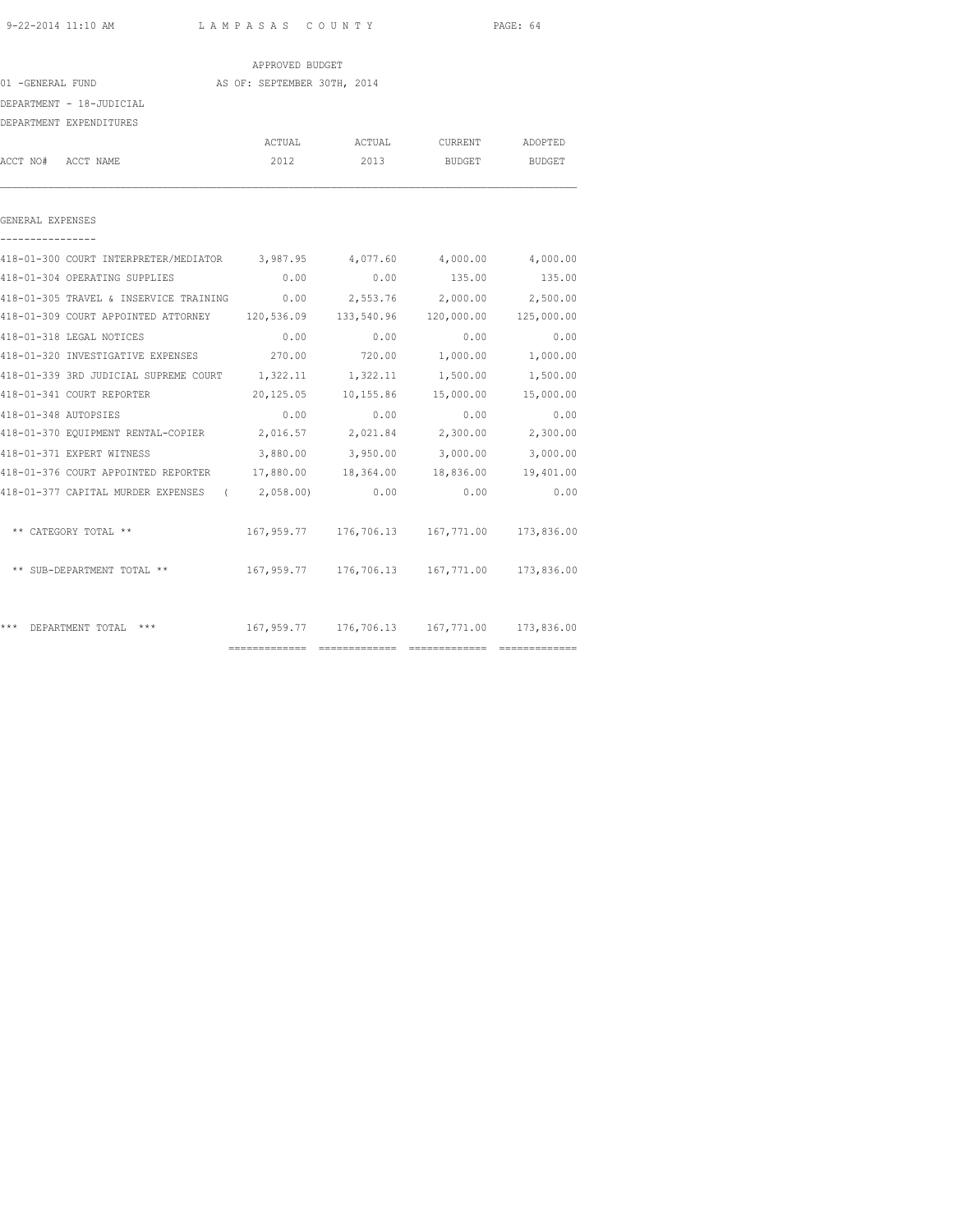|                                 | APPROVED BUDGET             |        |               |               |
|---------------------------------|-----------------------------|--------|---------------|---------------|
| 01 -GENERAL FUND                | AS OF: SEPTEMBER 30TH, 2014 |        |               |               |
| DEPARTMENT - 19-HUMAN RESOURCES |                             |        |               |               |
| DEPARTMENT EXPENDITURES         |                             |        |               |               |
|                                 | ACTUAL                      | ACTUAL | CURRENT       | ADOPTED       |
| ACCT NO#<br>ACCT NAME           | 2012                        | 2013   | <b>BUDGET</b> | <b>BUDGET</b> |

| WAGES                                         |      |               |                                            |                 |
|-----------------------------------------------|------|---------------|--------------------------------------------|-----------------|
| 419-00-102 SALARIES & WAGES APPOINTED         | 0.00 | 30,021.36     | 47,887.00 48,653.00                        |                 |
| 419-00-103 SALARY & WAGES DEPUTY              | 0.00 | 0.00          | 0.00                                       | 0.00            |
| 419-00-104 SALARIES & WAGES DEP #2881         | 0.00 | 0.00          | 0.00                                       | 0.00            |
| 419-00-106 TEMPORARY EMPLOYEES                | 0.00 | 0.00          | 0.00                                       | 0.00            |
| 419-00-110 PART-TIME EMPLOYEES                | 0.00 | 0.00          | 0.00                                       | 0.00            |
| 419-00-120 SALARY/OVERTIME                    | 0.00 | 0.00          | 0.00                                       | 0.00            |
| 419-00-199 LONGEVITY PAYMENT                  | 0.00 | 0.00          |                                            | $0.00$ 840.00   |
| ** CATEGORY TOTAL **                          |      |               | $0.00$ $30,021.36$ $47,887.00$ $49,493.00$ |                 |
| EMPLOYEE BENEFITS                             |      |               |                                            |                 |
| -----------------<br>419-00-203 FICA BENEFITS | 0.00 | 2,152.39      | 3,663.00                                   | 3,737.00        |
| 419-00-204 GROUP MEDICAL INSURANCE            | 0.00 | 3,741.88      | 5,664.00                                   | 5,634.00        |
| 419-00-205 RETIREMENT                         | 0.00 | 4,722.09      | 7,662.00                                   | 7,815.00        |
| 419-00-207 WORKMEN'S COMP                     | 0.00 | 0.00          | 154.00                                     | 148.00          |
| 419-00-208 UNEMPLOYMENT INSURANCE             | 0.00 | 0.00          | 0.00                                       | 0.00            |
| 419-00-212 PHONE ALLOWANCE                    | 0.00 | 320.00        | 480.00                                     | 480.00          |
| ** CATEGORY TOTAL **                          |      |               | $0.00$ 10,936.36 17,623.00 17,814.00       |                 |
| GENERAL EXPENSES                              |      |               |                                            |                 |
| ----------------<br>419-00-300 INTERPRETER    | 0.00 | 0.00          | 0.00                                       | 0.00            |
| 419-00-301 COMMUNICATIONS                     | 0.00 | 0.00          | 0.00                                       | 0.00            |
| 419-00-303 OFFICE SUPPLIES                    | 0.00 | 551.12        | 2,125.00                                   | 1,800.00        |
| 419-00-304 OPERATING SUPPLIES                 | 0.00 | 1,933.12      | 2,136.00                                   | 0.00            |
| 419-00-305 TRAVEL & INSERVICE TRAINING        | 0.00 | 985.65        | 1,600.00                                   | 1,600.00        |
| 419-00-311 REPAIR/MAINTENANCE                 | 0.00 | 0.00          | 0.00                                       | 0.00            |
| 419-00-315 DUES                               | 0.00 | 0.00          | 125.00                                     | 150.00          |
| 419-00-337 ELECTIONS, JUDGES & SUPPLIE        | 0.00 | 0.00          | 0.00                                       | 0.00            |
| 419-00-358 CONSULTING FEES                    | 0.00 | 0.00          | 0.00                                       | 350.00          |
| 419-00-361 POSTAGE                            | 0.00 | 50.00         | 0.00                                       | 0.00            |
| 419-00-370 EQUIPMENT RENTAL - COPIER          |      | $0.00$ 758.98 |                                            | $0.00$ 2,136.00 |
| 419-00-389 MISCELLANOUS EXPENSE               | 0.00 |               | $0.00$ 100.00                              | 100.00          |
| ** CATEGORY TOTAL **                          | 0.00 | 4,278.87      | 6,086.00                                   | 6,136.00        |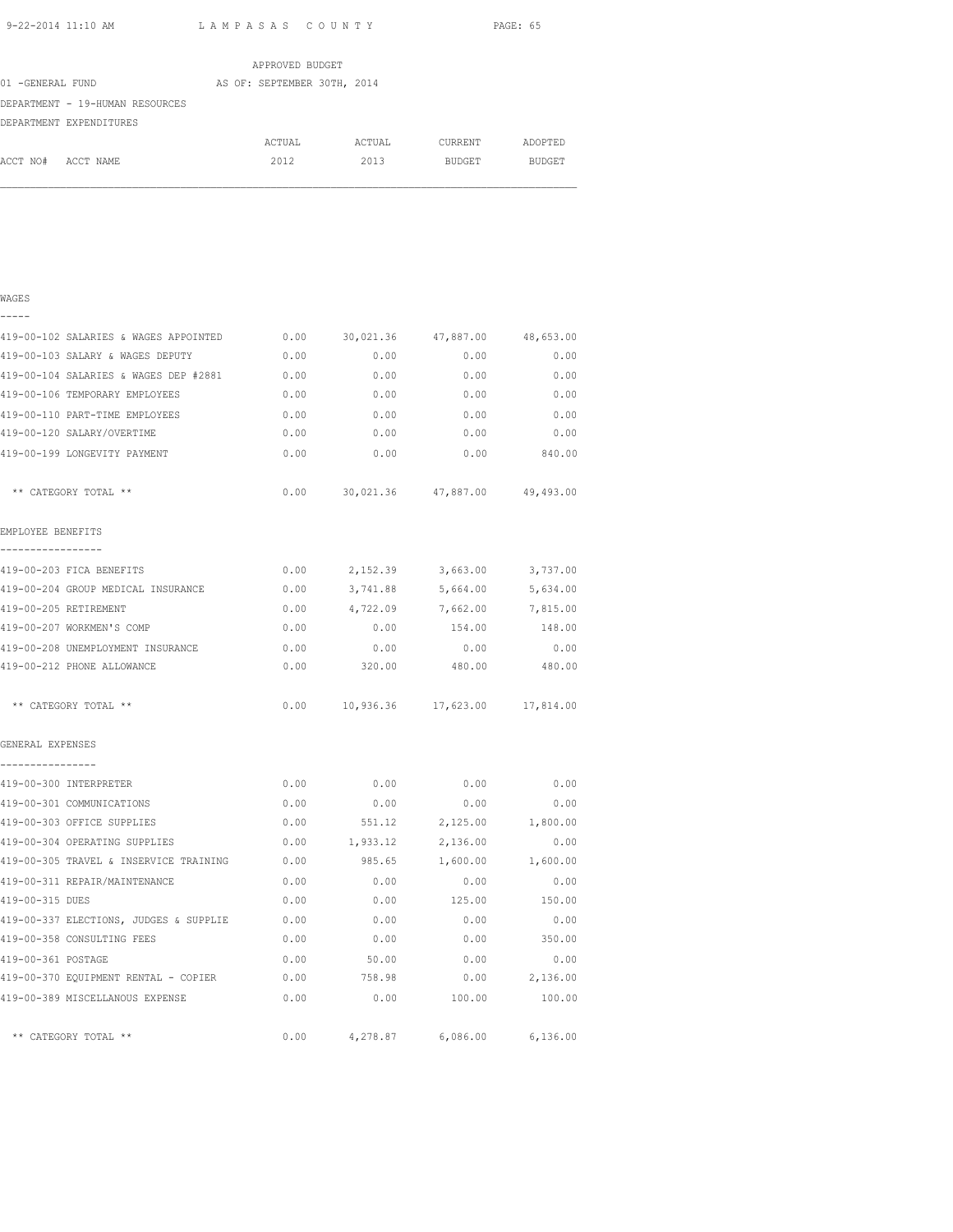| APPROVED BUDGET<br>AS OF: SEPTEMBER 30TH, 2014 |      |                      |                                                                                                                                                              |
|------------------------------------------------|------|----------------------|--------------------------------------------------------------------------------------------------------------------------------------------------------------|
|                                                |      |                      |                                                                                                                                                              |
|                                                |      |                      |                                                                                                                                                              |
|                                                |      |                      |                                                                                                                                                              |
|                                                |      |                      |                                                                                                                                                              |
|                                                |      |                      |                                                                                                                                                              |
|                                                |      |                      |                                                                                                                                                              |
| 0.00                                           | 0.00 | 0.00                 | 0.00                                                                                                                                                         |
| 0.00                                           | 0.00 | 0.00                 | 0.00                                                                                                                                                         |
|                                                | 0.00 |                      | 0.00                                                                                                                                                         |
| 0.00                                           | 0.00 | 0.00                 | 0.00                                                                                                                                                         |
|                                                |      |                      |                                                                                                                                                              |
|                                                |      |                      |                                                                                                                                                              |
|                                                |      |                      |                                                                                                                                                              |
| 0.00                                           |      | 0.00                 | 0.00                                                                                                                                                         |
| 0.00                                           |      | 0.00                 | 0.00                                                                                                                                                         |
| 0.00                                           | 0.00 | 0.00                 | 0.00                                                                                                                                                         |
|                                                |      |                      |                                                                                                                                                              |
|                                                |      | 0.00<br>0.00<br>0.00 | ACTUAL ACTUAL CURRENT ADOPTED<br>2012 2013 BUDGET BUDGET<br>0.00<br>$0.00$ $45,236.59$ $71,596.00$ $73,443.00$<br>$0.00$ $45,236.59$ $71,596.00$ $73,443.00$ |

\*\*\* FUND TOTAL EXPENDITURES \*\*\* 6,852,245.36 7,259,464.48 7,425,659.00 7,629,121.00 ============= ============= ============= =============

\*\*\* END OF REPORT \*\*\*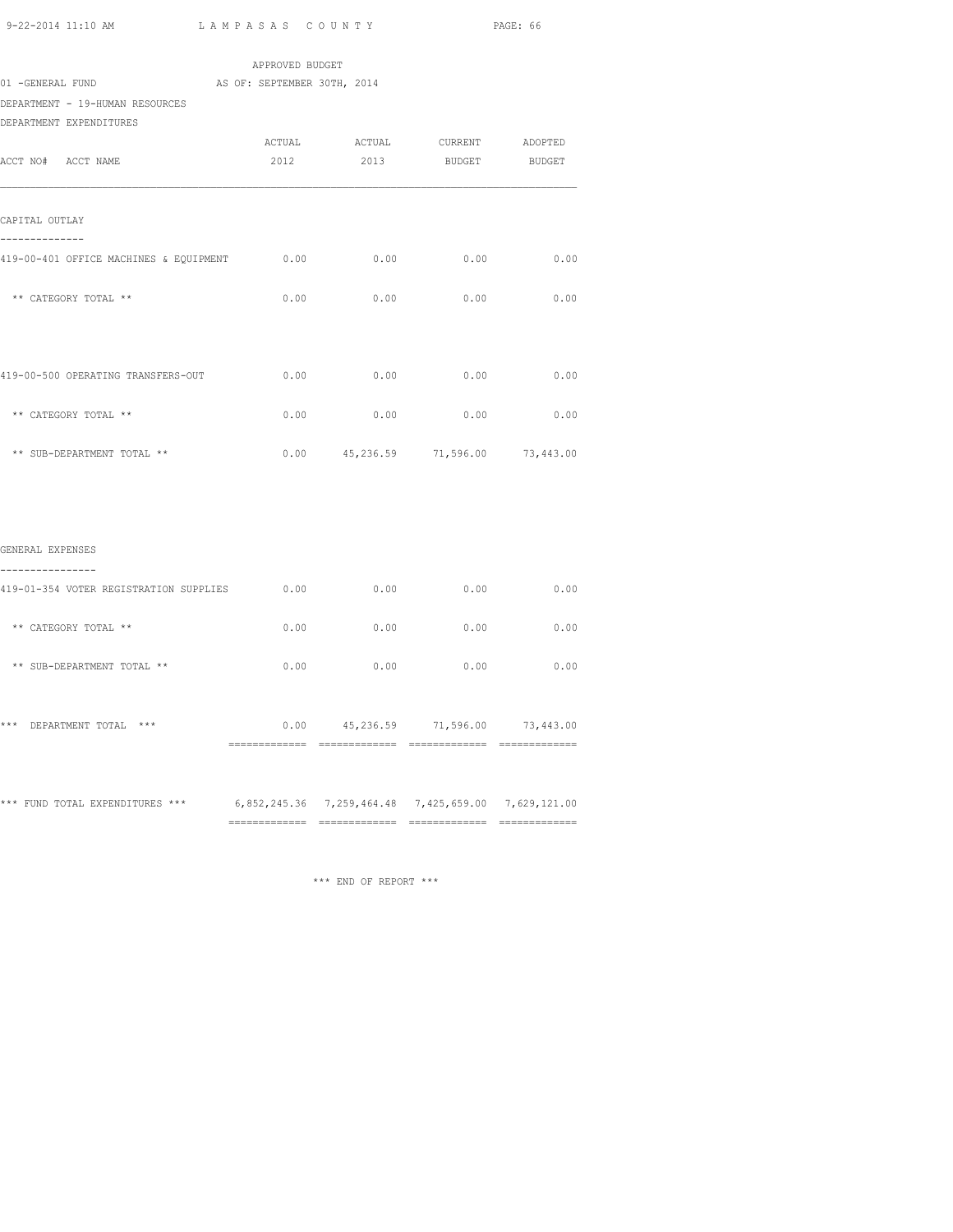APPROVED BUDGET 02 -GENERAL JURY FUND AS OF: SEPTEMBER 30TH, 2014 FINANCIAL SUMMARY

| ACCT NO# ACCT NAME                                       |                            | ACTUAL ACTUAL CURRENT ADOPTED<br>2012 2013 BUDGET BUDGET |      |
|----------------------------------------------------------|----------------------------|----------------------------------------------------------|------|
| REVENUE SUMMARY                                          |                            |                                                          |      |
| 06-JURY FUND                                             | 14.74                      | 2.43 0.00                                                | 0.00 |
| *** TOTAL REVENUE ***                                    |                            | $14.74$ 2.43 0.00 0.00                                   |      |
| EXPENDITURE SUMMARY                                      |                            |                                                          |      |
| 06-JURY FUND                                             | $($ 525.00) 0.00 0.00      |                                                          | 0.00 |
| *** TOTAL EXPENDITURES ***                               | $($ 525.00) 0.00 0.00 0.00 |                                                          |      |
| REVENUES OVER/(UNDER) EXPENDITURES 539.74 2.43 0.00 0.00 |                            |                                                          |      |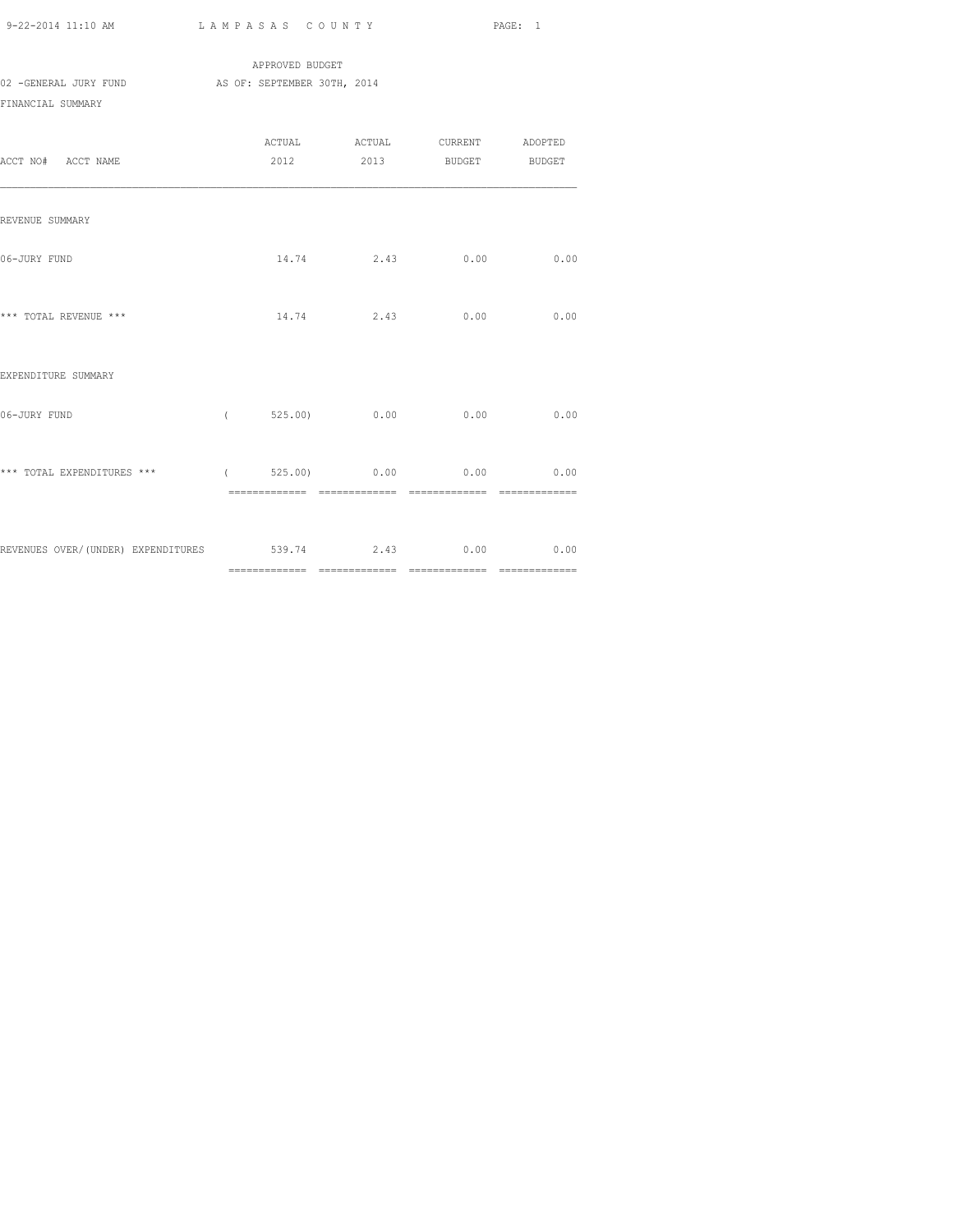|                                    | APPROVED BUDGET             |                               |                    |               |
|------------------------------------|-----------------------------|-------------------------------|--------------------|---------------|
| 02 -GENERAL JURY FUND              | AS OF: SEPTEMBER 30TH, 2014 |                               |                    |               |
| DEPARTMENT - 06-JURY FUND          |                             |                               |                    |               |
| DEPARTMENT REVENUES                |                             |                               |                    |               |
|                                    |                             |                               |                    |               |
| ACCT NO# ACCT NAME                 | 2012                        |                               | 2013 BUDGET BUDGET |               |
|                                    |                             |                               |                    |               |
| 106-00-099 INTEREST REVENUE        | 14.74                       | 2.43                          | 0.00               | 0.00          |
| 106-00-190 MISCELLANEOUS           | 0.00                        | 0.00                          | 0.00               | 0.00          |
| 206-00-010 OPERATING TRANSFERS IN  | 0.00                        | 0.00                          | 0.00               | 0.00          |
| ** SUB-DEPARTMENT REVENUE TOTAL ** | 14.74                       | 2.43                          | 0.00               | 0.00          |
| ** DEPARTMENT REVENUE TOTAL **     | 14.74                       | 2.43                          | 0.00               | 0.00          |
| *** FUND TOTAL REVENUES ***        |                             | 14.74 2.43                    |                    | $0.00$ $0.00$ |
|                                    | ==============              | $=$ = = = = = = = = = = = = = | ==============     |               |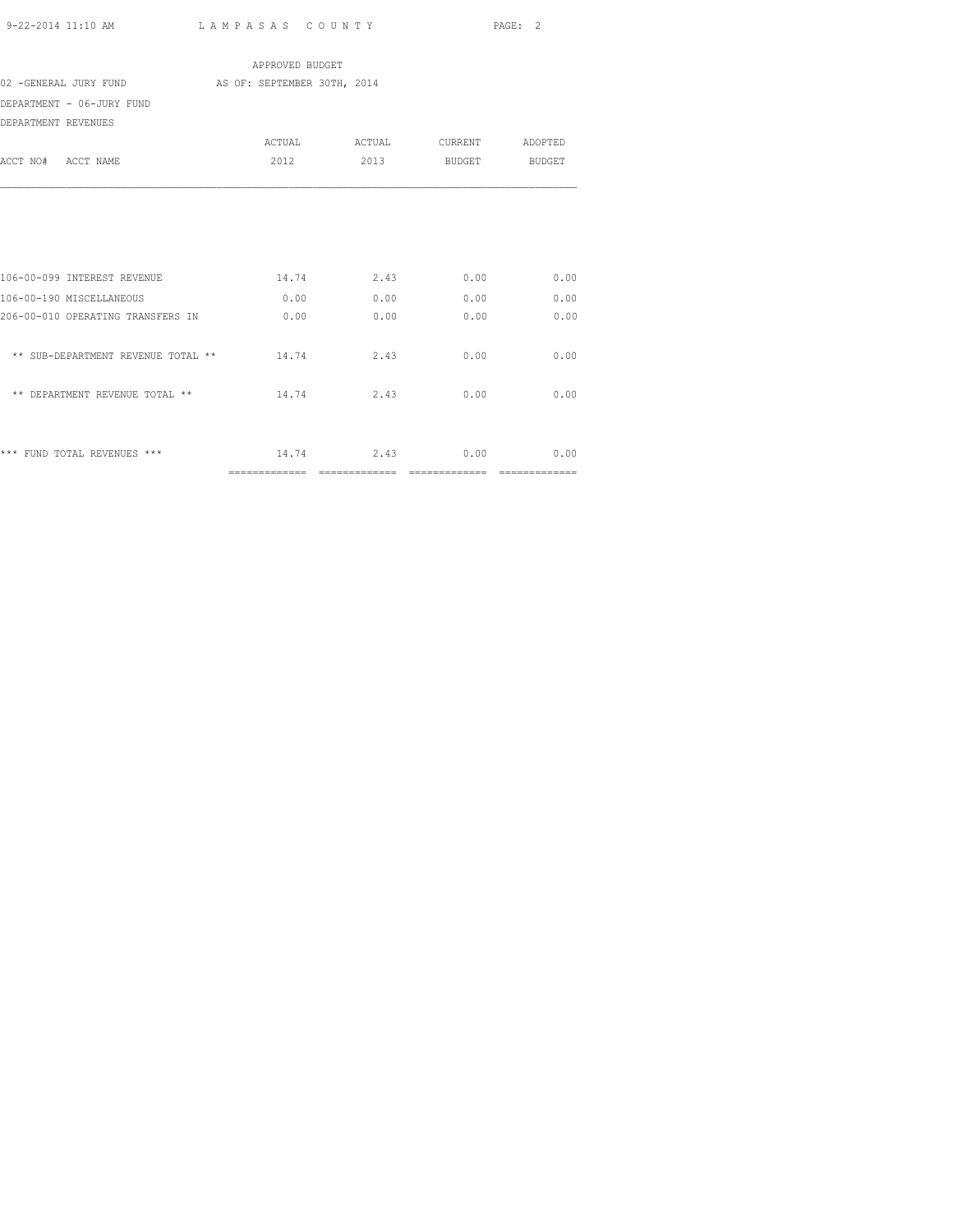|                                                   |            |                  |      |                               | PAGE: 3 |
|---------------------------------------------------|------------|------------------|------|-------------------------------|---------|
|                                                   |            | APPROVED BUDGET  |      |                               |         |
| 02 -GENERAL JURY FUND AS OF: SEPTEMBER 30TH, 2014 |            |                  |      |                               |         |
| DEPARTMENT - 06-JURY FUND                         |            |                  |      |                               |         |
| DEPARTMENT EXPENDITURES                           |            |                  |      |                               |         |
|                                                   |            |                  |      | ACTUAL ACTUAL CURRENT ADOPTED |         |
| ACCT NO# ACCT NAME                                |            | 2012             | 2013 | BUDGET BUDGET                 |         |
|                                                   |            |                  |      |                               |         |
| GENERAL EXPENSES<br>----------------              |            |                  |      |                               |         |
| 406-00-310 JURY FEES                              | $\sqrt{2}$ | 525.00)          | 0.00 | 0.00                          | 0.00    |
| 406-00-375 BANK CHARGES                           |            | 0.00             | 0.00 | 0.00                          | 0.00    |
| ** CATEGORY TOTAL **                              | $\sqrt{2}$ | $525.00$ )       | 0.00 | 0.00                          | 0.00    |
| 406-00-500 OPERATING TRANSFER OUT                 |            | 0.00             | 0.00 | 0.00                          | 0.00    |
| ** CATEGORY TOTAL **                              |            | 0.00             | 0.00 | 0.00                          | 0.00    |
| ** SUB-DEPARTMENT TOTAL ** $($ 525.00)            |            |                  | 0.00 | 0.00                          | 0.00    |
| *** DEPARTMENT TOTAL ***                          |            | $($ 525.00) 0.00 |      | 0.00                          | 0.00    |
| *** FUND TOTAL EXPENDITURES *** (699)             |            |                  | 0.00 | 0.00                          | 0.00    |

\*\*\* END OF REPORT \*\*\*

============= ============= ============= =============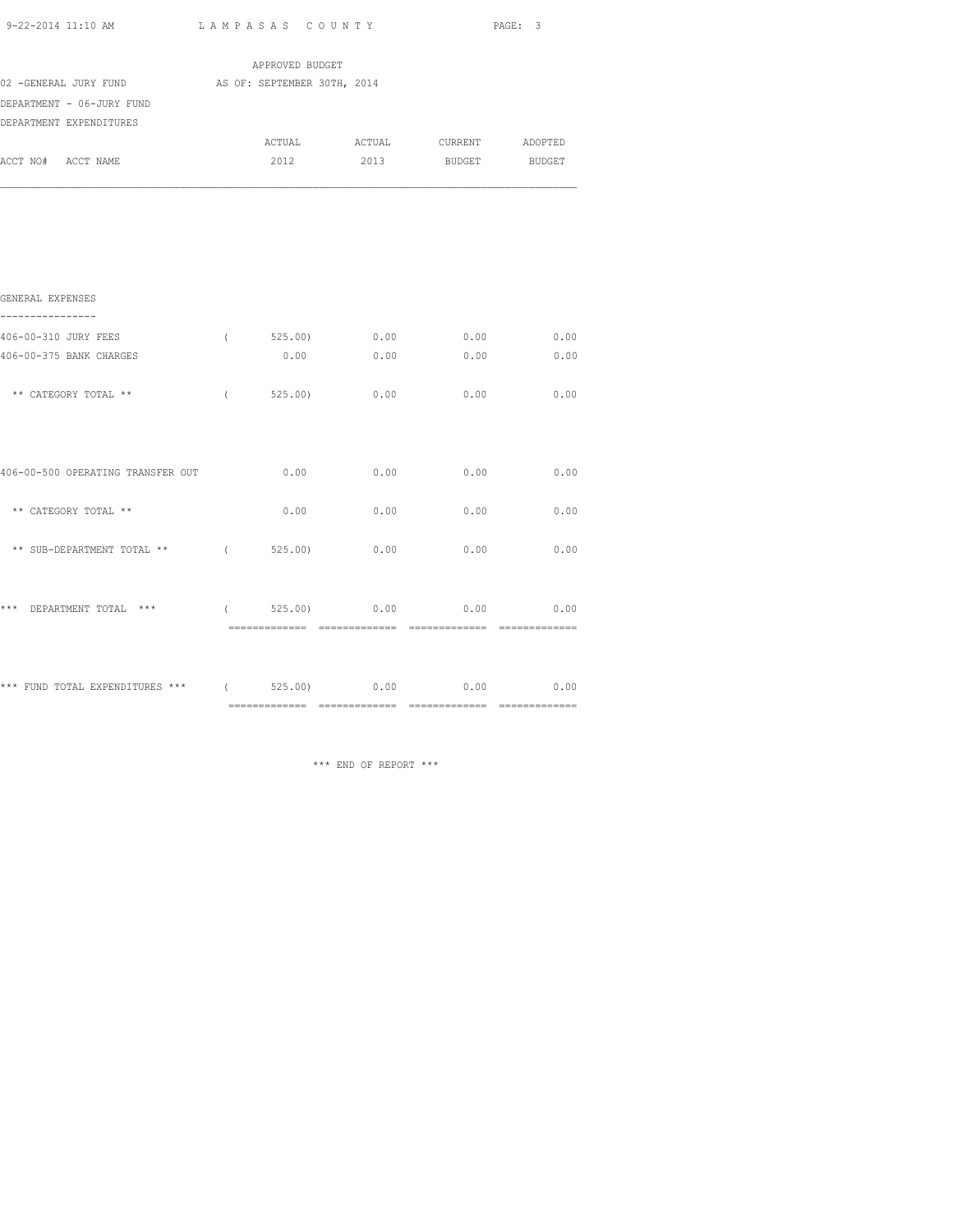APPROVED BUDGET 03 -JUDICIAL COURT TECH AS OF: SEPTEMBER 30TH, 2014 FINANCIAL SUMMARY

| ACCT NO# ACCT NAME                                        | ACTUAL<br>2012 | ACTUAL<br>2013         | <b>BUDGET</b> | CURRENT ADOPTED<br>BUDGET |
|-----------------------------------------------------------|----------------|------------------------|---------------|---------------------------|
| REVENUE SUMMARY                                           |                |                        |               |                           |
| 00-JUSTICE OF PEACE REV                                   | 41.33          | 73.22                  | 0.00          | 0.00                      |
| 12-JUSTICE OF PEACE #1                                    |                | 3, 218.98 3, 340.41    | 0.00          | 0.00                      |
| 13-JUSTICE OF PEACE #3                                    |                | 1,412.53 1,303.19      | 0.00          | 0.00                      |
| 14-JUSTICE OF PEACE #4                                    |                | 2,404.38 2,683.97      | 0.00          | 0.00                      |
| *** TOTAL REVENUE ***                                     |                | 7,077.22 7,400.79      | 0.00          | 0.00                      |
| EXPENDITURE SUMMARY                                       |                |                        |               |                           |
| 12-JUSTICE OF PEACE #1                                    |                | 1,294.67 3,590.98 0.00 |               | 0.00                      |
| 13-JUSTICE OF PEACE #3                                    |                | 378.00 37.00           | 0.00          | 0.00                      |
| 14-JUSTICE OF PEACE #4                                    | 1,330.28       | 218.00                 | 0.00          | 0.00                      |
| *** TOTAL EXPENDITURES ***                                |                | 3,002.95 3,845.98      | 0.00          | 0.00                      |
|                                                           |                |                        |               | ==============            |
| REVENUES OVER/(UNDER) EXPENDITURES 4,074.27 3,554.81 0.00 |                |                        |               | 0.00                      |
|                                                           |                |                        |               |                           |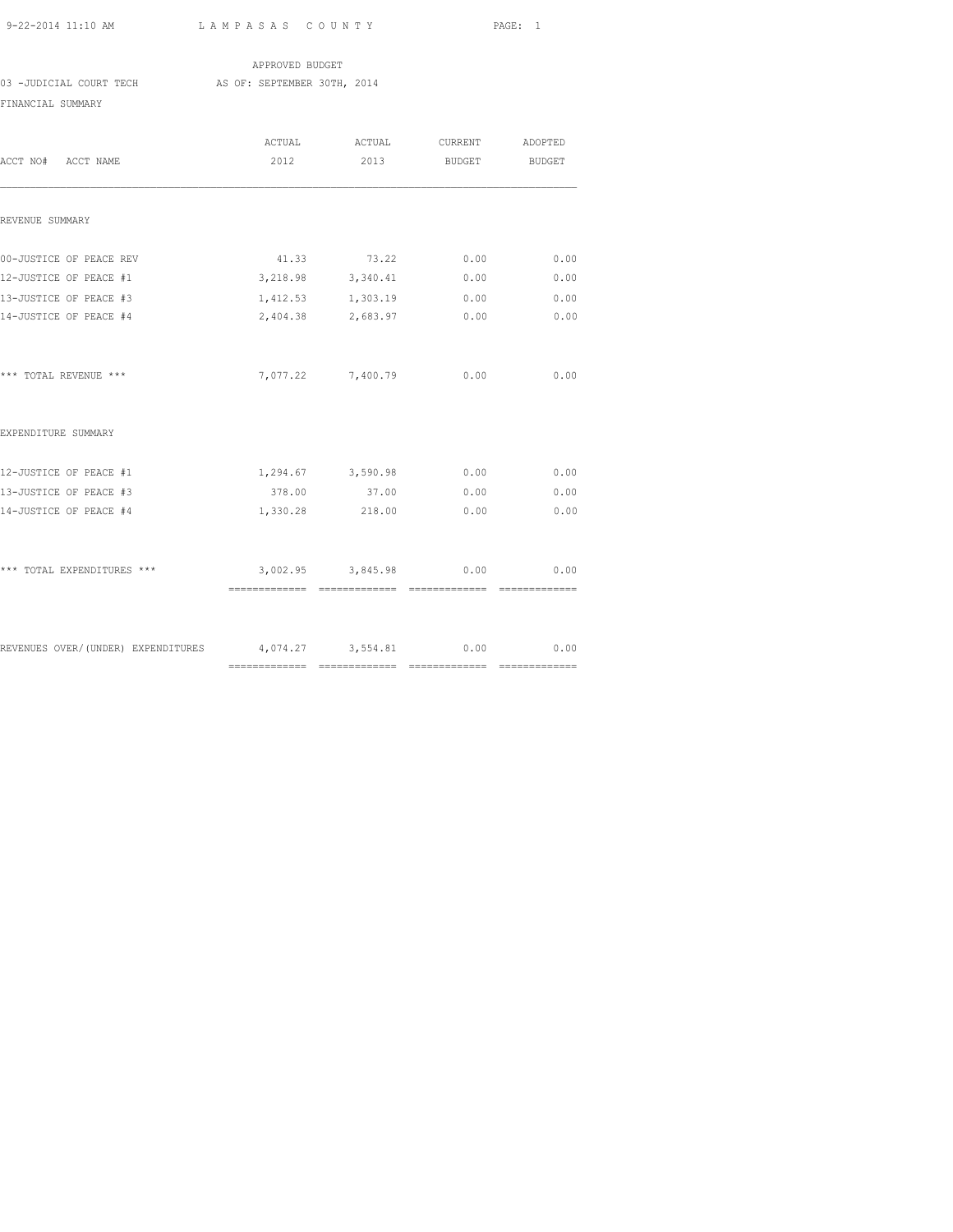| APPROVED BUDGET                                     |             |        |               |         |  |  |  |
|-----------------------------------------------------|-------------|--------|---------------|---------|--|--|--|
| 03 -JUDICIAL COURT TECH AS OF: SEPTEMBER 30TH, 2014 |             |        |               |         |  |  |  |
| DEPARTMENT - 00-JUSTICE OF PEACE REV                |             |        |               |         |  |  |  |
| DEPARTMENT REVENUES                                 |             |        |               |         |  |  |  |
|                                                     | ACTUAL      | ACTUAL | CURRENT       | ADOPTED |  |  |  |
| ACCT NO# ACCT NAME                                  | 2012        | 2013   | BUDGET BUDGET |         |  |  |  |
|                                                     |             |        |               |         |  |  |  |
|                                                     |             |        |               |         |  |  |  |
|                                                     |             |        |               |         |  |  |  |
|                                                     |             |        |               |         |  |  |  |
|                                                     |             |        |               |         |  |  |  |
| 100-00-099 INTEREST REVENUE                         | 41.33       | 73.22  | 0.00          | 0.00    |  |  |  |
|                                                     |             |        |               |         |  |  |  |
| ** SUB-DEPARTMENT REVENUE TOTAL **                  | 41.33       | 73.22  | 0.00          | 0.00    |  |  |  |
|                                                     |             |        |               |         |  |  |  |
| ** DEPARTMENT REVENUE TOTAL **                      | 41.33 73.22 |        | 0.00          | 0.00    |  |  |  |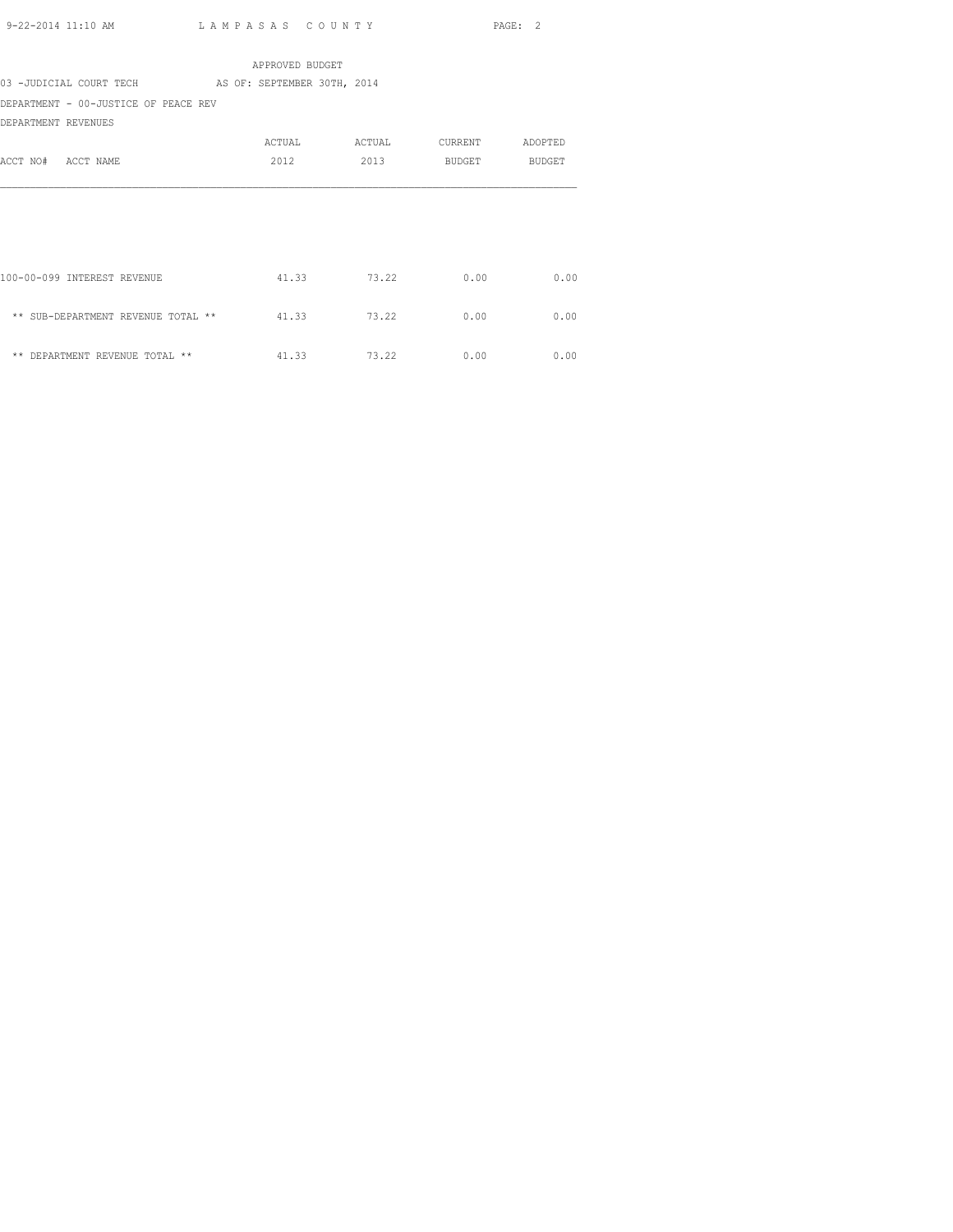| APPROVED BUDGET                                      |                     |                     |         |         |  |  |
|------------------------------------------------------|---------------------|---------------------|---------|---------|--|--|
| 03 -JUDICIAL COURT TECH AS OF: SEPTEMBER 30TH, 2014  |                     |                     |         |         |  |  |
| DEPARTMENT - 12-JUSTICE OF PEACE #1                  |                     |                     |         |         |  |  |
| DEPARTMENT REVENUES                                  |                     |                     |         |         |  |  |
|                                                      | ACTUAL              | ACTUAL              | CURRENT | ADOPTED |  |  |
| ACCT NO# ACCT NAME                                   | 2012                | 2013                | BUDGET  | BUDGET  |  |  |
|                                                      |                     |                     |         |         |  |  |
|                                                      |                     |                     |         |         |  |  |
|                                                      |                     |                     |         |         |  |  |
|                                                      |                     |                     |         |         |  |  |
|                                                      |                     |                     |         |         |  |  |
| 112-00-080 JUSTICE OF PEACE #1                       | 3, 218.98 3, 340.41 |                     | 0.00    | 0.00    |  |  |
|                                                      |                     |                     |         |         |  |  |
| ** SUB-DEPARTMENT REVENUE TOTAL ** 3,218.98 3,340.41 |                     |                     | 0.00    | 0.00    |  |  |
|                                                      |                     |                     |         |         |  |  |
| ** DEPARTMENT REVENUE TOTAL **                       |                     | 3, 218.98 3, 340.41 | 0.00    | 0.00    |  |  |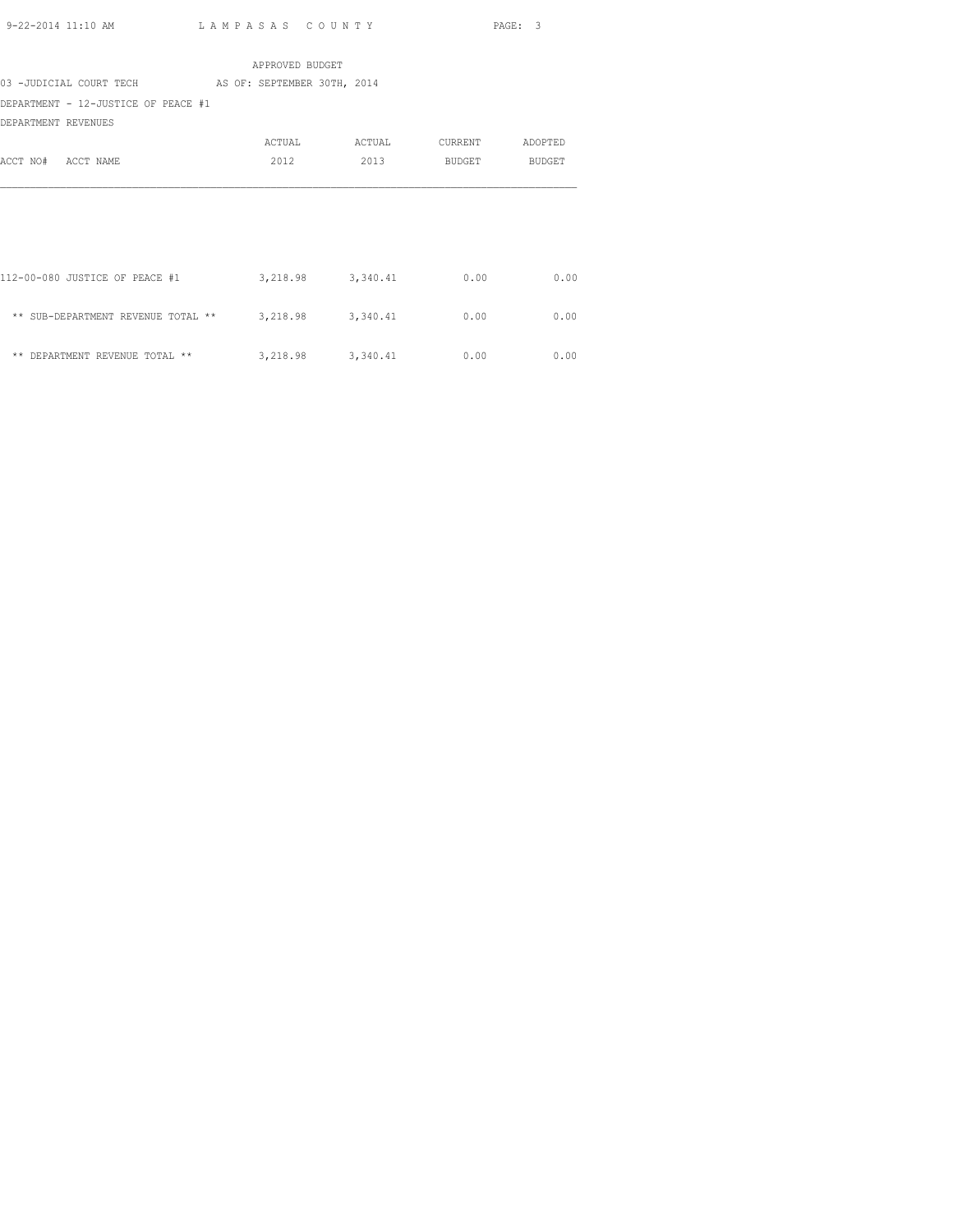|                                                      | APPROVED BUDGET   |                   |         |         |
|------------------------------------------------------|-------------------|-------------------|---------|---------|
| 03 -JUDICIAL COURT TECH AS OF: SEPTEMBER 30TH, 2014  |                   |                   |         |         |
| DEPARTMENT - 13-JUSTICE OF PEACE #3                  |                   |                   |         |         |
| DEPARTMENT REVENUES                                  |                   |                   |         |         |
|                                                      | ACTUAL            | ACTUAL            | CURRENT | ADOPTED |
| ACCT NO# ACCT NAME                                   | 2012              | 2013              | BUDGET  | BUDGET  |
|                                                      |                   |                   |         |         |
|                                                      |                   |                   |         |         |
|                                                      |                   |                   |         |         |
|                                                      |                   |                   |         |         |
|                                                      |                   |                   |         |         |
| 113-00-080 JUSTICE OF PEACE #3                       | 1,412.53 1,303.19 |                   | 0.00    | 0.00    |
|                                                      |                   |                   |         |         |
| ** SUB-DEPARTMENT REVENUE TOTAL ** 1,412.53 1,303.19 |                   |                   | 0.00    | 0.00    |
|                                                      |                   |                   |         |         |
| ** DEPARTMENT REVENUE TOTAL **                       |                   | 1,412.53 1,303.19 | 0.00    | 0.00    |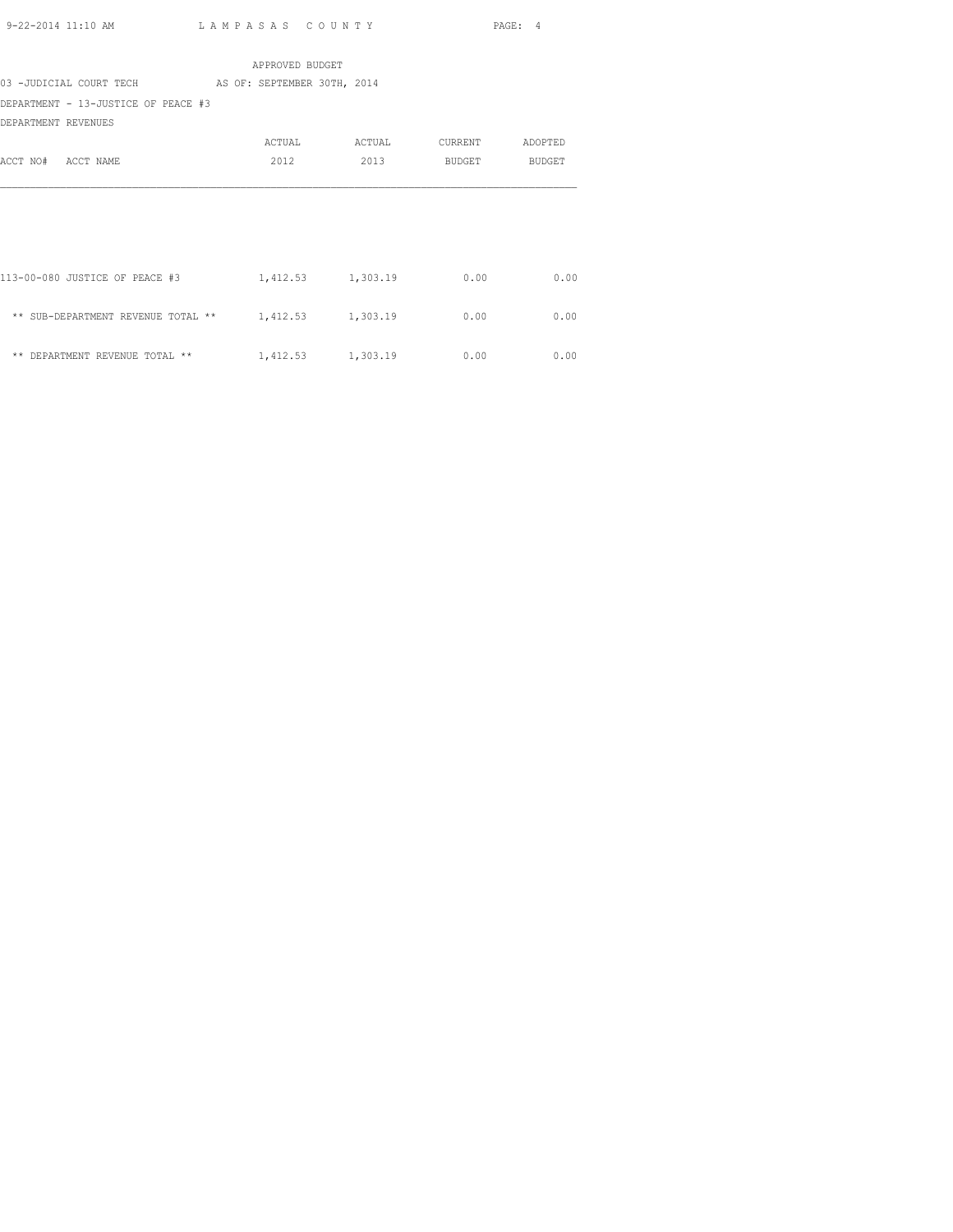|                                                           | APPROVED BUDGET        |                               |      |      |
|-----------------------------------------------------------|------------------------|-------------------------------|------|------|
| 03 -JUDICIAL COURT TECH AS OF: SEPTEMBER 30TH, 2014       |                        |                               |      |      |
| DEPARTMENT - 14-JUSTICE OF PEACE #4                       |                        |                               |      |      |
| DEPARTMENT REVENUES                                       |                        |                               |      |      |
|                                                           |                        | ACTUAL ACTUAL CURRENT ADOPTED |      |      |
| ACCT NO# ACCT NAME                                        |                        | 2012 2013 BUDGET BUDGET       |      |      |
|                                                           |                        |                               |      |      |
|                                                           |                        |                               |      |      |
|                                                           |                        |                               |      |      |
|                                                           |                        |                               |      |      |
| 114-00-080 JUSTICE OF PEACE e4 2,404.38 2,683.97 0.00     |                        |                               |      | 0.00 |
|                                                           |                        |                               |      |      |
| ** SUB-DEPARTMENT REVENUE TOTAL ** $2,404.38$ $2,683.97$  |                        |                               | 0.00 | 0.00 |
|                                                           |                        |                               |      |      |
| ** DEPARTMENT REVENUE TOTAL ** $2,404.38$ $2,683.97$ 0.00 |                        |                               |      | 0.00 |
|                                                           |                        |                               |      |      |
|                                                           |                        |                               |      |      |
| *** FUND TOTAL REVENUES ***                               | 7,077.22 7,400.79 0.00 |                               |      | 0.00 |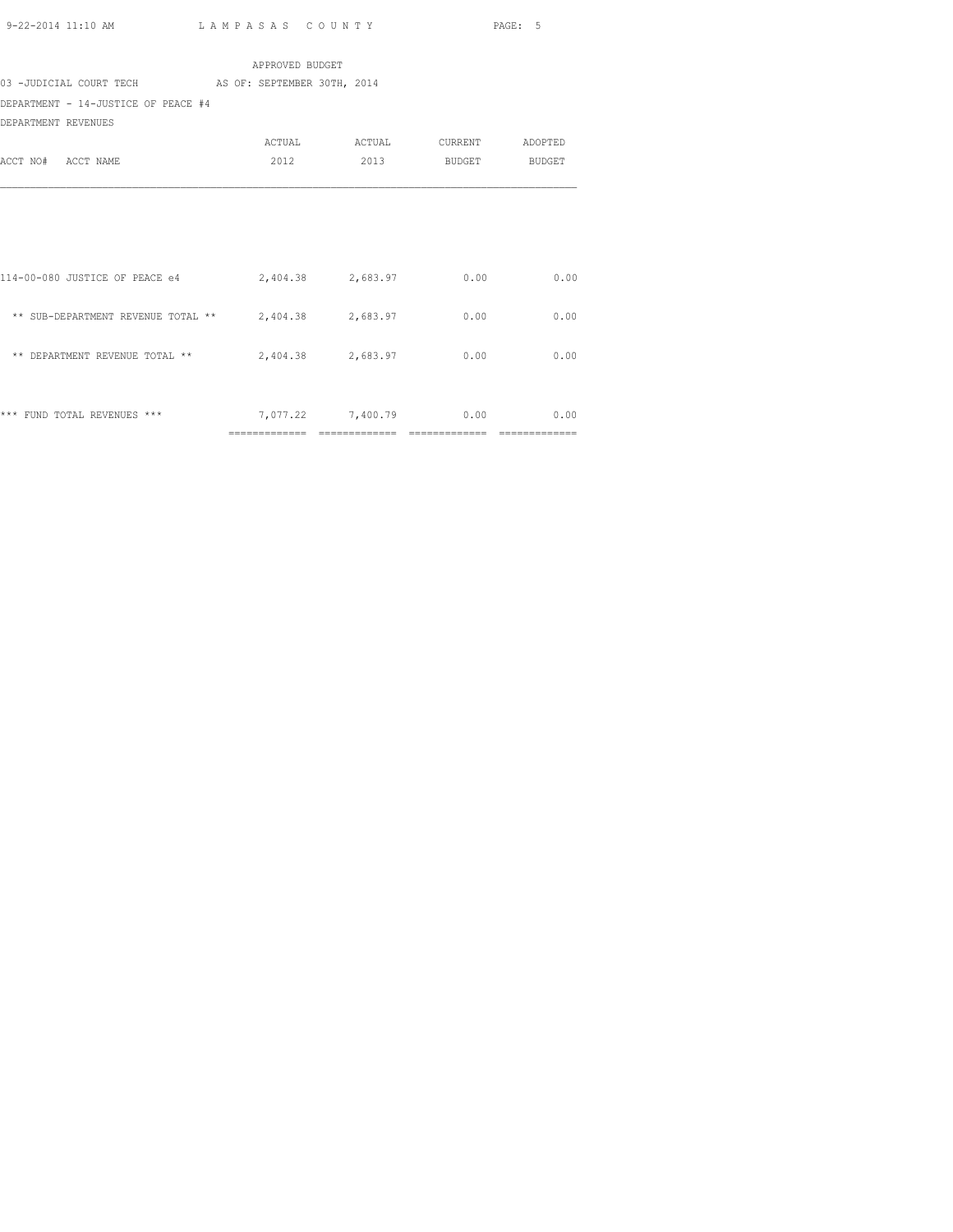|                                                     |  | APPROVED BUDGET |        |         |         |
|-----------------------------------------------------|--|-----------------|--------|---------|---------|
| 03 -JUDICIAL COURT TECH AS OF: SEPTEMBER 30TH, 2014 |  |                 |        |         |         |
| DEPARTMENT - 12-JUSTICE OF PEACE #1                 |  |                 |        |         |         |
| DEPARTMENT EXPENDITURES                             |  |                 |        |         |         |
|                                                     |  | ACTUAL          | ACTUAL | CURRENT | ADOPTED |
| ACCT NO# ACCT NAME                                  |  | 2012            | 2013   | BUDGET  | BUDGET  |
|                                                     |  |                 |        |         |         |
|                                                     |  |                 |        |         |         |
|                                                     |  |                 |        |         |         |
|                                                     |  |                 |        |         |         |
|                                                     |  |                 |        |         |         |
|                                                     |  |                 |        |         |         |

| GENERAL EXPENSES                       |          |                   |      |      |
|----------------------------------------|----------|-------------------|------|------|
| 412-00-304 OPERATING SUPPLIES          | 0.00     | 0.00              | 0.00 | 0.00 |
| 412-00-312 EQUIPMENT MAINTENANCE CONTR | 0.00     | 1,442.41          | 0.00 | 0.00 |
| 412-00-389 MISCELLANOUS                | 1,294.67 | 2,148.57          | 0.00 | 0.00 |
| ** CATEGORY TOTAL **                   |          | 1,294.67 3,590.98 | 0.00 | 0.00 |
| 412-00-500 OPERATING TRANSFER-OUT      | 0.00     | 0.00              | 0.00 | 0.00 |
| ** CATEGORY TOTAL **                   | 0.00     | 0.00              | 0.00 | 0.00 |
| ** SUB-DEPARTMENT TOTAL **             |          | 1,294.67 3,590.98 | 0.00 | 0.00 |
| ***<br>$***$<br>DEPARTMENT TOTAL       |          | 1,294.67 3,590.98 | 0.00 | 0.00 |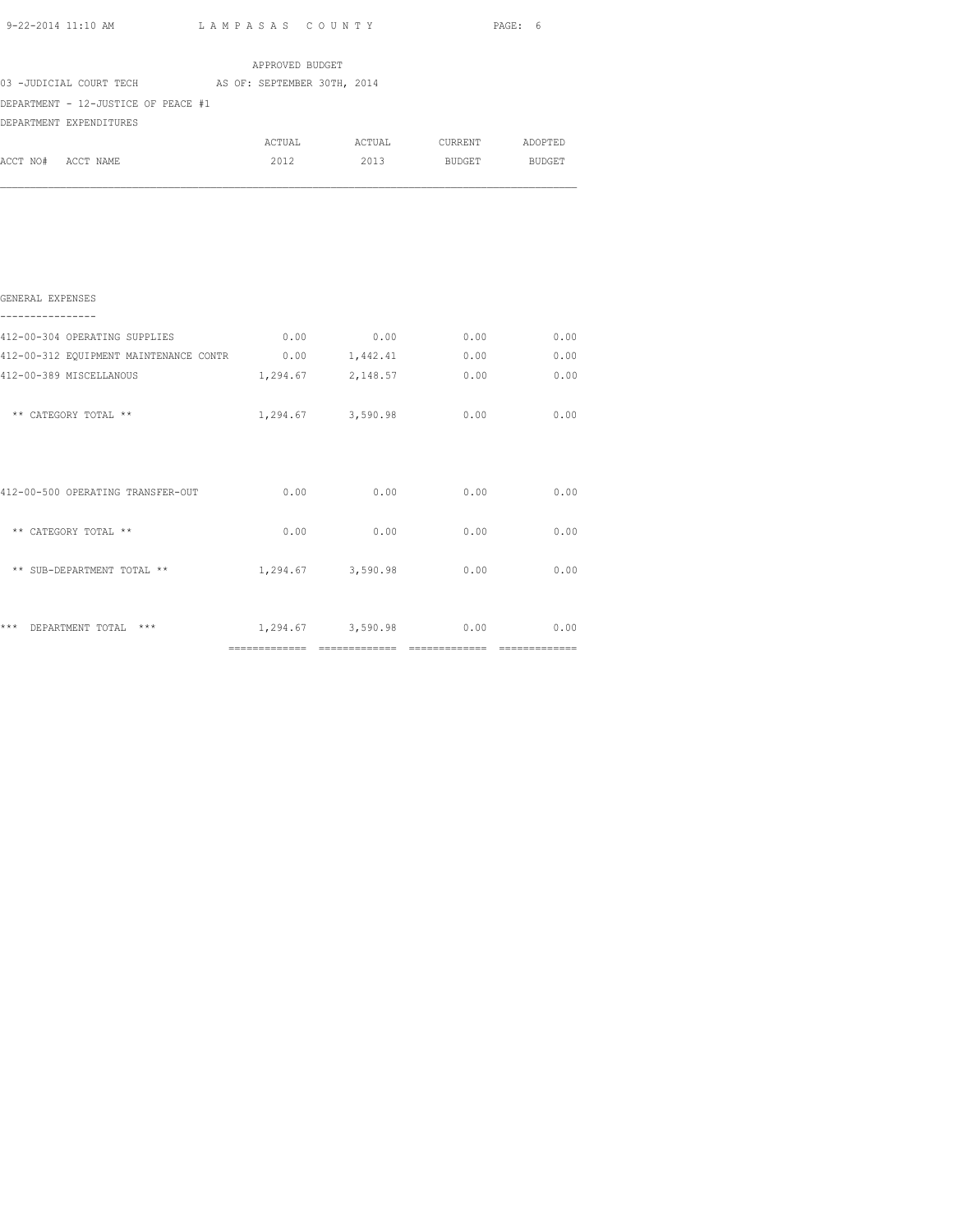|                                     |  | APPROVED BUDGET             |        |               |               |
|-------------------------------------|--|-----------------------------|--------|---------------|---------------|
| 03 -JUDICIAL COURT TECH             |  | AS OF: SEPTEMBER 30TH, 2014 |        |               |               |
| DEPARTMENT - 13-JUSTICE OF PEACE #3 |  |                             |        |               |               |
| DEPARTMENT EXPENDITURES             |  |                             |        |               |               |
|                                     |  | ACTUAL                      | ACTUAL | CURRENT       | ADOPTED       |
| ACCT NO# ACCT NAME                  |  | 2012                        | 2013   | <b>BUDGET</b> | <b>BUDGET</b> |
|                                     |  |                             |        |               |               |
|                                     |  |                             |        |               |               |

| ***<br>$***$<br>DEPARTMENT TOTAL       | 378.00 | 37.00 | 0.00 | 0.00 |
|----------------------------------------|--------|-------|------|------|
| ** SUB-DEPARTMENT TOTAL **             | 378.00 | 37.00 | 0.00 | 0.00 |
| ** CATEGORY TOTAL **                   | 378.00 | 37.00 | 0.00 | 0.00 |
| 413-00-389 MISCELLANOUSE               | 378.00 | 37.00 | 0.00 | 0.00 |
| 413-00-312 EQUIPMENT MAINTENANCE CONTR | 0.00   | 0.00  | 0.00 | 0.00 |
| 413-00-304 OPERATING SUPPLIES          | 0.00   | 0.00  | 0.00 | 0.00 |
| GENERAL EXPENSES                       |        |       |      |      |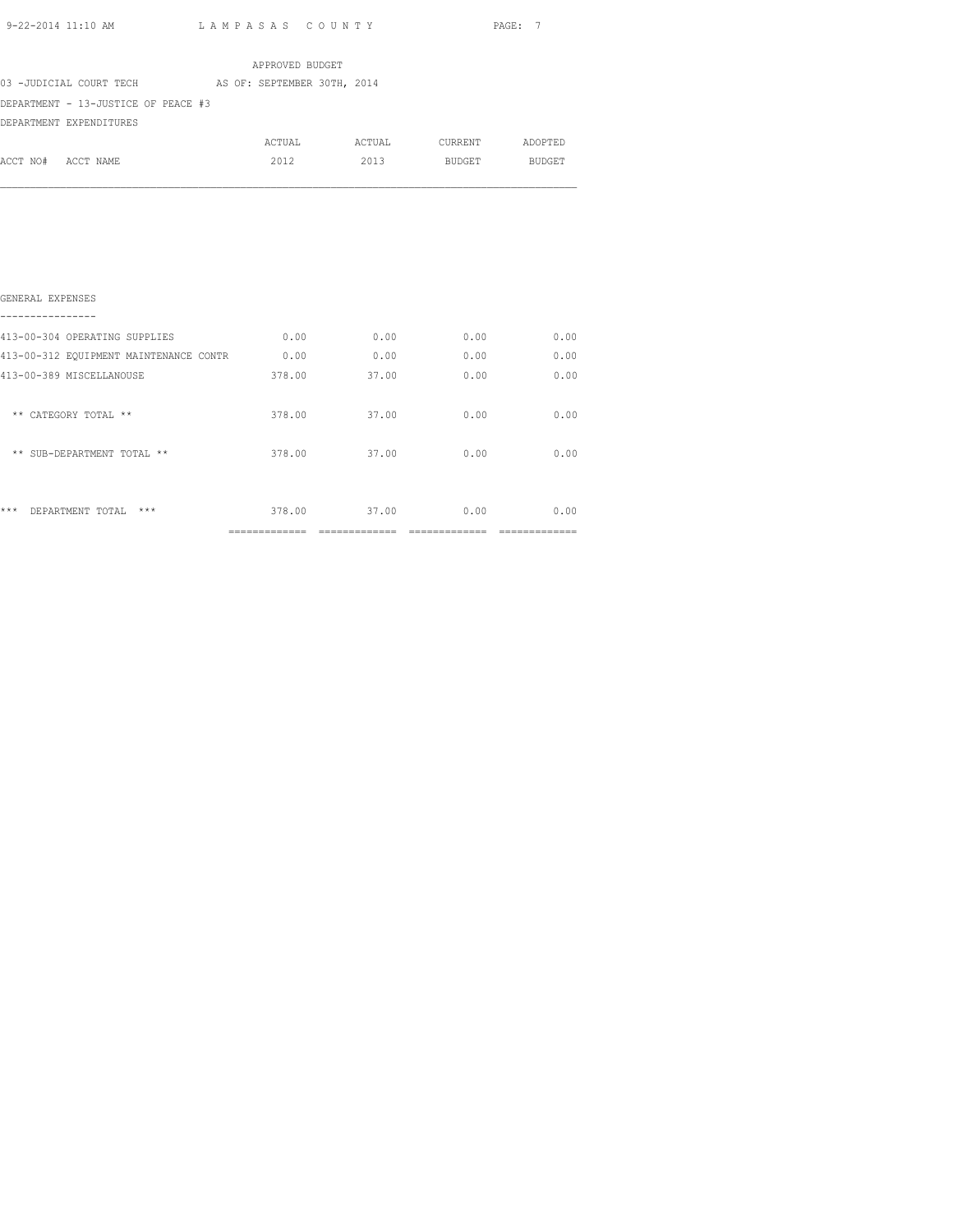|                                     |  | APPROVED BUDGET             |        |         |               |
|-------------------------------------|--|-----------------------------|--------|---------|---------------|
| 03 -JUDICIAL COURT TECH             |  | AS OF: SEPTEMBER 30TH, 2014 |        |         |               |
| DEPARTMENT - 14-JUSTICE OF PEACE #4 |  |                             |        |         |               |
| DEPARTMENT EXPENDITURES             |  |                             |        |         |               |
|                                     |  | ACTUAL                      | ACTUAL | CURRENT | ADOPTED       |
| ACCT NO#<br>ACCT NAME               |  | 2012                        | 2013   | BUDGET  | <b>BUDGET</b> |
|                                     |  |                             |        |         |               |
|                                     |  |                             |        |         |               |
|                                     |  |                             |        |         |               |

|                                        | ============= |                   |      |      |
|----------------------------------------|---------------|-------------------|------|------|
| *** FUND TOTAL EXPENDITURES ***        |               | 3,002.95 3,845.98 | 0.00 | 0.00 |
| ***<br>DEPARTMENT TOTAL<br>$***$       |               | 1,330.28 218.00   | 0.00 | 0.00 |
| ** SUB-DEPARTMENT TOTAL **             |               | 1,330.28 218.00   | 0.00 | 0.00 |
| ** CATEGORY TOTAL **                   | 1,330.28      | 218.00            | 0.00 | 0.00 |
| 414-00-389 MISCELLANEOUS               | 1,330.28      | 218.00            | 0.00 | 0.00 |
| 414-00-312 EQUIPMENT MAINTENANCE CONTR | 0.00          | 0.00              | 0.00 | 0.00 |
| 414-00-304 OPERATING SUPPLIES          | 0.00          | 0.00              | 0.00 | 0.00 |
| GENERAL EXPENSES                       |               |                   |      |      |

\*\*\* END OF REPORT \*\*\*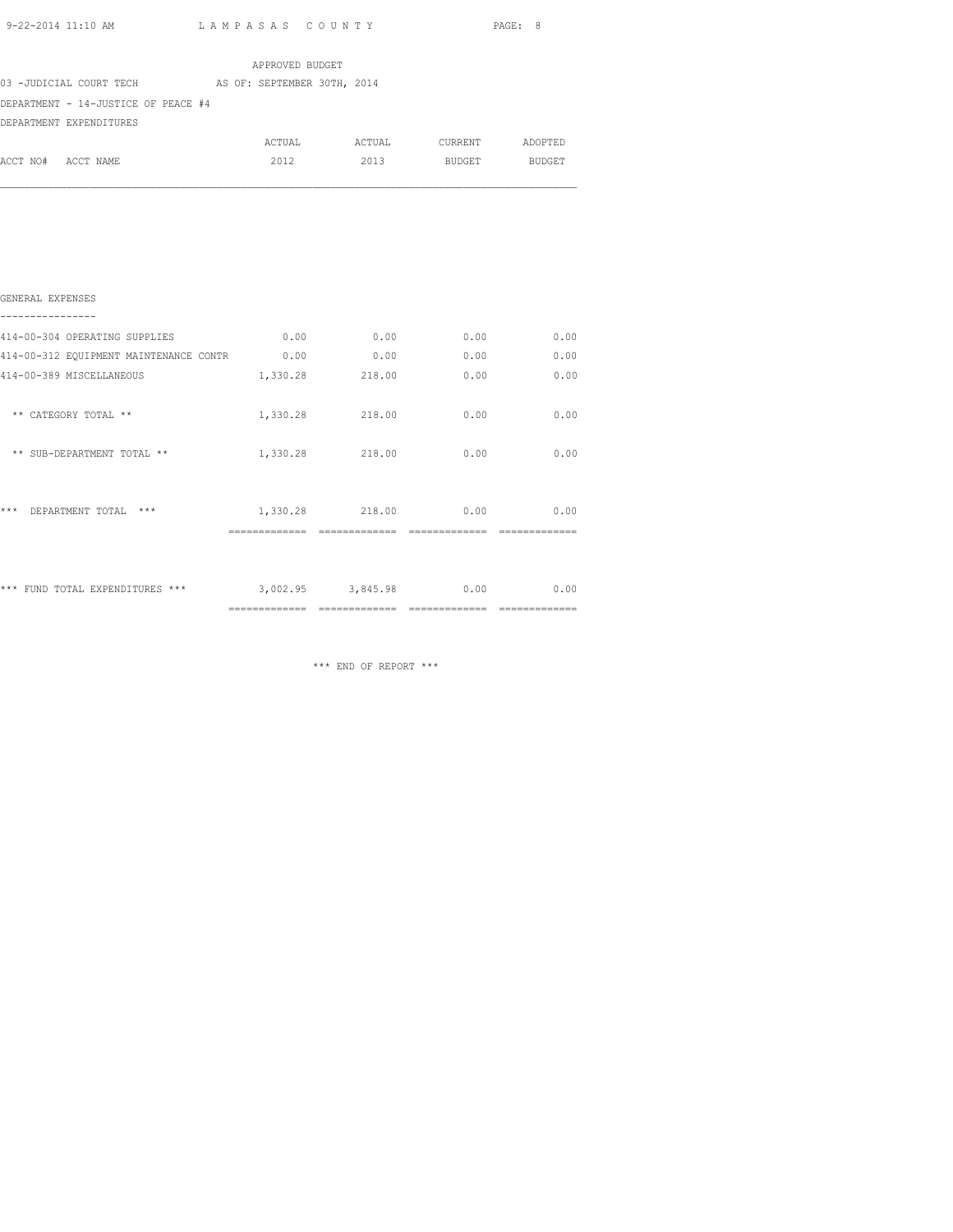| 9-22-2014 11:10 AM | LAMPASAS COUNTY | PAGE: |
|--------------------|-----------------|-------|
|                    |                 |       |

15 -LAMPASAS CO RD & BRIDGE AS OF: SEPTEMBER 30TH, 2014

APPROVED BUDGET

FINANCIAL SUMMARY

|                                                                            | ACTUAL                                                                |             | ACTUAL CURRENT                                                     | ADOPTED    |
|----------------------------------------------------------------------------|-----------------------------------------------------------------------|-------------|--------------------------------------------------------------------|------------|
| ACCT NO# ACCT NAME                                                         | 2012                                                                  | 2013        | BUDGET BUDGET                                                      |            |
| REVENUE SUMMARY                                                            |                                                                       |             |                                                                    |            |
| 00-ROAD & BRIDGE REVENUE                                                   | 2, 147, 634. 24   1, 881, 988. 26   2, 193, 300. 00   2, 213, 455. 00 |             |                                                                    |            |
| 01-PRECINCT 1                                                              | 0.00                                                                  | 0.00        | 0.00                                                               | 0.00       |
| 02-PRECINCT 2                                                              | 0.00                                                                  | 806.60      | 0.00                                                               | 0.00       |
| 03-PRECINCT 3                                                              |                                                                       | $0.00$ 0.00 | 0.00                                                               | 0.00       |
| 04-PRECINCT 4                                                              | 0.00                                                                  | 0.00        | 0.00                                                               | 0.00       |
| 05-ROAD & BRIDGE                                                           | 0.00                                                                  | 0.00        | 0.00                                                               | 0.00       |
| *** TOTAL REVENUE ***                                                      |                                                                       |             | 2, 147, 634. 24  1, 882, 794. 86  2, 193, 300. 00  2, 213, 455. 00 |            |
| EXPENDITURE SUMMARY                                                        |                                                                       |             |                                                                    |            |
| 01-PRECINCT 1                                                              |                                                                       |             | 398,886.20 489,109.83 562,242.00 522,881.00                        |            |
| 02-PRECINCT 2                                                              |                                                                       |             | 373,009.34 439,957.03 504,597.00 451,846.00                        |            |
| 03-PRECINCT 3                                                              |                                                                       |             | 451,822.00 439,406.78 507,465.00 441,942.00                        |            |
| 04-PRECINCT 4                                                              |                                                                       |             | 434, 209.16 441, 442.57 551, 422.00                                | 498,484.00 |
| 05-ROAD & BRIDGE                                                           |                                                                       |             | 473,797.95 52,572.55 44,792.00 285,781.00                          |            |
| *** TOTAL EXPENDITURES ***                                                 | 2, 131, 724.65 1, 862, 488.76 2, 170, 518.00 2, 200, 934.00           |             |                                                                    |            |
|                                                                            |                                                                       |             |                                                                    |            |
| REVENUES OVER/(UNDER) EXPENDITURES 15,909.59 20,306.10 22,782.00 12,521.00 |                                                                       |             |                                                                    |            |
|                                                                            |                                                                       |             |                                                                    |            |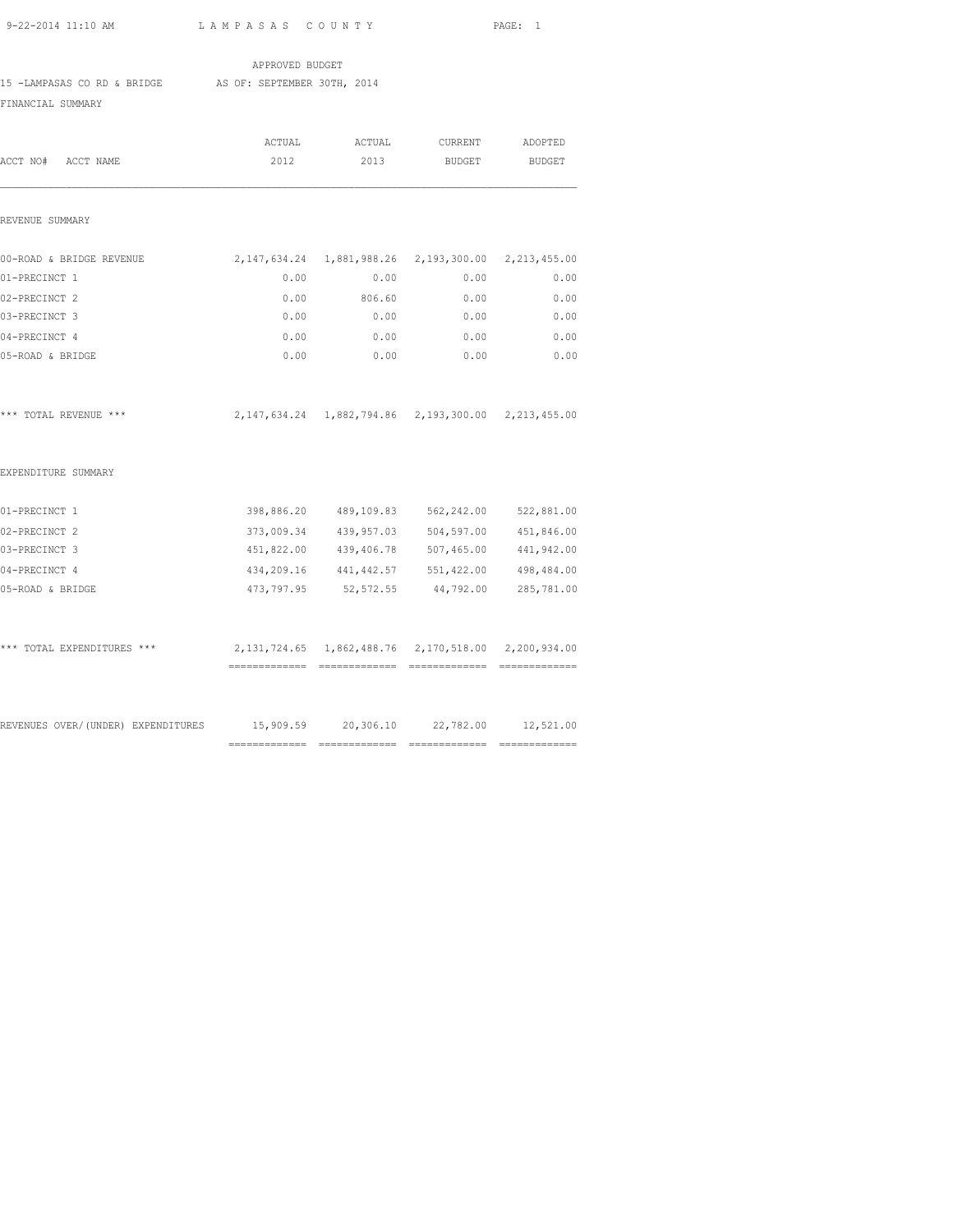### APPROVED BUDGET

### 15 -LAMPASAS CO RD & BRIDGE AS OF: SEPTEMBER 30TH, 2014

## DEPARTMENT - 00-ROAD & BRIDGE REVENUE

| DEPARTMENT REVENUES |  |
|---------------------|--|
|                     |  |

|                    | ACTUAL | ACTUAL | CURRENT | ADOPTED |
|--------------------|--------|--------|---------|---------|
| ACCT NO# ACCT NAME | 2012   | 2013   | BUDGET  | BUDGET  |

| 00-ROAD & BRIDGE |                                                                                         |            |               |                       |              |
|------------------|-----------------------------------------------------------------------------------------|------------|---------------|-----------------------|--------------|
|                  | 100-00-001 BEGINNING FUND BALANCE                                                       |            | 0.00          | 0.00                  | 0.00<br>0.00 |
|                  | 100-00-010 CURRENT AD VALOREM TAXES 1,047,801.26 1,136,749.66 1,478,800.00 1,498,955.00 |            |               |                       |              |
|                  | 100-00-020 DELINQUENT AD VALOREM TAXES 0.00 8,968.68                                    |            |               | 0.00                  | 0.00         |
|                  | 100-00-030 PENALTIES & INT. AD VALOREM 0.00                                             |            | 0.00          | 0.00                  | 0.00         |
|                  | 100-00-035 LCAD REFUND                                                                  | 0.00       | 0.00          | 0.00                  | 0.00         |
|                  | 100-00-090 MOTOR VEHICLE REGISTRATION 395,984.79 382,910.54 475,000.00 475,000.00       |            |               |                       |              |
|                  | 100-00-091 STATE SALES TAX REBATE                                                       | 0.00       | 0.00          | 0.00                  | 0.00         |
|                  | 100-00-093 SPECIAL TAX ON VEHICLES 220,723.50                                           |            |               | 219,034.80 200,000.00 | 200,000.00   |
|                  | 100-00-099 INTEREST REVENUE                                                             |            | 921.54 359.32 | 1,000.00              | 1,000.00     |
|                  | 100-00-100 SALE OF SURPLUS EQUIP/PROPE 42,074.80                                        |            | 50.00         | 0.00                  | 0.00         |
|                  | 100-00-102 INSURANCE REFUND                                                             | 0.00       | 6,475.00      | 0.00                  | 0.00         |
|                  | 100-00-110 LATERAL ROADS                                                                | 21, 554.29 |               | 23,033.15 22,500.00   | 22,500.00    |
|                  | 100-00-116 GRANT REVENUE                                                                | 0.00       | 0.00          | 0.00                  | 0.00         |
|                  | 100-00-124 GROSS WEIGHT & AXLE WEIGHT 16,411.38                                         |            | 25,073.98     | 16,000.00             | 16,000.00    |
|                  | 100-00-130 911-ADDRESSING SIGNS                                                         | 0.00       | 0.00          | 0.00                  | 0.00         |
|                  | 100-00-189 DISCOUNTS TAKEN                                                              | 0.00       | 0.00          | 0.00                  | 0.00         |
|                  | 100-00-190 MISCELLANEOUS RECEIPTS                                                       | 127.28     | 79,333.13     | 0.00                  | 0.00         |
|                  | 100-00-191 CITIZENS DONATIONS                                                           | 0.00       | 0.00          | 0.00                  | 0.00         |
|                  | 200-00-000 OTHER SOURCES - LEASE 402,035.40                                             |            | 0.00          | 0.00                  | 0.00         |
|                  | 200-00-010 OPERATING TRANSFERS-IN 0.00                                                  |            | 0.00          | 0.00                  | 0.00         |
|                  | ** SUB-DEPARTMENT REVENUE TOTAL ** 2,147,634.24 1,881,988.26 2,193,300.00 2,213,455.00  |            |               |                       |              |
|                  | ** DEPARTMENT REVENUE TOTAL ** 2,147,634.24 1,881,988.26 2,193,300.00 2,213,455.00      |            |               |                       |              |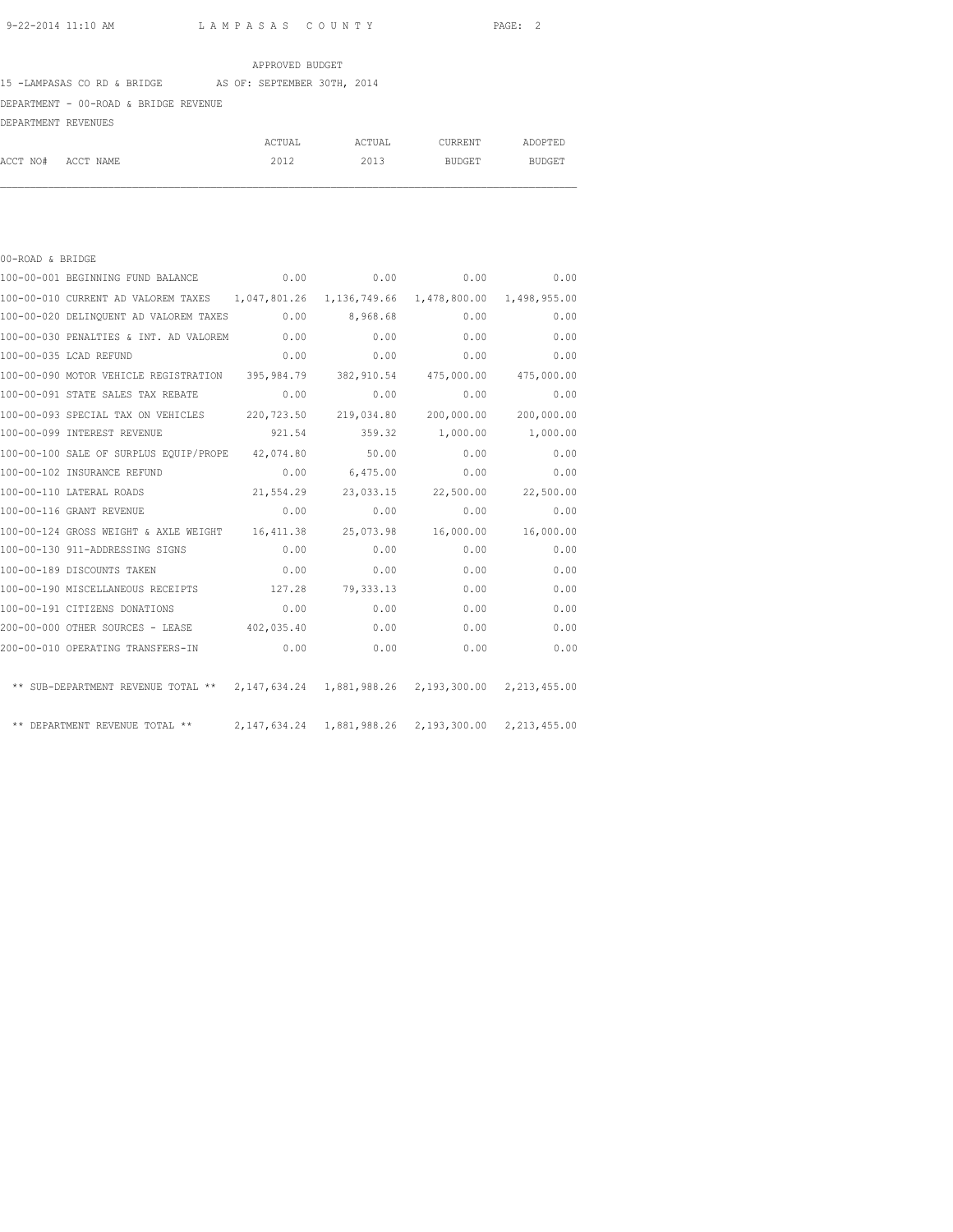|                                      | APPROVED BUDGET             |        |               |               |
|--------------------------------------|-----------------------------|--------|---------------|---------------|
| 15 -LAMPASAS CO RD & BRIDGE          | AS OF: SEPTEMBER 30TH, 2014 |        |               |               |
| DEPARTMENT - 01-PRECINCT 1           |                             |        |               |               |
| DEPARTMENT REVENUES                  |                             |        |               |               |
|                                      | ACTUAL                      | ACTUAL | CURRENT       | ADOPTED       |
| ACCT NO#<br>ACCT NAME                | 2012                        | 2013   | <b>BUDGET</b> | <b>BUDGET</b> |
| 00-ROAD & BRIDGE                     |                             |        |               |               |
| 101-00-100 SALES OF SURPLUS PROPERTY | 0.00                        | 0.00   | 0.00          | 0.00          |
| 101-00-116 GRANT REVENUE-FEMA        | 0.00                        | 0.00   | 0.00          | 0.00          |
| 101-00-190 MISCELLANOUS              | 0.00                        | 0.00   | 0.00          | 0.00          |
| ** SUB-DEPARTMENT REVENUE TOTAL **   | 0.00                        | 0.00   | 0.00          | 0.00          |
| ** DEPARTMENT REVENUE TOTAL **       | 0.00                        | 0.00   | 0.00          | 0.00          |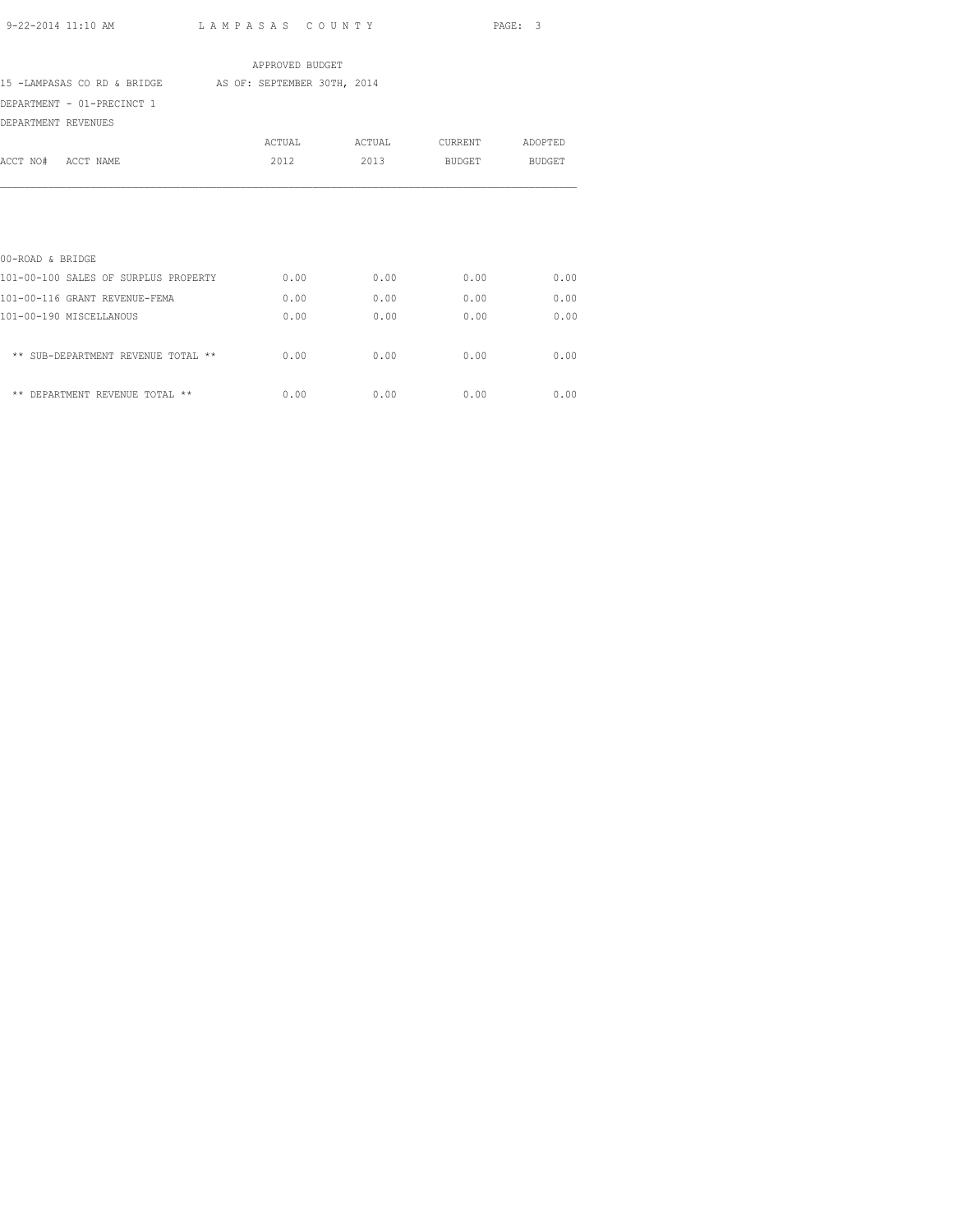|                                                         | APPROVED BUDGET |        |         |         |
|---------------------------------------------------------|-----------------|--------|---------|---------|
| 15 -LAMPASAS CO RD & BRIDGE AS OF: SEPTEMBER 30TH, 2014 |                 |        |         |         |
| DEPARTMENT - 02-PRECINCT 2                              |                 |        |         |         |
| DEPARTMENT REVENUES                                     |                 |        |         |         |
|                                                         | ACTUAL          | ACTUAL | CURRENT | ADOPTED |
| ACCT NO# ACCT NAME                                      | 2012            | 2013   | BUDGET  | BUDGET  |
|                                                         |                 |        |         |         |
| 00-ROAD & BRIDGE                                        |                 |        |         |         |
| 102-00-100 SALE OF SURPLUS PROPERTY                     | 0.00            | 0.00   | 0.00    | 0.00    |
| 102-00-116 GRANT REVENUE-FEMA                           | 0.00            | 0.00   | 0.00    | 0.00    |
| 102-00-190 MISCELLANEOUS                                | 0.00            | 806.60 | 0.00    | 0.00    |
| ** SUB-DEPARTMENT REVENUE TOTAL **                      | 0.00            | 806.60 | 0.00    | 0.00    |
| ** DEPARTMENT REVENUE TOTAL **                          | 0.00            | 806.60 | 0.00    | 0.00    |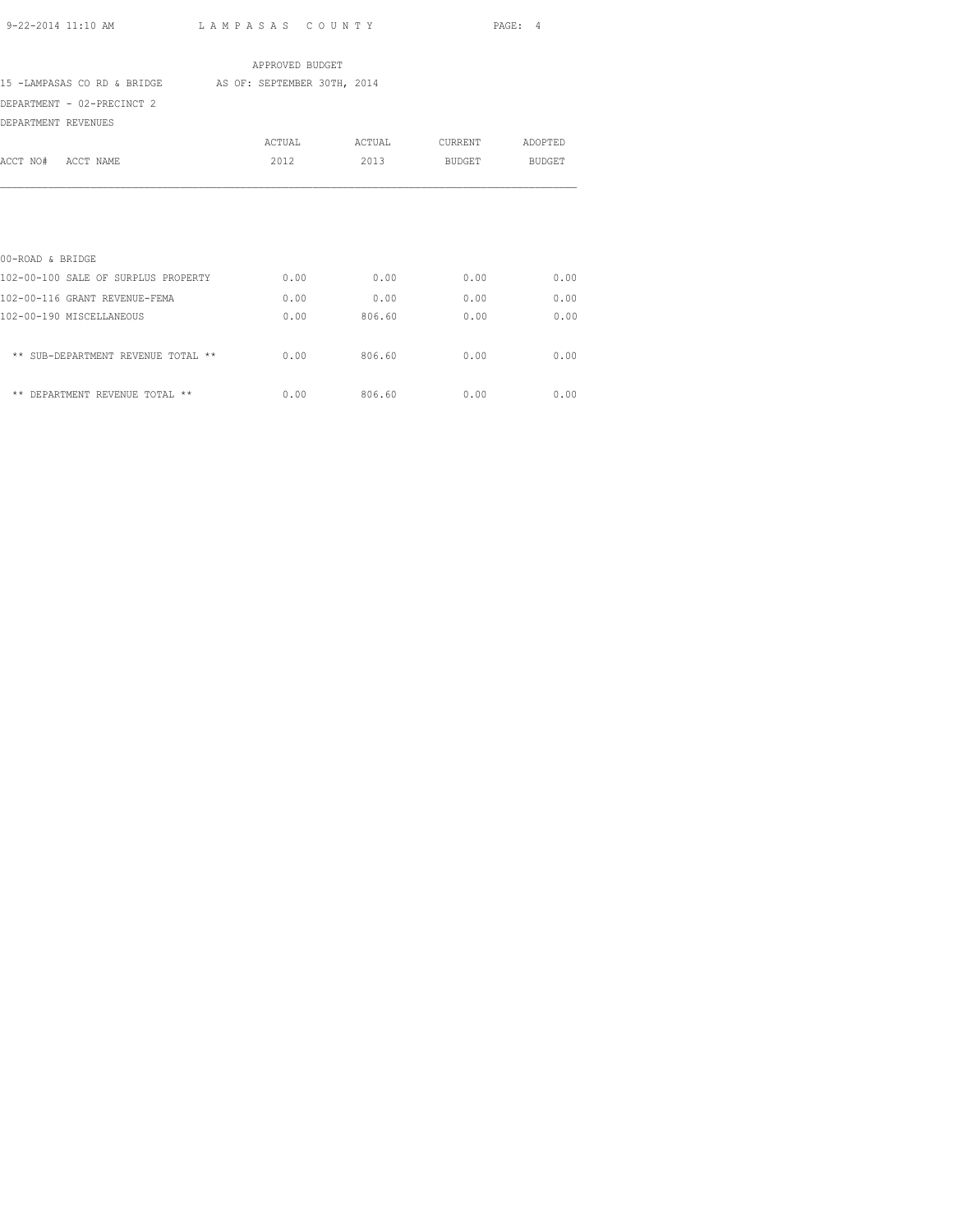|                                                         | APPROVED BUDGET |        |         |         |
|---------------------------------------------------------|-----------------|--------|---------|---------|
| 15 -LAMPASAS CO RD & BRIDGE AS OF: SEPTEMBER 30TH, 2014 |                 |        |         |         |
| DEPARTMENT - 03-PRECINCT 3                              |                 |        |         |         |
| DEPARTMENT REVENUES                                     |                 |        |         |         |
|                                                         | ACTUAL          | ACTUAL | CURRENT | ADOPTED |
| ACCT NO# ACCT NAME                                      | 2012            | 2013   | BUDGET  | BUDGET  |
|                                                         |                 |        |         |         |
|                                                         |                 |        |         |         |
|                                                         |                 |        |         |         |
| 00-ROAD & BRIDGE                                        |                 |        |         |         |
| 103-00-100 SALE OF SURPLUS PROPERTY                     | 0.00            | 0.00   | 0.00    | 0.00    |
| 103-00-116 GRANT REVENUE-FEMA                           | 0.00            | 0.00   | 0.00    | 0.00    |
| 103-00-190 MISCELLANOUS                                 | 0.00            | 0.00   | 0.00    | 0.00    |
| ** SUB-DEPARTMENT REVENUE TOTAL **                      | 0.00            | 0.00   | 0.00    | 0.00    |
| ** DEPARTMENT REVENUE TOTAL **                          | 0.00            | 0.00   | 0.00    | 0.00    |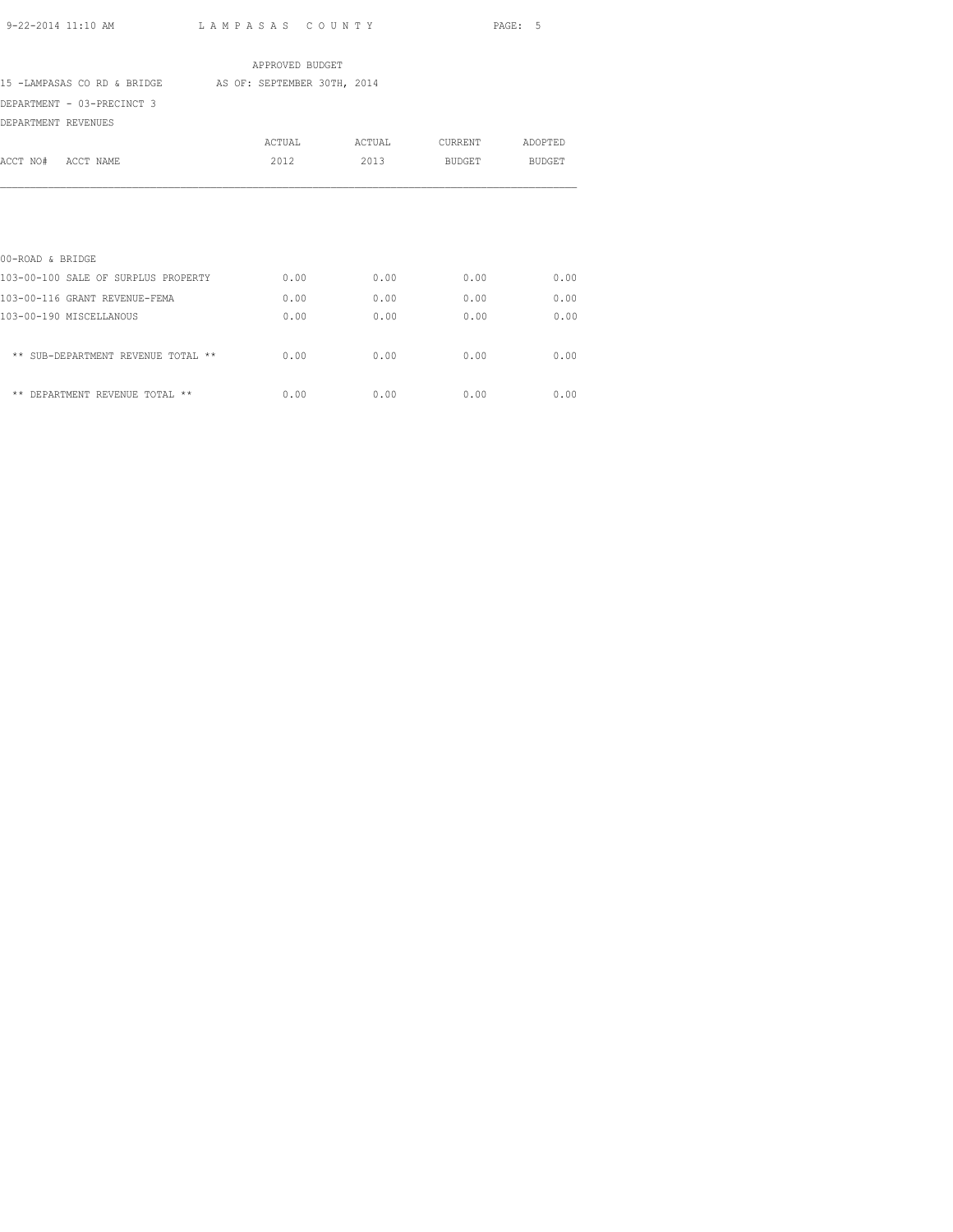|                                                         | APPROVED BUDGET |        |                 |        |
|---------------------------------------------------------|-----------------|--------|-----------------|--------|
| 15 -LAMPASAS CO RD & BRIDGE AS OF: SEPTEMBER 30TH, 2014 |                 |        |                 |        |
| DEPARTMENT - 04-PRECINCT 4                              |                 |        |                 |        |
| DEPARTMENT REVENUES                                     |                 |        |                 |        |
|                                                         | ACTUAL          | ACTUAL | CURRENT ADOPTED |        |
| ACCT NO# ACCT NAME                                      | 2012            | 2013   | BUDGET          | BUDGET |
|                                                         |                 |        |                 |        |
|                                                         |                 |        |                 |        |
|                                                         |                 |        |                 |        |
|                                                         |                 |        |                 |        |
| 00-ROAD & BRIDGE                                        |                 |        |                 |        |
| 104-00-100 SALES OF SURPLUS PROPERTY                    | 0.00            | 0.00   | 0.00            | 0.00   |
| 104-00-116 GRANT REVENUE-FEMA                           | 0.00            | 0.00   | 0.00            | 0.00   |
| 104-00-117 LCRA REIMBURSEMENT                           | 0.00            | 0.00   | 0.00            | 0.00   |
| 104-00-190 MISCELLANEOUS                                | 0.00            | 0.00   | 0.00            | 0.00   |
|                                                         |                 |        |                 |        |
| ** SUB-DEPARTMENT REVENUE TOTAL **                      | 0.00            | 0.00   | 0.00            | 0.00   |
|                                                         |                 |        |                 |        |

\*\* DEPARTMENT REVENUE TOTAL \*\*  $0.00$  0.00 0.00 0.00 0.00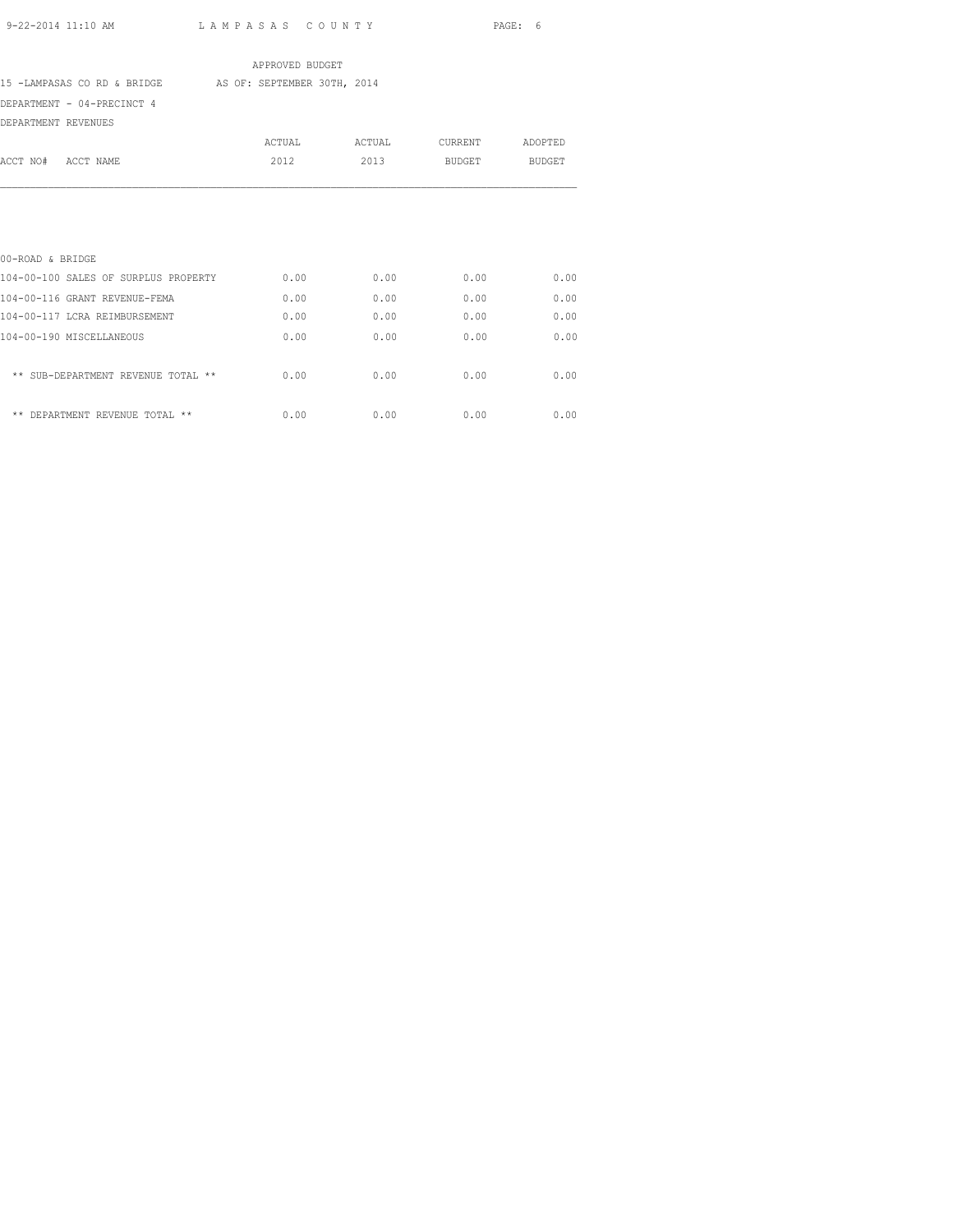|                                                                                 | APPROVED BUDGET |      |                    |      |
|---------------------------------------------------------------------------------|-----------------|------|--------------------|------|
| 15 -LAMPASAS CO RD & BRIDGE AS OF: SEPTEMBER 30TH, 2014                         |                 |      |                    |      |
| DEPARTMENT - 05-ROAD & BRIDGE                                                   |                 |      |                    |      |
| DEPARTMENT REVENUES                                                             |                 |      |                    |      |
|                                                                                 |                 |      |                    |      |
| ACCT NO# ACCT NAME                                                              | 2012            |      | 2013 BUDGET BUDGET |      |
|                                                                                 |                 |      |                    |      |
|                                                                                 |                 |      |                    |      |
|                                                                                 |                 |      |                    |      |
|                                                                                 |                 |      |                    |      |
| 00-ROAD & BRIDGE                                                                |                 |      |                    |      |
| 105-00-121 ORCA-FEDERAL FUNDS                                                   | 0.00            | 0.00 | 0.00               | 0.00 |
| 105-00-126 ORCA-STATE FUNDS                                                     | 0.00            | 0.00 | 0.00               | 0.00 |
|                                                                                 |                 |      |                    |      |
| ** SUB-DEPARTMENT REVENUE TOTAL **                                              | 0.00            | 0.00 | 0.00               | 0.00 |
|                                                                                 |                 |      |                    |      |
| ** DEPARTMENT REVENUE TOTAL **                                                  | 0.00            | 0.00 | 0.00               | 0.00 |
|                                                                                 |                 |      |                    |      |
|                                                                                 |                 |      |                    |      |
| *** FUND TOTAL REVENUES *** 2,147,634.24 1,882,794.86 2,193,300.00 2,213,455.00 |                 |      |                    |      |
|                                                                                 |                 |      |                    |      |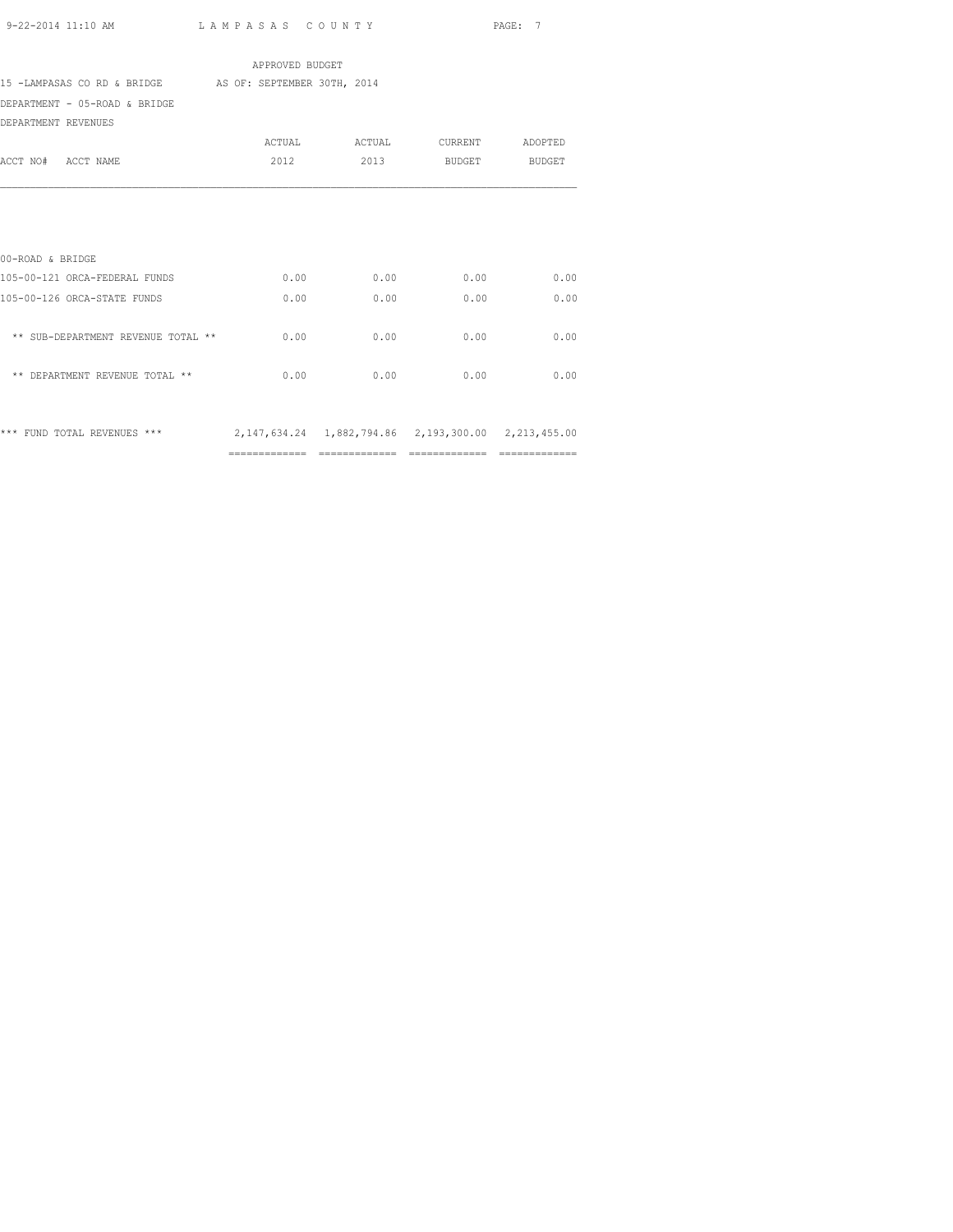| APPROVED BUDGET<br>15 -LAMPASAS CO RD & BRIDGE AS OF: SEPTEMBER 30TH, 2014<br>DEPARTMENT - 01-PRECINCT 1<br>DEPARTMENT EXPENDITURES<br>ACTUAL ACTUAL CURRENT ADOPTED<br>ACCT NO# ACCT NAME<br>2012<br>2013<br><b>BUDGET</b><br>00-ROAD & BRIDGE<br>WAGES |                    |
|----------------------------------------------------------------------------------------------------------------------------------------------------------------------------------------------------------------------------------------------------------|--------------------|
|                                                                                                                                                                                                                                                          |                    |
|                                                                                                                                                                                                                                                          |                    |
|                                                                                                                                                                                                                                                          |                    |
|                                                                                                                                                                                                                                                          |                    |
|                                                                                                                                                                                                                                                          |                    |
|                                                                                                                                                                                                                                                          | BUDGET             |
|                                                                                                                                                                                                                                                          |                    |
|                                                                                                                                                                                                                                                          |                    |
|                                                                                                                                                                                                                                                          |                    |
|                                                                                                                                                                                                                                                          |                    |
| 401-00-101 SALARIES & WAGES ELECTED OF 47,354.04<br>52,441.35 53,901.00 54,668.00                                                                                                                                                                        |                    |
| 0.00<br>401-00-106 TEMPORARY EMPLOYEE<br>0.00<br>0.00                                                                                                                                                                                                    | 0.00               |
| 401-00-109 SR EQUIPMENT OPERATOR #1142 30,429.11<br>35,121.80 37,860.00 38,627.00                                                                                                                                                                        |                    |
| 401-00-110 PART-TIME EMPLOYEES<br>0.00<br>0.00<br>0.00                                                                                                                                                                                                   | 0.00               |
| 401-00-112 JR EQUIPMENT OPERATOR 34, 223.32 29, 417.20 31, 710.00 30, 666.00                                                                                                                                                                             |                    |
| 401-00-120 SALARY & WAGES OVERTIME 0.00<br>0.00<br>0.00                                                                                                                                                                                                  | 0.00               |
| 401-00-139 JR EQUIPMENT OPERATOR #0306 27,799.53 26,379.44 29,898.00 30,665.00                                                                                                                                                                           |                    |
| 401-00-199 LONGEVITY PAYMENT<br>3,120.00 3,360.00 3,600.00 3,720.00                                                                                                                                                                                      |                    |
| 142,926.00 146,719.79 156,969.00 158,346.00<br>** CATEGORY TOTAL **                                                                                                                                                                                      |                    |
| EMPLOYEE BENEFITS                                                                                                                                                                                                                                        |                    |
| 11,803.05<br>12,001.87  12,008.00  12,113.00<br>401-00-203 FICA BENEFITS                                                                                                                                                                                 |                    |
| 25,592.52<br>401-00-204 GROUP MEDICAL INSURANCE<br>25,624.32<br>22,657.00                                                                                                                                                                                | 22,536.00          |
| 401-00-205 RETIREMENT<br>22,339.66<br>23,440.65<br>25,115.00                                                                                                                                                                                             | 25,335.00          |
| 2,403.00 1,987.25 4,490.00 4,528.00<br>401-00-207 WORKMAN'S COMP                                                                                                                                                                                         |                    |
| 709.00<br>401-00-208 UNEMPLOYMENT INSURANCE (1,567.00)<br>75.00                                                                                                                                                                                          | 75.00              |
| 401-00-210 AUTO ALLOWANCE<br>9,923.00 9,277.00 9,600.00 9,600.00                                                                                                                                                                                         |                    |
| 401-00-211 UNIFORM ALLOWANCE<br>1,247.50<br>1,209.50<br>1,970.00                                                                                                                                                                                         | 1,970.00           |
| 401-00-212 PHONE ALLOWANCE<br>0.00<br>0.00<br>0.00                                                                                                                                                                                                       | 0.00               |
| ** CATEGORY TOTAL **<br>71,741.73<br>74,249.59 75,915.00                                                                                                                                                                                                 | 76,157.00          |
| GENERAL EXPENSES                                                                                                                                                                                                                                         |                    |
|                                                                                                                                                                                                                                                          |                    |
| 401-00-301 COMMUNICATIONS<br>2,231.33<br>2,458.24<br>2,200.00                                                                                                                                                                                            | 2,500.00           |
| 401-00-302 UTILITIES<br>670.87<br>686.27<br>750.00                                                                                                                                                                                                       | 750.00             |
| 401-00-304 OPERATING SUPPLIES<br>11,567.18<br>15,000.00<br>17,365.76                                                                                                                                                                                     | 1,500.00           |
| 401-00-305 TRAVEL & INSERVICE TRAINING<br>250.00<br>500.00<br>335.00                                                                                                                                                                                     | 500.00             |
| 401-00-308 REPAIRS & MAINTENANCE EQUIP 8,921.02<br>5, 151. 21<br>7,500.00                                                                                                                                                                                | 15,000.00          |
| 401-00-342 GAS & OIL<br>32,340.86<br>19,129.54<br>20,000.00                                                                                                                                                                                              | 25,000.00          |
| 401-00-347 UNIFORMS<br>0.00<br>0.00<br>0.00                                                                                                                                                                                                              | 0.00               |
| 401-00-370 EQUIPMENT RENTAL<br>0.00<br>0.00<br>0.00                                                                                                                                                                                                      | 0.00               |
| 401-00-372 EQUIPMENT LEASE<br>0.00<br>0.00<br>0.00                                                                                                                                                                                                       | 0.00               |
| 401-00-381 911-ADDRESSING SIGNS<br>0.00<br>0.00<br>0.00                                                                                                                                                                                                  | 0.00               |
| 401-00-391 PREC 1 CATTLE GUARDS<br>0.00<br>0.00<br>0.00<br>401-00-395 PREC 1 ROAD CONSTRUCTION 83,426.36<br>62,007.05 150,000.00                                                                                                                         | 0.00<br>150,000.00 |

\*\* CATEGORY TOTAL \*\* 139,407.62 107,133.07 195,950.00 195,250.00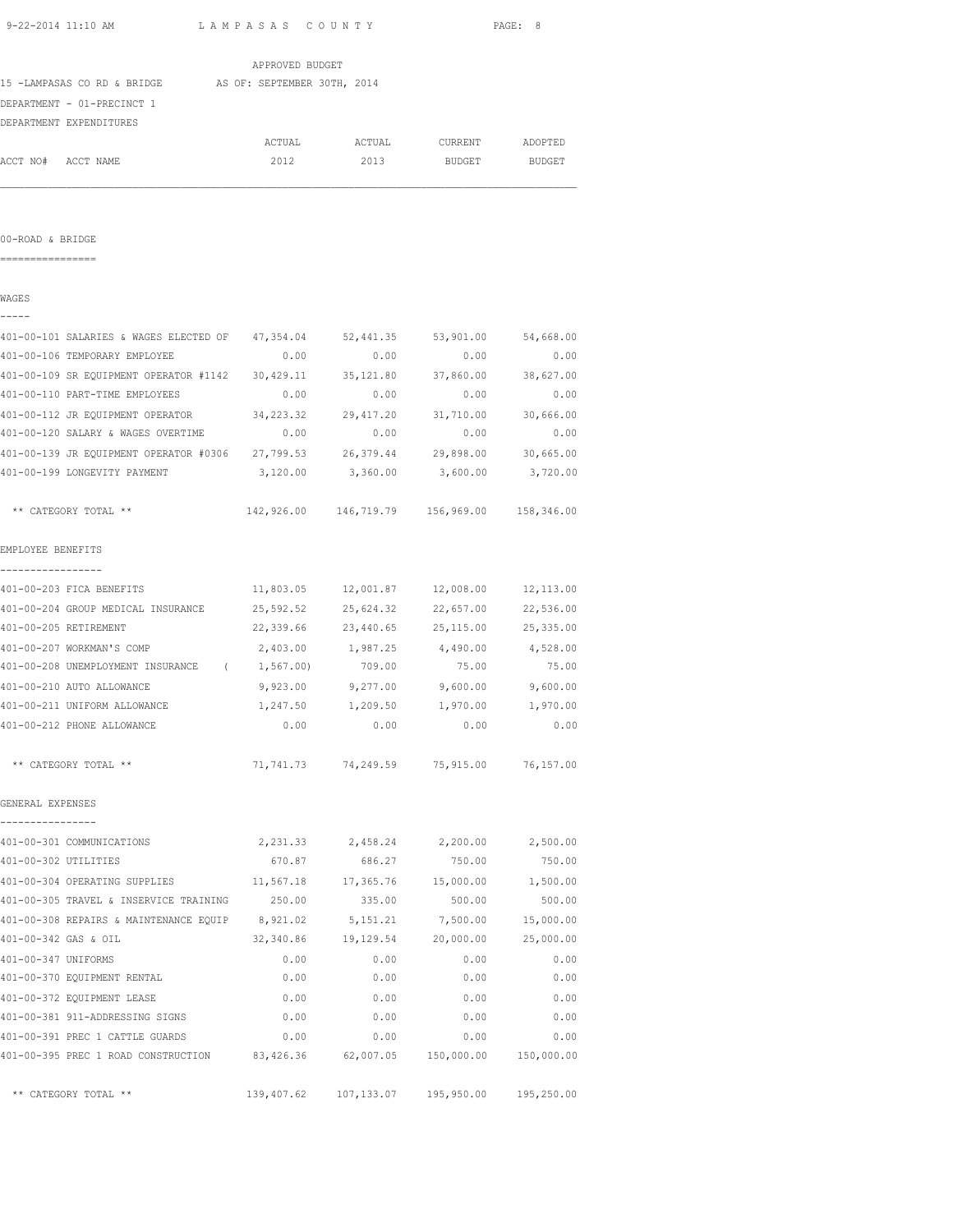| 9-22-2014 11:10 AM | LAMPASAS COUNTY | PAGE: 9 |  |
|--------------------|-----------------|---------|--|
|                    |                 |         |  |

|                                                                                                                  | APPROVED BUDGET |      |                                                |      |
|------------------------------------------------------------------------------------------------------------------|-----------------|------|------------------------------------------------|------|
| 15 -LAMPASAS CO RD & BRIDGE AS OF: SEPTEMBER 30TH, 2014<br>DEPARTMENT - 01-PRECINCT 1<br>DEPARTMENT EXPENDITURES |                 |      |                                                |      |
|                                                                                                                  |                 |      | ACTUAL ACTUAL CURRENT ADOPTED                  |      |
| ACCT NO# ACCT NAME                                                                                               | 2012            |      | 2013 BUDGET BUDGET                             |      |
| CAPITAL OUTLAY                                                                                                   |                 |      |                                                |      |
| --------------<br>401-00-402 OPERATING EQUIPMENT                                                                 |                 |      | $0.00$ 39,788.56 57,000.00                     | 0.00 |
| ** CATEGORY TOTAL **                                                                                             |                 |      | $0.00$ 39,788.56 57,000.00                     | 0.00 |
| CAPITAL LEASE<br>-------------                                                                                   |                 |      |                                                |      |
| 401-00-903 CAPITAL PURCHASES - PRINCIP 41,334.71 113,370.73 72,302.00 89,695.00                                  |                 |      |                                                |      |
| 401-00-904 CAPITAL PURCHASES - INTERES 3,476.14 7,848.09 4,106.00 3,433.00                                       |                 |      |                                                |      |
| ** CATEGORY TOTAL **                                                                                             |                 |      | 44,810.85 121,218.82 76,408.00 93,128.00       |      |
| ** SUB-DEPARTMENT TOTAL **                                                                                       |                 |      | 398,886.20 489,109.83 562,242.00 522,881.00    |      |
| $01-PCT$ #1                                                                                                      |                 |      |                                                |      |
| =========                                                                                                        |                 |      |                                                |      |
| GENERAL EXPENSES                                                                                                 |                 |      |                                                |      |
| 401-01-395 PREC 1 CONSTRUCTION-FEMA                                                                              | 0.00            | 0.00 | 0.00                                           | 0.00 |
| ** CATEGORY TOTAL **                                                                                             | 0.00            | 0.00 | 0.00                                           | 0.00 |
| ** SUB-DEPARTMENT TOTAL **                                                                                       | 0.00            | 0.00 | 0.00                                           | 0.00 |
| *** DEPARTMENT TOTAL ***                                                                                         |                 |      | 398,886.20  489,109.83  562,242.00  522,881.00 |      |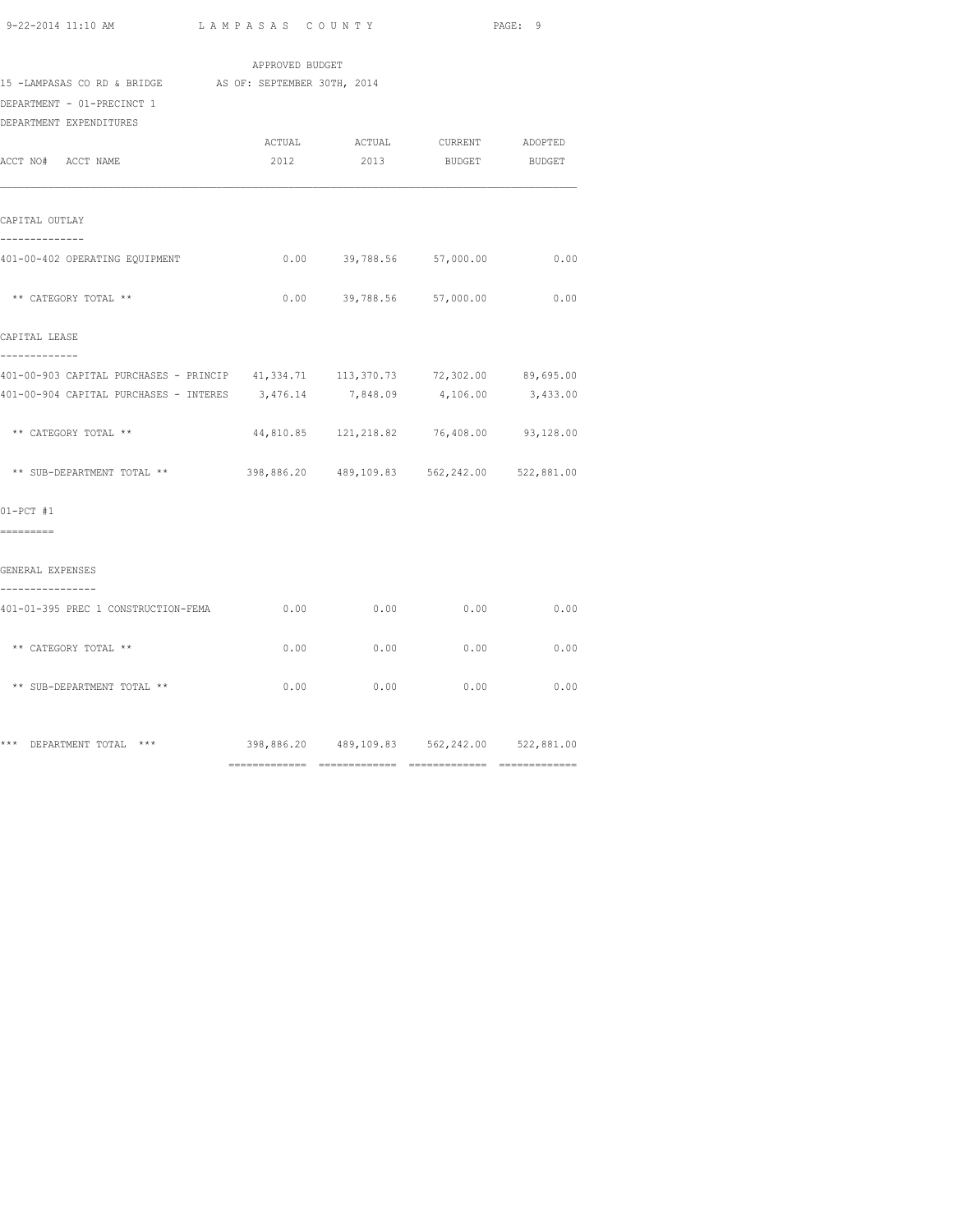| 9-22-2014 11:10 AM              |                                                                                | LAMPASAS COUNTY |                     |                                        | PAGE: 10      |
|---------------------------------|--------------------------------------------------------------------------------|-----------------|---------------------|----------------------------------------|---------------|
|                                 |                                                                                | APPROVED BUDGET |                     |                                        |               |
|                                 | 15 -LAMPASAS CO RD & BRIDGE AS OF: SEPTEMBER 30TH, 2014                        |                 |                     |                                        |               |
| DEPARTMENT - 02-PRECINCT 2      |                                                                                |                 |                     |                                        |               |
| DEPARTMENT EXPENDITURES         |                                                                                |                 |                     |                                        |               |
|                                 |                                                                                |                 |                     | ACTUAL ACTUAL CURRENT                  | ADOPTED       |
| ACCT NO#<br>ACCT NAME           |                                                                                | 2012            | 2013                | BUDGET                                 | <b>BUDGET</b> |
|                                 |                                                                                |                 |                     |                                        |               |
| 00-ROAD & BRIDGE                |                                                                                |                 |                     |                                        |               |
|                                 |                                                                                |                 |                     |                                        |               |
| WAGES                           |                                                                                |                 |                     |                                        |               |
|                                 | 402-00-101 SALARIES & WAGES ELECTED OF 47,549.52 52,595.35 53,901.00 54,668.00 |                 |                     |                                        |               |
| 402-00-106 TEMPORARY EMPLOYEE   |                                                                                | 0.00            | 0.00                | 0.00                                   | 0.00          |
|                                 | 402-00-109 SR EQUIPMENT OPERATOR                                               | 0.00            | 0.00                | 0.00                                   | 0.00          |
| 402-00-110 PART-TIME EMPLOYEES  |                                                                                | 0.00            | 0.00                | 0.00                                   | 0.00          |
|                                 | 402-00-112 JR EQUIPMENT OPERATOR #0129 23,014.11                               |                 | 29,398.21           | 31,708.00                              | 32,475.00     |
|                                 | 402-00-138 SR EQUIPMENT OPERATOR #2340 32,406.44                               |                 | 32,977.52           | 35,687.00                              | 36,453.00     |
|                                 | 402-00-139 JR EQUIPMENT OPERATOR #1993 32,997.35                               |                 | 32, 142. 23         | 34,647.00                              | 35, 413.00    |
| 402-00-199 LONGEVITY PAYMENT    |                                                                                | 4,440.00        | 3,960.00            | 4,080.00                               | 4,200.00      |
| ** CATEGORY TOTAL **            |                                                                                |                 |                     | 140,407.42    151,073.31    160,023.00 | 163,209.00    |
| EMPLOYEE BENEFITS               |                                                                                |                 |                     |                                        |               |
| 402-00-203 FICA BENEFITS        |                                                                                |                 |                     | 10,661.84    11,432.52    12,216.00    | 12,485.00     |
|                                 | 402-00-204 GROUP MEDICAL INSURANCE 19,875.96                                   |                 | 21,534.24           | 19,297.00                              | 19,631.00     |
| 402-00-205 RETIREMENT           |                                                                                |                 |                     | 21,935.15 24,112.31 25,550.00          | 26,113.00     |
| 402-00-207 WORKMEN'S COMP       |                                                                                |                 | 2,403.00 1,987.25   | 4,567.00                               | 4,668.00      |
|                                 | 402-00-208 UNEMPLOYMENT INSURANCE (1,000.00)                                   |                 | 150.00              | 81.00                                  | 77.00         |
| 402-00-210 AUTO ALLOWANCE       |                                                                                | 9,923.00        | 9,277.00            | 9,600.00                               | 9,600.00      |
| 402-00-211 UNIFORM ALLOWANCE    |                                                                                | 1,077.90        | 887.78              | 1,470.00                               | 1,470.00      |
| 402-00-212 PHONE ALLOWANCE      |                                                                                | 1,077.00        | 1,248.00            | 1,440.00                               | 1,440.00      |
| ** CATEGORY TOTAL **            |                                                                                |                 | 65,953.85 70,629.10 | 74,221.00                              | 75,484.00     |
| GENERAL EXPENSES                |                                                                                |                 |                     |                                        |               |
| 402-00-301 COMMUNICATIONS       |                                                                                | 583.21          | 612.69              | 550.00                                 | 550.00        |
| 402-00-302 UTILITIES            |                                                                                | 865.89          | 1,269.26            | 1,200.00                               | 1,500.00      |
| 402-00-304 OPERATING SUPPLIES   |                                                                                | 11,019.63       | 9,384.09            | 8,000.00                               | 8,000.00      |
|                                 | 402-00-305 TRAVEL & INSERVICE TRAINING                                         | 1,186.10        | 1,123.05            | 500.00                                 | 500.00        |
|                                 | 402-00-308 REPAIRS & MAINTENANCE EQUIP 12,190.36                               |                 | 13, 275. 13         | 8,000.00                               | 7,500.00      |
| 402-00-333 CONRACTED SERVICES   |                                                                                | 0.00            | 0.00                | 0.00                                   | 0.00          |
| 402-00-342 GAS & OIL            |                                                                                | 18,730.71       | 20,390.85           | 20,000.00                              | 20,000.00     |
| 402-00-347 UNIFORMS             |                                                                                | 0.00            | 0.00                | 0.00                                   | 0.00          |
| 402-00-350 BARN CONSTRUCTION    |                                                                                | 0.00            | 0.00                | 0.00                                   | 0.00          |
| 402-00-370 EQUIPMENT RENTAL     |                                                                                | 0.00            | 0.00                | 0.00                                   | 0.00          |
| 402-00-372 EQUIPMENT LEASE      |                                                                                | 0.00            | 0.00                | 0.00                                   | 0.00          |
| 402-00-381 911-ADDRESSING SIGNS |                                                                                | 0.00            | 0.00                | 0.00                                   | 0.00          |
| 402-00-392 PREC 2 CATTLE GUARDS |                                                                                | 0.00            | 0.00                | 0.00                                   | 0.00          |

402-00-396 PREC 2 ROAD CONSTRUCTION 59,306.81 79,756.17 150,000.00 150,000.00

\*\* CATEGORY TOTAL \*\* 103,882.71 125,811.24 188,250.00 188,050.00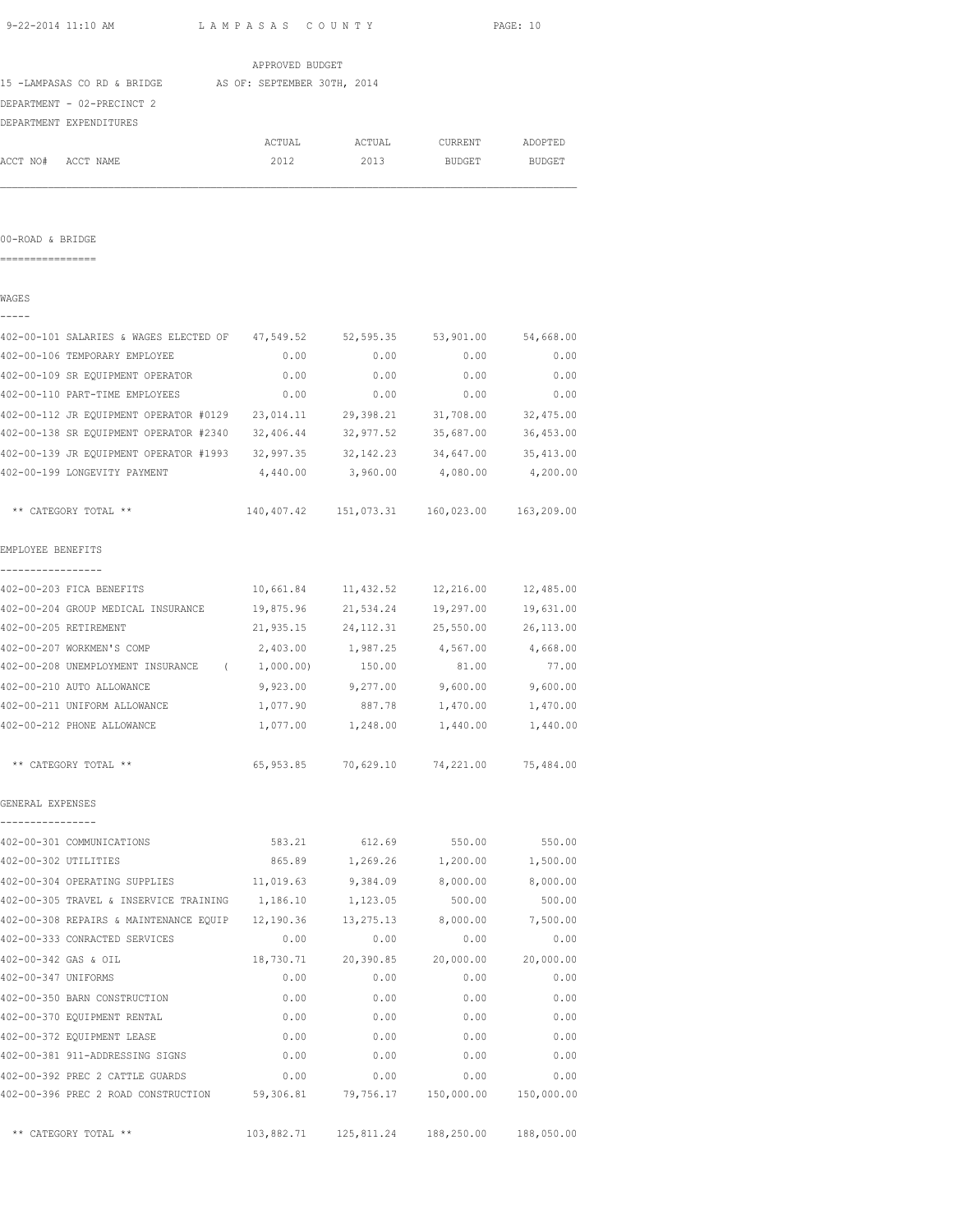| $9-22-2014$ 11.10 AM |  |  |  |
|----------------------|--|--|--|

|                                                                                 | APPROVED BUDGET |                                             |               |        |
|---------------------------------------------------------------------------------|-----------------|---------------------------------------------|---------------|--------|
| 15 -LAMPASAS CO RD & BRIDGE AS OF: SEPTEMBER 30TH, 2014                         |                 |                                             |               |        |
| DEPARTMENT - 02-PRECINCT 2                                                      |                 |                                             |               |        |
| DEPARTMENT EXPENDITURES                                                         |                 |                                             |               |        |
|                                                                                 | ACTUAL          | ACTUAL CURRENT ADOPTED                      |               |        |
| ACCT NO# ACCT NAME                                                              | 2012            | 2013                                        | BUDGET BUDGET |        |
| CAPITAL OUTLAY                                                                  |                 |                                             |               |        |
| --------------<br>402-00-402 OPERATING EQUIPMENT 600,175.00 59,879.00 57,000.00 |                 |                                             |               | 0.00   |
| ** CATEGORY TOTAL **                                                            |                 | 30,175.00 59,879.00 57,000.00               |               | 0.00   |
| CAPITAL LEASE<br>-------------                                                  |                 |                                             |               |        |
| 402-00-903 CAPITAL PURCHASES - PRINCIP 28,884.54 29,930.77 23,529.00 24,303.00  |                 |                                             |               |        |
| 402-00-904 CAPITAL PURCHASES - INTERES                                          | 3,705.82        | 2,633.61                                    | 1,574.00      | 800.00 |
| ** CATEGORY TOTAL **                                                            |                 | 32,590.36 32,564.38 25,103.00 25,103.00     |               |        |
| ** SUB-DEPARTMENT TOTAL **                                                      |                 | 373,009.34 439,957.03 504,597.00 451,846.00 |               |        |
| $02-PCT$ #2                                                                     |                 |                                             |               |        |
| =========                                                                       |                 |                                             |               |        |
| GENERAL EXPENSES<br>----------------                                            |                 |                                             |               |        |
| 402-02-396 PREC 2 CONSTRUCTION-FEMA                                             | 0.00            | 0.00                                        | 0.00          | 0.00   |
| ** CATEGORY TOTAL **                                                            | 0.00            | 0.00                                        | 0.00          | 0.00   |
| ** SUB-DEPARTMENT TOTAL **                                                      |                 | $0.00$ 0.00                                 | 0.00          | 0.00   |
| *** DEPARTMENT TOTAL ***                                                        |                 | 373,009.34 439,957.03 504,597.00 451,846.00 |               |        |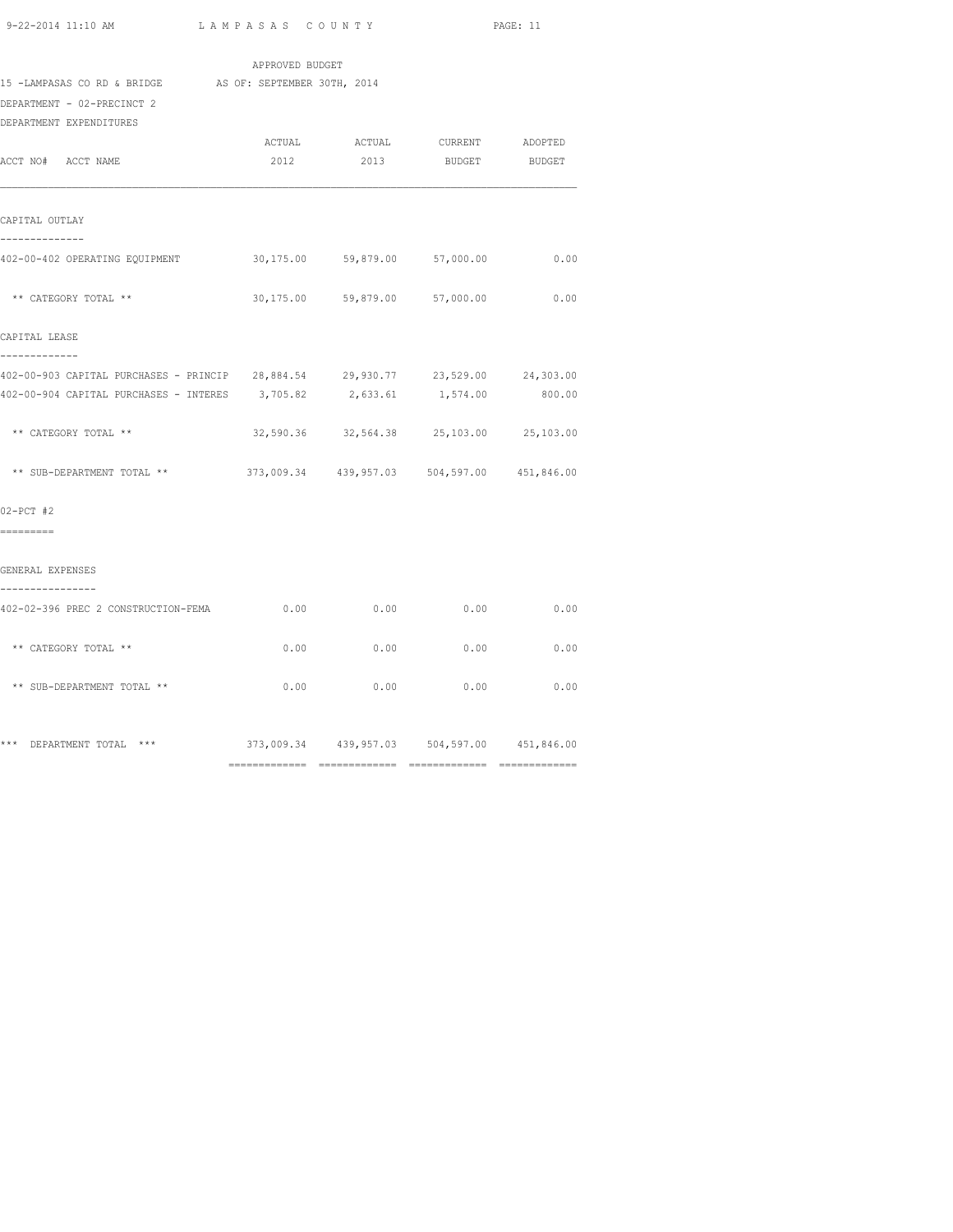|                                       | 9-22-2014 11:10 AM                                                                                               | LAMPASAS COUNTY                                 |                    |                                                | PAGE: 12             |
|---------------------------------------|------------------------------------------------------------------------------------------------------------------|-------------------------------------------------|--------------------|------------------------------------------------|----------------------|
|                                       |                                                                                                                  | APPROVED BUDGET                                 |                    |                                                |                      |
|                                       | 15 -LAMPASAS CO RD & BRIDGE AS OF: SEPTEMBER 30TH, 2014<br>DEPARTMENT - 03-PRECINCT 3<br>DEPARTMENT EXPENDITURES |                                                 |                    |                                                |                      |
|                                       |                                                                                                                  | ACTUAL                                          | ACTUAL<br>2013     | CURRENT ADOPTED                                |                      |
|                                       | ACCT NO# ACCT NAME                                                                                               | 2012                                            |                    | <b>BUDGET</b>                                  | BUDGET               |
|                                       |                                                                                                                  |                                                 |                    |                                                |                      |
| 00-ROAD & BRIDGE<br>================= |                                                                                                                  |                                                 |                    |                                                |                      |
| WAGES<br>-----                        |                                                                                                                  |                                                 |                    |                                                |                      |
|                                       | 403-00-101 SALARIES & WAGES ELECTED OF 47,366.16 52,579.35 53,901.00 54,668.00                                   |                                                 |                    |                                                |                      |
|                                       | 403-00-106 TEMPORARY EMPLOYEE                                                                                    | 0.00                                            | 0.00               | 0.00                                           | 0.00                 |
|                                       | 403-00-109 SR EQUIPMENT OPERATOR #0423 37,309.65 36,567.28 40,139.00 38,602.00                                   |                                                 |                    |                                                |                      |
|                                       | 403-00-110 PART-TIME EMPLOYEES                                                                                   | 0.00                                            | 0.00               | 0.00                                           | 0.00                 |
|                                       | 403-00-112 JR EQUIPMENT OPERATOR #2438 34,251.24                                                                 |                                                 | 34,099.71          | 36,747.00                                      | 32,476.00            |
|                                       | 403-00-139 JR EQUIPMENT OPERATOR #0850 33,185.82                                                                 |                                                 | 33,148.46          | 35,687.00                                      | 36,453.00            |
|                                       | 403-00-190 MISCELLANEOUS                                                                                         | 0.00                                            | 0.00               | 0.00                                           | 0.00                 |
|                                       | 403-00-199 LONGEVITY PAYMENT                                                                                     |                                                 |                    | 4,080.00 4,440.00 5,000.00 2,880.00            |                      |
|                                       | ** CATEGORY TOTAL **                                                                                             |                                                 |                    | 156,192.87  160,834.80  171,474.00  165,079.00 |                      |
| EMPLOYEE BENEFITS                     |                                                                                                                  |                                                 |                    |                                                |                      |
| -----------------                     | 403-00-203 FICA BENEFITS                                                                                         | $11,334.25$ $11,671.81$ $13,119.00$ $12,629.00$ |                    |                                                |                      |
|                                       | 403-00-204 GROUP MEDICAL INSURANCE                                                                               |                                                 |                    | 29,120.52 28,607.48 26,185.00                  | 25,151.00            |
|                                       | 403-00-205 RETIREMENT                                                                                            | 24,413.17                                       | 25,711.59          | 27,437.00                                      | 26,413.00            |
|                                       | 403-00-207 WORKMEN'S COMP                                                                                        | 2,403.00                                        | 1,987.25           | 4,905.00                                       | 4,725.00             |
|                                       | 403-00-208 UNEMPLOYMENT INSURANCE (                                                                              | 961.00)                                         | 150.00             | 85.00                                          | 85.00                |
|                                       | 403-00-210 AUTO ALLOWANCE                                                                                        |                                                 |                    | 9,923.00 9,277.00 9,600.00 9,600.00            |                      |
|                                       | 403-00-211 UNIFORM ALLOWANCE                                                                                     | 863.20                                          |                    | 814.40 2,900.00                                | 1,000.00             |
|                                       | 403-00-212 PHONE ALLOWANCE                                                                                       | 902.00                                          | 888.00             | 960.00                                         | 960.00               |
|                                       | ** CATEGORY TOTAL **                                                                                             |                                                 |                    | 77,998.14 79,107.53 85,191.00 80,563.00        |                      |
| GENERAL EXPENSES                      |                                                                                                                  |                                                 |                    |                                                |                      |
| ----------------                      | 403-00-301 COMMUNICATIONS                                                                                        |                                                 |                    |                                                |                      |
|                                       | 403-00-302 UTILITIES                                                                                             | 394.13<br>2,330.79                              | 496.63<br>2,263.58 | 1,000.00<br>2,500.00                           | 1,000.00<br>2,500.00 |
|                                       | 403-00-304 OPERATING SUPPLIES                                                                                    | 11,527.53                                       | 5,374.55           | 8,500.00                                       | 8,500.00             |
|                                       | 403-00-305 TRAVEL & INSERVICE TRAINING                                                                           | 1,075.40                                        | 2,361.42           | 1,500.00                                       | 1,500.00             |
|                                       |                                                                                                                  |                                                 |                    | 7,500.00                                       | 10,000.00            |
| 403-00-315 DUES                       | 403-00-308 REPAIRS & MAINTENANCE EQUIP 19,536.72 12,816.20                                                       | 0.00                                            | 0.00               | 0.00                                           | 0.00                 |
| 403-00-342 GAS & OIL                  |                                                                                                                  | 27,419.82                                       | 22,128.97          | 20,000.00                                      | 20,000.00            |
| 403-00-347 UNIFORMS                   |                                                                                                                  | 0.00                                            | 0.00               | 0.00                                           | 0.00                 |
|                                       | 403-00-370 EQUIPMENT RENTAL                                                                                      |                                                 |                    |                                                |                      |
|                                       | 403-00-372 EQUIPMENT LEASE                                                                                       | 0.00                                            | 0.00               | 500.00                                         | 500.00               |
|                                       |                                                                                                                  | 0.00                                            | 0.00               | 0.00                                           | 0.00                 |
|                                       | 403-00-381 911-ADDRESSING SIGNS 2,210.64                                                                         |                                                 |                    | 26.59 1,800.00 1,800.00                        |                      |
|                                       | 403-00-393 PREC 3 CATTLE GUARDS                                                                                  | 0.00                                            | 0.00               | 500.00                                         | 500.00               |
|                                       | 403-00-397 PREC 3 ROAD CONSTRUCTION                                                                              | 123, 316.32                                     | 113,605.49         | 150,000.00                                     | 150,000.00           |

\*\* CATEGORY TOTAL \*\* 187,811.35 159,073.43 193,800.00 196,300.00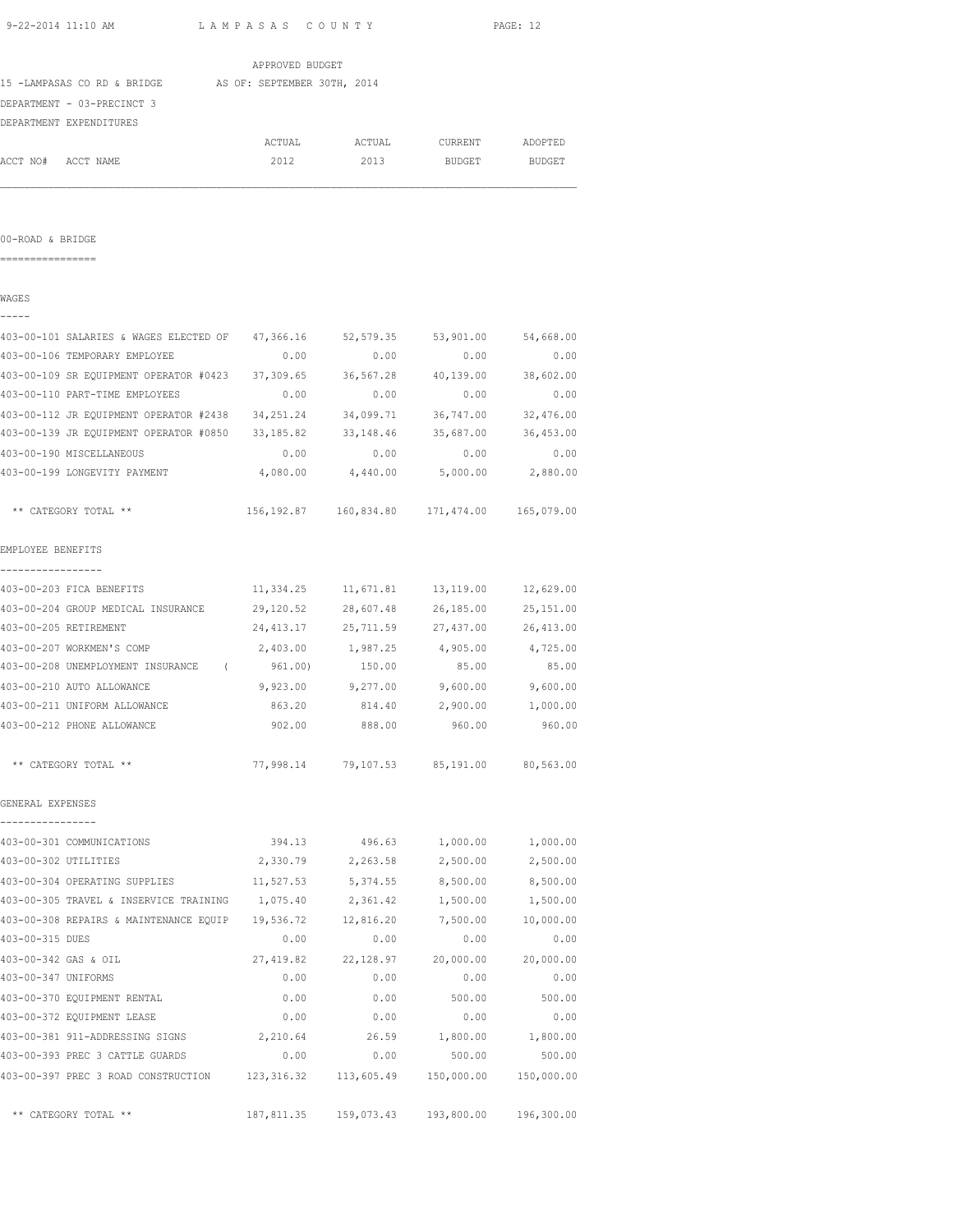|                                                                                                                  | APPROVED BUDGET |                                             |                  |              |
|------------------------------------------------------------------------------------------------------------------|-----------------|---------------------------------------------|------------------|--------------|
| 15 -LAMPASAS CO RD & BRIDGE AS OF: SEPTEMBER 30TH, 2014<br>DEPARTMENT - 03-PRECINCT 3<br>DEPARTMENT EXPENDITURES |                 |                                             |                  |              |
| ACCT NO# ACCT NAME                                                                                               | 2012            | ACTUAL ACTUAL CURRENT ADOPTED<br>2013       | BUDGET BUDGET    |              |
| CAPITAL OUTLAY                                                                                                   |                 |                                             |                  |              |
| --------------<br>403-00-402 OPERATING EQUIPMENT                                                                 | 0.00            |                                             | $0.00$ 57,000.00 | 0.00         |
| ** CATEGORY TOTAL **                                                                                             | 0.00            |                                             | $0.00$ 57,000.00 | 0.00         |
| CAPITAL LEASE<br>-------------                                                                                   |                 |                                             |                  |              |
| 403-00-903 CAPITAL PURCHASES - PRINCIP 28,262.35 38,635.33<br>403-00-904 CAPITAL PURCHASES - INTERES             | 1,557.29        | 1,755.69                                    | 0.00<br>0.00     | 0.00<br>0.00 |
| ** CATEGORY TOTAL **                                                                                             |                 | 29,819.64 40,391.02                         | 0.00             | 0.00         |
| ** SUB-DEPARTMENT TOTAL **                                                                                       |                 | 451,822.00 439,406.78 507,465.00 441,942.00 |                  |              |
| $03-PCT$ #3<br>=========                                                                                         |                 |                                             |                  |              |
| GENERAL EXPENSES<br>---------------                                                                              |                 |                                             |                  |              |
| 403-03-397 PREC 3 CONSTRUCTION-FEMA                                                                              | 0.00            | $0.00$ 0.00 0.00                            |                  |              |
| ** CATEGORY TOTAL **                                                                                             | 0.00            | 0.00                                        | 0.00             | 0.00         |
| ** SUB-DEPARTMENT TOTAL **                                                                                       | 0.00            | 0.00                                        | 0.00             | 0.00         |
| *** DEPARTMENT TOTAL ***                                                                                         |                 | 451,822.00 439,406.78 507,465.00 441,942.00 |                  |              |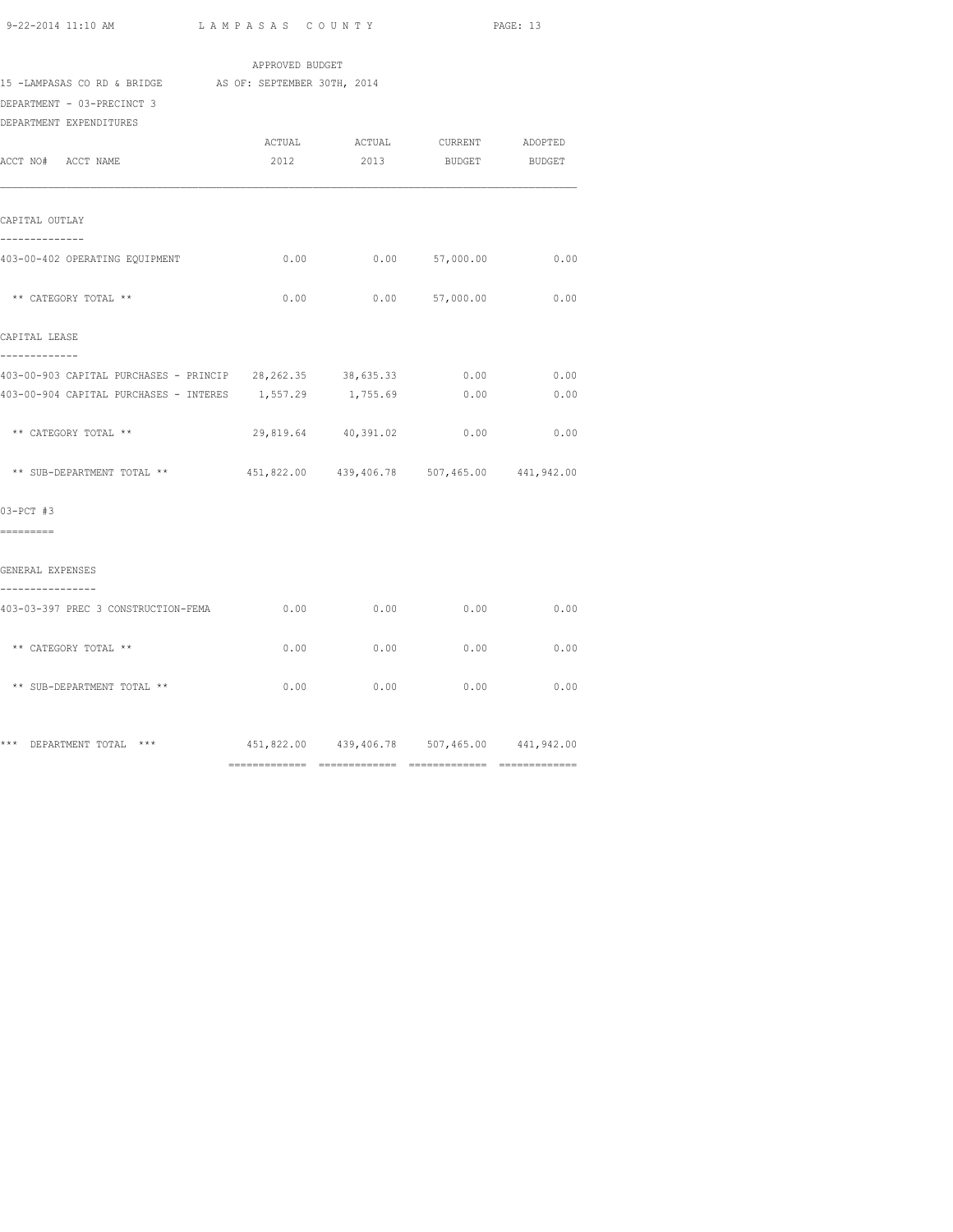| 9-22-2014 11:10 AM                                                   | LAMPASAS COUNTY |                     |                                                    | PAGE: 14          |
|----------------------------------------------------------------------|-----------------|---------------------|----------------------------------------------------|-------------------|
|                                                                      | APPROVED BUDGET |                     |                                                    |                   |
| 15 -LAMPASAS CO RD & BRIDGE AS OF: SEPTEMBER 30TH, 2014              |                 |                     |                                                    |                   |
| DEPARTMENT - 04-PRECINCT 4                                           |                 |                     |                                                    |                   |
| DEPARTMENT EXPENDITURES                                              |                 |                     |                                                    |                   |
|                                                                      | ACTUAL          | ACTUAL              | CURRENT                                            | ADOPTED           |
| ACCT NO# ACCT NAME                                                   | 2012            | 2013                | BUDGET                                             | <b>BUDGET</b>     |
| 00-ROAD & BRIDGE                                                     |                 |                     |                                                    |                   |
| ================                                                     |                 |                     |                                                    |                   |
| WAGES                                                                |                 |                     |                                                    |                   |
| 404-00-101 SALARIES & WAGES ELECTED OF 47,434.08                     |                 | 52,431.35           | 53,901.00                                          | 54,668.00         |
| 404-00-106 TEMPORARY EMPLOYEE                                        | 0.00            | 0.00                | 0.00                                               | 0.00              |
| 404-00-109 SR EQUIPMENT OPERATOR #2880 32,332.75                     |                 | 32, 141.63          | 34,632.00                                          | 35,398.00         |
| 404-00-110 PART-TIME EMPLOYEES                                       | 0.00            | 0.00                | 0.00                                               | 0.00              |
| 404-00-112 JR EQUIPMENT OPERATOR #3478 29,775.99                     |                 | 29,473.76           | 31,708.00                                          | 32,475.00         |
| 404-00-139 JR EQUIPMENT OPERATOR #0405 22,727.99 28,557.69 30,783.00 |                 |                     |                                                    | 31,550.00         |
| 404-00-198 JR EQUIPMENT OPERATOR                                     | 0.00            | 0.00                | 0.00                                               | 0.00              |
| 404-00-199 LONGEVITY PAYMENT                                         |                 |                     | 960.00    1,080.52    1,800.00    2,040.00         |                   |
| ** CATEGORY TOTAL **                                                 |                 |                     | 133, 230.81  143, 684.95  152, 824.00  156, 131.00 |                   |
| EMPLOYEE BENEFITS                                                    |                 |                     |                                                    |                   |
| 404-00-203 FICA BENEFITS                                             |                 |                     | 10,914.52    11,688.28    11,691.00                | 11,944.00         |
| 404-00-204 GROUP MEDICAL INSURANCE                                   | 22,980.06       | 25,624.32           | 22,657.00                                          | 22,536.00         |
| 404-00-205 RETIREMENT                                                |                 | 20,895.67 22,958.42 | 24,452.00                                          | 24,981.00         |
| 404-00-207 WORKMEN'S COMP                                            |                 | 2,403.00 2,007.50   | 4,371.00 4,466.00                                  |                   |
| 404-00-208 UNEMPLOYMENT INSURANCE (961.00)                           |                 | 150.00              | 73.00                                              | 73.00             |
| 404-00-210 AUTO ALLOWANCE                                            | 9,923.00        | 9,277.00            | $9,600.00$ $9,600.00$                              |                   |
| 404-00-211 UNIFORM ALLOWANCE                                         | 718.00          | 793.00              |                                                    | 1,720.00 1,720.00 |
| 404-00-212 PHONE ALLOWANCE                                           | 272.00          | 928.00              | 960.00                                             | 960.00            |
| ** CATEGORY TOTAL **                                                 |                 |                     | 67, 145. 25 73, 426. 52 75, 524. 00                | 76,280.00         |
| GENERAL EXPENSES                                                     |                 |                     |                                                    |                   |
| 404-00-301 COMMUNICATIONS                                            | 1,786.89        | 1,297.63            | 2,000.00                                           | 2,000.00          |
| 404-00-302 UTILITIES                                                 | 1,057.73        | 1,197.20            | 1,070.00                                           | 1,070.00          |
| 404-00-304 OPERATING SUPPLIES                                        | 15,260.70       | 10,762.85           | 8,000.00                                           | 8,000.00          |
| 404-00-305 TRAVEL & INSERVICE TRAINING                               | 766.55          | 228.00              | 600.00                                             | 600.00            |
| 404-00-308 REPAIRS & MAINTENANCE EQUIP 13,544.48                     |                 | 15,673.19           | 16,000.00                                          | 16,000.00         |
| 404-00-333 CONTRACTED SERVICE                                        | 412.50          | 300.00              | 0.00                                               | 0.00              |
| 404-00-342 GAS & OIL                                                 | 24,728.16       | 22,586.26           | 24,000.00                                          | 24,000.00         |
| 404-00-347 UNIFORMS                                                  | 0.00            | 0.00                | 0.00                                               | 0.00              |
| 404-00-350 BARN CONSTRUCTION                                         | 0.00            | 0.00                | 0.00                                               | 0.00              |
| 404-00-370 EQUIPMENT RENTAL                                          | 0.00            | 0.00                | 0.00                                               | 0.00              |
| 404-00-372 EQUIPMENT LEASE                                           | 0.00            | 0.00                | 0.00                                               | 0.00              |
| 404-00-381 911-ADDRESSING SIGNS                                      | 0.00            | 0.00                | 0.00                                               | 0.00              |
| 404-00-394 PREC 4 CATTLE GUARDS                                      | 0.00            | 0.00                | 0.00                                               | 0.00              |
| 404-00-398 PREC 4 ROAD CONSTRUCTION 119,392.09                       |                 | 108,377.55          | 150,000.00                                         | 150,000.00        |

\*\* CATEGORY TOTAL \*\* 176,949.10 160,422.68 201,670.00 201,670.00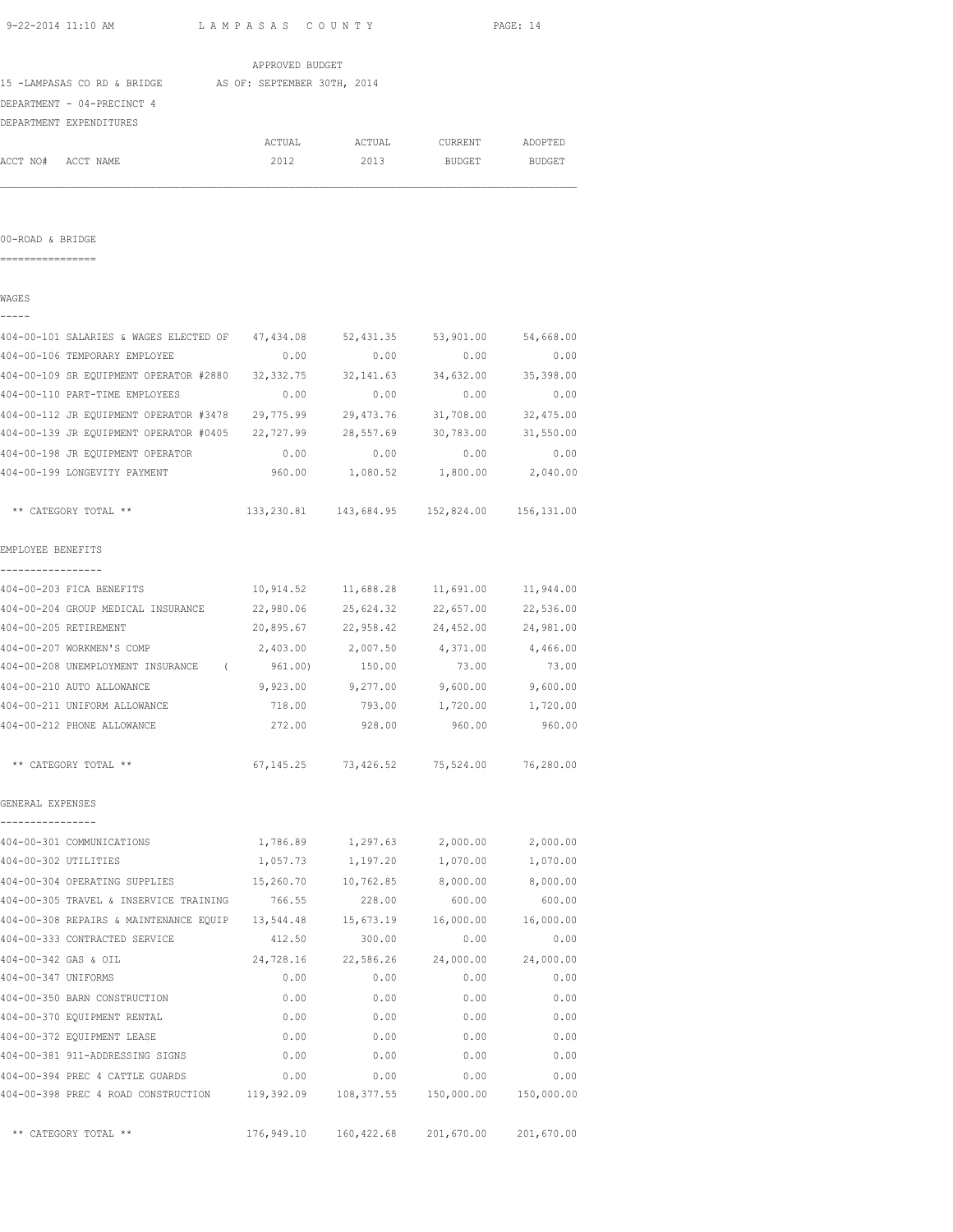| 9-22-2014 11:10 AM |  |
|--------------------|--|
|                    |  |

|                                                                                       | APPROVED BUDGET                                     |                              |                                                          |      |
|---------------------------------------------------------------------------------------|-----------------------------------------------------|------------------------------|----------------------------------------------------------|------|
| 15 -LAMPASAS CO RD & BRIDGE AS OF: SEPTEMBER 30TH, 2014<br>DEPARTMENT - 04-PRECINCT 4 |                                                     |                              |                                                          |      |
| DEPARTMENT EXPENDITURES                                                               |                                                     |                              |                                                          |      |
| ACCT NO# ACCT NAME                                                                    |                                                     |                              | ACTUAL ACTUAL CURRENT ADOPTED<br>2012 2013 BUDGET BUDGET |      |
| CAPITAL OUTLAY                                                                        |                                                     |                              |                                                          |      |
| -------------<br>404-00-402 OPERATING EQUIPMENT                                       | 56,884.00 (495.00) 57,000.00                        |                              |                                                          | 0.00 |
| ** CATEGORY TOTAL **                                                                  |                                                     | 56,884.00 (495.00) 57,000.00 |                                                          | 0.00 |
| CAPITAL LEASE<br>-------------                                                        |                                                     |                              |                                                          |      |
|                                                                                       |                                                     |                              |                                                          |      |
| 404-00-904 CAPITAL PURCHASES - INTERES 0.00 5,120.50 3,461.00 1,754.00                |                                                     |                              |                                                          |      |
| ** CATEGORY TOTAL **                                                                  |                                                     |                              | $0.00$ $64,403.42$ $64,404.00$ $64,403.00$               |      |
| ** SUB-DEPARTMENT TOTAL **                                                            | $434,209.16$ $441,442.57$ $551,422.00$ $498,484.00$ |                              |                                                          |      |
| $04-PCT$ #4                                                                           |                                                     |                              |                                                          |      |
| =========                                                                             |                                                     |                              |                                                          |      |
| GENERAL EXPENSES                                                                      |                                                     |                              |                                                          |      |
| ----------------<br>404-04-398 PREC 4 CONSTRUCTION-FEMA                               | 0.00                                                | 0.00                         | 0.00                                                     | 0.00 |
| ** CATEGORY TOTAL **                                                                  | 0.00                                                | 0.00                         | 0.00                                                     | 0.00 |
| ** SUB-DEPARTMENT TOTAL **                                                            |                                                     | $0.00$ 0.00                  | 0.00                                                     | 0.00 |
| *** DEPARTMENT TOTAL ***                                                              | 434, 209.16 441, 442.57 551, 422.00 498, 484.00     |                              |                                                          |      |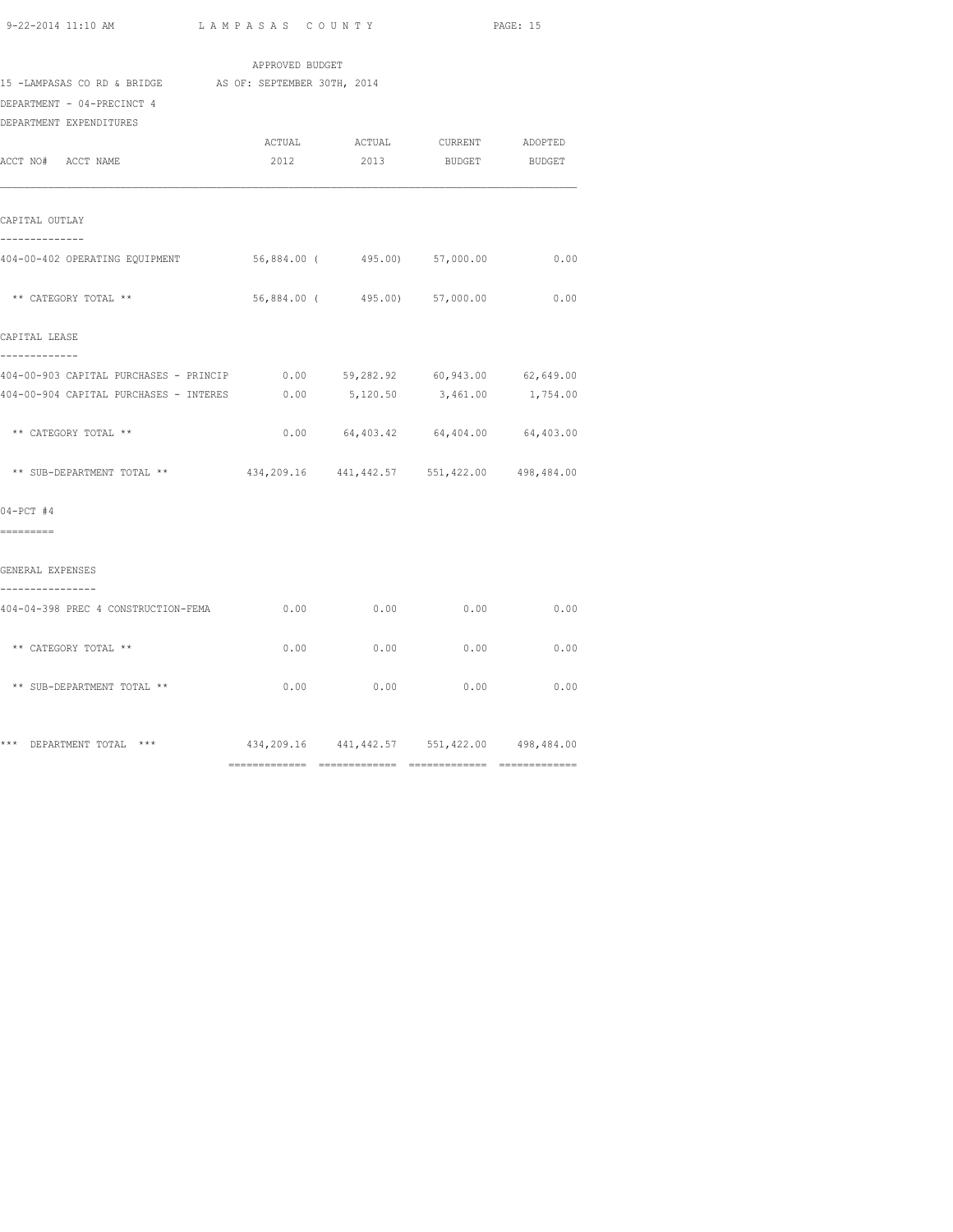| 9-22-2014 11:10 AM                                                             | LAMPASAS COUNTY |                                           |               | PAGE: 16      |
|--------------------------------------------------------------------------------|-----------------|-------------------------------------------|---------------|---------------|
|                                                                                | APPROVED BUDGET |                                           |               |               |
| 15 -LAMPASAS CO RD & BRIDGE AS OF: SEPTEMBER 30TH, 2014                        |                 |                                           |               |               |
| DEPARTMENT - 05-ROAD & BRIDGE                                                  |                 |                                           |               |               |
| DEPARTMENT EXPENDITURES                                                        |                 |                                           |               |               |
|                                                                                |                 | ACTUAL ACTUAL CURRENT                     |               | ADOPTED       |
| ACCT NO# ACCT NAME                                                             | 2012            | 2013                                      | <b>BUDGET</b> | <b>BUDGET</b> |
|                                                                                |                 |                                           |               |               |
|                                                                                |                 |                                           |               |               |
|                                                                                |                 |                                           |               |               |
| 00-ROAD & BRIDGE<br>=================                                          |                 |                                           |               |               |
|                                                                                |                 |                                           |               |               |
| WAGES                                                                          |                 |                                           |               |               |
| -----                                                                          |                 |                                           |               |               |
| 405-00-106 TEMPORARY EMPLOYEE                                                  | 0.00            | 0.00                                      | 0.00          | 0.00          |
| 405-00-110 PART-TIME EMPLOYEES                                                 | 0.00            | 0.00                                      | 0.00          | 0.00          |
|                                                                                |                 |                                           |               |               |
| ** CATEGORY TOTAL **                                                           | 0.00            | 0.00                                      | 0.00          | 0.00          |
|                                                                                |                 |                                           |               |               |
| EMPLOYEE BENEFITS<br>-----------------                                         |                 |                                           |               |               |
| 405-00-203 FICA BENEFITS                                                       |                 | $0.00$ 0.00 0.00 0.00                     |               |               |
| 405-00-205 RETIREMENT                                                          |                 | $0.00$ 0.00 0.00 0.00 0.00                |               |               |
| 405-00-207 WORKMEN'S COMP                                                      |                 | $0.00$ 0.00 0.00 0.00                     |               |               |
| 405-00-208 UNEMPLOYMENT INSURANCE                                              | 0.00            | 0.00                                      | 0.00          | 0.00          |
|                                                                                |                 |                                           |               |               |
| ** CATEGORY TOTAL **                                                           | 0.00            | 0.00                                      | 0.00          | 0.00          |
|                                                                                |                 |                                           |               |               |
| GENERAL EXPENSES                                                               |                 |                                           |               |               |
| 405-00-307 INSURANCE & BONDS                                                   |                 | $0.00$ $0.00$ $0.00$ $0.00$ $0.00$        |               |               |
| 405-00-308 REPAIRS & MAINTENANCE EQUIP 10,986.86 22,775.02 15,000.00 15,000.00 |                 |                                           |               |               |
| 405-00-328 CONTINGENCY                                                         |                 | $0.00$ 0.00 0.00 0.00                     |               |               |
| 405-00-331 PAYING AGENT FEES                                                   |                 | $0.00$ $0.00$ $0.00$ $0.00$ $0.00$ $0.00$ |               |               |
| 405-00-333 CONTRACTED SERVICES-LCAD                                            | 0.00            | 0.00                                      | 0.00          | 0.00          |
| 405-00-356 ADMINISTRATIVE COST                                                 |                 | $0.00$ $0.00$ $0.00$ $0.00$               |               | 0.00          |
| 405-00-372 EQUIPMENT LEASE - VEHICLE 399,837.00                                |                 | 0.00                                      | 0.00          | 0.00          |
| 405-00-374 GRANT MATCH - SIGNS                                                 | 0.00            | 0.00                                      | 0.00          | 0.00          |
| 405-00-375 BANK CHARGES                                                        | 0.00            | 6.00                                      | 0.00          | 0.00          |
| 405-00-389 MISCELLANEOUS EXPENSE                                               | 0.00            | 0.00                                      | 0.00          | 0.00          |
| ** CATEGORY TOTAL **                                                           |                 | 410,823.86 22,781.02 15,000.00 15,000.00  |               |               |
|                                                                                |                 |                                           |               |               |
| CAPITAL OUTLAY                                                                 |                 |                                           |               |               |
|                                                                                |                 |                                           |               |               |

| CALILAD VUIDAI                 |        |      |      |           |
|--------------------------------|--------|------|------|-----------|
|                                |        |      |      |           |
| 405-00-402 OPERATING EQUIPMENT | 253.58 | 0.00 | 0.00 | 50,000.00 |
| ** CATEGORY TOTAL **           | 253.58 | 0.00 | 0.00 | 50,000.00 |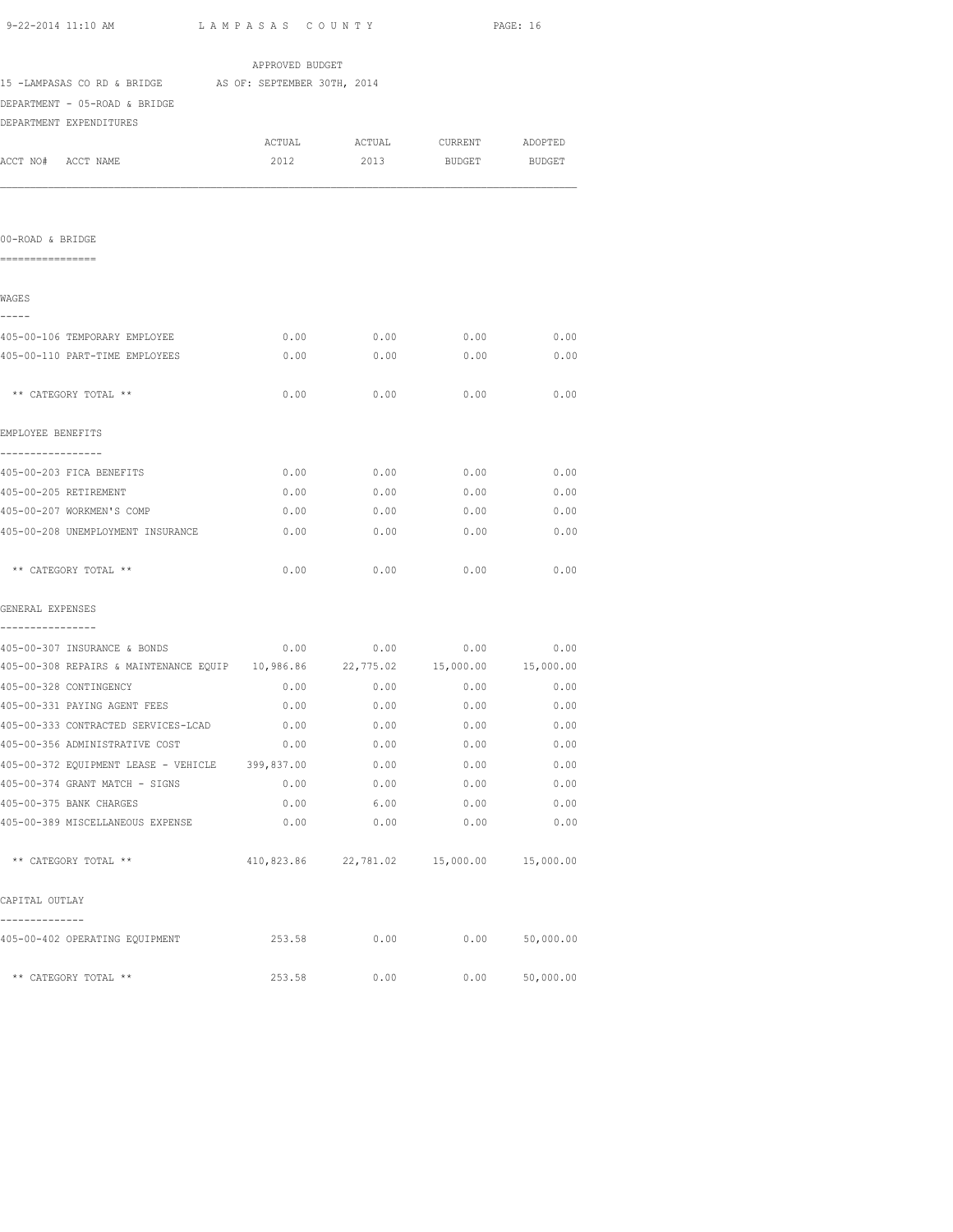|                                                                                     | APPROVED BUDGET |                                           |  |
|-------------------------------------------------------------------------------------|-----------------|-------------------------------------------|--|
| 15 -LAMPASAS CO RD & BRIDGE AS OF: SEPTEMBER 30TH, 2014                             |                 |                                           |  |
| DEPARTMENT - 05-ROAD & BRIDGE                                                       |                 |                                           |  |
| DEPARTMENT EXPENDITURES                                                             |                 |                                           |  |
|                                                                                     |                 | ACTUAL ACTUAL CURRENT ADOPTED             |  |
| ACCT NO# ACCT NAME                                                                  |                 | 2012 2013 BUDGET BUDGET                   |  |
|                                                                                     |                 |                                           |  |
| 405-00-500 OPERATING TRANSFERS-OUT                                                  |                 | $0.00$ 0.00 0.00 0.00 0.00                |  |
| ** CATEGORY TOTAL **                                                                |                 | $0.00$ 0.00 0.00 0.00                     |  |
| CAPITAL LEASE<br>-------------                                                      |                 |                                           |  |
| 405-00-903 CAPITAL PURCHAESS - PRINCIP 55,666.29 26,561.11 27,597.00 213,251.00     |                 |                                           |  |
| 405-00-904 CAPITAL PURCHASES - INTERES 7,054.22 3,230.42 2,195.00 7,530.00          |                 |                                           |  |
| ** CATEGORY TOTAL **                                                                |                 | 62,720.51 29,791.53 29,792.00 220,781.00  |  |
| ** SUB-DEPARTMENT TOTAL **                                                          |                 | 473,797.95 52,572.55 44,792.00 285,781.00 |  |
| *** DEPARTMENT TOTAL *** 473,797.95 52,572.55 44,792.00 285,781.00                  |                 |                                           |  |
|                                                                                     |                 |                                           |  |
| *** FUND TOTAL EXPENDITURES *** 2,131,724.65 1,862,488.76 2,170,518.00 2,200,934.00 |                 |                                           |  |

============= ============= ============= =============

\*\*\* END OF REPORT \*\*\*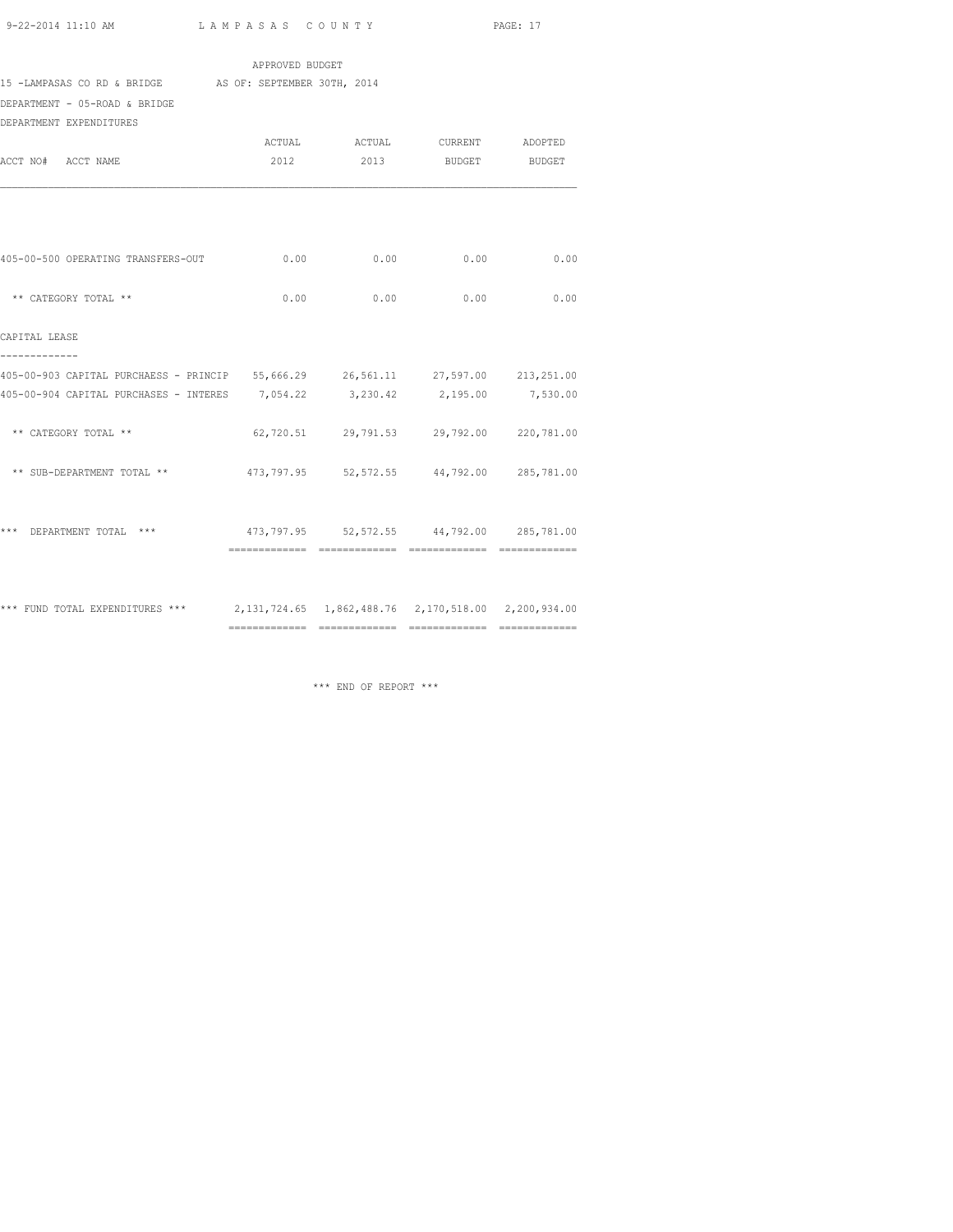|                           | APPROVED BUDGET             |
|---------------------------|-----------------------------|
| 16 -LAMPASAS CO F M & L R | AS OF: SEPTEMBER 30TH, 2014 |
| FINANCIAL SUMMARY         |                             |

| ACCT NO# ACCT NAME                                              | 2012 2013 BUDGET BUDGET    |      |
|-----------------------------------------------------------------|----------------------------|------|
| REVENUE SUMMARY                                                 |                            |      |
| 00 F M & L R REVENUE                                            | 595.00 1,109.62 0.00       | 0.00 |
| *** TOTAL REVENUE ***                                           | 595.00 1,109.62 0.00       | 0.00 |
| EXPENDITURE SUMMARY                                             |                            |      |
| 01 F M & L R EXPENDITURE                                        | $0.00$ 22,697.70 0.00      | 0.00 |
| *** TOTAL EXPENDITURES ***                                      | $0.00$ 22,697.70 0.00 0.00 |      |
| REVENUES OVER/(UNDER) EXPENDITURES 695.00 (21,588.08) 0.00 0.00 |                            |      |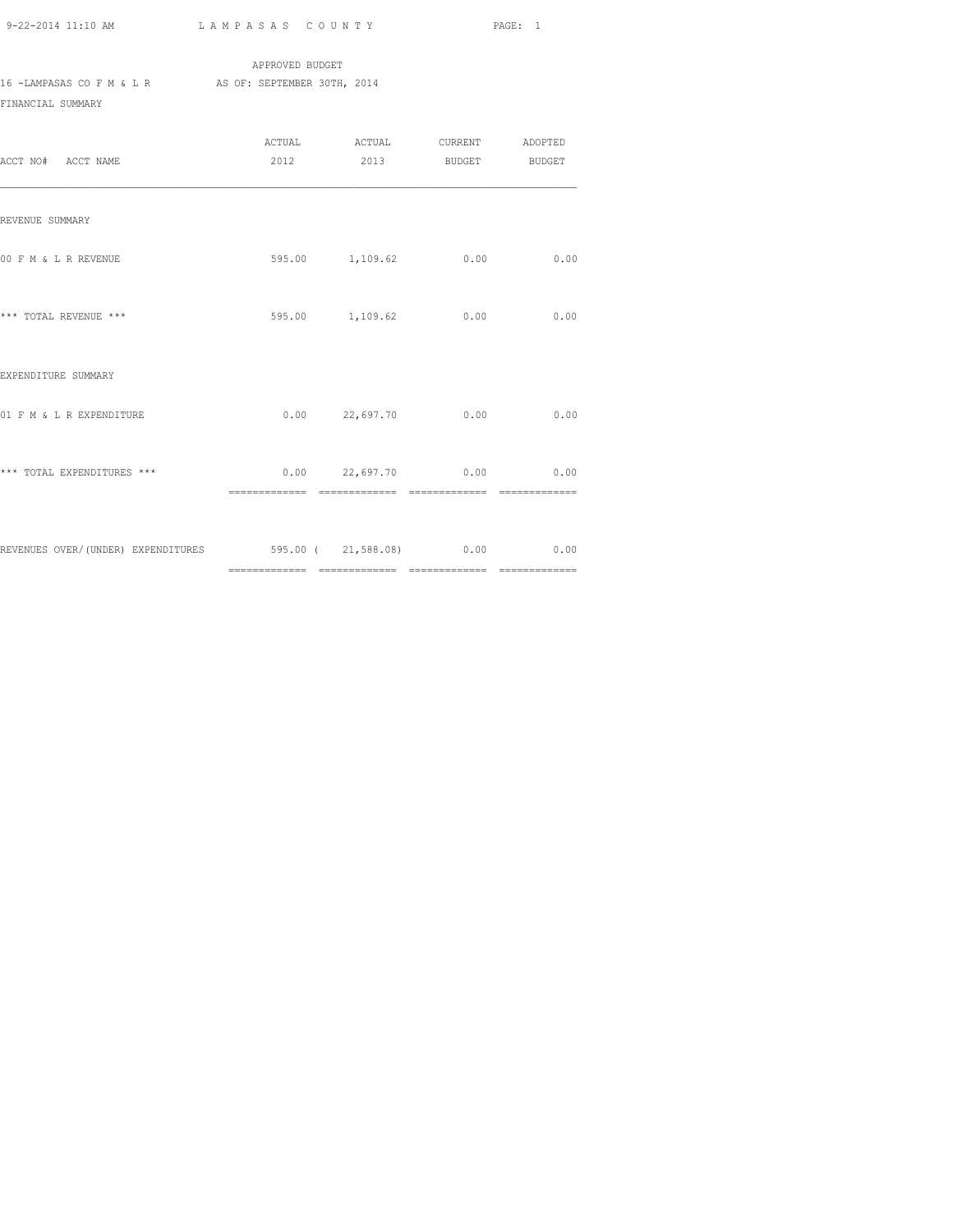## APPROVED BUDGET

# 16 -LAMPASAS CO F M & L R AS OF: SEPTEMBER 30TH, 2014

DEPARTMENT - 00 F M & L R REVENUE

DEPARTMENT REVENUES

|                    | ACTUAL | ACTUAL | CURRENT | ADOPTED |
|--------------------|--------|--------|---------|---------|
| ACCT NO# ACCT NAME | 2012   | 2013   | BUDGET  | BUDGET  |
|                    |        |        |         |         |
|                    |        |        |         |         |

| 100-00-010 CURRENT AD VALOREM TAXES    | 0.00           | 0.00     | 0.00 | 0.00 |
|----------------------------------------|----------------|----------|------|------|
| 100-00-020 DELINQUENT AD VALOREM TAXES | 0.00           | 0.00     | 0.00 | 0.00 |
| 100-00-030 PENALTIES & INT. AD VALOREM | 0.00           | 0.00     | 0.00 | 0.00 |
| 100-00-099 INTEREST REVENUE            | 595.00         | 1,109.62 | 0.00 | 0.00 |
| 100-00-110 LATERAL ROADS               | 0.00           | 0.00     | 0.00 | 0.00 |
| 100-00-115 SERIES 1997 LIMITED TAX NOT | 0.00           | 0.00     | 0.00 | 0.00 |
| 100-00-123 STATE REIMBURSEMENT         | 0.00           | 0.00     | 0.00 | 0.00 |
| 100-00-189 DISCOUNTS TAKEN             | 0.00           | 0.00     | 0.00 | 0.00 |
| 100-00-190 MISCELLANEOUS RECEIPTS      | 0.00           | 0.00     | 0.00 | 0.00 |
| 200-00-010 OPERATING TRANSFERS-IN      | 0.00           | 0.00     | 0.00 | 0.00 |
|                                        |                |          |      |      |
| ** SUB-DEPARTMENT REVENUE TOTAL **     | 595.00         | 1,109.62 | 0.00 | 0.00 |
|                                        |                |          |      |      |
| ** DEPARTMENT REVENUE TOTAL **         | 595.00         | 1,109.62 | 0.00 | 0.00 |
|                                        |                |          |      |      |
|                                        |                |          |      |      |
| *** FUND TOTAL REVENUES ***            | 595.00         | 1,109.62 | 0.00 | 0.00 |
|                                        | -------------- |          |      |      |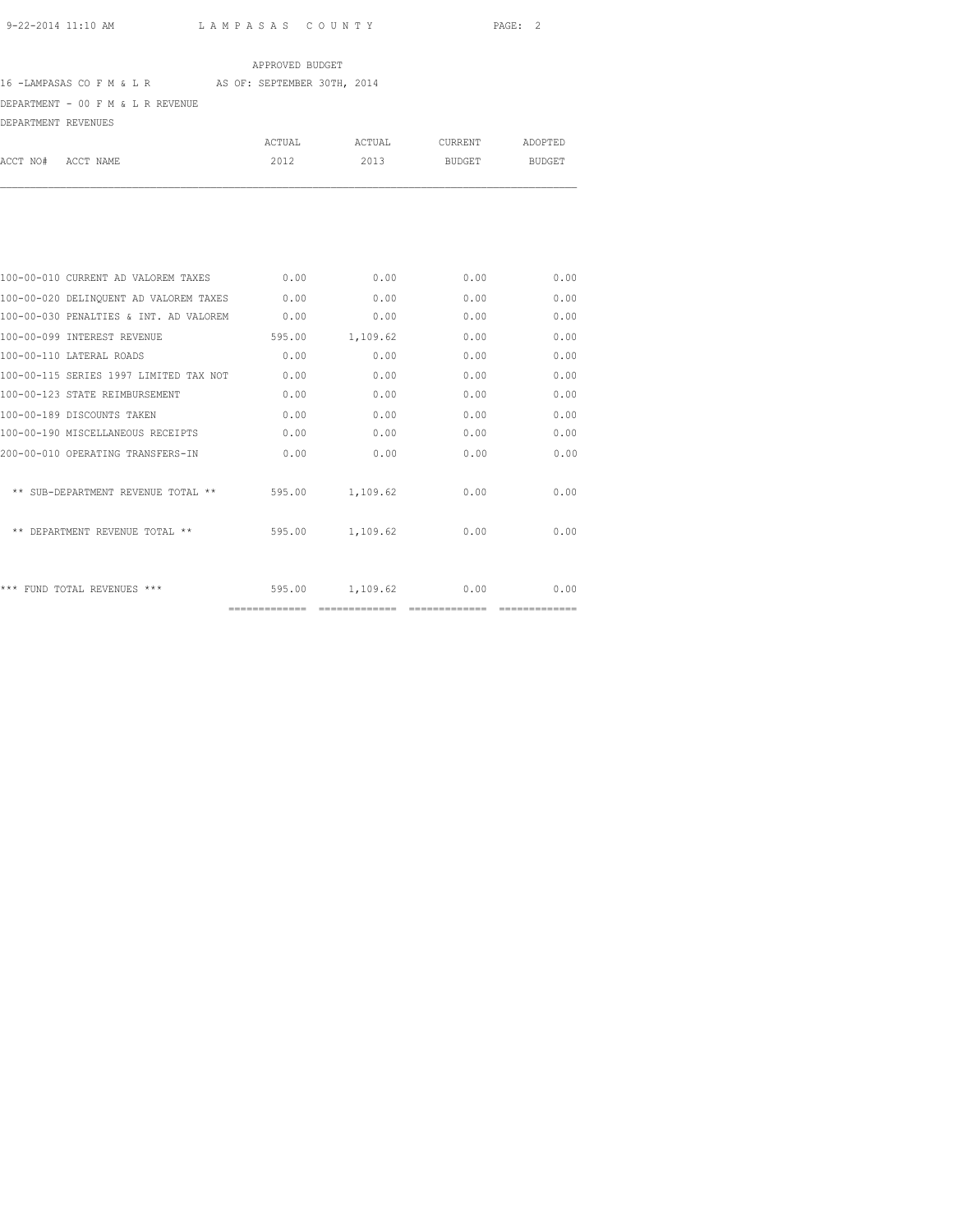| 9-22-2014 11:10 AM                                    | LAMPASAS COUNTY |                |                            | PAGE: 3       |
|-------------------------------------------------------|-----------------|----------------|----------------------------|---------------|
|                                                       | APPROVED BUDGET |                |                            |               |
| 16 -LAMPASAS CO F M & L R AS OF: SEPTEMBER 30TH, 2014 |                 |                |                            |               |
| DEPARTMENT - 01 F M & L R EXPENDITURE                 |                 |                |                            |               |
| DEPARTMENT EXPENDITURES                               |                 |                |                            |               |
|                                                       |                 |                |                            |               |
| ACCT NO# ACCT NAME                                    | 2012            | 2013           | <b>BUDGET</b>              | <b>BUDGET</b> |
|                                                       |                 |                |                            |               |
| GENERAL EXPENSES<br>----------------                  |                 |                |                            |               |
| 401-00-375 BANK CHARGES                               |                 |                | $0.00$ 0.00 0.00 0.00      |               |
| ** CATEGORY TOTAL **                                  | 0.00            | 0.00           | 0.00                       | 0.00          |
| CAPITAL OUTLAY                                        |                 |                |                            |               |
| --------------                                        |                 |                |                            |               |
| 401-00-408 ROAD RIGHT OF WAY                          |                 |                | $0.00$ 22,697.70 0.00 0.00 |               |
| 401-00-421 FENCE                                      | 0.00            |                | $0.00$ 0.00                | 0.00          |
| ** CATEGORY TOTAL **                                  |                 | 0.00 22,697.70 | 0.00                       | 0.00          |
|                                                       |                 |                |                            |               |
| 401-00-500 OPERATING TRANSFERS OUT                    | 0.00            | 0.00           | 0.00                       | 0.00          |
| ** CATEGORY TOTAL **                                  | 0.00            | 0.00           | 0.00                       | 0.00          |
| ** SUB-DEPARTMENT TOTAL **                            |                 |                | $0.00$ 22,697.70 0.00 0.00 |               |
| *** DEPARTMENT TOTAL ***                              |                 | 0.00 22,697.70 | 0.00                       | 0.00          |

\*\*\* FUND TOTAL EXPENDITURES \*\*\* 0.00 22,697.70 0.00 0.00 ============= ============= ============= =============

\*\*\* END OF REPORT \*\*\*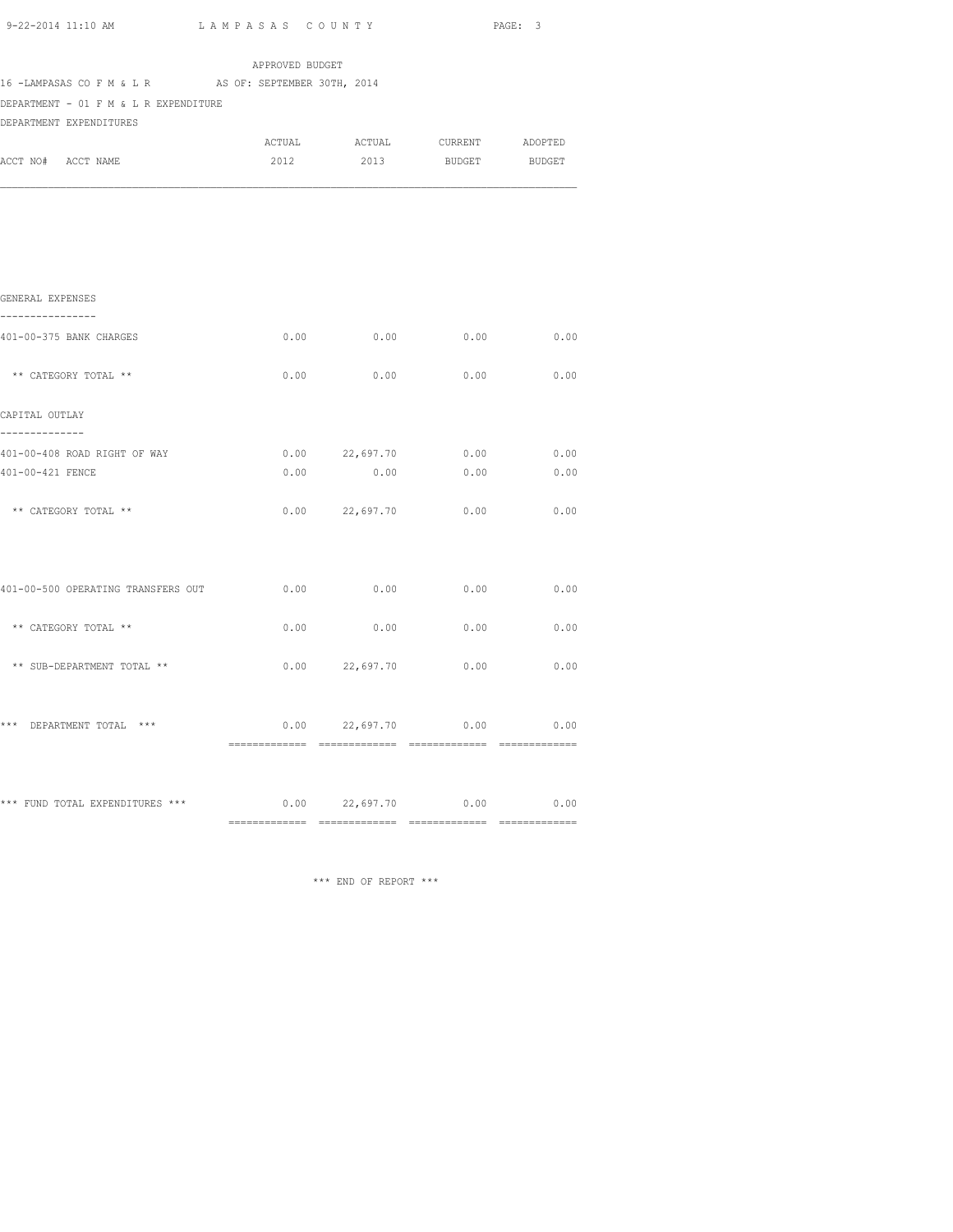## APPROVED BUDGET

17 -LAMPASAS CO CLEARING ACCT AS OF: SEPTEMBER 30TH, 2014

FINANCIAL SUMMARY

| ACCT NO# ACCT NAME                                                |                                |                 | 2012 2013 BUDGET BUDGET                            |      |
|-------------------------------------------------------------------|--------------------------------|-----------------|----------------------------------------------------|------|
| REVENUE SUMMARY                                                   |                                |                 |                                                    |      |
| 00-REVENUE<br>01-EXPENDITURES                                     |                                |                 | 568.80 179.42 0.00 0.00<br>$0.00$ 5,062.00 0.00    | 0.00 |
| *** TOTAL REVENUE ***                                             |                                | 568.80 5,241.42 | 0.00                                               | 0.00 |
| EXPENDITURE SUMMARY                                               |                                |                 |                                                    |      |
| 01-EXPENDITURES                                                   |                                |                 | 33,000.00 1,316.78 0.00                            | 0.00 |
| *** TOTAL EXPENDITURES ***                                        | ============================== |                 | 33,000.00  1,316.78  0.00  0.00<br>_______________ |      |
| REVENUES OVER/(UNDER) EXPENDITURES (32,431.20) 3,924.64 0.00 0.00 |                                |                 |                                                    |      |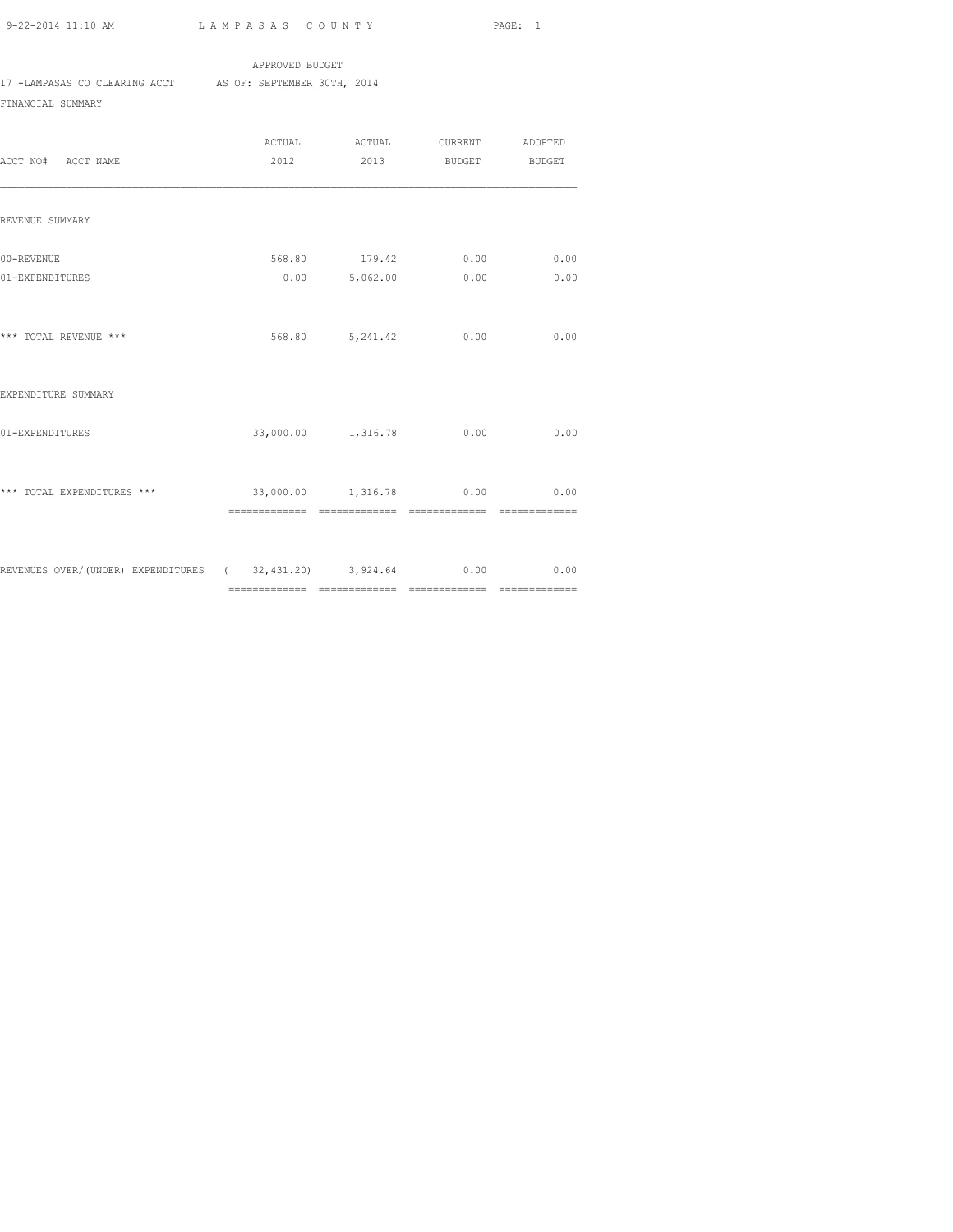|                                                           | APPROVED BUDGET |        |         |         |
|-----------------------------------------------------------|-----------------|--------|---------|---------|
| 17 -LAMPASAS CO CLEARING ACCT AS OF: SEPTEMBER 30TH, 2014 |                 |        |         |         |
| DEPARTMENT - 00-REVENUE                                   |                 |        |         |         |
| DEPARTMENT REVENUES                                       |                 |        |         |         |
|                                                           | ACTUAL          | ACTUAL | CURRENT | ADOPTED |
| ACCT NO# ACCT NAME                                        | 2012            | 2013   | BUDGET  | BUDGET  |
|                                                           |                 |        |         |         |
| 100-00-099 INTEREST REVENUE                               | 568.80          | 179.42 | 0.00    | 0.00    |
| 100-00-190 MISCELLANEOUS RECEIPTS                         | 0.00            | 0.00   | 0.00    | 0.00    |
| ** SUB-DEPARTMENT REVENUE TOTAL **                        | 568.80          | 179.42 | 0.00    | 0.00    |
| ** DEPARTMENT REVENUE TOTAL **                            | 568.80          | 179.42 | 0.00    | 0.00    |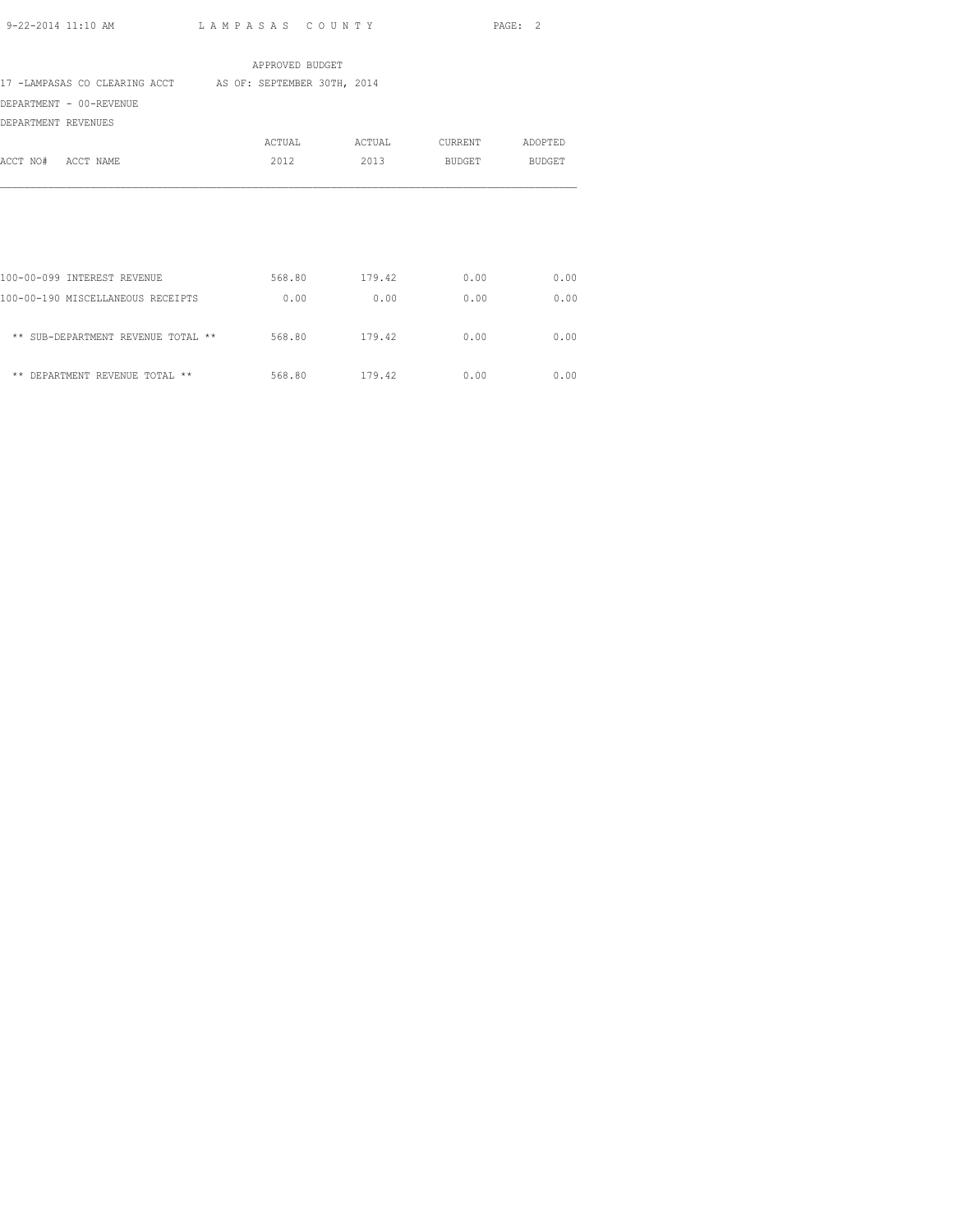|                                                           | APPROVED BUDGET |                      |                               |      |
|-----------------------------------------------------------|-----------------|----------------------|-------------------------------|------|
| 17 -LAMPASAS CO CLEARING ACCT AS OF: SEPTEMBER 30TH, 2014 |                 |                      |                               |      |
| DEPARTMENT - 01-EXPENDITURES                              |                 |                      |                               |      |
| DEPARTMENT REVENUES                                       |                 |                      |                               |      |
|                                                           |                 |                      | ACTUAL ACTUAL CURRENT ADOPTED |      |
| ACCT NO# ACCT NAME                                        | 2012            | 2013                 | BUDGET BUDGET                 |      |
|                                                           |                 |                      |                               |      |
|                                                           |                 |                      |                               |      |
|                                                           |                 |                      |                               |      |
|                                                           |                 |                      |                               |      |
| 201-00-010 OPERATING TRANSFER - IN                        |                 | $0.00$ 5,062.00      | 0.00                          | 0.00 |
|                                                           |                 |                      |                               |      |
| ** SUB-DEPARTMENT REVENUE TOTAL **                        |                 | $0.00$ 5,062.00      | 0.00                          | 0.00 |
|                                                           |                 |                      |                               |      |
| ** DEPARTMENT REVENUE TOTAL **                            |                 | $0.00$ 5,062.00      | 0.00                          | 0.00 |
|                                                           |                 |                      |                               |      |
|                                                           |                 |                      |                               |      |
| *** FUND TOTAL REVENUES ***                               |                 | 568.80 5,241.42 0.00 |                               | 0.00 |
|                                                           | =============   | =============        |                               |      |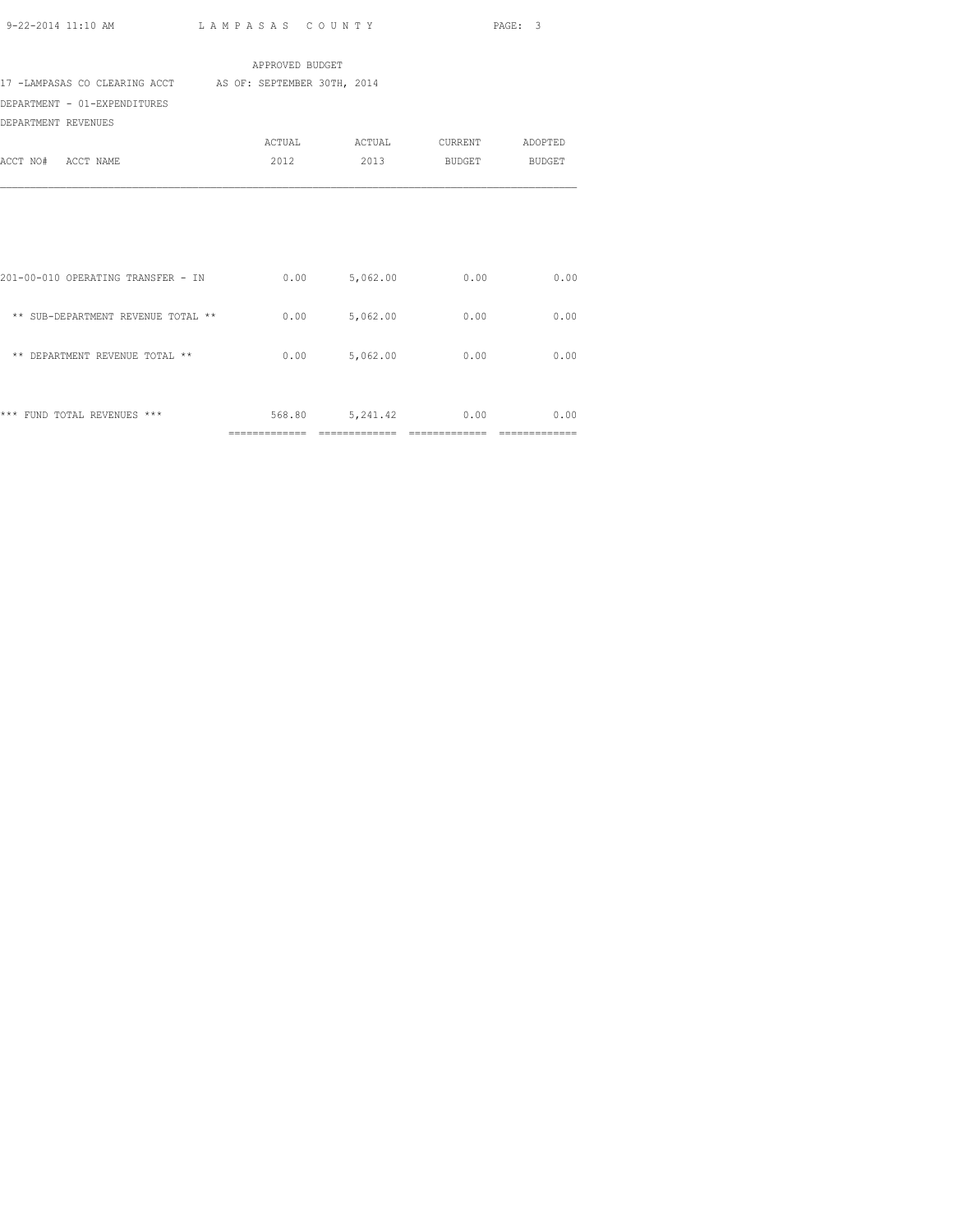| 9-22-2014 11:10 AM                                           | LAMPASAS COUNTY |                               |      | PAGE: 4       |
|--------------------------------------------------------------|-----------------|-------------------------------|------|---------------|
|                                                              | APPROVED BUDGET |                               |      |               |
| 17 -LAMPASAS CO CLEARING ACCT AS OF: SEPTEMBER 30TH, 2014    |                 |                               |      |               |
| DEPARTMENT - 01-EXPENDITURES                                 |                 |                               |      |               |
| DEPARTMENT EXPENDITURES                                      |                 |                               |      |               |
|                                                              |                 | ACTUAL ACTUAL CURRENT ADOPTED |      |               |
| ACCT NO# ACCT NAME                                           |                 | 2012 2013 BUDGET BUDGET       |      |               |
|                                                              |                 |                               |      |               |
| GENERAL EXPENSES                                             |                 |                               |      |               |
| 401-00-375 BANK CHARGES                                      |                 | $0.00$ 52.78                  | 0.00 | 0.00          |
| ** CATEGORY TOTAL **                                         |                 | $0.00$ 52.78                  | 0.00 | 0.00          |
|                                                              |                 |                               |      |               |
| 401-00-500 OPERATING TRANSFERS-OUT 33,000.00 1,264.00        |                 |                               | 0.00 | 0.00          |
| ** CATEGORY TOTAL **                                         |                 | 33,000.00 1,264.00 0.00       |      | 0.00          |
| ** SUB-DEPARTMENT TOTAL **                                   |                 | 33,000.00 1,316.78            | 0.00 | 0.00          |
| *** DEPARTMENT TOTAL ***                                     |                 | 33,000.00 1,316.78            | 0.00 | 0.00          |
|                                                              |                 |                               |      | ============= |
| *** FUND TOTAL EXPENDITURES *** 33,000.00 1,316.78 0.00 0.00 |                 |                               |      |               |

\*\*\* END OF REPORT \*\*\*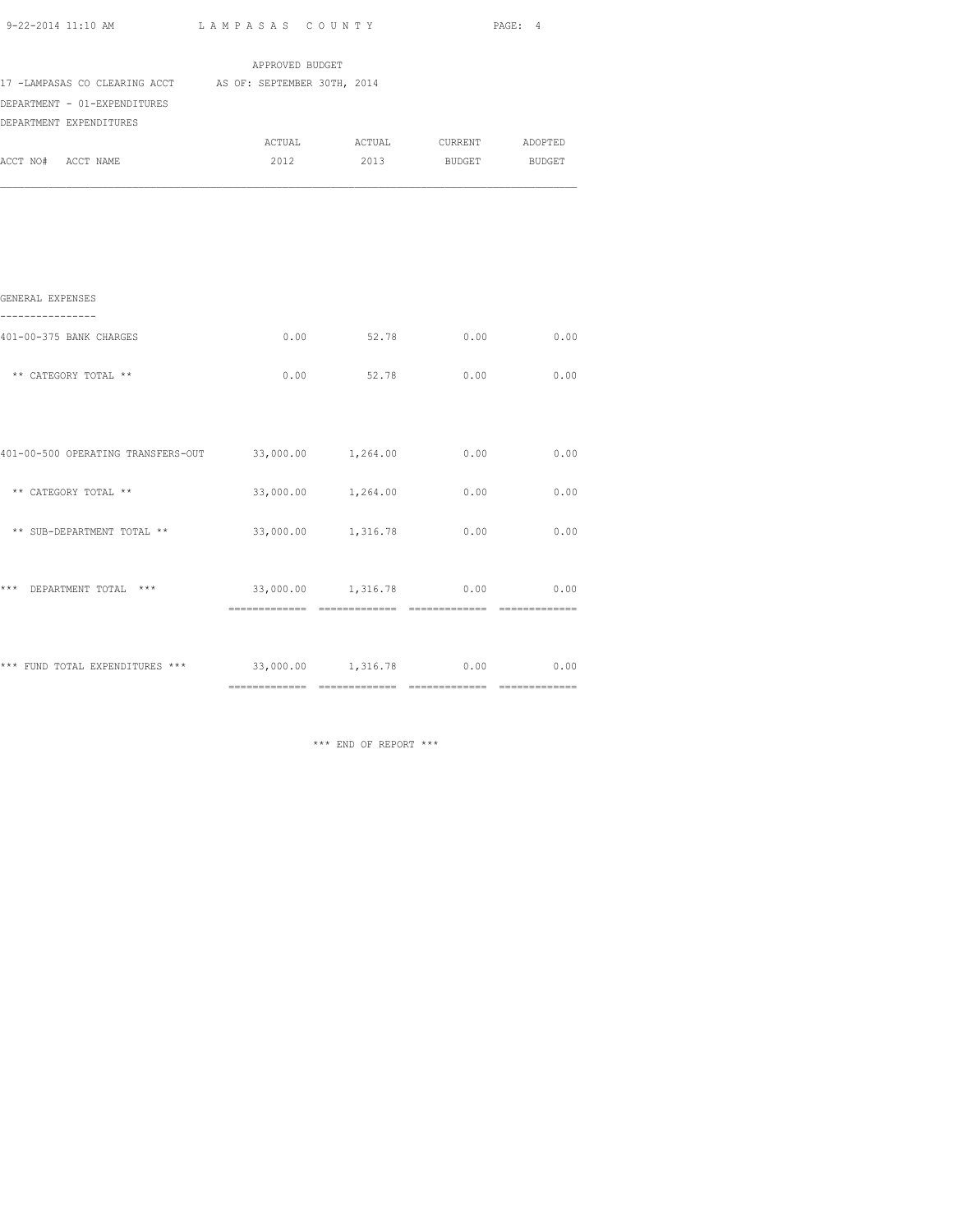APPROVED BUDGET 19 -LAMPASAS CO ADULT PROB AS OF: SEPTEMBER 30TH, 2014 FINANCIAL SUMMARY

| ACCT NO# ACCT NAME                                               | ACTUAL ACTUAL CURRENT ADOPTED<br>2012 2013 BUDGET BUDGET |      |      |
|------------------------------------------------------------------|----------------------------------------------------------|------|------|
| REVENUE SUMMARY                                                  |                                                          |      |      |
| 00-REVENUE                                                       | 52.14 91.51                                              | 0.00 | 0.00 |
| *** TOTAL REVENUE ***                                            | 52.14 91.51                                              | 0.00 | 0.00 |
| EXPENDITURE SUMMARY                                              |                                                          |      |      |
| 01-EXPENDITURES                                                  | $0.00$ 13,501.00 0.00                                    |      | 0.00 |
| *** TOTAL EXPENDITURES ***                                       | $0.00$ 13,501.00 0.00 0.00                               |      |      |
| REVENUES OVER/(UNDER) EXPENDITURES 52.14 ( 13,409.49) 0.00 00 00 |                                                          |      |      |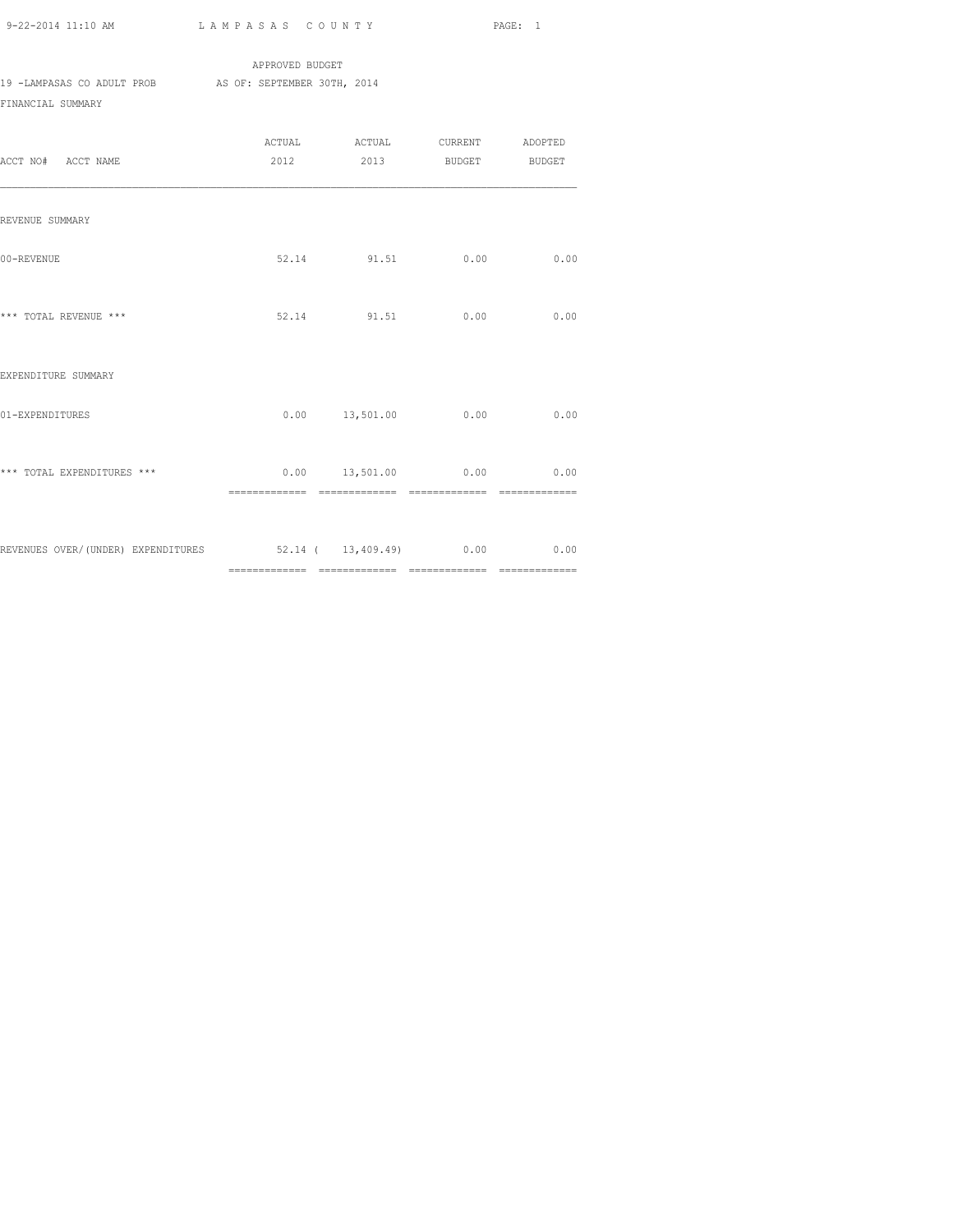|                                                         | APPROVED BUDGET |                         |      |
|---------------------------------------------------------|-----------------|-------------------------|------|
| 19 -LAMPASAS CO ADULT PROB AS OF: SEPTEMBER 30TH, 2014  |                 |                         |      |
| DEPARTMENT - 00-REVENUE                                 |                 |                         |      |
| DEPARTMENT REVENUES                                     |                 |                         |      |
|                                                         |                 |                         |      |
| ACCT NO# ACCT NAME                                      |                 | 2012 2013 BUDGET BUDGET |      |
|                                                         |                 |                         |      |
|                                                         |                 |                         |      |
|                                                         |                 |                         |      |
|                                                         |                 |                         |      |
|                                                         |                 |                         |      |
| 100-00-099 INTEREST REVENUE                             |                 | 52.14 91.51 0.00 0.00   |      |
|                                                         |                 |                         |      |
| 200-00-010 OPERATING TRANSFERS IN $0.00$ 0.00 0.00 0.00 |                 |                         | 0.00 |
|                                                         |                 |                         |      |
| ** SUB-DEPARTMENT REVENUE TOTAL ** $52.14$ 91.51 0.00   |                 |                         | 0.00 |
|                                                         |                 |                         |      |
| ** DEPARTMENT REVENUE TOTAL ** 62.14 91.51 0.00 0.00    |                 |                         |      |
|                                                         |                 |                         |      |
|                                                         |                 |                         |      |
| *** FUND TOTAL REVENUES ***                             |                 | 52.14 91.51 0.00 0.00   |      |
|                                                         |                 |                         |      |
|                                                         |                 |                         |      |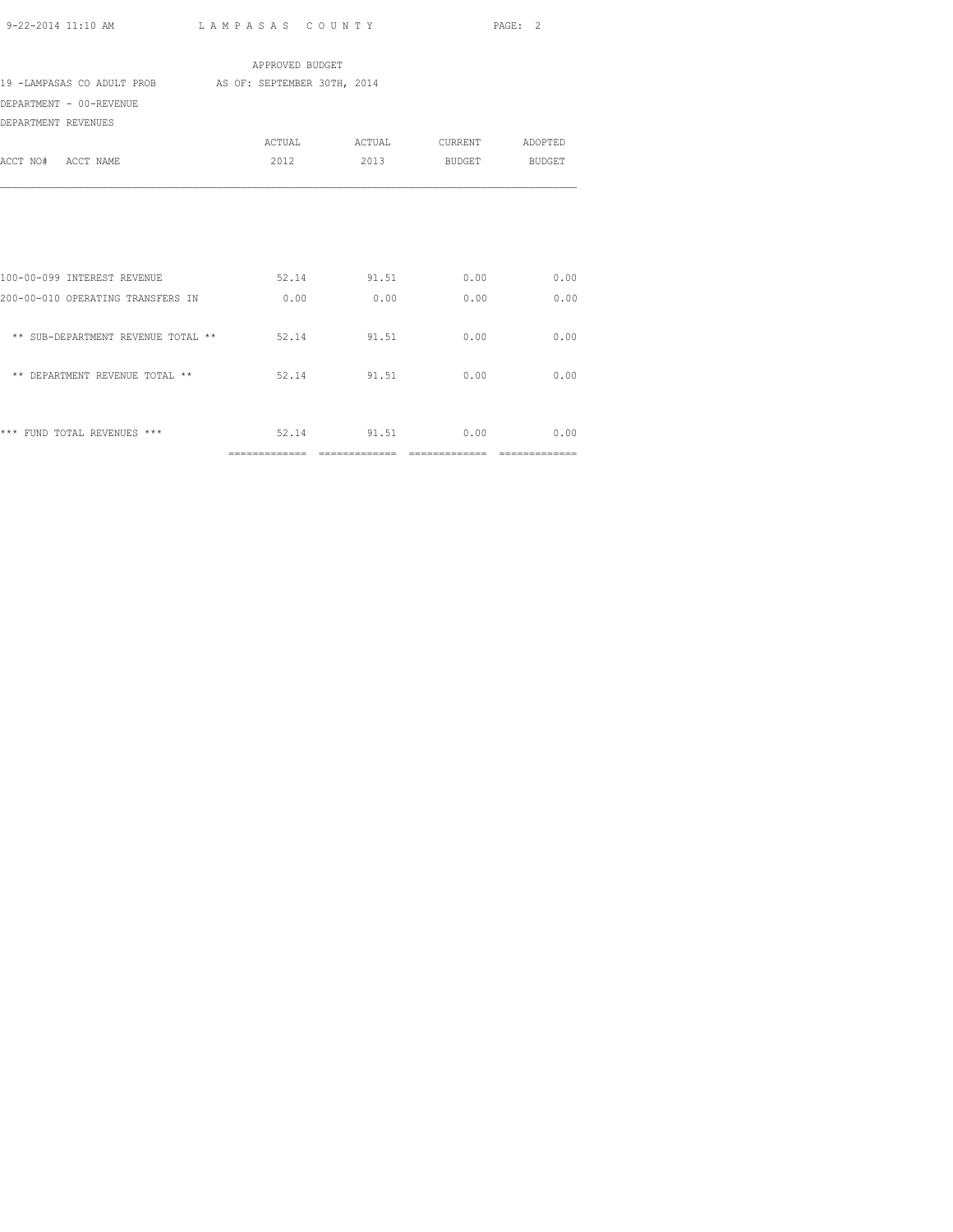| 9-22-2014 11:10 AM<br>the contract of the contract of the contract of the contract of the contract of the contract of the contract of | LAMPASAS COUNTY<br>$\sim$ $\sim$ $\sim$ $\sim$ $\sim$ $\sim$ | PAGE: |  |
|---------------------------------------------------------------------------------------------------------------------------------------|--------------------------------------------------------------|-------|--|

|                                                        | APPROVED BUDGET |             |                               |      |
|--------------------------------------------------------|-----------------|-------------|-------------------------------|------|
| 19 -LAMPASAS CO ADULT PROB AS OF: SEPTEMBER 30TH, 2014 |                 |             |                               |      |
| DEPARTMENT - 01-EXPENDITURES                           |                 |             |                               |      |
| DEPARTMENT EXPENDITURES                                |                 |             |                               |      |
|                                                        |                 |             | ACTUAL ACTUAL CURRENT ADOPTED |      |
| ACCT NO# ACCT NAME                                     | 2012            |             | 2013 BUDGET BUDGET            |      |
| GENERAL EXPENSES                                       |                 |             |                               |      |
| 401-00-375 BANK CHARGES                                |                 | $0.00$ 0.00 | 0.00                          | 0.00 |
| ** CATEGORY TOTAL **                                   | 0.00            | 0.00        | 0.00                          | 0.00 |
|                                                        |                 |             |                               |      |
|                                                        |                 |             |                               |      |

| *** FUND TOTAL EXPENDITURES ***    | 0.00 | 13,501.00 | 0.00 | 0.00 |
|------------------------------------|------|-----------|------|------|
| ***<br>$***$<br>DEPARTMENT TOTAL   | 0.00 | 13,501.00 | 0.00 | 0.00 |
| ** SUB-DEPARTMENT TOTAL **         | 0.00 | 13,501.00 | 0.00 | 0.00 |
| CATEGORY TOTAL **<br>$* *$         | 0.00 | 13,501.00 | 0.00 | 0.00 |
| 401-00-500 OPERATING TRANSFERS-OUT | 0.00 | 13,501.00 | 0.00 | 0.00 |

\*\*\* END OF REPORT \*\*\*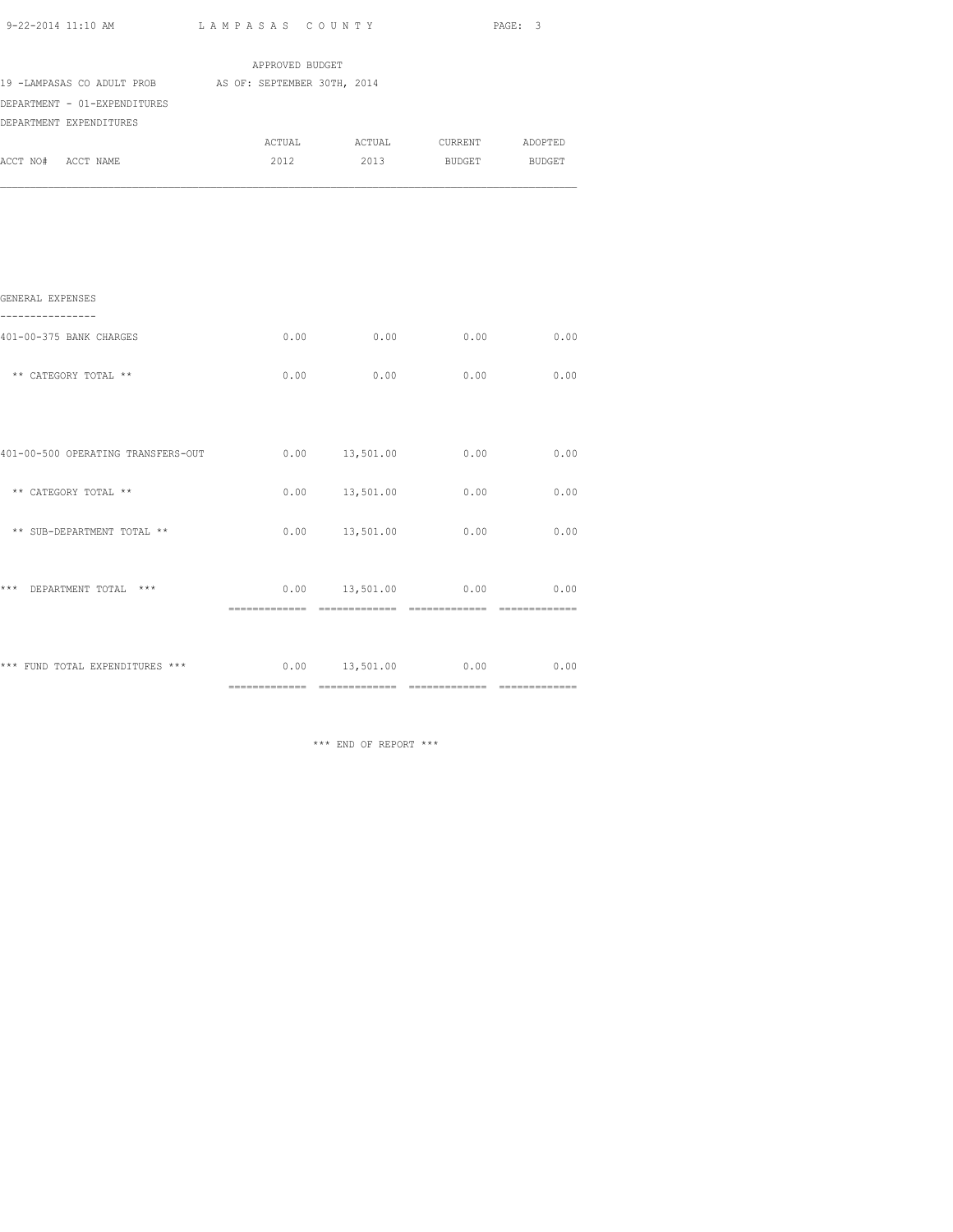|                             | APPROVED BUDGET             |
|-----------------------------|-----------------------------|
| 20 -LAMPASAS CO LAW LIBRARY | AS OF: SEPTEMBER 30TH, 2014 |
| FINANCIAL SUMMARY           |                             |

| ACCT NO# ACCT NAME                                                           | ACTUAL ACTUAL CURRENT ADOPTED<br>2012 2013 BUDGET BUDGET |      |
|------------------------------------------------------------------------------|----------------------------------------------------------|------|
| REVENUE SUMMARY                                                              |                                                          |      |
| 00-LAW LIBRARY REVENUE                                                       | 17, 175.48   15, 313.28   11, 550.00   11, 550.00        |      |
| *** TOTAL REVENUE ***                                                        | 17, 175.48   15, 313.28   11, 550.00   11, 550.00        |      |
| EXPENDITURE SUMMARY                                                          |                                                          |      |
| 01-LAW LIBRARY EXPENSES                                                      | 27,764.61 8,511.39 0.00                                  | 0.00 |
| *** TOTAL EXPENDITURES ***                                                   | 27,764.61 8,511.39 0.00 0.00                             |      |
| REVENUES OVER/(UNDER) EXPENDITURES ( 10,589.13) 6,801.89 11,550.00 11,550.00 |                                                          |      |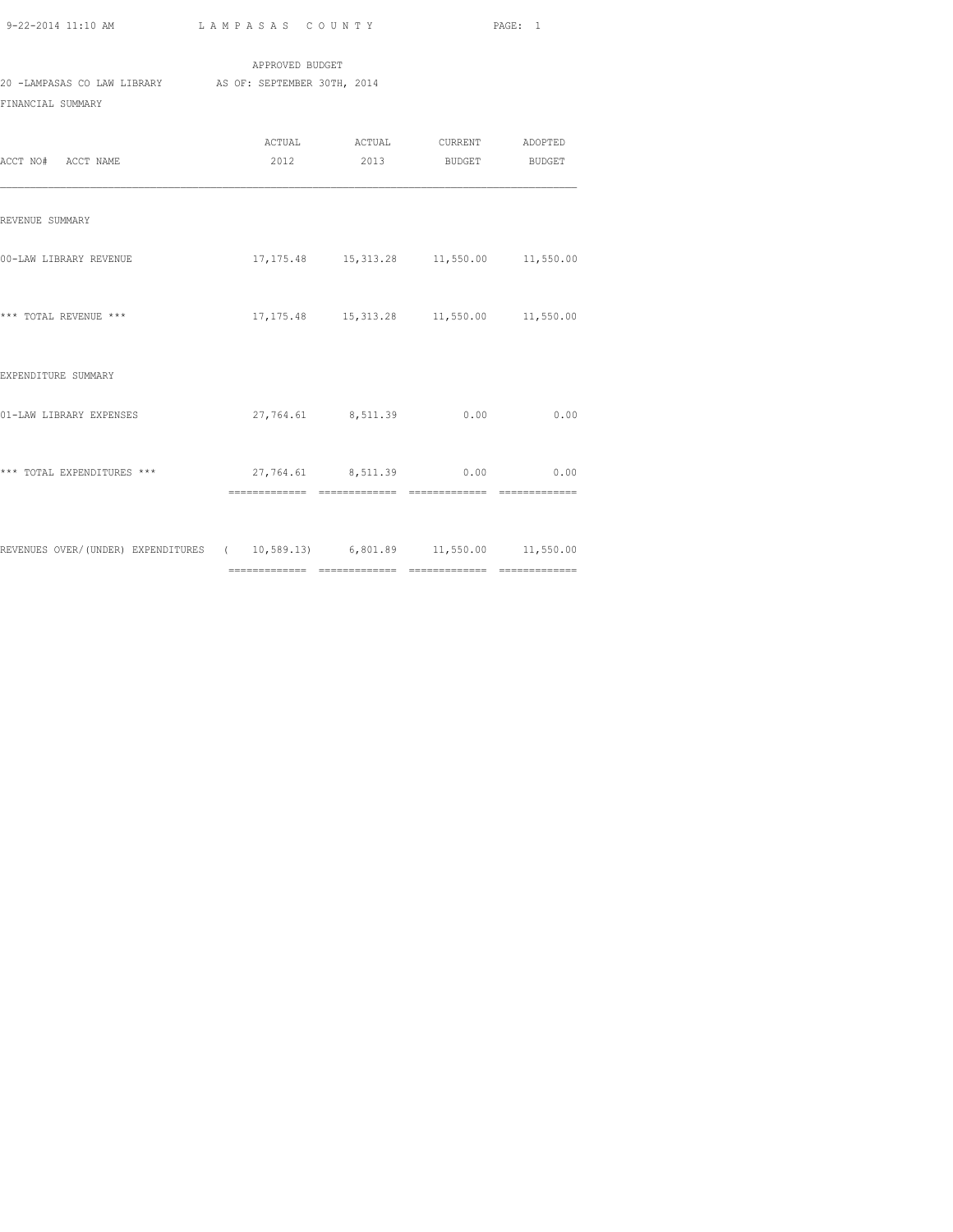#### APPROVED BUDGET

### 20 -LAMPASAS CO LAW LIBRARY AS OF: SEPTEMBER 30TH, 2014

## DEPARTMENT - 00-LAW LIBRARY REVENUE

DEPARTMENT REVENUES

|                    | ACTUAL | ACTUAL | CURRENT | ADOPTED |
|--------------------|--------|--------|---------|---------|
| ACCT NO# ACCT NAME | 2012   | 2013   | BUDGET  | BUDGET  |

| ***<br>REVENUES<br>***<br><b>FUND</b><br>TOTAL | 17, 175.48 | 15, 313.28 | 11,550.00 | 11,550.00 |
|------------------------------------------------|------------|------------|-----------|-----------|
| ** DEPARTMENT REVENUE TOTAL **                 | 17, 175.48 | 15, 313.28 | 11,550.00 | 11,550.00 |
| SUB-DEPARTMENT REVENUE TOTAL<br>$* *$<br>$* *$ | 17, 175.48 | 15, 313.28 | 11,550.00 | 11,550.00 |
| 200-00-010 OPERATING TRANSFERS IN              | 0.00       | 0.00       | 0.00      | 0.00      |
| 100-00-190 MISCELLANEOUS RECEIPTS              | 50.74      | 0.00       | 0.00      | 0.00      |
| 100-00-106 COUNTY CLERK                        | 6,090.00   | 5,635.00   | 4,000.00  | 4,000.00  |
| 100-00-099 INTEREST REVENUE                    | 21.74      | 22.28      | 50.00     | 50.00     |
| 100-00-094 DISTRICT CLERK                      | 11,013.00  | 9,656.00   | 7,500.00  | 7,500.00  |
|                                                |            |            |           |           |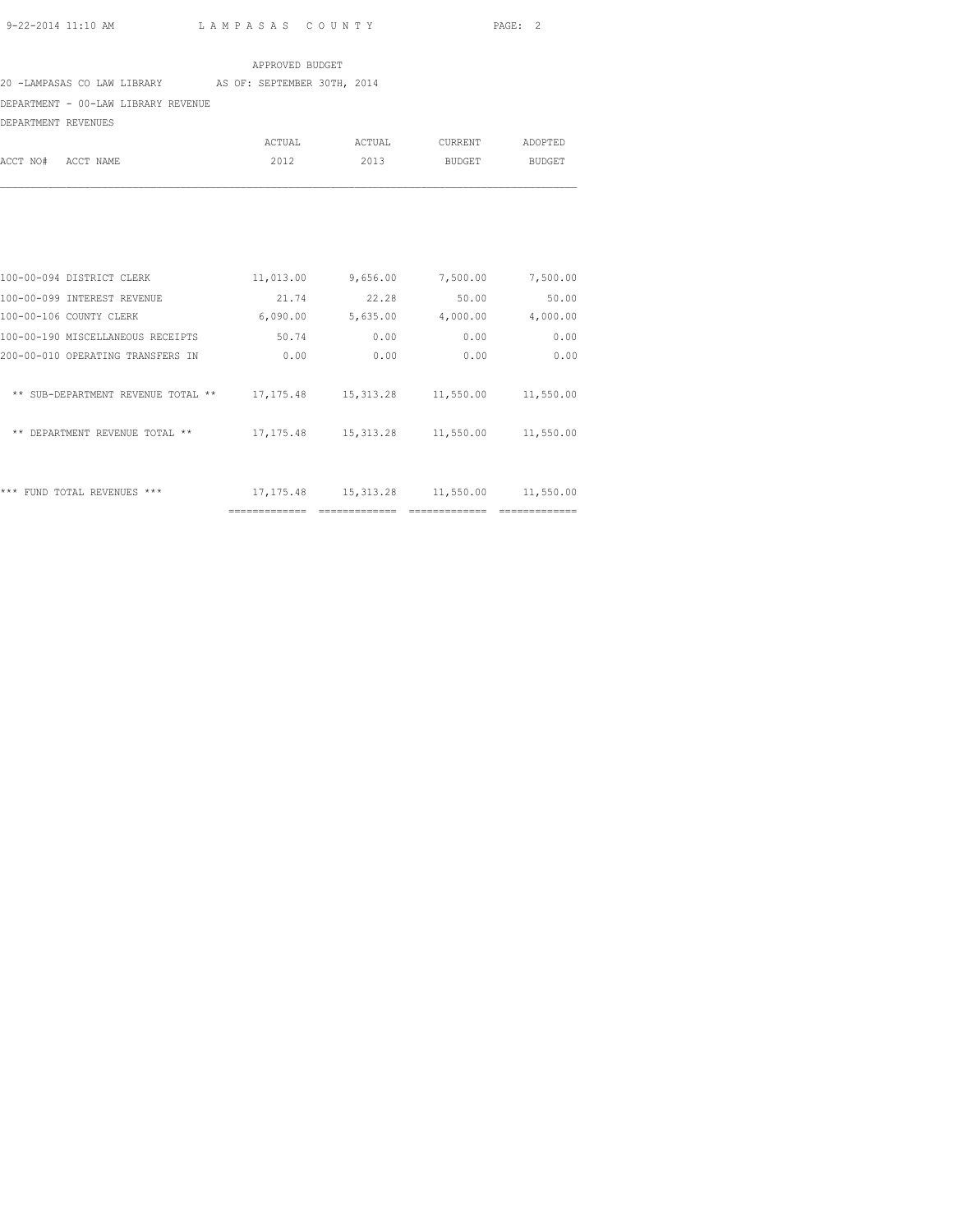| 9-22-2014 11:10 AM |  |
|--------------------|--|

L A M P A S A S C O U N T Y PAGE: 3

| 20 -LAMPASAS CO LAW LIBRARY AS OF: SEPTEMBER 30TH, 2014 |                    |                               |      |
|---------------------------------------------------------|--------------------|-------------------------------|------|
| DEPARTMENT - 01-LAW LIBRARY EXPENSES                    |                    |                               |      |
| DEPARTMENT EXPENDITURES                                 |                    |                               |      |
|                                                         |                    | ACTUAL ACTUAL CURRENT ADOPTED |      |
| ACCT NO# ACCT NAME                                      |                    | 2012 2013 BUDGET BUDGET       |      |
|                                                         |                    |                               |      |
| GENERAL EXPENSES                                        |                    |                               |      |
| 401-00-354 LAW LIBRARY                                  | 27,764.61 7,574.39 | 0.00                          | 0.00 |
| 401-00-375 BANK CHARGES                                 |                    | $0.00$ 0.00 0.00 0.00         |      |
| ** CATEGORY TOTAL **                                    | 27,764.61 7,574.39 | 0.00                          | 0.00 |
| 401-00-500 OPERATING TRANSFER-OUT                       | $0.00$ 937.00      | 0.00                          | 0.00 |
| ** CATEGORY TOTAL **                                    | $0.00$ 937.00      | 0.00                          | 0.00 |
| ** SUB-DEPARTMENT TOTAL **                              | 27,764.61 8,511.39 | 0.00                          | 0.00 |
| *** DEPARTMENT TOTAL ***                                |                    | 27,764.61 8,511.39 0.00 0.00  |      |
|                                                         |                    |                               |      |

\*\*\* FUND TOTAL EXPENDITURES \*\*\*  $27,764.61$  8,511.39 0.00 0.00 ============= ============= ============= =============

\*\*\* END OF REPORT \*\*\*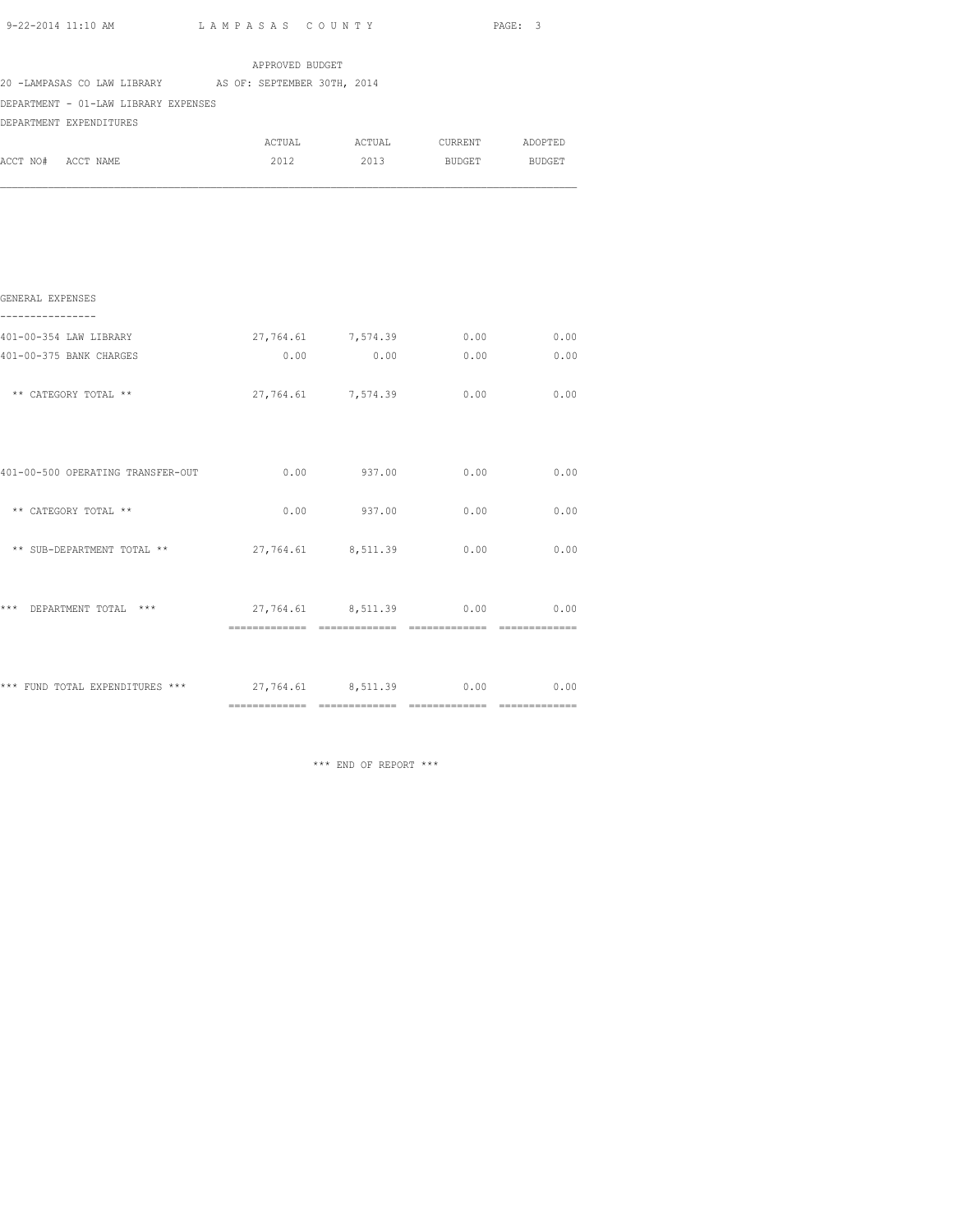|                               | APPROVED BUDGET             |  |  |  |  |  |
|-------------------------------|-----------------------------|--|--|--|--|--|
| 22 -LAMPASAS CO DOG ORDINANCE | AS OF: SEPTEMBER 30TH, 2014 |  |  |  |  |  |
| FINANCIAL SUMMARY             |                             |  |  |  |  |  |

| ACCT NO# ACCT NAME                                                     | ACTUAL ACTUAL CURRENT ADOPTED<br>2012 2013 BUDGET BUDGET    |          |
|------------------------------------------------------------------------|-------------------------------------------------------------|----------|
| REVENUE SUMMARY                                                        |                                                             |          |
| 00-DOG ORDINANCE REVENUE                                               | $4,136.62$ $4,336.74$ $3,000.00$ $3,000.00$                 |          |
| *** TOTAL REVENUE ***                                                  | 4, 136.62 4, 336.74 3, 000.00                               | 3,000.00 |
| EXPENDITURE SUMMARY                                                    |                                                             |          |
| 01-DOG ORDINANCE EXPENSE                                               | $60.90$ ( $5.00$ ) 200.00 200.00                            |          |
| *** TOTAL EXPENDITURES ***                                             | 60.90 (5.00) 200.00 200.00<br>============================= |          |
| REVENUES OVER/(UNDER) EXPENDITURES 4,075.72 4,341.74 2,800.00 2,800.00 |                                                             |          |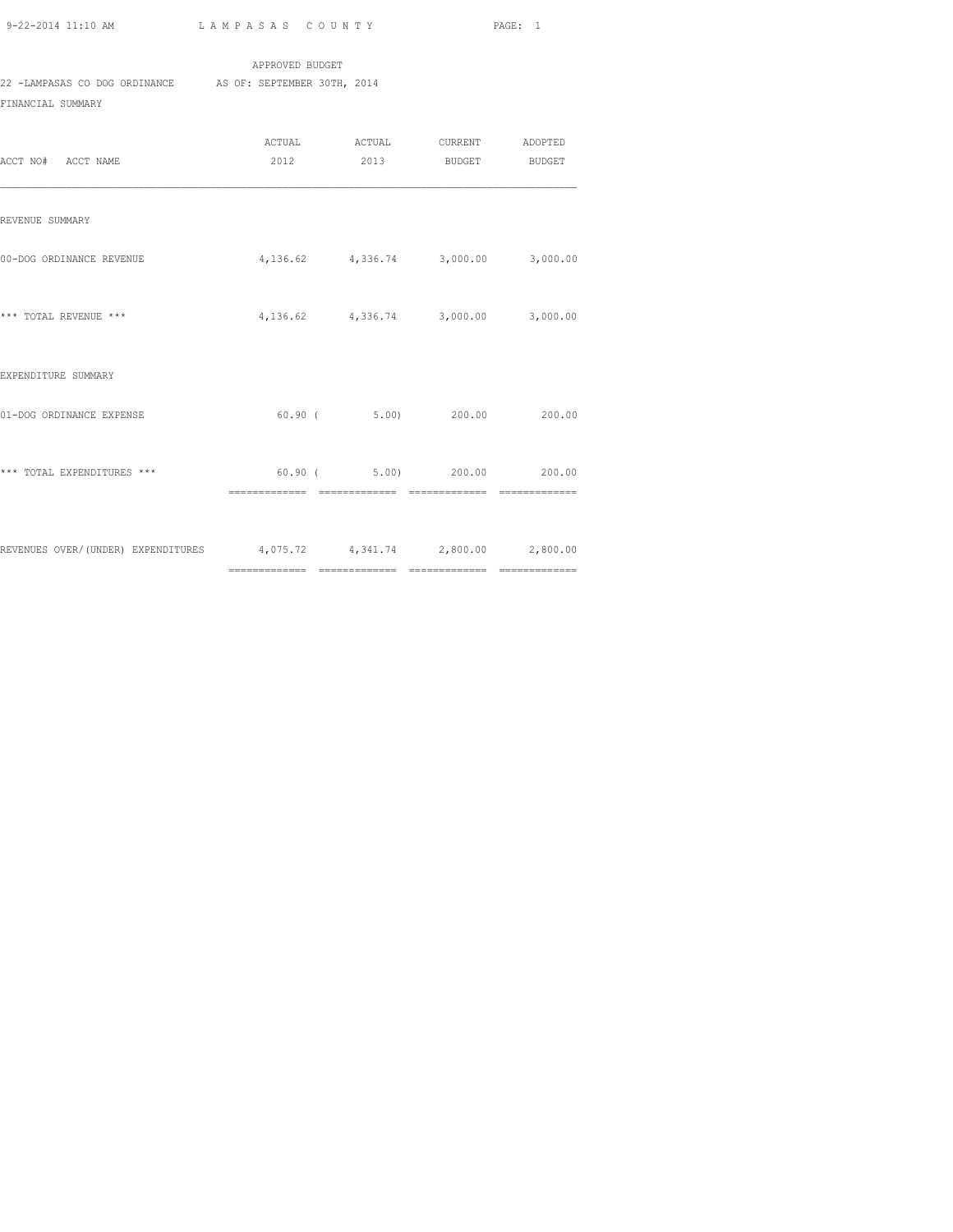#### APPROVED BUDGET

#### 22 -LAMPASAS CO DOG ORDINANCE AS OF: SEPTEMBER 30TH, 2014

DEPARTMENT - 00-DOG ORDINANCE REVENUE

DEPARTMENT REVENUES

|          |           | ACTUAL | ACTUAL | CURRENT | ADOPTED |
|----------|-----------|--------|--------|---------|---------|
| ACCT NO# | ACCT NAME | 2012   | 2013   | BUDGET  | BUDGET  |
|          |           |        |        |         |         |

|                                                   | ------------ |          |          |          |
|---------------------------------------------------|--------------|----------|----------|----------|
| ***<br>***<br><b>REVENUES</b><br>FIIND.<br>TOTAL. | 4,136.62     | 4,336.74 | 3,000.00 | 3,000.00 |
| DEPARTMENT<br>**<br>REVENUE<br>$* *$<br>TOTAL     | 4,136.62     | 4,336.74 | 3,000.00 | 3,000.00 |
| SUB-DEPARTMENT REVENUE TOTAL<br>$* *$<br>$***$    | 4,136.62     | 4,336.74 | 3,000.00 | 3,000.00 |
| 100-00-101 DOG LICENSES                           | 4,094.00     | 4,215.00 | 3,000.00 | 3,000.00 |
| 100-00-099 INTEREST REVENUE                       | 42.62        | 121.74   | 0.00     | 0.00     |
| 100-00-001 BEGINNING FUND BALANCE                 | 0.00         | 0.00     | 0.00     | 0.00     |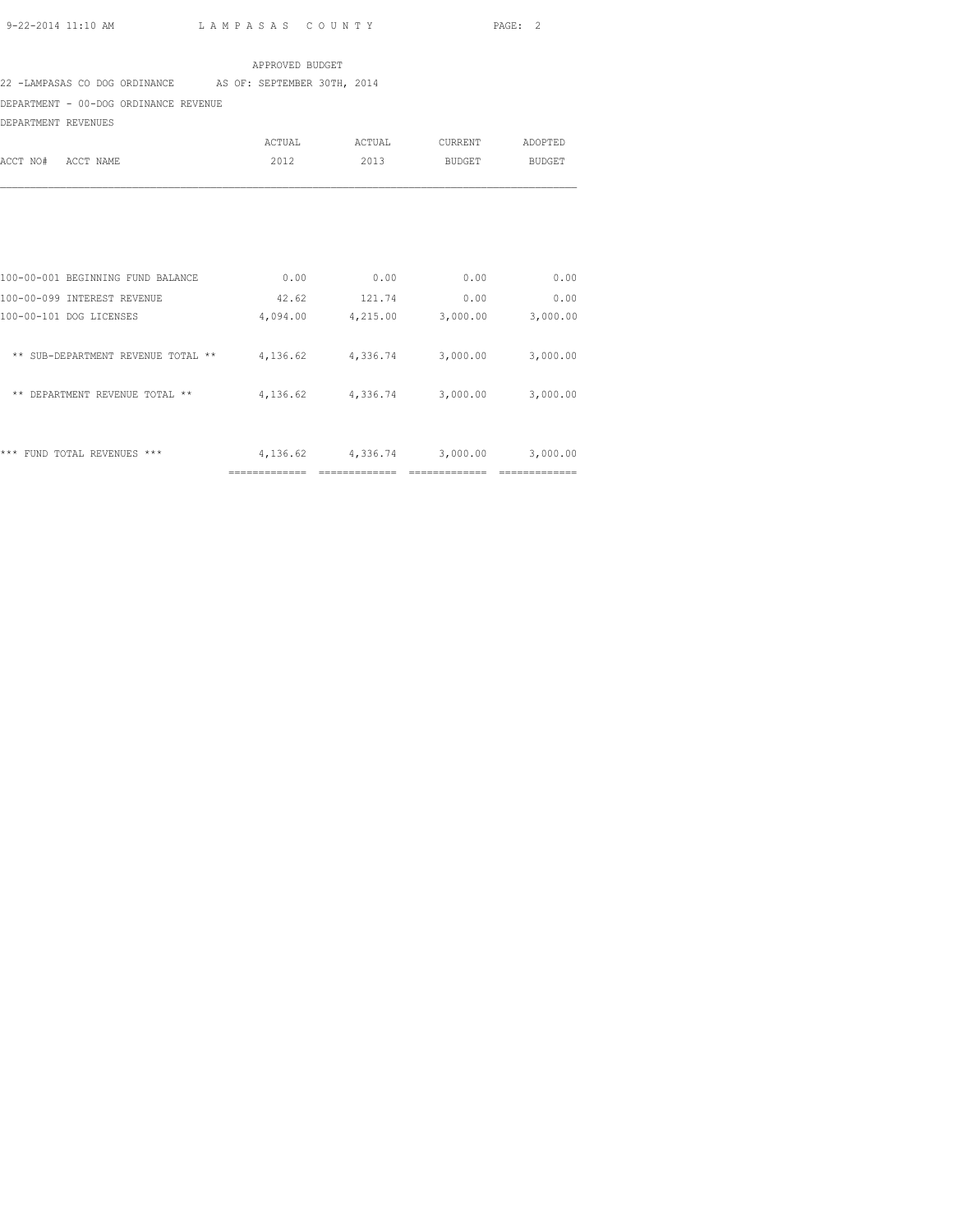| 9-22-2014 11:10 AM |  |
|--------------------|--|

|                                                           |                 |                                    |                      | PAGE: 3 |
|-----------------------------------------------------------|-----------------|------------------------------------|----------------------|---------|
|                                                           | APPROVED BUDGET |                                    |                      |         |
| 22 -LAMPASAS CO DOG ORDINANCE AS OF: SEPTEMBER 30TH, 2014 |                 |                                    |                      |         |
| DEPARTMENT - 01-DOG ORDINANCE EXPENSE                     |                 |                                    |                      |         |
| DEPARTMENT EXPENDITURES                                   |                 |                                    |                      |         |
|                                                           |                 | ACTUAL ACTUAL CURRENT ADOPTED      |                      |         |
| ACCT NO# ACCT NAME                                        | 2012            | 2013                               | <b>BUDGET</b>        | BUDGET  |
|                                                           |                 |                                    |                      |         |
|                                                           |                 |                                    |                      |         |
|                                                           |                 |                                    |                      |         |
| GENERAL EXPENSES                                          |                 |                                    |                      |         |
| ----------------                                          |                 |                                    |                      |         |
| 401-00-304 DOG ORDINANCE                                  |                 | 60.90                              | $0.00$ 200.00 200.00 |         |
| 401-00-375 BANK CHARGES                                   |                 | 0.00(5.00)                         | 0.00                 | 0.00    |
| ** CATEGORY TOTAL **                                      |                 | 60.90 ( 5.00) 200.00 200.00        |                      |         |
|                                                           |                 |                                    |                      |         |
| 401-00-500 OPERATING TRANSFER-OUT                         |                 | $0.00$ $0.00$ $0.00$ $0.00$ $0.00$ |                      |         |
| ** CATEGORY TOTAL **                                      | 0.00            | 0.00                               | 0.00                 | 0.00    |
| ** SUB-DEPARTMENT TOTAL **                                |                 | $60.90$ ( $5.00$ ) 200.00 200.00   |                      |         |
| *** DEPARTMENT TOTAL ***                                  |                 | 60.90 (5.00) 200.00 200.00         |                      |         |
|                                                           |                 |                                    |                      |         |
|                                                           |                 |                                    |                      |         |
|                                                           |                 |                                    |                      |         |

============= ============= ============= =============

\*\*\* FUND TOTAL EXPENDITURES \*\*\* 60.90 ( 5.00) 200.00 200.00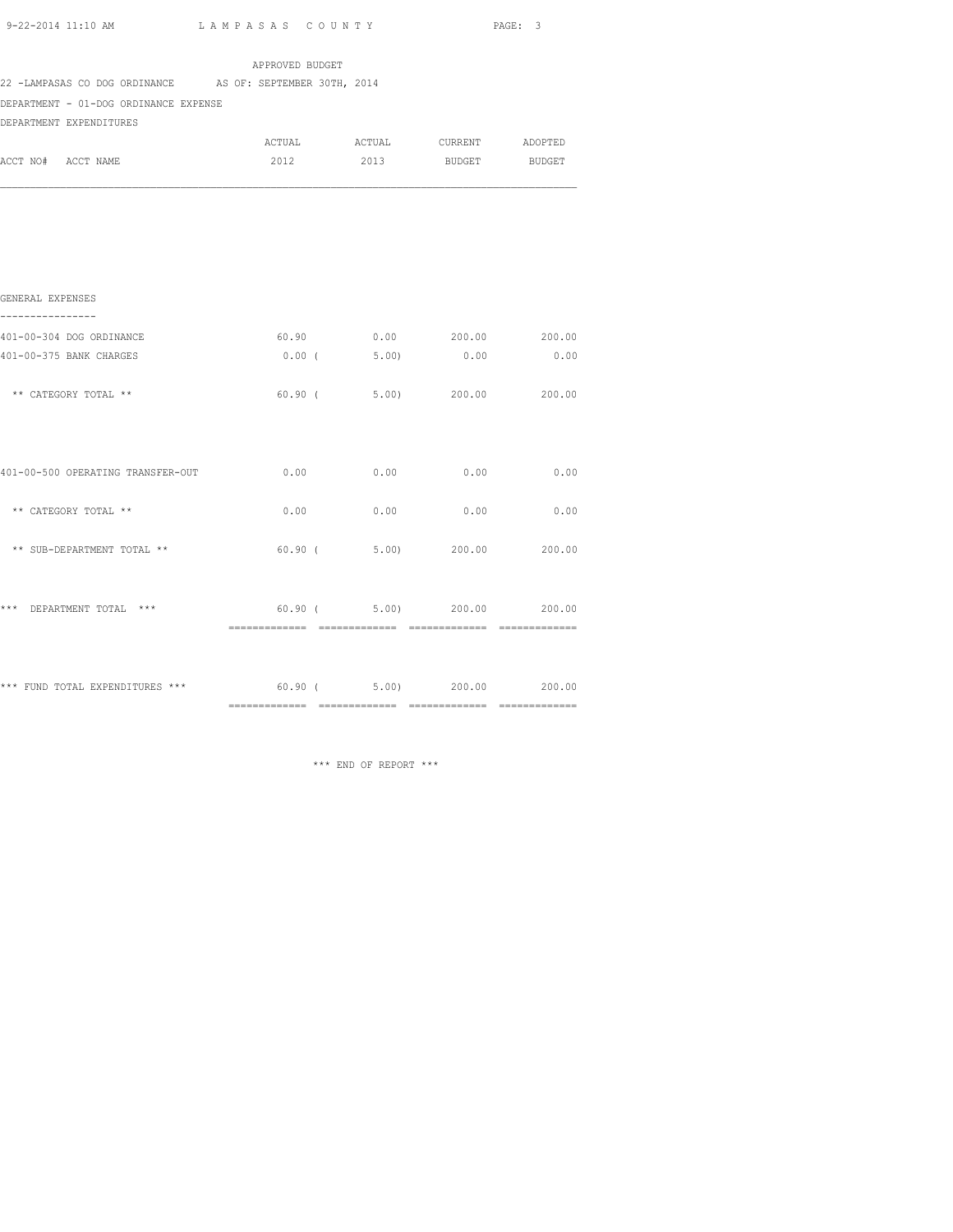APPROVED BUDGET 25 -CONSTRUCTION FUND AS OF: SEPTEMBER 30TH, 2014 FINANCIAL SUMMARY

| ACCT NO# ACCT NAME                                                           |                                      | ACTUAL ACTUAL CURRENT ADOPTED<br>2012 2013 BUDGET BUDGET |      |              |
|------------------------------------------------------------------------------|--------------------------------------|----------------------------------------------------------|------|--------------|
| REVENUE SUMMARY                                                              |                                      |                                                          |      |              |
| 00-DEPT REVENUE<br>01-REVENUE                                                |                                      | 366.20 2,992.09 0.00<br>$0.00$ 0.00                      | 0.00 | 0.00<br>0.00 |
| *** TOTAL REVENUE ***                                                        |                                      | 366.20 2,992.09                                          | 0.00 | 0.00         |
| EXPENDITURE SUMMARY                                                          |                                      |                                                          |      |              |
| 01-REVENUE                                                                   |                                      | 141,333.03 399,465.02 0.00 60,000.00                     |      |              |
| *** TOTAL EXPENDITURES ***                                                   | 141,333.03 399,465.02 0.00 60,000.00 |                                                          |      |              |
| REVENUES OVER/(UNDER) EXPENDITURES (140,966.83)(396,472.93) 0.00 (60,000.00) |                                      |                                                          |      |              |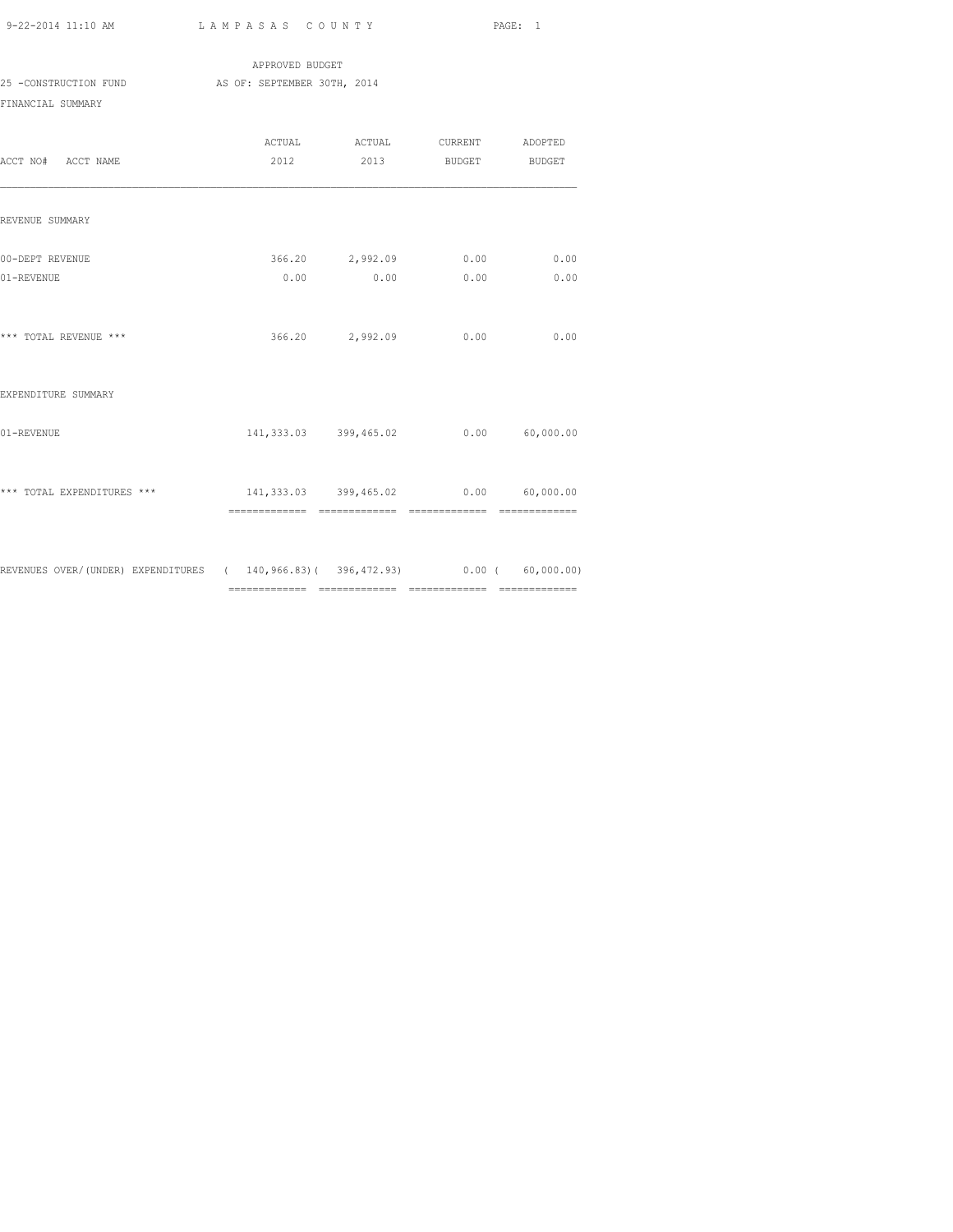| 9-22-2014 11:10 AM                                   | LAMPASAS COUNTY |                               |               | PAGE: 2 |
|------------------------------------------------------|-----------------|-------------------------------|---------------|---------|
|                                                      | APPROVED BUDGET |                               |               |         |
| 25 -CONSTRUCTION FUND AS OF: SEPTEMBER 30TH, 2014    |                 |                               |               |         |
| DEPARTMENT - 00-DEPT REVENUE                         |                 |                               |               |         |
| DEPARTMENT REVENUES                                  |                 |                               |               |         |
|                                                      |                 | ACTUAL ACTUAL CURRENT ADOPTED |               |         |
| ACCT NO# ACCT NAME                                   | 2012            | 2013                          | BUDGET BUDGET |         |
|                                                      |                 |                               |               |         |
| DEPT REVENUE                                         |                 |                               |               |         |
| 100-00-001 BEGINNING FUND BALANCE                    |                 | $0.00$ 0.00                   | 0.00          | 0.00    |
| 100-00-099 INTEREST REVENUE                          | 120.27 2,992.09 |                               | 0.00          | 0.00    |
| 100-00-125 CERT OF OBLIGATION SERIES 2 0.00          |                 | 0.00                          | 0.00          | 0.00    |
| 200-00-001 OTHER RESOURCE - TAX NOTE                 | 0.00            | 0.00                          | 0.00          | 0.00    |
| 200-00-010 OPERATING TRANSFER-IN                     | 0.00            | 0.00                          | 0.00          | 0.00    |
| ** SUB-DEPARTMENT REVENUE TOTAL ** $120.27$ 2,992.09 |                 |                               | 0.00          | 0.00    |
| DEPT REVENUE                                         |                 |                               |               |         |
| 100-01-099 INTEREST REVENUE 245.93                   |                 | 0.00                          | 0.00          | 0.00    |
| 200-01-001 OTHER RESOURCE-ANIMAL SHELT 0.00          |                 | 0.00                          | 0.00          | 0.00    |
| ** SUB-DEPARTMENT REVENUE TOTAL ** 245.93            |                 | 0.00                          | 0.00          | 0.00    |

\*\* DEPARTMENT REVENUE TOTAL \*\* 366.20 2,992.09 0.00 0.00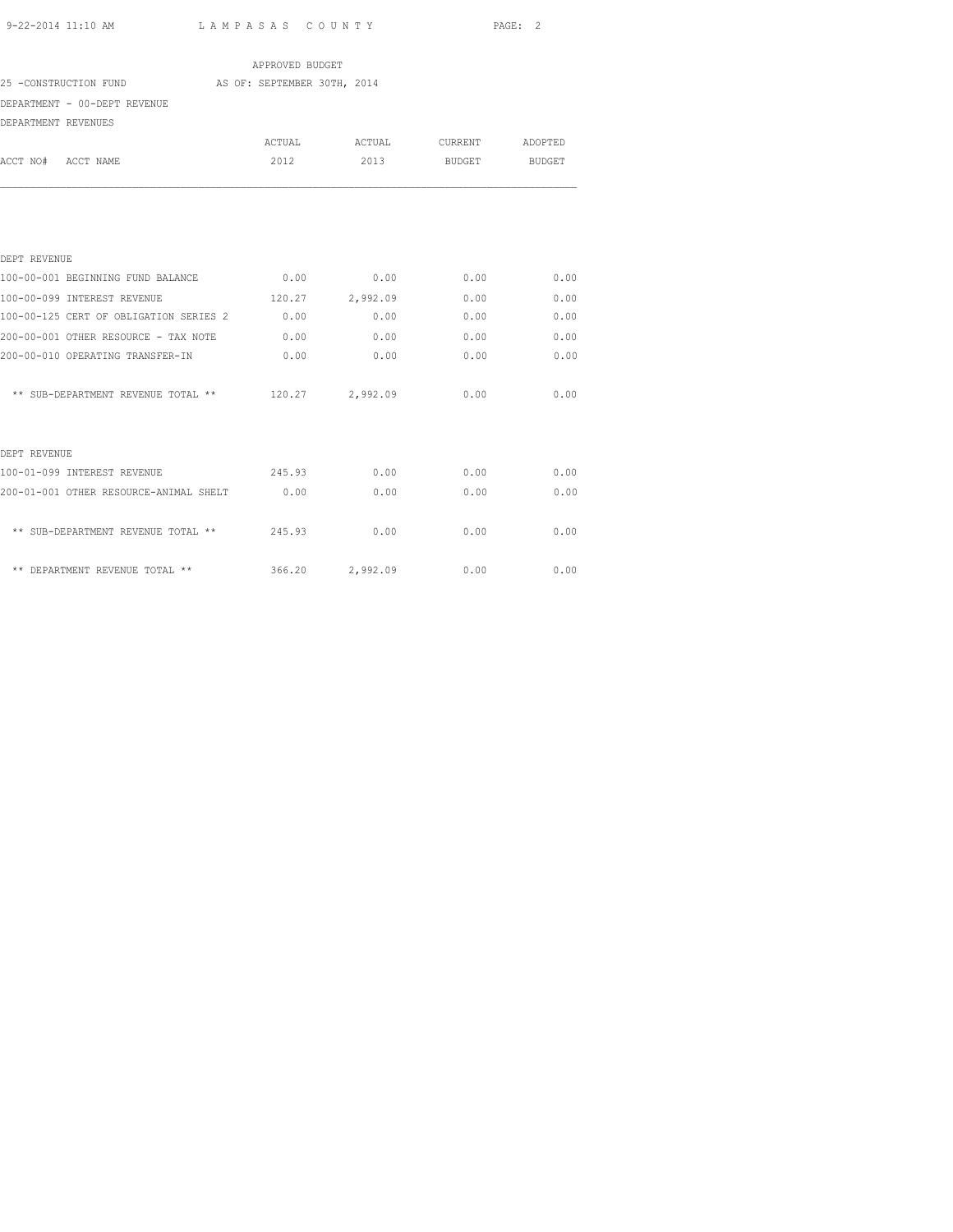| 9-22-2014 11:10 AM | LAMPASAS COUNTY | PAGE: 3 |
|--------------------|-----------------|---------|
|                    |                 |         |

|                                    | APPROVED BUDGET             |                 |                 |        |
|------------------------------------|-----------------------------|-----------------|-----------------|--------|
| 25 -CONSTRUCTION FUND              | AS OF: SEPTEMBER 30TH, 2014 |                 |                 |        |
| DEPARTMENT - 01-REVENUE            |                             |                 |                 |        |
| DEPARTMENT REVENUES                |                             |                 |                 |        |
|                                    | ACTUAL                      | ACTUAL          | CURRENT ADOPTED |        |
| ACCT NO# ACCT NAME                 | 2012                        |                 | 2013 BUDGET     | BUDGET |
|                                    |                             |                 |                 |        |
|                                    |                             |                 |                 |        |
| DEPT REVENUE                       |                             |                 |                 |        |
| 101-00-190 misc                    | 0.00                        | 0.00            | 0.00            | 0.00   |
| ** SUB-DEPARTMENT REVENUE TOTAL ** | 0.00                        | 0.00            | 0.00            | 0.00   |
| ** DEPARTMENT REVENUE TOTAL **     | 0.00                        | 0.00            | 0.00            | 0.00   |
|                                    |                             |                 |                 |        |
| *** FUND TOTAL REVENUES ***        |                             | 366.20 2,992.09 | 0.00            | 0.00   |
|                                    |                             |                 |                 |        |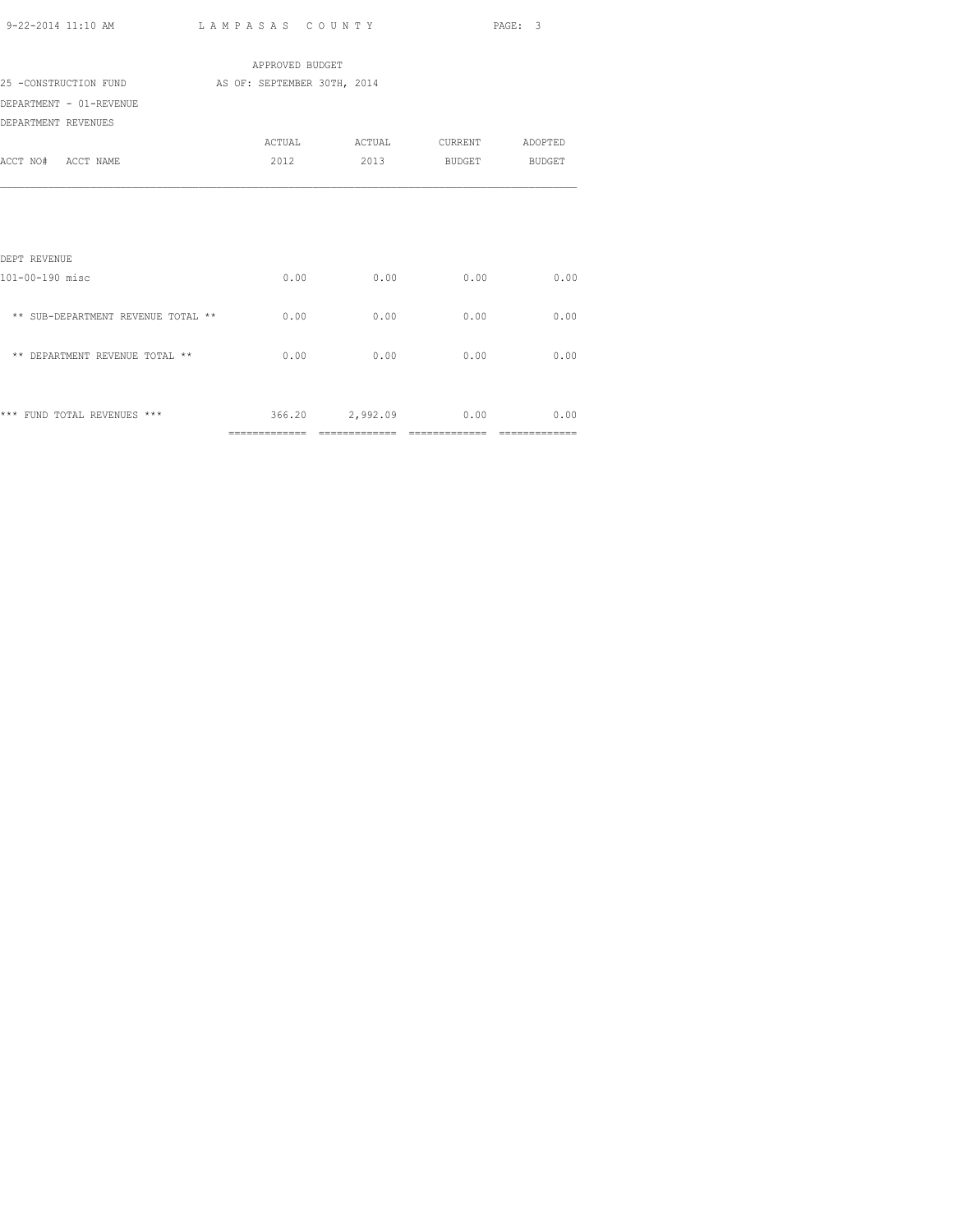| 9-22-2014 11:10 AM                                                                                                                                                                                                                                                                                                                   | LAMPASAS COUNTY                    |                               |              | PAGE: 4      |
|--------------------------------------------------------------------------------------------------------------------------------------------------------------------------------------------------------------------------------------------------------------------------------------------------------------------------------------|------------------------------------|-------------------------------|--------------|--------------|
|                                                                                                                                                                                                                                                                                                                                      | APPROVED BUDGET                    |                               |              |              |
| 25 -CONSTRUCTION FUND AS OF: SEPTEMBER 30TH, 2014                                                                                                                                                                                                                                                                                    |                                    |                               |              |              |
| DEPARTMENT - 01-REVENUE                                                                                                                                                                                                                                                                                                              |                                    |                               |              |              |
| DEPARTMENT EXPENDITURES                                                                                                                                                                                                                                                                                                              |                                    |                               |              |              |
|                                                                                                                                                                                                                                                                                                                                      |                                    | ACTUAL ACTUAL CURRENT ADOPTED |              |              |
| ACCT NO# ACCT NAME                                                                                                                                                                                                                                                                                                                   |                                    | 2012 2013 BUDGET BUDGET       |              |              |
|                                                                                                                                                                                                                                                                                                                                      |                                    |                               |              |              |
| DEPT REVENUE                                                                                                                                                                                                                                                                                                                         |                                    |                               |              |              |
| GENERAL EXPENSES                                                                                                                                                                                                                                                                                                                     |                                    |                               |              |              |
| 401-00-301 COMMUNICATIONS                                                                                                                                                                                                                                                                                                            | 0.00                               | 0.00                          | 0.00         | 0.00         |
| 401-00-302 UTILITIES                                                                                                                                                                                                                                                                                                                 | 0.00                               | 0.00                          | 0.00         | 0.00         |
| 401-00-338 INTEREST PAYMENT                                                                                                                                                                                                                                                                                                          |                                    | $0.00$ 1, 340.00 0.00         |              | 0.00         |
| 401-00-350 ANNEX CONSTRUCTION 28,604.77 0.00 0.00 0.00 0.00                                                                                                                                                                                                                                                                          |                                    |                               |              |              |
| 401-00-378 RENT                                                                                                                                                                                                                                                                                                                      |                                    | $0.00$ 0.00 0.00 0.00         |              |              |
| $401-00-389 \text{ MISCELLANEOUS EXPENSE} \hspace{3.5cm} 3,000.00 \hspace{3.5cm} 0.00 \hspace{3.5cm} 0.00 \hspace{3.5cm} 0.00 \hspace{3.5cm} 0.00 \hspace{3.5cm} 0.00 \hspace{3.5cm} 0.00 \hspace{3.5cm} 0.00 \hspace{3.5cm} 0.00 \hspace{3.5cm} 0.00 \hspace{3.5cm} 0.00 \hspace{3.5cm} 0.00 \hspace{3.5cm} 0.00 \hspace{3.5cm} 0.$ |                                    |                               |              |              |
| 401-00-398 GEOTECHNICAL SERVICES                                                                                                                                                                                                                                                                                                     |                                    | $0.00$ 0.00 0.00 0.00         |              |              |
| 501-00-328 CONTINGENCY                                                                                                                                                                                                                                                                                                               | 0.00                               | 0.00                          | 0.00         | 0.00         |
| ** CATEGORY TOTAL **                                                                                                                                                                                                                                                                                                                 | 31,604.77 1,340.00                 |                               | 0.00         | 0.00         |
|                                                                                                                                                                                                                                                                                                                                      |                                    |                               |              |              |
| 401-00-500 OPERATING TRANSFERS-OUT 50,000.00 0.00 0.00 0.00 60,000.00                                                                                                                                                                                                                                                                |                                    |                               |              |              |
| 501-00-501 GENERAL CONDITIONS                                                                                                                                                                                                                                                                                                        |                                    | $0.00$ 0.00                   | 0.00         | 0.00         |
| 501-00-502 SITEWORK                                                                                                                                                                                                                                                                                                                  |                                    | $0.00$ 0.00                   |              | $0.00$ 0.00  |
| 501-00-503 CONCRETE                                                                                                                                                                                                                                                                                                                  | $0.00$ $0.00$ $0.00$ $0.00$ $0.00$ |                               |              |              |
| 501-00-504 MASONRY                                                                                                                                                                                                                                                                                                                   | 0.00                               | 0.00                          | 0.00         | 0.00         |
| 501-00-505 METALS<br>501-00-506 CARPENTRY                                                                                                                                                                                                                                                                                            | 0.00<br>0.00                       | 0.00<br>0.00                  | 0.00<br>0.00 | 0.00<br>0.00 |
| 501-00-507 MOISTURE PROTECTION                                                                                                                                                                                                                                                                                                       | 0.00                               | 0.00                          | 0.00         | 0.00         |
| 501-00-508 DOORS AND WINDOWS                                                                                                                                                                                                                                                                                                         | 0.00                               | 0.00                          | 0.00         | 0.00         |
| 501-00-509 FINISHES                                                                                                                                                                                                                                                                                                                  | 0.00                               | 0.00                          | 0.00         | 0.00         |
| 501-00-510 SPECIALTIES                                                                                                                                                                                                                                                                                                               | 0.00                               | 0.00                          | 0.00         | 0.00         |
| 501-00-511 EQUIPMENT                                                                                                                                                                                                                                                                                                                 | 0.00                               | 0.00                          | 0.00         | 0.00         |
| 501-00-512 FURNISHINGS                                                                                                                                                                                                                                                                                                               | 0.00                               | 0.00                          | 0.00         | 0.00         |
| 501-00-514 CONVEYING SYSTEMS                                                                                                                                                                                                                                                                                                         | 0.00                               | 0.00                          | 0.00         | 0.00         |
| 501-00-515 MECHANICAL                                                                                                                                                                                                                                                                                                                | 0.00                               | 0.00                          | 0.00         | 0.00         |
| 501-00-516 ELECTRICAL                                                                                                                                                                                                                                                                                                                | 0.00                               | 0.00                          | 0.00         | 0.00         |
| 501-00-517 TECHNOLOGY                                                                                                                                                                                                                                                                                                                | 0.00                               | 0.00                          | 0.00         | 0.00         |
| 501-00-518 ARCHITECT FEE                                                                                                                                                                                                                                                                                                             | 0.00                               | 0.00                          | 0.00         | 0.00         |
| 501-00-519 FURNITURE                                                                                                                                                                                                                                                                                                                 | 0.00                               | 0.00                          | 0.00         | 0.00         |
| 501-00-528 CONTINGENCY                                                                                                                                                                                                                                                                                                               | 0.00                               | 0.00                          | 0.00         | 0.00         |
| 501-00-589 MISCELLANEOUS EXPENSE                                                                                                                                                                                                                                                                                                     | 0.00                               | 0.00                          | 0.00         | 0.00         |
| ** CATEGORY TOTAL **                                                                                                                                                                                                                                                                                                                 | 50,000.00                          | 0.00                          | 0.00         | 60,000.00    |
|                                                                                                                                                                                                                                                                                                                                      |                                    |                               |              |              |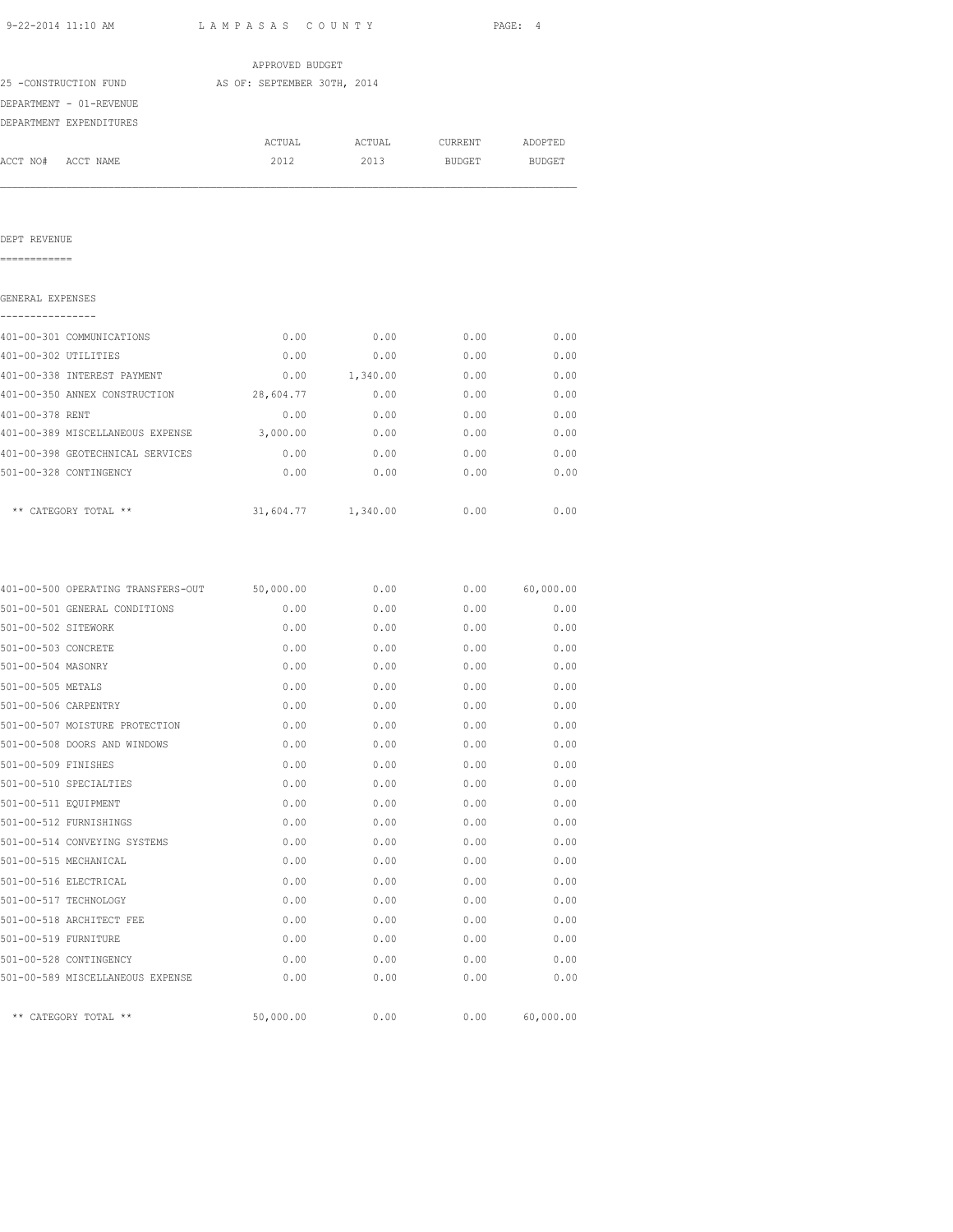| 9-22-2014 11:10 AM                                | LAMPASAS COUNTY |                            | PAGE: 5       |                  |  |
|---------------------------------------------------|-----------------|----------------------------|---------------|------------------|--|
|                                                   | APPROVED BUDGET |                            |               |                  |  |
| 25 -CONSTRUCTION FUND AS OF: SEPTEMBER 30TH, 2014 |                 |                            |               |                  |  |
| DEPARTMENT - 01-REVENUE                           |                 |                            |               |                  |  |
| DEPARTMENT EXPENDITURES                           |                 |                            |               |                  |  |
|                                                   | ACTUAL          | <b>ACTUAL</b>              | CURRENT       | ADOPTED          |  |
| ACCT NO# ACCT NAME                                | 2012            | 2013                       | <b>BUDGET</b> | BUDGET           |  |
| CAPITAL LEASE                                     |                 |                            |               |                  |  |
| -------------<br>401-00-900 PRINCIPAL PAYMENT     |                 | $0.00$ 80,000.00 0.00 0.00 |               |                  |  |
| ** CATEGORY TOTAL **                              |                 | $0.00$ 80,000.00 0.00 0.00 |               |                  |  |
| ** SUB-DEPARTMENT TOTAL ** 81,604.77 81,340.00    |                 |                            |               | $0.00$ 60,000.00 |  |
| DEPT REVENUE                                      |                 |                            |               |                  |  |
| ============                                      |                 |                            |               |                  |  |
| GENERAL EXPENSES                                  |                 |                            |               |                  |  |
| ---------------                                   |                 |                            |               |                  |  |
| 401-01-350 ANIMAL SHELTER CONSTRUCTION 0.00       |                 | 0.00                       | $0.00$ 0.00   |                  |  |
| ** CATEGORY TOTAL **                              | 0.00            | 0.00                       | $0.00$ 0.00   |                  |  |
| ** SUB-DEPARTMENT TOTAL **                        | 0.00            | 0.00                       | 0.00          | 0.00             |  |
| 02-MILLICAN WALL<br>=================             |                 |                            |               |                  |  |
| GENERAL EXPENSES                                  |                 |                            |               |                  |  |
| ----------------<br>501-02-350 ANNEX CONSTRUCTION |                 | $0.00$ 0.00 0.00 0.00 0.00 |               |                  |  |
|                                                   |                 |                            |               |                  |  |
| ** CATEGORY TOTAL **                              | 0.00            | 0.00                       | 0.00          | 0.00             |  |
| CAPITAL OUTLAY                                    |                 |                            |               |                  |  |
|                                                   |                 |                            |               |                  |  |
| 401-02-403 REAL ESTATE                            | 59,728.26       | 0.00                       | 0.00          | 0.00             |  |
| ** CATEGORY TOTAL **                              | 59,728.26       | 0.00                       | 0.00          | 0.00             |  |
| ** SUB-DEPARTMENT TOTAL **                        | 59,728.26       | 0.00                       | 0.00          | 0.00             |  |

03-PARKING LOT

==============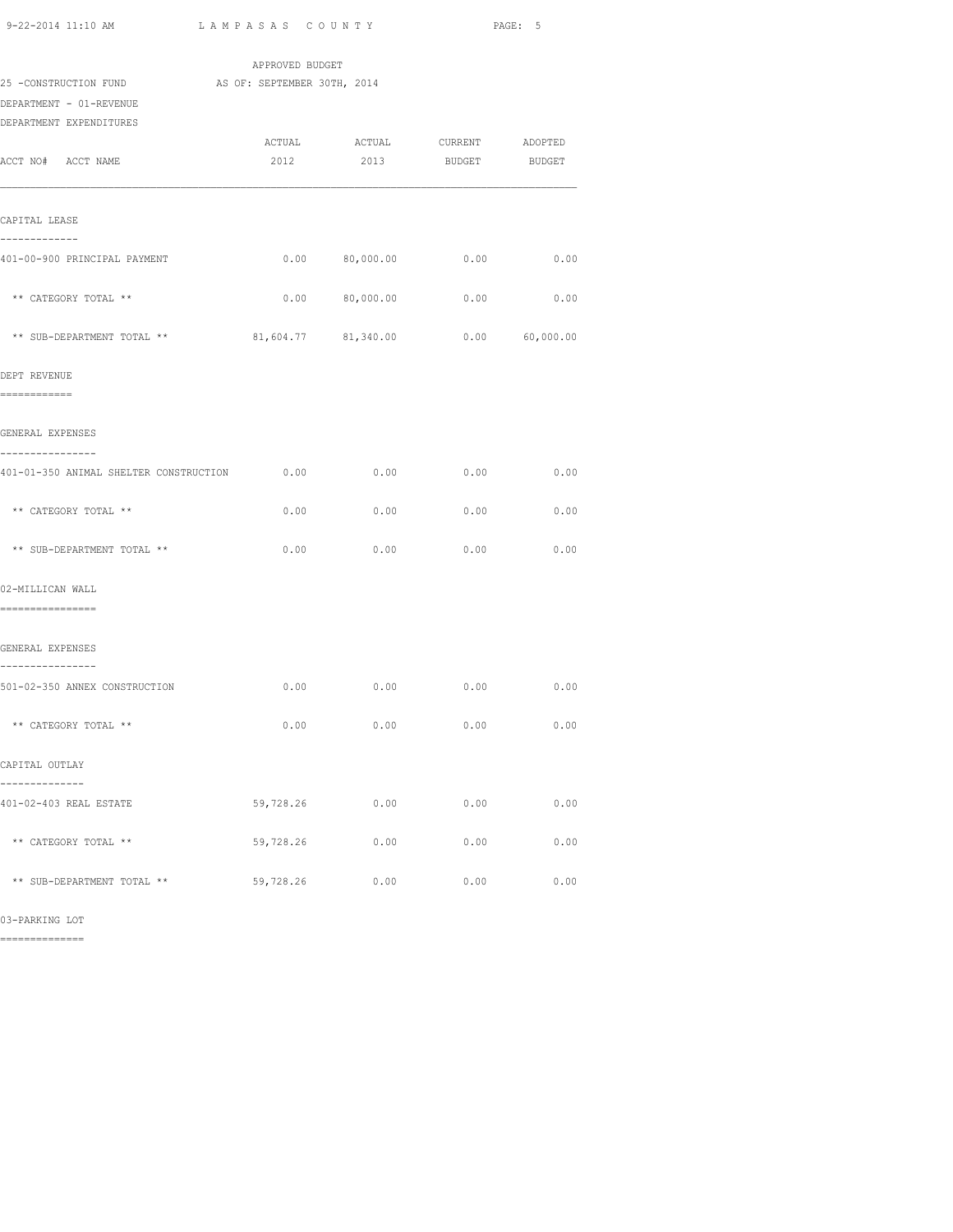| 9-22-2014 11:10 AM                                                                                      | LAMPASAS COUNTY |                       | PAGE: 6                          |               |  |
|---------------------------------------------------------------------------------------------------------|-----------------|-----------------------|----------------------------------|---------------|--|
|                                                                                                         | APPROVED BUDGET |                       |                                  |               |  |
| 25 -CONSTRUCTION FUND AS OF: SEPTEMBER 30TH, 2014<br>DEPARTMENT - 01-REVENUE<br>DEPARTMENT EXPENDITURES |                 |                       |                                  |               |  |
| ACCT NO# ACCT NAME                                                                                      | ACTUAL<br>2012  | <b>ACTUAL</b><br>2013 | CURRENT ADOPTED<br><b>BUDGET</b> | <b>BUDGET</b> |  |
| GENERAL EXPENSES<br>----------------                                                                    |                 |                       |                                  |               |  |
| 501-03-350 ANNEX CONSTRUCTION                                                                           |                 |                       | $0.00$ 0.00 0.00 0.00            |               |  |
| ** CATEGORY TOTAL **                                                                                    | 0.00            | 0.00                  | 0.00                             | 0.00          |  |
| ** SUB-DEPARTMENT TOTAL **                                                                              | 0.00            | 0.00                  | 0.00                             | 0.00          |  |
| 04-PHONE SYSTEM<br>================                                                                     |                 |                       |                                  |               |  |
| GENERAL EXPENSES                                                                                        |                 |                       |                                  |               |  |
| ----------------<br>501-04-350 ANNEX CONSTRUCTION                                                       | 0.00            | 0.00                  | $0.00$ 0.00                      |               |  |
| ** CATEGORY TOTAL **                                                                                    | 0.00            | 0.00                  | 0.00                             | 0.00          |  |
| ** SUB-DEPARTMENT TOTAL **                                                                              | 0.00            | 0.00                  | 0.00                             | 0.00          |  |
| 05-JUDGE'S BENCH<br>=================                                                                   |                 |                       |                                  |               |  |
| GENERAL EXPENSES                                                                                        |                 |                       |                                  |               |  |
| ----------------<br>501-05-350 ANNEX CONSTRUCTION                                                       |                 |                       | $0.00$ 0.00 0.00 0.00            |               |  |
| ** CATEGORY TOTAL **                                                                                    | 0.00            | 0.00                  | 0.00                             | 0.00          |  |
| ** SUB-DEPARTMENT TOTAL **                                                                              | 0.00            | 0.00                  | 0.00                             | 0.00          |  |
| 06-FILING SHELVING/MOVE<br>------------------------                                                     |                 |                       |                                  |               |  |
| GENERAL EXPENSES                                                                                        |                 |                       |                                  |               |  |
| ----------------<br>501-06-350 ANNEX CONSTRUCTION                                                       | 0.00            | 0.00                  | 0.00                             | 0.00          |  |
| ** CATEGORY TOTAL **                                                                                    | 0.00            | 0.00                  | 0.00                             | 0.00          |  |
| ** SUB-DEPARTMENT TOTAL **                                                                              |                 |                       | $0.00$ 0.00 0.00                 | 0.00          |  |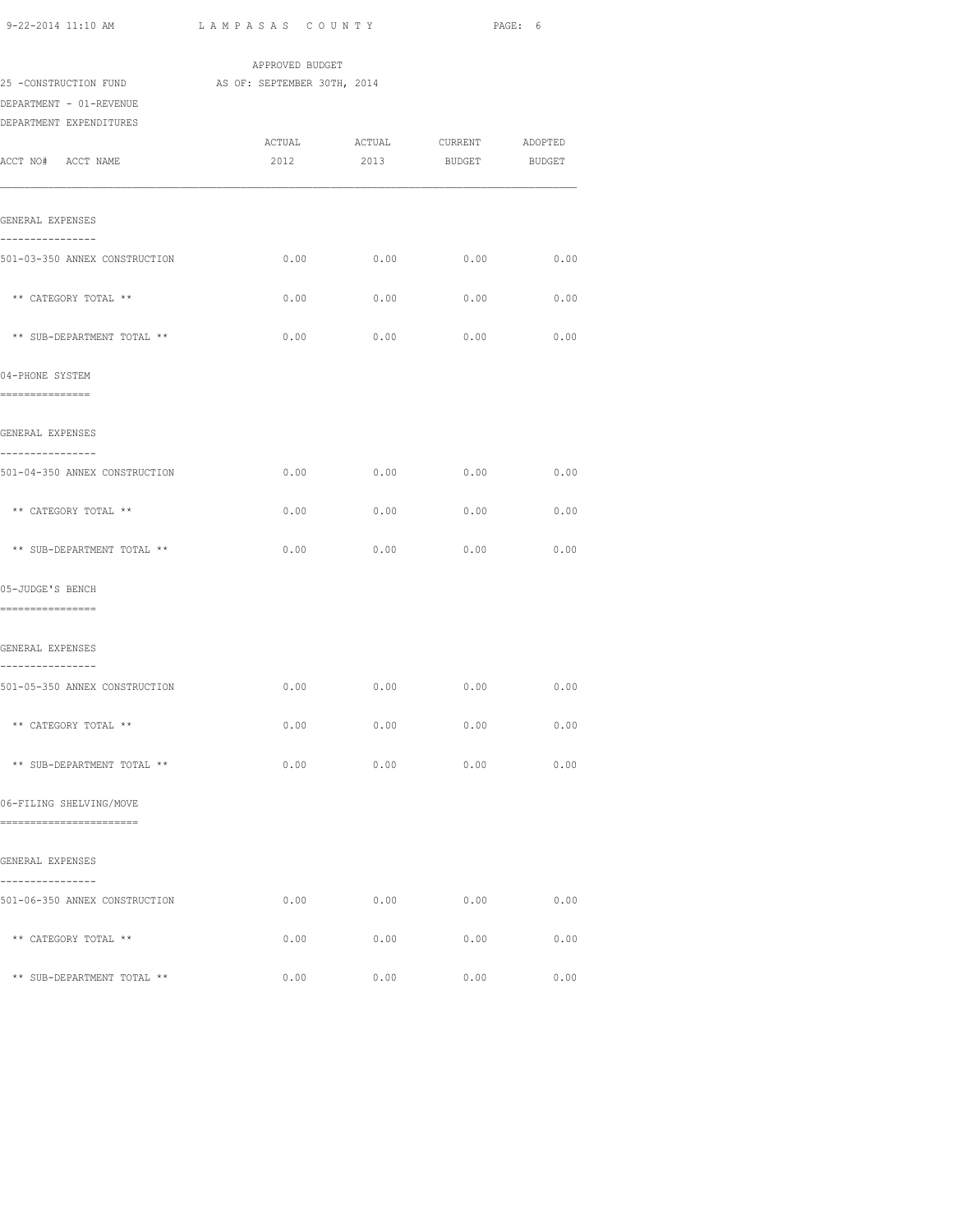| 9-22-2014 11:10 AM                                                   | LAMPASAS COUNTY                      |                      |                               | PAGE: 7 |
|----------------------------------------------------------------------|--------------------------------------|----------------------|-------------------------------|---------|
|                                                                      | APPROVED BUDGET                      |                      |                               |         |
| 25 -CONSTRUCTION FUND                                                | AS OF: SEPTEMBER 30TH, 2014          |                      |                               |         |
| DEPARTMENT - 01-REVENUE                                              |                                      |                      |                               |         |
| DEPARTMENT EXPENDITURES                                              |                                      |                      | ACTUAL ACTUAL CURRENT ADOPTED |         |
| ACCT NO# ACCT NAME                                                   | 2012                                 | 2013                 | BUDGET BUDGET                 |         |
| 07-NEW FILING SHELVING                                               |                                      |                      |                               |         |
| =======================                                              |                                      |                      |                               |         |
| GENERAL EXPENSES                                                     |                                      |                      |                               |         |
| ----------------<br>501-07-350 ANNEX CONSTRUCTION                    | 0.00                                 | 0.00                 | 0.00                          | 0.00    |
| ** CATEGORY TOTAL **                                                 | 0.00                                 | 0.00                 | 0.00                          | 0.00    |
| ** SUB-DEPARTMENT TOTAL **                                           | 0.00                                 | 0.00                 | 0.00                          | 0.00    |
| 08-BREEWAY POCKET PARK<br>=======================                    |                                      |                      |                               |         |
| GENERAL EXPENSES                                                     |                                      |                      |                               |         |
| ----------------<br>501-08-350 ANNEX CONSTRUCTION                    | 0.00                                 | 0.00                 | 0.00                          | 0.00    |
| ** CATEGORY TOTAL **                                                 | 0.00                                 | 0.00                 | 0.00                          | 0.00    |
| ** SUB-DEPARTMENT TOTAL **                                           | 0.00                                 | 0.00                 | 0.00                          | 0.00    |
| 09-NEW FIRE DEPT BLDG<br>---------------------                       |                                      |                      |                               |         |
| GENERAL EXPENSES                                                     |                                      |                      |                               |         |
| ----------------                                                     |                                      |                      |                               |         |
| 501-09-350 NEW FIRE DEPARTMENT BUILDIN                               |                                      | $0.00$ $318,125.02$  | 0.00                          | 0.00    |
| ** CATEGORY TOTAL **                                                 |                                      | $0.00$ $318, 125.02$ | 0.00                          | 0.00    |
| ** SUB-DEPARTMENT TOTAL **                                           |                                      |                      | $0.00$ $318,125.02$ 0.00      | 0.00    |
| *** DEPARTMENT TOTAL ***                                             | 141,333.03 399,465.02 0.00 60,000.00 |                      |                               |         |
| *** FUND TOTAL EXPENDITURES *** 141,333.03 399,465.02 0.00 60,000.00 |                                      |                      |                               |         |
|                                                                      |                                      |                      |                               |         |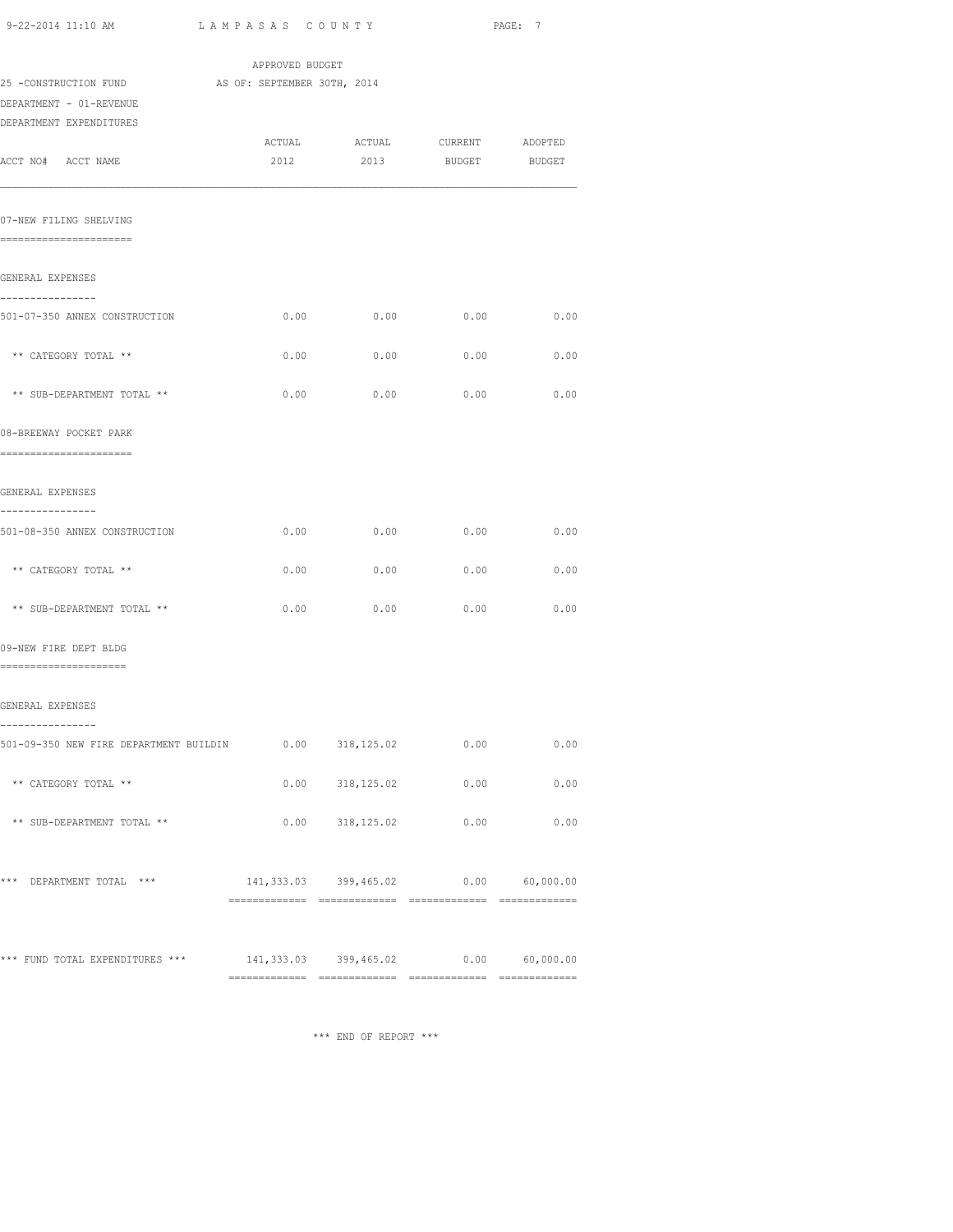## APPROVED BUDGET 26 -LAMP COURTHOUSE RESTORATN AS OF: SEPTEMBER 30TH, 2014

FINANCIAL SUMMARY

| ACCT NO# ACCT NAME                                               | ACTUAL                 | ACTUAL CURRENT ADOPTED<br>2012 2013 BUDGET BUDGET |                        |                        |
|------------------------------------------------------------------|------------------------|---------------------------------------------------|------------------------|------------------------|
| REVENUE SUMMARY                                                  |                        |                                                   |                        |                        |
| 00-SERIES 1997 LIMITED TA<br>01-RESTORATION                      | 0.00                   | $0.00$ $0.00$ $0.00$<br>0.00                      | 0.00                   | 0.00<br>0.00           |
| *** TOTAL REVENUE ***                                            | 0.00                   | 0.00                                              | 0.00                   | 0.00                   |
| EXPENDITURE SUMMARY                                              |                        |                                                   |                        |                        |
| 01-RESTORATION                                                   | 0.00                   | 0.00                                              | 0.00                   | 0.00                   |
| *** TOTAL EXPENDITURES ***                                       | 0.00<br>============== | 0.00<br>=============                             | 0.00<br>-------------- | 0.00<br>============== |
| REVENUES OVER/(UNDER) EXPENDITURES 6.00 0.00 0.00 0.00 0.00 0.00 |                        |                                                   |                        |                        |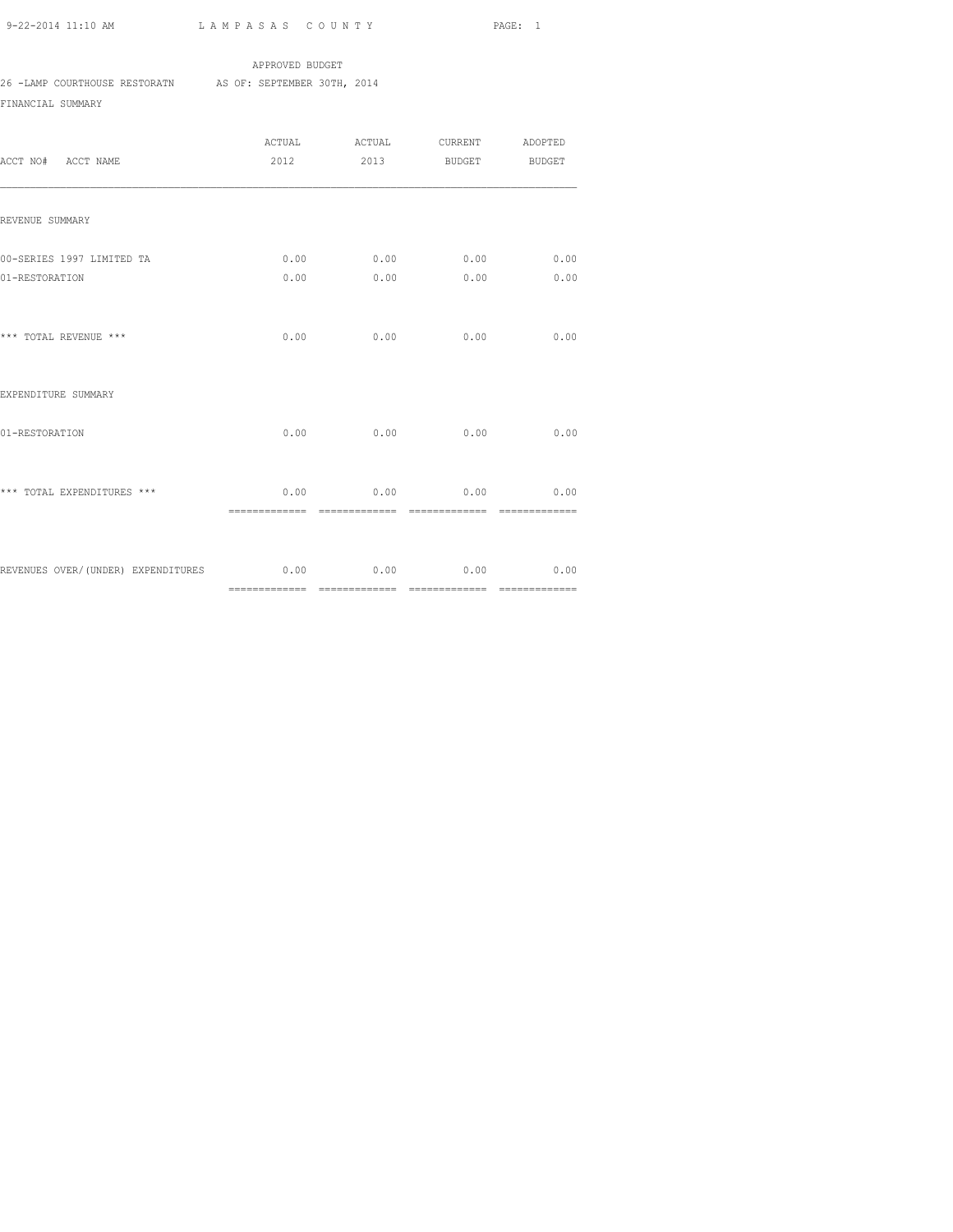APPROVED BUDGET

26 -LAMP COURTHOUSE RESTORATN AS OF: SEPTEMBER 30TH, 2014

DEPARTMENT - 00-SERIES 1997 LIMITED TAX

DEPARTMENT REVENUES

| ACCT NO#<br>ACCT NAME                                         | ACTUAL<br>2012 | ACTUAL<br>2013 | <b>CURRENT</b><br><b>BUDGET</b> | ADOPTED<br><b>BUDGET</b> |
|---------------------------------------------------------------|----------------|----------------|---------------------------------|--------------------------|
|                                                               |                |                |                                 |                          |
| 100-00-116 GRANT REVENUE<br>200-00-010 OPERATING TRANSFERS-IN | 0.00<br>0.00   | 0.00<br>0.00   | 0.00<br>0.00                    | 0.00<br>0.00             |
| ** SUB-DEPARTMENT REVENUE TOTAL **                            | 0.00           | 0.00           | 0.00                            | 0.00                     |
| $* *$<br>DEPARTMENT REVENUE TOTAL **                          | 0.00           | 0.00           | 0.00                            | 0.00                     |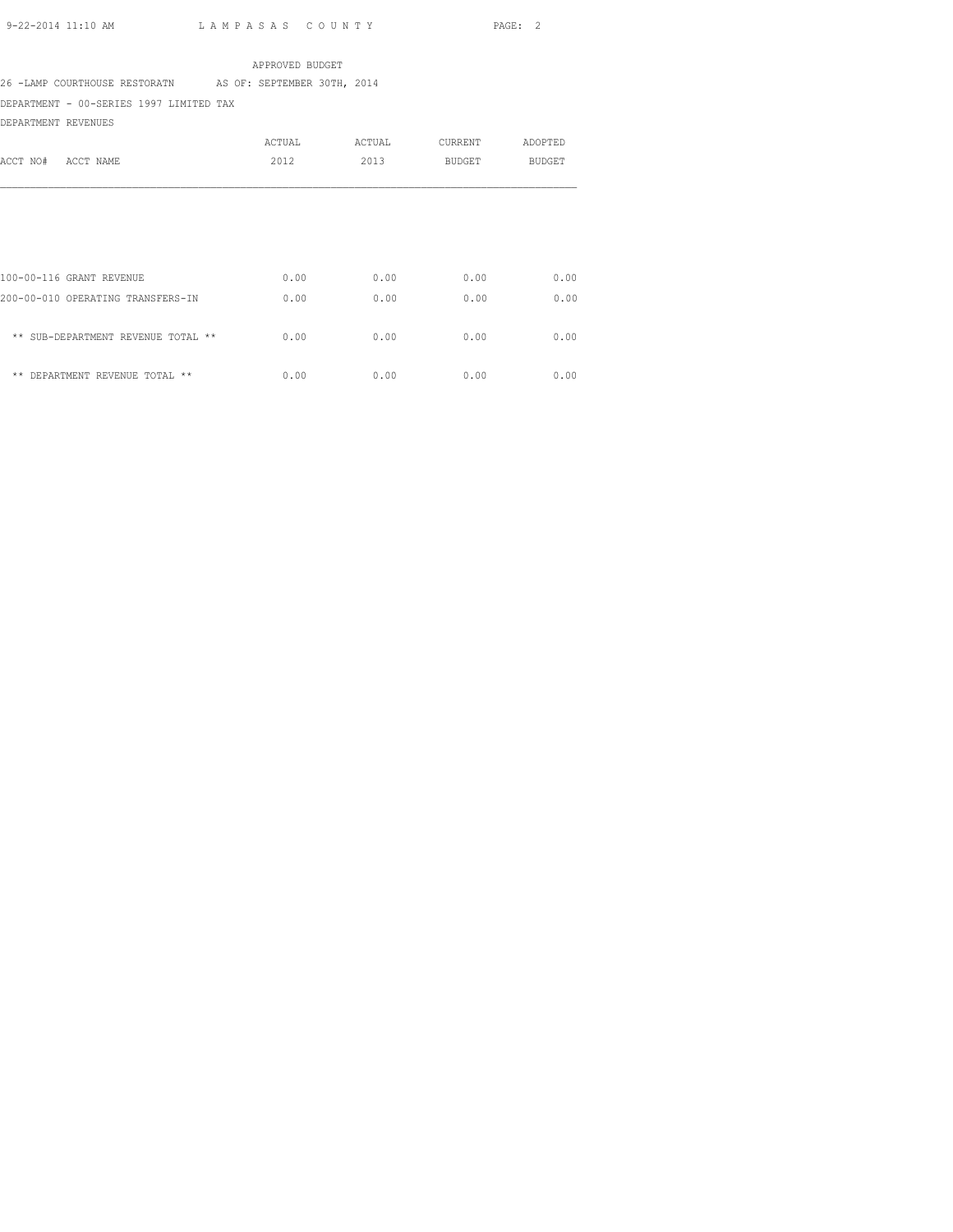## APPROVED BUDGET

26 -LAMP COURTHOUSE RESTORATN AS OF: SEPTEMBER 30TH, 2014

DEPARTMENT - 01-RESTORATION

DEPARTMENT REVENUES

| ------------------------------- |           |        |        |         |         |
|---------------------------------|-----------|--------|--------|---------|---------|
|                                 |           | ACTUAL | ACTUAL | CURRENT | ADOPTED |
| ACCT NO#                        | ACCT NAME | 2012   | 2013   | BUDGET  | BUDGET  |
|                                 |           |        |        |         |         |

|                                        | ============== | ------- |      |      |
|----------------------------------------|----------------|---------|------|------|
| *** FUND TOTAL REVENUES ***            | 0.00           | 0.00    | 0.00 | 0.00 |
| ** DEPARTMENT REVENUE TOTAL **         | 0.00           | 0.00    | 0.00 | 0.00 |
| ** SUB-DEPARTMENT REVENUE TOTAL **     | 0.00           | 0.00    | 0.00 | 0.00 |
| 101-00-191 DONATIONS                   | 0.00           | 0.00    | 0.00 | 0.00 |
| 101-00-190 MISCELLANEOUS               | 0.00           | 0.00    | 0.00 | 0.00 |
| 101-00-163 SALE OF ITEMS - FUNDRAISING | 0.00           | 0.00    | 0.00 | 0.00 |
| 101-00-116 GRANT REVENUE               | 0.00           | 0.00    | 0.00 | 0.00 |
| 101-00-115 SERIES 1997 LIMITED TAX NOT | 0.00           | 0.00    | 0.00 | 0.00 |
| 101-00-101 MARKET VALUE ADJ INCOME     | 0.00           | 0.00    | 0.00 | 0.00 |
| 101-00-099 INTEREST REVENUE            | 0.00           | 0.00    | 0.00 | 0.00 |
| 101-00-001 BEGINNING FUND BALANCE      | 0.00           | 0.00    | 0.00 | 0.00 |
|                                        |                |         |      |      |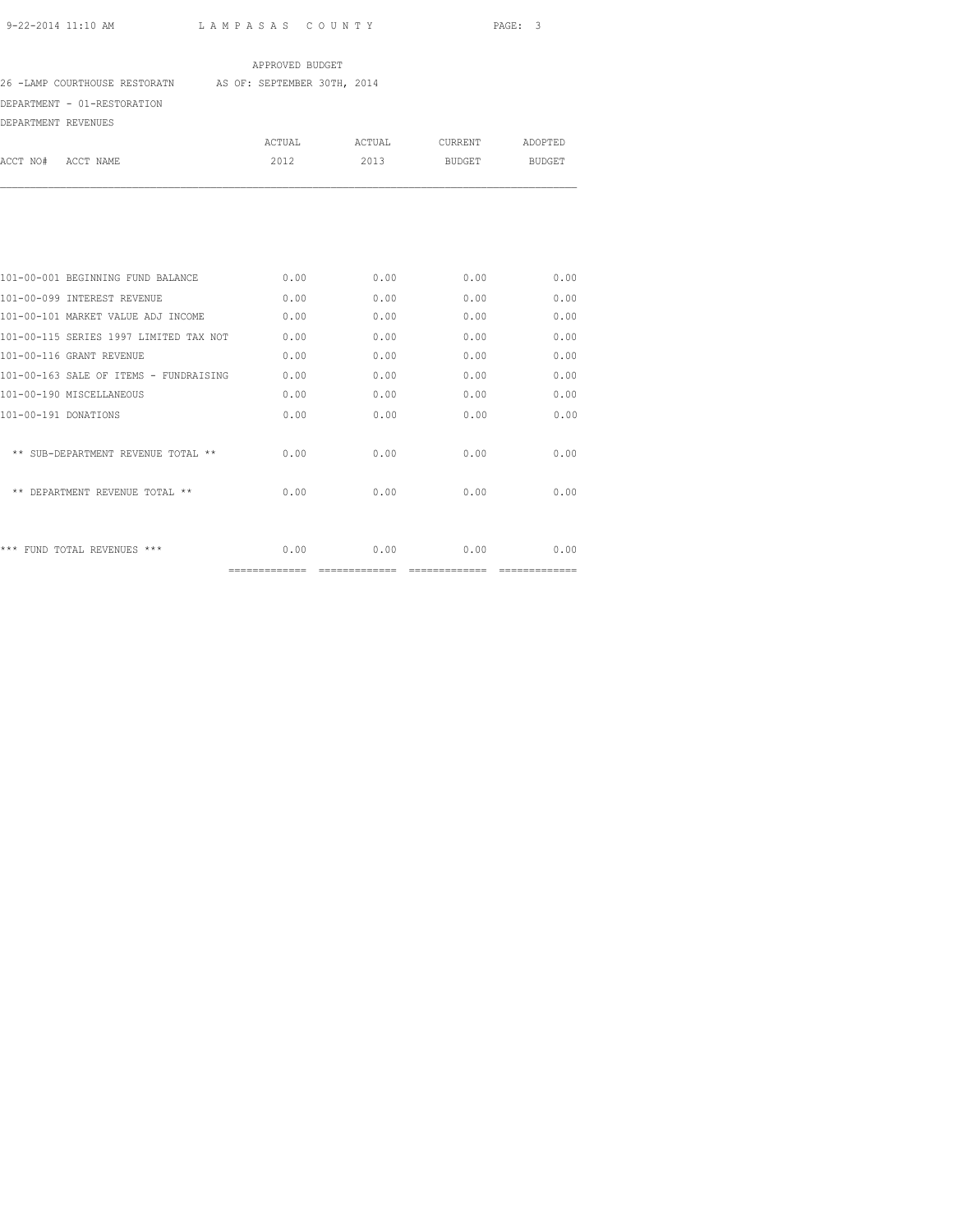|                                                                                                                     |                 |      |                        | PAGE: 4 |
|---------------------------------------------------------------------------------------------------------------------|-----------------|------|------------------------|---------|
|                                                                                                                     | APPROVED BUDGET |      |                        |         |
| 26 -LAMP COURTHOUSE RESTORATN AS OF: SEPTEMBER 30TH, 2014<br>DEPARTMENT - 01-RESTORATION<br>DEPARTMENT EXPENDITURES |                 |      |                        |         |
|                                                                                                                     | ACTUAL          |      | ACTUAL CURRENT ADOPTED |         |
| ACCT NO# ACCT NAME                                                                                                  | 2012            | 2013 | BUDGET                 | BUDGET  |
|                                                                                                                     |                 |      |                        |         |
| GENERAL EXPENSES                                                                                                    |                 |      |                        |         |
| 401-00-323 RESTORATION                                                                                              | 0.00            | 0.00 | 0.00                   | 0.00    |
| 401-00-375 BANK CHARGES                                                                                             | 0.00            | 0.00 | 0.00                   | 0.00    |
| 401-00-389 MISCELLANEOUS EXPENSE                                                                                    | 0.00            | 0.00 | 0.00                   | 0.00    |
| 401-00-390 FUNDRAISING EXPENSES                                                                                     | 0.00            | 0.00 | 0.00                   | 0.00    |
| ** CATEGORY TOTAL **                                                                                                | 0.00            | 0.00 | 0.00                   | 0.00    |
|                                                                                                                     |                 |      |                        |         |
| 401-00-500 OPERATING TRANSFER-OUT                                                                                   | 0.00            | 0.00 | 0.00                   | 0.00    |
| 501-00-518 ARCHITECT FEES                                                                                           | 0.00            | 0.00 | 0.00                   | 0.00    |
| ** CATEGORY TOTAL **                                                                                                | 0.00            | 0.00 | 0.00                   | 0.00    |
| ** SUB-DEPARTMENT TOTAL **                                                                                          | 0.00            | 0.00 | 0.00                   | 0.00    |
|                                                                                                                     |                 |      |                        |         |

\*\*\* FUND TOTAL EXPENDITURES \*\*\* 0.00 0.00 0.00 0.00 ============= ============= ============= =============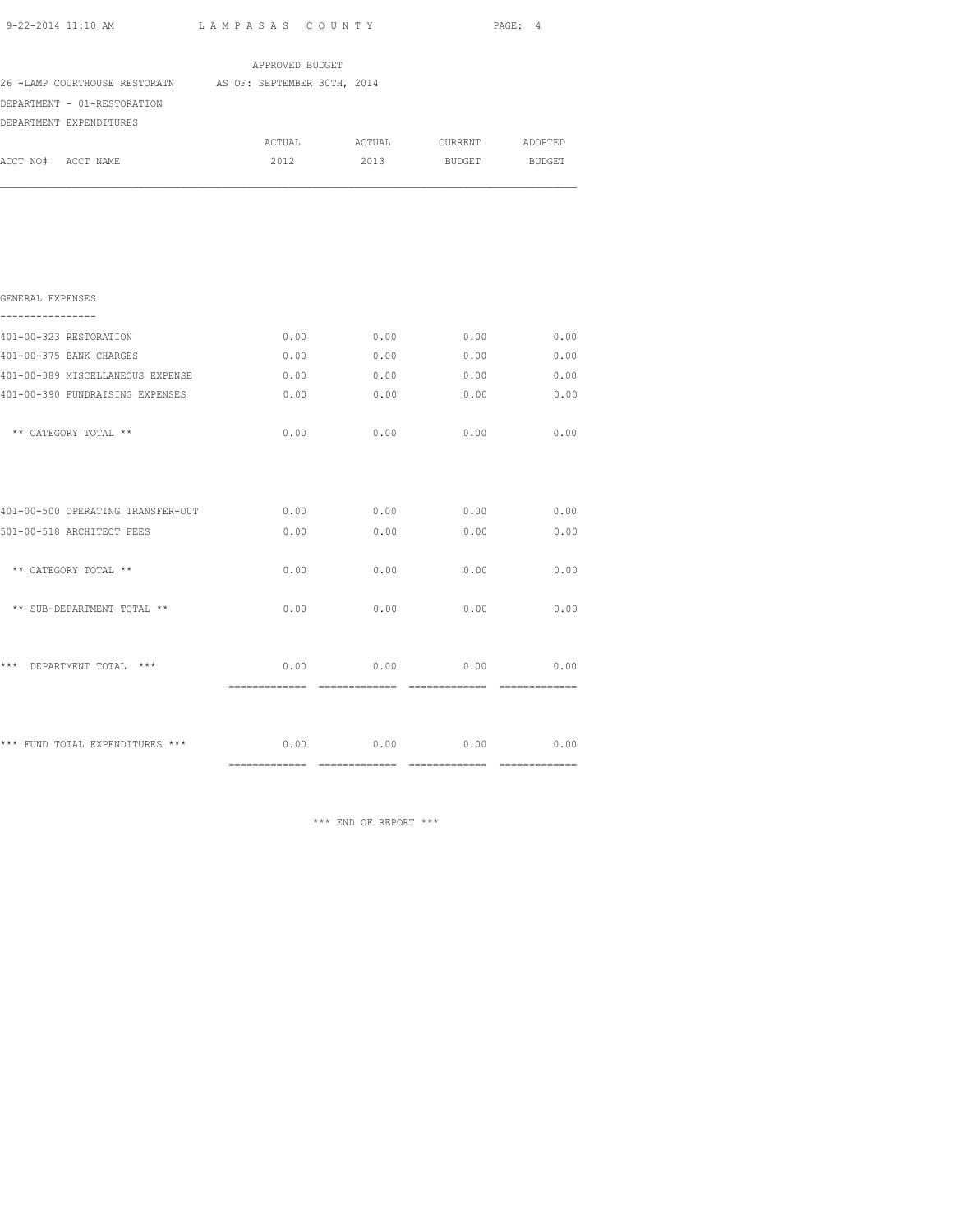APPROVED BUDGET 27 -MAJOR CRIMES ASSIST UNITE AS OF: SEPTEMBER 30TH, 2014 FINANCIAL SUMMARY

| ACCT NO# ACCT NAME                                    |      |        | 2012 2013 BUDGET BUDGET                             |                |
|-------------------------------------------------------|------|--------|-----------------------------------------------------|----------------|
| REVENUE SUMMARY                                       |      |        |                                                     |                |
| 00-MAJOR CRIME ASST UNIT<br>01-MAJOR CRIME ASST UNIT  |      |        | $0.00$ $0.00$ $0.00$ $0.00$<br>100.68 1,208.74 0.00 | 0.00<br>0.00   |
| *** TOTAL REVENUE ***                                 |      |        | 100.68 1,208.74 0.00                                | 0.00           |
| EXPENDITURE SUMMARY                                   |      |        |                                                     |                |
| 01-MAJOR CRIME ASST UNIT                              | 0.00 | 929.13 | 0.00                                                | 0.00           |
| *** TOTAL EXPENDITURES ***                            |      |        | $0.00$ 929.13 0.00 0.00                             | ============== |
| REVENUES OVER/(UNDER) EXPENDITURES 100.68 279.61 0.00 |      |        |                                                     | 0.00           |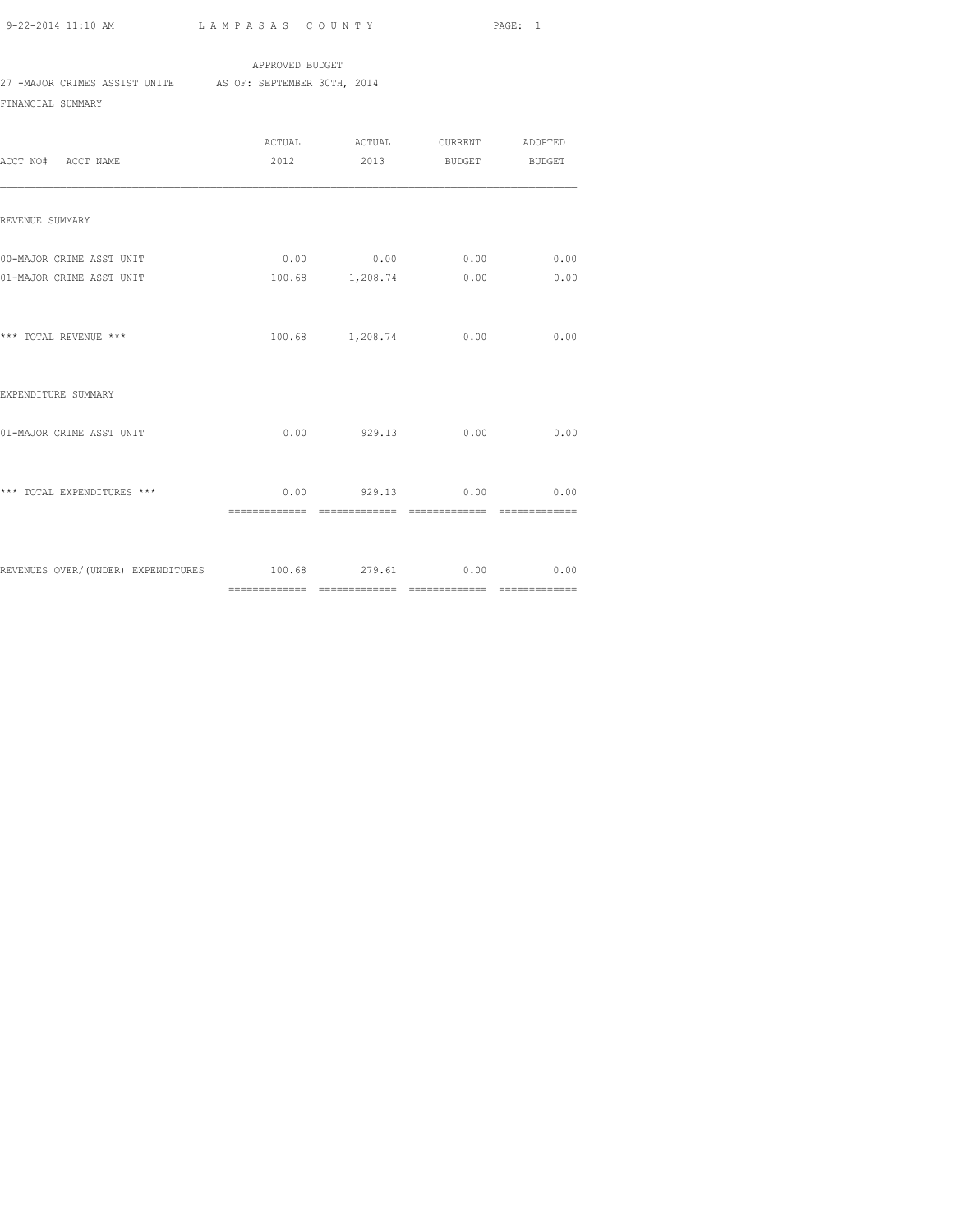APPROVED BUDGET 27 -MAJOR CRIMES ASSIST UNITE AS OF: SEPTEMBER 30TH, 2014 DEPARTMENT - 00-MAJOR CRIME ASST UNIT

DEPARTMENT REVENUES

| ACCT NO#<br>ACCT NAME                         | ACTUAL<br>2012 | ACTUAL<br>2013 | CURRENT<br>BUDGET | ADOPTED<br><b>BUDGET</b> |  |
|-----------------------------------------------|----------------|----------------|-------------------|--------------------------|--|
|                                               |                |                |                   |                          |  |
| MAJOR CRIMES<br>100-00-187 FORFEITED PROPERTY | 0.00           | 0.00           | 0.00              | 0.00                     |  |
| ** SUB-DEPARTMENT REVENUE TOTAL **            | 0.00           | 0.00           | 0.00              | 0.00                     |  |

 $**$  DEPARTMENT REVENUE TOTAL  $**$  0.00 0.00 0.00 0.00 0.00 0.00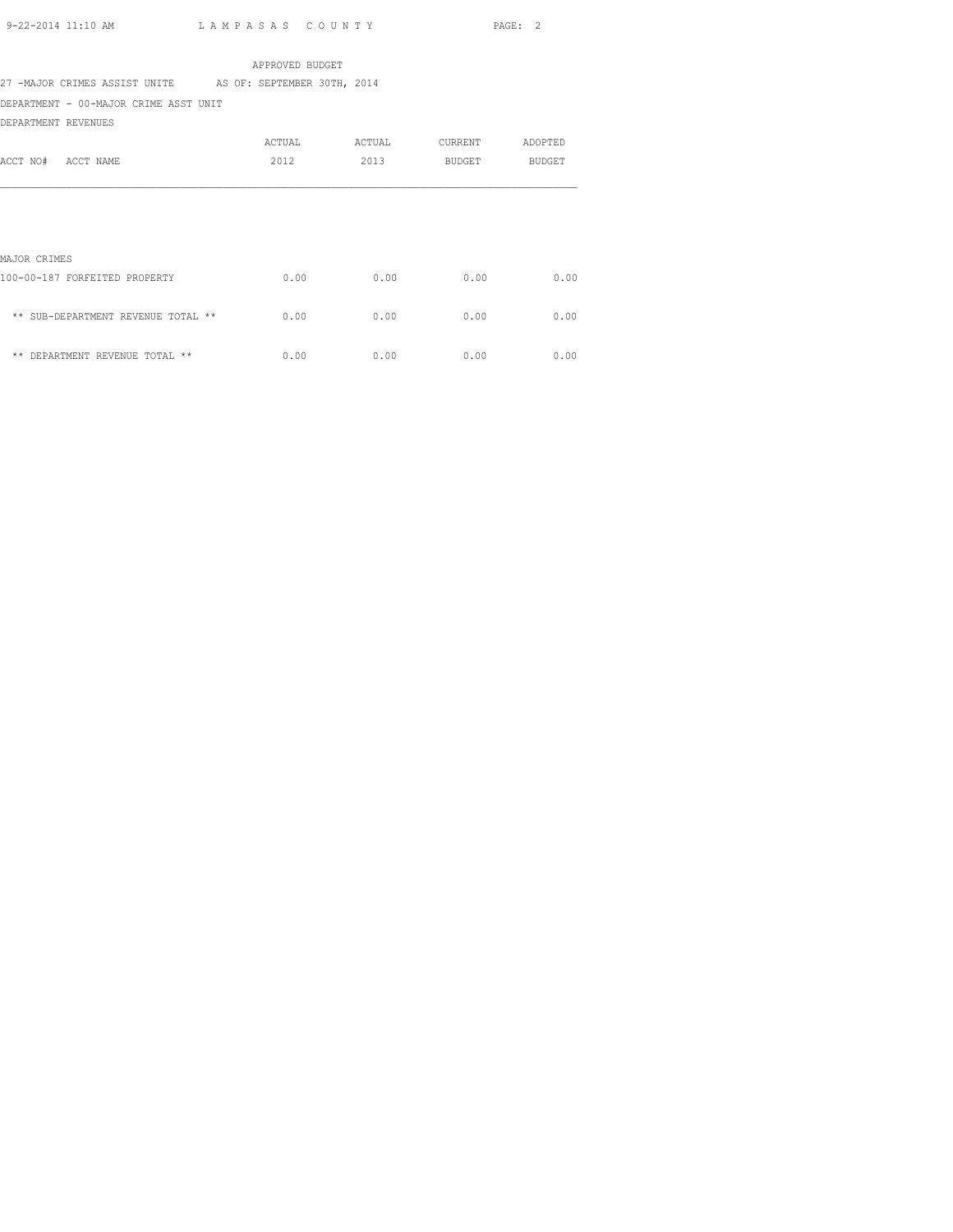### APPROVED BUDGET

27 -MAJOR CRIMES ASSIST UNITE AS OF: SEPTEMBER 30TH, 2014

DEPARTMENT - 01-MAJOR CRIME ASST UNIT

| DEPARTMENT REVENUES                |        |                 |         |               |
|------------------------------------|--------|-----------------|---------|---------------|
|                                    | ACTUAL | ACTUAL          | CURRENT | ADOPTED       |
| ACCT NO#<br>ACCT NAME              | 2012   | 2013            | BUDGET  | <b>BUDGET</b> |
|                                    |        |                 |         |               |
| MAJOR CRIMES                       |        |                 |         |               |
| 101-00-099 INTEREST REVENUE        | 100.68 | 49.74           | 0.00    | 0.00          |
| 101-00-116 GRANT REVENUE           | 0.00   | 0.00            | 0.00    | 0.00          |
| 101-00-190 MISCELLANEOUS           | 0.00   | 0.00            | 0.00    | 0.00          |
| 201-00-010 OPERATING TRANSFER - IN | 0.00   | 1,159.00        | 0.00    | 0.00          |
| ** SUB-DEPARTMENT REVENUE TOTAL ** | 100.68 | 1,208.74        | 0.00    | 0.00          |
| ** DEPARTMENT REVENUE TOTAL **     |        | 100.68 1,208.74 | 0.00    | 0.00          |
| *** FUND TOTAL REVENUES ***        | 100.68 | 1,208.74        | 0.00    | 0.00          |

============= ============= ============= =============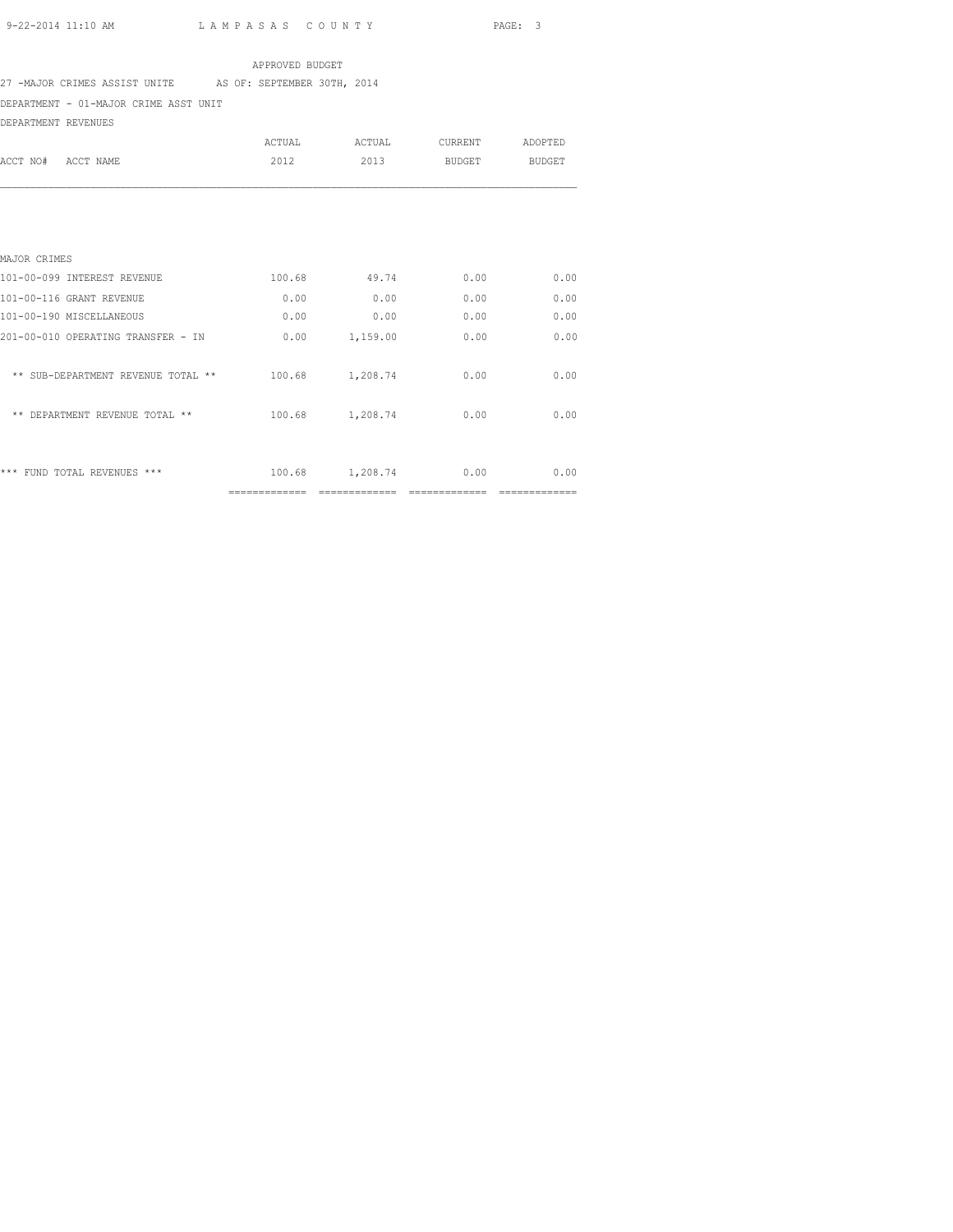| 27 -MAJOR CRIMES ASSIST UNITE AS OF: SEPTEMBER 30TH, 2014 | APPROVED BUDGET |             |                               |      |
|-----------------------------------------------------------|-----------------|-------------|-------------------------------|------|
| DEPARTMENT - 01-MAJOR CRIME ASST UNIT                     |                 |             |                               |      |
| DEPARTMENT EXPENDITURES                                   |                 |             |                               |      |
|                                                           |                 |             | ACTUAL ACTUAL CURRENT ADOPTED |      |
| ACCT NO# ACCT NAME                                        | 2012            | 2013        | BUDGET BUDGET                 |      |
|                                                           |                 |             |                               |      |
|                                                           |                 |             |                               |      |
| MAJOR CRIMES                                              |                 |             |                               |      |
| ============                                              |                 |             |                               |      |
| WAGES                                                     |                 |             |                               |      |
| -----                                                     |                 |             |                               |      |
| 401-00-120 SALARY/OVERTIME                                | 0.00            | 0.00        | 0.00                          | 0.00 |
| 401-00-132 SALARIES & WAGES INVESTIGAT                    | 0.00            | 0.00        | 0.00                          | 0.00 |
| ** CATEGORY TOTAL **                                      | 0.00            | 0.00        | 0.00                          | 0.00 |
| EMPLOYEE BENEFITS                                         |                 |             |                               |      |
| -----------------<br>401-00-203 FICA BENEFITS             | 0.00            | 0.00        | 0.00                          | 0.00 |
| 401-00-204 GROUP MEDICAL INSURANCE                        | 0.00            | 0.00        | 0.00                          | 0.00 |
| 401-00-205 RETIREMENT                                     | 0.00            | 0.00        | 0.00                          | 0.00 |
| 401-00-207 WORKMEN'S COMP                                 | 0.00            | 0.00        | 0.00                          | 0.00 |
| 401-00-208 UNEMPLOYMENT INSURANCE                         | 0.00            | 0.00        | 0.00                          | 0.00 |
|                                                           |                 |             |                               |      |
| ** CATEGORY TOTAL **                                      | 0.00            | 0.00        | 0.00                          | 0.00 |
| GENERAL EXPENSES                                          |                 |             |                               |      |
| ----------------                                          |                 |             |                               |      |
| 401-00-301 COMMUNICATIONS                                 | 0.00            | 0.00        | 0.00                          | 0.00 |
| 401-00-302 UTILITIES                                      | 0.00            | 0.00        | 0.00                          | 0.00 |
| 401-00-304 OPERATING SUPPLIES                             | 0.00            | 0.00        | 0.00                          | 0.00 |
| 401-00-305 TRAVEL AND INSERVICE                           | 0.00            | 0.00        | 0.00                          | 0.00 |
| 401-00-307 INSURANCE AND BONDS                            | 0.00            | 0.00        | 0.00                          | 0.00 |
| 401-00-317 IMPOUND FEES                                   | 0.00            | 0.00        | 0.00                          | 0.00 |
| 401-00-320 SHARED FORFEITURES                             | 0.00            | 0.00        | 0.00                          | 0.00 |
| 401-00-325 CONFIDENTIAL FUNDS                             |                 | $0.00$ 0.00 | 0.00                          | 0.00 |
| 401-00-333 CONTRACTED SERVICES                            |                 | $0.00$ 0.00 | $0.00$ 0.00                   |      |
| 401-00-342 GAS & OIL                                      |                 | $0.00$ 0.00 | 0.00                          | 0.00 |
| 401-00-343 REPAIRS & MAINTENANCE VEHIC 0.00 0.00 0.00     |                 |             | $0.00$ 0.00                   |      |
| 401-00-345 MEDICAL SERVICES                               | 0.00            | 0.00        | 0.00                          | 0.00 |
| 401-00-370 EQUIPMENT RENTAL COPIER                        | 0.00            | 0.00        | 0.00                          | 0.00 |
| 401-00-375 BANK CHARGES                                   | 0.00            | 4.13        | 0.00                          | 0.00 |

\*\* CATEGORY TOTAL \*\*  $0.00$   $4.13$   $0.00$   $0.00$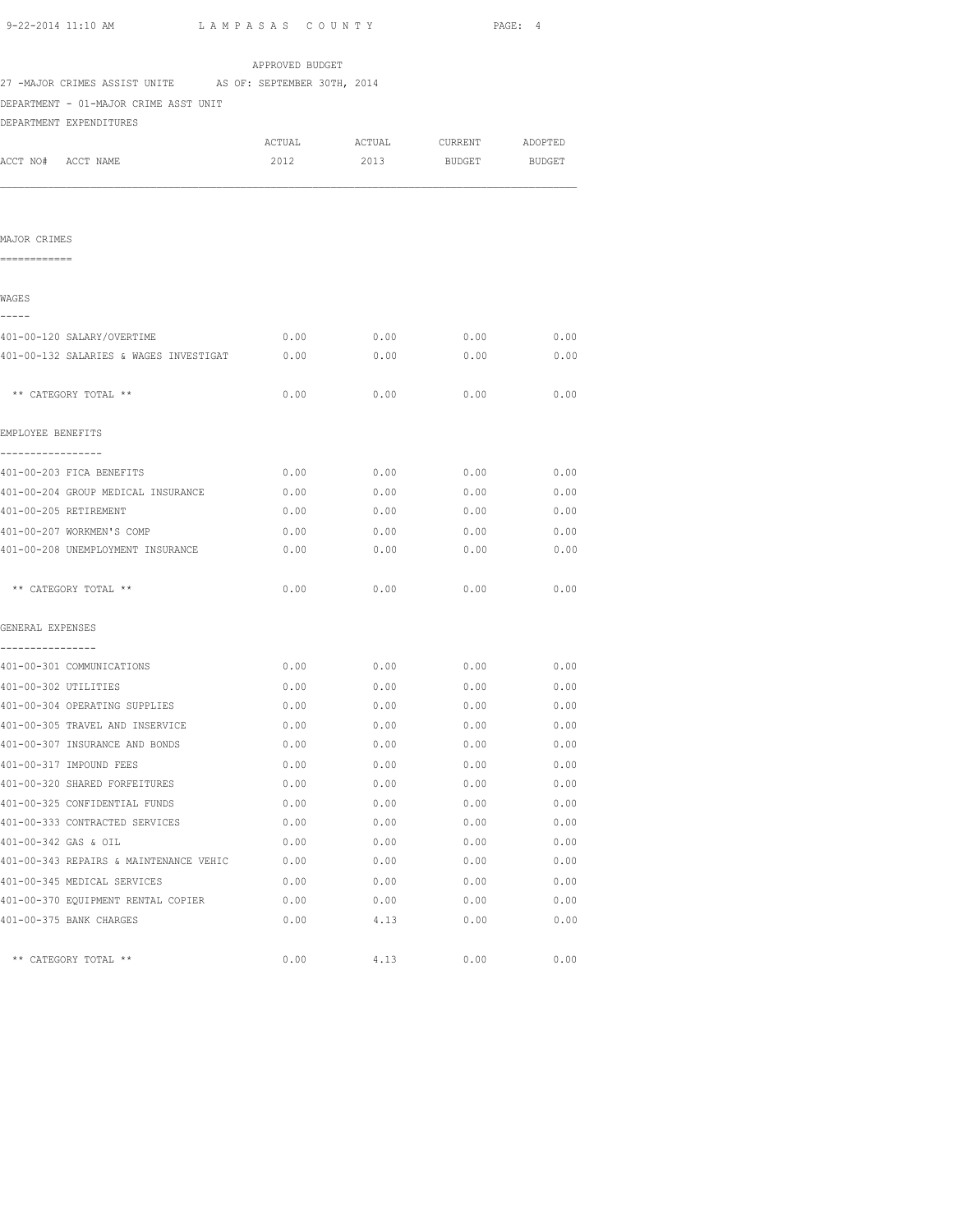### APPROVED BUDGET

# 27 -MAJOR CRIMES ASSIST UNITE AS OF: SEPTEMBER 30TH, 2014

DEPARTMENT - 01-MAJOR CRIME ASST UNIT

DEPARTMENT EXPENDITURES

| ACCT NO# ACCT NAME                                             | 2012           | ACTUAL ACTUAL CURRENT ADOPTED<br>2013     | BUDGET BUDGET  |                |
|----------------------------------------------------------------|----------------|-------------------------------------------|----------------|----------------|
| CAPITAL OUTLAY                                                 |                |                                           |                |                |
| 401-00-401 OFFICE EQUIPMENT                                    |                | $0.00$ $0.00$ $0.00$ $0.00$               |                | 0.00           |
| 401-00-402 OPERATING EQUIPMENT                                 | 0.00           | 0.00                                      | 0.00           | 0.00           |
| ** CATEGORY TOTAL **                                           | 0.00           | 0.00                                      | 0.00           | 0.00           |
| 401-00-500 TRANSFERS OUT                                       |                | $0.00$ 925.00 0.00                        |                | 0.00           |
| ** CATEGORY TOTAL **                                           |                | $0.00$ 925.00                             | 0.00           | 0.00           |
| ** SUB-DEPARTMENT TOTAL **                                     |                | $0.00$ 929.13                             | 0.00           | 0.00           |
| *** DEPARTMENT TOTAL ***                                       | ============== | $0.00$ 929.13 0.00 0.00<br>============== | ============== | ============== |
| *** FUND TOTAL EXPENDITURES *** $0.00$ 929.13 $0.00$ 0.00 0.00 |                |                                           |                |                |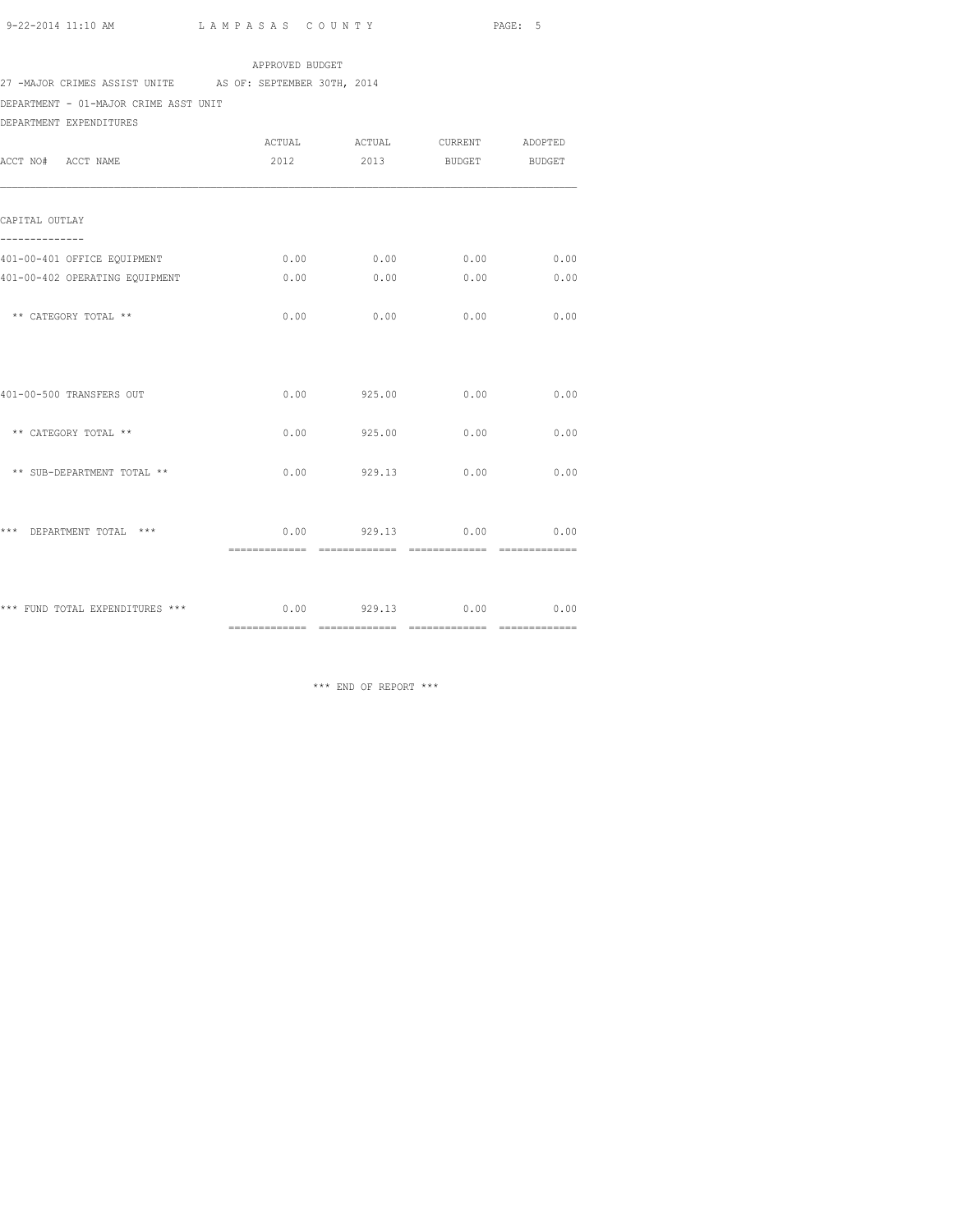APPROVED BUDGET 28 -CHILDREN'S TRUST FUND AS OF: SEPTEMBER 30TH, 2014 FINANCIAL SUMMARY

| ACCT NO# ACCT NAME                                                     | ACTUAL ACTUAL CURRENT ADOPTED<br>2012 2013 BUDGET BUDGET |      |      |
|------------------------------------------------------------------------|----------------------------------------------------------|------|------|
| REVENUE SUMMARY                                                        |                                                          |      |      |
| 00-DEPT REVENUE                                                        | $110.31$ ( $1,031.08$ ) $1,800.00$ $1,800.00$            |      |      |
| *** TOTAL REVENUE ***                                                  | $110.31$ ( $1,031.08$ ) $1,800.00$ $1,800.00$            |      |      |
| EXPENDITURE SUMMARY                                                    |                                                          |      |      |
| 01-DEPT EXPENDITURES                                                   | 0.00<br>5.00                                             | 0.00 | 0.00 |
| *** TOTAL EXPENDITURES ***                                             | $0.00$ 5.00 0.00 0.00                                    |      |      |
| REVENUES OVER/(UNDER) EXPENDITURES 110.31 (1,036.08) 1,800.00 1,800.00 |                                                          |      |      |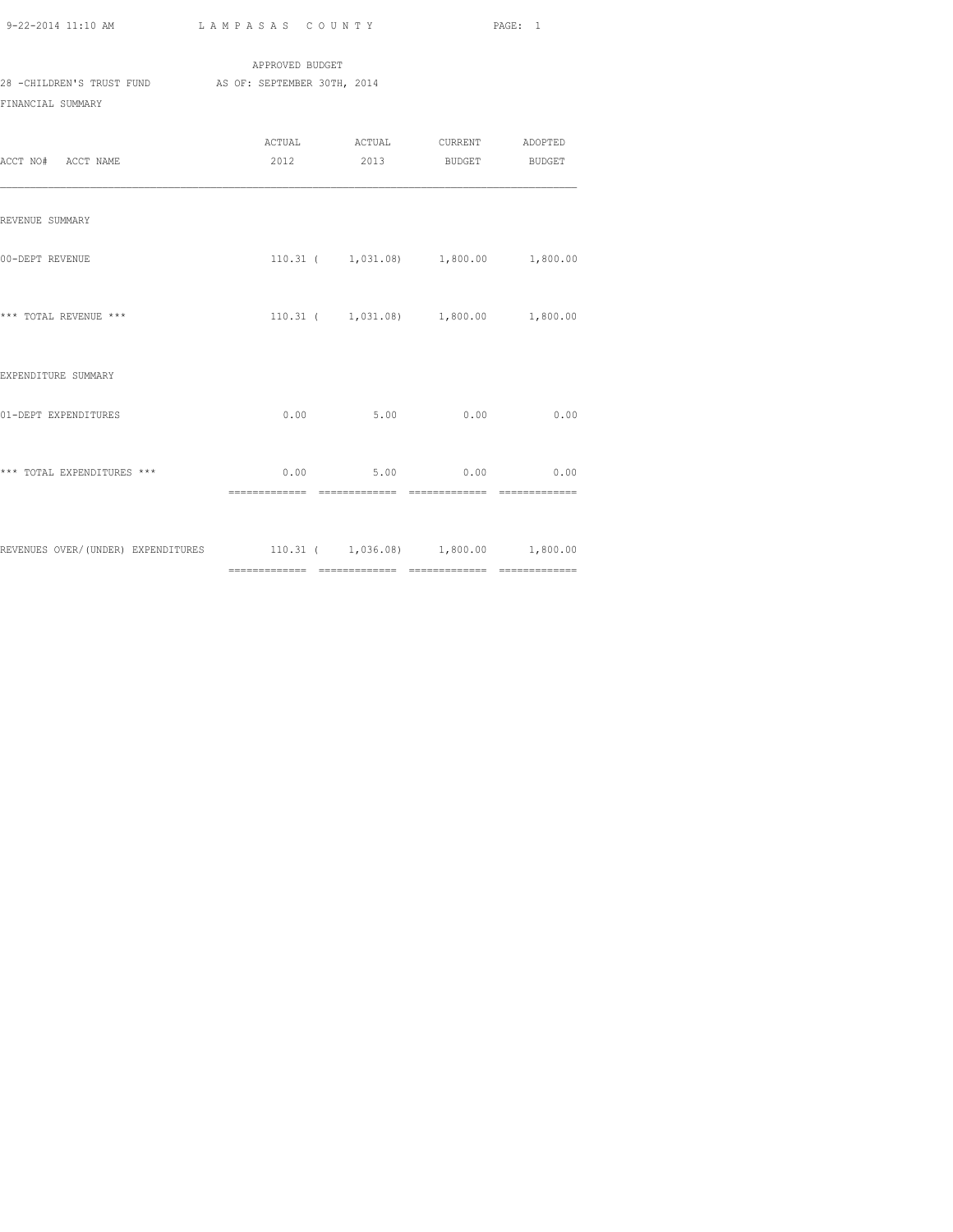| 9-22-2014 11:10 AM | LAMPASAS COUNTY | PAGE: 2 |  |
|--------------------|-----------------|---------|--|

|                                                       | APPROVED BUDGET |                                               |  |
|-------------------------------------------------------|-----------------|-----------------------------------------------|--|
| 28 -CHILDREN'S TRUST FUND AS OF: SEPTEMBER 30TH, 2014 |                 |                                               |  |
| DEPARTMENT - 00-DEPT REVENUE                          |                 |                                               |  |
| DEPARTMENT REVENUES                                   |                 |                                               |  |
|                                                       |                 | ACTUAL ACTUAL CURRENT ADOPTED                 |  |
| ACCT NO# ACCT NAME                                    |                 | 2012 2013 BUDGET BUDGET                       |  |
|                                                       |                 |                                               |  |
|                                                       |                 |                                               |  |
|                                                       |                 |                                               |  |
|                                                       |                 |                                               |  |
|                                                       |                 |                                               |  |
| 100-00-099 INTEREST REVENUE                           |                 | 2.81 1.42 0.00 0.00                           |  |
| 100-00-106 COUNTY CLERK                               |                 | 107.50 ( 1,032.50) 1,800.00 1,800.00          |  |
|                                                       |                 |                                               |  |
| ** SUB-DEPARTMENT REVENUE TOTAL **                    |                 | $110.31$ ( $1,031.08$ ) $1,800.00$ $1,800.00$ |  |
|                                                       |                 |                                               |  |
| ** DEPARTMENT REVENUE TOTAL **                        |                 | $110.31$ ( $1,031.08$ ) $1,800.00$ $1,800.00$ |  |
|                                                       |                 |                                               |  |
| *** FUND TOTAL REVENUES ***                           |                 | 110.31 ( 1,031.08) 1,800.00 1,800.00          |  |
|                                                       |                 |                                               |  |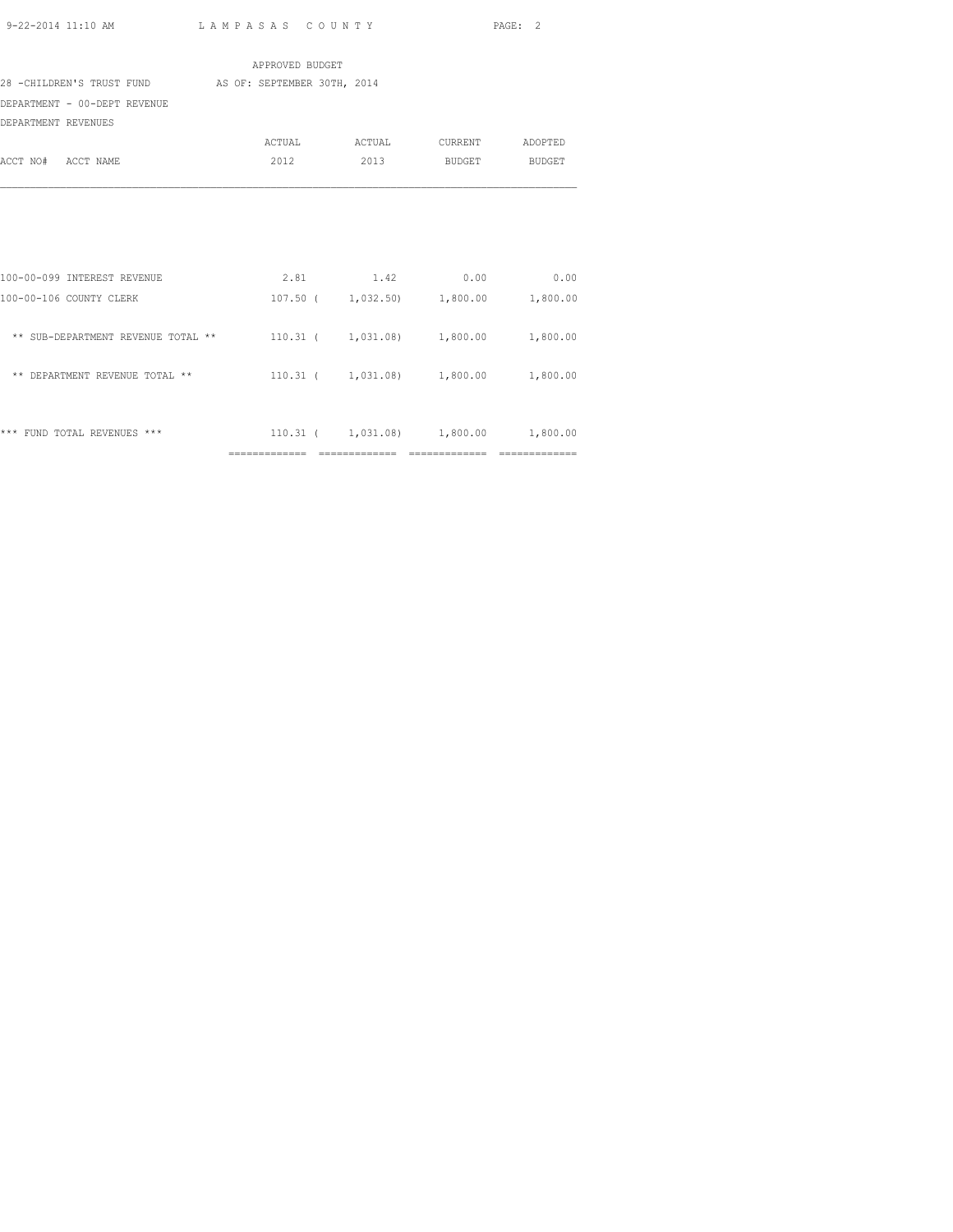| 9-22-2014 11:10 AM                                    | LAMPASAS COUNTY |      |               | PAGE: 3 |
|-------------------------------------------------------|-----------------|------|---------------|---------|
|                                                       | APPROVED BUDGET |      |               |         |
| 28 -CHILDREN'S TRUST FUND AS OF: SEPTEMBER 30TH, 2014 |                 |      |               |         |
| DEPARTMENT - 01-DEPT EXPENDITURES                     |                 |      |               |         |
| DEPARTMENT EXPENDITURES                               |                 |      |               |         |
|                                                       |                 |      |               |         |
| ACCT NO# ACCT NAME                                    | 2012            | 2013 | BUDGET BUDGET |         |
| GENERAL EXPENSES                                      |                 |      |               |         |
| 401-00-355 STATE TREASURER                            | 0.00            |      | $0.00$ 0.00   | 0.00    |
| 401-00-375 BANK CHARGES                               | 0.00            | 5.00 | 0.00          | 0.00    |
| ** CATEGORY TOTAL **                                  | 0.00            | 5.00 | 0.00          | 0.00    |
| ** SUB-DEPARTMENT TOTAL **                            | 0.00            | 5.00 | 0.00          | 0.00    |

| *** | DEPARTMENT TOTAL | $***$                           | 0.00<br>-----------   | 5.00                  | 0.00<br>____          | 0.00 |
|-----|------------------|---------------------------------|-----------------------|-----------------------|-----------------------|------|
|     |                  | *** FUND TOTAL EXPENDITURES *** | 0.00<br>------------- | 5.00<br>------------- | 0.00<br>_____________ | 0.00 |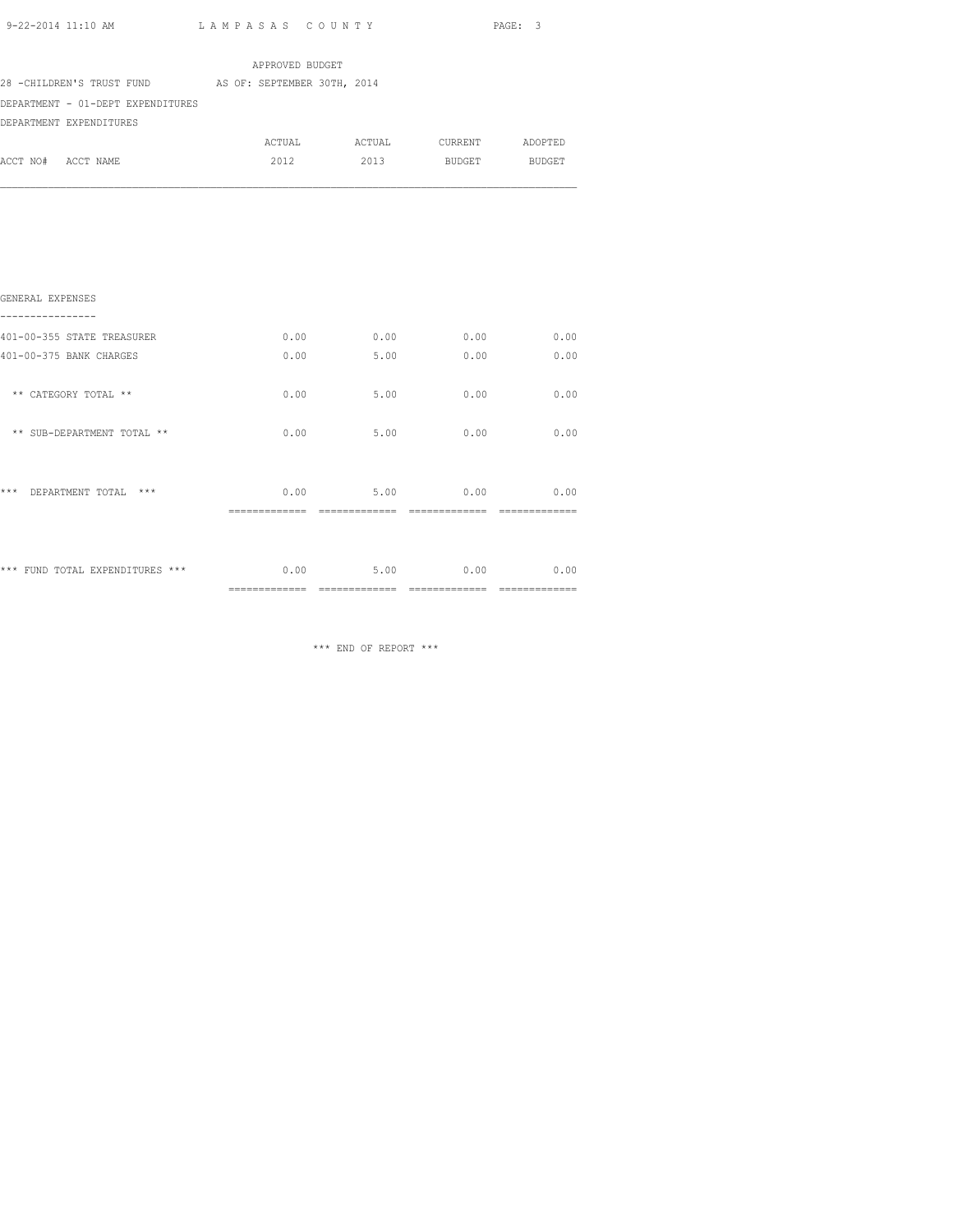| 9-22-2014 11:10 AM<br>the contract of the contract of the contract of the contract of the contract of the contract of the contract of | LAMPASAS COUNTY | PAGE: |  |
|---------------------------------------------------------------------------------------------------------------------------------------|-----------------|-------|--|
|                                                                                                                                       |                 |       |  |

| 29 -ELECTION FUND<br>FINANCIAL SUMMARY                                | APPROVED BUDGET<br>AS OF: SEPTEMBER 30TH, 2014 |                                                          |  |
|-----------------------------------------------------------------------|------------------------------------------------|----------------------------------------------------------|--|
| ACCT NO# ACCT NAME                                                    |                                                | ACTUAL ACTUAL CURRENT ADOPTED<br>2012 2013 BUDGET BUDGET |  |
| REVENUE SUMMARY                                                       |                                                |                                                          |  |
| 00- DEPT REVENUE                                                      |                                                | 140, 343.19  129, 657.37  139, 681.00  135, 281.00       |  |
| *** TOTAL REVENUE ***                                                 |                                                | 140, 343.19   129, 657.37   139, 681.00   135, 281.00    |  |
| EXPENDITURE SUMMARY                                                   |                                                |                                                          |  |
| 01- DEPT EXPENDITURE                                                  |                                                | 153, 161.96  114, 671.45  139, 681.00  135, 013.00       |  |
| *** TOTAL EXPENDITURES ***                                            |                                                | 153, 161.96  114, 671.45  139, 681.00  135, 013.00       |  |
| REVENUES OVER/(UNDER) EXPENDITURES ( 12,818.77) 14,985.92 0.00 268.00 |                                                |                                                          |  |

============= ============= ============= =============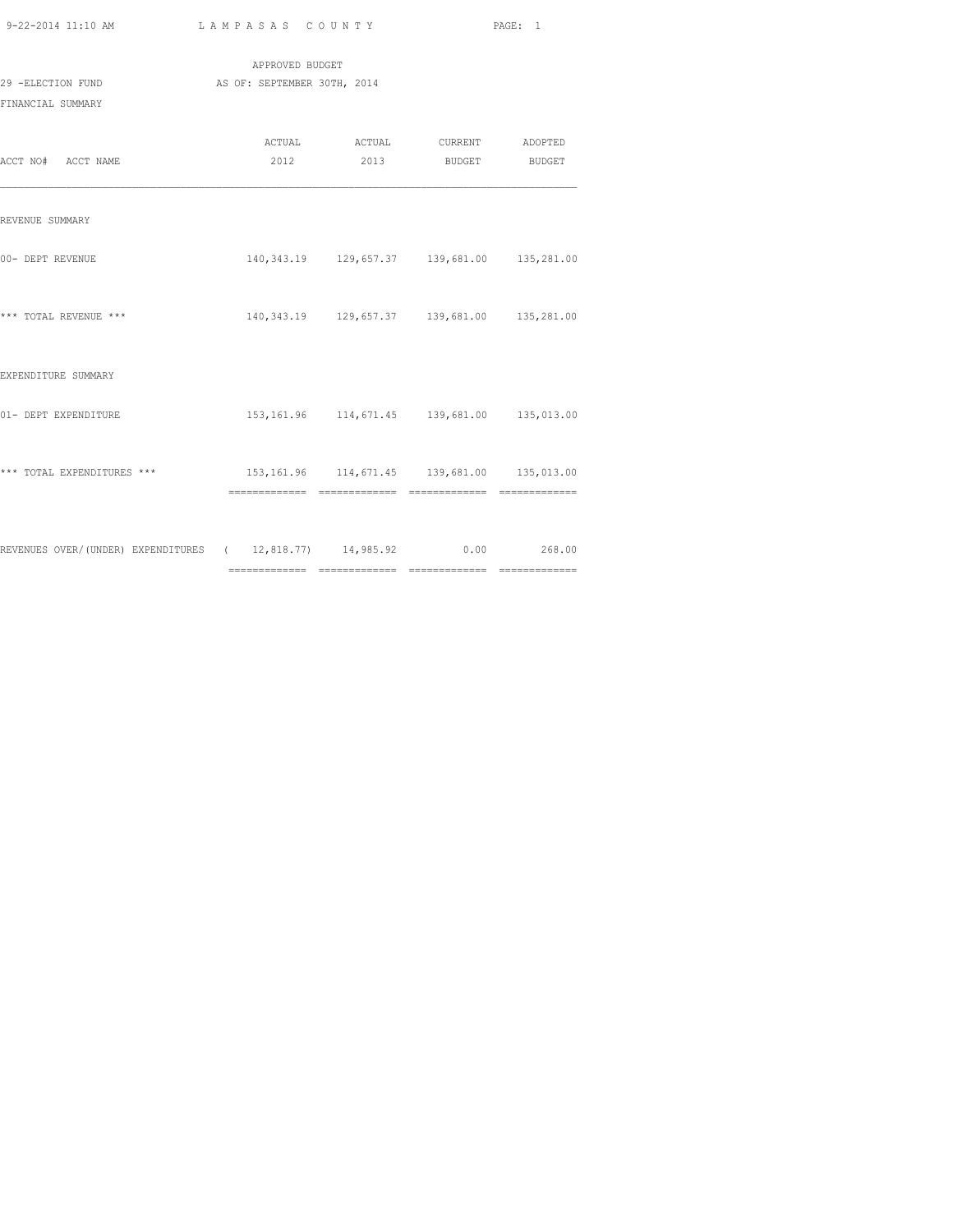|                               | APPROVED BUDGET             |        |         |         |
|-------------------------------|-----------------------------|--------|---------|---------|
| 29 -ELECTION FUND             | AS OF: SEPTEMBER 30TH, 2014 |        |         |         |
| DEPARTMENT - 00- DEPT REVENUE |                             |        |         |         |
| DEPARTMENT REVENUES           |                             |        |         |         |
|                               | ACTUAL                      | ACTUAL | CURRENT | ADOPTED |
| ACCT NO#<br>ACCT NAME         | 2012                        | 2013   | BUDGET  | BUDGET  |
|                               |                             |        |         |         |

|                                       | ============= | -------------- | -------------- | -------------- |
|---------------------------------------|---------------|----------------|----------------|----------------|
| *** FUND TOTAL REVENUES ***           | 140,343.19    | 129,657.37     | 139,681.00     | 135,281.00     |
| ** DEPARTMENT REVENUE TOTAL **        | 140,343.19    | 129,657.37     | 139,681.00     | 135,281.00     |
| ** SUB-DEPARTMENT REVENUE TOTAL **    | 140,343.19    | 129,657.37     | 139,681.00     | 135,281.00     |
| 200-00-010 OPERATING TRANSFERS-IN     | 123,069.50    | 106,500.08     | 125,781.00     | 116,381.00     |
| 100-00-190 MISCELLANEOUS RECEIPTS     | 14,245.82     | 4,092.72       | 100.00         | 100.00         |
| 100-00-152 ELECTION CONTRACTS         | 0.00          | 6,353.37       | 10,000.00      | 15,000.00      |
| 100-00-151 CHAPTER 19 STATE REIMBURSE | 866.75        | 4,426.14       | 3,000.00       | 3,000.00       |
| 100-00-116 GRANT REVENUE - HAVA       | 0.00          | 6,807.05       | 0.00           | 0.00           |
| 100-00-099 INTEREST REVENUE           | 11.12         | 3.01           | 0.00           | 0.00           |
| 100-00-080 ELECTION FUND TECHNOLOGY   | 2,115.00      | 1,475.00       | 800.00         | 800.00         |
| 100-00-011 VOTER REGISTRATION         | 35.00         | 0.00           | 0.00           | 0.00           |
|                                       |               |                |                |                |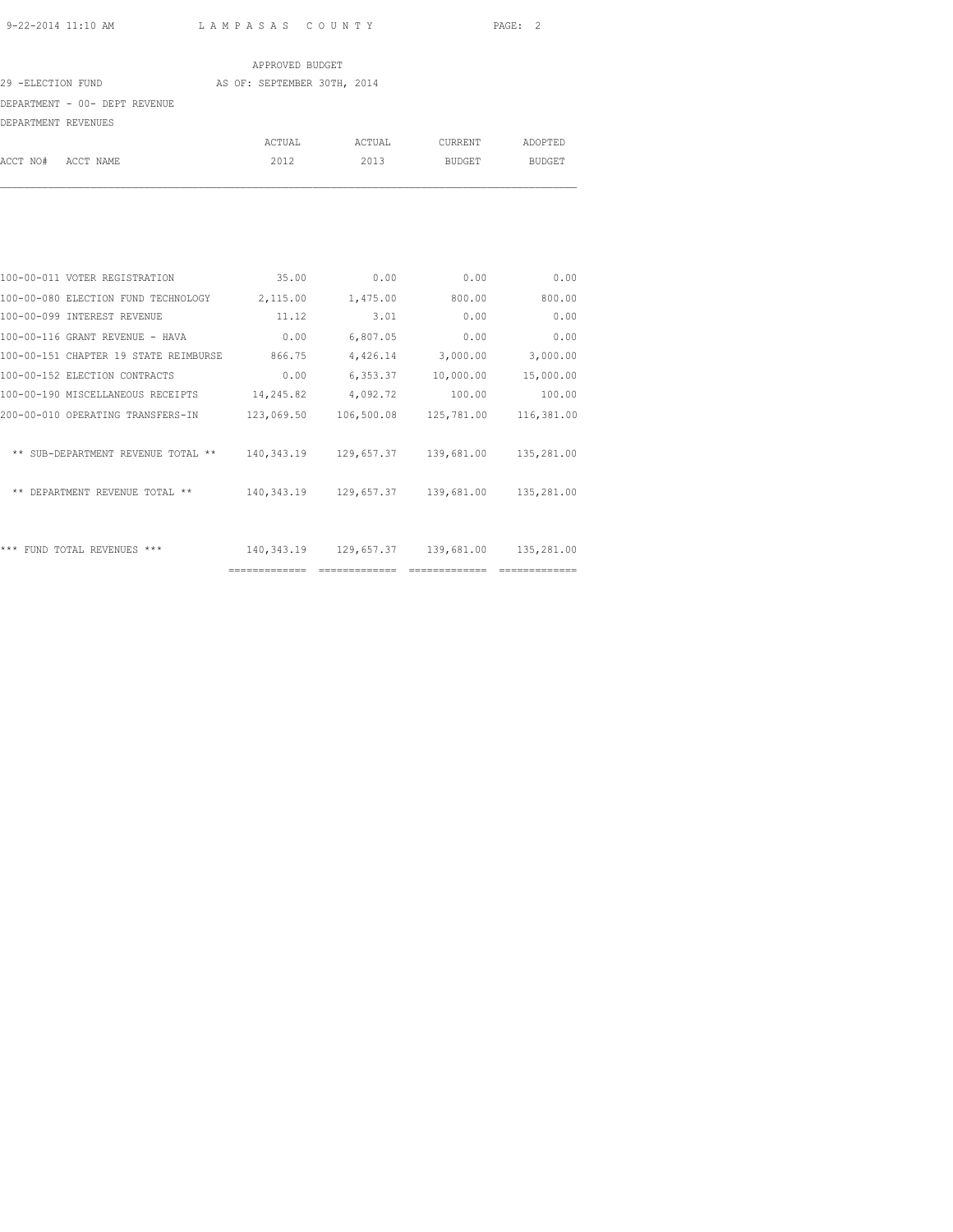|                    | 9-22-2014 11:10 AM                                                            |                             | LAMPASAS COUNTY       |                        | PAGE: 3   |
|--------------------|-------------------------------------------------------------------------------|-----------------------------|-----------------------|------------------------|-----------|
|                    |                                                                               | APPROVED BUDGET             |                       |                        |           |
| 29 -ELECTION FUND  |                                                                               | AS OF: SEPTEMBER 30TH, 2014 |                       |                        |           |
|                    | DEPARTMENT - 01- DEPT EXPENDITURE                                             |                             |                       |                        |           |
|                    | DEPARTMENT EXPENDITURES                                                       |                             |                       |                        |           |
|                    |                                                                               | ACTUAL                      |                       | ACTUAL CURRENT ADOPTED |           |
| ACCT NO# ACCT NAME |                                                                               | 2012                        | 2013                  | <b>BUDGET</b>          | BUDGET    |
|                    |                                                                               |                             |                       |                        |           |
|                    |                                                                               |                             |                       |                        |           |
| WAGES              |                                                                               |                             |                       |                        |           |
|                    |                                                                               |                             |                       |                        |           |
|                    | 401-00-102 SALARIES & WAGES APPOINTED 39,710.08 34,090.00 31,827.00 32,593.00 |                             |                       |                        |           |
|                    | 401-00-104 SALARIES & WAGES DEPUTY 23,629.57 22,776.63 24,075.00              |                             |                       |                        | 24,841.00 |
|                    | $101 - 00 - 106$ TEMPORARY EMIOVER                                            |                             | 131.75 0.00 0.00 0.00 |                        |           |

| 401-00-106 TEMPORARY EMLOYEE                                                       | 131.75   | 0.00                                    | 0.00                  | 0.00            |
|------------------------------------------------------------------------------------|----------|-----------------------------------------|-----------------------|-----------------|
| 401-00-120 SALARY/OVERTIME                                                         | 0.00     | 0.00                                    | 0.00                  | 0.00            |
| ** CATEGORY TOTAL **                                                               |          | 63,471.40 56,866.63 55,902.00 57,434.00 |                       |                 |
| EMPLOYEE BENEFITS                                                                  |          |                                         |                       |                 |
| -----------------                                                                  |          |                                         |                       |                 |
| 401-00-203 FICA BENEFITS                                                           | 4,567.44 |                                         | 4, 166. 91 4, 277. 00 | 4,393.00        |
| 401-00-204 GROUP MEDICAL INSURANCE 13,003.20 7,058.92                              |          |                                         | 288.00                | 228.00          |
| 401-00-205 RETIREMENT                                                              |          | 9,922.19 9,139.03 8,944.00 9,190.00     |                       |                 |
| 401-00-207 WORKMEN'S COMP                                                          |          | 21.00 50.00 176.00 174.00               |                       |                 |
| 401-00-208 UNEMPLOYMENT INSURANCE<br>170.00 (91.00) 19.00 19.00 19.00              |          |                                         |                       |                 |
| 401-00-212 PHONE ALLOWANCE                                                         | 132.00   | 468.00                                  | 480.00                | 480.00          |
| ** CATEGORY TOTAL **                                                               |          | 27,815.83 20,791.86 14,184.00 14,484.00 |                       |                 |
| GENERAL EXPENSES<br>.                                                              |          |                                         |                       |                 |
| 401-00-300 INTERPRETER                                                             | 0.00     | $0.00$ 0.00 0.00                        |                       |                 |
| 401-00-301 COMMUNICATIONS                                                          | 0.00     | 134.00                                  | 500.00                | 500.00          |
| 401-00-303 OFFICE SUPPLIES                                                         | 887.96   | 873.80                                  | 1,200.00              | 1,000.00        |
| 401-00-304 OPERATING SUPPLIES                                                      | 869.93   | 646.53                                  | 600.00                | 600.00          |
| 401-00-305 TRAVEL & INSERVICE TRAINING $2,478.62$ $2,209.88$ $2,500.00$ $2,000.00$ |          |                                         |                       |                 |
| 401-00-311 REPAIR/MAINTENANCE                                                      | 0.00     | 0.00                                    | 400.00                | 400.00          |
| 401-00-312 EQUIPMENT MAINTENANCE CONT 9,868.00 4,412.54 12,000.00 12,000.00        |          |                                         |                       |                 |
| 401-00-315 DUES                                                                    | 250.00   | 250.00                                  | 300.00                | 300.00          |
| 401-00-333 CONTRACTED SERVICES (BALLOT)                                            | 0.00     | 0.00                                    | 200.00                | 18,500.00       |
| 401-00-337 ELECTIONS, JUDGES & SUPPLIE 45,393.97 24,096.21 50,570.00               |          |                                         |                       | 12,070.00       |
| 401-00-354 VOTER REGISTRATION 2,084.25                                             |          |                                         | 0.00 1,000.00         | 1,000.00        |
| 401-00-361 POSTAGE                                                                 | 42.00    |                                         | 44.00 100.00          | 500.00          |
| 401-00-370 EQUIPMENT RENTAL - COPIER 0.00 356.42                                   |          |                                         |                       | $0.00$ 2,200.00 |
| 401-00-375 BANK CHARGES                                                            |          | $0.00$ 0.00 25.00 25.00                 |                       |                 |
| 401-00-389 MISCELLANOUS EXPENSE                                                    | 0.00     | 124.58                                  | 200.00                | 0.00            |
| ** CATEGORY TOTAL **                                                               |          | 61,874.73 33,147.96                     | 69,595.00 51,095.00   |                 |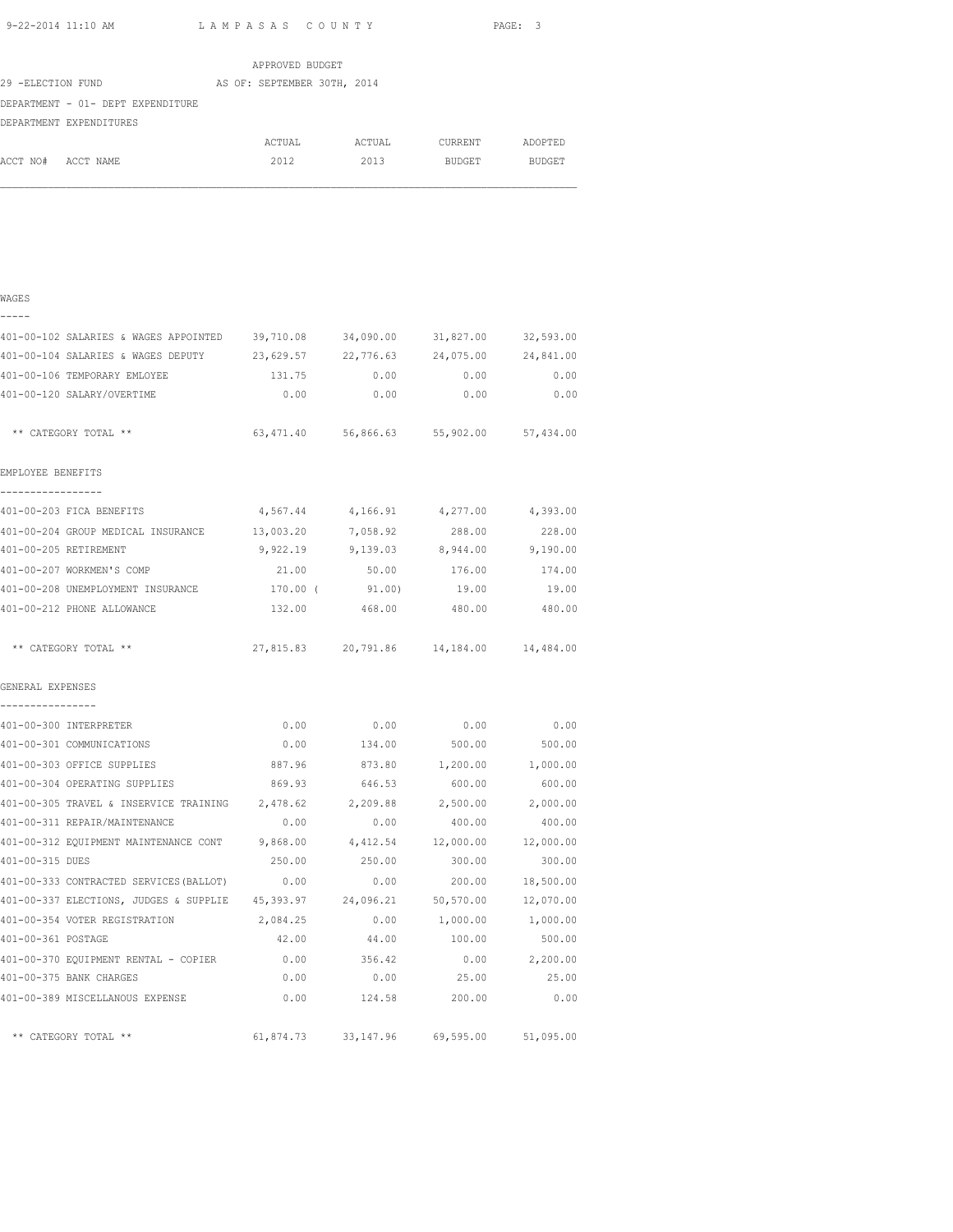|                                               |                 |                 |                               | PAGE: 4 |
|-----------------------------------------------|-----------------|-----------------|-------------------------------|---------|
|                                               | APPROVED BUDGET |                 |                               |         |
| 29 -ELECTION FUND AS OF: SEPTEMBER 30TH, 2014 |                 |                 |                               |         |
| DEPARTMENT - 01- DEPT EXPENDITURE             |                 |                 |                               |         |
| DEPARTMENT EXPENDITURES                       |                 |                 |                               |         |
|                                               |                 |                 | ACTUAL ACTUAL CURRENT ADOPTED |         |
| ACCT NO# ACCT NAME                            |                 |                 | 2012 2013 BUDGET BUDGET       |         |
| CAPITAL OUTLAY<br>--------------              |                 |                 |                               |         |
|                                               |                 |                 |                               |         |
| ** CATEGORY TOTAL **                          |                 |                 | $0.00$ 0.00 0.00              | 0.00    |
| 401-00-500 OPERATING TRANSFERS-OUT            |                 |                 | $0.00$ $3,865.00$ $0.00$      | 0.00    |
| ** CATEGORY TOTAL **                          |                 | $0.00$ 3,865.00 | 0.00                          | 0.00    |
|                                               |                 |                 |                               |         |
|                                               |                 |                 |                               |         |
| GENERAL EXPENSES<br>----------------          |                 |                 |                               |         |
|                                               |                 |                 |                               |         |

| *** FUND TOTAL EXPENDITURES ***        | 153, 161.96 | 114,671.45 | 139,681.00 | 135,013.00 |
|----------------------------------------|-------------|------------|------------|------------|
| ***<br>$***$<br>DEPARTMENT TOTAL       | 153, 161.96 | 114,671.45 | 139,681.00 | 135,013.00 |
| ** SUB-DEPARTMENT TOTAL **             | 0.00        | 0.00       | 0.00       | 12,000.00  |
| CATEGORY TOTAL **<br>$* *$             | 0.00        | 0.00       | 0.00       | 12,000.00  |
| 401-01-337 ELECTIONS, JUDGES & PAYROLL | 0.00        | 0.00       | 0.00       | 12,000.00  |

 $\hspace{0.1mm}^{\star\star\star}$  END OF REPORT  $\hspace{0.1mm}^{\star\star\star}$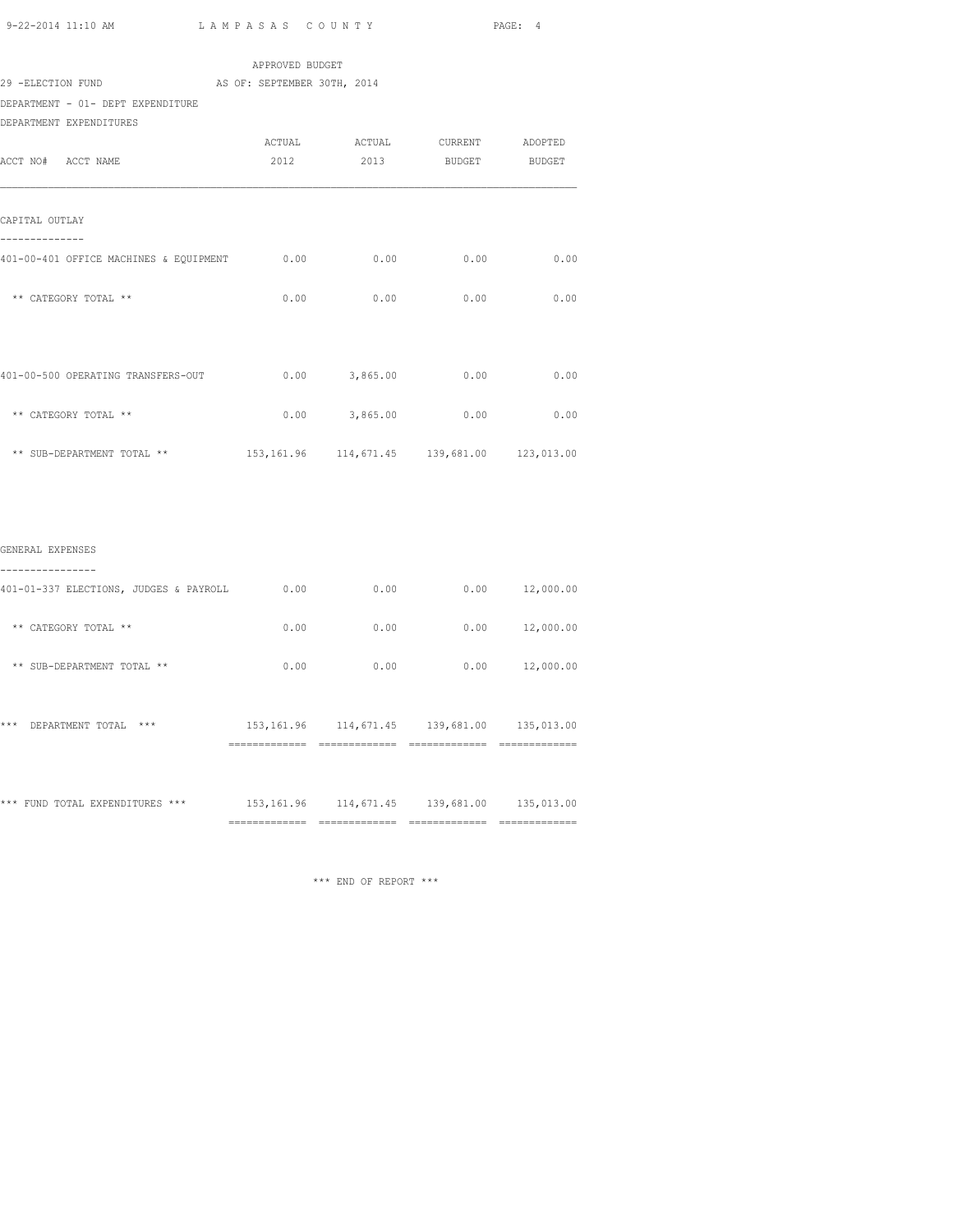| PAGE: |
|-------|
|       |

| 9-22-2014 11:10 AM                                                      | LAMPASAS COUNTY |                                                          | PAGE: 1 |
|-------------------------------------------------------------------------|-----------------|----------------------------------------------------------|---------|
|                                                                         | APPROVED BUDGET |                                                          |         |
| 31 -JUVENILE PROBATION AS OF: SEPTEMBER 30TH, 2014<br>FINANCIAL SUMMARY |                 |                                                          |         |
| ACCT NO# ACCT NAME                                                      |                 | ACTUAL ACTUAL CURRENT ADOPTED<br>2012 2013 BUDGET BUDGET |         |
| REVENUE SUMMARY                                                         |                 |                                                          |         |
| 00-JPO REVENUE                                                          |                 | 543, 283.36 465, 377.55 439, 465.00 464, 742.00          |         |
| *** TOTAL REVENUE ***                                                   |                 | 543, 283.36 465, 377.55 439, 465.00 464, 742.00          |         |
| EXPENDITURE SUMMARY                                                     |                 |                                                          |         |
| 01-JPO EXPENDITURES                                                     |                 | 563,830.74 442,196.84 438,897.00 462,520.00              |         |
| *** TOTAL EXPENDITURES ***                                              |                 | 563,830.74 442,196.84 438,897.00 462,520.00              |         |
|                                                                         |                 |                                                          |         |

REVENUES OVER/(UNDER) EXPENDITURES ( 20,547.38) 23,180.71 568.00 2,222.00

============= ============= ============= =============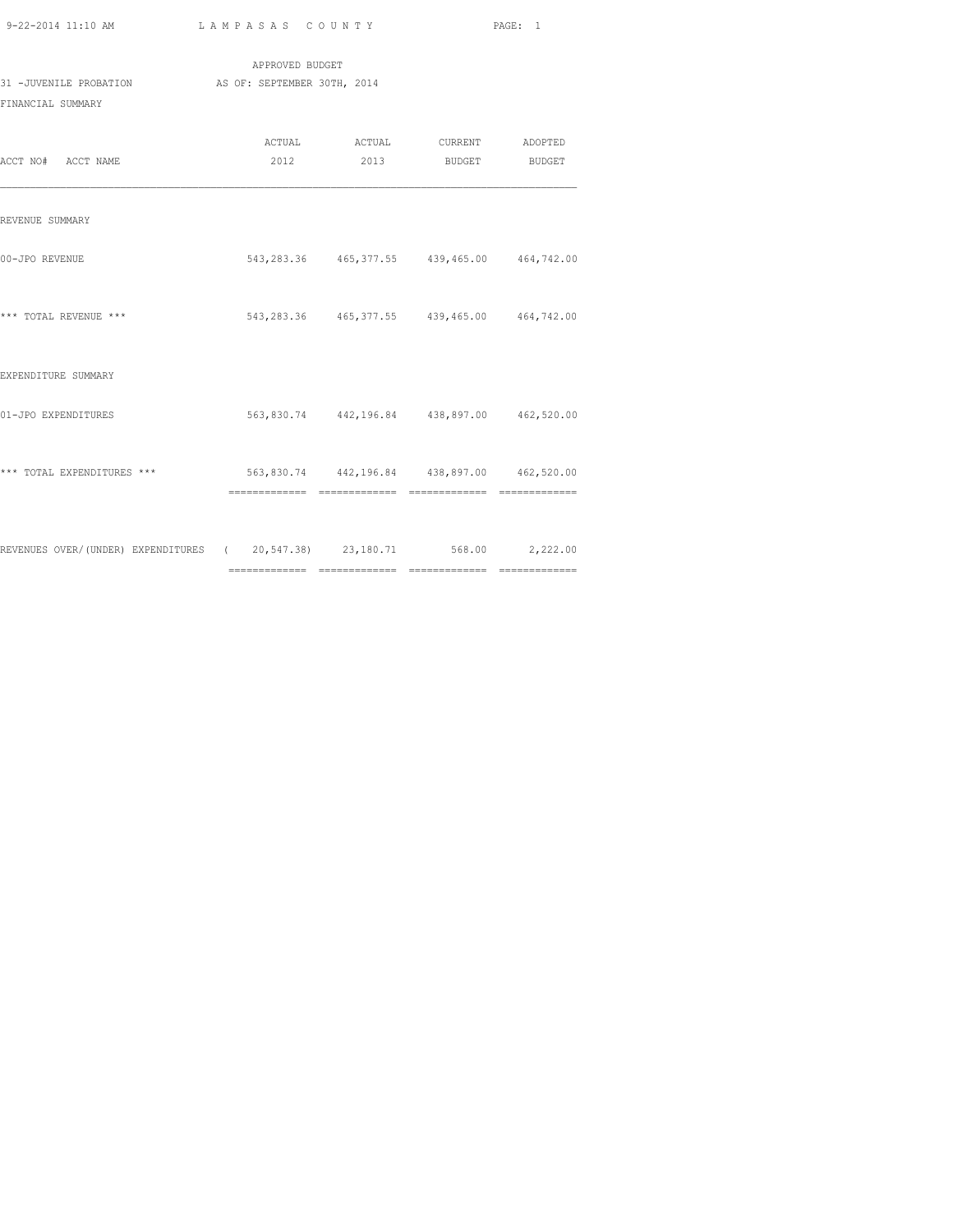|                     |                                  | APPROVED BUDGET             |        |         |               |
|---------------------|----------------------------------|-----------------------------|--------|---------|---------------|
|                     | 31 -JUVENILE PROBATION           | AS OF: SEPTEMBER 30TH, 2014 |        |         |               |
|                     | DEPARTMENT - 00-JPO REVENUE      |                             |        |         |               |
| DEPARTMENT REVENUES |                                  |                             |        |         |               |
|                     |                                  | ACTUAL                      | ACTUAL | CURRENT | ADOPTED       |
| ACCT NO#            | ACCT NAME                        | 2012                        | 2013   | BUDGET  | <b>BUDGET</b> |
|                     |                                  |                             |        |         |               |
|                     | 100-00-094 DISTRICT CLERK        | 0.00                        | 0.00   | 0.00    | 0.00          |
|                     | 100-00-099 INTEREST REVENUE      | 41.31                       | 7.87   | 0.00    | 0.00          |
|                     | 100-00-109 SERVICE FEES          | 0.00                        | 0.00   | 0.00    | 0.00          |
|                     | 100-00-111 NON-RESIDENTIAL GRANT | 0.00                        | 0.00   | 0.00    | 0.00          |

| 100-00-109 SERVICE FEES                | 0.00       | 0.00       | 0.00       | 0.00       |
|----------------------------------------|------------|------------|------------|------------|
| 100-00-111 NON-RESIDENTIAL GRANT       | 0.00       | 0.00       | 0.00       | 0.00       |
| 100-00-116 GRANT REVENUE - CJD         | 2,173.00   | 2,085.60   | 3,435.00   | 3,435.00   |
| 100-00-118 JUVENILE PROBATION FEES     | 4,359.30   | 3,696.00   | 6,000.00   | 6,000.00   |
| 100-00-123 STATE FUNDING - TJPC        | 214,917.00 | 158,869.00 | 170,562.00 | 187,839.00 |
| 100-00-142 4 E REVENUE                 | 0.00       | 0.00       | 0.00       | 0.00       |
| 100-00-190 MISCELLANOUS RECEIPTS       | 0.00       | 246.08     | 0.00       | 0.00       |
| 100-00-200 PLACEMENT COST              | 0.00       | 0.00       | 0.00       | 0.00       |
| 100-00-201 CIS GRANT SALARY REIMBURSEM | 0.00       | 0.00       | 0.00       | 0.00       |
| 100-00-206 RESTITUTION FEES            | 4,092.75   | 1,473.00   | 0.00       | 0.00       |
| 200-00-010 OPERATING TRANSFERS-IN      | 317,700.00 | 299,000.00 | 259,468.00 | 267,468.00 |
| ** SUB-DEPARTMENT REVENUE TOTAL **     | 543,283.36 | 465,377.55 | 439,465.00 | 464,742.00 |

| 0.00<br>0.00<br>0.00<br>SUB-DEPARTMENT REVENUE TOTAL **<br>$* *$<br>543,283.36<br>465, 377.55<br>439,465.00<br>**<br>DEPARTMENT REVENUE TOTAL<br>$* *$<br>543,283.36<br>465, 377.55<br>439,465.00<br>***<br>FUND TOTAL REVENUES<br>$***$ | 464,742.00<br>464,742.00 |
|------------------------------------------------------------------------------------------------------------------------------------------------------------------------------------------------------------------------------------------|--------------------------|
|                                                                                                                                                                                                                                          |                          |
|                                                                                                                                                                                                                                          |                          |
|                                                                                                                                                                                                                                          | 0.00                     |
| 0.00<br>0.00<br>0.00<br>100-01-123 STATE FUNDING-SALARIES                                                                                                                                                                                | 0.00                     |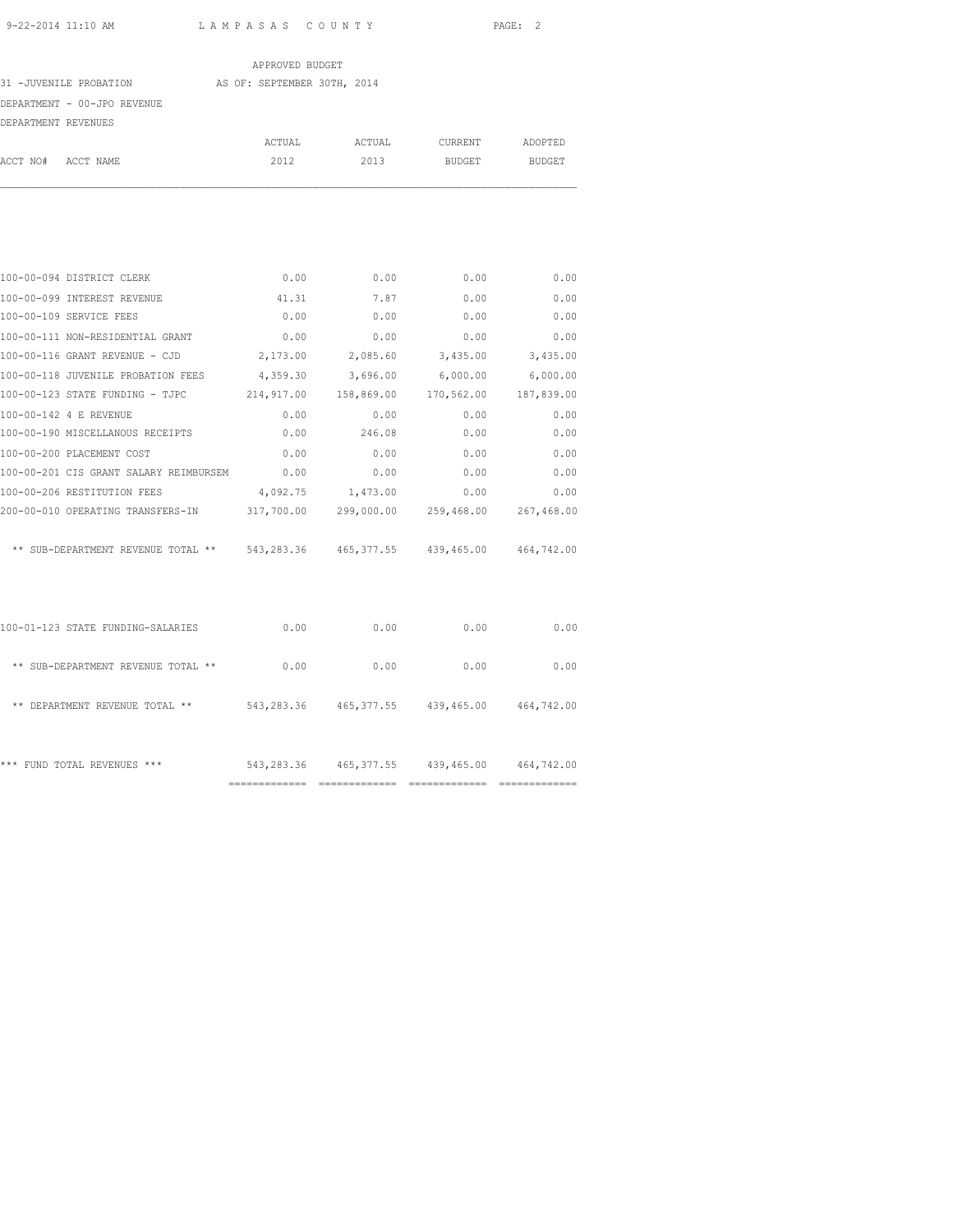|                                  | APPROVED BUDGET             |        |               |               |
|----------------------------------|-----------------------------|--------|---------------|---------------|
| 31 -JUVENILE PROBATION           | AS OF: SEPTEMBER 30TH, 2014 |        |               |               |
| DEPARTMENT - 01-JPO EXPENDITURES |                             |        |               |               |
| DEPARTMENT EXPENDITURES          |                             |        |               |               |
|                                  | ACTUAL                      | ACTUAL | CURRENT       | ADOPTED       |
| ACCT NO#<br>ACCT NAME            | 2012                        | 2013   | <b>BUDGET</b> | <b>BUDGET</b> |

#### WAGES

| — | - | - | - |  |
|---|---|---|---|--|

| 401-00-102 SALARIES & WAGES APPOINTED 21,814.84                                |           | 28,195.05                                       | 30,872.00 | 31,639.00         |
|--------------------------------------------------------------------------------|-----------|-------------------------------------------------|-----------|-------------------|
| 401-00-103 SALARIES & WAGES DEP #3334                                          | 24,894.64 | 23,468.91                                       | 28,988.00 | 13,385.00         |
| 401-00-104 SALARIES & WAGES DEP #1406 33,473.49                                |           | 32,832.04                                       | 35,689.00 | 36,455.00         |
| 401-00-113 SALARIES & WAGES ASST #0878 42,332.91 42,273.74 45,670.00 46,436.00 |           |                                                 |           |                   |
| 401-00-199 LONGEVITY PAYMENT                                                   |           | 3,720.00 2,520.00                               | 3,360.00  | 2,040.00          |
| ** CATEGORY TOTAL **                                                           |           | 126, 235.88 129, 289.74 144, 579.00 129, 955.00 |           |                   |
| EMPLOYEE BENEFITS                                                              |           |                                                 |           |                   |
| -----------------                                                              |           |                                                 |           |                   |
| 401-00-203 FICA BENEFITS                                                       | 9,469.51  | 9,753.40                                        | 16,415.00 | 15,297.00         |
| 401-00-204 GROUP MEDICAL INSURANCE 26,757.33                                   |           | 25,718.72                                       | 22,657.00 | 22,536.00         |
| 401-00-205 RETIREMENT                                                          |           | 19,801.29 20,667.33 34,333.00 31,993.00         |           |                   |
| 401-00-207 WORKMEN'S COMP                                                      | 108.00    | 187.50                                          | 230.00    | 208.00            |
| 401-00-208 UNEMPLOYMENT INSURANCE                                              | 747.00    | 297.00                                          | 98.00     | 98.00             |
| 401-00-212 PHONE ALLOWANCE                                                     | 403.00    | 1,397.00                                        | 0.00      | 0.00              |
| ** CATEGORY TOTAL **                                                           |           | 57,286.13 58,020.95 73,733.00 70,132.00         |           |                   |
| GENERAL EXPENSES                                                               |           |                                                 |           |                   |
| ----------------<br>401-00-301 COMMUNICATIONS                                  |           | 733.91 330.00                                   | 500.00    | 500.00            |
| 401-00-302 UTILITIES                                                           | 0.00      | 0.00                                            | 0.00      | 0.00              |
| 401-00-304 OPERATING SUPPLIES                                                  | 1,042.17  | 1,241.29                                        | 1,200.00  | 1,200.00          |
| 401-00-305 TRAVEL & INSERVICE TRAINING 12,377.48                               |           | 4,308.44                                        | 5,000.00  | 5,000.00          |
| 401-00-311 REPAIRS & MAINTENANCE                                               | 0.00      | 11.05                                           | 50.00     | 50.00             |
| 401-00-312 EQUIPMENT MAINTENANCE                                               | 0.00      | 0.00                                            | 100.00    | 100.00            |
| 401-00-315 DUES                                                                | 271.50    | 35.00                                           | 100.00    | 100.00            |
| 401-00-319 AUDIT                                                               | 2,700.00  | 3,500.00                                        |           | 3,500.00 3,500.00 |
| 401-00-328 CONTINGENCY                                                         | 0.00      | 0.00                                            | 326.00    | 326.00            |
| 401-00-342 GAS & OIL                                                           | 1,390.17  | 1,740.98                                        | 1,500.00  | 1,500.00          |
| 401-00-343 REPAIRS AND MAINTENANCE VEH                                         | 0.00      | 0.00                                            | 0.00      | 0.00              |
| 401-00-345 MEDICAL (U A'S)                                                     | 5,337.75  | 0.00                                            | 4,000.00  | 4,000.00          |
| 401-00-357 C/P STATE/GRANT N                                                   | 16,940.00 | 15,375.00                                       | 10,000.00 | 10,000.00         |
| 401-00-361 POSTAGE                                                             | 56.00     | 58.00                                           | 68.00     | 68.00             |
| 401-00-364 PUBLICATIONS, BOOKS, MANUALS 141.00                                 |           | 0.00                                            | 100.00    | 100.00            |
| 401-00-370 EQUIPMENT RENTAL-COPIER $1,602.00$ $1,735.50$ $1,650.00$ $1,650.00$ |           |                                                 |           |                   |
| 401-00-375 BANK CHARGES                                                        | 0.00      | 0.00                                            | 0.00      | 0.00              |
| 401-00-378 RENTAL SPACE                                                        | 0.00      | 0.00                                            | 0.00      | 0.00              |
| 401-00-382 FUND A - DETENTION                                                  | 40,791.00 | 34,675.00                                       | 30,000.00 | 30,000.00         |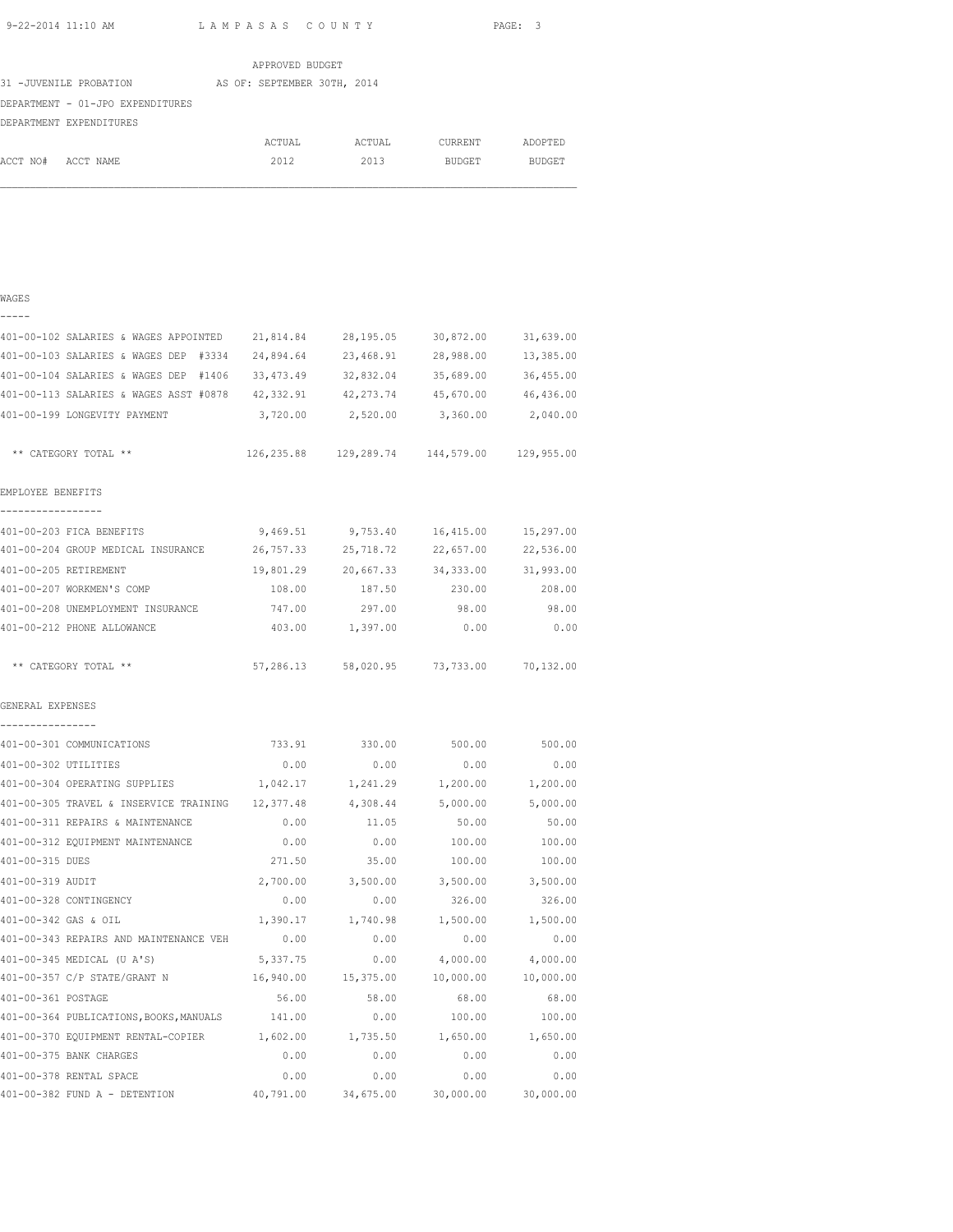| APPROVED BUDGET |  |
|-----------------|--|
|                 |  |

31 -JUVENILE PROBATION AS OF: SEPTEMBER 30TH, 2014

DEPARTMENT - 01-JPO EXPENDITURES

DEPARTMENT EXPENDITURES

| ACCT NO# ACCT NAME                                                            | ACTUAL<br>2012 | ACTUAL CURRENT ADOPTED<br>2013              | BUDGET                       | BUDGET    |
|-------------------------------------------------------------------------------|----------------|---------------------------------------------|------------------------------|-----------|
|                                                                               |                |                                             |                              |           |
| 401-00-384 FUND A - SECURE                                                    |                | 23,899.60  21,000.00  25,682.00  25,682.00  |                              |           |
| 401-00-389 MISCELLANOUS EXPENSE                                               |                | 5,847.00 1,098.00                           | 0.00                         | 0.00      |
| 401-00-390 PLACEMENT COST - COUNTY 105,689.75                                 |                |                                             | 4,285.75 34,429.00 60,000.00 |           |
| ** CATEGORY TOTAL **                                                          |                | 218,819.33 89,394.01 118,205.00 143,776.00  |                              |           |
| CAPITAL OUTLAY                                                                |                |                                             |                              |           |
| 401-00-401 OFFICE MACHINES & EQUIPMENT 0.00 0.00 0.00 0.00                    |                |                                             |                              | 0.00      |
| 401-00-402 OPERATING EQUIPMENT                                                |                | $0.00$ 23,384.70                            | 0.00                         | 0.00      |
| 401-00-407 OFFICE FURNITURE & FIXTURES 0.00                                   |                | 0.00                                        | 0.00                         | 0.00      |
| ** CATEGORY TOTAL **                                                          |                | $0.00$ 23,384.70                            | 0.00                         | 0.00      |
| 401-00-500 OPERATING TRANSFERS-OUT                                            |                | $0.00$ 204.00                               | 0.00                         | 0.00      |
| ** CATEGORY TOTAL **                                                          |                | $0.00$ 204.00 0.00                          |                              | 0.00      |
| ** SUB-DEPARTMENT TOTAL **                                                    |                | 402,341.34 300,293.40 336,517.00 343,863.00 |                              |           |
|                                                                               |                |                                             |                              |           |
| WAGES                                                                         |                |                                             |                              |           |
| 401-01-102 SALARIES & WAGES APPOINTED 50,706.12 49,329.74 50,000.00 50,000.00 |                |                                             |                              |           |
| 401-01-103 SALARIES & WAGES DEP 20,060.32 17,964.18 20,000.00                 |                |                                             |                              | 20,000.00 |

| EMPLOYEE BENEFITS |  |
|-------------------|--|
|                   |  |

| 401-01-203 FICA                    | 5,043.06  | 5, 153. 12 | 0.00 | 0.00 |
|------------------------------------|-----------|------------|------|------|
| 401-01-205 RETIREMENT              | 10,860.84 | 10,842.60  | 0.00 | 0.00 |
| 401-01-207 WORKMENS COMP           | 0.00      | 0.00       | 0.00 | 0.00 |
| 401-01-208 UNEMPLOYEMENT INSURANCE | 0.00      | 0.00       | 0.00 | 0.00 |
| ** CATEGORY TOTAL **               | 15,903.90 | 15,995.72  | 0.00 | 0.00 |

\*\* CATEGORY TOTAL \*\* 70,766.44 67,293.92 70,000.00 70,000.00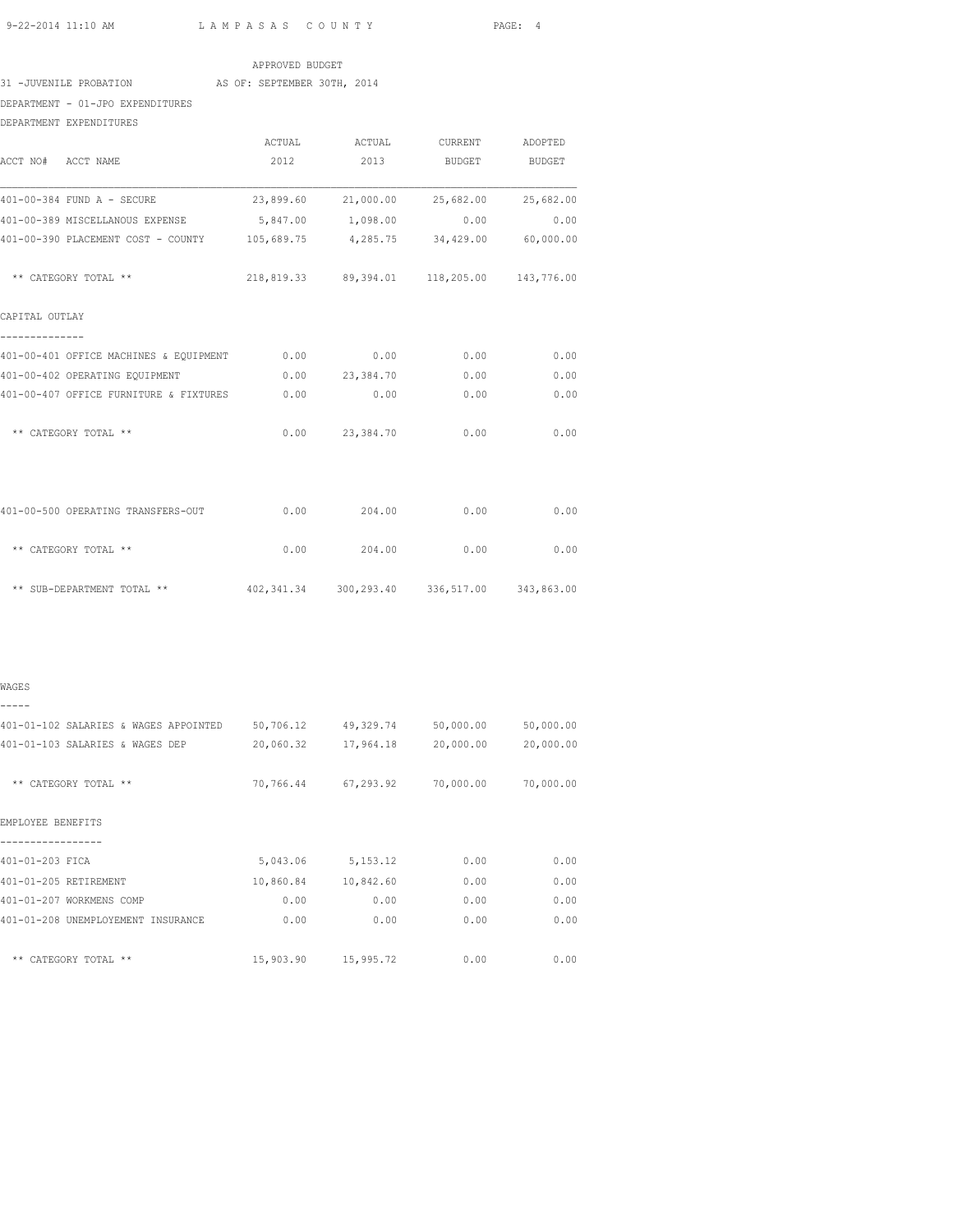| 9-22-2014 11:10 AM $L$ AMPASAS COUNTY                                       |                 |                                         | PAGE: 5       |      |
|-----------------------------------------------------------------------------|-----------------|-----------------------------------------|---------------|------|
|                                                                             | APPROVED BUDGET |                                         |               |      |
| 31 -JUVENILE PROBATION AS OF: SEPTEMBER 30TH, 2014                          |                 |                                         |               |      |
| DEPARTMENT - 01-JPO EXPENDITURES                                            |                 |                                         |               |      |
| DEPARTMENT EXPENDITURES                                                     |                 |                                         |               |      |
|                                                                             |                 | ACTUAL ACTUAL CURRENT ADOPTED           |               |      |
| ACCT NO# ACCT NAME                                                          | 2012            | 2013                                    | BUDGET BUDGET |      |
| GENERAL EXPENSES                                                            |                 |                                         |               |      |
| 401-01-305 TRAVEL & INSERVICE TRAINING 0.00                                 |                 | 0.00                                    | 0.00          | 0.00 |
| 401-01-357 GRANT N-NON SECURE                                               |                 | $0.00$ 10,298.05 8,100.00 8,100.00      |               |      |
| 401-01-382 ELECTRONIC MONITORING/4E $0.00$ 0.00 0.00 0.00                   |                 |                                         |               | 0.00 |
| 401-01-384 PLACEMENT COST - STATE C 35,834.24 27,433.50 21,104.00 21,104.00 |                 |                                         |               |      |
| ** CATEGORY TOTAL **                                                        |                 | 35,834.24 37,731.55 29,204.00 29,204.00 |               |      |
| ** SUB-DEPARTMENT TOTAL ** 122,504.58 121,021.19 99,204.00 99,204.00        |                 |                                         |               |      |
|                                                                             |                 |                                         |               |      |
| GENERAL EXPENSES                                                            |                 |                                         |               |      |
| 401-02-357 GRANT N-SECURE                                                   |                 | $0.00$ $0.00$ $3,176.00$ $3,176.00$     |               |      |
| 401-02-384 FUND A - NON-SECURE                                              |                 | 38,984.82 20,882.25 0.00 16,277.00      |               |      |
| ** CATEGORY TOTAL **                                                        |                 | 38,984.82 20,882.25 3,176.00 19,453.00  |               |      |
| ** SUB-DEPARTMENT TOTAL **                                                  |                 | 38,984.82 20,882.25 3,176.00 19,453.00  |               |      |
|                                                                             |                 |                                         |               |      |

| *** | DEPARTMENT TOTAL                | $***$ | 563,830.74 | 442,196.84 | 438,897.00 | 462,520.00 |
|-----|---------------------------------|-------|------------|------------|------------|------------|
|     |                                 |       |            |            |            |            |
|     | *** FUND TOTAL EXPENDITURES *** |       | 563,830.74 | 442,196.84 | 438,897.00 | 462,520.00 |

\*\*\* END OF REPORT \*\*\*

============= ============= ============= =============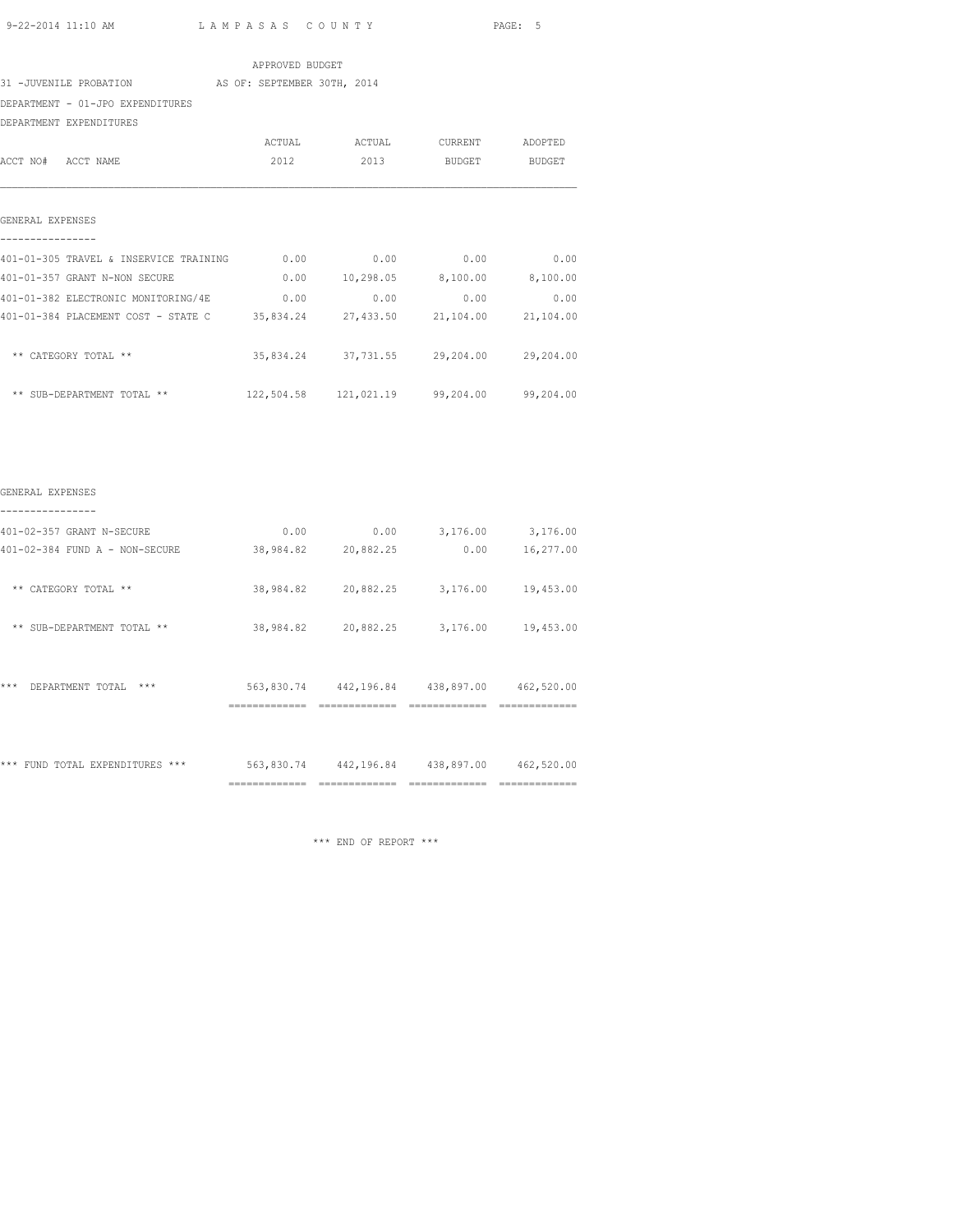|                     | APPROVED BUDGET             |  |
|---------------------|-----------------------------|--|
| 32 -CHAPTER 59 FUND | AS OF: SEPTEMBER 30TH, 2014 |  |
| FINANCIAL SUMMARY   |                             |  |

| ACCT NO# ACCT NAME                                                 |                               | ACTUAL ACTUAL CURRENT ADOPTED<br>2012 2013 BUDGET BUDGET |      |
|--------------------------------------------------------------------|-------------------------------|----------------------------------------------------------|------|
| REVENUE SUMMARY                                                    |                               |                                                          |      |
| 01-DEPT EXPENDITURES<br>00-DEPT REVENUE                            |                               | $0.00$ 0.00 0.00 0.00<br>20,252.56 30,905.35 0.00        | 0.00 |
| *** TOTAL REVENUE ***                                              |                               | 20,252.56 30,905.35 0.00                                 | 0.00 |
| EXPENDITURE SUMMARY                                                |                               |                                                          |      |
| 01-DEPT EXPENDITURES                                               |                               | 30,841.35 28,523.00 0.00                                 | 0.00 |
| *** TOTAL EXPENDITURES ***                                         | 30,841.35 28,523.00 0.00 0.00 |                                                          |      |
| REVENUES OVER/(UNDER) EXPENDITURES ( 10,588.79) 2,382.35 0.00 0.00 |                               |                                                          |      |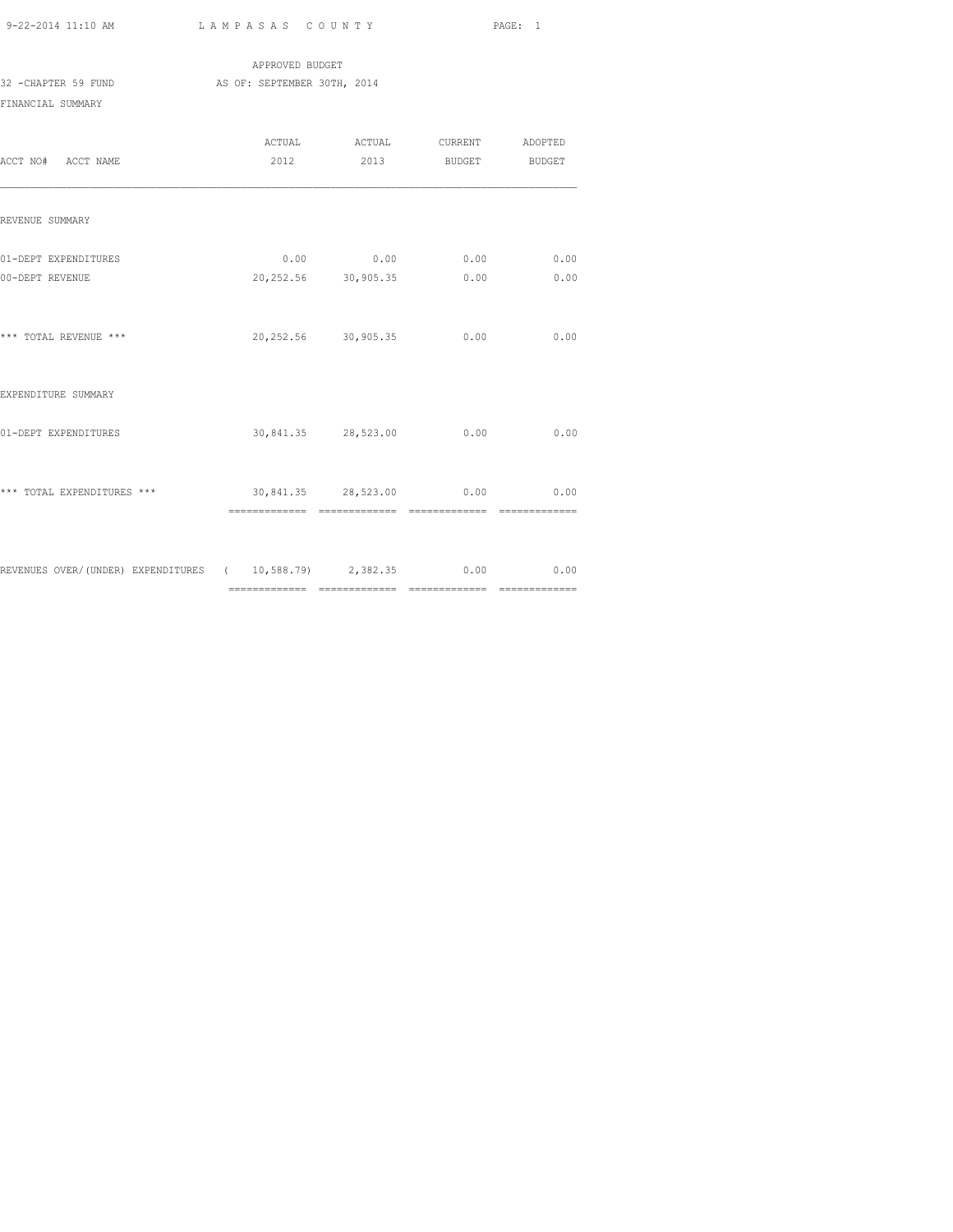|                                    | APPROVED BUDGET             |        |         |         |
|------------------------------------|-----------------------------|--------|---------|---------|
| 32 -CHAPTER 59 FUND                | AS OF: SEPTEMBER 30TH, 2014 |        |         |         |
| DEPARTMENT - 01-DEPT EXPENDITURES  |                             |        |         |         |
| DEPARTMENT REVENUES                |                             |        |         |         |
|                                    | ACTUAL                      | ACTUAL | CURRENT | ADOPTED |
| ACCT NO# ACCT NAME                 | 2012                        | 2013   | BUDGET  | BUDGET  |
|                                    |                             |        |         |         |
|                                    |                             |        |         |         |
|                                    |                             |        |         |         |
|                                    |                             |        |         |         |
|                                    |                             |        |         |         |
| 201-00-010 OPERATING TRANSFERS-IN  | 0.00                        | 0.00   | 0.00    | 0.00    |
|                                    |                             |        |         |         |
| ** SUB-DEPARTMENT REVENUE TOTAL ** | 0.00                        | 0.00   | 0.00    | 0.00    |
|                                    |                             |        |         |         |
| ** DEPARTMENT REVENUE TOTAL **     | 0.00                        | 0.00   | 0.00    | 0.00    |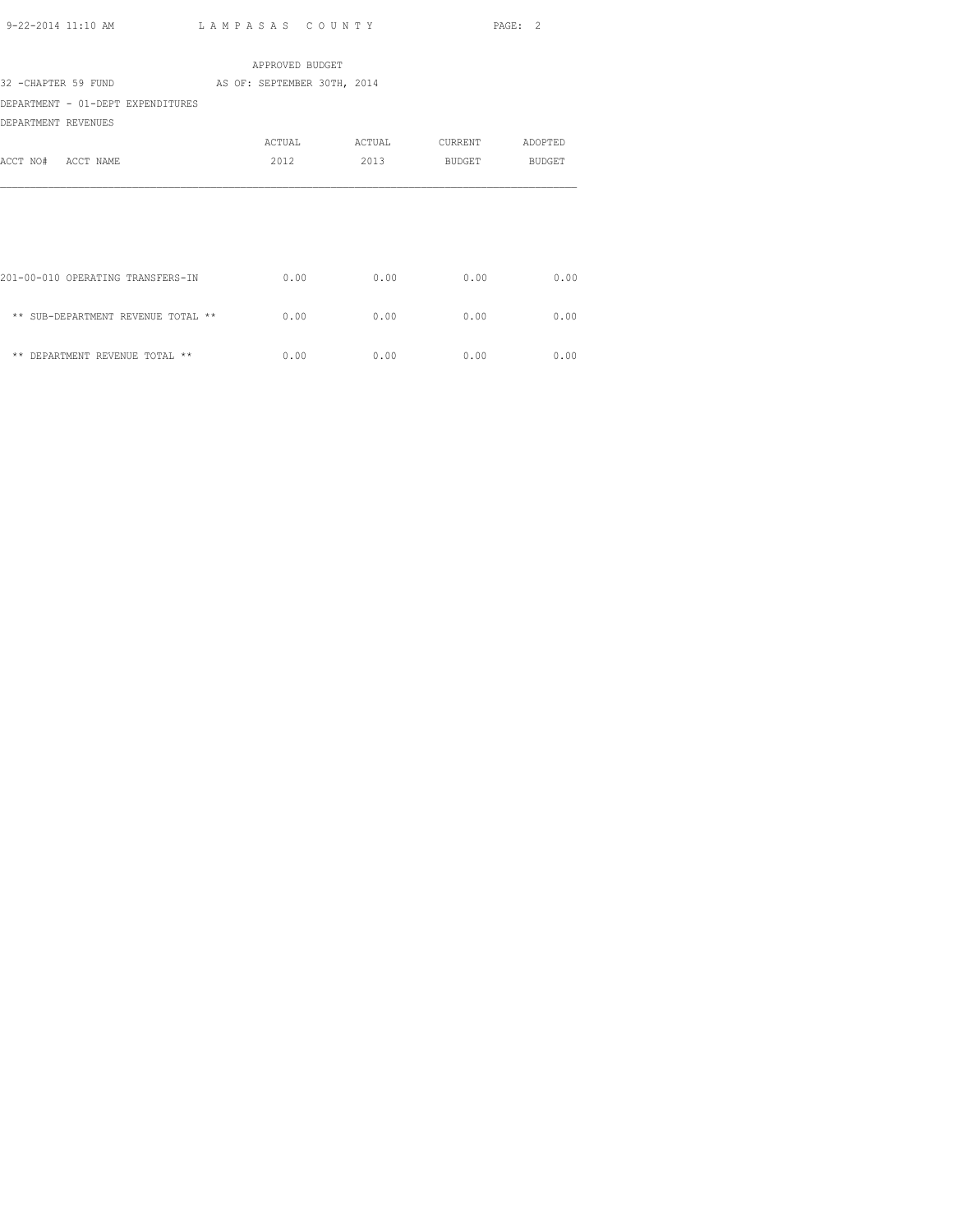|                                                                | APPROVED BUDGET             |                               |                    |                         |
|----------------------------------------------------------------|-----------------------------|-------------------------------|--------------------|-------------------------|
| 32 - CHAPTER 59 FUND                                           | AS OF: SEPTEMBER 30TH, 2014 |                               |                    |                         |
| DEPARTMENT - 00-DEPT REVENUE                                   |                             |                               |                    |                         |
| DEPARTMENT REVENUES                                            |                             |                               |                    |                         |
|                                                                |                             | ACTUAL ACTUAL CURRENT ADOPTED |                    |                         |
| ACCT NO# ACCT NAME                                             | 2012                        |                               | 2013 BUDGET BUDGET |                         |
|                                                                |                             |                               |                    |                         |
| 100-00-099 INTEREST REVENUE-CONF PROPE $20.00$ 15.00 0.00 0.00 |                             |                               |                    | 0.00                    |
| 100-00-187 FORFEITED PROPERTY-CO ATTOR                         | 0.00                        | 0.00                          | 0.00               | 0.00                    |
| 100-00-188 FORFEITED PROPERTY-CO SHERI                         | 0.00                        | 0.00                          | 0.00               | 0.00                    |
| ** SUB-DEPARTMENT REVENUE TOTAL **                             | 20.00                       | 15.00                         | 0.00               | 0.00                    |
| 100-01-099 INTEREST REVENUE-CO SHERIFF 14.56 19.35             |                             |                               | 0.00               | 0.00                    |
| 100-01-188 FORFEITED PROPERTY-CO SHERI 0.00 0.00 0.00          |                             |                               | 0.00               | 0.00                    |
| ** SUB-DEPARTMENT REVENUE TOTAL **                             | 14.56                       | 19.35                         | 0.00               | 0.00                    |
| 100-02-099 INTEREST REVENUE-CO ATTORNE 72.00                   |                             | 120.00                        | 0.00               | 0.00                    |
| 100-02-187 FORFEITED PROPERTY-CO ATTOR 20,146.00               |                             | 30,751.00                     | 0.00               | 0.00                    |
|                                                                |                             |                               |                    |                         |
| ** SUB-DEPARTMENT REVENUE TOTAL ** 20,218.00                   |                             | 30,871.00                     | 0.00               | 0.00                    |
| ** DEPARTMENT REVENUE TOTAL ** 20,252.56 30,905.35             |                             |                               | 0.00               | 0.00                    |
| *** FUND TOTAL REVENUES ***                                    |                             | 20,252.56 30,905.35 0.00      |                    | 0.00<br>_______________ |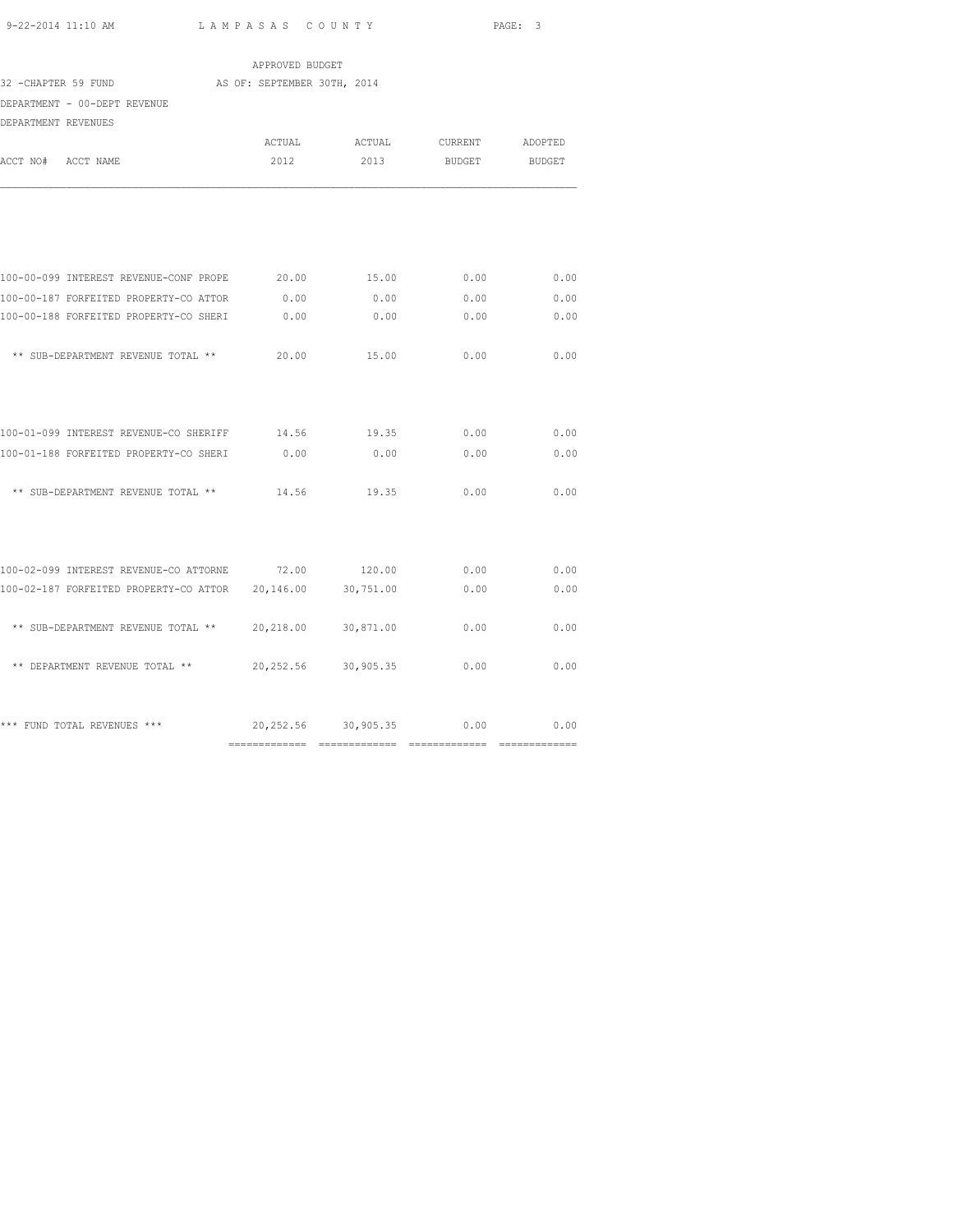| 9-22-2014 11:10 AM LAMPASAS COUNTY                   |                 |                               |      | PAGE: 4      |
|------------------------------------------------------|-----------------|-------------------------------|------|--------------|
|                                                      | APPROVED BUDGET |                               |      |              |
| 32 -CHAPTER 59 FUND AS OF: SEPTEMBER 30TH, 2014      |                 |                               |      |              |
| DEPARTMENT - 01-DEPT EXPENDITURES                    |                 |                               |      |              |
| DEPARTMENT EXPENDITURES                              |                 |                               |      |              |
|                                                      |                 | ACTUAL ACTUAL CURRENT ADOPTED |      |              |
| ACCT NO# ACCT NAME                                   |                 | 2012 2013 BUDGET BUDGET       |      |              |
| GENERAL EXPENSES                                     |                 |                               |      |              |
| 401-00-320 SHARED FORFEITURES 11,927.35 950.00       |                 |                               | 0.00 | 0.00         |
| 401-00-375 BANK CHARGES                              | 0.00            | 0.00                          | 0.00 | 0.00         |
| 401-00-379 INVESTIGATION EXPENSE 18,914.00 27,573.00 |                 |                               |      | 0.00<br>0.00 |
| 401-00-380 PREVENTION OF DRUG ABUSE 0.00             |                 | 0.00                          | 0.00 | 0.00         |
| ** CATEGORY TOTAL **                                 |                 | 30,841.35 28,523.00           | 0.00 | 0.00         |

| ** SUB-DEPARTMENT TOTAL ** | 30,841.35 | 28,523.00 | 0.00 | 00 |
|----------------------------|-----------|-----------|------|----|
|                            |           |           |      |    |

| GENERAL EXPENSES<br>---------------- |      |      |      |      |
|--------------------------------------|------|------|------|------|
| 401-01-375 BANK CHARGES              | 0.00 | 0.00 | 0.00 | 0.00 |
| ** CATEGORY TOTAL **                 | 0.00 | 0.00 | 0.00 | 0.00 |
| ** SUB-DEPARTMENT TOTAL **           | 0.00 | 0.00 | 0.00 | 0.00 |

|                                  | ============= | ==============      |      |      |
|----------------------------------|---------------|---------------------|------|------|
| *** FUND TOTAL EXPENDITURES ***  |               | 30,841.35 28,523.00 | 0.00 | 0.00 |
| ***<br>DEPARTMENT TOTAL<br>$***$ |               | 30,841.35 28,523.00 | 0.00 | 0.00 |
|                                  |               |                     |      |      |
| ** SUB-DEPARTMENT TOTAL **       | 0.00          | 0.00                | 0.00 | 0.00 |
| ** CATEGORY TOTAL **             | 0.00          | 0.00                | 0.00 | 0.00 |
| 401-02-375 BANK CHARGES          | 0.00          | 0.00                | 0.00 | 0.00 |
| GENERAL EXPENSES                 |               |                     |      |      |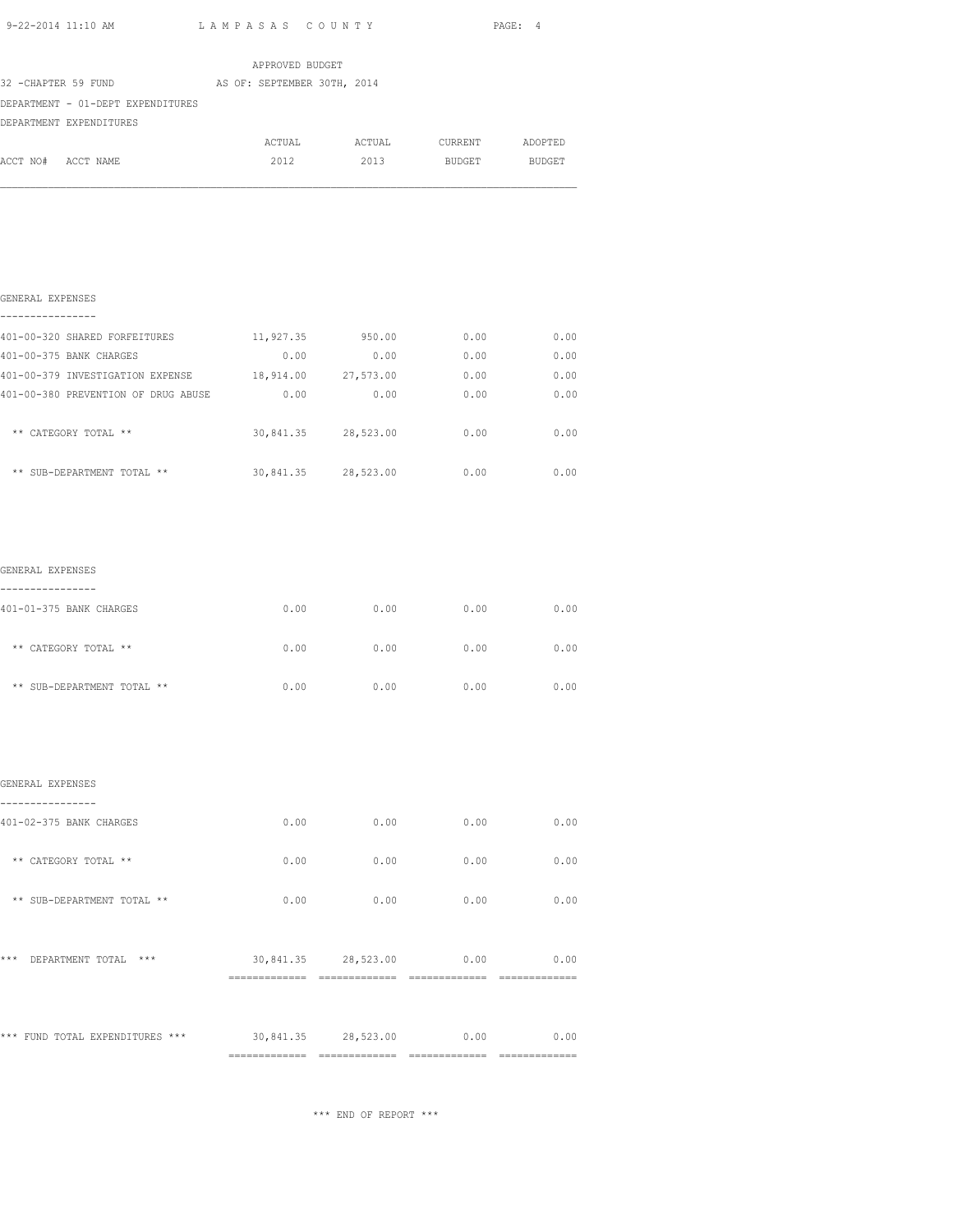APPROVED BUDGET 36 -CO CLK RECORDS MGT & PRES AS OF: SEPTEMBER 30TH, 2014 FINANCIAL SUMMARY

| ACCT NO# ACCT NAME                                                         | 2012 | ACTUAL ACTUAL CURRENT ADOPTED                           | 2013 BUDGET BUDGET |                                 |
|----------------------------------------------------------------------------|------|---------------------------------------------------------|--------------------|---------------------------------|
| REVENUE SUMMARY                                                            |      |                                                         |                    |                                 |
| 00-DEPT REVENUE                                                            |      | 20,911.21 23,424.02 18,500.00 18,500.00                 |                    |                                 |
| *** TOTAL REVENUE ***                                                      |      | 20,911.21  23,424.02  18,500.00  18,500.00              |                    |                                 |
| EXPENDITURE SUMMARY                                                        |      |                                                         |                    |                                 |
| 01-DEPT EXPENDITURES                                                       |      | $0.00$ 0.00                                             | 0.00               | 0.00                            |
| *** TOTAL EXPENDITURES ***                                                 |      | $0.00$ 0.00 0.00 0.00<br>============================== | ==============     | $=$ = = = = = = = = = = = = = = |
| REVENUES OVER/(UNDER) EXPENDITURES 20,911.21 23,424.02 18,500.00 18,500.00 |      |                                                         |                    |                                 |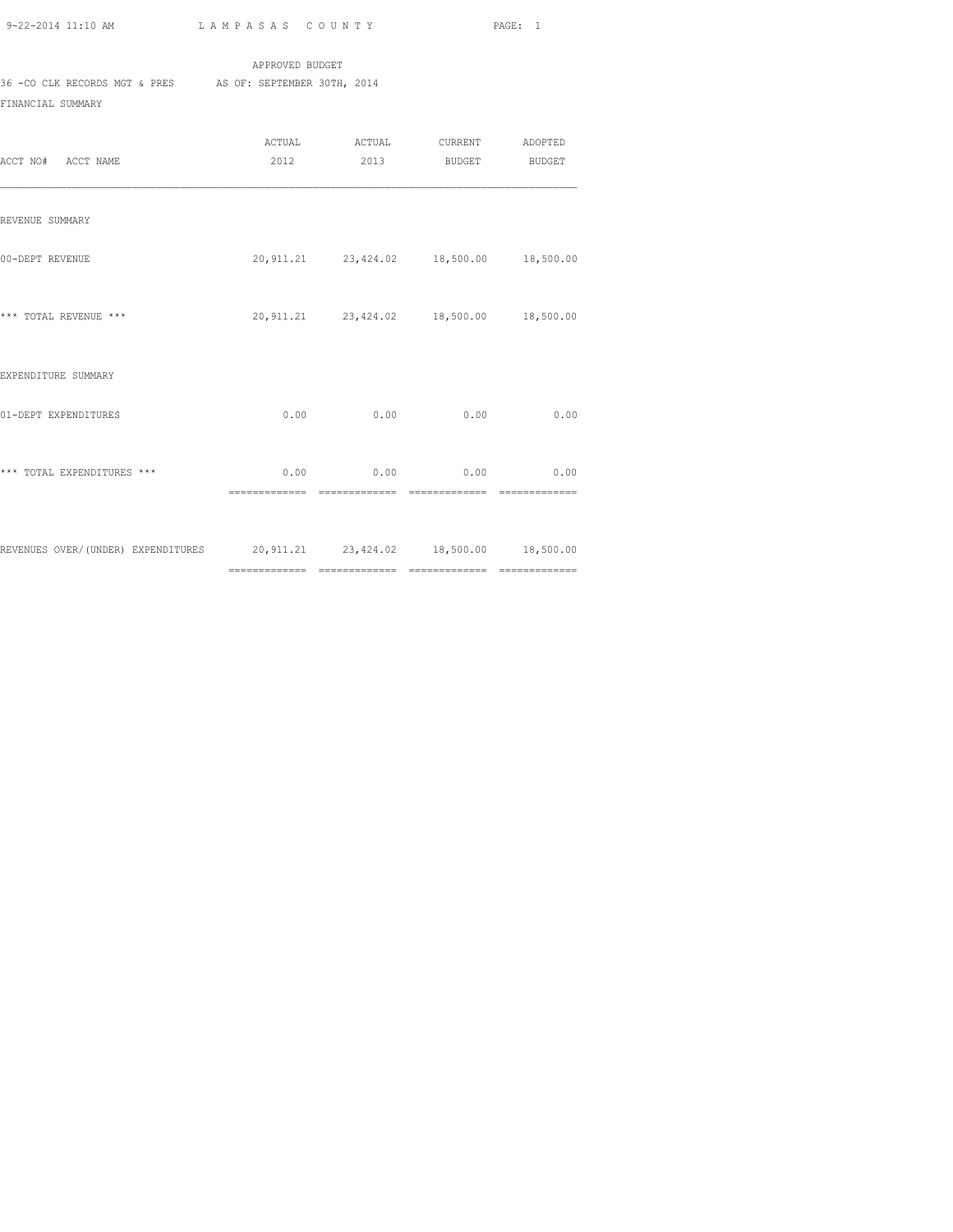| $9 - 22 - 2014$ 11:10 AM |  |
|--------------------------|--|
|                          |  |

|                                                                            | APPROVED BUDGET |                                            |                                 |               |
|----------------------------------------------------------------------------|-----------------|--------------------------------------------|---------------------------------|---------------|
| 36 -CO CLK RECORDS MGT & PRES AS OF: SEPTEMBER 30TH, 2014                  |                 |                                            |                                 |               |
| DEPARTMENT - 00-DEPT REVENUE                                               |                 |                                            |                                 |               |
| DEPARTMENT REVENUES                                                        |                 |                                            |                                 |               |
|                                                                            | ACTUAL          | ACTUAL                                     | CURRENT                         | ADOPTED       |
| ACCT NO# ACCT NAME                                                         | 2012            | 2013                                       | <b>BUDGET</b>                   | <b>BUDGET</b> |
|                                                                            |                 |                                            |                                 |               |
| 100-00-099 INTEREST REVENUE                                                |                 | 783.71 2,672.02                            | 500.00                          | 500.00        |
| 100-00-106 COUNTY CLERK                                                    | 20,127.50       |                                            | 20,752.00  18,000.00  18,000.00 |               |
| ** SUB-DEPARTMENT REVENUE TOTAL ** 20,911.21 23,424.02 18,500.00 18,500.00 |                 |                                            |                                 |               |
| ** DEPARTMENT REVENUE TOTAL **                                             |                 | 20,911.21  23,424.02  18,500.00  18,500.00 |                                 |               |
| *** FUND TOTAL REVENUES ***                                                |                 | 20,911.21 23,424.02                        | 18,500.00                       | 18,500.00     |

============= ============= ============= =============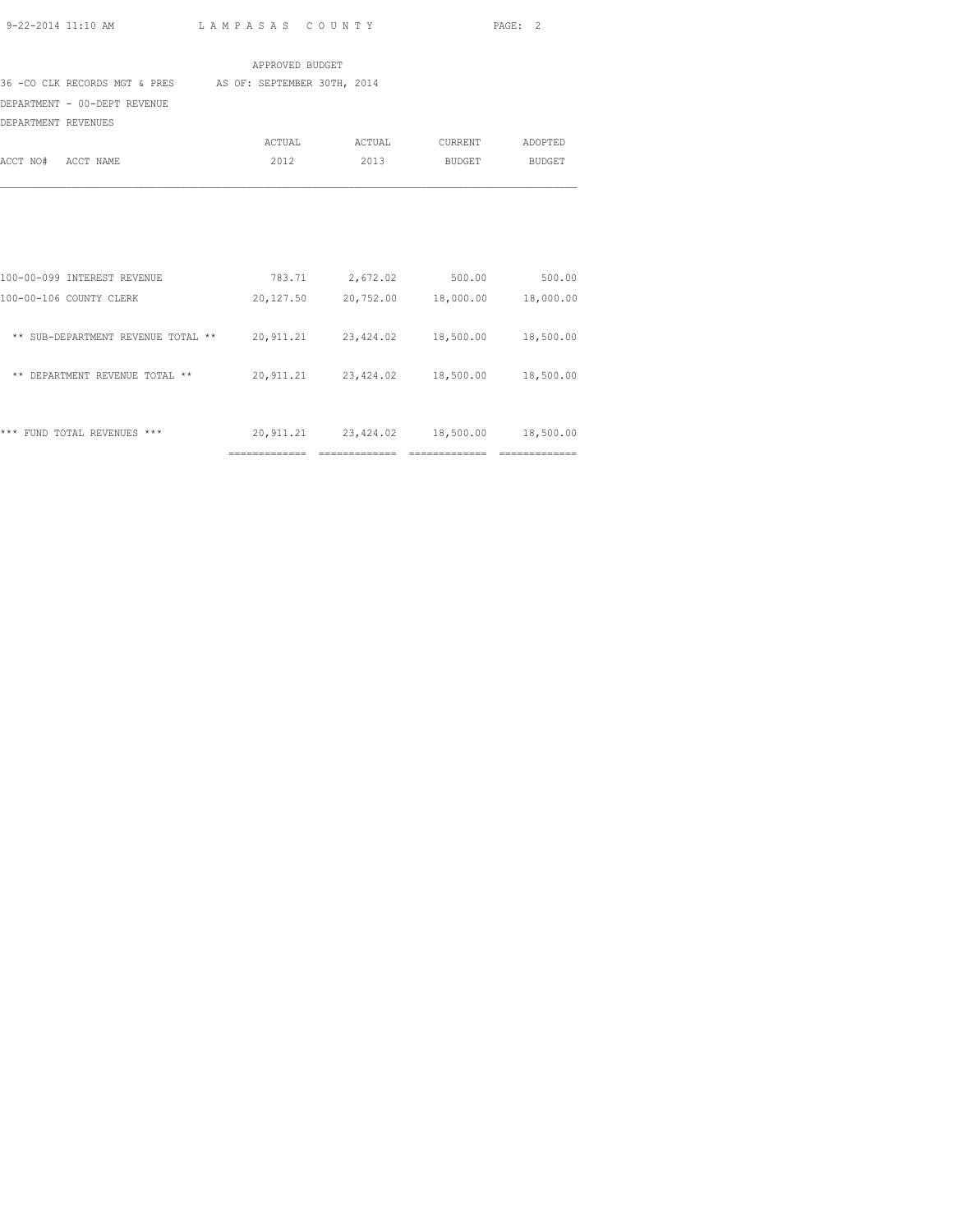| 9-22-2014 11:10 AM<br>LAMPASAS COUNTY                                                                                      |                 |      |                               | PAGE: 3 |
|----------------------------------------------------------------------------------------------------------------------------|-----------------|------|-------------------------------|---------|
|                                                                                                                            | APPROVED BUDGET |      |                               |         |
| 36 - CO CLK RECORDS MGT & PRES AS OF: SEPTEMBER 30TH, 2014<br>DEPARTMENT - 01-DEPT EXPENDITURES<br>DEPARTMENT EXPENDITURES |                 |      |                               |         |
|                                                                                                                            |                 |      | ACTUAL ACTUAL CURRENT ADOPTED |         |
| ACCT NO# ACCT NAME                                                                                                         | 2012            | 2013 | BUDGET                        | BUDGET  |
|                                                                                                                            |                 |      |                               |         |
| GENERAL EXPENSES                                                                                                           |                 |      |                               |         |
| 401-00-308 REPAIR - RESTORING BOOKS                                                                                        | 0.00            | 0.00 | 0.00                          | 0.00    |
| ** CATEGORY TOTAL **                                                                                                       | 0.00            | 0.00 | 0.00                          | 0.00    |
| 401-00-500 OPERATING TRANSFER-OUT                                                                                          | 0.00            | 0.00 | 0.00                          | 0.00    |
| ** CATEGORY TOTAL **                                                                                                       | 0.00            | 0.00 | 0.00                          | 0.00    |
| ** SUB-DEPARTMENT TOTAL **                                                                                                 | 0.00            | 0.00 | 0.00                          | 0.00    |
| *** DEPARTMENT TOTAL ***                                                                                                   | 0.00            | 0.00 | 0.00                          | 0.00    |
| *** FUND TOTAL EXPENDITURES ***                                                                                            | 0.00            |      | $0.00$ 0.00                   | 0.00    |

============= ============= ============= =============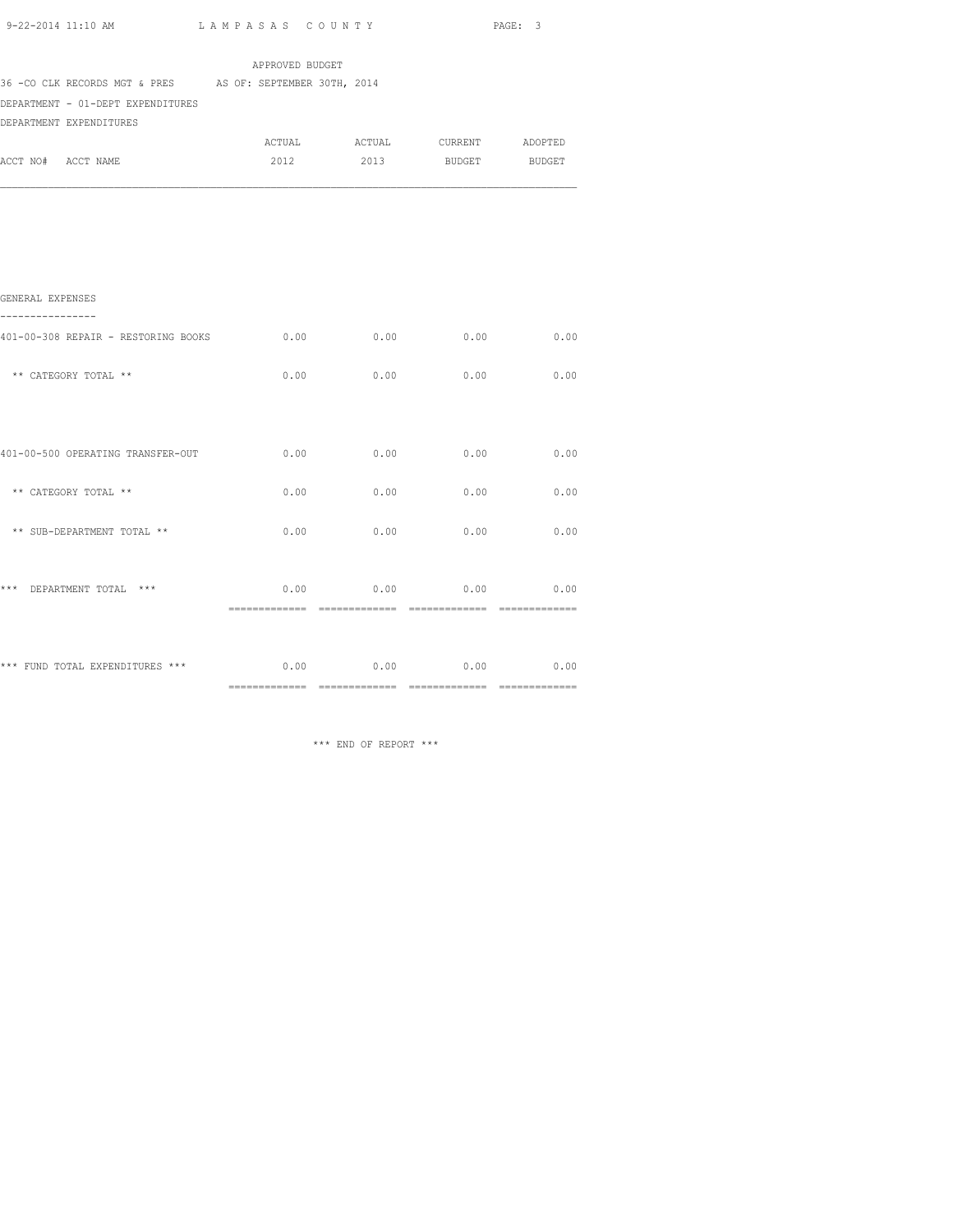|                          |  | APPROVED BUDGET             |  |
|--------------------------|--|-----------------------------|--|
| 37 -DIST CLK RECORDS MGT |  | AS OF: SEPTEMBER 30TH, 2014 |  |
| FINANCIAI, SUMMARY       |  |                             |  |

| ACCT NO# ACCT NAME                                          |      |                               | ACTUAL ACTUAL CURRENT ADOPTED<br>2012 2013 BUDGET BUDGET |                       |
|-------------------------------------------------------------|------|-------------------------------|----------------------------------------------------------|-----------------------|
| REVENUE SUMMARY                                             |      |                               |                                                          |                       |
| 00-DEPT REVENUE<br>00-DEPT REVENUE                          | 0.00 | 0.00                          | $0.00$ $0.00$ $0.00$ $0.00$<br>0.00                      | 0.00<br>0.00          |
| *** TOTAL REVENUE ***                                       |      | $0.00$ 0.00                   | 0.00                                                     | 0.00                  |
| EXPENDITURE SUMMARY                                         |      |                               |                                                          |                       |
| 01-DEPT EXPENDITURE                                         | 0.00 | 0.00                          | 0.00                                                     | 0.00                  |
| *** TOTAL EXPENDITURES ***                                  |      | ============================= | $0.00$ 0.00 0.00<br>==============                       | 0.00<br>============= |
| REVENUES OVER/(UNDER) EXPENDITURES 6.00 0.00 0.00 0.00 0.00 |      |                               |                                                          | 0.00                  |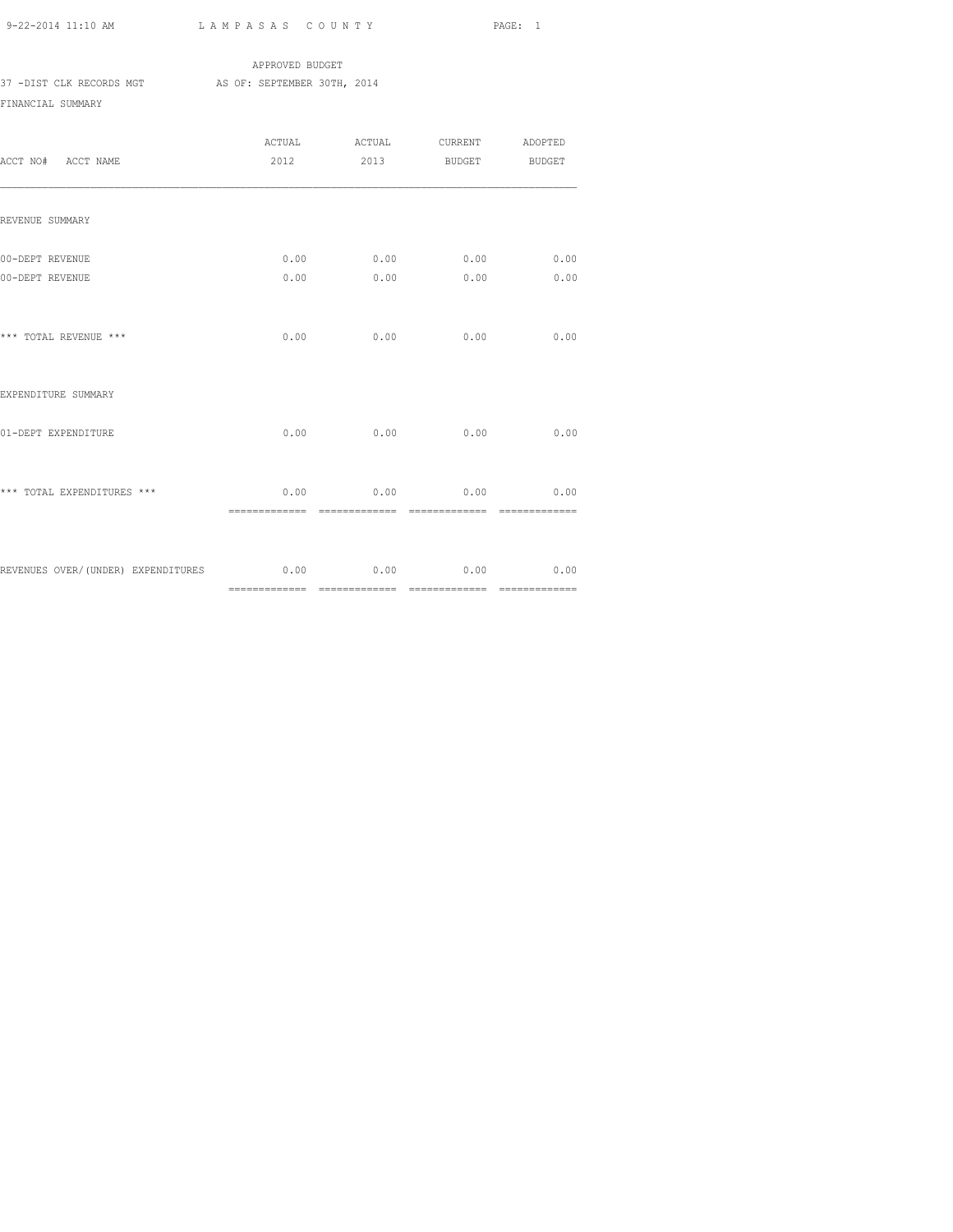|                                                      | APPROVED BUDGET |        |         |         |
|------------------------------------------------------|-----------------|--------|---------|---------|
| 37 -DIST CLK RECORDS MGT AS OF: SEPTEMBER 30TH, 2014 |                 |        |         |         |
| DEPARTMENT - 00-DEPT REVENUE                         |                 |        |         |         |
| DEPARTMENT REVENUES                                  |                 |        |         |         |
|                                                      | ACTUAL          | ACTUAL | CURRENT | ADOPTED |
| ACCT NO# ACCT NAME                                   | 2012            | 2013   | BUDGET  | BUDGET  |
|                                                      |                 |        |         |         |
|                                                      |                 |        |         |         |
|                                                      |                 |        |         |         |
|                                                      |                 |        |         |         |
| DIST CLK RECORDS MGT                                 |                 |        |         |         |
| 100-00-037 DIST CLERK RECORDS MGMT                   | 0.00            | 0.00   | 0.00    | 0.00    |
| 100-00-099 INTEREST REVENUE                          | 0.00            | 0.00   | 0.00    | 0.00    |
|                                                      |                 |        |         |         |
| ** SUB-DEPARTMENT REVENUE TOTAL **                   | 0.00            | 0.00   | 0.00    | 0.00    |
|                                                      |                 |        |         |         |
| ** DEPARTMENT REVENUE TOTAL **                       | 0.00            | 0.00   | 0.00    | 0.00    |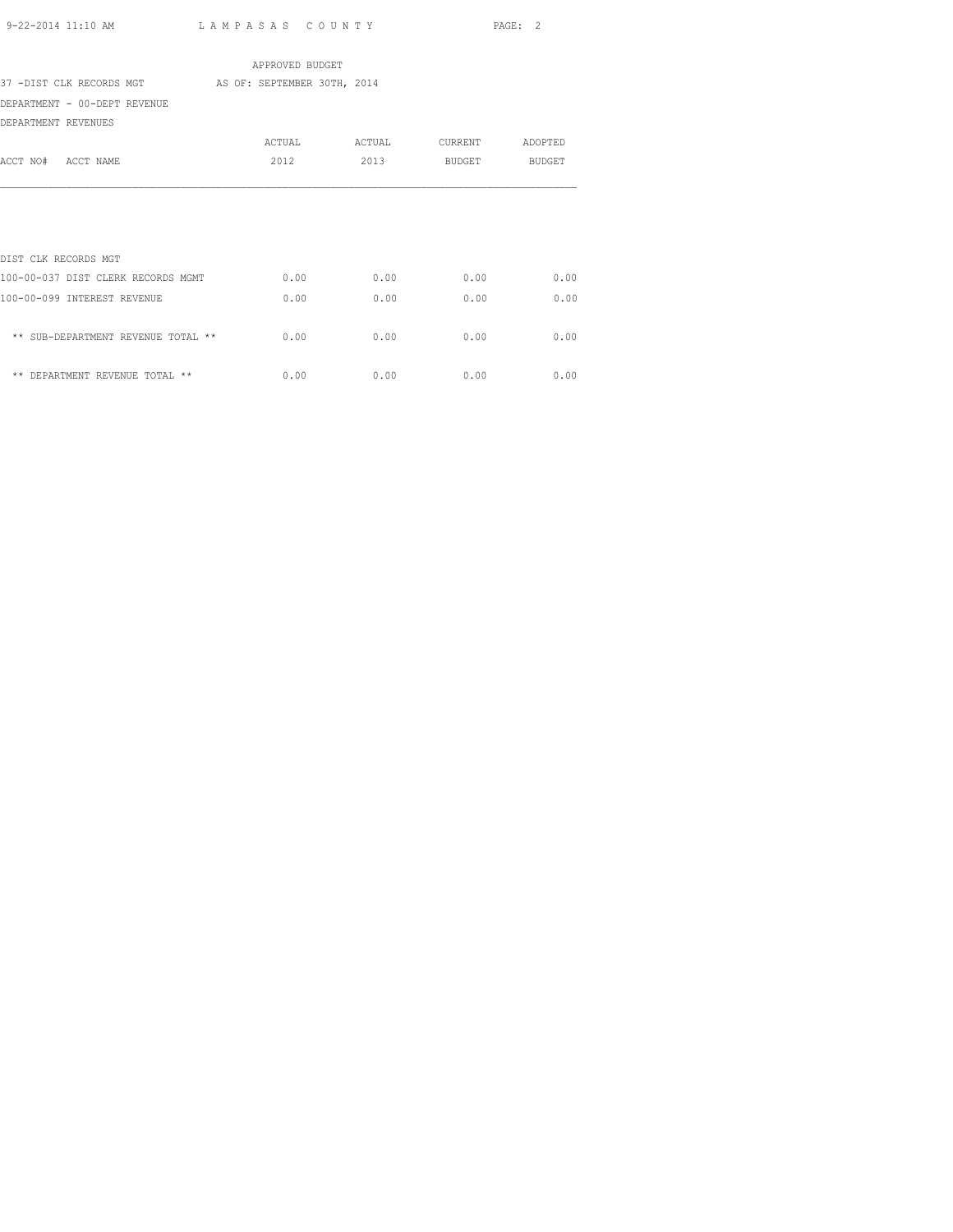| 9-22-2014 11:10 AM | LAMPASAS COUNTY | PAGE: 3 |
|--------------------|-----------------|---------|

| APPROVED BUDGET                                      |      |      |                               |      |  |  |
|------------------------------------------------------|------|------|-------------------------------|------|--|--|
| 37 -DIST CLK RECORDS MGT AS OF: SEPTEMBER 30TH, 2014 |      |      |                               |      |  |  |
| DEPARTMENT - 00-DEPT REVENUE                         |      |      |                               |      |  |  |
| DEPARTMENT REVENUES                                  |      |      |                               |      |  |  |
|                                                      |      |      | ACTUAL ACTUAL CURRENT ADOPTED |      |  |  |
| ACCT NO# ACCT NAME                                   |      |      | 2012 2013 BUDGET BUDGET       |      |  |  |
|                                                      |      |      |                               |      |  |  |
|                                                      |      |      |                               |      |  |  |
|                                                      |      |      |                               |      |  |  |
| DIST CLK RECORDS MGT                                 |      |      |                               |      |  |  |
| 106-00-037 DIST CLERK RECORDS MGMT                   | 0.00 | 0.00 | 0.00                          | 0.00 |  |  |
|                                                      |      |      |                               |      |  |  |
| ** SUB-DEPARTMENT REVENUE TOTAL **                   | 0.00 | 0.00 | 0.00                          | 0.00 |  |  |
|                                                      |      |      |                               |      |  |  |
| ** DEPARTMENT REVENUE TOTAL **                       | 0.00 | 0.00 | 0.00                          | 0.00 |  |  |
|                                                      |      |      |                               |      |  |  |
|                                                      |      |      |                               |      |  |  |
| *** FUND TOTAL REVENUES ***                          |      |      | $0.00$ 0.00 0.00              | 0.00 |  |  |
|                                                      |      |      |                               |      |  |  |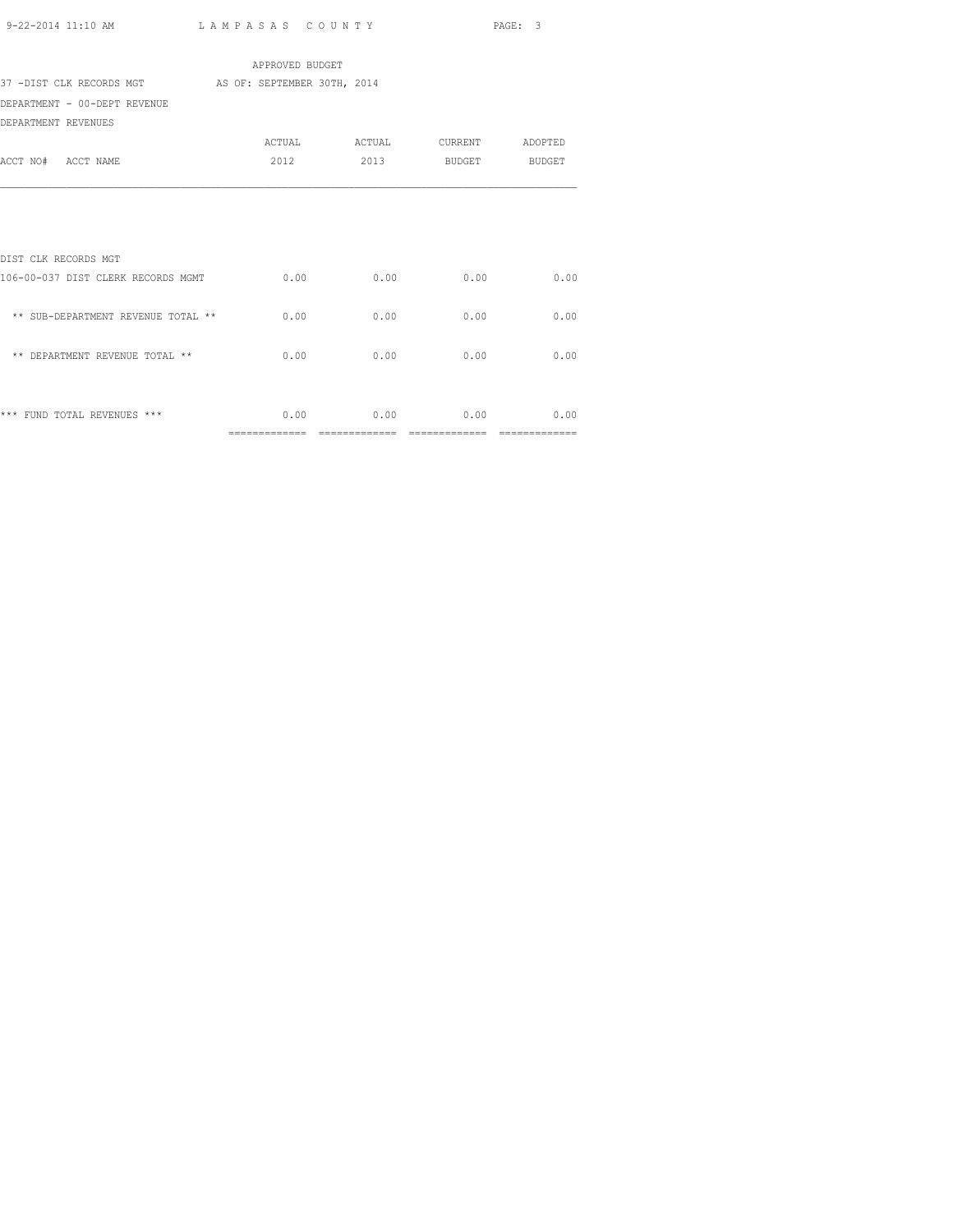| 9-22-2014 11:10 AM | LAMPASAS COUNTY | PAGE: |
|--------------------|-----------------|-------|
|                    |                 |       |

| 37 -DIST CLK RECORDS MGT AS OF: SEPTEMBER 30TH, 2014 | APPROVED BUDGET |                               |                    |      |
|------------------------------------------------------|-----------------|-------------------------------|--------------------|------|
| DEPARTMENT - 01-DEPT EXPENDITURE                     |                 |                               |                    |      |
| DEPARTMENT EXPENDITURES                              |                 |                               |                    |      |
|                                                      |                 | ACTUAL ACTUAL CURRENT ADOPTED |                    |      |
| ACCT NO# ACCT NAME                                   | 2012            |                               | 2013 BUDGET BUDGET |      |
|                                                      |                 |                               |                    |      |
| DIST CLK RECORDS MGT                                 |                 |                               |                    |      |
| ======================                               |                 |                               |                    |      |
| GENERAL EXPENSES                                     |                 |                               |                    |      |
| 401-00-308 REPAIR - RESTORING BOOKS                  |                 | $0.00$ 0.00                   | 0.00               | 0.00 |
| ** CATEGORY TOTAL **                                 | 0.00            | 0.00                          | 0.00               | 0.00 |
| ** SUB-DEPARTMENT TOTAL **                           | 0.00            | 0.00                          | 0.00               | 0.00 |
|                                                      |                 |                               |                    |      |
| *** DEPARTMENT TOTAL ***                             |                 | $0.00$ 0.00 0.00 0.00         |                    |      |
|                                                      |                 |                               |                    |      |
|                                                      |                 |                               |                    |      |
|                                                      |                 |                               |                    |      |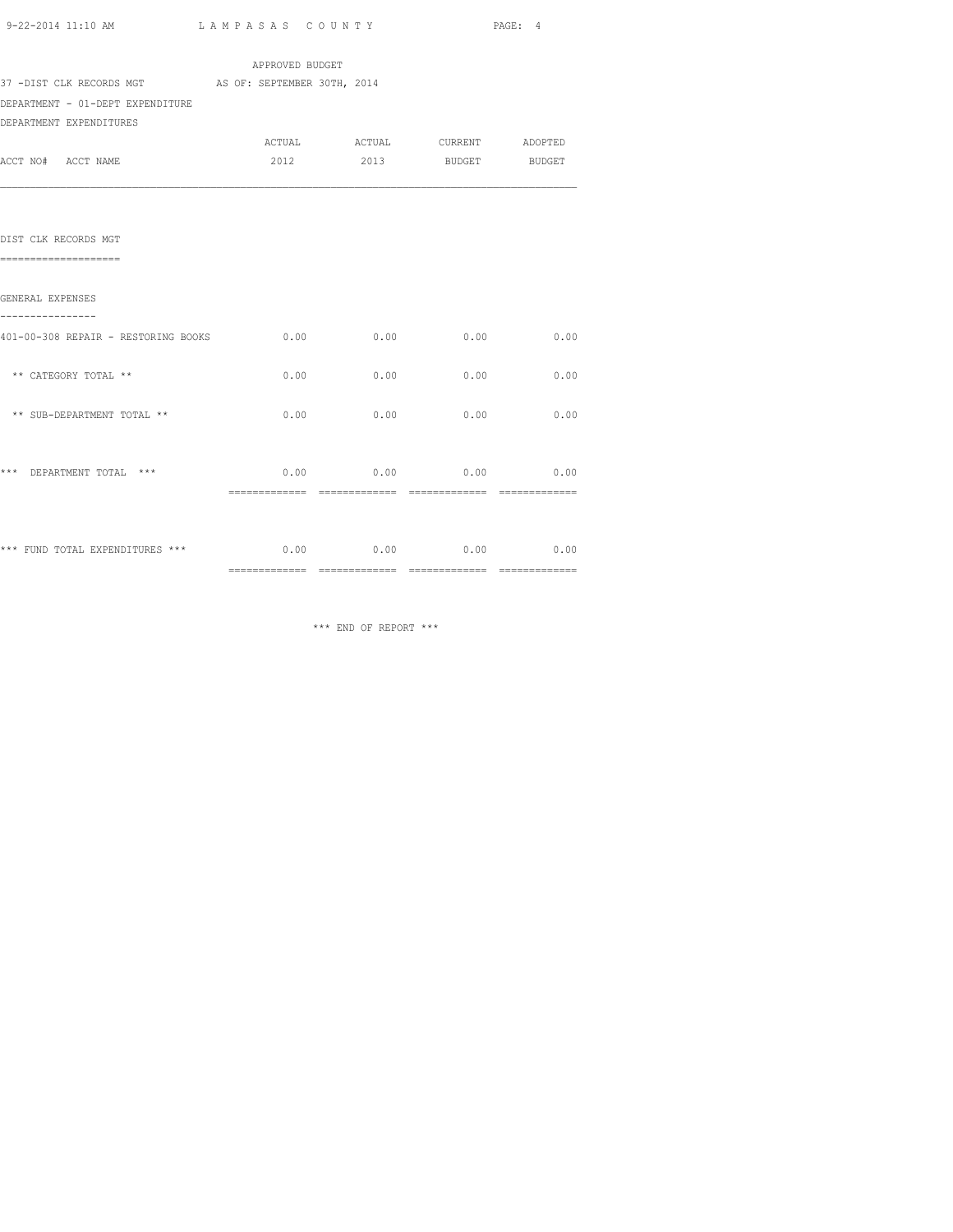|                              | APPROVED BUDGET             |
|------------------------------|-----------------------------|
| 38 -COURTHOUSE SECURITY FUND | AS OF: SEPTEMBER 30TH, 2014 |
| FINANCIAL SUMMARY            |                             |

| ACCT NO# ACCT NAME                                                       | 2012 |                                                  | 2013 BUDGET | <b>BUDGET</b> |
|--------------------------------------------------------------------------|------|--------------------------------------------------|-------------|---------------|
| REVENUE SUMMARY                                                          |      |                                                  |             |               |
| 00-DEPT REVENUE                                                          |      | 13, 186. 17  13, 123. 62  7, 900. 00  7, 900. 00 |             |               |
| *** TOTAL REVENUE ***                                                    |      | 13, 186. 17 13, 123. 62 7, 900. 00               |             | 7,900.00      |
| EXPENDITURE SUMMARY                                                      |      |                                                  |             |               |
| 01-DEPT EXPENDITURES                                                     | 0.00 | 0.00                                             | 0.00        | 0.00          |
| *** TOTAL EXPENDITURES ***                                               |      | $0.00$ 0.00 0.00 0.00                            |             |               |
| REVENUES OVER/(UNDER) EXPENDITURES 13,186.17 13,123.62 7,900.00 7,900.00 |      |                                                  |             |               |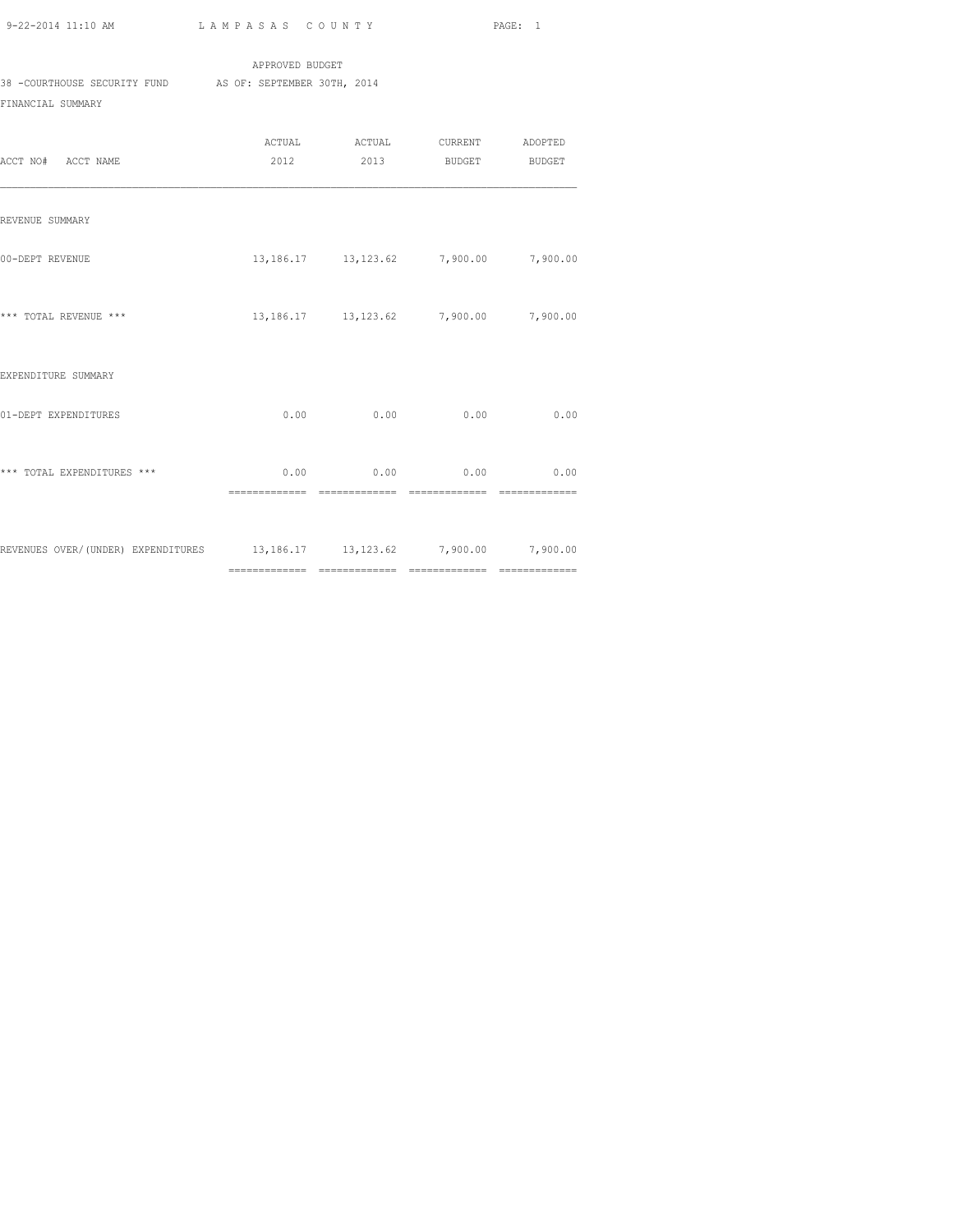#### APPROVED BUDGET

38 -COURTHOUSE SECURITY FUND AS OF: SEPTEMBER 30TH, 2014

DEPARTMENT - 00-DEPT REVENUE

| DEPARTMENT REVENUES |  |
|---------------------|--|

|                    | ACTUAL | ACTUAL | CURRENT | ADOPTED       |
|--------------------|--------|--------|---------|---------------|
| ACCT NO# ACCT NAME | 2012   | 2013   | BUDGET  | <b>BUDGET</b> |

| 100-00-001 BEGINNING FUND BALANCE   | 0.00          | 0.00          | 0.00                 | 0.00     |
|-------------------------------------|---------------|---------------|----------------------|----------|
| 100-00-094 DISTRICT CLERK           | 2,006.00      | 1,800.00      | 1,500.00             | 1,500.00 |
| 100-00-095 JP #1                    | 2,439.31      | 2,467.22      | 4,000.00             | 4,000.00 |
| 100-00-096 JP #3                    | 1,059.40      | 977.39        | 0.00                 | 0.00     |
| 100-00-097 JP #4                    | 1,771.54      | 1,915.49      | 1,500.00             | 1,500.00 |
| 100-00-099 INTEREST REVENUE         | 378.92        | 326.52        | 50.00                | 50.00    |
| 100-00-106 COUNTY CLERK             | 5,094.00      | 5,420.00      | 700.00               | 700.00   |
| 100-00-107 COUNTY CLERK-PROBATION   | 152.00        | 201.00        | 50.00                | 50.00    |
| 100-00-108 DISTRICT CLERK-PROBATION | 285.00        | 191.00        | 100.00               | 100.00   |
| 100-00-190 MISCELLANEOUS            | $0.00$ (      | 175.00)       | 0.00                 | 0.00     |
| 200-00-010 OPERATING TRANSFERS IN   | 0.00          | 0.00          | 0.00                 | 0.00     |
|                                     |               |               |                      |          |
| ** SUB-DEPARTMENT REVENUE TOTAL **  | 13,186.17     |               | 13, 123.62 7, 900.00 | 7,900.00 |
|                                     |               |               |                      |          |
| ** DEPARTMENT REVENUE TOTAL **      | 13,186.17     |               | 13, 123.62 7, 900.00 | 7,900.00 |
|                                     |               |               |                      |          |
|                                     |               |               |                      |          |
| *** FUND TOTAL REVENUES ***         | 13,186.17     |               | 13, 123.62 7, 900.00 | 7,900.00 |
|                                     | ============= | ============= |                      |          |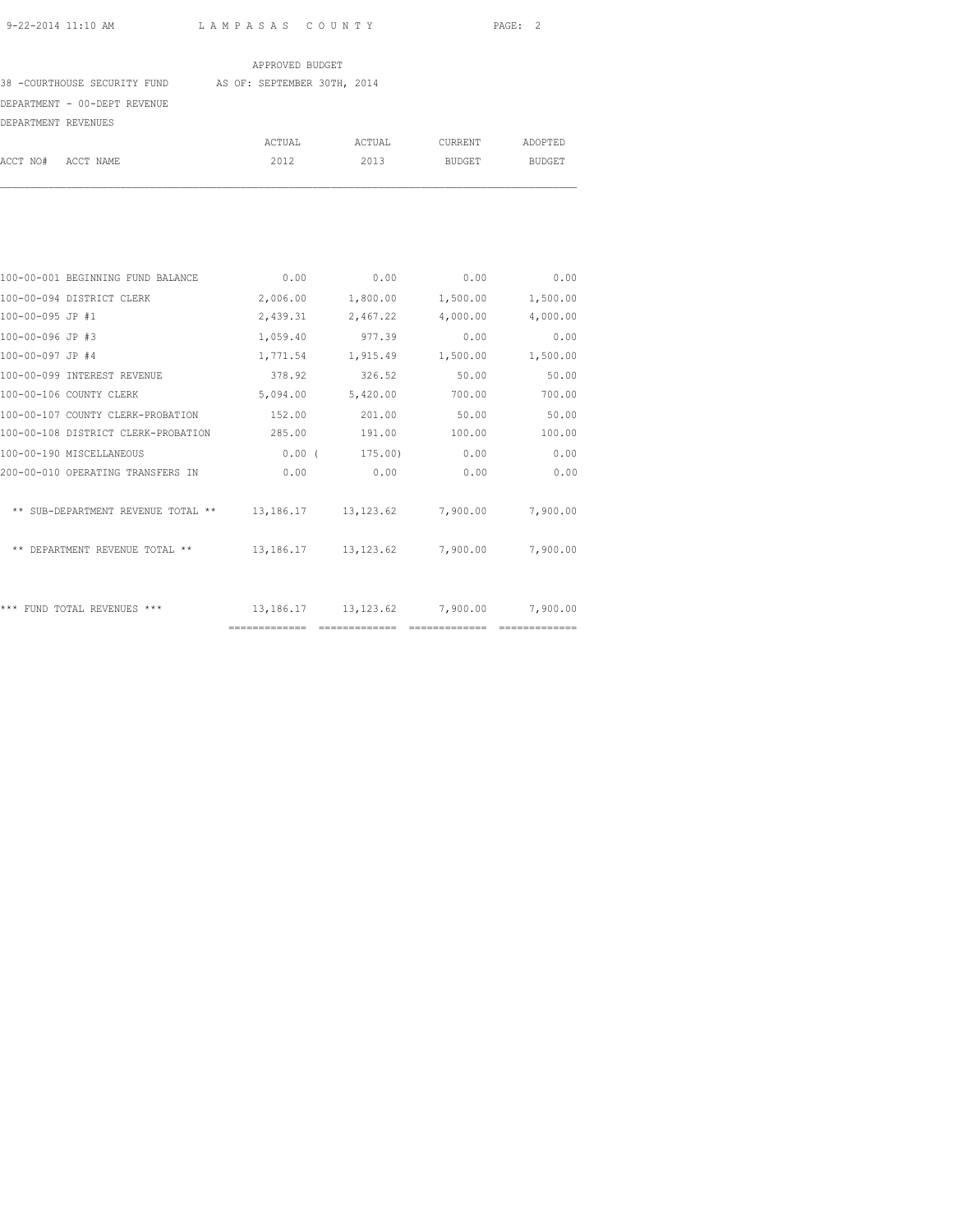| 9-22-2014 11:10 AM |  |
|--------------------|--|

| 9-22-2014 11:10 AM                                       | LAMPASAS COUNTY |      |                               | PAGE: 3 |
|----------------------------------------------------------|-----------------|------|-------------------------------|---------|
|                                                          | APPROVED BUDGET |      |                               |         |
| 38 -COURTHOUSE SECURITY FUND AS OF: SEPTEMBER 30TH, 2014 |                 |      |                               |         |
| DEPARTMENT - 01-DEPT EXPENDITURES                        |                 |      |                               |         |
| DEPARTMENT EXPENDITURES                                  |                 |      |                               |         |
|                                                          |                 |      | ACTUAL ACTUAL CURRENT ADOPTED |         |
| ACCT NO# ACCT NAME                                       |                 |      | 2012 2013 BUDGET BUDGET       |         |
|                                                          |                 |      |                               |         |
| CAPITAL OUTLAY                                           |                 |      |                               |         |
|                                                          |                 |      |                               |         |
| 401-00-402 OPERATING EQUIPMENT                           | 0.00            | 0.00 | 0.00                          | 0.00    |
| ** CATEGORY TOTAL **                                     | 0.00            | 0.00 | 0.00                          | 0.00    |
|                                                          |                 |      |                               |         |
| 401-00-500 OPERATING TRANSFER-OUT                        | 0.00            | 0.00 | 0.00                          | 0.00    |
| ** CATEGORY TOTAL **                                     | 0.00            | 0.00 | 0.00                          | 0.00    |
| ** SUB-DEPARTMENT TOTAL **                               | 0.00            | 0.00 | 0.00                          | 0.00    |
| *** DEPARTMENT TOTAL ***                                 | 0.00            | 0.00 | 0.00                          | 0.00    |
|                                                          |                 |      |                               |         |
| *** FUND TOTAL EXPENDITURES ***                          | 0.00            |      | $0.00$ 0.00                   | 0.00    |

============= ============= ============= =============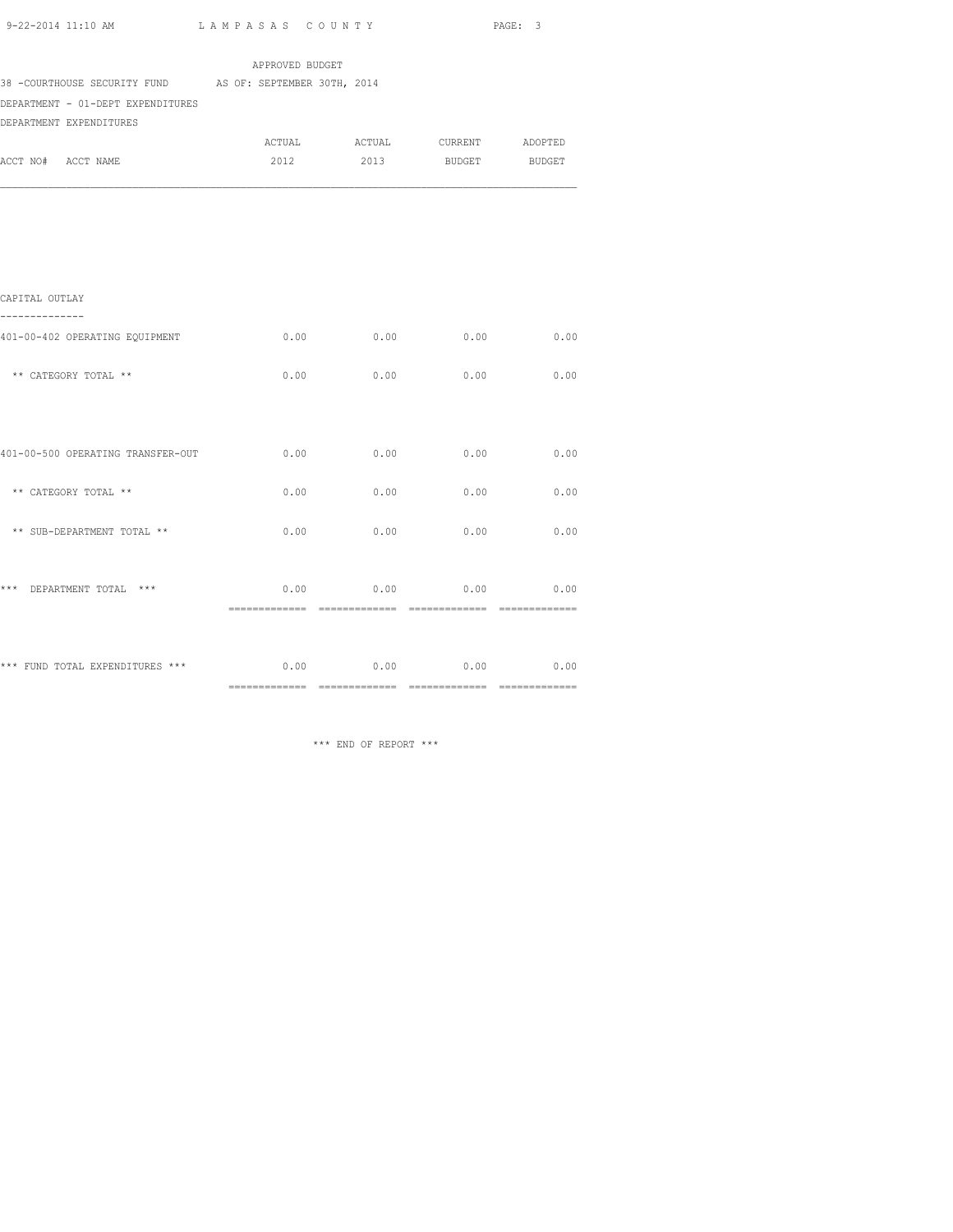APPROVED BUDGET 39 -CO RECORDS MGMT & PRESERV AS OF: SEPTEMBER 30TH, 2014

FINANCIAL SUMMARY

| ACCT NO# ACCT NAME                                                       | 2012 | ACTUAL ACTUAL CURRENT ADOPTED                                     | 2013 BUDGET | <b>BUDGET</b> |
|--------------------------------------------------------------------------|------|-------------------------------------------------------------------|-------------|---------------|
| REVENUE SUMMARY                                                          |      |                                                                   |             |               |
| 01-DEPT EXPENDITURES<br>00-DEPT REVENUE                                  |      | $0.00$ 0.00 0.00 0.00<br>12,774.20  12,627.30  6,400.00  6,400.00 |             |               |
| *** TOTAL REVENUE ***                                                    |      | 12,774.20  12,627.30  6,400.00  6,400.00                          |             |               |
| EXPENDITURE SUMMARY                                                      |      |                                                                   |             |               |
| 01-DEPT EXPENDITURES                                                     |      | $0.00$ 0.00 0.00                                                  |             | 0.00          |
| *** TOTAL EXPENDITURES ***                                               |      | $0.00$ 0.00                                                       | 0.00        | 0.00          |
| REVENUES OVER/(UNDER) EXPENDITURES 12,774.20 12,627.30 6,400.00 6,400.00 |      |                                                                   |             |               |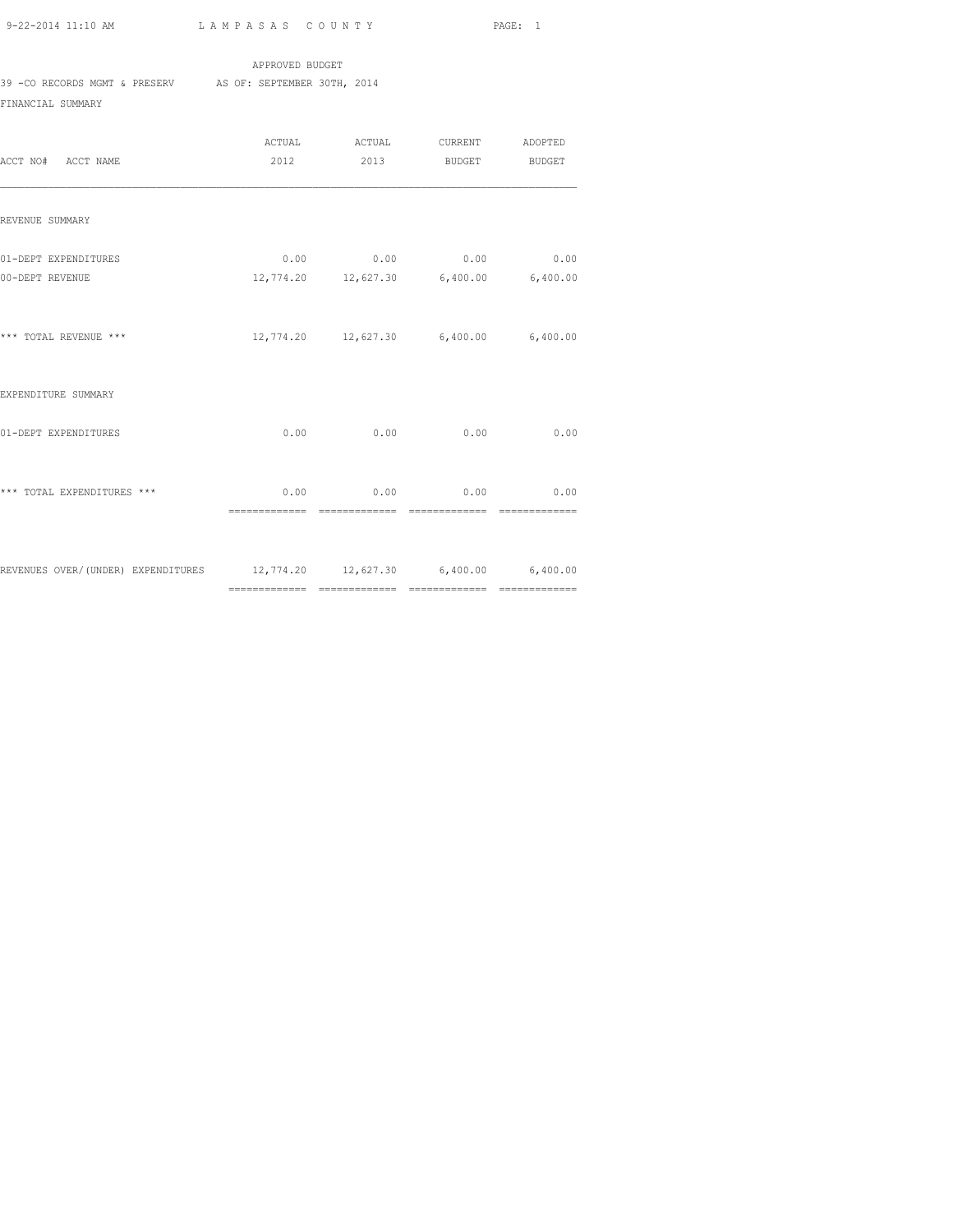## APPROVED BUDGET

39 -CO RECORDS MGMT & PRESERV AS OF: SEPTEMBER 30TH, 2014

DEPARTMENT - 01-DEPT EXPENDITURES

DEPARTMENT REVENUES

|          |                                    | ACTUAL | ACTUAL | <b>CURRENT</b> | ADOPTED |
|----------|------------------------------------|--------|--------|----------------|---------|
| ACCT NO# | ACCT NAME                          | 2012   | 2013   | <b>BUDGET</b>  | BUDGET  |
|          |                                    |        |        |                |         |
|          |                                    |        |        |                |         |
|          |                                    |        |        |                |         |
|          | 101-00-080 COUNTY CLERK TECHNOLOGY | 0.00   | 0.00   | 0.00           | 0.00    |
|          | 101-00-106 COUNTY CLERK-CIVIL FEE  | 0.00   | 0.00   | 0.00           | 0.00    |
|          | ** SUB-DEPARTMENT REVENUE TOTAL ** | 0.00   | 0.00   | 0.00           | 0.00    |
| **       | DEPARTMENT REVENUE TOTAL **        | 0.00   | 0.00   | 0.00           | 0.00    |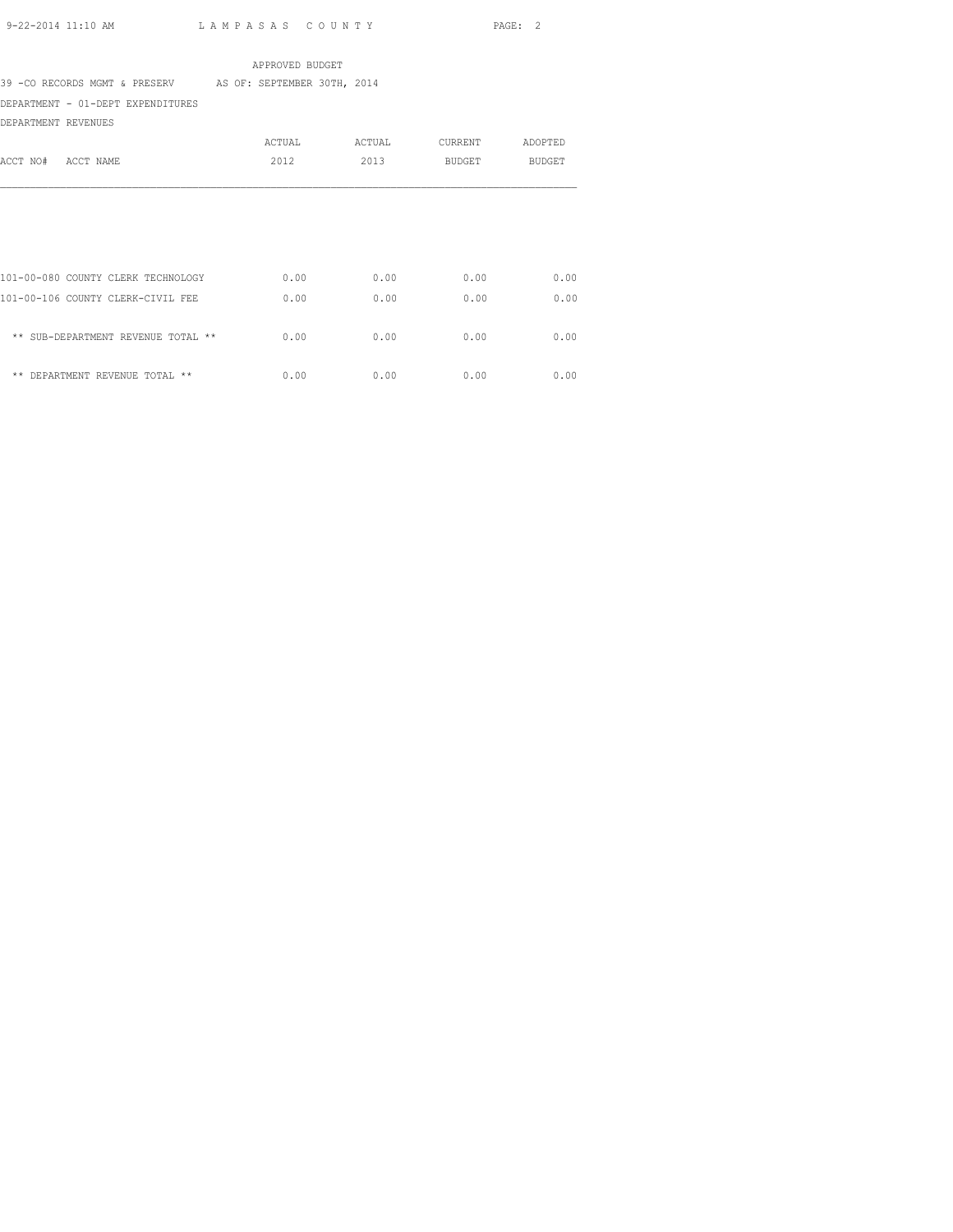## APPROVED BUDGET

39 -CO RECORDS MGMT & PRESERV AS OF: SEPTEMBER 30TH, 2014

DEPARTMENT - 00-DEPT REVENUE

| DEPARTMENT REVENUES |        |        |         |         |
|---------------------|--------|--------|---------|---------|
|                     | ACTUAL | ACTUAL | CURRENT | ADOPTED |
| ACCT NO# ACCT NAME  | 2012   | 2013   | BUDGET  | BUDGET  |
|                     |        |        |         |         |

| 100-00-001 BEGINNING FUND BALANCE      | 0.00      | 0.00      | 0.00               | 0.00     |
|----------------------------------------|-----------|-----------|--------------------|----------|
| 100-00-033 PRESERVATION CLERK ACCOUNT  | 0.00      | 0.00      | 0.00               | 0.00     |
| 100-00-094 DISTRICT CLERK              | 3,446.46  | 2,939.29  | 1,000.00           | 1,000.00 |
| 100-00-099 INTEREST REVENUE            | 496.49    | 582.51    | 100.00             | 100.00   |
| 100-00-105 DISTRICT CLK AG CHILD SUPPO | 0.00      | 0.00      | 0.00               | 0.00     |
| 100-00-106 COUNTY CLERK                | 4,992.50  | 5,337.50  | 5,000.00           | 5,000.00 |
| 100-00-107 COUNTY CLERK-PROBATION      | 1,125.00  | 1,299.50  | 300.00             | 300.00   |
| 100-00-108 DISTRICK CLERK-PROBATION    | 1,216.75  | 1,087.50  | 0.00               | 0.00     |
| 100-00-190 MISCELLANEOUS               | 1,497.00  | 1,381.00  | 0.00               | 0.00     |
| ** SUB-DEPARTMENT REVENUE TOTAL **     | 12,774.20 | 12,627.30 | 6,400.00           | 6,400.00 |
| ** DEPARTMENT REVENUE TOTAL **         | 12,774.20 | 12,627.30 | 6,400.00           | 6,400.00 |
| *** FUND TOTAL REVENUES ***            | 12,774.20 |           | 12,627.30 6,400.00 | 6,400.00 |
|                                        |           |           |                    |          |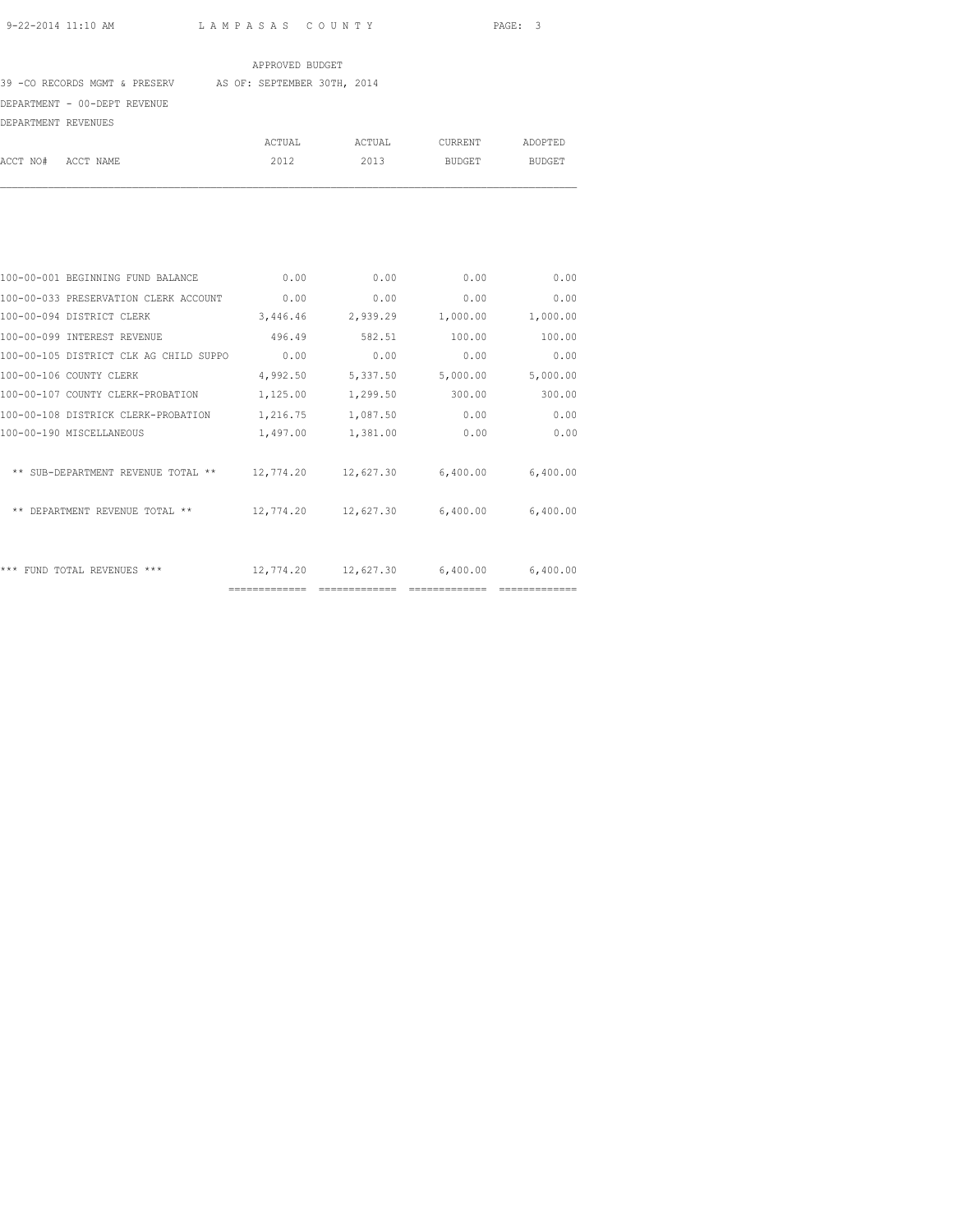|                                                                                                                            |      |                               |      | PAGE: 4 |
|----------------------------------------------------------------------------------------------------------------------------|------|-------------------------------|------|---------|
|                                                                                                                            |      | APPROVED BUDGET               |      |         |
| 39 - CO RECORDS MGMT & PRESERV AS OF: SEPTEMBER 30TH, 2014<br>DEPARTMENT - 01-DEPT EXPENDITURES<br>DEPARTMENT EXPENDITURES |      |                               |      |         |
|                                                                                                                            |      | ACTUAL ACTUAL CURRENT ADOPTED |      |         |
| ACCT NO# ACCT NAME                                                                                                         |      | 2012 2013 BUDGET BUDGET       |      |         |
|                                                                                                                            |      |                               |      |         |
| GENERAL EXPENSES<br>----------------                                                                                       |      |                               |      |         |
| 401-00-353 CHILD SUPPORT EXPENSE                                                                                           |      | 0.00<br>0.00                  | 0.00 | 0.00    |
| ** CATEGORY TOTAL **                                                                                                       | 0.00 | 0.00                          | 0.00 | 0.00    |
| 401-00-500 OPERATING TRANSFER-OUT                                                                                          |      | $0.00$ 0.00                   | 0.00 | 0.00    |
| ** CATEGORY TOTAL **                                                                                                       |      | 0.00<br>0.00                  | 0.00 | 0.00    |
| ** SUB-DEPARTMENT TOTAL **                                                                                                 | 0.00 | 0.00                          | 0.00 | 0.00    |
| *** DEPARTMENT TOTAL ***                                                                                                   |      | $0.00$ 0.00 0.00 0.00         |      |         |

\*\*\* FUND TOTAL EXPENDITURES \*\*\* 0.00 0.00 0.00 0.00 0.00 0.00

\*\*\* END OF REPORT \*\*\*

============= ============= ============= =============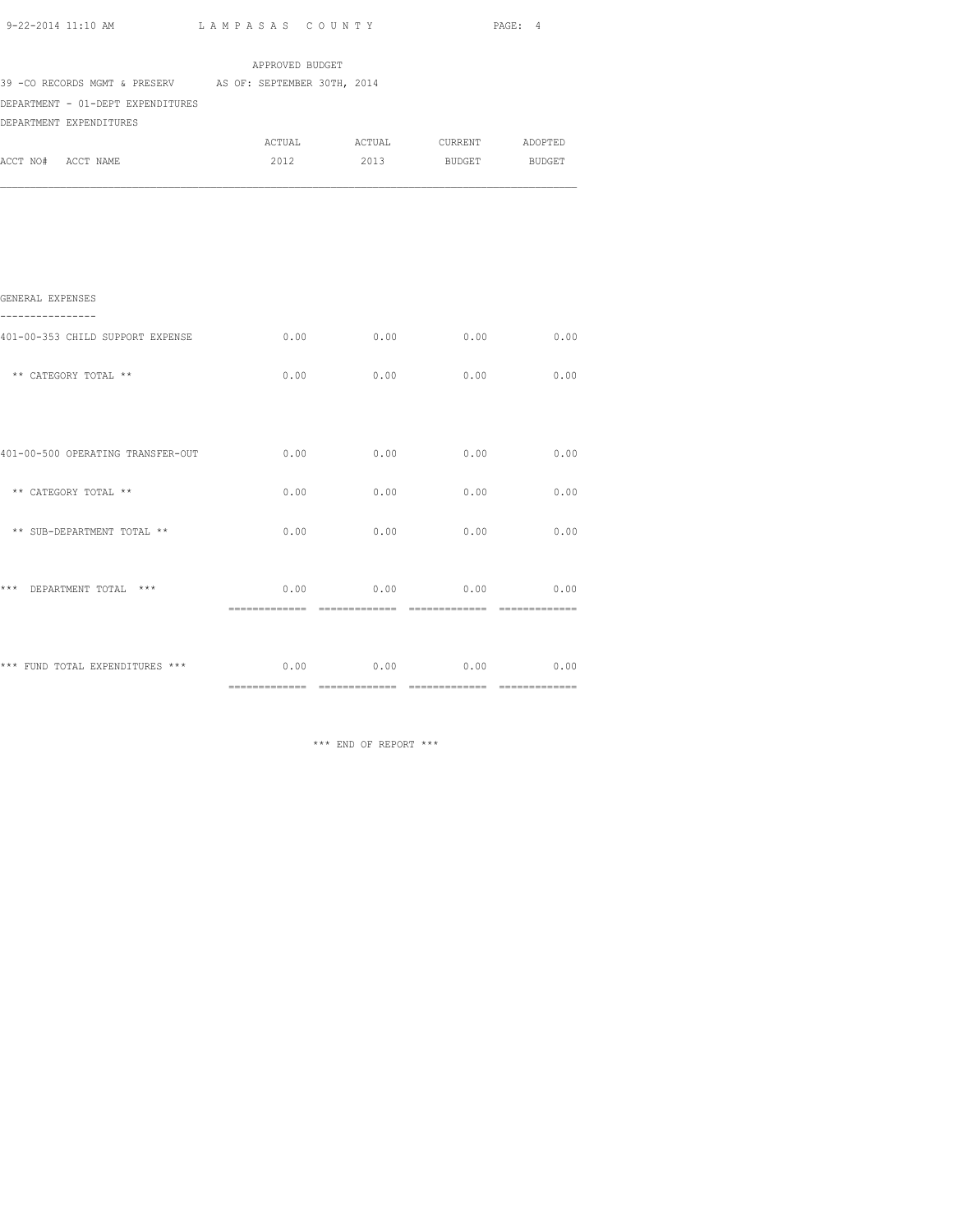|                   |  | APPROVED BUDGET             |  |
|-------------------|--|-----------------------------|--|
| 41 -GRANT WORKS   |  | AS OF: SEPTEMBER 30TH, 2014 |  |
| FINANCIAL SUMMARY |  |                             |  |

| ACCT NO# ACCT NAME                                               |      | ACTUAL ACTUAL CURRENT ADOPTED<br>2012 2013 BUDGET BUDGET |      |      |
|------------------------------------------------------------------|------|----------------------------------------------------------|------|------|
| REVENUE SUMMARY                                                  |      |                                                          |      |      |
| 00-DEPT REVENUE                                                  |      | $0.00$ 0.00                                              | 0.00 | 0.00 |
| *** TOTAL REVENUE ***                                            |      | $0.00$ 0.00 0.00                                         |      | 0.00 |
| EXPENDITURE SUMMARY                                              |      |                                                          |      |      |
| 01-DEPT EXPENDITURES                                             | 0.00 | 0.00                                                     | 0.00 | 0.00 |
| *** TOTAL EXPENDITURES ***                                       |      | $0.00$ 0.00 0.00 0.00                                    |      |      |
| REVENUES OVER/(UNDER) EXPENDITURES 6.00 0.00 0.00 0.00 0.00 0.00 |      |                                                          |      |      |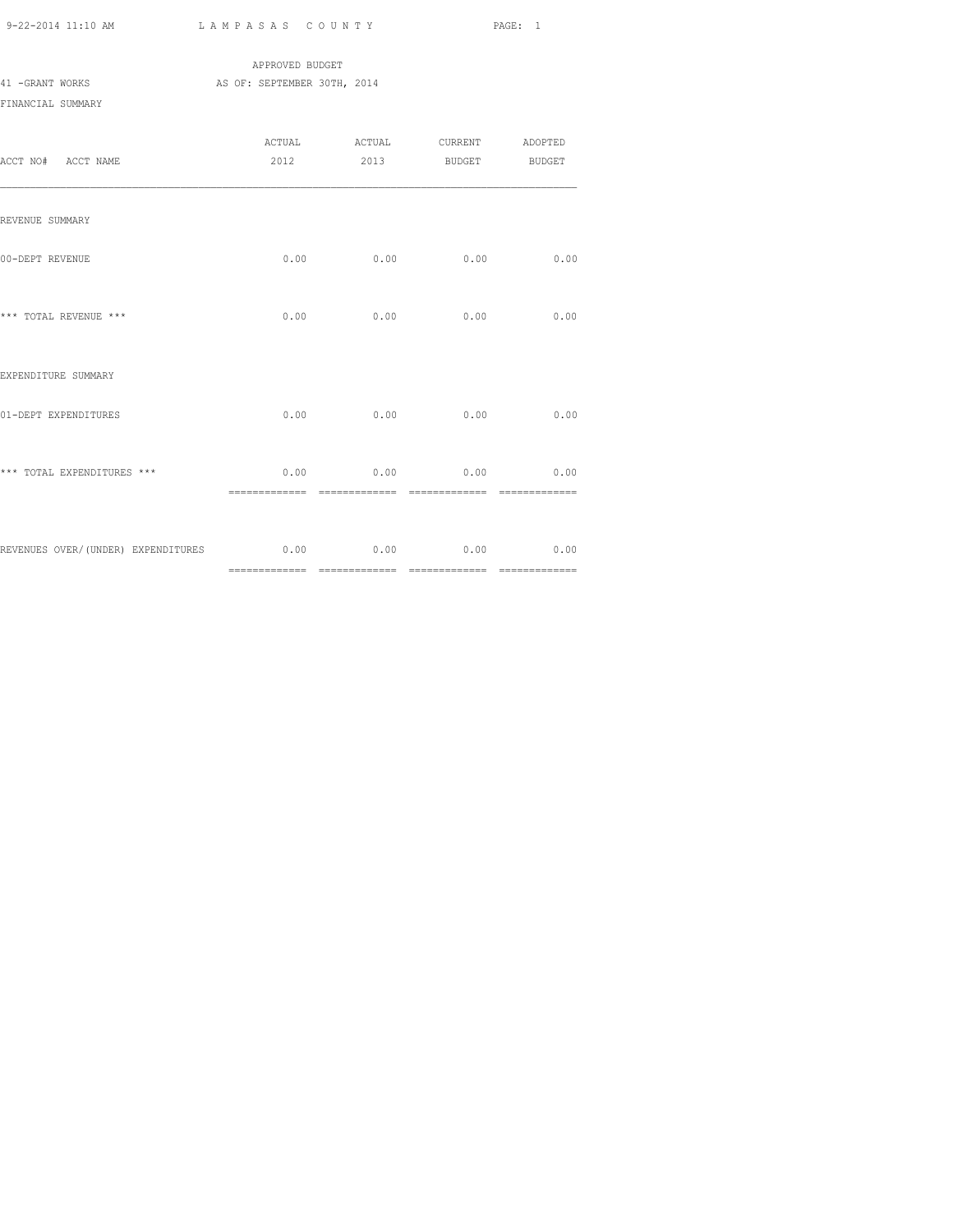| 9-22-2014 11:10 AM | LAMPASAS COUNTY | PAGE: |
|--------------------|-----------------|-------|
|                    |                 |       |

|                                             | APPROVED BUDGET |      |                    |                |
|---------------------------------------------|-----------------|------|--------------------|----------------|
| 41 -GRANT WORKS AS OF: SEPTEMBER 30TH, 2014 |                 |      |                    |                |
| DEPARTMENT - 00-DEPT REVENUE                |                 |      |                    |                |
| DEPARTMENT REVENUES                         |                 |      |                    |                |
|                                             |                 |      |                    |                |
| ACCT NO# ACCT NAME                          | 2012            |      | 2013 BUDGET BUDGET |                |
|                                             |                 |      |                    |                |
|                                             |                 |      |                    |                |
|                                             |                 |      |                    |                |
|                                             |                 |      |                    |                |
| DEPARTMENT REVENUE                          |                 |      |                    |                |
| 100-00-116 GRANT REVENUE                    | 0.00            | 0.00 | 0.00               | 0.00           |
|                                             |                 |      |                    |                |
| ** SUB-DEPARTMENT REVENUE TOTAL ** 0.00     |                 | 0.00 | 0.00               | 0.00           |
|                                             |                 |      |                    |                |
| ** DEPARTMENT REVENUE TOTAL **              | 0.00            | 0.00 | 0.00               | 0.00           |
|                                             |                 |      |                    |                |
|                                             |                 |      |                    |                |
| *** FUND TOTAL REVENUES ***                 | 0.00            |      | $0.00$ 0.00        | 0.00           |
|                                             | ==============  |      |                    | ============== |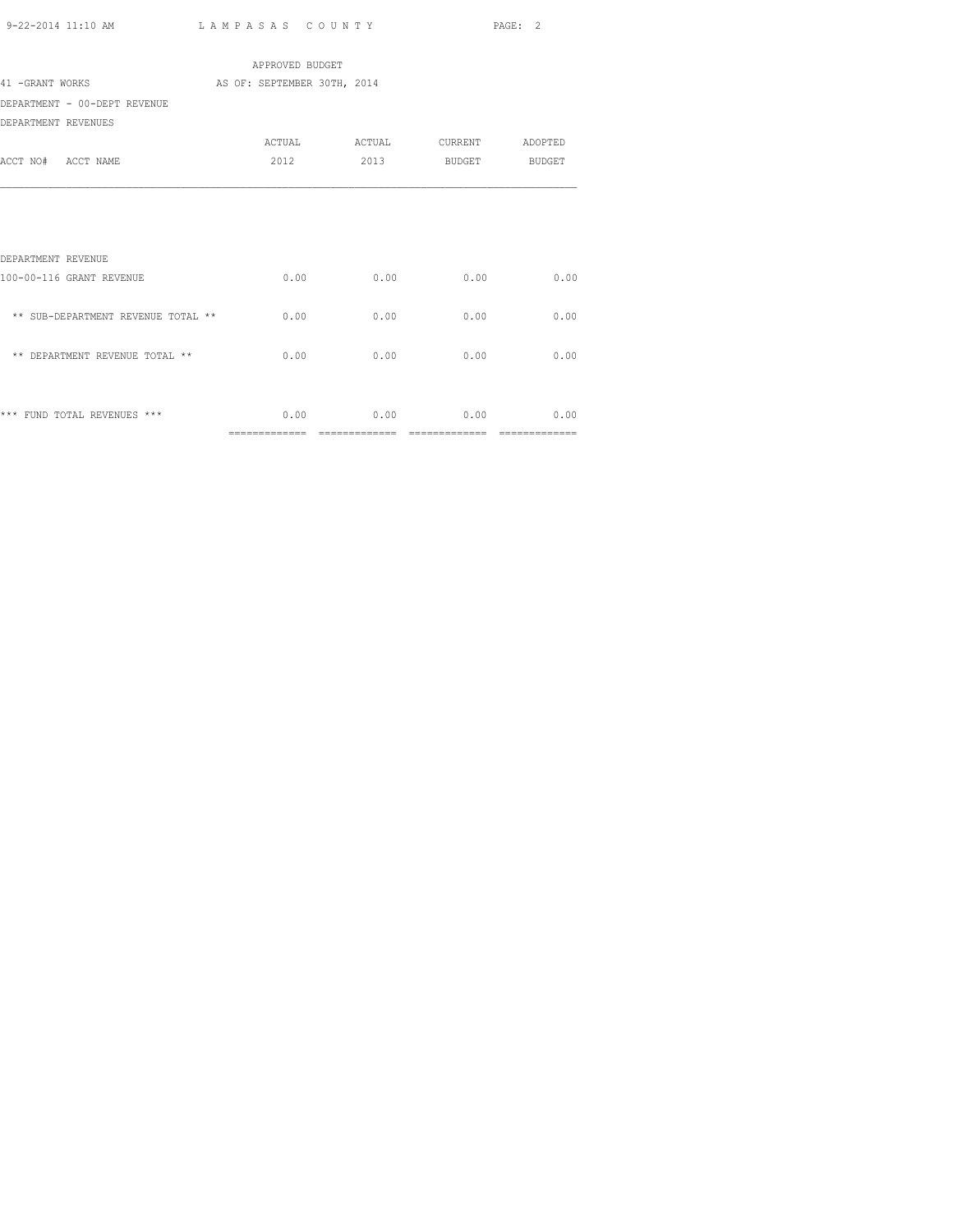| 9-22-2014 11:10 AM | LAMPASAS COUNTY | PAGE: |
|--------------------|-----------------|-------|
|                    |                 |       |

|                                             | APPROVED BUDGET |                                        |               |                |
|---------------------------------------------|-----------------|----------------------------------------|---------------|----------------|
| 41 -GRANT WORKS AS OF: SEPTEMBER 30TH, 2014 |                 |                                        |               |                |
| DEPARTMENT - 01-DEPT EXPENDITURES           |                 |                                        |               |                |
| DEPARTMENT EXPENDITURES                     |                 |                                        |               |                |
|                                             |                 | ACTUAL ACTUAL CURRENT ADOPTED          |               |                |
| ACCT NO# ACCT NAME                          | 2012            | 2013                                   | BUDGET BUDGET |                |
| DEPARTMENT REVENUE<br>===================   |                 |                                        |               |                |
| ** SUB-DEPARTMENT TOTAL **                  |                 | $0.00$ $0.00$ $0.00$ $0.00$            |               | 0.00           |
| ***<br>DEPARTMENT TOTAL ***                 |                 | $0.00$ 0.00 0.00 0.00                  |               |                |
| *** FUND TOTAL EXPENDITURES ***             | ==============  | $0.00$ 0.00 0.00 0.00<br>============= | ============= | ============== |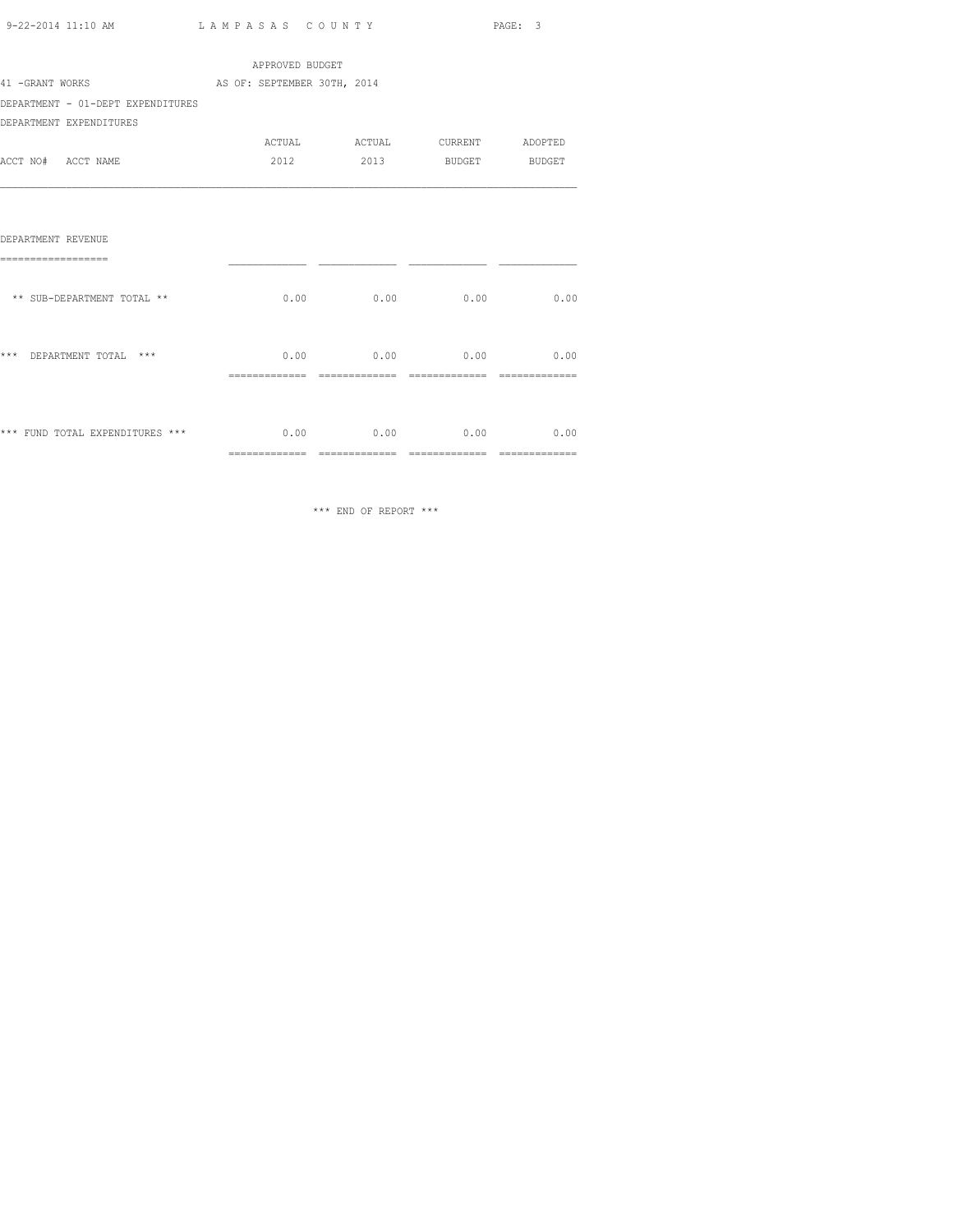# APPROVED BUDGET

45 -LAMP CO EMS ENTERPRISE FD AS OF: SEPTEMBER 30TH, 2014

FINANCIAL SUMMARY

| ACCT NO# ACCT NAME                                     | ACTUAL<br>2012         | ACTUAL CURRENT<br>2013 | BUDGET BUDGET                     | ADOPTED               |
|--------------------------------------------------------|------------------------|------------------------|-----------------------------------|-----------------------|
| REVENUE SUMMARY                                        |                        |                        |                                   |                       |
| 00-DEPT REVENUE                                        |                        | $0.00$ 0.00            | 0.00                              | 0.00                  |
| *** TOTAL REVENUE ***                                  | 0.00                   | 0.00                   | 0.00                              | 0.00                  |
| EXPENDITURE SUMMARY                                    |                        |                        |                                   |                       |
| 01-DEPT EXPENDITURES                                   |                        | $0.00$ 0.00            | 0.00                              | 0.00                  |
| *** TOTAL EXPENDITURES ***                             | 0.00<br>============== | ==============         | $0.00$ 0.00<br>$=$ ============== | 0.00<br>============= |
| REVENUES OVER/(UNDER) EXPENDITURES 6.00 0.00 0.00 0.00 |                        |                        |                                   | 0.00                  |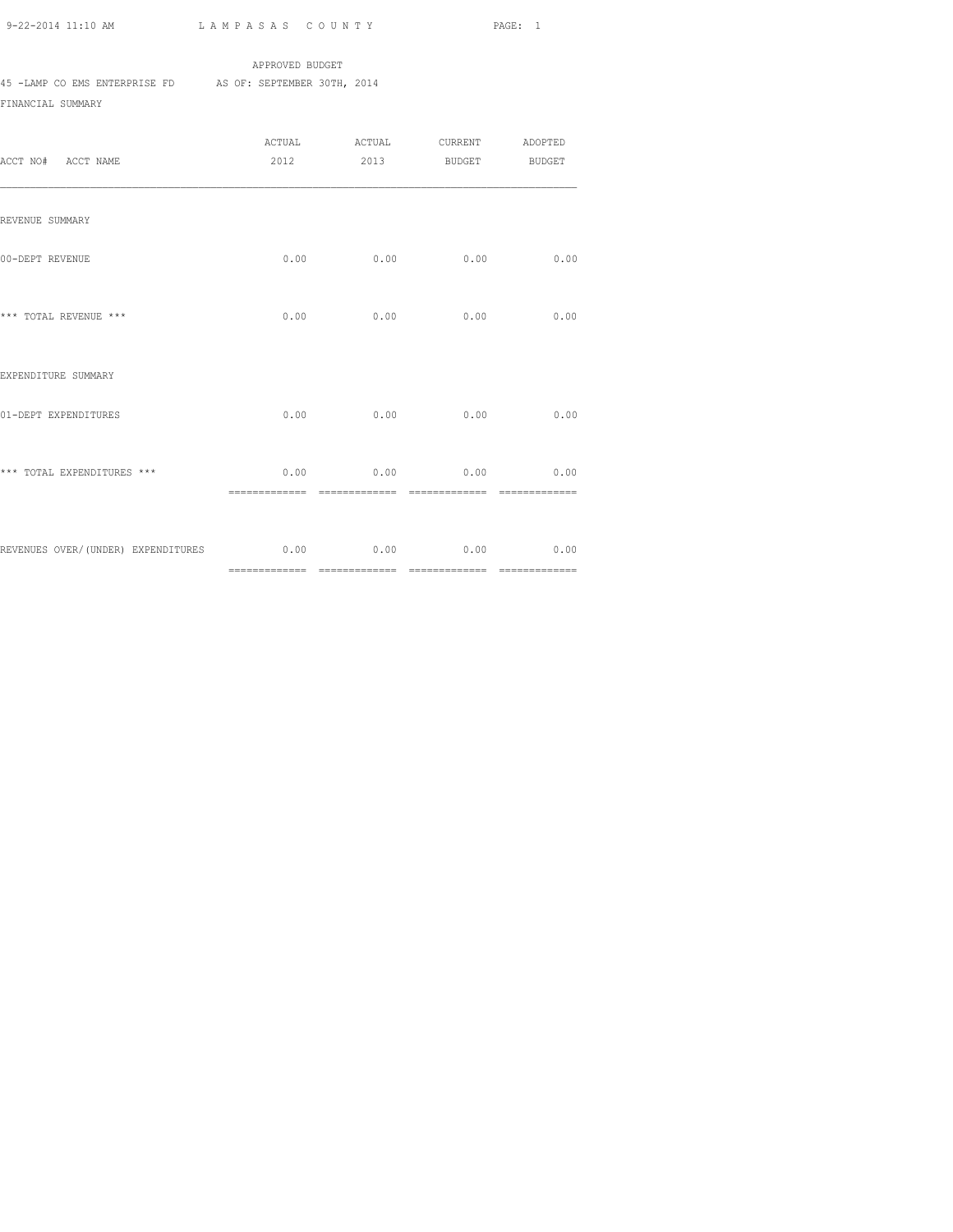# APPROVED BUDGET

45 -LAMP CO EMS ENTERPRISE FD AS OF: SEPTEMBER 30TH, 2014

DEPARTMENT - 00-DEPT REVENUE

| DEPARTMENT REVENUES |                                        |               |        |                |               |
|---------------------|----------------------------------------|---------------|--------|----------------|---------------|
|                     |                                        | <b>ACTUAL</b> | ACTUAL | <b>CURRENT</b> | ADOPTED       |
| ACCT NO#            | ACCT NAME                              | 2012          | 2013   | <b>BUDGET</b>  | <b>BUDGET</b> |
|                     |                                        |               |        |                |               |
|                     | 100-00-099 INTEREST REVENUE            | 0.00          | 0.00   | 0.00           | 0.00          |
|                     | 100-00-119 BUILDING LEASE              | 0.00          | 0.00   | 0.00           | 0.00          |
|                     | 100-00-190 MISCELLANEOUS RECEIPTS      | 0.00          | 0.00   | 0.00           | 0.00          |
|                     | 100-00-191 CITIZENS DONATION           | 0.00          | 0.00   | 0.00           | 0.00          |
|                     | 100-00-192 EMS COLLECTIONS INS., MED., | 0.00          | 0.00   | 0.00           | 0.00          |
|                     | 200-00-010 OPERATING TRANSFERS IN      | 0.00          | 0.00   | 0.00           | 0.00          |
|                     | ** SUB-DEPARTMENT REVENUE TOTAL **     | 0.00          | 0.00   | 0.00           | 0.00          |
|                     | ** DEPARTMENT REVENUE TOTAL **         | 0.00          | 0.00   | 0.00           | 0.00          |
|                     | *** FUND TOTAL REVENUES ***            | 0.00          | 0.00   | 0.00           | 0.00          |

============= ============= ============= =============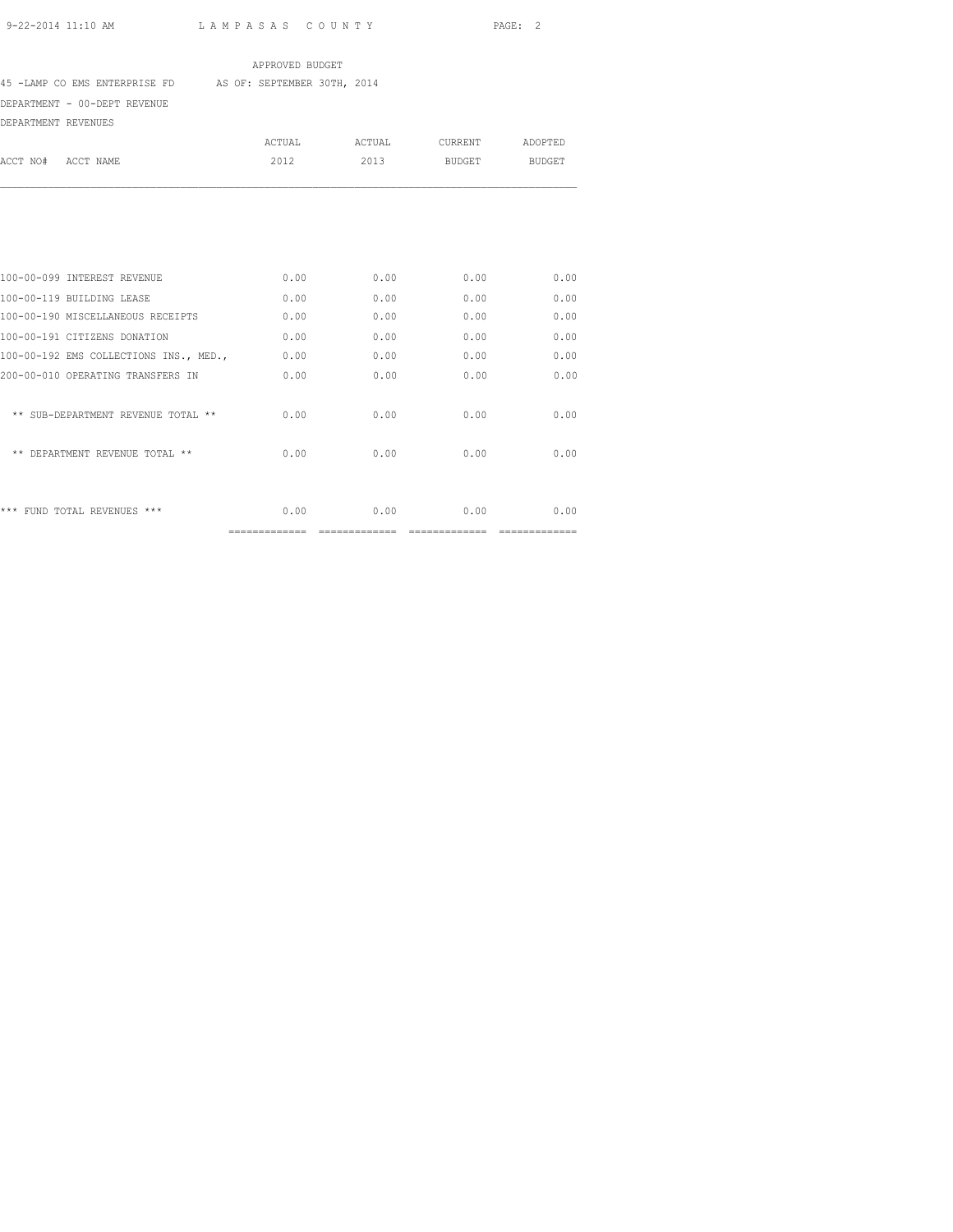|                                                           |                 |                               |        | PAGE: 3 |
|-----------------------------------------------------------|-----------------|-------------------------------|--------|---------|
|                                                           | APPROVED BUDGET |                               |        |         |
| 45 -LAMP CO EMS ENTERPRISE FD AS OF: SEPTEMBER 30TH, 2014 |                 |                               |        |         |
| DEPARTMENT - 01-DEPT EXPENDITURES                         |                 |                               |        |         |
| DEPARTMENT EXPENDITURES                                   |                 |                               |        |         |
|                                                           |                 | ACTUAL ACTUAL CURRENT ADOPTED |        |         |
| ACCT NO# ACCT NAME                                        | 2012            | 2013                          | BUDGET | BUDGET  |
|                                                           |                 |                               |        |         |
| GENERAL EXPENSES<br>----------------                      |                 |                               |        |         |
| 401-00-302 UTILITIES                                      | 0.00            | 0.00                          | 0.00   | 0.00    |
| 401-00-304 OPERATING SUPPLIES                             | 0.00            | 0.00                          | 0.00   | 0.00    |
| 401-00-306 CONSULTING FEES                                | 0.00            | 0.00                          | 0.00   | 0.00    |
| 401-00-308 REPAIRS & MAINTENANCE EQUIP                    | 0.00            | 0.00                          | 0.00   | 0.00    |
| 401-00-311 REPAIRS & MAINTENANCE - BLD                    | 0.00            | 0.00                          | 0.00   | 0.00    |
| 401-00-361 POSTAGE                                        | 0.00            | 0.00                          | 0.00   | 0.00    |
| ** CATEGORY TOTAL **                                      |                 | $0.00$ 0.00                   | 0.00   | 0.00    |
| CAPITAL OUTLAY                                            |                 |                               |        |         |
| --------------<br>401-00-402 OPERATING EQUIPMENT          | 0.00            | 0.00                          | 0.00   | 0.00    |
| ** CATEGORY TOTAL **                                      | 0.00            | 0.00                          | 0.00   | 0.00    |
| 401-00-500 OPERATING TRANSFERS OUT                        | 0.00            | 0.00                          | 0.00   | 0.00    |
| ** CATEGORY TOTAL **                                      | 0.00            | 0.00                          | 0.00   | 0.00    |
| ** SUB-DEPARTMENT TOTAL **                                | 0.00            | 0.00                          | 0.00   | 0.00    |
| ***<br>DEPARTMENT TOTAL ***                               | 0.00            | 0.00                          | 0.00   | 0.00    |

\*\*\* FUND TOTAL EXPENDITURES \*\*\* 0.00 0.00 0.00 0.00 0.00 0.00 ============= ============= ============= =============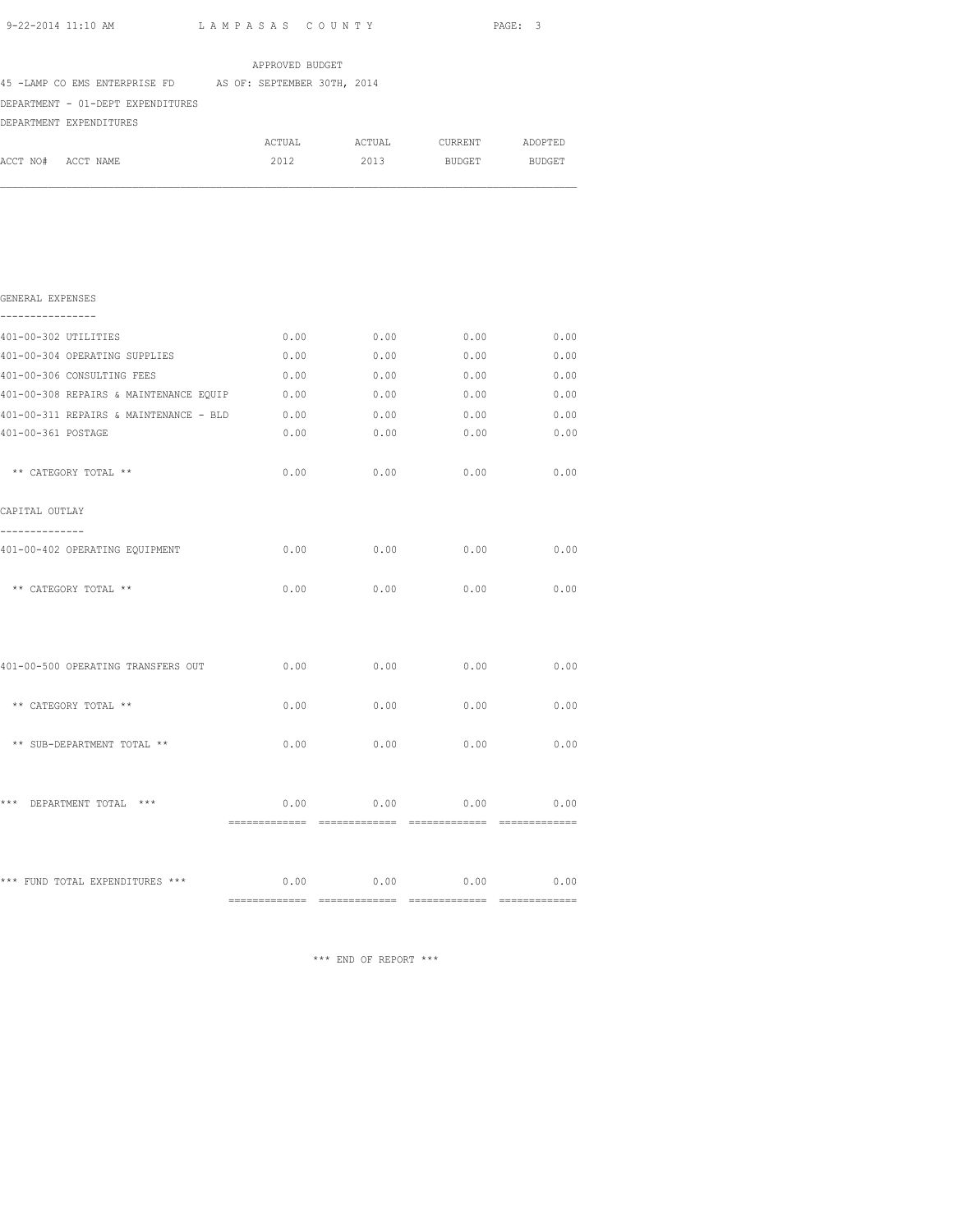|                            | APPROVED BUDGET             |
|----------------------------|-----------------------------|
| 47 -COUNTY HEALTH CARE HRA | AS OF: SEPTEMBER 30TH, 2014 |
| FINANCIAL SUMMARY          |                             |

| ACCT NO# ACCT NAME                                               | ACTUAL ACTUAL CURRENT ADOPTED<br>2012 2013 BUDGET BUDGET |      |      |
|------------------------------------------------------------------|----------------------------------------------------------|------|------|
| REVENUE SUMMARY                                                  |                                                          |      |      |
| 47 COUNTY HEALTH CARE                                            | 13,003.13 3,001.15                                       | 0.00 | 0.00 |
| *** TOTAL REVENUE ***                                            | 13,003.13 3,001.15 0.00 0.00                             |      |      |
| EXPENDITURE SUMMARY                                              |                                                          |      |      |
| 47 COUNTY HEALTH CARE                                            | 10,812.30 5,293.74 0.00                                  |      | 0.00 |
| *** TOTAL EXPENDITURES ***                                       | 10,812.30 5,293.74 0.00 0.00                             |      |      |
| REVENUES OVER/(UNDER) EXPENDITURES 2,190.83 (2,292.59) 0.00 0.00 |                                                          |      |      |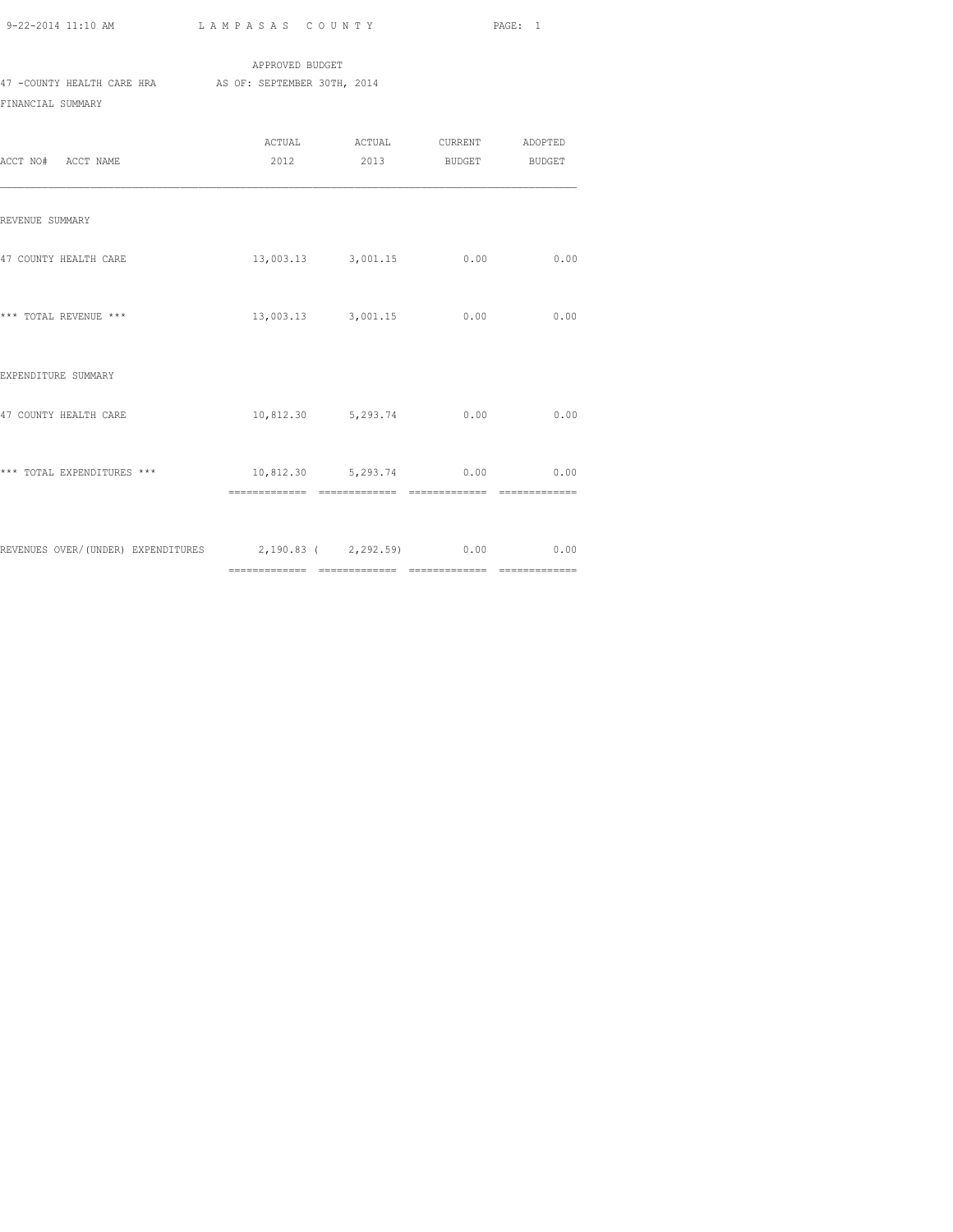#### APPROVED BUDGET

47 -COUNTY HEALTH CARE HRA AS OF: SEPTEMBER 30TH, 2014

DEPARTMENT - 47 COUNTY HEALTH CARE

DEPARTMENT REVENUES

| ACCT NO#<br>ACCT NAME              | ACTUAL<br>2012 | ACTUAL<br>2013 | <b>CURRENT</b><br><b>BUDGET</b> | ADOPTED<br><b>BUDGET</b> |
|------------------------------------|----------------|----------------|---------------------------------|--------------------------|
|                                    |                |                |                                 |                          |
| 101-00-099 INTEREST REVENUE        | 3.13           | 1.15           | 0.00                            | 0.00                     |
| 101-00-190 MISCELLANEOUS RECEIPTS  | 0.00           | 0.00           | 0.00                            | 0.00                     |
| 201-00-010 OPERATING TRANSFERS-IN  | 13,000.00      | 3,000.00       | 0.00                            | 0.00                     |
| ** SUB-DEPARTMENT REVENUE TOTAL ** | 13,003.13      | 3,001.15       | 0.00                            | 0.00                     |
| ** DEPARTMENT REVENUE TOTAL **     | 13,003.13      | 3,001.15       | 0.00                            | 0.00                     |
|                                    |                |                |                                 |                          |
| ***<br>FUND TOTAL REVENUES ***     | 13,003.13      | 3,001.15       | 0.00                            | 0.00                     |
|                                    | -------------- |                |                                 |                          |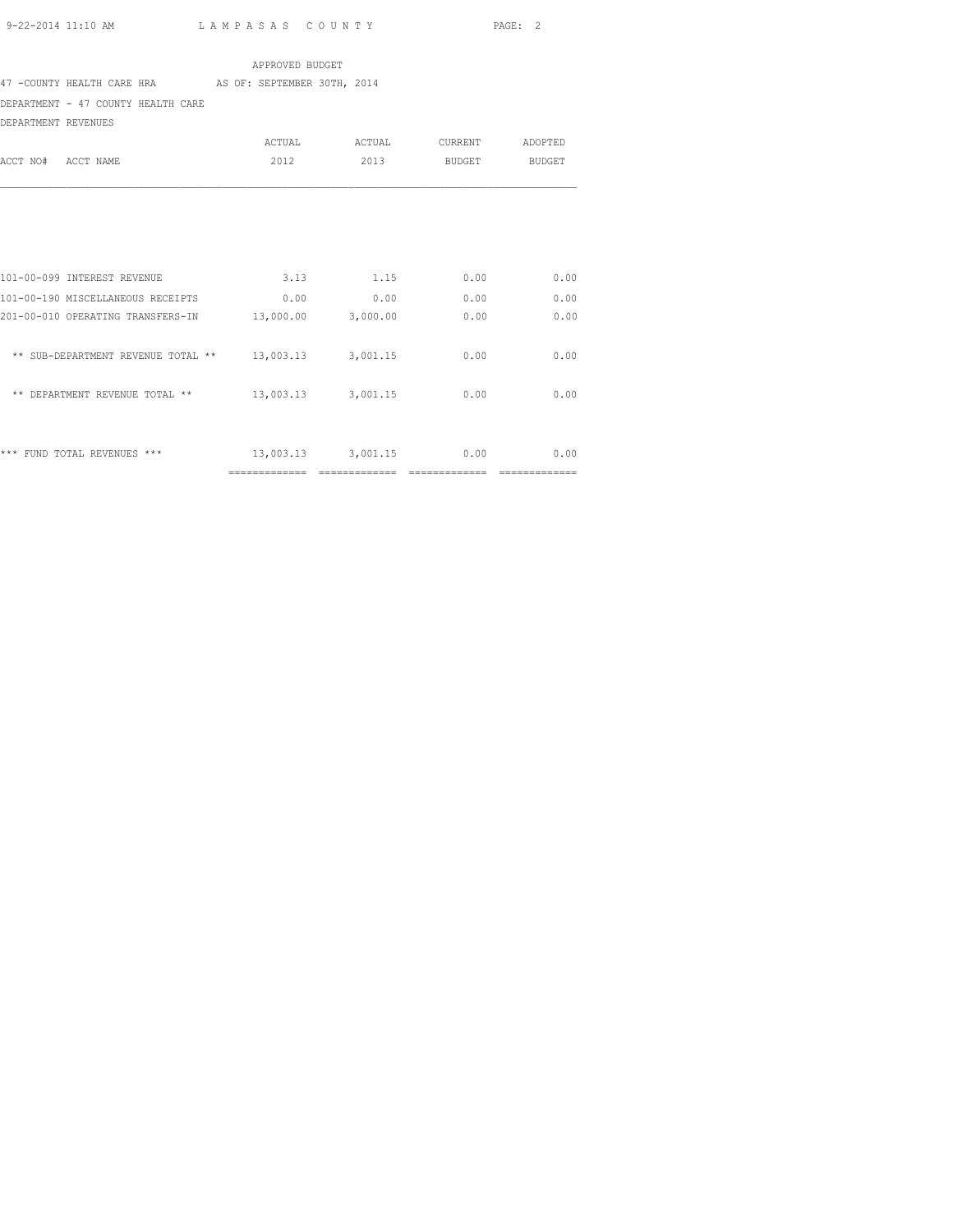| APPROVED BUDGET    |                                                        |  |  |        |  |        |  |         |         |
|--------------------|--------------------------------------------------------|--|--|--------|--|--------|--|---------|---------|
|                    | 47 -COUNTY HEALTH CARE HRA AS OF: SEPTEMBER 30TH, 2014 |  |  |        |  |        |  |         |         |
|                    | DEPARTMENT - 47 COUNTY HEALTH CARE                     |  |  |        |  |        |  |         |         |
|                    | DEPARTMENT EXPENDITURES                                |  |  |        |  |        |  |         |         |
|                    |                                                        |  |  | ACTUAL |  | ACTUAL |  | CURRENT | ADOPTED |
| ACCT NO# ACCT NAME |                                                        |  |  | 2012   |  | 2013   |  | BUDGET  | BUDGET  |
|                    |                                                        |  |  |        |  |        |  |         |         |
|                    |                                                        |  |  |        |  |        |  |         |         |
|                    |                                                        |  |  |        |  |        |  |         |         |
|                    |                                                        |  |  |        |  |        |  |         |         |
|                    |                                                        |  |  |        |  |        |  |         |         |
|                    |                                                        |  |  |        |  |        |  |         |         |

# GENERAL EXPENSES ---------------- 401-00-333 CONTRACTED SERVICES 3,734.50 945.00 0.00 0.00 401-00-356 ADMINISTRATIVE COST 0.00 0.00 0.00 0.00 401-00-375 BANK CHARGES 5.00 10.00 0.00 0.00 401-00-389 MISCELLANEOUS EXPENSE 7,072.80 4,338.74 0.00 0.00 \*\* CATEGORY TOTAL \*\*  $10,812.30$  5,293.74 0.00 0.00 \*\* SUB-DEPARTMENT TOTAL \*\* 10,812.30 5,293.74 0.00 0.00 \*\*\* DEPARTMENT TOTAL \*\*\* 10,812.30 5,293.74 0.00 0.00 ============= ============= ============= ============= \*\*\* FUND TOTAL EXPENDITURES \*\*\* 10,812.30 5,293.74 0.00 0.00

============= ============= ============= =============

\*\*\* END OF REPORT \*\*\*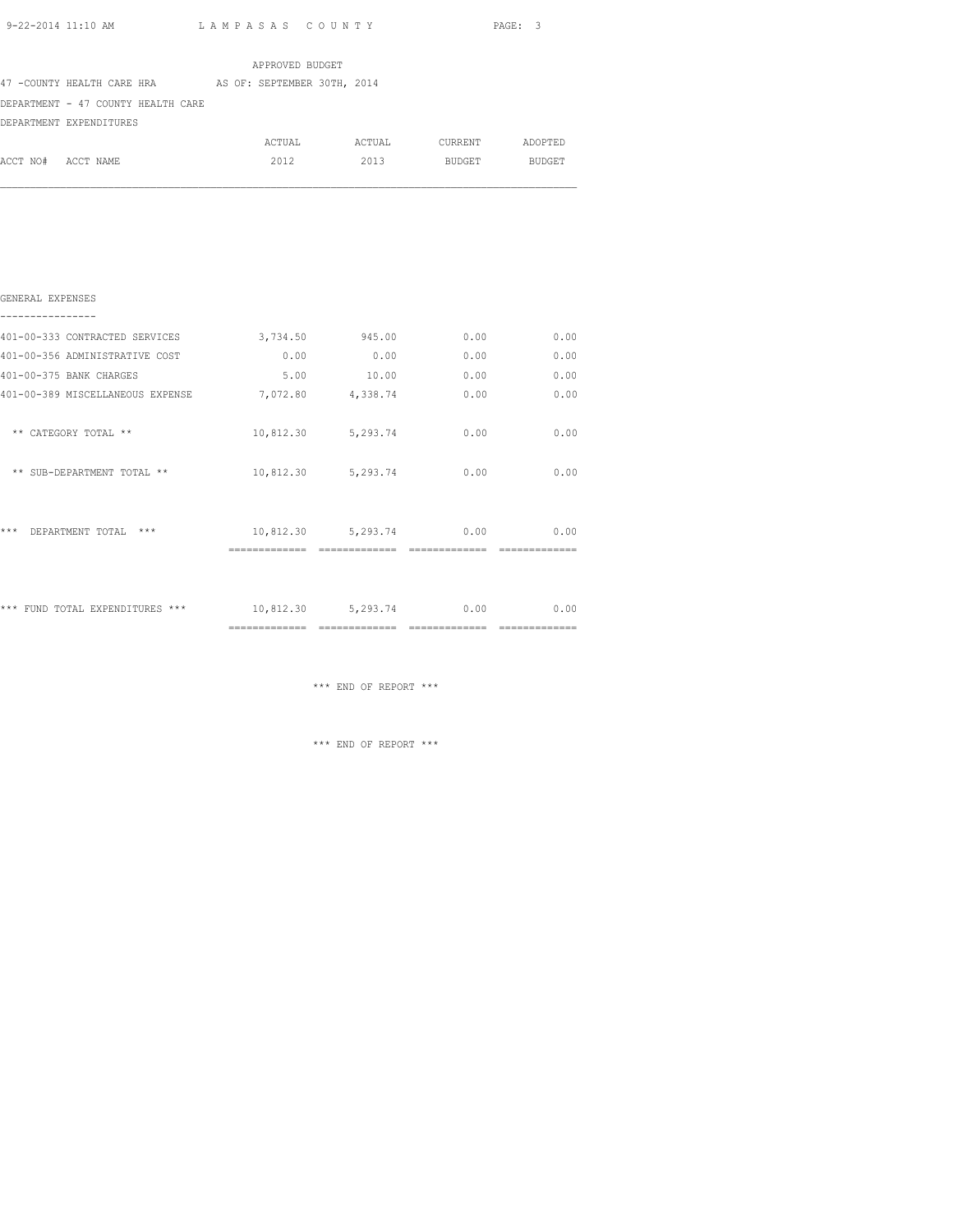|                             | APPROVED BUDGET             |
|-----------------------------|-----------------------------|
| 55 -INTEREST & SINKING FUND | AS OF: SEPTEMBER 30TH, 2014 |
| FINANCIAL SUMMARY           |                             |
|                             |                             |

|                                                                           |                                             | ACTUAL ACTUAL                               | <b>CURRENT</b> | ADOPTED |
|---------------------------------------------------------------------------|---------------------------------------------|---------------------------------------------|----------------|---------|
| ACCT NO# ACCT NAME                                                        |                                             | 2012 2013 BUDGET                            |                | BUDGET  |
|                                                                           |                                             |                                             |                |         |
|                                                                           |                                             |                                             |                |         |
| REVENUE SUMMARY                                                           |                                             |                                             |                |         |
|                                                                           |                                             |                                             |                |         |
| 00-I&S REVENUE                                                            |                                             | 606,451.33 793,781.85 830,540.00 835,044.00 |                |         |
|                                                                           |                                             |                                             |                |         |
|                                                                           |                                             |                                             |                |         |
| *** TOTAL REVENUE ***                                                     |                                             | 606,451.33 793,781.85 830,540.00 835,044.00 |                |         |
|                                                                           |                                             |                                             |                |         |
|                                                                           |                                             |                                             |                |         |
| EXPENDITURE SUMMARY                                                       |                                             |                                             |                |         |
| 01-I&S EXPENDITURES                                                       |                                             | 832,651.25 768,664.50 833,236.00 835,044.00 |                |         |
|                                                                           |                                             |                                             |                |         |
|                                                                           |                                             |                                             |                |         |
| *** TOTAL EXPENDITURES ***                                                | 832,651.25 768,664.50 833,236.00 835,044.00 |                                             |                |         |
|                                                                           |                                             |                                             |                |         |
|                                                                           |                                             |                                             |                |         |
|                                                                           |                                             |                                             |                |         |
| REVENUES OVER/(UNDER) EXPENDITURES (226,199.92) 25,117.35 (2,696.00) 0.00 |                                             |                                             |                |         |
|                                                                           |                                             |                                             |                |         |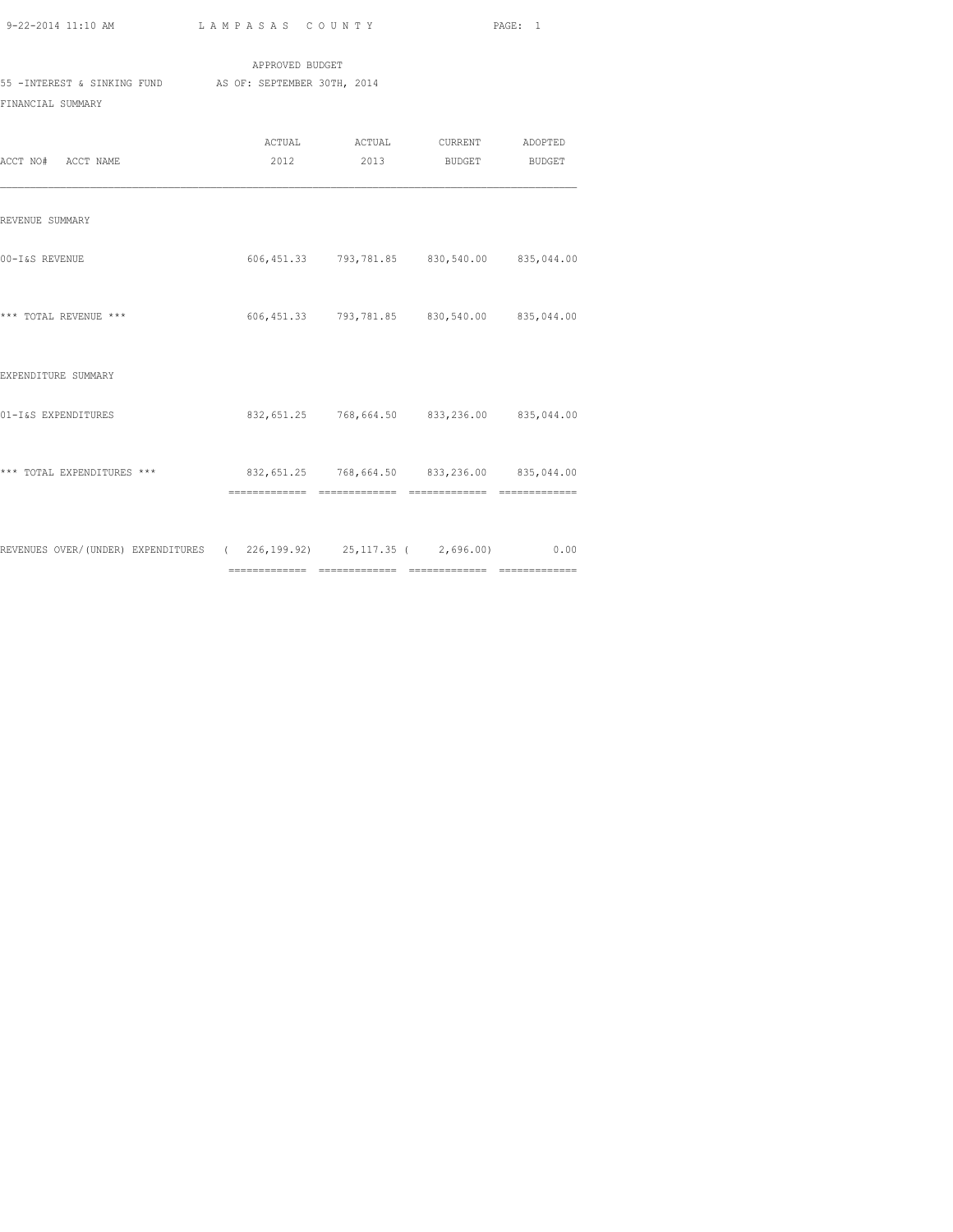#### APPROVED BUDGET

55 -INTEREST & SINKING FUND AS OF: SEPTEMBER 30TH, 2014

DEPARTMENT - 00-I&S REVENUE

| DEPARTMENT REVENUES |        |        |         |         |
|---------------------|--------|--------|---------|---------|
|                     | ACTUAL | ACTUAL | CURRENT | ADOPTED |
| ACCT NO# ACCT NAME  | 2012   | 2013   | BUDGET  | BUDGET  |

| 100-00-001 BEGINNING FUND BALANCE              | 0.00           | 0.00       | 0.00                             | 47,785.00  |
|------------------------------------------------|----------------|------------|----------------------------------|------------|
| 100-00-010 CURRENT AD VALOREM TAXES 552,819.82 |                | 786,879.36 | 814,940.00                       | 711,659.00 |
| 100-00-020 DELIQUENT AD VALOREM TAXES          | 0.00           | 6,120.37   | 11,200.00                        | 11,200.00  |
| 100-00-030 PENALTIES & INT. AD VALOREM         | 0.00           | 0.00       | 4,000.00                         | 4,000.00   |
| 100-00-035 LCAD REFUND                         | 0.00           | 0.00       | 0.00                             | 0.00       |
| 100-00-099 INTEREST REVENUE                    | 565.89         | 782.12     | 400.00                           | 400.00     |
| 100-00-101 INC/DEC IN INVEST MARKET            | 0.00           | 0.00       | 0.00                             | 0.00       |
| 100-00-125 CERT OF OBLIGATION SERIES 2         | 0.00           | 0.00       | 0.00                             | 0.00       |
| 100-00-190 MISCELLANEOUS RECEIPTS              | 3,065.62       | 0.00       | 0.00                             | 0.00       |
| 200-00-010 OPERATING TRANSFERS-IN              | 50,000.00      | 0.00       | 0.00                             | 60,000.00  |
|                                                |                |            |                                  |            |
| ** SUB-DEPARTMENT REVENUE TOTAL **             |                |            | 606,451.33 793,781.85 830,540.00 | 835,044.00 |
|                                                |                |            |                                  |            |
| ** DEPARTMENT REVENUE TOTAL **                 | 606, 451.33    |            | 793,781.85 830,540.00            | 835,044.00 |
|                                                |                |            |                                  |            |
|                                                |                |            |                                  |            |
| *** FUND TOTAL REVENUES ***                    | 606,451.33     | 793,781.85 | 830,540.00                       | 835,044.00 |
|                                                | ============== |            |                                  |            |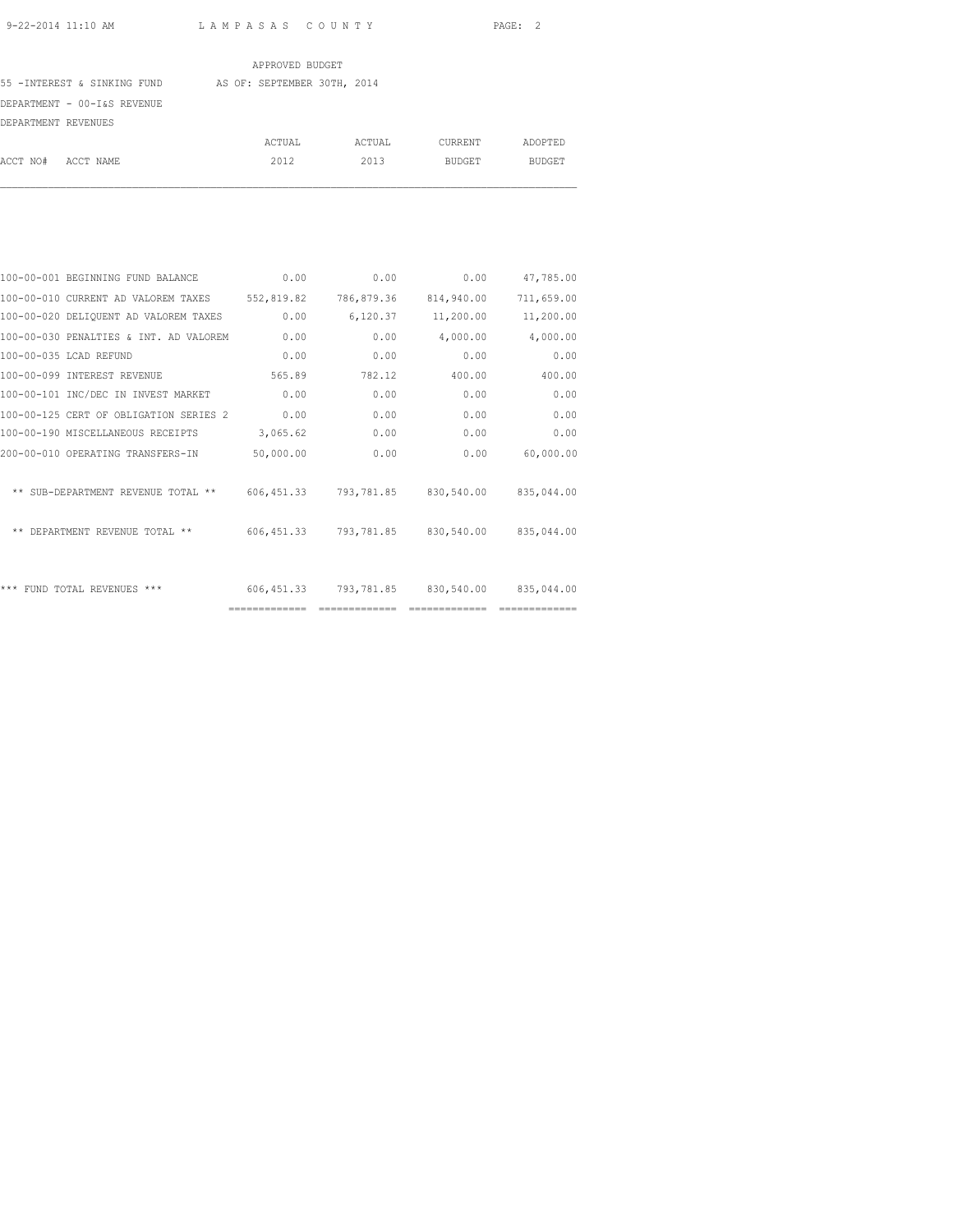|                    | 9-22-2014 11:10 AM                                                      | LAMPASAS COUNTY |        |                                             | PAGE: 3       |  |
|--------------------|-------------------------------------------------------------------------|-----------------|--------|---------------------------------------------|---------------|--|
|                    |                                                                         | APPROVED BUDGET |        |                                             |               |  |
|                    | 55 - INTEREST & SINKING FUND AS OF: SEPTEMBER 30TH, 2014                |                 |        |                                             |               |  |
|                    | DEPARTMENT - 01-I&S EXPENDITURES                                        |                 |        |                                             |               |  |
|                    | DEPARTMENT EXPENDITURES                                                 |                 |        |                                             |               |  |
|                    |                                                                         |                 |        | ACTUAL ACTUAL CURRENT ADOPTED               |               |  |
| ACCT NO# ACCT NAME |                                                                         | 2012            | 2013   |                                             | BUDGET BUDGET |  |
|                    |                                                                         |                 |        |                                             |               |  |
|                    |                                                                         |                 |        |                                             |               |  |
|                    |                                                                         |                 |        |                                             |               |  |
| GENERAL EXPENSES   |                                                                         |                 |        |                                             |               |  |
|                    |                                                                         |                 |        |                                             |               |  |
|                    | 401-00-306 OTHER SOURCES C/O                                            |                 |        | $0.00$ $0.00$ $0.00$ $0.00$ $0.00$          |               |  |
|                    | 401-00-318 LEGAL FEES-C/O ISSUANCE                                      |                 |        | $0.00$ $0.00$ $0.00$ $0.00$ $0.00$          |               |  |
|                    | 401-00-331 PAYING AGENT FEES                                            | 950.00          | 950.00 | 950.00                                      | 950.00        |  |
|                    | 401-00-338 INTEREST PAYMENT 226,701.25 203,481.50 182,286.00 159,094.00 |                 |        |                                             |               |  |
|                    | 401-00-375 BANK CHARGES                                                 |                 |        | $0.00$ 4.00 0.00 0.00                       |               |  |
|                    | ** CATEGORY TOTAL **                                                    |                 |        | 227,651.25 204,435.50 183,236.00 160,044.00 |               |  |
|                    |                                                                         |                 |        |                                             |               |  |
|                    | 401-00-500 OPERATING TRANSFERS OUT $0.00$ 14,229.00 0.00 0.00 0.00      |                 |        |                                             |               |  |
|                    | ** CATEGORY TOTAL **                                                    |                 |        | $0.00$ 14,229.00 0.00                       | 0.00          |  |
|                    |                                                                         |                 |        |                                             |               |  |

| 401-00-800 PMT REFUNDING ESCROW AGENT 0.00 |      |      | $0.00$ $0.00$                               | 0.00 |
|--------------------------------------------|------|------|---------------------------------------------|------|
| ** CATEGORY TOTAL **                       | 0.00 | 0.00 | 0.00                                        | 0.00 |
| CAPITAL LEASE                              |      |      |                                             |      |
| 401-00-900 PRINCIPAL PAYMENT               |      |      | 605,000.00 550,000.00 650,000.00 675,000.00 |      |
| 401-00-901 SHERIFFS VEHICLES               | 0.00 |      | 0.00<br>0.00                                | 0.00 |
| 401-00-902 CAPITAL PURCHASES               | 0.00 | 0.00 | 0.00                                        | 0.00 |
| 401-00-903 CAPITAL PURCHASES - PRIN        | 0.00 | 0.00 | 0.00                                        | 0.00 |
| 401-00-904 CAPITAL PURCHASES - INT         | 0.00 | 0.00 | 0.00                                        | 0.00 |
| ** CATEGORY TOTAL **                       |      |      | 605,000.00 550,000.00 650,000.00 675,000.00 |      |
| ** SUB-DEPARTMENT TOTAL **                 |      |      | 832,651.25 768,664.50 833,236.00 835,044.00 |      |
| ***<br>$***$<br>DEPARTMENT TOTAL           |      |      | 832,651.25 768,664.50 833,236.00 835,044.00 |      |
|                                            |      |      |                                             |      |

NOT USED 8

\*\*\* FUND TOTAL EXPENDITURES \*\*\* 832,651.25 768,664.50 833,236.00 835,044.00 ============= ============= ============= =============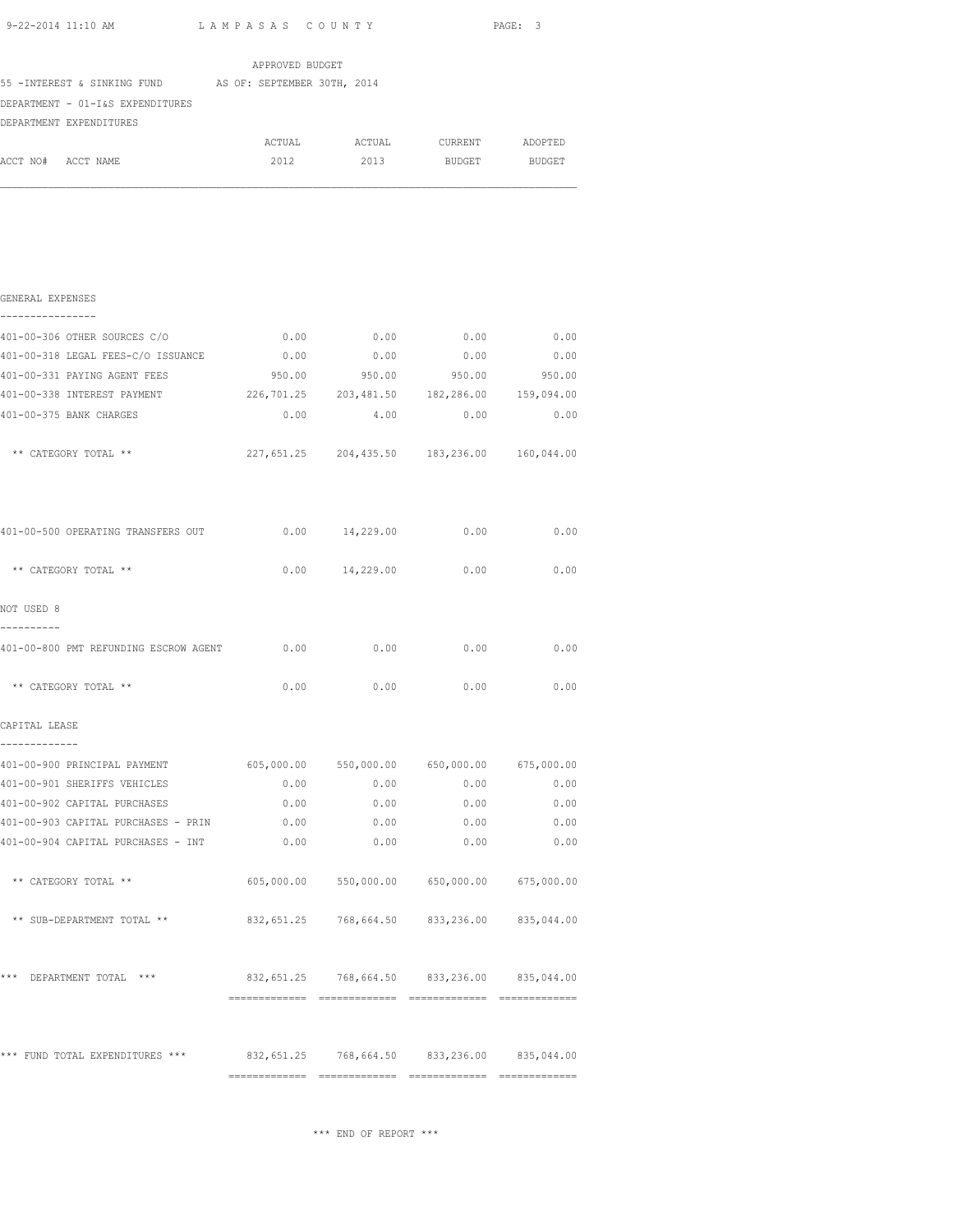| 9-22-2014 11:10 AM | LAMPASAS COUNTY | PAGE: |  |
|--------------------|-----------------|-------|--|

|                                                           | APPROVED BUDGET |        |               |         |
|-----------------------------------------------------------|-----------------|--------|---------------|---------|
| 60 -FIXED ASSETS \$5000/ABOVE AS OF: SEPTEMBER 30TH, 2014 |                 |        |               |         |
| FINANCIAL SUMMARY                                         |                 |        |               |         |
|                                                           | ACTUAL          | ACTUAL | CURRENT       | ADOPTED |
| ACCT NO# ACCT NAME                                        | 2012            | 2013   | <b>BUDGET</b> | BUDGET  |
|                                                           |                 |        |               |         |
| EXPENDITURE SUMMARY                                       |                 |        |               |         |
|                                                           |                 |        |               |         |
| *** TOTAL EXPENDITURES ***                                | 0.00            | 0.00   | 0.00          | 0.00    |

| *** FUND TOTAL EXPENDITURES *** |                                    | 0.00                 | 0.00 | 0.00 | 0.00              |
|---------------------------------|------------------------------------|----------------------|------|------|-------------------|
|                                 | REVENUES OVER/(UNDER) EXPENDITURES | 0.00<br>------------ | 0.00 | 0.00 | 0.00<br>_________ |
|                                 |                                    |                      |      |      |                   |

\*\*\* END OF REPORT \*\*\*

============= ============= ============= =============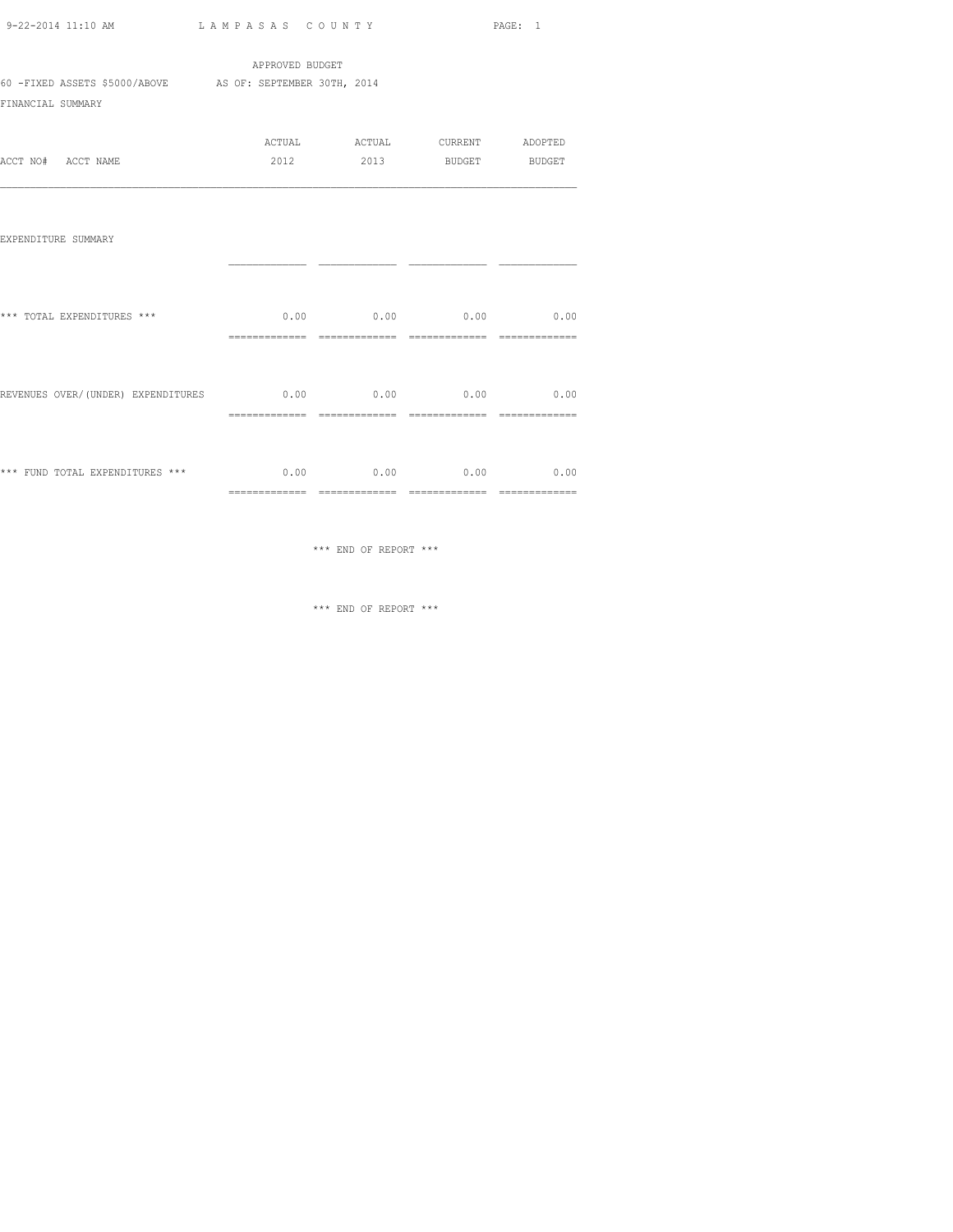APPROVED BUDGET 88 -LAMP CO STATE COURT COST AS OF: SEPTEMBER 30TH, 2014 FINANCIAL SUMMARY

| ACCT NO# ACCT NAME                                         | 2012 |               | 2013 BUDGET BUDGET                                     |      |
|------------------------------------------------------------|------|---------------|--------------------------------------------------------|------|
| REVENUE SUMMARY                                            |      |               |                                                        |      |
| 00-DEPT REVENUE<br>01-DEPT EXPENDITURES                    |      |               | 234.25 433.21 0.00 0.00<br>$0.00$ $0.00$ $0.00$ $0.00$ | 0.00 |
| *** TOTAL REVENUE ***                                      |      | 234.25 433.21 | 0.00                                                   | 0.00 |
| EXPENDITURE SUMMARY                                        |      |               |                                                        |      |
| 01-DEPT EXPENDITURES                                       |      |               | $0.00$ $0.00$ $0.00$                                   | 0.00 |
| *** TOTAL EXPENDITURES ***                                 |      |               | $0.00$ $0.00$ $0.00$ $0.00$ $0.00$                     |      |
| REVENUES OVER/(UNDER) EXPENDITURES 234.25 433.21 0.00 0.00 |      |               |                                                        |      |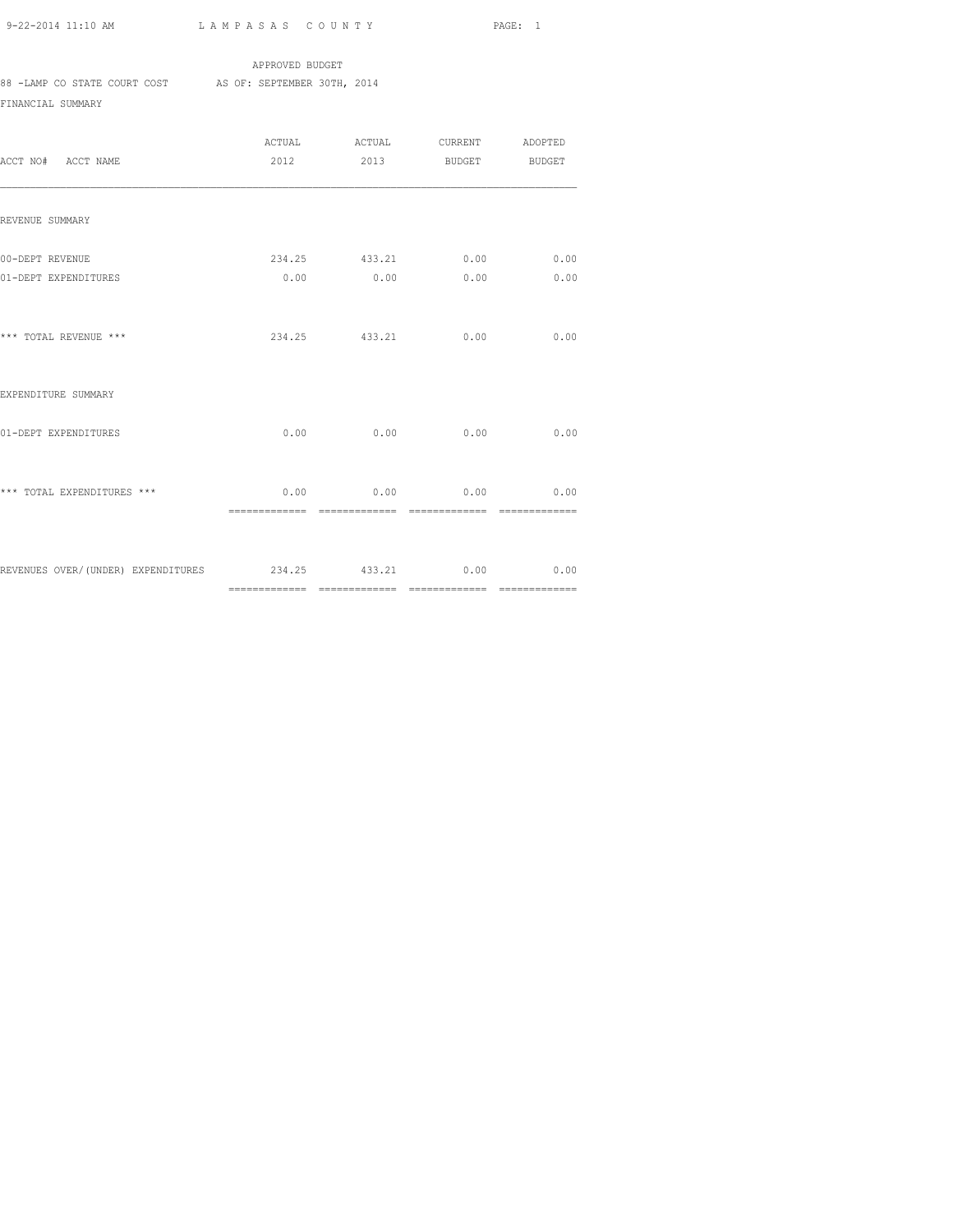|                                                          | APPROVED BUDGET |        |         |               |
|----------------------------------------------------------|-----------------|--------|---------|---------------|
| 88 -LAMP CO STATE COURT COST AS OF: SEPTEMBER 30TH, 2014 |                 |        |         |               |
| DEPARTMENT - 00-DEPT REVENUE                             |                 |        |         |               |
| DEPARTMENT REVENUES                                      |                 |        |         |               |
|                                                          | ACTUAL          | ACTUAL | CURRENT | ADOPTED       |
| ACCT NO# ACCT NAME                                       | 2012            | 2013   | BUDGET  | <b>BUDGET</b> |
|                                                          |                 |        |         |               |
| 100-00-099 INTEREST REVENUE                              | 234.25 433.21   |        | 0.00    | 0.00          |
| ** SUB-DEPARTMENT REVENUE TOTAL **                       | 234.25          | 433.21 | 0.00    | 0.00          |
| ** DEPARTMENT REVENUE TOTAL **                           | 234.25 433.21   |        | 0.00    | 0.00          |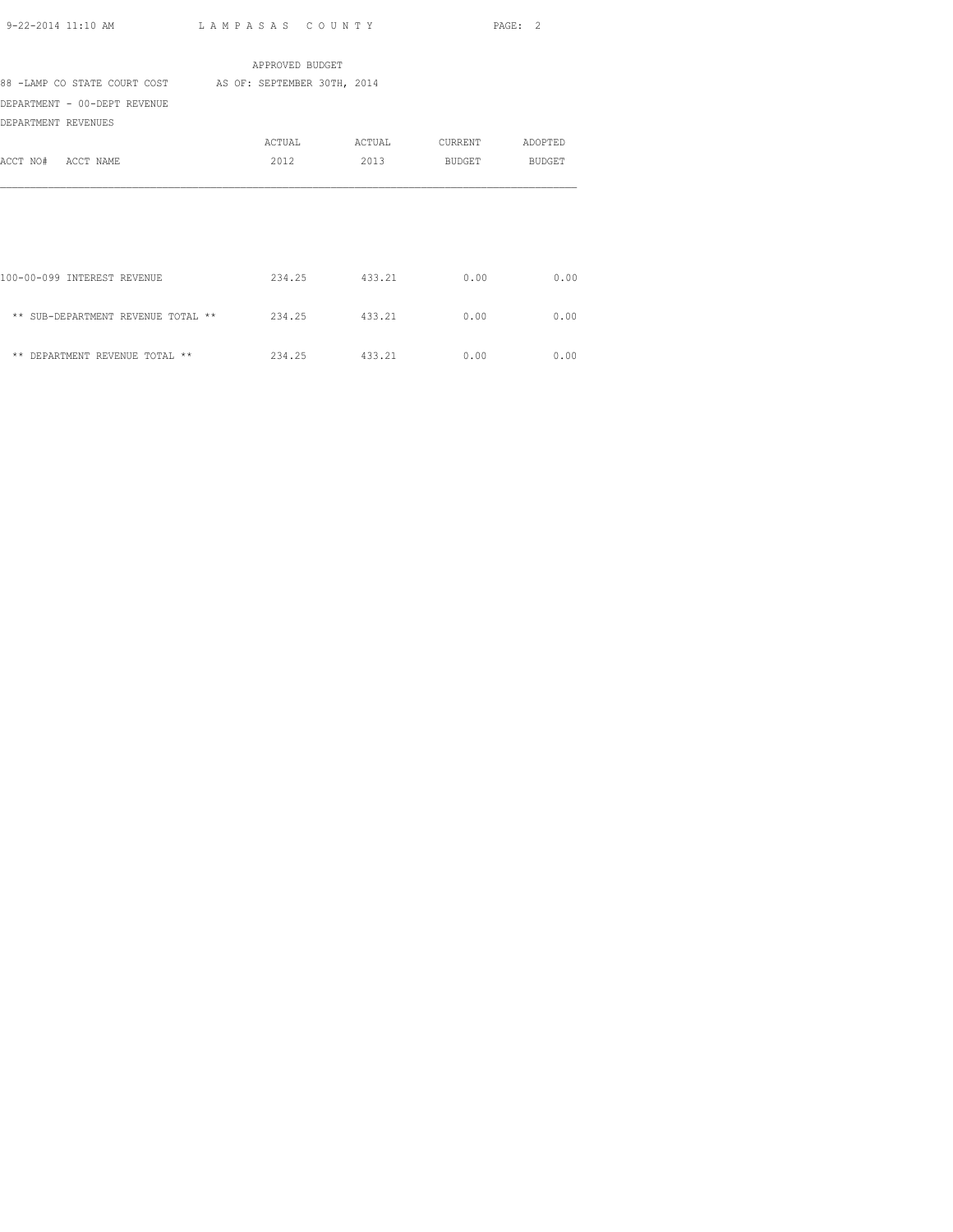APPROVED BUDGET 88 -LAMP CO STATE COURT COST AS OF: SEPTEMBER 30TH, 2014 DEPARTMENT - 01-DEPT EXPENDITURES DEPARTMENT REVENUES ACTUAL ACTUAL CURRENT ADOPTED ACCT NO# ACCT NAME 2012 2013 BUDGET BUDGET

|                                       | ______________<br>------------ | -------------------<br>------------ | _____________<br>----------- | --------------<br>------------ |
|---------------------------------------|--------------------------------|-------------------------------------|------------------------------|--------------------------------|
| $***$<br>$***$<br>FUND TOTAL REVENUES | 234.25                         | 433.21                              | 0.00                         | 0.00                           |
| DEPARTMENT REVENUE TOTAL **<br>**     | 0.00                           | 0.00                                | 0.00                         | 0.00                           |
| ** SUB-DEPARTMENT REVENUE TOTAL **    | 0.00                           | 0.00                                | 0.00                         | 0.00                           |
| 201-00-010 OPERATING TRANSFERS IN     | 0.00                           | 0.00                                | 0.00                         | 0.00                           |
|                                       |                                |                                     |                              |                                |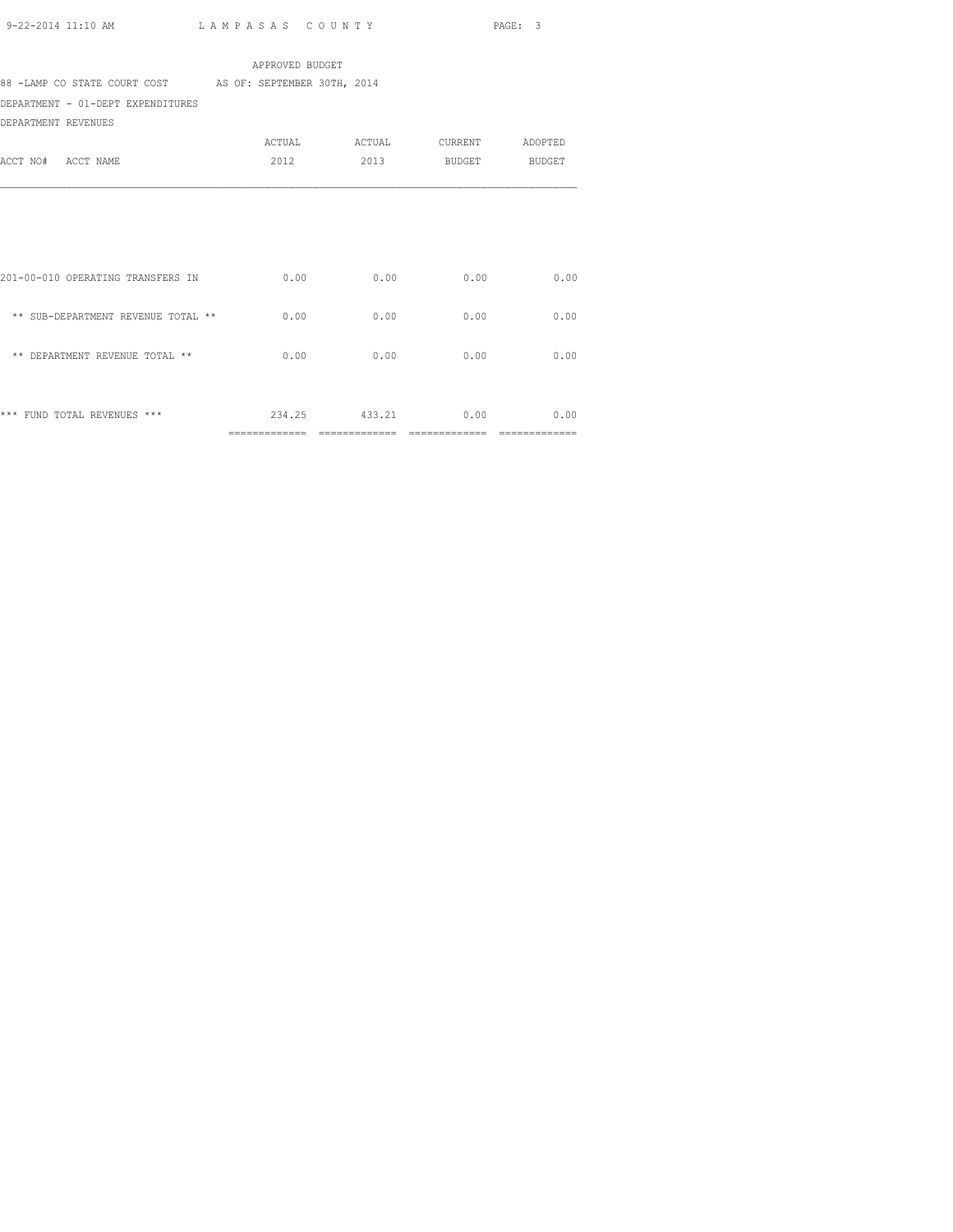|                                   | APPROVED BUDGET             |        |         |         |
|-----------------------------------|-----------------------------|--------|---------|---------|
| 88 -LAMP CO STATE COURT COST      | AS OF: SEPTEMBER 30TH, 2014 |        |         |         |
| DEPARTMENT - 01-DEPT EXPENDITURES |                             |        |         |         |
| DEPARTMENT EXPENDITURES           |                             |        |         |         |
|                                   | ACTUAL                      | ACTUAL | CURRENT | ADOPTED |
| ACCT NO# ACCT NAME                | 2012                        | 2013   | BUDGET  | BUDGET  |

| *** FUND TOTAL EXPENDITURES ***   | 0.00 | 0.00 | 0.00 | 0.00 |
|-----------------------------------|------|------|------|------|
| ***<br>$***$<br>DEPARTMENT TOTAL  | 0.00 | 0.00 | 0.00 | 0.00 |
| ** SUB-DEPARTMENT TOTAL **        | 0.00 | 0.00 | 0.00 | 0.00 |
| ** CATEGORY TOTAL **              | 0.00 | 0.00 | 0.00 | 0.00 |
| 401-00-500 OPERATING TRANSFER-OUT | 0.00 | 0.00 | 0.00 | 0.00 |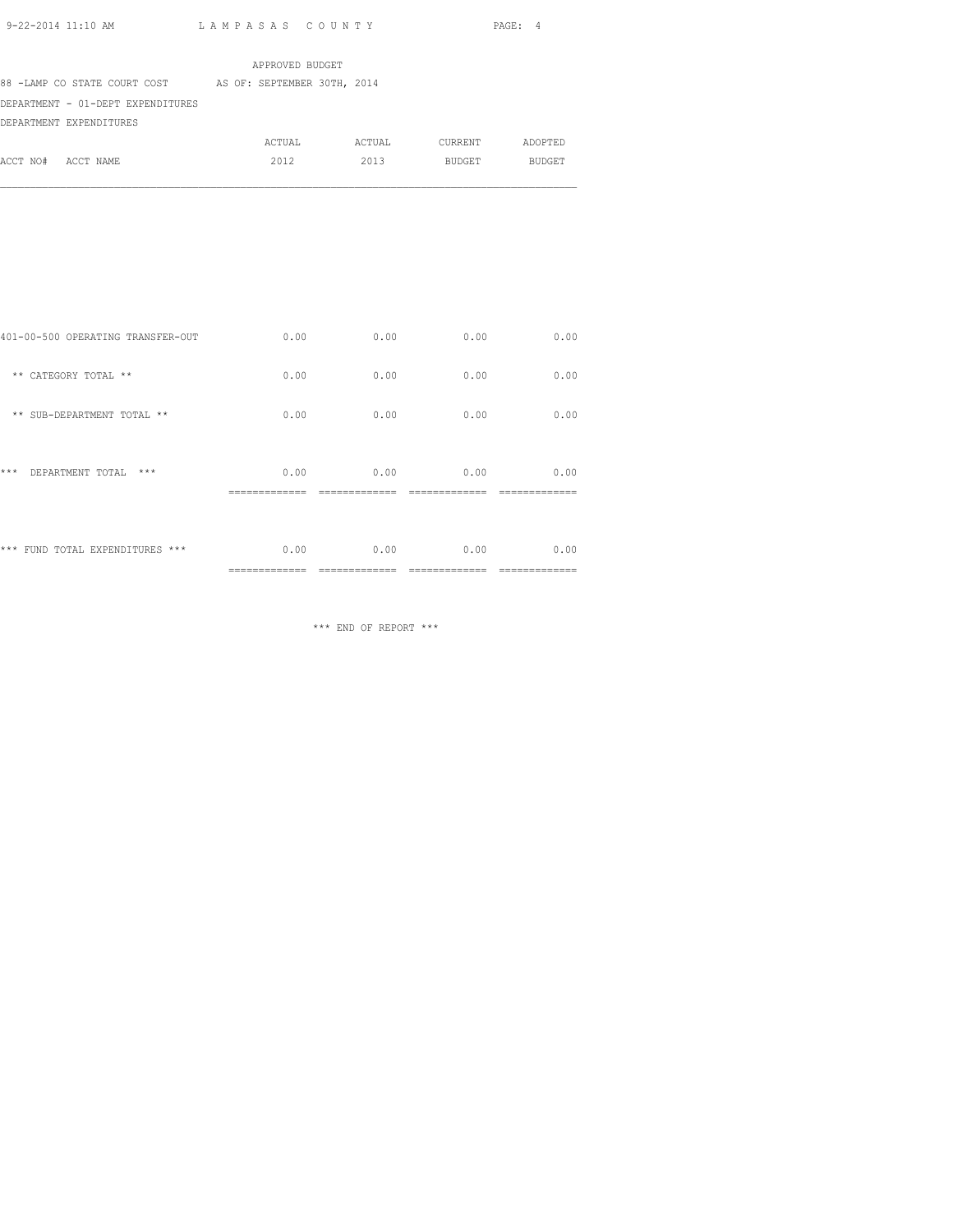APPROVED BUDGET 89 -NTF AS OF: SEPTEMBER 30TH, 2014 FINANCIAL SUMMARY

| ACCT NO# ACCT NAME                                                    |      |             | ACTUAL ACTUAL CURRENT<br>2012 2013 BUDGET BUDGET | ADOPTED        |
|-----------------------------------------------------------------------|------|-------------|--------------------------------------------------|----------------|
| REVENUE SUMMARY                                                       |      |             |                                                  |                |
| 00-NARCOTICS TASK FORCE<br>01-NARCOTICS TASK FORCE                    | 0.00 | 0.00        | $0.00$ 0.00 0.00<br>0.00                         | 0.00<br>0.00   |
| *** TOTAL REVENUE ***                                                 |      | $0.00$ 0.00 | 0.00                                             | 0.00           |
| EXPENDITURE SUMMARY                                                   |      |             |                                                  |                |
| 01-NARCOTICS TASK FORCE                                               | 0.00 | 0.00        | 0.00                                             | 0.00           |
| *** TOTAL EXPENDITURES ***                                            |      |             | $0.00$ 0.00 0.00 0.00                            | ============== |
| REVENUES OVER/(UNDER) EXPENDITURES $0.00$ $0.00$ $0.00$ $0.00$ $0.00$ |      |             |                                                  |                |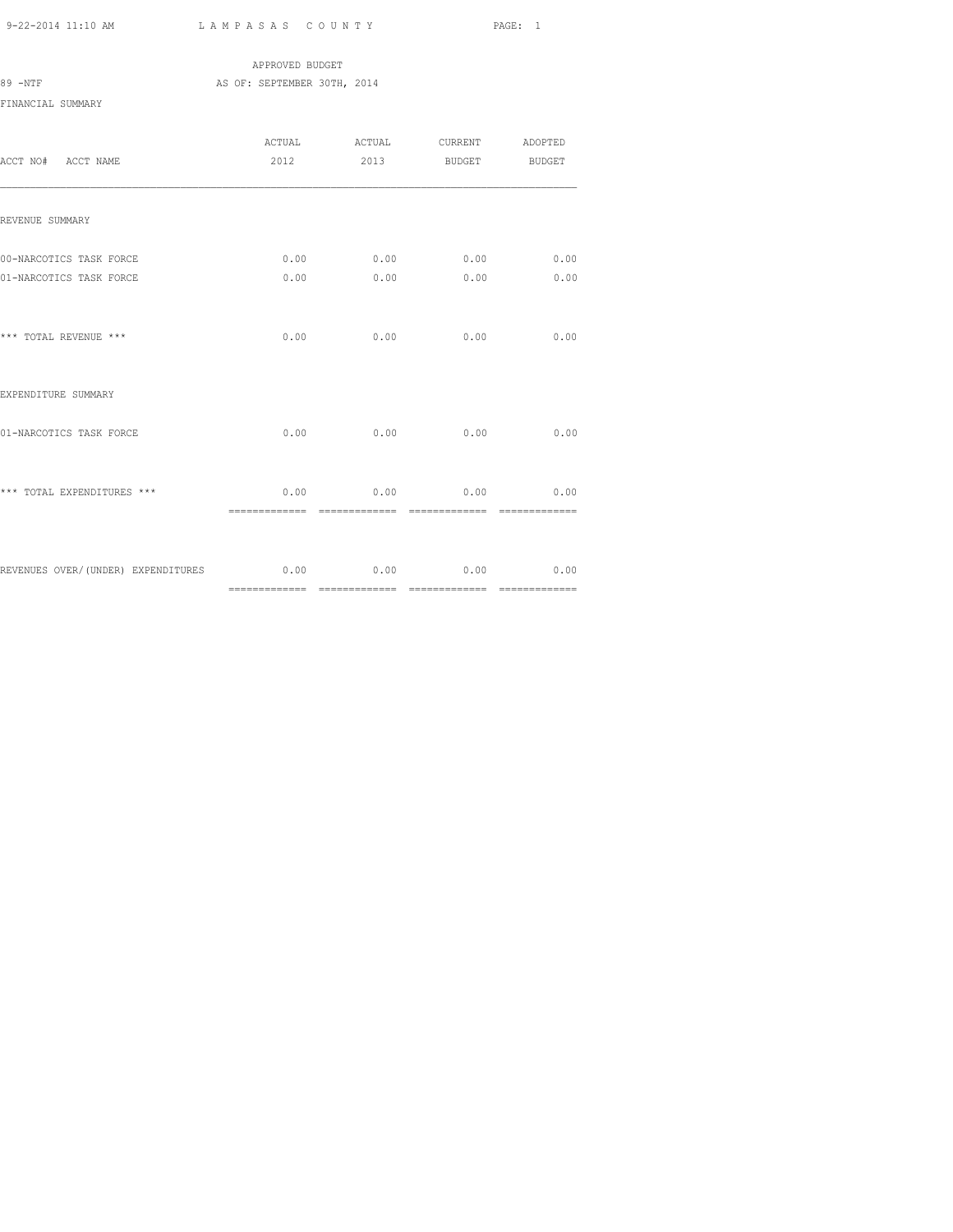# APPROVED BUDGET 89 -NTF AS OF: SEPTEMBER 30TH, 2014 DEPARTMENT - 00-NARCOTICS TASK FORCE DEPARTMENT REVENUES

|                    | ACTUAL | ACTUAL | CURRENT | ADOPTED       |
|--------------------|--------|--------|---------|---------------|
| ACCT NO# ACCT NAME | 2012   | 2013   | BUDGET  | <b>BUDGET</b> |
|                    |        |        |         |               |

| 00-SUB DEPT                            |      |      |      |      |
|----------------------------------------|------|------|------|------|
| 100-00-099 INTEREST REVENUE            | 0.00 | 0.00 | 0.00 | 0.00 |
| 100-00-100 SALE OF SURPLUS EOUIP/PROPE | 0.00 | 0.00 | 0.00 | 0.00 |
| 100-00-106 UNALLOWABLE COST            | 0.00 | 0.00 | 0.00 | 0.00 |
| 100-00-116 GRANT REVENUE               | 0.00 | 0.00 | 0.00 | 0.00 |
| 100-00-129 SALARY MATCH-DPS            | 0.00 | 0.00 | 0.00 | 0.00 |
| 100-00-130 STEPHENVILLE POLICE DEPARTM | 0.00 | 0.00 | 0.00 | 0.00 |
| 100-00-131 COUNTY OF LAMPASAS SHARE    | 0.00 | 0.00 | 0.00 | 0.00 |
| 100-00-132 COUNTY OF MILLS SHARE       | 0.00 | 0.00 | 0.00 | 0.00 |
| 100-00-133 COUNTY OF COMANCHE SHARE    | 0.00 | 0.00 | 0.00 | 0.00 |
| 100-00-134 CITY OF DE LEON SHARE       | 0.00 | 0.00 | 0.00 | 0.00 |
| 100-00-135 COUNTY OF ERATH SHARE       | 0.00 | 0.00 | 0.00 | 0.00 |
| 100-00-136 COUNTY OF HAMILTON SHARE    | 0.00 | 0.00 | 0.00 | 0.00 |
| 100-00-137 CITY OF LAMPASAS            | 0.00 | 0.00 | 0.00 | 0.00 |
| 100-00-138 CITY OF COMANCHE            | 0.00 | 0.00 | 0.00 | 0.00 |
| 100-00-139 SALARY MATCH - LAMPASAS CO  | 0.00 | 0.00 | 0.00 | 0.00 |
| 100-00-140 NTF GENERAL PROGRAM INCOME  | 0.00 | 0.00 | 0.00 | 0.00 |
| 100-00-141 FEDERAL GPI                 | 0.00 | 0.00 | 0.00 | 0.00 |
| 100-00-190 MISCELLANEOUS               | 0.00 | 0.00 | 0.00 | 0.00 |
|                                        |      |      |      |      |
| ** SUB-DEPARTMENT REVENUE TOTAL **     | 0.00 | 0.00 | 0.00 | 0.00 |
|                                        |      |      |      |      |
| $***$<br>DEPARTMENT REVENUE TOTAL **   | 0.00 | 0.00 | 0.00 | 0.00 |
|                                        |      |      |      |      |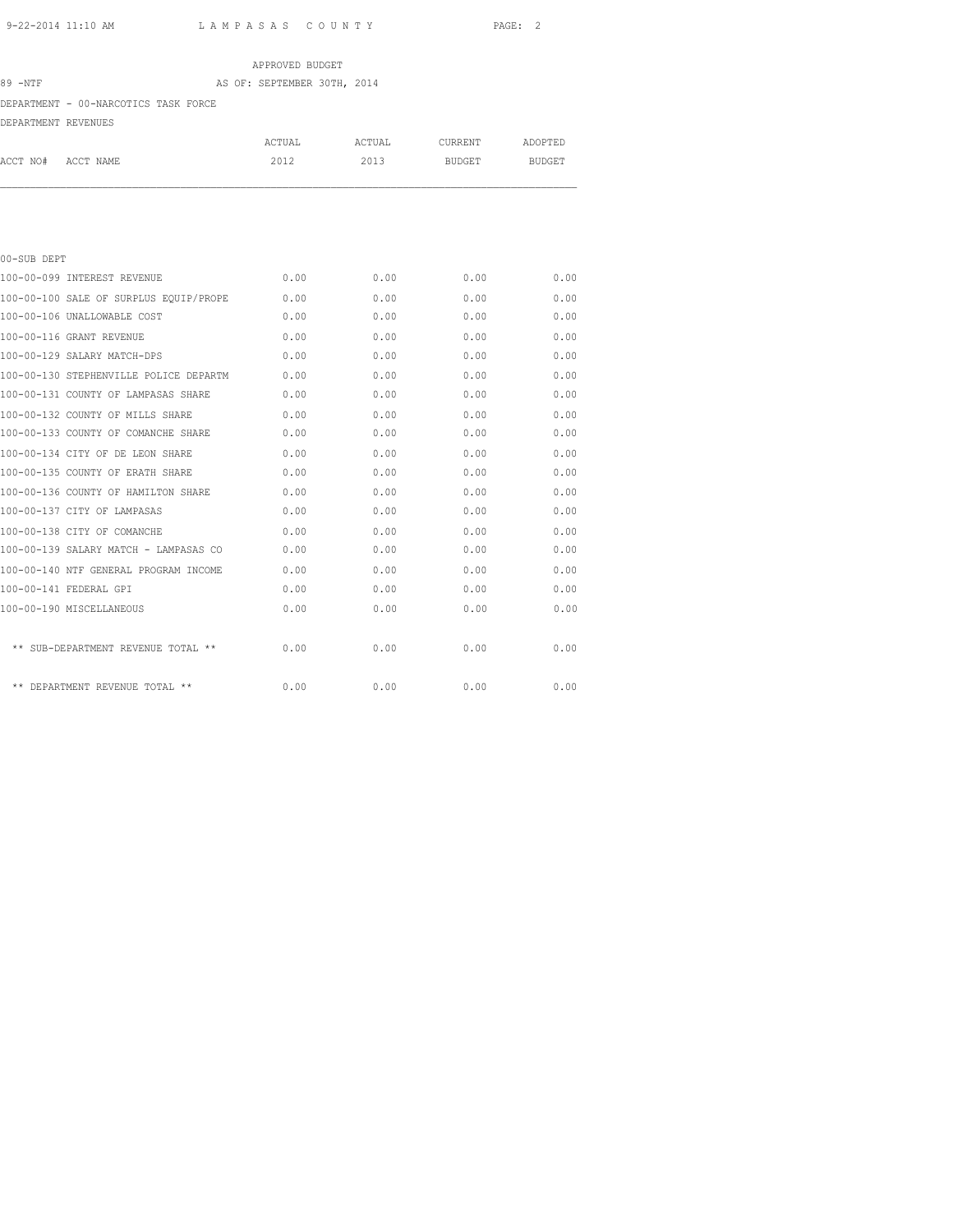============= ============= ============= =============

|                                      | APPROVED BUDGET             |                       |        |               |
|--------------------------------------|-----------------------------|-----------------------|--------|---------------|
| 89 -NTF                              | AS OF: SEPTEMBER 30TH, 2014 |                       |        |               |
| DEPARTMENT - 01-NARCOTICS TASK FORCE |                             |                       |        |               |
| DEPARTMENT REVENUES                  |                             |                       |        |               |
|                                      |                             | ACTUAL ACTUAL CURRENT |        | ADOPTED       |
| ACCT NO# ACCT NAME                   | 2012                        | 2013                  | BUDGET | <b>BUDGET</b> |
|                                      |                             |                       |        |               |
| 00-SUB DEPT                          |                             |                       |        |               |
| 101-00-190 MISCELLANEOUS             | 0.00                        | 0.00                  | 0.00   | 0.00          |
| 201-00-010 OPERATING TRANSFERS-IN    | 0.00                        | 0.00                  | 0.00   | 0.00          |
| ** SUB-DEPARTMENT REVENUE TOTAL **   | 0.00                        | 0.00                  | 0.00   | 0.00          |
| ** DEPARTMENT REVENUE TOTAL **       | 0.00                        | 0.00                  | 0.00   | 0.00          |
|                                      |                             |                       |        |               |
| *** FUND TOTAL REVENUES ***          | 0.00                        | 0.00                  | 0.00   | 0.00          |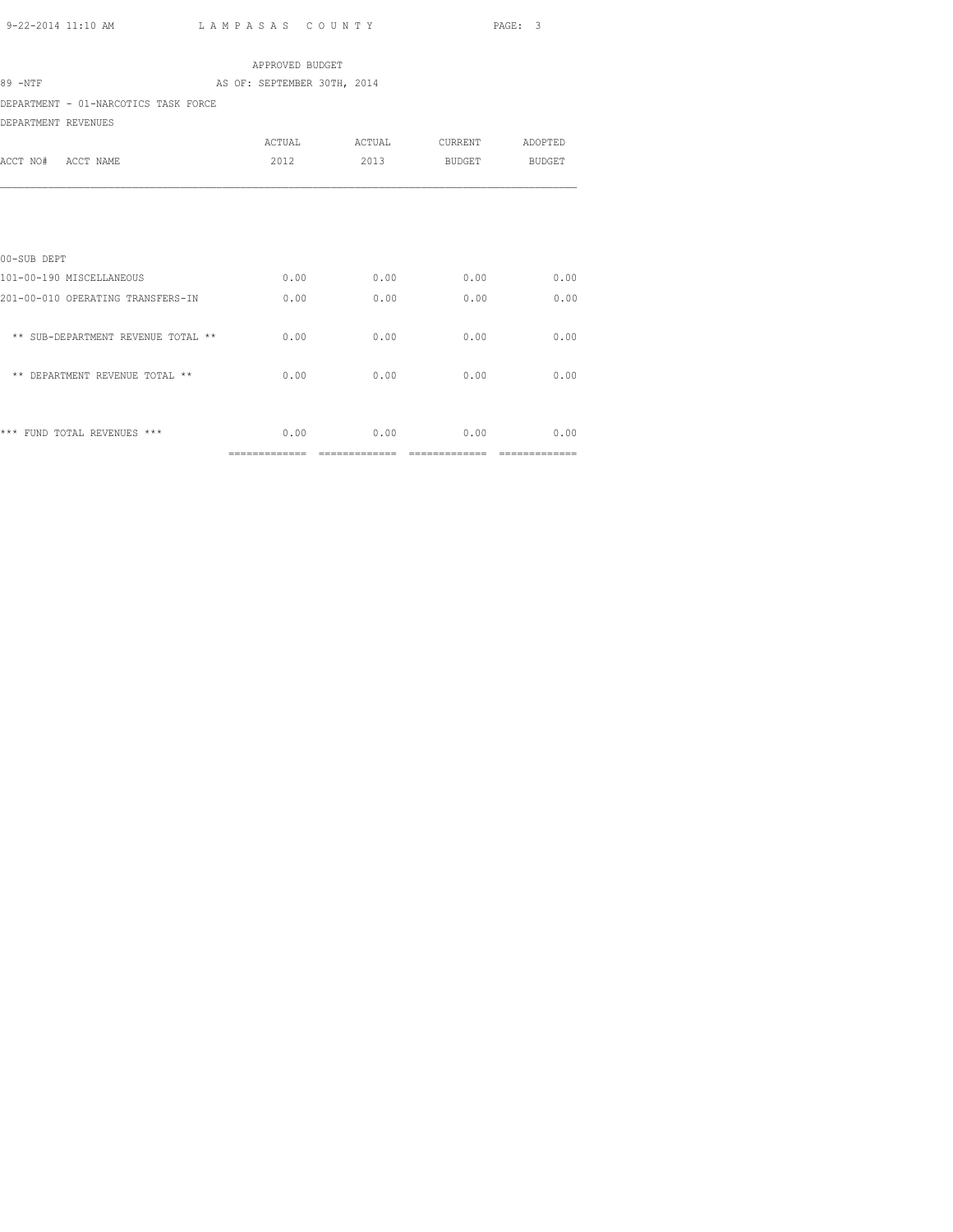| 9-22-2014 11:10 AM                     | LAMPASAS COUNTY                             |                             |        |         | PAGE: 4 |  |
|----------------------------------------|---------------------------------------------|-----------------------------|--------|---------|---------|--|
|                                        |                                             | APPROVED BUDGET             |        |         |         |  |
| 89 -NTF                                |                                             | AS OF: SEPTEMBER 30TH, 2014 |        |         |         |  |
|                                        | DEPARTMENT - 01-NARCOTICS TASK FORCE        |                             |        |         |         |  |
|                                        | DEPARTMENT EXPENDITURES                     |                             |        |         |         |  |
|                                        |                                             | ACTUAL                      | ACTUAL | CURRENT | ADOPTED |  |
| ACCT NO# ACCT NAME                     |                                             | 2012                        | 2013   | BUDGET  | BUDGET  |  |
| 00-SUB DEPT                            |                                             |                             |        |         |         |  |
| ===========                            |                                             |                             |        |         |         |  |
| WAGES                                  |                                             |                             |        |         |         |  |
|                                        | 401-00-103 SALARIES & WAGES ASSIST COM      | 0.00                        | 0.00   | 0.00    | 0.00    |  |
|                                        | 401-00-113 SALARIES & WAGES ADMIN ASSI      | 0.00                        | 0.00   | 0.00    | 0.00    |  |
|                                        | 401-00-121 SALARIES & WAGES SGT INVEST      | 0.00                        | 0.00   | 0.00    | 0.00    |  |
|                                        | 401-00-122 SALARIES & WAGES SGT INVSTG      | 0.00                        | 0.00   | 0.00    | 0.00    |  |
|                                        | 401-00-123 SALARIES & WAGES SGT INVSTG      | 0.00                        | 0.00   | 0.00    | 0.00    |  |
|                                        | 401-00-124 SALARIES & WAGES SGT INVSTI      | 0.00                        | 0.00   | 0.00    | 0.00    |  |
|                                        | 401-00-125 SALARIES & WAGES SGT INVSTI      | 0.00                        | 0.00   | 0.00    | 0.00    |  |
|                                        | 401-00-126 SALARIES MATCH - LAMPASAS        | 0.00                        | 0.00   | 0.00    | 0.00    |  |
|                                        | 401-00-127 SALARIES MATCH -STEPHENVILL      | 0.00                        | 0.00   | 0.00    | 0.00    |  |
|                                        | 401-00-129 SALARIES MATCH-DPS               | 0.00                        | 0.00   | 0.00    | 0.00    |  |
|                                        | 401-00-132 SALARIES & WAGES INVESTIGAT      | 0.00                        | 0.00   | 0.00    | 0.00    |  |
|                                        | 401-00-134 SALARIES & WAGES INVESTIGAT      | 0.00                        | 0.00   | 0.00    | 0.00    |  |
|                                        | 401-00-199 LONGEVITY PAYMENT                | 0.00                        | 0.00   | 0.00    | 0.00    |  |
|                                        | ** CATEGORY TOTAL **                        | 0.00                        | 0.00   | 0.00    | 0.00    |  |
| EMPLOYEE BENEFITS<br>----------------- |                                             |                             |        |         |         |  |
|                                        | 401-00-203 FICA BENEFITS                    | 0.00                        | 0.00   | 0.00    | 0.00    |  |
|                                        | 401-00-204 GROUP MEDICAL INSURANCE          | 0.00                        | 0.00   | 0.00    | 0.00    |  |
|                                        | 401-00-205 RETIREMENT                       | 0.00                        | 0.00   | 0.00    | 0.00    |  |
|                                        | 401-00-207 WORKMEN'S COMP                   | 0.00                        | 0.00   | 0.00    | 0.00    |  |
|                                        | 401-00-208 UNEMPLOYMENT INSURANCE           | 0.00                        | 0.00   | 0.00    | 0.00    |  |
|                                        | 401-00-209 LAW ENFORCEMENT LIABILITY        | 0.00                        | 0.00   | 0.00    | 0.00    |  |
|                                        | ** CATEGORY TOTAL **                        | 0.00                        | 0.00   | 0.00    | 0.00    |  |
| GENERAL EXPENSES                       |                                             |                             |        |         |         |  |
|                                        |                                             |                             |        |         |         |  |
|                                        | 401-00-301 COMMUNICATIONS                   | 0.00                        | 0.00   | 0.00    | 0.00    |  |
| 401-00-302 UTILITIES                   |                                             | 0.00                        | 0.00   | 0.00    | 0.00    |  |
|                                        | 401-00-304 OPERATING SUPPLIES               | 0.00                        | 0.00   | 0.00    | 0.00    |  |
|                                        | 401-00-305 TRAVEL & INSERVICE TRAINING 0.00 |                             | 0.00   | 0.00    | 0.00    |  |
|                                        | 401-00-307 INSURANCE & BONDS                | 0.00                        | 0.00   | 0.00    | 0.00    |  |
|                                        | 401-00-317 IMPOUND FEES                     | 0.00                        | 0.00   | 0.00    | 0.00    |  |
|                                        | 401-00-325 CONFIDENTIAL FUNDS               | 0.00                        | 0.00   | 0.00    | 0.00    |  |

401-00-342 GAS & OIL 0.00 0.00 0.00 0.00 401-00-343 REPAIR & MAINTENANCE VEHICL 0.00 0.00 0.00 0.00 401-00-345 MEDICAL SERVICES 0.00 0.00 0.00 0.00 401-00-359 TLETS & TNIS 0.00 0.00 0.00 0.00